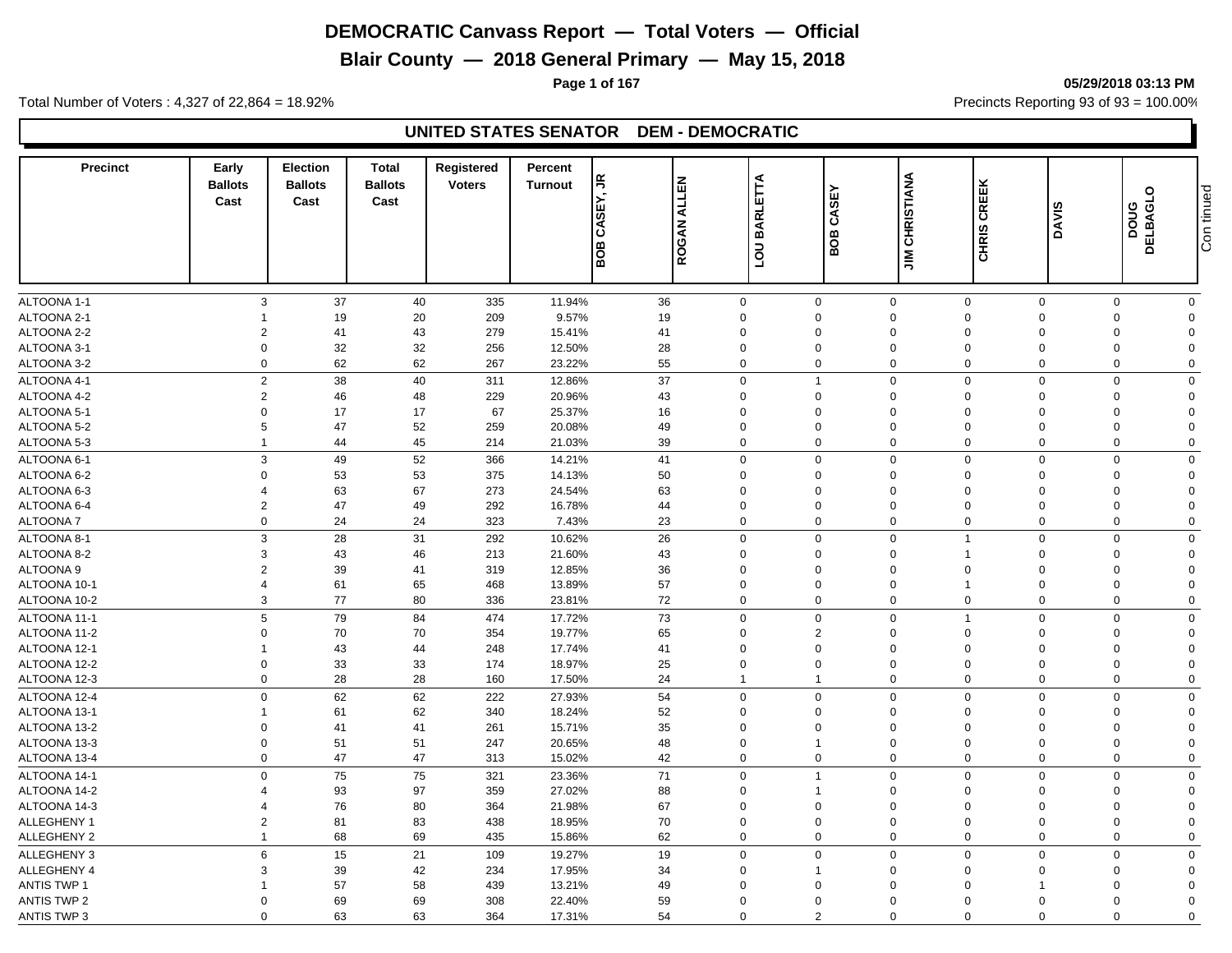**Blair County — 2018 General Primary — May 15, 2018**

**Page 2 of 167 05/29/2018 03:13 PM**

Total Number of Voters : 4,327 of 22,864 = 18.92% Precincts Reporting 93 of 93 = 100.00%

| <b>Precinct</b>        | Early<br><b>Ballots</b><br>Cast | <b>Election</b><br><b>Ballots</b><br>Cast | <b>Total</b><br><b>Ballots</b><br>Cast | <b>Registered</b><br><b>Voters</b> | Percent<br><b>Turnout</b> | £<br>ш<br><u>v</u><br>రే | <b>ALLEN</b><br>ROGAN | BARLETTA                           | <b>SEY</b><br>Š<br>BOB | <b>CHRISTIANA</b> | CREEK<br>CHRIS | <b>DAVIS</b> | $\circ$<br><b>DELBAGL</b><br>poug |             |
|------------------------|---------------------------------|-------------------------------------------|----------------------------------------|------------------------------------|---------------------------|--------------------------|-----------------------|------------------------------------|------------------------|-------------------|----------------|--------------|-----------------------------------|-------------|
|                        |                                 |                                           |                                        |                                    |                           | BOB                      |                       | $\overline{\overline{\mathsf{d}}}$ |                        | $\sum_{i=1}^{n}$  |                |              |                                   |             |
| BELLWOOD BORO          | $\Omega$                        | 50                                        | 50                                     | 277                                | 18.05%                    | 41                       | $\mathbf 0$           | $\mathbf 0$                        |                        | $\Omega$          | $\mathbf 0$    | $\mathbf 0$  | $\mathbf 0$                       | $\Omega$    |
| <b>BLAIR TWP 1</b>     | 3                               | 81                                        | 84                                     | 300                                | 28.00%                    | 73                       | $\Omega$              | $\Omega$                           |                        | $\Omega$          | $\mathbf 0$    | $\Omega$     | $\mathbf 0$                       | $\Omega$    |
| <b>BLAIR TWP 2</b>     | 2                               | 66                                        | 68                                     | 315                                | 21.59%                    | 62                       | $\Omega$              | $\Omega$                           |                        | $\Omega$          | $\Omega$       | $\Omega$     | $\mathbf 0$                       | $\Omega$    |
| <b>BLAIR TWP 3</b>     |                                 | 34                                        | 35                                     | 594                                | 5.89%                     | 32                       | $\mathbf 0$           | $\Omega$                           |                        | 0                 | $\mathbf 0$    | $\Omega$     | $\mathbf 0$                       | 1           |
| <b>CATHARINE TWP</b>   | $\Omega$                        | 17                                        | 17                                     | 90                                 | 18.89%                    | 11                       | $\mathbf 0$           | $\Omega$                           |                        | $\Omega$          | $\mathbf 0$    | $\Omega$     | $\mathbf 0$                       | $\Omega$    |
| <b>DUNCANSVILLE</b>    | $\overline{2}$                  | 51                                        | 53                                     | 230                                | 23.04%                    | 46                       | $\Omega$              | $\Omega$                           |                        | $\Omega$          | $\overline{1}$ | $\Omega$     | $\Omega$                          | $\Omega$    |
| FRANKSTOWN TWP1        | $\overline{2}$                  | 45                                        | 47                                     | 231                                | 20.35%                    | 36                       | $\Omega$              | $\Omega$                           |                        | 0                 | $\mathbf 0$    | $\Omega$     | $\mathbf 0$                       | $\Omega$    |
| <b>FRANKSTOWN TWP2</b> | $\Omega$                        | 60                                        | 60                                     | 270                                | 22.22%                    | 54                       | $\Omega$              | $\Omega$                           |                        | $\Omega$          | $\Omega$       | $\Omega$     | $\Omega$                          | $\Omega$    |
| <b>FRANKSTOWN TWP3</b> | 4                               | 52                                        | 56                                     | 241                                | 23.24%                    | 51                       | $\Omega$              | $\Omega$                           |                        | $\Omega$          | $\mathbf 0$    | $\Omega$     | $\Omega$                          | $\Omega$    |
| FRANKSTOWN TWP4        | 3                               | 43                                        | 46                                     | 300                                | 15.33%                    | 44                       | $\mathbf 0$           | $\Omega$                           |                        | $\Omega$          | $\mathbf 0$    | $\Omega$     | $\Omega$                          | $\Omega$    |
|                        |                                 |                                           |                                        |                                    |                           |                          |                       |                                    |                        |                   |                |              |                                   |             |
| <b>FRANKSTOWN TWP5</b> | 2                               | 63                                        | 65                                     | 289                                | 22.49%                    | 55                       | $\mathbf 0$           | $\Omega$                           |                        | $\Omega$          | $\mathbf 0$    | $\Omega$     | $\mathbf 0$                       | $\mathbf 0$ |
| FREEDOM TWP 1          | $\Omega$                        | 40                                        | 40                                     | 149                                | 26.85%                    | 33                       | $\Omega$              | $\Omega$                           |                        | $\Omega$          | $\mathbf 0$    | $\Omega$     | $\mathbf 0$                       | $\Omega$    |
| FREEDOM TWP 2          | $\Omega$                        | 55                                        | 55                                     | 286                                | 19.23%                    | 44                       | $\Omega$              | $\Omega$                           |                        | $\Omega$          | $\Omega$       | $\Omega$     | $\mathbf 0$                       | $\Omega$    |
| <b>GREENFIELD TWP1</b> |                                 | 42                                        | 43                                     | 236                                | 18.22%                    | 36                       | $\mathbf 0$           | $\overline{0}$                     |                        | $\overline{0}$    | $\mathbf 0$    | $\Omega$     | $\overline{1}$                    | $\Omega$    |
| <b>GREENFIELD TWP2</b> | $\mathbf 0$                     | 6                                         | 6                                      | 30                                 | 20.00%                    | 5                        | $\overline{0}$        | $\mathbf{0}$                       |                        | $\mathbf 0$       | $\mathbf 0$    | $\Omega$     | $\mathbf 0$                       | $\mathbf 0$ |
| <b>GREENFIELD TWP3</b> | $\Omega$                        | 56                                        | 56                                     | 294                                | 19.05%                    | 49                       | $\mathbf 0$           | $\Omega$                           |                        | $\Omega$          | $\mathbf{0}$   | $\Omega$     | $\mathbf 0$                       | $\mathbf 0$ |
| <b>HOLLIDAYSBURG 1</b> |                                 | 22                                        | 23                                     | 130                                | 17.69%                    | 21                       | $\mathbf 0$           | $\Omega$                           |                        | 0                 | $\mathbf 0$    | $\Omega$     | $\mathbf 0$                       | $\Omega$    |
| <b>HOLLIDAYSBURG 2</b> |                                 | 52                                        | 56                                     | 170                                | 32.94%                    | 51                       | $\Omega$              | $\Omega$                           |                        | $\Omega$          | $\Omega$       | $\Omega$     | $\mathbf 0$                       | $\Omega$    |
| <b>HOLLIDAYSBURG 3</b> | 5                               | 39                                        | 44                                     | 179                                | 24.58%                    | 42                       | $\mathbf 0$           | $\mathbf 0$                        |                        | $\Omega$          | $\mathbf{0}$   | $\Omega$     | $\mathbf 0$                       | $\Omega$    |
| <b>HOLLIDAYSBURG 4</b> | $\overline{2}$                  | 65                                        | 67                                     | 202                                | 33.17%                    | 65                       | $\mathbf 0$           | $\Omega$                           |                        | $\Omega$          | $\mathbf 0$    | $\Omega$     | $\mathbf 0$                       | $\Omega$    |
| <b>HOLLIDAYSBURG 5</b> |                                 | 42                                        | 43                                     | 151                                | 28.48%                    | 39                       | $\mathbf 0$           | $\Omega$                           |                        | $\Omega$          | $\mathbf{0}$   | $\Omega$     | $\mathbf 0$                       | $\mathbf 0$ |
| <b>HOLLIDAYSBURG 6</b> |                                 | 27                                        | 28                                     | 134                                | 20.90%                    | 24                       | $\Omega$              | $\Omega$                           |                        | $\Omega$          | $\Omega$       | $\Omega$     | $\mathbf 0$                       | $\Omega$    |
| <b>HOLLIDAYSBURG 7</b> | $\Omega$                        | 36                                        | 36                                     | 119                                | 30.25%                    | 34                       | $\Omega$              | $\Omega$                           |                        | $\Omega$          | $\Omega$       | $\Omega$     | $\mathbf 0$                       | $\Omega$    |
| <b>HUSTON TWP</b>      | $\overline{2}$                  | 28                                        | 30                                     | 97                                 | 30.93%                    | 24                       | $\Omega$              | $\Omega$                           |                        | $\Omega$          | $\Omega$       | $\Omega$     | $\mathbf 0$                       | $\Omega$    |
| <b>JUNIATA TWP</b>     | 3                               | 19                                        | 22                                     | 115                                | 19.13%                    | 19                       | $\mathbf 0$           | $\mathbf{0}$                       |                        | $\Omega$          | $\mathbf 0$    | $\Omega$     | $\Omega$                          | $\mathbf 0$ |
| <b>LOGAN TWP 1</b>     | $\overline{2}$                  | 75                                        | 77                                     | 409                                | 18.83%                    | 69                       | $\mathbf 0$           | $\mathbf{0}$                       |                        | $\mathbf 0$       | $\mathbf 0$    | $\Omega$     | $\mathbf 0$                       | $\mathbf 0$ |
| <b>LOGAN TWP 2</b>     | 4                               | 96                                        | 100                                    | 480                                | 20.83%                    | 81                       | $\mathbf 0$           | $\overline{2}$                     |                        |                   | $\mathbf 0$    | $\Omega$     | $\mathbf 0$                       | $\Omega$    |
| <b>LOGAN TWP 3</b>     | $\overline{2}$                  | 64                                        | 66                                     | 239                                | 27.62%                    | 59                       | $\Omega$              | $\Omega$                           |                        | $\Omega$          | $\mathbf{0}$   | $\Omega$     | $\mathbf 0$                       | $\Omega$    |
| <b>LOGAN TWP 4</b>     | $\Omega$                        | 51                                        | 51                                     | 307                                | 16.61%                    | 43                       | $\mathbf 0$           | $\overline{1}$                     |                        | $\mathbf 0$       | $\mathbf 0$    | $\Omega$     | $\mathbf 0$                       | $\Omega$    |
| <b>LOGAN TWP 5</b>     | $\mathbf{1}$                    | 54                                        | 55                                     | 328                                | 16.77%                    | 42                       | $\mathbf 0$           | $\overline{2}$                     |                        | $\Omega$          | $\mathbf 0$    | $\Omega$     | $\mathbf 0$                       | $\mathbf 0$ |
| LOGAN TWP 6            | $\overline{4}$                  | 84                                        | 88                                     | 492                                | 17.89%                    | 71                       | $\Omega$              | $\Omega$                           |                        | $\Omega$          | $\mathbf 0$    | $\Omega$     | $\mathbf 0$                       | $\mathbf 0$ |
| <b>LOGAN TWP 7</b>     | 3                               | 34                                        | 37                                     | 173                                | 21.39%                    | 29                       | $\mathbf 0$           | 3                                  |                        | $\Omega$          | $\mathbf 0$    | $\Omega$     | $\mathbf 0$                       | $\Omega$    |
| <b>MARTINSBURG 1</b>   | 2                               | 25                                        | 27                                     | 89                                 | 30.34%                    | 25                       | $\mathbf 0$           | $\Omega$                           |                        | $\Omega$          | $\Omega$       | $\Omega$     | $\Omega$                          | $\Omega$    |
| <b>MARTINSBURG 2</b>   |                                 | 35                                        | 36                                     | 131                                | 27.48%                    | 34                       | $\mathbf 0$           | $\overline{0}$                     |                        | 0                 | $\mathbf 0$    | $\Omega$     | $\mathbf 0$                       | $\mathbf 0$ |
| <b>NEWRY BORO</b>      | $\Omega$                        | 18                                        | 18                                     | 52                                 | 34.62%                    | 12                       | $\mathbf 0$           | $\Omega$                           |                        | $\Omega$          | $\mathbf 0$    | $\Omega$     | $\mathbf 0$                       | $\Omega$    |
|                        |                                 |                                           |                                        |                                    |                           |                          |                       |                                    |                        |                   |                |              |                                   |             |
| NORTH WOODBURY         | 4                               | 38                                        | 42                                     | 252                                | 16.67%                    | 38                       | $\Omega$              | $\Omega$                           |                        | $\Omega$          | $\mathbf 0$    | $\Omega$     | $\mathbf 0$                       | $\mathbf 0$ |
| <b>ROARING SPG 1</b>   |                                 | 16                                        | 17                                     | 77                                 | 22.08%                    | 16                       | $\Omega$              | $\Omega$                           |                        | 0                 | $\Omega$       | $\Omega$     | $\mathbf 0$                       | $\Omega$    |
| <b>ROARING SPG 2</b>   |                                 | 33                                        | 33                                     | 138                                | 23.91%                    | 32                       | $\Omega$              | $\Omega$                           |                        | $\Omega$          | $\Omega$       |              | $\Omega$                          | $\Omega$    |
| <b>ROARING SPG 3</b>   | $\Omega$                        | 29                                        | 29                                     | 118                                | 24.58%                    | 22                       | $\Omega$              | $\Omega$                           |                        | $\Omega$          | $\Omega$       | $\Omega$     | $\Omega$                          | $\Omega$    |
| SNYDER TWP 1           |                                 | 36                                        | 37                                     | 220                                | 16.82%                    | 32                       | $\Omega$              | $\Omega$                           |                        | $\Omega$          | $\Omega$       | $\Omega$     | $\Omega$                          | $\Omega$    |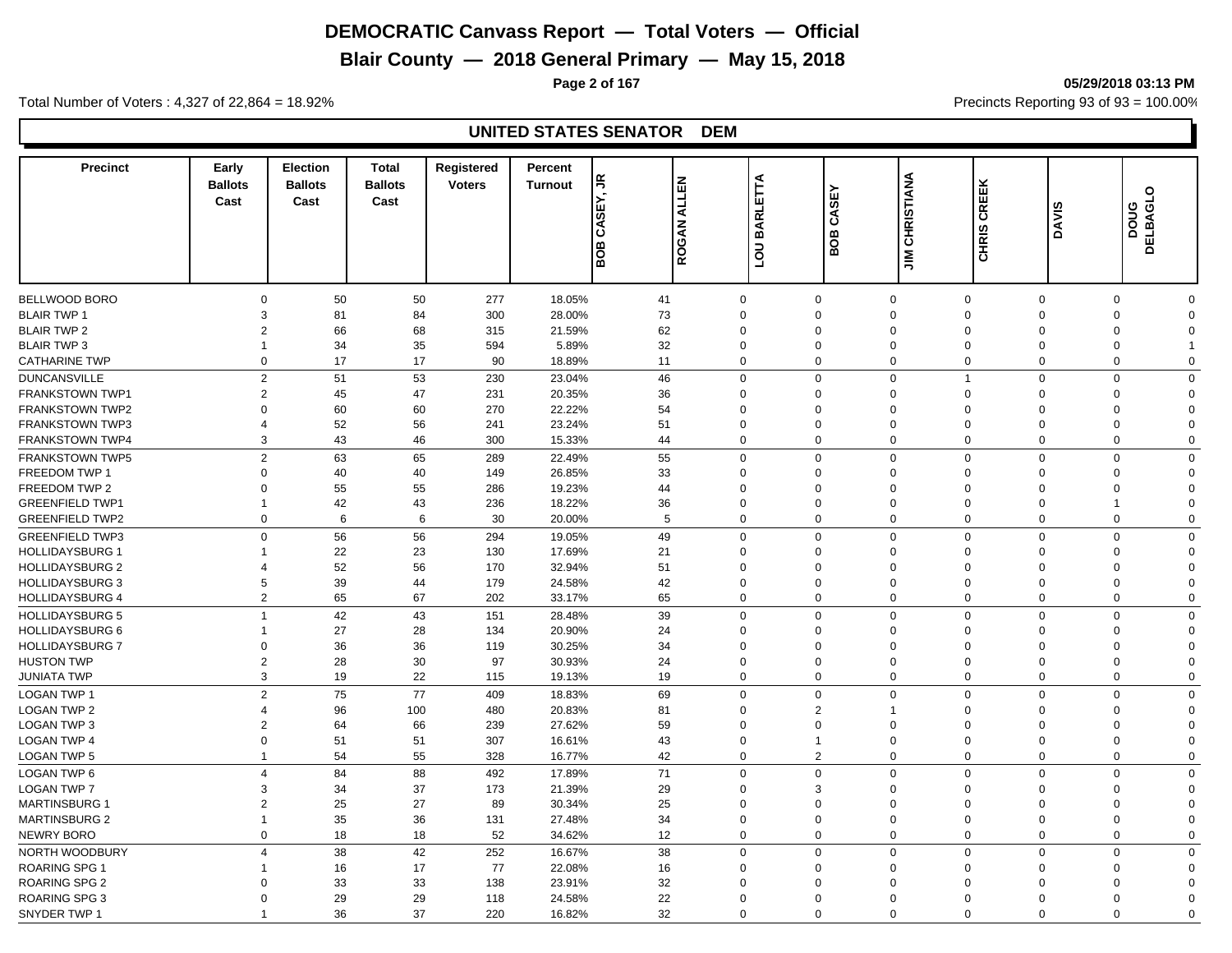**Blair County — 2018 General Primary — May 15, 2018**

**Page 3 of 167 05/29/2018 03:13 PM**

Total Number of Voters : 4,327 of 22,864 = 18.92% Precincts Reporting 93 of 93 = 100.00%

| <b>Precinct</b>      | Early<br><b>Ballots</b><br>Cast | Election<br><b>Ballots</b><br>Cast | <b>Total</b><br><b>Ballots</b><br>Cast | Registered<br><b>Voters</b> | Percent<br><b>Turnout</b> | lg.<br>1도<br>ш<br>ø<br>z<br>BOB<br> ĝ |          | ы<br><b>ARL</b><br>മ<br>$\overline{\mathbf{o}}$ | မ္တ<br>⋖<br>ن<br>BOB | <b>CHRISTIANA</b><br>$\sum_{i=1}^{n}$ | CREEK<br><b>CHRIS</b> | ξ<br>◀<br>≏ | $\circ$<br>DOUG<br>DELBAGL |
|----------------------|---------------------------------|------------------------------------|----------------------------------------|-----------------------------|---------------------------|---------------------------------------|----------|-------------------------------------------------|----------------------|---------------------------------------|-----------------------|-------------|----------------------------|
| SNYDER TWP 2         |                                 | 48                                 | 50                                     | 299                         | 16.72%                    | 44                                    |          | O                                               |                      | ∩                                     |                       | $\cap$      |                            |
| <b>TAYLOR TWP</b>    |                                 | 46                                 | 49                                     | 293                         | 16.72%                    | 45                                    |          |                                                 |                      |                                       |                       |             |                            |
| <b>TYRONE TWP 1</b>  |                                 | 29                                 | 29                                     | 102                         | 28.43%                    | 26                                    |          |                                                 |                      |                                       |                       |             |                            |
| TYRONE TWP 2         |                                 | 34                                 | 34                                     | 171                         | 19.88%                    | 28                                    |          |                                                 |                      |                                       |                       |             |                            |
| TYRONE BORO 1        |                                 | 23                                 | 23                                     | 139                         | 16.55%                    | 20                                    |          |                                                 |                      |                                       |                       | $\mathbf 0$ |                            |
| TYRONE BORO 2        | $\Omega$                        | 21                                 | 21                                     | 111                         | 18.92%                    | 19                                    | $\Omega$ | $\Omega$                                        |                      | $\Omega$                              | $\Omega$              | $\Omega$    | $\Omega$                   |
| TYRONE BORO 3        |                                 | 28                                 | 30                                     | 169                         | 17.75%                    | 26                                    |          |                                                 |                      |                                       |                       |             |                            |
| <b>TYRONE BORO 4</b> |                                 | 9                                  | 10                                     | 85                          | 11.76%                    | 9                                     |          |                                                 |                      |                                       |                       |             |                            |
| <b>TYRONE BORO 5</b> |                                 | 20                                 | 20                                     | 96                          | 20.83%                    | 17                                    |          |                                                 |                      |                                       |                       |             |                            |
| TYRONE BORO 6        |                                 | 34                                 | 34                                     | 150                         | 22.67%                    | 33                                    |          |                                                 |                      |                                       |                       | $\mathbf 0$ |                            |
| <b>TYRONE BORO 7</b> | $\Omega$                        | 30                                 | 30                                     | 138                         | 21.74%                    | 26                                    | $\Omega$ | $\Omega$                                        |                      |                                       | $\Omega$              | $\Omega$    | $\Omega$                   |
| WILLIAMSBURG         |                                 | 40                                 | 40                                     | 176                         | 22.73%                    | 36                                    |          |                                                 |                      |                                       |                       |             |                            |
| WOODBURY TWP         |                                 | 28                                 | 28                                     | 154                         | 18.18%                    | 23                                    |          |                                                 |                      |                                       |                       |             |                            |
| <b>Totals</b>        | 140                             | 4187                               | 4327                                   | 22864                       |                           | 3798                                  |          | 19                                              |                      | 10                                    |                       |             |                            |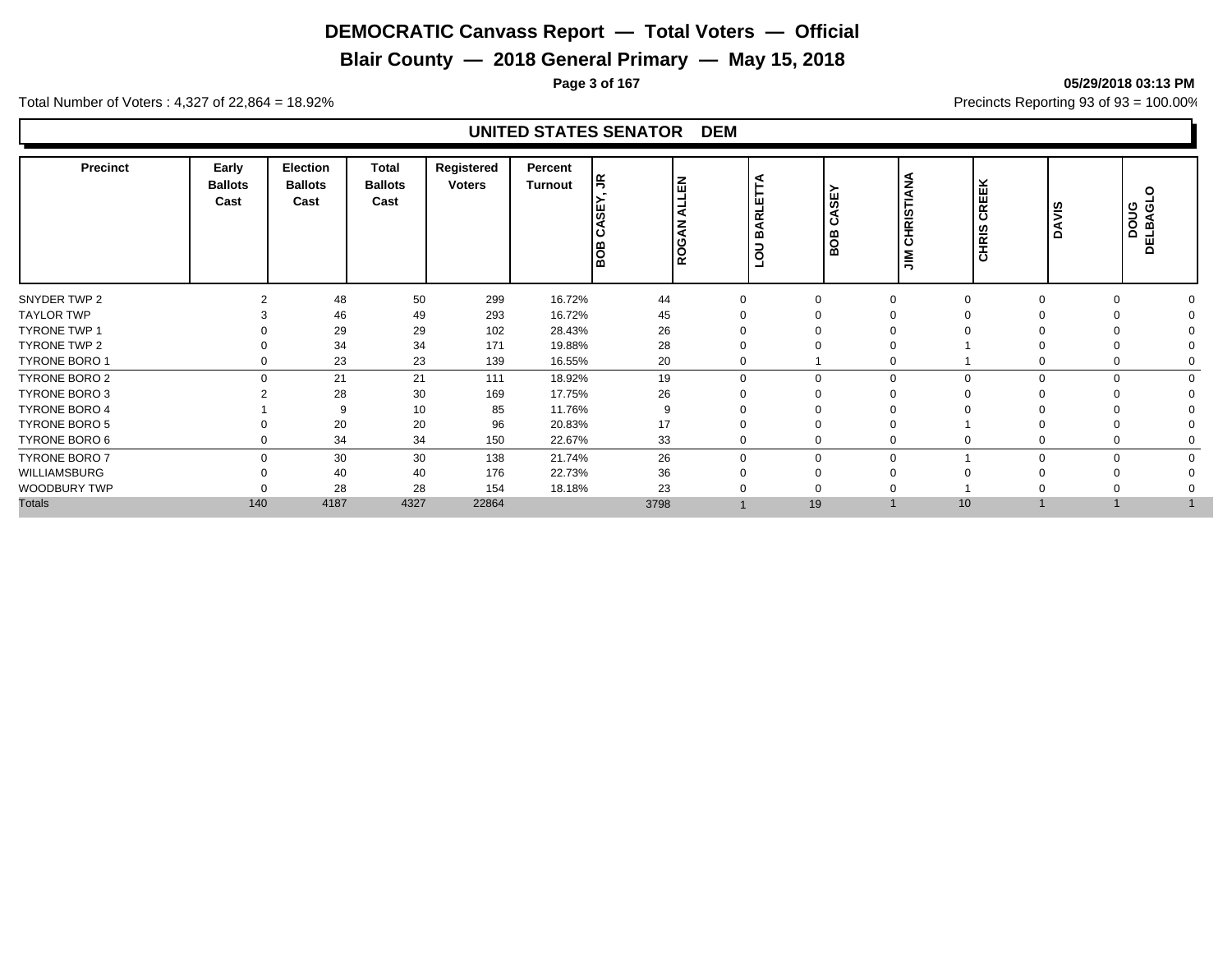**Blair County — 2018 General Primary — May 15, 2018**

**Page 4 of 167 05/29/2018 03:13 PM**

Total Number of Voters : 4,327 of 22,864 = 18.92% Precincts Reporting 93 of 93 = 100.00%

#### **UNITED STATES SENATOR DEM - DEMOCRATIC**

| <b>Precinct</b>    | Early<br><b>Ballots</b><br>Cast | <b>Election</b><br><b>Ballots</b><br>Cast | <b>Total</b><br><b>Ballots</b><br>Cast | Registered<br><b>Voters</b> | <b>Percent</b><br><b>Turnout</b> | <b>EICHELBERGER</b><br><b>NHOL</b> | FETTERMAN<br><b>NHOL</b> | A HALVORSON | <b>JIMGREGORY</b> | ш<br><b>DAOr</b><br>HOL | BOTT JR<br><b>CARY</b> | <b>WARD</b><br><b>Adnr</b> | KHUNACKLE<br>TOM | Con tinued |
|--------------------|---------------------------------|-------------------------------------------|----------------------------------------|-----------------------------|----------------------------------|------------------------------------|--------------------------|-------------|-------------------|-------------------------|------------------------|----------------------------|------------------|------------|
|                    |                                 |                                           |                                        |                             |                                  |                                    |                          |             |                   |                         |                        |                            |                  |            |
| ALTOONA 1-1        | 3                               | 37                                        | 40                                     | 335                         | 11.94%                           | $\mathsf 0$                        |                          | $\mathbf 0$ | $\mathbf 0$       | $\mathbf 0$             | $\mathbf 0$            | $\mathbf 0$<br>$\mathbf 0$ | $\mathbf 0$      |            |
| ALTOONA 2-1        | $\mathbf 1$                     | 19                                        | 20                                     | 209                         | 9.57%                            | $\Omega$                           |                          | $\Omega$    | $\Omega$          | $\Omega$                | $\Omega$               | $\mathbf 0$<br>$\Omega$    | $\mathbf 0$      |            |
| ALTOONA 2-2        | $\overline{2}$                  | 41                                        | 43                                     | 279                         | 15.41%                           | $\Omega$                           |                          | $\Omega$    | $\mathbf 0$       | $\Omega$                | $\Omega$               | $\Omega$<br>$\Omega$       | $\mathbf 0$      |            |
| ALTOONA 3-1        | $\mathbf 0$                     | 32                                        | 32                                     | 256                         | 12.50%                           | $\mathbf 0$                        |                          | $\Omega$    | $\mathbf 0$       | $\mathbf 0$             | $\mathbf 0$            | $\mathbf 0$<br>$\Omega$    | $\mathbf 0$      |            |
| ALTOONA 3-2        | $\Omega$                        | 62                                        | 62                                     | 267                         | 23.22%                           | $\Omega$                           |                          | $\Omega$    | $\mathbf 0$       | $\Omega$                | $\Omega$               | $\Omega$<br>$\Omega$       | $\mathbf 0$      |            |
| ALTOONA 4-1        | $\overline{2}$                  | 38                                        | 40                                     | 311                         | 12.86%                           | $\mathbf 0$                        |                          | $\Omega$    | $\Omega$          | $\mathbf 0$             | $\Omega$               | $\mathbf 0$<br>$\Omega$    | $\mathbf 0$      |            |
| ALTOONA 4-2        | $\overline{2}$                  | 46                                        | 48                                     | 229                         | 20.96%                           | $\Omega$                           |                          | $\Omega$    | $\mathbf 0$       | $\mathbf 0$             | $\Omega$               | $\mathbf 0$<br>$\Omega$    | $\mathbf 0$      |            |
| ALTOONA 5-1        | $\mathbf 0$                     | 17                                        | 17                                     | 67                          | 25.37%                           | $\mathbf 0$                        |                          | $\Omega$    | $\Omega$          | $\mathbf 0$             | $\Omega$               | $\mathbf 0$<br>$\Omega$    | $\mathbf 0$      |            |
| ALTOONA 5-2        | 5                               | 47                                        | 52                                     | 259                         | 20.08%                           | $\pmb{0}$                          |                          | $\Omega$    | $\mathbf 0$       | $\mathbf 0$             | $\overline{1}$         | $\mathbf 0$<br>$\Omega$    | $\mathbf 0$      |            |
| ALTOONA 5-3        | $\overline{1}$                  | 44                                        | 45                                     | 214                         | 21.03%                           | $\mathbf 0$                        |                          | $\mathbf 0$ | $\mathbf 0$       | $\mathbf 0$             | $\mathbf 0$            | $\mathbf 0$<br>$\mathbf 0$ | $\mathbf 0$      |            |
| ALTOONA 6-1        | 3                               | 49                                        | 52                                     | 366                         | 14.21%                           | $\mathbf 0$                        |                          | $\mathbf 0$ | $\mathbf 0$       | $\mathbf 0$             | $\Omega$               | $\mathbf 0$<br>$\Omega$    | $\mathbf 0$      |            |
| ALTOONA 6-2        | $\Omega$                        | 53                                        | 53                                     | 375                         | 14.13%                           | $\mathbf 0$                        |                          | $\Omega$    | $\Omega$          | $\mathbf 0$             | $\Omega$               | $\mathbf 0$<br>$\Omega$    | $\mathbf 0$      |            |
| ALTOONA 6-3        | $\overline{4}$                  | 63                                        | 67                                     | 273                         | 24.54%                           | 0                                  |                          | $\Omega$    | $\mathbf 0$       | 0                       | 1                      | $\mathbf 0$<br>$\Omega$    | $\mathbf 0$      |            |
| ALTOONA 6-4        | $\overline{2}$                  | 47                                        | 49                                     | 292                         | 16.78%                           | $\overline{0}$                     |                          | $\Omega$    | $\Omega$          | $\mathbf 0$             | $\Omega$               | $\Omega$<br>$\Omega$       | $\mathbf 0$      |            |
| <b>ALTOONA7</b>    | $\mathbf 0$                     | 24                                        | 24                                     | 323                         | 7.43%                            | $\mathbf 0$                        |                          | $\mathbf 0$ | $\mathbf 0$       | $\mathbf 0$             | $\Omega$               | $\mathbf 0$<br>$\mathbf 0$ | $\mathbf 0$      |            |
| ALTOONA 8-1        | 3                               | 28                                        | 31                                     | 292                         | 10.62%                           | $\Omega$                           |                          | $\Omega$    | $\mathbf 0$       | $\Omega$                | $\Omega$               | $\mathbf 0$<br>$\Omega$    | $\mathbf 0$      |            |
| ALTOONA 8-2        | 3                               | 43                                        | 46                                     | 213                         | 21.60%                           | $\mathbf 0$                        |                          | $\Omega$    | $\mathbf 0$       | $\mathbf 0$             | $\mathbf 0$            | $\mathbf 0$<br>$\Omega$    | $\mathbf 0$      |            |
| ALTOONA 9          | $\overline{2}$                  | 39                                        | 41                                     | 319                         | 12.85%                           | $\Omega$                           |                          | $\Omega$    | $\Omega$          | $\Omega$                | $\Omega$               | $\mathbf 0$<br>$\Omega$    | $\mathbf 0$      |            |
| ALTOONA 10-1       | $\overline{4}$                  | 61                                        | 65                                     | 468                         | 13.89%                           | 0                                  |                          | $\Omega$    | $\Omega$          | $\mathbf 0$             | $\mathbf 0$            | $\Omega$<br>-1             | $\mathbf 0$      |            |
| ALTOONA 10-2       | 3                               | 77                                        | 80                                     | 336                         | 23.81%                           | $\mathbf 0$                        |                          | $\mathbf 0$ | $\mathbf 0$       | $\mathbf 0$             | $\mathbf{1}$           | $\mathbf 0$<br>$\mathbf 0$ | $\mathbf 0$      |            |
| ALTOONA 11-1       | 5                               | 79                                        | 84                                     | 474                         | 17.72%                           | $\mathbf 0$                        |                          | $\Omega$    | $\mathbf 0$       | $\mathbf 0$             | $\mathbf 0$            | $\Omega$<br>$\mathbf 0$    | $\mathbf 0$      |            |
| ALTOONA 11-2       | $\mathbf{0}$                    | 70                                        | 70                                     | 354                         | 19.77%                           | $\Omega$                           |                          | $\Omega$    | $\Omega$          | $\Omega$                | $\Omega$               | $\Omega$<br>$\Omega$       | $\mathbf 0$      |            |
| ALTOONA 12-1       | -1                              | 43                                        | 44                                     | 248                         | 17.74%                           | $\Omega$                           |                          | $\Omega$    | $\Omega$          | $\Omega$                | $\Omega$               | $\Omega$<br>$\Omega$       | $\mathbf 0$      |            |
| ALTOONA 12-2       | $\Omega$                        | 33                                        | 33                                     | 174                         | 18.97%                           | $\Omega$                           |                          | $\Omega$    | $\Omega$          | $\Omega$                | $\Omega$               | $\mathbf 0$<br>$\Omega$    | $\mathbf 0$      |            |
| ALTOONA 12-3       | $\mathbf 0$                     | 28                                        | 28                                     | 160                         | 17.50%                           | $\Omega$                           |                          | $\Omega$    | $\mathbf 0$       | $\Omega$                | $\Omega$               | $\Omega$<br>$\mathbf 0$    | $\mathbf 0$      |            |
| ALTOONA 12-4       | $\mathbf 0$                     | 62                                        | 62                                     | 222                         | 27.93%                           | $\mathbf 0$                        |                          | $\mathbf 0$ | $\mathbf 0$       | $\mathbf 0$             | $\mathbf 0$            | $\mathbf 0$<br>$\mathbf 0$ | $\mathbf 0$      |            |
| ALTOONA 13-1       | $\overline{1}$                  | 61                                        | 62                                     | 340                         | 18.24%                           | $\mathbf{1}$                       |                          | $\Omega$    | $\Omega$          | $\mathbf 0$             | $\Omega$               | $\Omega$<br>$\Omega$       | $\mathbf 0$      |            |
| ALTOONA 13-2       | $\Omega$                        | 41                                        | 41                                     | 261                         | 15.71%                           | $\overline{0}$                     |                          | $\Omega$    | $\mathbf 0$       | $\mathbf 0$             | $\Omega$               | $\Omega$<br>$\Omega$       | $\mathbf 0$      |            |
| ALTOONA 13-3       | $\mathbf 0$                     | 51                                        | 51                                     | 247                         | 20.65%                           | $\mathbf 0$                        |                          | $\Omega$    | $\mathbf 0$       | $\mathbf 0$             | $\mathbf 0$            | $\mathbf 0$<br>$\Omega$    | $\mathbf 0$      |            |
| ALTOONA 13-4       | $\mathbf 0$                     | 47                                        | 47                                     | 313                         | 15.02%                           | $\mathbf 0$                        |                          | $\Omega$    | $\mathbf 0$       | $\mathbf 0$             | $\Omega$               | $\Omega$<br>$\Omega$       | $\mathbf 0$      |            |
| ALTOONA 14-1       | $\Omega$                        | 75                                        | 75                                     | 321                         | 23.36%                           | $\mathbf 0$                        |                          | $\Omega$    | $\mathbf 0$       | $\mathbf 0$             | $\Omega$               | $\mathbf 0$<br>$\Omega$    | $\mathbf 0$      |            |
| ALTOONA 14-2       | 4                               | 93                                        | 97                                     | 359                         | 27.02%                           | $\mathbf 0$                        |                          | $\Omega$    | $\mathbf 0$       | $\mathbf 0$             | $\Omega$               | $\mathbf 0$<br>$\Omega$    | $\mathbf 0$      |            |
| ALTOONA 14-3       | $\overline{4}$                  | 76                                        | 80                                     | 364                         | 21.98%                           | $\mathbf 0$                        |                          | $\Omega$    | $\Omega$          | $\mathbf 0$             | $\mathbf 0$            | $\mathbf 0$<br>-1          | $\mathbf 0$      |            |
| ALLEGHENY 1        | $\overline{2}$                  | 81                                        | 83                                     | 438                         | 18.95%                           | $\mathbf 0$                        |                          | $\Omega$    | $\mathbf 0$       | $\mathbf 0$             | $\Omega$               | $\mathbf 0$<br>$\Omega$    | $\mathbf 0$      |            |
| ALLEGHENY 2        | $\overline{1}$                  | 68                                        | 69                                     | 435                         | 15.86%                           | $\overline{1}$                     |                          | $\mathbf 0$ | $\mathbf 0$       | $\mathbf 0$             | $\mathbf 0$            | $\mathbf 0$<br>$\mathbf 0$ | $\mathbf 0$      |            |
|                    |                                 |                                           |                                        |                             |                                  |                                    |                          |             |                   |                         |                        |                            |                  |            |
| ALLEGHENY 3        | 6                               | 15                                        | 21                                     | 109                         | 19.27%                           | $\mathbf 0$                        |                          | $\mathbf 0$ | $\mathbf 0$       | $\mathbf 0$             | $\mathbf 0$            | $\mathbf 0$<br>$\mathbf 0$ | $\mathbf 0$      |            |
| ALLEGHENY 4        | 3                               | 39                                        | 42                                     | 234                         | 17.95%                           | $\overline{0}$                     |                          | $\Omega$    | $\Omega$          | $\mathbf 0$             | $\mathbf{1}$           | $\mathbf 0$<br>$\Omega$    | $\mathbf 0$      |            |
| <b>ANTIS TWP 1</b> |                                 | 57                                        | 58                                     | 439                         | 13.21%                           | $\Omega$                           |                          | -1          | $\Omega$          | $\Omega$                | $\Omega$               | $\Omega$<br>$\Omega$       | $\Omega$         |            |
| <b>ANTIS TWP 2</b> | $\Omega$                        | 69                                        | 69                                     | 308                         | 22.40%                           |                                    |                          | $\Omega$    | $\Omega$          | $\Omega$                | $\Omega$               | $\Omega$<br>$\Omega$       | $\Omega$         |            |
| <b>ANTIS TWP 3</b> | $\Omega$                        | 63                                        | 63                                     | 364                         | 17.31%                           | $\Omega$                           |                          | $\Omega$    | $\mathbf 0$       | $\mathbf 0$             | $\Omega$               | $\Omega$<br>$\Omega$       | $\mathbf 0$      |            |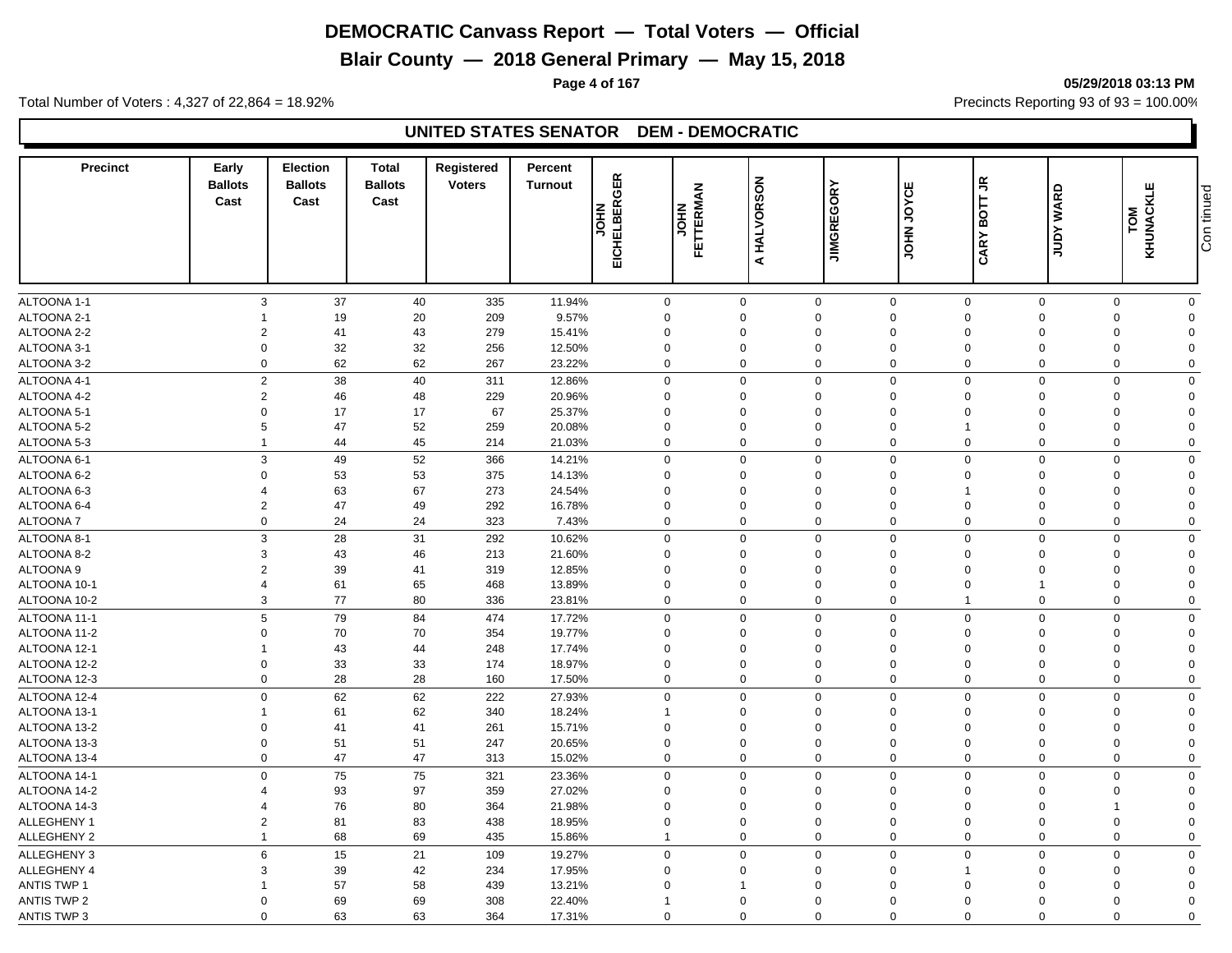**Blair County — 2018 General Primary — May 15, 2018**

**Page 5 of 167 05/29/2018 03:13 PM**

Total Number of Voters : 4,327 of 22,864 = 18.92% Precincts Reporting 93 of 93 = 100.00%

| 50<br>277<br>$\Omega$<br>50<br>18.05%<br>$\mathbf 0$<br>$\Omega$<br>$\mathbf 0$<br>$\mathbf 0$<br>$\mathbf 0$<br>$\mathbf 0$<br>$\mathbf 0$<br>$\overline{1}$<br>81<br>84<br>300<br>28.00%<br>3<br>$\Omega$<br>$\Omega$<br>$\Omega$<br>$\Omega$<br>$\mathbf 0$<br>$\mathbf 0$<br>$\Omega$<br>1<br>66<br>68<br>21.59%<br>$\overline{2}$<br>315<br>$\Omega$<br>$\Omega$<br>$\Omega$<br>$\Omega$<br>$\Omega$<br>$\mathbf 0$<br>$\Omega$<br>$\Omega$<br>34<br>35<br>594<br>5.89%<br>$\mathbf 0$<br>$\mathbf 0$<br>$\mathbf 0$<br>$\overline{1}$<br>$\Omega$<br>$\Omega$<br>$\mathbf 0$<br>0<br>$\Omega$<br>$\Omega$<br>17<br>17<br>90<br>18.89%<br>$\Omega$<br>$\mathbf 0$<br>$\mathbf 0$<br>$\overline{2}$<br>$\mathbf 0$<br>$\mathbf 0$<br>$\Omega$<br>$\Omega$<br>$\overline{2}$<br>51<br>53<br>$\Omega$<br>$\Omega$<br>$\Omega$<br>$\mathbf 0$<br>230<br>23.04%<br>$\Omega$<br>$\Omega$<br>$\Omega$<br>$\overline{1}$<br>$\overline{2}$<br>45<br>47<br>20.35%<br>$\Omega$<br>$\mathbf 0$<br>231<br>$\Omega$<br>$\Omega$<br>$\mathbf 0$<br>$\Omega$<br>$\mathbf{1}$<br>1<br>60<br>60<br>270<br>$\Omega$<br>22.22%<br>$\Omega$<br>$\Omega$<br>$\Omega$<br>$\Omega$<br>$\Omega$<br>$\Omega$<br>$\Omega$<br>52<br>56<br>241<br>23.24%<br>$\Omega$<br>$\Omega$<br>$\Omega$<br>$\Omega$<br>$\overline{4}$<br>$\Omega$<br>$\Omega$<br>$\Omega$<br>$\Omega$<br>43<br>3<br>46<br>15.33%<br>$\Omega$<br>$\mathbf 0$<br>$\mathbf 0$<br>$\Omega$<br>$\mathbf 0$<br>300<br>$\Omega$<br>$\Omega$<br>$\mathbf 0$<br>$\overline{2}$<br>63<br>$\mathbf 0$<br>65<br>289<br>22.49%<br>$\mathbf 0$<br>$\Omega$<br>$\mathbf 0$<br>$\overline{1}$<br>$\mathbf 0$<br>$\mathbf 0$<br>$\overline{1}$<br>FREEDOM TWP 1<br>$\mathbf 0$<br>40<br>40<br>26.85%<br>$\Omega$<br>$\mathbf 0$<br>149<br>$\Omega$<br>$\Omega$<br>$\mathbf 0$<br>$\Omega$<br>$\mathbf 0$<br>$\Omega$<br>55<br>FREEDOM TWP 2<br>$\Omega$<br>55<br>286<br>19.23%<br>$\Omega$<br>$\mathbf 0$<br>$\mathbf 0$<br>$\Omega$<br>$\Omega$<br>$\Omega$<br>$\Omega$<br>42<br><b>GREENFIELD TWP1</b><br>43<br>236<br>18.22%<br>$\mathbf 0$<br>$\Omega$<br>$\Omega$<br>$\mathbf 0$<br>$\mathbf 0$<br>$\mathbf 0$<br>$\mathbf 0$<br>$\overline{1}$<br>$\Omega$<br>$\mathbf 0$<br>6<br>30<br>20.00%<br>$\mathbf 0$<br>$\mathbf{0}$<br>$\mathbf 0$<br>$\mathbf 0$<br><b>GREENFIELD TWP2</b><br>6<br>$\mathbf 0$<br>$\Omega$<br>$\mathbf 0$<br>$\mathbf 0$<br><b>GREENFIELD TWP3</b><br>$\Omega$<br>56<br>56<br>294<br>19.05%<br>$\mathbf 0$<br>$\mathbf 0$<br>$\mathbf 0$<br>$\mathbf 0$<br>$\Omega$<br>$\Omega$<br>$\mathbf 0$<br>$\overline{1}$<br><b>HOLLIDAYSBURG 1</b><br>22<br>23<br>130<br>17.69%<br>$\mathbf 0$<br>$\mathbf 0$<br>$\Omega$<br>$\mathbf 0$<br>$\mathbf 0$<br>$\mathbf 0$<br>$\mathbf 0$<br>-1<br>$\Omega$<br>52<br>56<br><b>HOLLIDAYSBURG 2</b><br>170<br>32.94%<br>$\Omega$<br>$\Omega$<br>$\Omega$<br>$\Omega$<br>$\Omega$<br>$\Omega$<br>$\Omega$<br>39<br>44<br>179<br>$\mathbf 0$<br><b>HOLLIDAYSBURG 3</b><br>5<br>24.58%<br>0<br>$\Omega$<br>$\Omega$<br>$\mathbf 0$<br>$\Omega$<br>$\mathbf 0$<br>$\Omega$<br>$\overline{2}$<br>65<br>67<br>$\Omega$<br>$\mathbf 0$<br>$\mathbf 0$<br>$\Omega$<br>$\Omega$<br>$\mathbf 0$<br><b>HOLLIDAYSBURG 4</b><br>202<br>33.17%<br>$\Omega$<br>$\mathbf 0$<br>42<br><b>HOLLIDAYSBURG 5</b><br>$\overline{1}$<br>43<br>$\mathbf 0$<br>$\Omega$<br>$\mathbf 0$<br>$\Omega$<br>$\Omega$<br>$\mathbf 0$<br>151<br>28.48%<br>$\Omega$<br>$\Omega$<br><b>HOLLIDAYSBURG 6</b><br>27<br>28<br>134<br>20.90%<br>$\Omega$<br>$\Omega$<br>$\Omega$<br>$\mathbf 0$<br>$\Omega$<br>$\Omega$<br>$\Omega$<br>$\mathbf{1}$<br>$\Omega$<br>36<br>36<br>30.25%<br><b>HOLLIDAYSBURG 7</b><br>$\Omega$<br>119<br>$\Omega$<br>$\Omega$<br>$\Omega$<br>$\Omega$<br>$\mathbf 0$<br>$\Omega$<br>$\Omega$<br>$\overline{2}$<br>28<br>30<br>97<br><b>HUSTON TWP</b><br>30.93%<br>$\Omega$<br>$\Omega$<br>$\Omega$<br>$\Omega$<br>$\Omega$<br>$\mathbf 0$<br>$\mathbf 0$<br>$\Omega$<br>3<br>19<br>22<br>$\mathbf 0$<br>$\mathbf 0$<br>$\Omega$<br>$\Omega$<br>$\mathbf 0$<br><b>JUNIATA TWP</b><br>115<br>19.13%<br>$\Omega$<br>$\mathbf 0$<br>$\mathbf{1}$<br>2<br>75<br>77<br>409<br>$\mathbf 0$<br>$\mathbf 0$<br>18.83%<br>$\Omega$<br>$\mathbf 0$<br>$\Omega$<br>$\mathbf 0$<br>$\mathbf 0$<br>$\mathbf 0$<br>96<br>100<br>480<br>20.83%<br>$\mathbf 0$<br>$\Omega$<br>$\mathbf 0$<br>$\Omega$<br>$\Omega$<br>$\Omega$<br>$\Omega$<br>$\overline{4}$<br>$\mathbf{1}$<br>64<br>$\overline{2}$<br>66<br>239<br>27.62%<br>$\Omega$<br>$\Omega$<br>$\Omega$<br>$\Omega$<br>$\Omega$<br>$\Omega$<br>$\mathbf 0$<br>$\Omega$<br><b>LOGAN TWP 4</b><br>$\Omega$<br>51<br>51<br>307<br>16.61%<br>$\mathbf 0$<br>$\mathbf 0$<br>$\mathbf 0$<br>$\mathbf 0$<br>$\mathbf 0$<br>$\Omega$<br>$\mathbf 0$<br>$\Omega$<br>54<br>55<br>$\Omega$<br>328<br>16.77%<br>$\Omega$<br>$\Omega$<br>$\mathbf 0$<br>$\mathbf 0$<br>$\Omega$<br>$\Omega$<br>$\mathbf 0$<br>$\mathbf{1}$<br>84<br>88<br>$\Omega$<br>$\Omega$<br>$\overline{4}$<br>492<br>17.89%<br>$\Omega$<br>$\Omega$<br>$\Omega$<br>$\Omega$<br>$\mathbf 0$<br>$\Omega$<br>34<br>37<br>21.39%<br>$\mathbf 0$<br>3<br>173<br>$\Omega$<br>$\Omega$<br>$\mathbf 0$<br>$\Omega$<br>$\Omega$<br>$\Omega$<br>$\overline{2}$<br>25<br>27<br>89<br>$\mathbf 0$<br>30.34%<br>$\Omega$<br>$\Omega$<br>$\Omega$<br>$\mathbf 0$<br>$\Omega$<br>$\Omega$<br>$\Omega$<br>35<br>36<br>$\mathbf 0$<br>27.48%<br>$\mathbf 0$<br>$\Omega$<br>$\overline{0}$<br>$\mathbf 0$<br>$\Omega$<br>$\mathbf 0$<br>131<br>$\Omega$<br>$\mathbf 1$<br>$\Omega$<br>18<br>18<br>52<br>$\mathbf 0$<br>$\mathbf 0$<br>$\mathbf 0$<br>$\mathbf 0$<br>$\mathbf 0$<br>34.62%<br>$\Omega$<br>$\Omega$<br>$\mathbf 0$<br>38<br>42<br>$\Delta$<br>252<br>16.67%<br>$\mathbf 0$<br>$\mathbf 0$<br>$\mathbf 0$<br>$\Omega$<br>$\mathbf 0$<br>$\mathbf 0$<br>$\mathbf 0$<br>$\overline{1}$<br>16<br>17<br>77<br>22.08%<br>$\overline{0}$<br>$\mathbf 0$<br>$\Omega$<br>$\Omega$<br>$\mathbf 0$<br>$\mathbf 0$<br>$\mathbf 0$<br>33<br>33<br>138<br>23.91%<br>$\Omega$<br>$\Omega$<br>$\Omega$<br>$\Omega$<br>$\Omega$<br>$\Omega$<br>$\Omega$<br>$\Omega$<br>29<br>29<br>24.58%<br>$\Omega$<br>$\Omega$<br>$\mathbf 0$<br>$\mathbf 0$<br>$\Omega$<br>118<br>$\Omega$<br>$\Omega$<br>$\Omega$<br>$\Omega$<br>36<br>37<br>220<br>16.82%<br>$\Omega$<br>$\Omega$<br>$\Omega$<br>$\Omega$<br>$\Omega$<br>$\Omega$<br>$\Omega$<br>$\Omega$ | <b>Precinct</b>        | Early<br><b>Ballots</b><br>Cast | <b>Election</b><br><b>Ballots</b><br>Cast | <b>Total</b><br><b>Ballots</b><br>Cast | Registered<br><b>Voters</b> | Percent<br><b>Turnout</b> | EICHELBERGER<br><b>NHOL</b> | $\tilde{\mathbf{z}}$<br>FETTERM<br><b>NHOL</b> | HALVORSON<br>$\blacktriangleleft$ | <b>JIMGREGORY</b> | ш<br>JOYCI<br><b>NHOT</b> | BOTT JR<br><b>CARY</b> | <b>WARD</b><br><b>Adnr</b> | KLE<br>KHUNAC<br>TOM |  |
|-----------------------------------------------------------------------------------------------------------------------------------------------------------------------------------------------------------------------------------------------------------------------------------------------------------------------------------------------------------------------------------------------------------------------------------------------------------------------------------------------------------------------------------------------------------------------------------------------------------------------------------------------------------------------------------------------------------------------------------------------------------------------------------------------------------------------------------------------------------------------------------------------------------------------------------------------------------------------------------------------------------------------------------------------------------------------------------------------------------------------------------------------------------------------------------------------------------------------------------------------------------------------------------------------------------------------------------------------------------------------------------------------------------------------------------------------------------------------------------------------------------------------------------------------------------------------------------------------------------------------------------------------------------------------------------------------------------------------------------------------------------------------------------------------------------------------------------------------------------------------------------------------------------------------------------------------------------------------------------------------------------------------------------------------------------------------------------------------------------------------------------------------------------------------------------------------------------------------------------------------------------------------------------------------------------------------------------------------------------------------------------------------------------------------------------------------------------------------------------------------------------------------------------------------------------------------------------------------------------------------------------------------------------------------------------------------------------------------------------------------------------------------------------------------------------------------------------------------------------------------------------------------------------------------------------------------------------------------------------------------------------------------------------------------------------------------------------------------------------------------------------------------------------------------------------------------------------------------------------------------------------------------------------------------------------------------------------------------------------------------------------------------------------------------------------------------------------------------------------------------------------------------------------------------------------------------------------------------------------------------------------------------------------------------------------------------------------------------------------------------------------------------------------------------------------------------------------------------------------------------------------------------------------------------------------------------------------------------------------------------------------------------------------------------------------------------------------------------------------------------------------------------------------------------------------------------------------------------------------------------------------------------------------------------------------------------------------------------------------------------------------------------------------------------------------------------------------------------------------------------------------------------------------------------------------------------------------------------------------------------------------------------------------------------------------------------------------------------------------------------------------------------------------------------------------------------------------------------------------------------------------------------------------------------------------------------------------------------------------------------------------------------------------------------------------------------------------------------------------------------------------------------------------------------------------------------------------------------------------------------------------------------------------------------------------------------------------------------------------------------------------------------------------------------------------------------------------------------------------------------------------------------------------------------------------------------------------------------------------------------------------------------------------------------------------------------------------------------------------------------------------------------------------------------------------------------------------------------------------------------------------------------------------------------------------------------------------------------------------------------------------------------------------------------------------------------------------------------------------------------------------------------------------------------------------------------------------------------------------------------------------------------------------------------------------------------------------------------------------------------------------------------------------------|------------------------|---------------------------------|-------------------------------------------|----------------------------------------|-----------------------------|---------------------------|-----------------------------|------------------------------------------------|-----------------------------------|-------------------|---------------------------|------------------------|----------------------------|----------------------|--|
|                                                                                                                                                                                                                                                                                                                                                                                                                                                                                                                                                                                                                                                                                                                                                                                                                                                                                                                                                                                                                                                                                                                                                                                                                                                                                                                                                                                                                                                                                                                                                                                                                                                                                                                                                                                                                                                                                                                                                                                                                                                                                                                                                                                                                                                                                                                                                                                                                                                                                                                                                                                                                                                                                                                                                                                                                                                                                                                                                                                                                                                                                                                                                                                                                                                                                                                                                                                                                                                                                                                                                                                                                                                                                                                                                                                                                                                                                                                                                                                                                                                                                                                                                                                                                                                                                                                                                                                                                                                                                                                                                                                                                                                                                                                                                                                                                                                                                                                                                                                                                                                                                                                                                                                                                                                                                                                                                                                                                                                                                                                                                                                                                                                                                                                                                                                                                                                                                                                                                                                                                                                                                                                                                                                                                                                                                                                                                                                                                 |                        |                                 |                                           |                                        |                             |                           |                             |                                                |                                   |                   |                           |                        |                            |                      |  |
|                                                                                                                                                                                                                                                                                                                                                                                                                                                                                                                                                                                                                                                                                                                                                                                                                                                                                                                                                                                                                                                                                                                                                                                                                                                                                                                                                                                                                                                                                                                                                                                                                                                                                                                                                                                                                                                                                                                                                                                                                                                                                                                                                                                                                                                                                                                                                                                                                                                                                                                                                                                                                                                                                                                                                                                                                                                                                                                                                                                                                                                                                                                                                                                                                                                                                                                                                                                                                                                                                                                                                                                                                                                                                                                                                                                                                                                                                                                                                                                                                                                                                                                                                                                                                                                                                                                                                                                                                                                                                                                                                                                                                                                                                                                                                                                                                                                                                                                                                                                                                                                                                                                                                                                                                                                                                                                                                                                                                                                                                                                                                                                                                                                                                                                                                                                                                                                                                                                                                                                                                                                                                                                                                                                                                                                                                                                                                                                                                 | BELLWOOD BORO          |                                 |                                           |                                        |                             |                           |                             |                                                |                                   |                   |                           |                        |                            |                      |  |
|                                                                                                                                                                                                                                                                                                                                                                                                                                                                                                                                                                                                                                                                                                                                                                                                                                                                                                                                                                                                                                                                                                                                                                                                                                                                                                                                                                                                                                                                                                                                                                                                                                                                                                                                                                                                                                                                                                                                                                                                                                                                                                                                                                                                                                                                                                                                                                                                                                                                                                                                                                                                                                                                                                                                                                                                                                                                                                                                                                                                                                                                                                                                                                                                                                                                                                                                                                                                                                                                                                                                                                                                                                                                                                                                                                                                                                                                                                                                                                                                                                                                                                                                                                                                                                                                                                                                                                                                                                                                                                                                                                                                                                                                                                                                                                                                                                                                                                                                                                                                                                                                                                                                                                                                                                                                                                                                                                                                                                                                                                                                                                                                                                                                                                                                                                                                                                                                                                                                                                                                                                                                                                                                                                                                                                                                                                                                                                                                                 | <b>BLAIR TWP 1</b>     |                                 |                                           |                                        |                             |                           |                             |                                                |                                   |                   |                           |                        |                            |                      |  |
|                                                                                                                                                                                                                                                                                                                                                                                                                                                                                                                                                                                                                                                                                                                                                                                                                                                                                                                                                                                                                                                                                                                                                                                                                                                                                                                                                                                                                                                                                                                                                                                                                                                                                                                                                                                                                                                                                                                                                                                                                                                                                                                                                                                                                                                                                                                                                                                                                                                                                                                                                                                                                                                                                                                                                                                                                                                                                                                                                                                                                                                                                                                                                                                                                                                                                                                                                                                                                                                                                                                                                                                                                                                                                                                                                                                                                                                                                                                                                                                                                                                                                                                                                                                                                                                                                                                                                                                                                                                                                                                                                                                                                                                                                                                                                                                                                                                                                                                                                                                                                                                                                                                                                                                                                                                                                                                                                                                                                                                                                                                                                                                                                                                                                                                                                                                                                                                                                                                                                                                                                                                                                                                                                                                                                                                                                                                                                                                                                 | <b>BLAIR TWP 2</b>     |                                 |                                           |                                        |                             |                           |                             |                                                |                                   |                   |                           |                        |                            |                      |  |
|                                                                                                                                                                                                                                                                                                                                                                                                                                                                                                                                                                                                                                                                                                                                                                                                                                                                                                                                                                                                                                                                                                                                                                                                                                                                                                                                                                                                                                                                                                                                                                                                                                                                                                                                                                                                                                                                                                                                                                                                                                                                                                                                                                                                                                                                                                                                                                                                                                                                                                                                                                                                                                                                                                                                                                                                                                                                                                                                                                                                                                                                                                                                                                                                                                                                                                                                                                                                                                                                                                                                                                                                                                                                                                                                                                                                                                                                                                                                                                                                                                                                                                                                                                                                                                                                                                                                                                                                                                                                                                                                                                                                                                                                                                                                                                                                                                                                                                                                                                                                                                                                                                                                                                                                                                                                                                                                                                                                                                                                                                                                                                                                                                                                                                                                                                                                                                                                                                                                                                                                                                                                                                                                                                                                                                                                                                                                                                                                                 | <b>BLAIR TWP 3</b>     |                                 |                                           |                                        |                             |                           |                             |                                                |                                   |                   |                           |                        |                            |                      |  |
|                                                                                                                                                                                                                                                                                                                                                                                                                                                                                                                                                                                                                                                                                                                                                                                                                                                                                                                                                                                                                                                                                                                                                                                                                                                                                                                                                                                                                                                                                                                                                                                                                                                                                                                                                                                                                                                                                                                                                                                                                                                                                                                                                                                                                                                                                                                                                                                                                                                                                                                                                                                                                                                                                                                                                                                                                                                                                                                                                                                                                                                                                                                                                                                                                                                                                                                                                                                                                                                                                                                                                                                                                                                                                                                                                                                                                                                                                                                                                                                                                                                                                                                                                                                                                                                                                                                                                                                                                                                                                                                                                                                                                                                                                                                                                                                                                                                                                                                                                                                                                                                                                                                                                                                                                                                                                                                                                                                                                                                                                                                                                                                                                                                                                                                                                                                                                                                                                                                                                                                                                                                                                                                                                                                                                                                                                                                                                                                                                 | <b>CATHARINE TWP</b>   |                                 |                                           |                                        |                             |                           |                             |                                                |                                   |                   |                           |                        |                            |                      |  |
|                                                                                                                                                                                                                                                                                                                                                                                                                                                                                                                                                                                                                                                                                                                                                                                                                                                                                                                                                                                                                                                                                                                                                                                                                                                                                                                                                                                                                                                                                                                                                                                                                                                                                                                                                                                                                                                                                                                                                                                                                                                                                                                                                                                                                                                                                                                                                                                                                                                                                                                                                                                                                                                                                                                                                                                                                                                                                                                                                                                                                                                                                                                                                                                                                                                                                                                                                                                                                                                                                                                                                                                                                                                                                                                                                                                                                                                                                                                                                                                                                                                                                                                                                                                                                                                                                                                                                                                                                                                                                                                                                                                                                                                                                                                                                                                                                                                                                                                                                                                                                                                                                                                                                                                                                                                                                                                                                                                                                                                                                                                                                                                                                                                                                                                                                                                                                                                                                                                                                                                                                                                                                                                                                                                                                                                                                                                                                                                                                 | <b>DUNCANSVILLE</b>    |                                 |                                           |                                        |                             |                           |                             |                                                |                                   |                   |                           |                        |                            |                      |  |
|                                                                                                                                                                                                                                                                                                                                                                                                                                                                                                                                                                                                                                                                                                                                                                                                                                                                                                                                                                                                                                                                                                                                                                                                                                                                                                                                                                                                                                                                                                                                                                                                                                                                                                                                                                                                                                                                                                                                                                                                                                                                                                                                                                                                                                                                                                                                                                                                                                                                                                                                                                                                                                                                                                                                                                                                                                                                                                                                                                                                                                                                                                                                                                                                                                                                                                                                                                                                                                                                                                                                                                                                                                                                                                                                                                                                                                                                                                                                                                                                                                                                                                                                                                                                                                                                                                                                                                                                                                                                                                                                                                                                                                                                                                                                                                                                                                                                                                                                                                                                                                                                                                                                                                                                                                                                                                                                                                                                                                                                                                                                                                                                                                                                                                                                                                                                                                                                                                                                                                                                                                                                                                                                                                                                                                                                                                                                                                                                                 | <b>FRANKSTOWN TWP1</b> |                                 |                                           |                                        |                             |                           |                             |                                                |                                   |                   |                           |                        |                            |                      |  |
|                                                                                                                                                                                                                                                                                                                                                                                                                                                                                                                                                                                                                                                                                                                                                                                                                                                                                                                                                                                                                                                                                                                                                                                                                                                                                                                                                                                                                                                                                                                                                                                                                                                                                                                                                                                                                                                                                                                                                                                                                                                                                                                                                                                                                                                                                                                                                                                                                                                                                                                                                                                                                                                                                                                                                                                                                                                                                                                                                                                                                                                                                                                                                                                                                                                                                                                                                                                                                                                                                                                                                                                                                                                                                                                                                                                                                                                                                                                                                                                                                                                                                                                                                                                                                                                                                                                                                                                                                                                                                                                                                                                                                                                                                                                                                                                                                                                                                                                                                                                                                                                                                                                                                                                                                                                                                                                                                                                                                                                                                                                                                                                                                                                                                                                                                                                                                                                                                                                                                                                                                                                                                                                                                                                                                                                                                                                                                                                                                 | <b>FRANKSTOWN TWP2</b> |                                 |                                           |                                        |                             |                           |                             |                                                |                                   |                   |                           |                        |                            |                      |  |
|                                                                                                                                                                                                                                                                                                                                                                                                                                                                                                                                                                                                                                                                                                                                                                                                                                                                                                                                                                                                                                                                                                                                                                                                                                                                                                                                                                                                                                                                                                                                                                                                                                                                                                                                                                                                                                                                                                                                                                                                                                                                                                                                                                                                                                                                                                                                                                                                                                                                                                                                                                                                                                                                                                                                                                                                                                                                                                                                                                                                                                                                                                                                                                                                                                                                                                                                                                                                                                                                                                                                                                                                                                                                                                                                                                                                                                                                                                                                                                                                                                                                                                                                                                                                                                                                                                                                                                                                                                                                                                                                                                                                                                                                                                                                                                                                                                                                                                                                                                                                                                                                                                                                                                                                                                                                                                                                                                                                                                                                                                                                                                                                                                                                                                                                                                                                                                                                                                                                                                                                                                                                                                                                                                                                                                                                                                                                                                                                                 | <b>FRANKSTOWN TWP3</b> |                                 |                                           |                                        |                             |                           |                             |                                                |                                   |                   |                           |                        |                            |                      |  |
|                                                                                                                                                                                                                                                                                                                                                                                                                                                                                                                                                                                                                                                                                                                                                                                                                                                                                                                                                                                                                                                                                                                                                                                                                                                                                                                                                                                                                                                                                                                                                                                                                                                                                                                                                                                                                                                                                                                                                                                                                                                                                                                                                                                                                                                                                                                                                                                                                                                                                                                                                                                                                                                                                                                                                                                                                                                                                                                                                                                                                                                                                                                                                                                                                                                                                                                                                                                                                                                                                                                                                                                                                                                                                                                                                                                                                                                                                                                                                                                                                                                                                                                                                                                                                                                                                                                                                                                                                                                                                                                                                                                                                                                                                                                                                                                                                                                                                                                                                                                                                                                                                                                                                                                                                                                                                                                                                                                                                                                                                                                                                                                                                                                                                                                                                                                                                                                                                                                                                                                                                                                                                                                                                                                                                                                                                                                                                                                                                 | FRANKSTOWN TWP4        |                                 |                                           |                                        |                             |                           |                             |                                                |                                   |                   |                           |                        |                            |                      |  |
|                                                                                                                                                                                                                                                                                                                                                                                                                                                                                                                                                                                                                                                                                                                                                                                                                                                                                                                                                                                                                                                                                                                                                                                                                                                                                                                                                                                                                                                                                                                                                                                                                                                                                                                                                                                                                                                                                                                                                                                                                                                                                                                                                                                                                                                                                                                                                                                                                                                                                                                                                                                                                                                                                                                                                                                                                                                                                                                                                                                                                                                                                                                                                                                                                                                                                                                                                                                                                                                                                                                                                                                                                                                                                                                                                                                                                                                                                                                                                                                                                                                                                                                                                                                                                                                                                                                                                                                                                                                                                                                                                                                                                                                                                                                                                                                                                                                                                                                                                                                                                                                                                                                                                                                                                                                                                                                                                                                                                                                                                                                                                                                                                                                                                                                                                                                                                                                                                                                                                                                                                                                                                                                                                                                                                                                                                                                                                                                                                 | <b>FRANKSTOWN TWP5</b> |                                 |                                           |                                        |                             |                           |                             |                                                |                                   |                   |                           |                        |                            |                      |  |
|                                                                                                                                                                                                                                                                                                                                                                                                                                                                                                                                                                                                                                                                                                                                                                                                                                                                                                                                                                                                                                                                                                                                                                                                                                                                                                                                                                                                                                                                                                                                                                                                                                                                                                                                                                                                                                                                                                                                                                                                                                                                                                                                                                                                                                                                                                                                                                                                                                                                                                                                                                                                                                                                                                                                                                                                                                                                                                                                                                                                                                                                                                                                                                                                                                                                                                                                                                                                                                                                                                                                                                                                                                                                                                                                                                                                                                                                                                                                                                                                                                                                                                                                                                                                                                                                                                                                                                                                                                                                                                                                                                                                                                                                                                                                                                                                                                                                                                                                                                                                                                                                                                                                                                                                                                                                                                                                                                                                                                                                                                                                                                                                                                                                                                                                                                                                                                                                                                                                                                                                                                                                                                                                                                                                                                                                                                                                                                                                                 |                        |                                 |                                           |                                        |                             |                           |                             |                                                |                                   |                   |                           |                        |                            |                      |  |
|                                                                                                                                                                                                                                                                                                                                                                                                                                                                                                                                                                                                                                                                                                                                                                                                                                                                                                                                                                                                                                                                                                                                                                                                                                                                                                                                                                                                                                                                                                                                                                                                                                                                                                                                                                                                                                                                                                                                                                                                                                                                                                                                                                                                                                                                                                                                                                                                                                                                                                                                                                                                                                                                                                                                                                                                                                                                                                                                                                                                                                                                                                                                                                                                                                                                                                                                                                                                                                                                                                                                                                                                                                                                                                                                                                                                                                                                                                                                                                                                                                                                                                                                                                                                                                                                                                                                                                                                                                                                                                                                                                                                                                                                                                                                                                                                                                                                                                                                                                                                                                                                                                                                                                                                                                                                                                                                                                                                                                                                                                                                                                                                                                                                                                                                                                                                                                                                                                                                                                                                                                                                                                                                                                                                                                                                                                                                                                                                                 |                        |                                 |                                           |                                        |                             |                           |                             |                                                |                                   |                   |                           |                        |                            |                      |  |
|                                                                                                                                                                                                                                                                                                                                                                                                                                                                                                                                                                                                                                                                                                                                                                                                                                                                                                                                                                                                                                                                                                                                                                                                                                                                                                                                                                                                                                                                                                                                                                                                                                                                                                                                                                                                                                                                                                                                                                                                                                                                                                                                                                                                                                                                                                                                                                                                                                                                                                                                                                                                                                                                                                                                                                                                                                                                                                                                                                                                                                                                                                                                                                                                                                                                                                                                                                                                                                                                                                                                                                                                                                                                                                                                                                                                                                                                                                                                                                                                                                                                                                                                                                                                                                                                                                                                                                                                                                                                                                                                                                                                                                                                                                                                                                                                                                                                                                                                                                                                                                                                                                                                                                                                                                                                                                                                                                                                                                                                                                                                                                                                                                                                                                                                                                                                                                                                                                                                                                                                                                                                                                                                                                                                                                                                                                                                                                                                                 |                        |                                 |                                           |                                        |                             |                           |                             |                                                |                                   |                   |                           |                        |                            |                      |  |
|                                                                                                                                                                                                                                                                                                                                                                                                                                                                                                                                                                                                                                                                                                                                                                                                                                                                                                                                                                                                                                                                                                                                                                                                                                                                                                                                                                                                                                                                                                                                                                                                                                                                                                                                                                                                                                                                                                                                                                                                                                                                                                                                                                                                                                                                                                                                                                                                                                                                                                                                                                                                                                                                                                                                                                                                                                                                                                                                                                                                                                                                                                                                                                                                                                                                                                                                                                                                                                                                                                                                                                                                                                                                                                                                                                                                                                                                                                                                                                                                                                                                                                                                                                                                                                                                                                                                                                                                                                                                                                                                                                                                                                                                                                                                                                                                                                                                                                                                                                                                                                                                                                                                                                                                                                                                                                                                                                                                                                                                                                                                                                                                                                                                                                                                                                                                                                                                                                                                                                                                                                                                                                                                                                                                                                                                                                                                                                                                                 |                        |                                 |                                           |                                        |                             |                           |                             |                                                |                                   |                   |                           |                        |                            |                      |  |
|                                                                                                                                                                                                                                                                                                                                                                                                                                                                                                                                                                                                                                                                                                                                                                                                                                                                                                                                                                                                                                                                                                                                                                                                                                                                                                                                                                                                                                                                                                                                                                                                                                                                                                                                                                                                                                                                                                                                                                                                                                                                                                                                                                                                                                                                                                                                                                                                                                                                                                                                                                                                                                                                                                                                                                                                                                                                                                                                                                                                                                                                                                                                                                                                                                                                                                                                                                                                                                                                                                                                                                                                                                                                                                                                                                                                                                                                                                                                                                                                                                                                                                                                                                                                                                                                                                                                                                                                                                                                                                                                                                                                                                                                                                                                                                                                                                                                                                                                                                                                                                                                                                                                                                                                                                                                                                                                                                                                                                                                                                                                                                                                                                                                                                                                                                                                                                                                                                                                                                                                                                                                                                                                                                                                                                                                                                                                                                                                                 |                        |                                 |                                           |                                        |                             |                           |                             |                                                |                                   |                   |                           |                        |                            |                      |  |
|                                                                                                                                                                                                                                                                                                                                                                                                                                                                                                                                                                                                                                                                                                                                                                                                                                                                                                                                                                                                                                                                                                                                                                                                                                                                                                                                                                                                                                                                                                                                                                                                                                                                                                                                                                                                                                                                                                                                                                                                                                                                                                                                                                                                                                                                                                                                                                                                                                                                                                                                                                                                                                                                                                                                                                                                                                                                                                                                                                                                                                                                                                                                                                                                                                                                                                                                                                                                                                                                                                                                                                                                                                                                                                                                                                                                                                                                                                                                                                                                                                                                                                                                                                                                                                                                                                                                                                                                                                                                                                                                                                                                                                                                                                                                                                                                                                                                                                                                                                                                                                                                                                                                                                                                                                                                                                                                                                                                                                                                                                                                                                                                                                                                                                                                                                                                                                                                                                                                                                                                                                                                                                                                                                                                                                                                                                                                                                                                                 |                        |                                 |                                           |                                        |                             |                           |                             |                                                |                                   |                   |                           |                        |                            |                      |  |
|                                                                                                                                                                                                                                                                                                                                                                                                                                                                                                                                                                                                                                                                                                                                                                                                                                                                                                                                                                                                                                                                                                                                                                                                                                                                                                                                                                                                                                                                                                                                                                                                                                                                                                                                                                                                                                                                                                                                                                                                                                                                                                                                                                                                                                                                                                                                                                                                                                                                                                                                                                                                                                                                                                                                                                                                                                                                                                                                                                                                                                                                                                                                                                                                                                                                                                                                                                                                                                                                                                                                                                                                                                                                                                                                                                                                                                                                                                                                                                                                                                                                                                                                                                                                                                                                                                                                                                                                                                                                                                                                                                                                                                                                                                                                                                                                                                                                                                                                                                                                                                                                                                                                                                                                                                                                                                                                                                                                                                                                                                                                                                                                                                                                                                                                                                                                                                                                                                                                                                                                                                                                                                                                                                                                                                                                                                                                                                                                                 |                        |                                 |                                           |                                        |                             |                           |                             |                                                |                                   |                   |                           |                        |                            |                      |  |
|                                                                                                                                                                                                                                                                                                                                                                                                                                                                                                                                                                                                                                                                                                                                                                                                                                                                                                                                                                                                                                                                                                                                                                                                                                                                                                                                                                                                                                                                                                                                                                                                                                                                                                                                                                                                                                                                                                                                                                                                                                                                                                                                                                                                                                                                                                                                                                                                                                                                                                                                                                                                                                                                                                                                                                                                                                                                                                                                                                                                                                                                                                                                                                                                                                                                                                                                                                                                                                                                                                                                                                                                                                                                                                                                                                                                                                                                                                                                                                                                                                                                                                                                                                                                                                                                                                                                                                                                                                                                                                                                                                                                                                                                                                                                                                                                                                                                                                                                                                                                                                                                                                                                                                                                                                                                                                                                                                                                                                                                                                                                                                                                                                                                                                                                                                                                                                                                                                                                                                                                                                                                                                                                                                                                                                                                                                                                                                                                                 |                        |                                 |                                           |                                        |                             |                           |                             |                                                |                                   |                   |                           |                        |                            |                      |  |
|                                                                                                                                                                                                                                                                                                                                                                                                                                                                                                                                                                                                                                                                                                                                                                                                                                                                                                                                                                                                                                                                                                                                                                                                                                                                                                                                                                                                                                                                                                                                                                                                                                                                                                                                                                                                                                                                                                                                                                                                                                                                                                                                                                                                                                                                                                                                                                                                                                                                                                                                                                                                                                                                                                                                                                                                                                                                                                                                                                                                                                                                                                                                                                                                                                                                                                                                                                                                                                                                                                                                                                                                                                                                                                                                                                                                                                                                                                                                                                                                                                                                                                                                                                                                                                                                                                                                                                                                                                                                                                                                                                                                                                                                                                                                                                                                                                                                                                                                                                                                                                                                                                                                                                                                                                                                                                                                                                                                                                                                                                                                                                                                                                                                                                                                                                                                                                                                                                                                                                                                                                                                                                                                                                                                                                                                                                                                                                                                                 |                        |                                 |                                           |                                        |                             |                           |                             |                                                |                                   |                   |                           |                        |                            |                      |  |
|                                                                                                                                                                                                                                                                                                                                                                                                                                                                                                                                                                                                                                                                                                                                                                                                                                                                                                                                                                                                                                                                                                                                                                                                                                                                                                                                                                                                                                                                                                                                                                                                                                                                                                                                                                                                                                                                                                                                                                                                                                                                                                                                                                                                                                                                                                                                                                                                                                                                                                                                                                                                                                                                                                                                                                                                                                                                                                                                                                                                                                                                                                                                                                                                                                                                                                                                                                                                                                                                                                                                                                                                                                                                                                                                                                                                                                                                                                                                                                                                                                                                                                                                                                                                                                                                                                                                                                                                                                                                                                                                                                                                                                                                                                                                                                                                                                                                                                                                                                                                                                                                                                                                                                                                                                                                                                                                                                                                                                                                                                                                                                                                                                                                                                                                                                                                                                                                                                                                                                                                                                                                                                                                                                                                                                                                                                                                                                                                                 |                        |                                 |                                           |                                        |                             |                           |                             |                                                |                                   |                   |                           |                        |                            |                      |  |
|                                                                                                                                                                                                                                                                                                                                                                                                                                                                                                                                                                                                                                                                                                                                                                                                                                                                                                                                                                                                                                                                                                                                                                                                                                                                                                                                                                                                                                                                                                                                                                                                                                                                                                                                                                                                                                                                                                                                                                                                                                                                                                                                                                                                                                                                                                                                                                                                                                                                                                                                                                                                                                                                                                                                                                                                                                                                                                                                                                                                                                                                                                                                                                                                                                                                                                                                                                                                                                                                                                                                                                                                                                                                                                                                                                                                                                                                                                                                                                                                                                                                                                                                                                                                                                                                                                                                                                                                                                                                                                                                                                                                                                                                                                                                                                                                                                                                                                                                                                                                                                                                                                                                                                                                                                                                                                                                                                                                                                                                                                                                                                                                                                                                                                                                                                                                                                                                                                                                                                                                                                                                                                                                                                                                                                                                                                                                                                                                                 |                        |                                 |                                           |                                        |                             |                           |                             |                                                |                                   |                   |                           |                        |                            |                      |  |
|                                                                                                                                                                                                                                                                                                                                                                                                                                                                                                                                                                                                                                                                                                                                                                                                                                                                                                                                                                                                                                                                                                                                                                                                                                                                                                                                                                                                                                                                                                                                                                                                                                                                                                                                                                                                                                                                                                                                                                                                                                                                                                                                                                                                                                                                                                                                                                                                                                                                                                                                                                                                                                                                                                                                                                                                                                                                                                                                                                                                                                                                                                                                                                                                                                                                                                                                                                                                                                                                                                                                                                                                                                                                                                                                                                                                                                                                                                                                                                                                                                                                                                                                                                                                                                                                                                                                                                                                                                                                                                                                                                                                                                                                                                                                                                                                                                                                                                                                                                                                                                                                                                                                                                                                                                                                                                                                                                                                                                                                                                                                                                                                                                                                                                                                                                                                                                                                                                                                                                                                                                                                                                                                                                                                                                                                                                                                                                                                                 |                        |                                 |                                           |                                        |                             |                           |                             |                                                |                                   |                   |                           |                        |                            |                      |  |
|                                                                                                                                                                                                                                                                                                                                                                                                                                                                                                                                                                                                                                                                                                                                                                                                                                                                                                                                                                                                                                                                                                                                                                                                                                                                                                                                                                                                                                                                                                                                                                                                                                                                                                                                                                                                                                                                                                                                                                                                                                                                                                                                                                                                                                                                                                                                                                                                                                                                                                                                                                                                                                                                                                                                                                                                                                                                                                                                                                                                                                                                                                                                                                                                                                                                                                                                                                                                                                                                                                                                                                                                                                                                                                                                                                                                                                                                                                                                                                                                                                                                                                                                                                                                                                                                                                                                                                                                                                                                                                                                                                                                                                                                                                                                                                                                                                                                                                                                                                                                                                                                                                                                                                                                                                                                                                                                                                                                                                                                                                                                                                                                                                                                                                                                                                                                                                                                                                                                                                                                                                                                                                                                                                                                                                                                                                                                                                                                                 |                        |                                 |                                           |                                        |                             |                           |                             |                                                |                                   |                   |                           |                        |                            |                      |  |
|                                                                                                                                                                                                                                                                                                                                                                                                                                                                                                                                                                                                                                                                                                                                                                                                                                                                                                                                                                                                                                                                                                                                                                                                                                                                                                                                                                                                                                                                                                                                                                                                                                                                                                                                                                                                                                                                                                                                                                                                                                                                                                                                                                                                                                                                                                                                                                                                                                                                                                                                                                                                                                                                                                                                                                                                                                                                                                                                                                                                                                                                                                                                                                                                                                                                                                                                                                                                                                                                                                                                                                                                                                                                                                                                                                                                                                                                                                                                                                                                                                                                                                                                                                                                                                                                                                                                                                                                                                                                                                                                                                                                                                                                                                                                                                                                                                                                                                                                                                                                                                                                                                                                                                                                                                                                                                                                                                                                                                                                                                                                                                                                                                                                                                                                                                                                                                                                                                                                                                                                                                                                                                                                                                                                                                                                                                                                                                                                                 |                        |                                 |                                           |                                        |                             |                           |                             |                                                |                                   |                   |                           |                        |                            |                      |  |
|                                                                                                                                                                                                                                                                                                                                                                                                                                                                                                                                                                                                                                                                                                                                                                                                                                                                                                                                                                                                                                                                                                                                                                                                                                                                                                                                                                                                                                                                                                                                                                                                                                                                                                                                                                                                                                                                                                                                                                                                                                                                                                                                                                                                                                                                                                                                                                                                                                                                                                                                                                                                                                                                                                                                                                                                                                                                                                                                                                                                                                                                                                                                                                                                                                                                                                                                                                                                                                                                                                                                                                                                                                                                                                                                                                                                                                                                                                                                                                                                                                                                                                                                                                                                                                                                                                                                                                                                                                                                                                                                                                                                                                                                                                                                                                                                                                                                                                                                                                                                                                                                                                                                                                                                                                                                                                                                                                                                                                                                                                                                                                                                                                                                                                                                                                                                                                                                                                                                                                                                                                                                                                                                                                                                                                                                                                                                                                                                                 |                        |                                 |                                           |                                        |                             |                           |                             |                                                |                                   |                   |                           |                        |                            |                      |  |
|                                                                                                                                                                                                                                                                                                                                                                                                                                                                                                                                                                                                                                                                                                                                                                                                                                                                                                                                                                                                                                                                                                                                                                                                                                                                                                                                                                                                                                                                                                                                                                                                                                                                                                                                                                                                                                                                                                                                                                                                                                                                                                                                                                                                                                                                                                                                                                                                                                                                                                                                                                                                                                                                                                                                                                                                                                                                                                                                                                                                                                                                                                                                                                                                                                                                                                                                                                                                                                                                                                                                                                                                                                                                                                                                                                                                                                                                                                                                                                                                                                                                                                                                                                                                                                                                                                                                                                                                                                                                                                                                                                                                                                                                                                                                                                                                                                                                                                                                                                                                                                                                                                                                                                                                                                                                                                                                                                                                                                                                                                                                                                                                                                                                                                                                                                                                                                                                                                                                                                                                                                                                                                                                                                                                                                                                                                                                                                                                                 | <b>LOGAN TWP 1</b>     |                                 |                                           |                                        |                             |                           |                             |                                                |                                   |                   |                           |                        |                            |                      |  |
|                                                                                                                                                                                                                                                                                                                                                                                                                                                                                                                                                                                                                                                                                                                                                                                                                                                                                                                                                                                                                                                                                                                                                                                                                                                                                                                                                                                                                                                                                                                                                                                                                                                                                                                                                                                                                                                                                                                                                                                                                                                                                                                                                                                                                                                                                                                                                                                                                                                                                                                                                                                                                                                                                                                                                                                                                                                                                                                                                                                                                                                                                                                                                                                                                                                                                                                                                                                                                                                                                                                                                                                                                                                                                                                                                                                                                                                                                                                                                                                                                                                                                                                                                                                                                                                                                                                                                                                                                                                                                                                                                                                                                                                                                                                                                                                                                                                                                                                                                                                                                                                                                                                                                                                                                                                                                                                                                                                                                                                                                                                                                                                                                                                                                                                                                                                                                                                                                                                                                                                                                                                                                                                                                                                                                                                                                                                                                                                                                 | <b>LOGAN TWP 2</b>     |                                 |                                           |                                        |                             |                           |                             |                                                |                                   |                   |                           |                        |                            |                      |  |
|                                                                                                                                                                                                                                                                                                                                                                                                                                                                                                                                                                                                                                                                                                                                                                                                                                                                                                                                                                                                                                                                                                                                                                                                                                                                                                                                                                                                                                                                                                                                                                                                                                                                                                                                                                                                                                                                                                                                                                                                                                                                                                                                                                                                                                                                                                                                                                                                                                                                                                                                                                                                                                                                                                                                                                                                                                                                                                                                                                                                                                                                                                                                                                                                                                                                                                                                                                                                                                                                                                                                                                                                                                                                                                                                                                                                                                                                                                                                                                                                                                                                                                                                                                                                                                                                                                                                                                                                                                                                                                                                                                                                                                                                                                                                                                                                                                                                                                                                                                                                                                                                                                                                                                                                                                                                                                                                                                                                                                                                                                                                                                                                                                                                                                                                                                                                                                                                                                                                                                                                                                                                                                                                                                                                                                                                                                                                                                                                                 | <b>LOGAN TWP 3</b>     |                                 |                                           |                                        |                             |                           |                             |                                                |                                   |                   |                           |                        |                            |                      |  |
|                                                                                                                                                                                                                                                                                                                                                                                                                                                                                                                                                                                                                                                                                                                                                                                                                                                                                                                                                                                                                                                                                                                                                                                                                                                                                                                                                                                                                                                                                                                                                                                                                                                                                                                                                                                                                                                                                                                                                                                                                                                                                                                                                                                                                                                                                                                                                                                                                                                                                                                                                                                                                                                                                                                                                                                                                                                                                                                                                                                                                                                                                                                                                                                                                                                                                                                                                                                                                                                                                                                                                                                                                                                                                                                                                                                                                                                                                                                                                                                                                                                                                                                                                                                                                                                                                                                                                                                                                                                                                                                                                                                                                                                                                                                                                                                                                                                                                                                                                                                                                                                                                                                                                                                                                                                                                                                                                                                                                                                                                                                                                                                                                                                                                                                                                                                                                                                                                                                                                                                                                                                                                                                                                                                                                                                                                                                                                                                                                 |                        |                                 |                                           |                                        |                             |                           |                             |                                                |                                   |                   |                           |                        |                            |                      |  |
|                                                                                                                                                                                                                                                                                                                                                                                                                                                                                                                                                                                                                                                                                                                                                                                                                                                                                                                                                                                                                                                                                                                                                                                                                                                                                                                                                                                                                                                                                                                                                                                                                                                                                                                                                                                                                                                                                                                                                                                                                                                                                                                                                                                                                                                                                                                                                                                                                                                                                                                                                                                                                                                                                                                                                                                                                                                                                                                                                                                                                                                                                                                                                                                                                                                                                                                                                                                                                                                                                                                                                                                                                                                                                                                                                                                                                                                                                                                                                                                                                                                                                                                                                                                                                                                                                                                                                                                                                                                                                                                                                                                                                                                                                                                                                                                                                                                                                                                                                                                                                                                                                                                                                                                                                                                                                                                                                                                                                                                                                                                                                                                                                                                                                                                                                                                                                                                                                                                                                                                                                                                                                                                                                                                                                                                                                                                                                                                                                 | <b>LOGAN TWP 5</b>     |                                 |                                           |                                        |                             |                           |                             |                                                |                                   |                   |                           |                        |                            |                      |  |
|                                                                                                                                                                                                                                                                                                                                                                                                                                                                                                                                                                                                                                                                                                                                                                                                                                                                                                                                                                                                                                                                                                                                                                                                                                                                                                                                                                                                                                                                                                                                                                                                                                                                                                                                                                                                                                                                                                                                                                                                                                                                                                                                                                                                                                                                                                                                                                                                                                                                                                                                                                                                                                                                                                                                                                                                                                                                                                                                                                                                                                                                                                                                                                                                                                                                                                                                                                                                                                                                                                                                                                                                                                                                                                                                                                                                                                                                                                                                                                                                                                                                                                                                                                                                                                                                                                                                                                                                                                                                                                                                                                                                                                                                                                                                                                                                                                                                                                                                                                                                                                                                                                                                                                                                                                                                                                                                                                                                                                                                                                                                                                                                                                                                                                                                                                                                                                                                                                                                                                                                                                                                                                                                                                                                                                                                                                                                                                                                                 | LOGAN TWP 6            |                                 |                                           |                                        |                             |                           |                             |                                                |                                   |                   |                           |                        |                            |                      |  |
|                                                                                                                                                                                                                                                                                                                                                                                                                                                                                                                                                                                                                                                                                                                                                                                                                                                                                                                                                                                                                                                                                                                                                                                                                                                                                                                                                                                                                                                                                                                                                                                                                                                                                                                                                                                                                                                                                                                                                                                                                                                                                                                                                                                                                                                                                                                                                                                                                                                                                                                                                                                                                                                                                                                                                                                                                                                                                                                                                                                                                                                                                                                                                                                                                                                                                                                                                                                                                                                                                                                                                                                                                                                                                                                                                                                                                                                                                                                                                                                                                                                                                                                                                                                                                                                                                                                                                                                                                                                                                                                                                                                                                                                                                                                                                                                                                                                                                                                                                                                                                                                                                                                                                                                                                                                                                                                                                                                                                                                                                                                                                                                                                                                                                                                                                                                                                                                                                                                                                                                                                                                                                                                                                                                                                                                                                                                                                                                                                 | <b>LOGAN TWP 7</b>     |                                 |                                           |                                        |                             |                           |                             |                                                |                                   |                   |                           |                        |                            |                      |  |
|                                                                                                                                                                                                                                                                                                                                                                                                                                                                                                                                                                                                                                                                                                                                                                                                                                                                                                                                                                                                                                                                                                                                                                                                                                                                                                                                                                                                                                                                                                                                                                                                                                                                                                                                                                                                                                                                                                                                                                                                                                                                                                                                                                                                                                                                                                                                                                                                                                                                                                                                                                                                                                                                                                                                                                                                                                                                                                                                                                                                                                                                                                                                                                                                                                                                                                                                                                                                                                                                                                                                                                                                                                                                                                                                                                                                                                                                                                                                                                                                                                                                                                                                                                                                                                                                                                                                                                                                                                                                                                                                                                                                                                                                                                                                                                                                                                                                                                                                                                                                                                                                                                                                                                                                                                                                                                                                                                                                                                                                                                                                                                                                                                                                                                                                                                                                                                                                                                                                                                                                                                                                                                                                                                                                                                                                                                                                                                                                                 | <b>MARTINSBURG 1</b>   |                                 |                                           |                                        |                             |                           |                             |                                                |                                   |                   |                           |                        |                            |                      |  |
|                                                                                                                                                                                                                                                                                                                                                                                                                                                                                                                                                                                                                                                                                                                                                                                                                                                                                                                                                                                                                                                                                                                                                                                                                                                                                                                                                                                                                                                                                                                                                                                                                                                                                                                                                                                                                                                                                                                                                                                                                                                                                                                                                                                                                                                                                                                                                                                                                                                                                                                                                                                                                                                                                                                                                                                                                                                                                                                                                                                                                                                                                                                                                                                                                                                                                                                                                                                                                                                                                                                                                                                                                                                                                                                                                                                                                                                                                                                                                                                                                                                                                                                                                                                                                                                                                                                                                                                                                                                                                                                                                                                                                                                                                                                                                                                                                                                                                                                                                                                                                                                                                                                                                                                                                                                                                                                                                                                                                                                                                                                                                                                                                                                                                                                                                                                                                                                                                                                                                                                                                                                                                                                                                                                                                                                                                                                                                                                                                 | <b>MARTINSBURG 2</b>   |                                 |                                           |                                        |                             |                           |                             |                                                |                                   |                   |                           |                        |                            |                      |  |
|                                                                                                                                                                                                                                                                                                                                                                                                                                                                                                                                                                                                                                                                                                                                                                                                                                                                                                                                                                                                                                                                                                                                                                                                                                                                                                                                                                                                                                                                                                                                                                                                                                                                                                                                                                                                                                                                                                                                                                                                                                                                                                                                                                                                                                                                                                                                                                                                                                                                                                                                                                                                                                                                                                                                                                                                                                                                                                                                                                                                                                                                                                                                                                                                                                                                                                                                                                                                                                                                                                                                                                                                                                                                                                                                                                                                                                                                                                                                                                                                                                                                                                                                                                                                                                                                                                                                                                                                                                                                                                                                                                                                                                                                                                                                                                                                                                                                                                                                                                                                                                                                                                                                                                                                                                                                                                                                                                                                                                                                                                                                                                                                                                                                                                                                                                                                                                                                                                                                                                                                                                                                                                                                                                                                                                                                                                                                                                                                                 | NEWRY BORO             |                                 |                                           |                                        |                             |                           |                             |                                                |                                   |                   |                           |                        |                            |                      |  |
|                                                                                                                                                                                                                                                                                                                                                                                                                                                                                                                                                                                                                                                                                                                                                                                                                                                                                                                                                                                                                                                                                                                                                                                                                                                                                                                                                                                                                                                                                                                                                                                                                                                                                                                                                                                                                                                                                                                                                                                                                                                                                                                                                                                                                                                                                                                                                                                                                                                                                                                                                                                                                                                                                                                                                                                                                                                                                                                                                                                                                                                                                                                                                                                                                                                                                                                                                                                                                                                                                                                                                                                                                                                                                                                                                                                                                                                                                                                                                                                                                                                                                                                                                                                                                                                                                                                                                                                                                                                                                                                                                                                                                                                                                                                                                                                                                                                                                                                                                                                                                                                                                                                                                                                                                                                                                                                                                                                                                                                                                                                                                                                                                                                                                                                                                                                                                                                                                                                                                                                                                                                                                                                                                                                                                                                                                                                                                                                                                 | NORTH WOODBURY         |                                 |                                           |                                        |                             |                           |                             |                                                |                                   |                   |                           |                        |                            |                      |  |
|                                                                                                                                                                                                                                                                                                                                                                                                                                                                                                                                                                                                                                                                                                                                                                                                                                                                                                                                                                                                                                                                                                                                                                                                                                                                                                                                                                                                                                                                                                                                                                                                                                                                                                                                                                                                                                                                                                                                                                                                                                                                                                                                                                                                                                                                                                                                                                                                                                                                                                                                                                                                                                                                                                                                                                                                                                                                                                                                                                                                                                                                                                                                                                                                                                                                                                                                                                                                                                                                                                                                                                                                                                                                                                                                                                                                                                                                                                                                                                                                                                                                                                                                                                                                                                                                                                                                                                                                                                                                                                                                                                                                                                                                                                                                                                                                                                                                                                                                                                                                                                                                                                                                                                                                                                                                                                                                                                                                                                                                                                                                                                                                                                                                                                                                                                                                                                                                                                                                                                                                                                                                                                                                                                                                                                                                                                                                                                                                                 | <b>ROARING SPG 1</b>   |                                 |                                           |                                        |                             |                           |                             |                                                |                                   |                   |                           |                        |                            |                      |  |
|                                                                                                                                                                                                                                                                                                                                                                                                                                                                                                                                                                                                                                                                                                                                                                                                                                                                                                                                                                                                                                                                                                                                                                                                                                                                                                                                                                                                                                                                                                                                                                                                                                                                                                                                                                                                                                                                                                                                                                                                                                                                                                                                                                                                                                                                                                                                                                                                                                                                                                                                                                                                                                                                                                                                                                                                                                                                                                                                                                                                                                                                                                                                                                                                                                                                                                                                                                                                                                                                                                                                                                                                                                                                                                                                                                                                                                                                                                                                                                                                                                                                                                                                                                                                                                                                                                                                                                                                                                                                                                                                                                                                                                                                                                                                                                                                                                                                                                                                                                                                                                                                                                                                                                                                                                                                                                                                                                                                                                                                                                                                                                                                                                                                                                                                                                                                                                                                                                                                                                                                                                                                                                                                                                                                                                                                                                                                                                                                                 | <b>ROARING SPG 2</b>   |                                 |                                           |                                        |                             |                           |                             |                                                |                                   |                   |                           |                        |                            |                      |  |
|                                                                                                                                                                                                                                                                                                                                                                                                                                                                                                                                                                                                                                                                                                                                                                                                                                                                                                                                                                                                                                                                                                                                                                                                                                                                                                                                                                                                                                                                                                                                                                                                                                                                                                                                                                                                                                                                                                                                                                                                                                                                                                                                                                                                                                                                                                                                                                                                                                                                                                                                                                                                                                                                                                                                                                                                                                                                                                                                                                                                                                                                                                                                                                                                                                                                                                                                                                                                                                                                                                                                                                                                                                                                                                                                                                                                                                                                                                                                                                                                                                                                                                                                                                                                                                                                                                                                                                                                                                                                                                                                                                                                                                                                                                                                                                                                                                                                                                                                                                                                                                                                                                                                                                                                                                                                                                                                                                                                                                                                                                                                                                                                                                                                                                                                                                                                                                                                                                                                                                                                                                                                                                                                                                                                                                                                                                                                                                                                                 | <b>ROARING SPG 3</b>   |                                 |                                           |                                        |                             |                           |                             |                                                |                                   |                   |                           |                        |                            |                      |  |
|                                                                                                                                                                                                                                                                                                                                                                                                                                                                                                                                                                                                                                                                                                                                                                                                                                                                                                                                                                                                                                                                                                                                                                                                                                                                                                                                                                                                                                                                                                                                                                                                                                                                                                                                                                                                                                                                                                                                                                                                                                                                                                                                                                                                                                                                                                                                                                                                                                                                                                                                                                                                                                                                                                                                                                                                                                                                                                                                                                                                                                                                                                                                                                                                                                                                                                                                                                                                                                                                                                                                                                                                                                                                                                                                                                                                                                                                                                                                                                                                                                                                                                                                                                                                                                                                                                                                                                                                                                                                                                                                                                                                                                                                                                                                                                                                                                                                                                                                                                                                                                                                                                                                                                                                                                                                                                                                                                                                                                                                                                                                                                                                                                                                                                                                                                                                                                                                                                                                                                                                                                                                                                                                                                                                                                                                                                                                                                                                                 | SNYDER TWP 1           |                                 |                                           |                                        |                             |                           |                             |                                                |                                   |                   |                           |                        |                            |                      |  |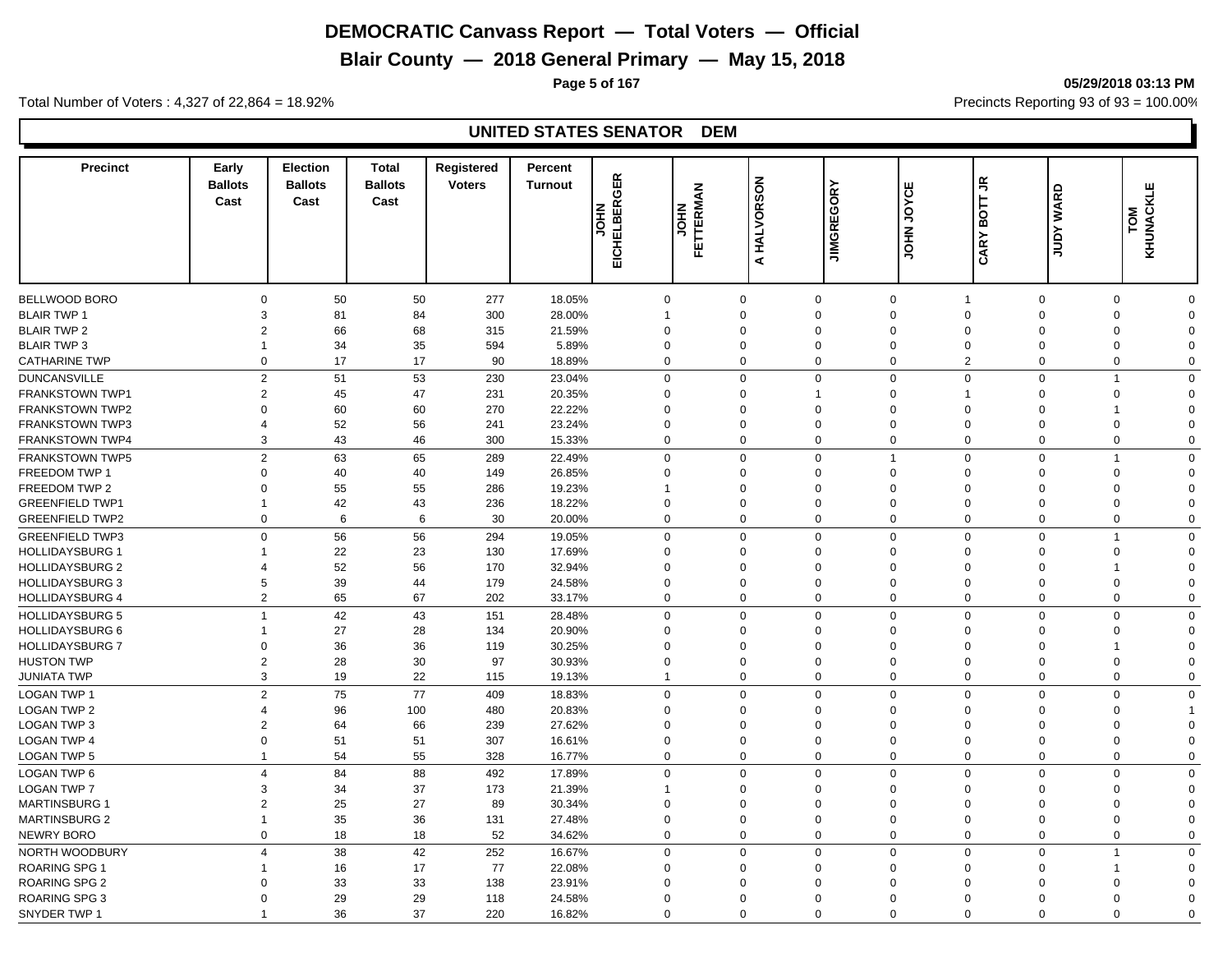**Blair County — 2018 General Primary — May 15, 2018**

**Page 6 of 167 05/29/2018 03:13 PM**

Total Number of Voters : 4,327 of 22,864 = 18.92% Precincts Reporting 93 of 93 = 100.00%

| <b>Precinct</b>      | Early<br><b>Ballots</b><br>Cast | <b>Election</b><br><b>Ballots</b><br>Cast | <b>Total</b><br><b>Ballots</b><br>Cast | Registered<br><b>Voters</b> | Percent<br>Turnout | GER<br>EICHELBER( | <b>JOHN</b><br>TERM<br>뿐 | $\epsilon$<br>ທ<br>õ<br>◀<br>ᆂ<br>₫ | ≻<br>GOR <sup>®</sup><br><b>JIMGRE</b> | ш<br>ں ا<br>줖 | $\tilde{z}$<br>бÖ<br>≻<br>CAR <sup>®</sup> | <b>WARD</b><br><b>Aanr</b> | ш<br>TOM<br>UNACI<br>× |  |
|----------------------|---------------------------------|-------------------------------------------|----------------------------------------|-----------------------------|--------------------|-------------------|--------------------------|-------------------------------------|----------------------------------------|---------------|--------------------------------------------|----------------------------|------------------------|--|
| SNYDER TWP 2         |                                 | 48                                        | 50                                     | 299                         | 16.72%             | $\Omega$          |                          |                                     | $\Omega$                               | 0             | $\Omega$<br>$\Omega$                       |                            |                        |  |
| <b>TAYLOR TWP</b>    |                                 | 46                                        | 49                                     | 293                         | 16.72%             |                   |                          |                                     |                                        |               |                                            |                            |                        |  |
| <b>TYRONE TWP 1</b>  |                                 | 29                                        | 29                                     | 102                         | 28.43%             |                   |                          |                                     |                                        |               |                                            |                            |                        |  |
| TYRONE TWP 2         |                                 | 34                                        | 34                                     | 171                         | 19.88%             |                   |                          |                                     |                                        |               |                                            |                            |                        |  |
| <b>TYRONE BORO 1</b> | 0                               | 23                                        | 23                                     | 139                         | 16.55%             |                   |                          |                                     | 0                                      | 0             | $\Omega$                                   |                            |                        |  |
| TYRONE BORO 2        | $\Omega$                        | 21                                        | 21                                     | 111                         | 18.92%             | $\Omega$          |                          |                                     | $\Omega$                               | $\Omega$      | $\Omega$<br>$\Omega$                       |                            |                        |  |
| TYRONE BORO 3        |                                 | 28                                        | 30                                     | 169                         | 17.75%             |                   |                          |                                     |                                        |               |                                            |                            |                        |  |
| TYRONE BORO 4        |                                 | 9                                         | 10                                     | 85                          | 11.76%             |                   |                          |                                     |                                        |               |                                            |                            |                        |  |
| <b>TYRONE BORO 5</b> |                                 | 20                                        | 20                                     | 96                          | 20.83%             |                   |                          |                                     |                                        |               |                                            |                            |                        |  |
| TYRONE BORO 6        | 0                               | 34                                        | 34                                     | 150                         | 22.67%             | 0                 |                          |                                     | 0                                      | 0             | $\Omega$                                   |                            |                        |  |
| <b>TYRONE BORO 7</b> | $\Omega$                        | 30                                        | 30                                     | 138                         | 21.74%             | $\Omega$          |                          |                                     | $\mathbf 0$                            | $\Omega$      | $\Omega$                                   | $\Omega$<br>$\Omega$       |                        |  |
| WILLIAMSBURG         |                                 | 40                                        | 40                                     | 176                         | 22.73%             |                   |                          |                                     |                                        |               |                                            |                            |                        |  |
| WOODBURY TWP         |                                 | 28                                        | 28                                     | 154                         | 18.18%             |                   |                          |                                     |                                        |               |                                            |                            |                        |  |
| <b>Totals</b>        | 140                             | 4187                                      | 4327                                   | 22864                       |                    | 9                 |                          |                                     |                                        |               | 9                                          | 11                         |                        |  |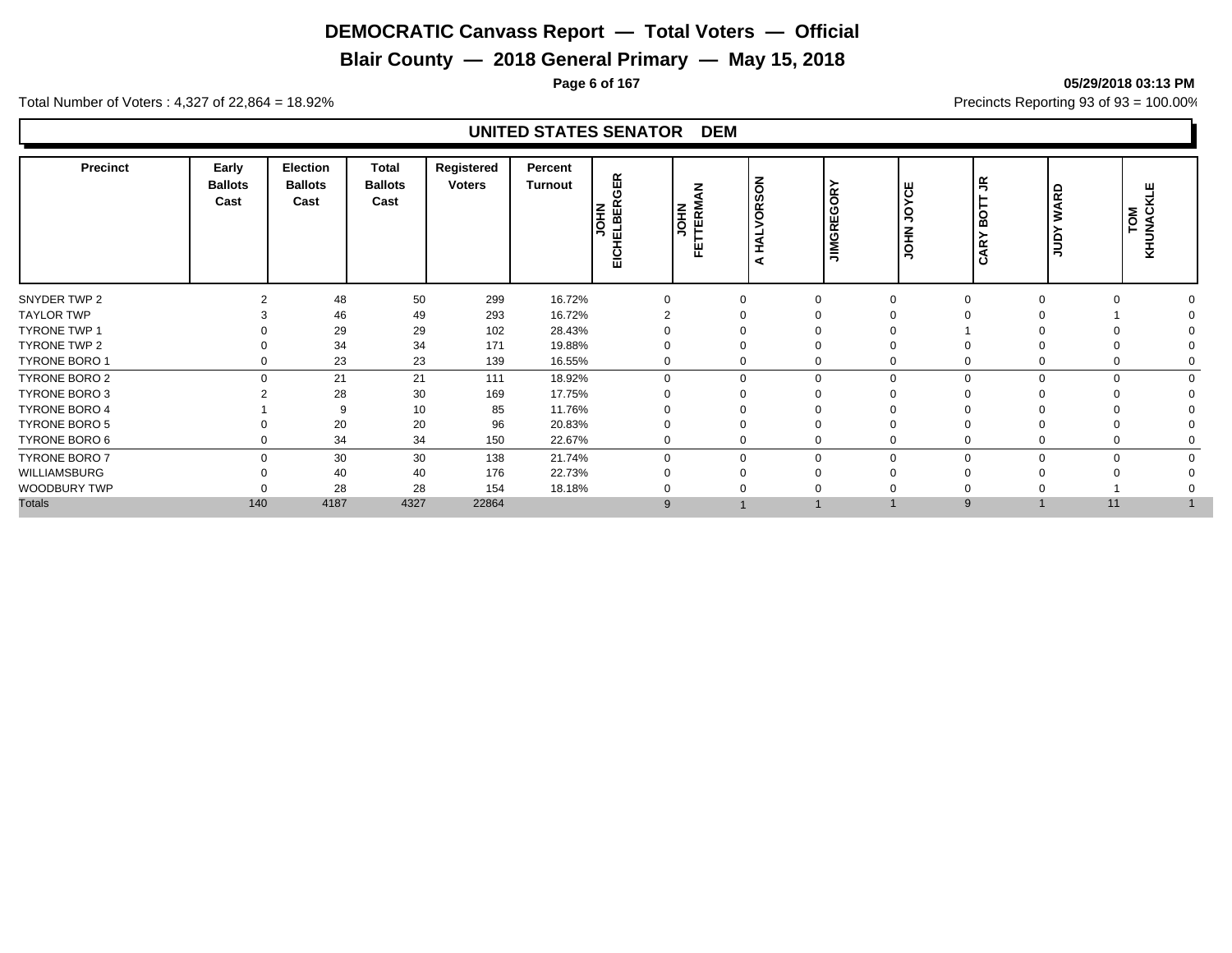**Blair County — 2018 General Primary — May 15, 2018**

Total Number of Voters : 4,327 of 22,864 = 18.92% Precincts Reporting 93 of 93 = 100.00%

#### **UNITED STATES SENATOR DEM - DEMOCRATIC**

| <b>Precinct</b>            | Early<br><b>Ballots</b><br>Cast | <b>Election</b><br><b>Ballots</b><br>Cast | <b>Total</b><br><b>Ballots</b><br>Cast | Registered<br><b>Voters</b> | Percent<br><b>Turnout</b> | <b>KISS</b><br><b>DANIEL</b> | <b>ROST</b><br><b>STERLING</b> | PAUL MANGO                                      | RONALD<br>PERTTU | ROSE<br><b>GERAID</b>                                 | <b>SCHMITT</b><br><b>DOT</b> | <b>STEINER</b><br>S<br>NHOL | <b>ROBERT<br/>TURCOVSKI</b> | Con tinued |
|----------------------------|---------------------------------|-------------------------------------------|----------------------------------------|-----------------------------|---------------------------|------------------------------|--------------------------------|-------------------------------------------------|------------------|-------------------------------------------------------|------------------------------|-----------------------------|-----------------------------|------------|
|                            |                                 |                                           |                                        |                             |                           |                              |                                |                                                 |                  |                                                       |                              |                             |                             |            |
| ALTOONA 1-1                |                                 | 3<br>37                                   | 40                                     | 335                         | 11.94%                    | $\mathbf 0$                  |                                | $\mathbf 0$                                     | $\mathbf 0$      | $\mathbf 0$<br>$\mathbf 0$                            | $\mathbf 0$                  | $\mathbf 0$                 | $\mathbf 0$                 |            |
| ALTOONA 2-1<br>ALTOONA 2-2 | $\overline{2}$                  | 19<br>41                                  | 20<br>43                               | 209<br>279                  | 9.57%                     | $\mathbf 0$<br>$\mathbf 0$   |                                | $\Omega$<br>$\Omega$<br>$\Omega$<br>$\mathbf 0$ |                  | $\mathbf 0$<br>$\mathbf 0$<br>$\mathbf 0$<br>$\Omega$ | $\Omega$<br>$\mathbf 0$      | 0<br>0                      | $\Omega$<br>$\Omega$        |            |
| ALTOONA 3-1                | $\Omega$                        | 32                                        | 32                                     | 256                         | 15.41%<br>12.50%          | $\mathbf 0$                  |                                | $\Omega$<br>$\Omega$                            |                  | $\mathbf 0$<br>$\Omega$                               | $\Omega$                     | $\mathbf 0$                 | $\Omega$                    |            |
| ALTOONA 3-2                | $\mathbf 0$                     | 62                                        | 62                                     | 267                         | 23.22%                    | $\mathbf 0$                  |                                | $\Omega$<br>0                                   |                  | $\mathbf 0$<br>$\Omega$                               | $\mathbf 0$                  | 0                           | $\Omega$                    |            |
|                            |                                 |                                           |                                        |                             |                           |                              |                                |                                                 |                  |                                                       |                              |                             |                             |            |
| ALTOONA 4-1                | $\overline{2}$                  | 38                                        | 40                                     | 311                         | 12.86%                    | $\mathbf 0$                  | $\Omega$                       |                                                 | $\mathbf 0$      | $\mathbf 0$<br>$\mathbf 0$                            | $\mathbf 0$                  | $\mathbf 0$                 | $\Omega$                    |            |
| ALTOONA 4-2                | $\overline{2}$                  | 46                                        | 48                                     | 229                         | 20.96%                    | $\mathbf 0$                  |                                | $\mathbf 0$<br>$\mathbf 0$                      |                  | $\mathbf 0$<br>$\mathbf{1}$                           | $\overline{0}$               | $\mathbf 0$                 | $\Omega$                    |            |
| ALTOONA 5-1                | $\Omega$                        | 17                                        | 17                                     | 67                          | 25.37%                    | $\mathbf 0$                  | $\Omega$                       | $\Omega$                                        |                  | $\mathbf 0$<br>$\Omega$                               | $\Omega$                     | $\mathbf 0$                 | $\Omega$                    |            |
| ALTOONA 5-2                | 5                               | 47                                        | 52                                     | 259                         | 20.08%                    | $\mathbf 0$                  | $\Omega$                       | $\mathbf 0$                                     |                  | $\mathbf 0$<br>$\Omega$                               | $\mathbf 0$                  | 0                           | $\Omega$                    |            |
| ALTOONA 5-3                | $\mathbf{1}$                    | 44                                        | 45                                     | 214                         | 21.03%                    | $\mathbf 0$                  | $\mathbf 0$                    |                                                 | $\mathbf 0$      | $\mathbf 0$<br>$\mathbf 0$                            | $\mathbf 0$                  | $\mathbf 0$                 | $\Omega$                    |            |
| ALTOONA 6-1                | 3                               | 49                                        | 52                                     | 366                         | 14.21%                    | $\mathbf 0$                  | $\overline{0}$                 |                                                 | $\mathbf 0$      | $\mathbf 0$<br>$\mathbf 0$                            | $\overline{0}$               | $\mathbf 0$                 | $\Omega$                    |            |
| ALTOONA 6-2                | $\Omega$                        | 53                                        | 53                                     | 375                         | 14.13%                    | $\mathbf 0$                  |                                | $\Omega$                                        |                  | $\mathbf 0$<br>$\Omega$                               | $\Omega$                     | 0                           | $\Omega$                    |            |
| ALTOONA 6-3                | 4                               | 63                                        | 67                                     | 273                         | 24.54%                    | $\mathbf 0$                  |                                | $\Omega$<br>$\mathbf 0$                         |                  | $\mathbf 0$<br>$\Omega$                               | $\mathbf 0$                  | 0                           | $\Omega$                    |            |
| ALTOONA 6-4                | $\overline{2}$                  | 47                                        | 49                                     | 292                         | 16.78%                    | $\mathbf 0$                  | $\mathbf 0$                    | $\mathbf 0$                                     |                  | $\mathbf 0$<br>$\mathbf 0$                            | $\mathbf 0$                  | $\mathbf 0$                 | $\Omega$                    |            |
| <b>ALTOONA7</b>            | $\mathbf 0$                     | 24                                        | 24                                     | 323                         | 7.43%                     | $\mathbf 0$                  | $\Omega$                       |                                                 | $\mathbf 0$      | $\mathbf 0$<br>$\mathbf 0$                            | $\mathbf 0$                  | $\mathbf 0$                 | $\Omega$                    |            |
| ALTOONA 8-1                | 3                               | 28                                        | 31                                     | 292                         | 10.62%                    | $\mathbf 0$                  | $\Omega$                       |                                                 | $\mathbf 0$      | $\mathbf 0$<br>$\mathbf 0$                            | $\mathbf 0$                  | $\mathbf 0$                 | $\Omega$                    |            |
| ALTOONA 8-2                | 3                               | 43                                        | 46                                     | 213                         | 21.60%                    | $\mathbf 0$                  |                                | $\Omega$<br>$\mathbf 0$                         |                  | $\mathbf 0$<br>$\Omega$                               | $\Omega$                     | 0                           | $\Omega$                    |            |
| ALTOONA <sub>9</sub>       | $\overline{2}$                  | 39                                        | 41                                     | 319                         | 12.85%                    | $\mathbf 0$                  |                                | $\mathbf 0$<br>$\mathbf 0$                      |                  | $\mathbf 0$<br>$\Omega$                               | $\mathbf 0$                  | $\mathbf 0$                 | $\Omega$                    |            |
| ALTOONA 10-1               | $\overline{4}$                  | 61                                        | 65                                     | 468                         | 13.89%                    | $\mathbf 0$                  |                                | $\Omega$<br>$\mathbf 0$                         |                  | $\mathbf 0$<br>$\Omega$                               | $\Omega$                     | 0                           | $\Omega$                    |            |
| ALTOONA 10-2               | 3                               | 77                                        | 80                                     | 336                         | 23.81%                    | $\mathbf 0$                  |                                | $\mathbf 0$                                     | 0                | $\mathbf 0$<br>$\mathbf 0$                            | $\overline{1}$               | 0                           | $\mathbf 0$                 |            |
| ALTOONA 11-1               | 5                               | 79                                        | 84                                     | 474                         | 17.72%                    | $\mathbf 0$                  |                                | $\Omega$<br>$\mathbf 0$                         |                  | $\mathbf 0$<br>$\Omega$                               | $\mathbf 0$                  | $\mathbf 0$                 |                             |            |
| ALTOONA 11-2               | $\Omega$                        | 70                                        | 70                                     | 354                         | 19.77%                    | $\mathbf 0$                  |                                | $\Omega$<br>$\mathbf 0$                         |                  | $\mathbf 0$<br>$\Omega$                               | $\Omega$                     | $\mathbf 0$                 | $\Omega$                    |            |
| ALTOONA 12-1               |                                 | 43                                        | 44                                     | 248                         | 17.74%                    | $\mathbf 0$                  |                                | $\Omega$<br>$\Omega$                            |                  | $\mathbf 0$<br>$\Omega$                               | $\Omega$                     | $\Omega$                    | $\Omega$                    |            |
| ALTOONA 12-2               | $\Omega$                        | 33                                        | 33                                     | 174                         | 18.97%                    | $\mathbf 0$                  |                                | $\Omega$<br>$\Omega$                            |                  | $\mathbf 0$<br>$\Omega$                               | $\Omega$                     | $\mathbf 0$                 | $\Omega$                    |            |
| ALTOONA 12-3               | $\mathbf 0$                     | 28                                        | 28                                     | 160                         | 17.50%                    | $\mathbf 0$                  | $\mathbf 0$                    |                                                 | $\mathbf 0$      | $\mathbf 0$<br>$\mathbf 0$                            | $\mathbf 0$                  | $\mathbf 0$                 | $\Omega$                    |            |
| ALTOONA 12-4               | $\mathbf 0$                     | 62                                        | 62                                     | 222                         | 27.93%                    | $\mathbf 0$                  | $\Omega$                       |                                                 | $\mathbf 0$      | $\mathbf 0$<br>$\mathbf 0$                            | $\mathbf 0$                  | $\mathbf 0$                 | $\mathbf 0$                 |            |
| ALTOONA 13-1               | -1                              | 61                                        | 62                                     | 340                         | 18.24%                    | $\mathbf 0$                  |                                | $\mathbf 0$<br>$\mathbf 0$                      |                  | $\mathbf 0$<br>$\mathbf 0$                            | $\mathbf 0$                  | 0                           | $\Omega$                    |            |
| ALTOONA 13-2               | $\Omega$                        | 41                                        | 41                                     | 261                         | 15.71%                    | $\mathbf 0$                  |                                | $\Omega$<br>$\Omega$                            |                  | $\mathbf 0$<br>$\Omega$                               | $\Omega$                     | 0                           | $\Omega$                    |            |
| ALTOONA 13-3               | $\mathbf 0$                     | 51                                        | 51                                     | 247                         | 20.65%                    | $\mathbf 0$                  |                                | $\Omega$<br>$\mathbf 0$                         |                  | $\mathbf 0$<br>$\Omega$                               | $\mathbf 0$                  | $\mathbf 0$                 | $\Omega$                    |            |
| ALTOONA 13-4               | $\mathbf 0$                     | 47                                        | 47                                     | 313                         | 15.02%                    | $\mathbf 0$                  | $\Omega$                       |                                                 | $\mathbf 0$      | $\mathbf 0$<br>$\Omega$                               | $\mathbf 0$                  | $\mathbf 0$                 | $\Omega$                    |            |
| ALTOONA 14-1               | $\mathbf 0$                     | 75                                        | 75                                     | 321                         | 23.36%                    | $\mathbf 0$                  | $\mathbf 0$                    |                                                 | $\mathbf 0$      | $\mathbf 0$<br>$\mathbf 0$                            | $\mathbf 0$                  | $\mathbf 0$                 | $\Omega$                    |            |
| ALTOONA 14-2               | $\Delta$                        | 93                                        | 97                                     | 359                         | 27.02%                    | $\mathbf 0$                  |                                | $\Omega$<br>$\Omega$                            |                  | $\mathbf 0$<br>$\Omega$                               | $\Omega$                     | $\mathbf 0$                 | $\Omega$                    |            |
| ALTOONA 14-3               | $\overline{4}$                  | 76                                        | 80                                     | 364                         | 21.98%                    | $\mathbf 0$                  | $\mathbf 0$                    | $\mathbf 0$                                     |                  | $\mathbf 0$<br>$\Omega$                               | $\overline{1}$               | $\mathbf 0$                 | $\Omega$                    |            |
| <b>ALLEGHENY 1</b>         | $\overline{2}$                  | 81                                        | 83                                     | 438                         | 18.95%                    | $\mathbf{1}$                 | $\Omega$                       | $\Omega$                                        |                  | $\mathbf 0$<br>$\Omega$                               | $\overline{\mathbf{1}}$      | 0                           | $\Omega$                    |            |
| <b>ALLEGHENY 2</b>         | $\overline{1}$                  | 68                                        | 69                                     | 435                         | 15.86%                    | $\mathbf 0$                  | $\Omega$                       |                                                 | $\mathbf 0$      | $\mathbf 0$<br>$\mathbf 0$                            | $\mathbf 0$                  | 0                           | $\Omega$                    |            |
|                            |                                 |                                           |                                        |                             |                           |                              |                                |                                                 |                  |                                                       |                              |                             |                             |            |
| ALLEGHENY 3                | 6                               | 15                                        | 21                                     | 109                         | 19.27%                    | $\mathbf 0$                  | $\Omega$                       |                                                 | 0                | $\mathbf 0$<br>$\Omega$                               | $\Omega$                     | 0                           | $\mathbf 0$                 |            |
| ALLEGHENY 4                | 3                               | 39                                        | 42                                     | 234                         | 17.95%                    | $\mathbf 0$                  |                                | $\Omega$<br>$\mathbf 0$                         |                  | $\mathbf 0$<br>$\Omega$                               | $\mathbf 0$                  | 0                           | $\Omega$                    |            |
| <b>ANTIS TWP 1</b>         |                                 | 57                                        | 58                                     | 439                         | 13.21%                    | $\mathbf 0$                  |                                | $\Omega$<br>$\mathbf 0$                         |                  | $\mathbf 0$<br>$\Omega$                               | $\mathbf 0$                  | 0                           | $\Omega$                    |            |
| <b>ANTIS TWP 2</b>         | $\Omega$                        | 69                                        | 69                                     | 308                         | 22.40%                    | $\mathbf 0$                  |                                | $\Omega$<br>$\Omega$                            |                  | $\Omega$<br>$\Omega$                                  | $\Omega$                     | $\mathbf 0$                 | $\Omega$                    |            |
| <b>ANTIS TWP 3</b>         | $\Omega$                        | 63                                        | 63                                     | 364                         | 17.31%                    | $\mathbf 0$                  | $\Omega$                       |                                                 | $\mathbf 0$      | $\mathbf 0$<br>$\mathbf 0$                            | $\mathbf 0$                  | $\mathbf 0$                 | $\Omega$                    |            |

**Page 7 of 167 05/29/2018 03:13 PM**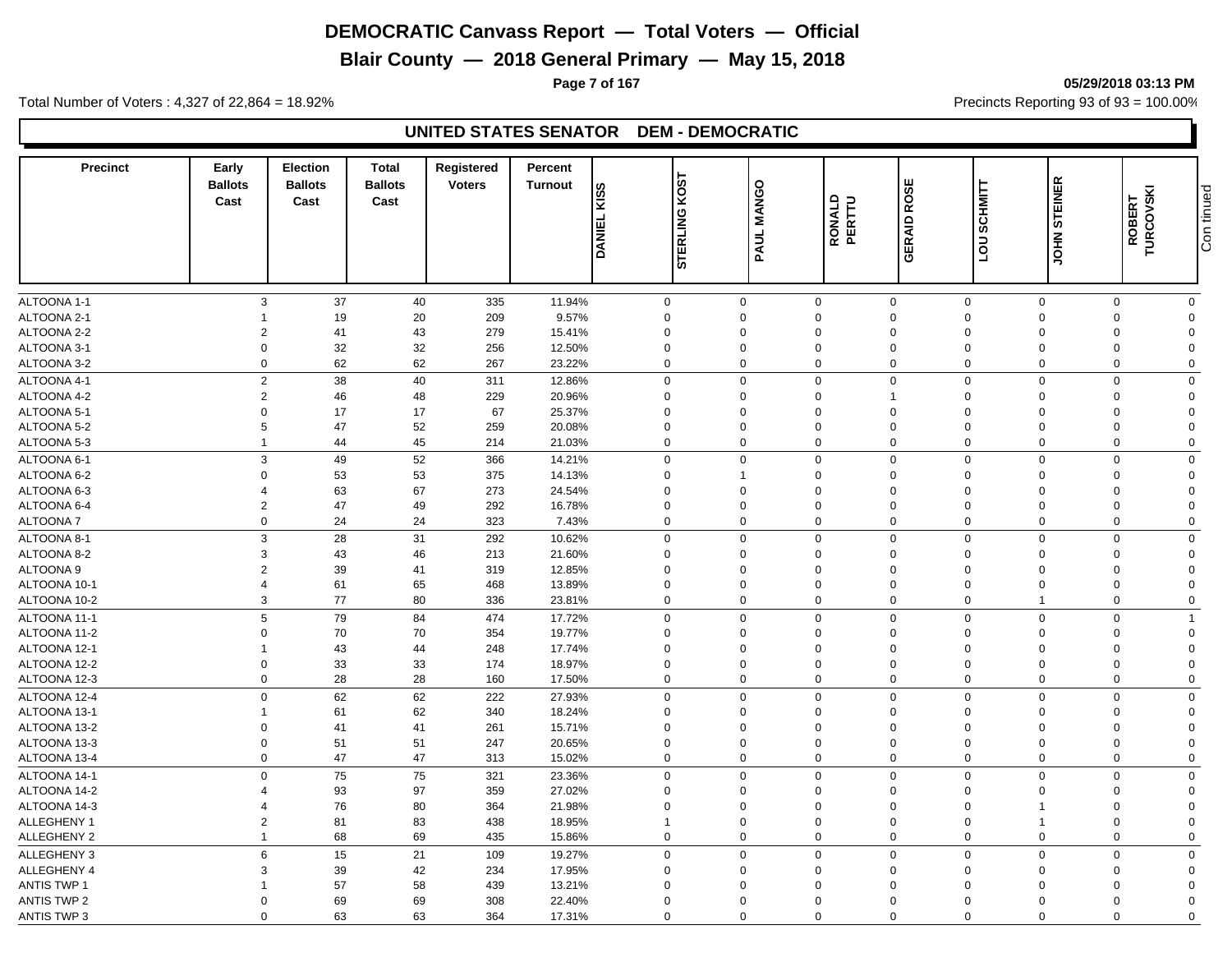**Blair County — 2018 General Primary — May 15, 2018**

**Page 8 of 167 05/29/2018 03:13 PM**

Total Number of Voters : 4,327 of 22,864 = 18.92% Precincts Reporting 93 of 93 = 100.00%

| <b>Precinct</b>        | Early<br><b>Ballots</b><br>Cast  | Election<br><b>Ballots</b><br>Cast | <b>Total</b><br><b>Ballots</b><br>Cast | Registered<br><b>Voters</b> | Percent<br><b>Turnout</b> | KISS<br><b>DANIEL</b> | <b>ROST</b><br><b>STERLING</b> | <b>MANGO</b><br>PAUL | RONALD<br>PERTTU | ROSE<br><b>GERAID</b>                  | <b>SCHMITT</b><br>non | <b>STEINER</b><br><b>JOHN:</b> | TURCOVSKI<br>ROBERT  |  |
|------------------------|----------------------------------|------------------------------------|----------------------------------------|-----------------------------|---------------------------|-----------------------|--------------------------------|----------------------|------------------|----------------------------------------|-----------------------|--------------------------------|----------------------|--|
| BELLWOOD BORO          | $\Omega$                         | 50                                 | 50                                     | 277                         | 18.05%                    |                       | $\mathbf 0$                    | $\Omega$             | $\mathbf 0$      | $\mathbf 0$<br>$\mathbf 0$             | $\mathbf 0$           | $\mathbf 0$                    | $\Omega$             |  |
| <b>BLAIR TWP 1</b>     | 3                                | 81                                 | 84                                     | 300                         | 28.00%                    |                       | $\mathbf 0$                    | $\Omega$             | $\Omega$         | $\mathbf 0$<br>$\Omega$                | $\Omega$              | $\mathbf 0$                    | $\Omega$             |  |
| <b>BLAIR TWP 2</b>     | $\overline{2}$                   | 66                                 | 68                                     | 315                         | 21.59%                    |                       | $\mathbf 0$                    | $\Omega$             | $\Omega$         | $\mathbf 0$<br>$\Omega$                | $\Omega$              | $\mathbf 0$                    | $\Omega$             |  |
| <b>BLAIR TWP 3</b>     | $\mathbf 1$                      | 34                                 | 35                                     | 594                         | 5.89%                     |                       | $\mathbf 0$                    | $\Omega$             | $\Omega$         | $\mathbf 0$<br>$\Omega$                | $\Omega$              | 0                              | $\Omega$             |  |
| <b>CATHARINE TWP</b>   | $\mathbf 0$                      | 17                                 | 17                                     | 90                          | 18.89%                    |                       | $\mathbf 0$                    | $\Omega$             | $\mathbf 0$      | $\mathbf 0$<br>$\Omega$                | $\mathbf 0$           | $\mathbf 0$                    | $\Omega$             |  |
|                        |                                  |                                    |                                        |                             |                           |                       |                                |                      |                  |                                        |                       |                                |                      |  |
| <b>DUNCANSVILLE</b>    | $\overline{2}$<br>$\overline{2}$ | 51                                 | 53                                     | 230                         | 23.04%                    |                       | $\mathbf 0$                    | $\Omega$<br>$\Omega$ | $\mathbf 0$      | $\mathbf 0$<br>$\mathbf 0$<br>$\Omega$ | $\mathbf 0$<br>-1     | $\mathbf 0$<br>$\overline{1}$  | $\Omega$<br>$\Omega$ |  |
| <b>FRANKSTOWN TWP1</b> |                                  | 45                                 | 47                                     | 231                         | 20.35%                    |                       | $\mathbf 0$                    |                      | $\Omega$         | $\mathbf 0$                            |                       |                                |                      |  |
| <b>FRANKSTOWN TWP2</b> | $\Omega$                         | 60                                 | 60                                     | 270                         | 22.22%                    | $\overline{1}$        |                                | $\Omega$             | $\mathbf 0$      | $\mathbf 0$<br>$\Omega$                | $\Omega$              | $\mathbf 0$                    | $\Omega$             |  |
| <b>FRANKSTOWN TWP3</b> | $\Delta$                         | 52                                 | 56                                     | 241                         | 23.24%                    |                       | $\mathbf 0$                    | $\Omega$             | $\Omega$         | $\mathbf 0$<br>$\Omega$                | $\Omega$              | $\mathbf 0$                    | $\Omega$             |  |
| <b>FRANKSTOWN TWP4</b> | 3                                | 43                                 | 46                                     | 300                         | 15.33%                    |                       | $\mathbf 0$                    | $\Omega$             | 0                | $\mathbf 0$<br>$\Omega$                | 0                     | $\mathbf 0$                    | $\Omega$             |  |
| <b>FRANKSTOWN TWP5</b> | $\overline{2}$                   | 63                                 | 65                                     | 289                         | 22.49%                    |                       | $\mathbf 0$                    | $\Omega$             | $\mathbf 0$      | $\mathbf 0$<br>$\mathbf 0$             | $\mathbf 0$           | $\mathbf 0$                    | $\Omega$             |  |
| <b>FREEDOM TWP 1</b>   | $\Omega$                         | 40                                 | 40                                     | 149                         | 26.85%                    |                       | $\mathbf 0$                    | $\Omega$             | $\Omega$         | $\mathbf 0$<br>$\Omega$                | $\Omega$              | $\mathbf 0$                    | $\Omega$             |  |
| FREEDOM TWP 2          | $\Omega$                         | 55                                 | 55                                     | 286                         | 19.23%                    |                       | $\mathbf 0$                    | $\Omega$             | 0                | $\mathbf 0$<br>$\Omega$                | $\mathbf 0$           | 0                              | $\Omega$             |  |
| <b>GREENFIELD TWP1</b> | $\overline{1}$                   | 42                                 | 43                                     | 236                         | 18.22%                    | $\overline{1}$        |                                | $\Omega$             | $\Omega$         | $\mathbf 0$<br>$\mathbf 0$             | $\Omega$              | $\mathbf 0$                    | $\Omega$             |  |
| <b>GREENFIELD TWP2</b> | $\mathbf 0$                      | 6                                  | 6                                      | 30                          | 20.00%                    |                       | $\mathbf 0$                    | $\Omega$             | $\mathbf 0$      | $\mathbf 0$<br>$\mathbf 0$             | $\mathbf 0$           | $\mathbf 0$                    | $\Omega$             |  |
| <b>GREENFIELD TWP3</b> | $\Omega$                         | 56                                 | 56                                     | 294                         | 19.05%                    |                       | $\mathbf 0$                    | $\Omega$             | $\mathbf 0$      | $\mathbf 0$<br>$\mathbf 0$             | $\mathbf 0$           | $\mathbf 0$                    | $\mathbf 0$          |  |
| <b>HOLLIDAYSBURG 1</b> | -1                               | 22                                 | 23                                     | 130                         | 17.69%                    |                       | $\mathbf 0$                    | $\Omega$             | $\Omega$         | $\mathbf 0$<br>$\Omega$                | $\Omega$              | 0                              | $\Omega$             |  |
| <b>HOLLIDAYSBURG 2</b> | 4                                | 52                                 | 56                                     | 170                         | 32.94%                    |                       | $\mathbf 0$                    | $\Omega$             | 0                | $\mathbf 0$<br>$\Omega$                | $\Omega$              | 0                              | $\Omega$             |  |
| <b>HOLLIDAYSBURG 3</b> | 5                                | 39                                 | 44                                     | 179                         | 24.58%                    |                       | $\mathbf 0$                    | $\Omega$             | $\Omega$         | $\mathbf 0$<br>$\Omega$                | $\Omega$              | 0                              | $\Omega$             |  |
| <b>HOLLIDAYSBURG 4</b> | $\overline{2}$                   | 65                                 | 67                                     | 202                         | 33.17%                    |                       | $\mathbf 0$                    | $\mathbf 0$          | 0                | $\mathbf 0$<br>$\mathbf 0$             | $\mathbf 0$           | 0                              | $\Omega$             |  |
| <b>HOLLIDAYSBURG 5</b> | $\overline{1}$                   | 42                                 | 43                                     | 151                         | 28.48%                    |                       | $\mathbf 0$                    | $\Omega$             | $\mathbf 0$      | $\mathbf 0$<br>$\Omega$                | $\mathbf 0$           | $\mathbf 0$                    | $\Omega$             |  |
| HOLLIDAYSBURG 6        |                                  | 27                                 | 28                                     | 134                         | 20.90%                    |                       | $\mathbf 0$                    | $\Omega$             | $\Omega$         | $\mathbf 0$<br>$\Omega$                | $\Omega$              | $\Omega$                       | $\Omega$             |  |
| <b>HOLLIDAYSBURG 7</b> | $\Omega$                         | 36                                 | 36                                     | 119                         | 30.25%                    |                       | $\mathbf 0$                    | $\Omega$             | $\Omega$         | $\mathbf 0$<br>$\Omega$                | $\Omega$              | $\Omega$                       | $\Omega$             |  |
| <b>HUSTON TWP</b>      | $\overline{2}$                   | 28                                 | 30                                     | 97                          | 30.93%                    |                       | $\mathbf 0$                    | $\Omega$             | $\overline{1}$   | $\mathbf 0$<br>$\Omega$                | $\Omega$              | $\mathbf 0$                    | $\Omega$             |  |
| <b>JUNIATA TWP</b>     | 3                                | 19                                 | 22                                     | 115                         | 19.13%                    |                       | $\mathbf 0$                    | $\Omega$             | $\mathbf 0$      | $\mathbf 0$<br>$\mathbf 0$             | $\mathbf 0$           | $\mathbf 0$                    | $\Omega$             |  |
| <b>LOGAN TWP 1</b>     | $\overline{2}$                   | 75                                 | 77                                     | 409                         | 18.83%                    |                       | $\mathbf 0$                    | $\Omega$             | $\mathbf 0$      | $\mathbf 0$<br>$\overline{1}$          | $\mathbf 0$           | $\mathbf 0$                    | $\Omega$             |  |
| <b>LOGAN TWP 2</b>     | 4                                | 96                                 | 100                                    | 480                         | 20.83%                    |                       | $\mathbf 0$                    | $\Omega$             | $\Omega$         | $\mathbf 0$<br>$\Omega$                | $\Omega$              | $\mathbf 0$                    | $\Omega$             |  |
| <b>LOGAN TWP 3</b>     | $\overline{2}$                   | 64                                 | 66                                     | 239                         | 27.62%                    |                       | $\mathbf 0$                    | $\Omega$             | $\mathbf 0$      | $\mathbf 0$<br>$\Omega$                | $\Omega$              | 0                              | $\Omega$             |  |
| <b>LOGAN TWP 4</b>     | $\Omega$                         | 51                                 | 51                                     | 307                         | 16.61%                    |                       | $\mathbf 0$                    | $\Omega$             | $\Omega$         | $\mathbf 0$<br>$\mathbf 0$             | $\mathbf 0$           | $\mathbf 0$                    | $\Omega$             |  |
| <b>LOGAN TWP 5</b>     | -1                               | 54                                 | 55                                     | 328                         | 16.77%                    |                       | $\mathbf 0$                    | $\Omega$             | 0                | $\mathbf 0$<br>$\mathbf 0$             | $\mathbf 0$           | 0                              | $\Omega$             |  |
| <b>LOGAN TWP 6</b>     | $\overline{4}$                   | 84                                 | 88                                     | 492                         | 17.89%                    |                       | $\mathbf{1}$                   | $\Omega$             | $\mathbf 0$      | $\mathbf 0$<br>$\mathbf 0$             | $\Omega$              | 0                              | $\mathbf 0$          |  |
| <b>LOGAN TWP 7</b>     | 3                                | 34                                 | 37                                     | 173                         | 21.39%                    |                       | $\mathbf 0$                    | $\Omega$             | $\Omega$         | $\mathbf 0$<br>$\Omega$                | $\Omega$              | 0                              | $\Omega$             |  |
| <b>MARTINSBURG 1</b>   | $\overline{2}$                   | 25                                 | 27                                     | 89                          | 30.34%                    |                       | $\mathbf 0$                    | $\Omega$             | $\Omega$         | $\mathbf 0$<br>$\Omega$                | $\Omega$              | 0                              | $\Omega$             |  |
| <b>MARTINSBURG 2</b>   |                                  |                                    |                                        |                             |                           |                       |                                | $\mathbf 0$          | $\mathbf 0$      | $\mathbf 0$                            | $\mathbf 0$           |                                | $\Omega$             |  |
|                        | $\Omega$                         | $35\,$                             | 36                                     | 131                         | 27.48%                    |                       | $\mathbf 0$                    | $\Omega$             |                  | $\mathbf 0$                            |                       | 0                              |                      |  |
| NEWRY BORO             |                                  | 18                                 | 18                                     | 52                          | 34.62%                    |                       | $\mathbf 0$                    |                      | $\mathbf 0$      | $\mathbf 0$<br>$\mathbf 0$             | $\mathbf 0$           | $\mathbf 0$                    | $\mathbf 0$          |  |
| NORTH WOODBURY         | $\overline{4}$                   | 38                                 | 42                                     | 252                         | 16.67%                    |                       | $\mathbf 0$                    | $\Omega$             | $\mathbf{0}$     | $\mathbf 0$<br>$\mathbf 0$             | $\mathbf 0$           | $\mathbf 0$                    | $\mathbf 0$          |  |
| <b>ROARING SPG 1</b>   |                                  | 16                                 | 17                                     | 77                          | 22.08%                    |                       | $\mathbf 0$                    | $\Omega$             | $\mathbf 0$      | $\mathbf 0$<br>$\Omega$                | $\mathbf 0$           | 0                              | $\Omega$             |  |
| <b>ROARING SPG 2</b>   |                                  | 33                                 | 33                                     | 138                         | 23.91%                    |                       | $\mathbf 0$                    | $\Omega$             | $\Omega$         | $\Omega$<br>$\Omega$                   | $\Omega$              | $\Omega$                       | $\Omega$             |  |
| <b>ROARING SPG 3</b>   | $\Omega$                         | 29                                 | 29                                     | 118                         | 24.58%                    |                       | $\mathbf 0$                    | $\Omega$             | $\Omega$         | $\Omega$<br>$\Omega$                   | $\Omega$              | $\mathbf 0$                    | $\Omega$             |  |
| SNYDER TWP 1           |                                  | 36                                 | 37                                     | 220                         | 16.82%                    |                       | $\Omega$                       | $\Omega$             | $\overline{1}$   | $\Omega$<br>$\Omega$                   | $\Omega$              | $\Omega$                       | $\Omega$             |  |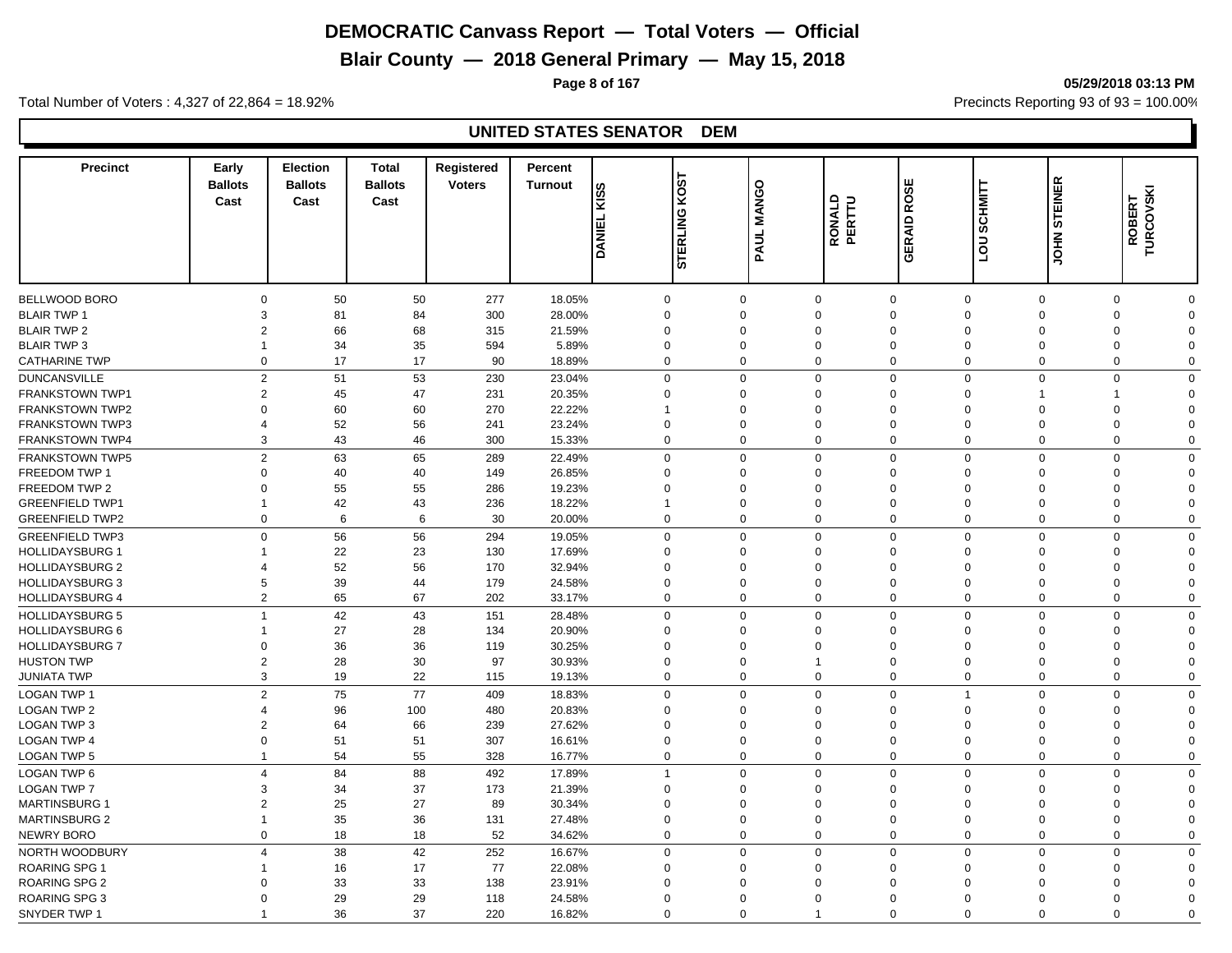**Blair County — 2018 General Primary — May 15, 2018**

**Page 9 of 167 05/29/2018 03:13 PM**

Total Number of Voters : 4,327 of 22,864 = 18.92% Precincts Reporting 93 of 93 = 100.00%

| <b>Precinct</b>      | Early<br><b>Ballots</b><br>Cast | Election<br><b>Ballots</b><br>Cast | Total<br><b>Ballots</b><br>Cast | Registered<br><b>Voters</b> | Percent<br><b>Turnout</b> | SSI<br>ANIEI | <b>LSON</b><br><b>STERLING</b> | <b>MANGO</b><br>∣ 5<br>$\overline{\mathbf{z}}$ | RONALD<br>PERTTU | OSE<br>ıά<br><b>GERAID</b> | CHMIT<br>Ø<br>$\circ$ | <b>STEINER</b><br><b>NHOL</b> | <b>SKI</b><br><b>ROBERT</b><br>TURCOVSK |  |
|----------------------|---------------------------------|------------------------------------|---------------------------------|-----------------------------|---------------------------|--------------|--------------------------------|------------------------------------------------|------------------|----------------------------|-----------------------|-------------------------------|-----------------------------------------|--|
| SNYDER TWP 2         |                                 | 48                                 | 50                              | 299                         | 16.72%                    |              |                                | $\Omega$                                       |                  |                            |                       | $\Omega$                      |                                         |  |
| <b>TAYLOR TWP</b>    |                                 | 46                                 | 49                              | 293                         | 16.72%                    |              |                                |                                                |                  |                            |                       |                               |                                         |  |
| <b>TYRONE TWP 1</b>  |                                 | 29                                 | 29                              | 102                         | 28.43%                    |              |                                |                                                |                  |                            |                       |                               |                                         |  |
| TYRONE TWP 2         |                                 | 34                                 | 34                              | 171                         | 19.88%                    |              |                                |                                                |                  |                            |                       |                               |                                         |  |
| TYRONE BORO 1        |                                 | 23                                 | 23                              | 139                         | 16.55%                    |              |                                | 0                                              |                  |                            |                       | $\Omega$                      |                                         |  |
| TYRONE BORO 2        | $\Omega$                        | 21                                 | 21                              | 111                         | 18.92%                    | $\Omega$     | $\Omega$                       | $\mathbf 0$                                    | $\Omega$         | $\Omega$                   | $\Omega$              | $\Omega$                      |                                         |  |
| TYRONE BORO 3        |                                 | 28                                 | 30                              | 169                         | 17.75%                    |              |                                |                                                |                  |                            |                       |                               |                                         |  |
| TYRONE BORO 4        |                                 | 9                                  | 10                              | 85                          | 11.76%                    |              |                                |                                                |                  |                            |                       |                               |                                         |  |
| <b>TYRONE BORO 5</b> |                                 | 20                                 | 20                              | 96                          | 20.83%                    |              |                                |                                                |                  |                            |                       |                               |                                         |  |
| TYRONE BORO 6        |                                 | 34                                 | 34                              | 150                         | 22.67%                    |              |                                | 0                                              |                  |                            |                       | $\Omega$                      |                                         |  |
| TYRONE BORO 7        | $\Omega$                        | 30                                 | 30                              | 138                         | 21.74%                    | $\Omega$     | $\Omega$                       | $\mathbf 0$                                    | $\Omega$         | $\Omega$                   | $\Omega$              | $\Omega$                      |                                         |  |
| WILLIAMSBURG         |                                 | 40                                 | 40                              | 176                         | 22.73%                    |              |                                | $\Omega$                                       |                  |                            |                       |                               |                                         |  |
| WOODBURY TWP         |                                 | 28                                 | 28                              | 154                         | 18.18%                    |              |                                |                                                |                  |                            |                       |                               |                                         |  |
| <b>Totals</b>        | 140                             | 4187                               | 4327                            | 22864                       |                           |              |                                | $\overline{2}$                                 |                  |                            |                       |                               |                                         |  |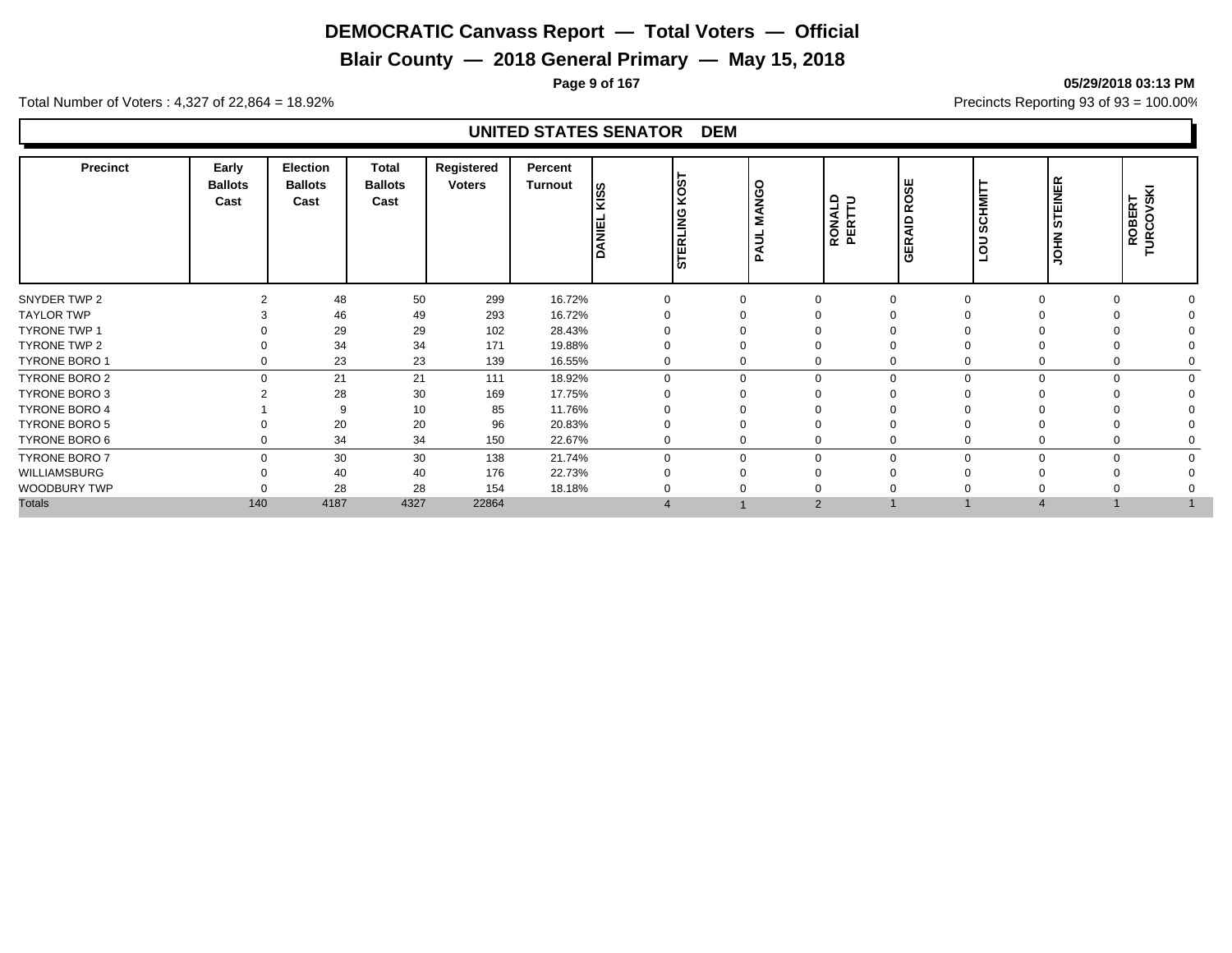# **Blair County — 2018 General Primary — May 15, 2018**

**Page 10 of 167 05/29/2018 03:13 PM**

Total Number of Voters : 4,327 of 22,864 = 18.92% Precincts Reporting 93 of 93 = 100.00%

#### **UNITED STATES SENATOR DEM - DEMOCRATIC**

| <b>Precinct</b>             | Early<br><b>Ballots</b>                | <b>Election</b><br><b>Ballots</b> | <b>Total</b><br><b>Ballots</b> | Registered<br><b>Voters</b> | <b>Percent</b><br><b>Turnout</b> |                            |                            |               |  |
|-----------------------------|----------------------------------------|-----------------------------------|--------------------------------|-----------------------------|----------------------------------|----------------------------|----------------------------|---------------|--|
|                             | Cast                                   | Cast                              | Cast                           |                             |                                  | SCOTT R<br>WAGNER          | <b>WILLIAM</b><br>WALLACE  |               |  |
|                             |                                        |                                   |                                |                             |                                  |                            |                            | <b>Totals</b> |  |
|                             |                                        |                                   |                                |                             |                                  |                            |                            |               |  |
|                             |                                        |                                   |                                |                             |                                  |                            |                            |               |  |
|                             |                                        |                                   |                                |                             |                                  |                            |                            |               |  |
| ALTOONA 1-1                 | $\mathbf{3}$                           | 37                                | 40                             | 335                         | 11.94%                           | $\mathsf{O}\xspace$        | $\mathbf 0$                | 36            |  |
| ALTOONA 2-1                 | 1                                      | 19                                | 20                             | 209                         | 9.57%                            | $\mathbf 0$                | $\Omega$                   | 19            |  |
| ALTOONA 2-2                 | $\sqrt{2}$                             | 41                                | 43                             | 279                         | 15.41%                           | $\mathbf 0$                | $\Omega$                   | 41            |  |
| ALTOONA 3-1                 | $\boldsymbol{0}$                       | 32                                | 32                             | 256                         | 12.50%                           | $\boldsymbol{0}$           | $\mathbf 0$                | 28            |  |
| ALTOONA 3-2                 | $\mathbf 0$                            | 62                                | 62                             | 267                         | 23.22%                           | $\mathbf 0$                | $\mathbf 0$                | 55            |  |
| ALTOONA 4-1                 | $\overline{2}$                         | 38                                | 40                             | 311                         | 12.86%                           | $\mathbf 0$                | $\mathbf 0$                | 38            |  |
| ALTOONA 4-2                 | $\overline{2}$                         | 46                                | 48                             | 229                         | 20.96%                           | $\mathbf 0$                | $\mathbf 0$                | 44            |  |
| ALTOONA 5-1                 | $\mathbf 0$                            | 17                                | 17                             | 67                          | 25.37%                           | $\mathbf 0$                | $\mathbf 0$                | 16            |  |
| ALTOONA 5-2                 | 5                                      | 47                                | 52                             | 259                         | 20.08%                           | $\mathbf 0$                | $\mathbf 0$                | 50            |  |
| ALTOONA 5-3                 | $\mathbf{1}$                           | 44                                | 45                             | 214                         | 21.03%                           | $\mathbf 0$                | $\mathbf 0$                | 39            |  |
| ALTOONA 6-1                 | $\mathbf{3}$                           | 49                                | 52                             | 366                         | 14.21%                           | $\mathbf 0$                | $\mathbf 0$                | 41            |  |
| ALTOONA 6-2                 | $\mathsf 0$                            | 53                                | 53                             | 375                         | 14.13%                           | $\mathbf 0$                | $\mathbf 0$                | 51            |  |
| ALTOONA 6-3                 | 4                                      | 63                                | 67                             | 273                         | 24.54%                           | $\boldsymbol{0}$           | $\Omega$                   | 64            |  |
| ALTOONA 6-4                 | $\sqrt{2}$                             | 47                                | 49                             | 292                         | 16.78%                           | $\mathbf 0$                | $\mathbf 0$                | 44            |  |
| ALTOONA 7                   | $\mathbf 0$                            | 24                                | 24                             | 323                         | 7.43%                            | $\mathbf 0$                | $\mathbf 0$                | 23            |  |
| ALTOONA 8-1                 | 3                                      | 28                                | 31                             | 292                         | 10.62%                           | $\mathbf 0$                | $\mathbf 0$                | 27            |  |
| ALTOONA 8-2                 | 3                                      | 43                                | 46                             | 213                         | 21.60%                           | $\boldsymbol{0}$           | $\Omega$                   | 44            |  |
| ALTOONA 9                   | $\sqrt{2}$                             | 39                                | 41                             | 319                         | 12.85%                           | $\mathbf 0$                | $\Omega$                   | 36            |  |
| ALTOONA 10-1                | 4                                      | 61                                | 65                             | 468                         | 13.89%                           | $\pmb{0}$                  | $\Omega$                   | 59            |  |
| ALTOONA 10-2                | $\mathsf 3$                            | 77                                | 80                             | 336                         | 23.81%                           | $\mathbf 0$                | $\mathbf 0$                | 74            |  |
| ALTOONA 11-1                | 5                                      | 79                                | 84                             | 474                         | 17.72%                           | $\mathbf 0$                | $\mathbf 0$                | 75            |  |
| ALTOONA 11-2                | 0                                      | 70                                | 70                             | 354                         | 19.77%                           | $\mathbf 0$                | $\Omega$                   | 67            |  |
| ALTOONA 12-1                | 1                                      | 43                                | 44                             | 248                         | 17.74%                           | $\mathbf 0$                | $\mathbf 0$                | 41            |  |
| ALTOONA 12-2                | $\pmb{0}$                              | 33                                | 33                             | 174                         | 18.97%                           | $\mathbf 0$                | $\mathbf 0$                | 25            |  |
| ALTOONA 12-3                | $\mathbf 0$                            | 28                                | 28                             | 160                         | 17.50%                           | $\mathbf 0$                | $\mathbf 0$                | 26            |  |
| ALTOONA 12-4                | $\mathbf 0$                            | 62                                | 62                             | 222                         | 27.93%                           | $\mathbf 0$                | $\mathbf 0$                | 54            |  |
| ALTOONA 13-1                | 1                                      | 61                                | 62                             | 340                         | 18.24%                           | $\boldsymbol{0}$           | $\Omega$                   | 53            |  |
| ALTOONA 13-2                | $\mathbf 0$                            | 41                                | 41                             | 261                         | 15.71%                           | $\boldsymbol{0}$           | $\Omega$                   | 35            |  |
| ALTOONA 13-3                | $\pmb{0}$                              | 51                                | 51                             | 247                         | 20.65%                           | $\boldsymbol{0}$           | $\mathbf 0$                | 49            |  |
| ALTOONA 13-4                | $\mathbf 0$                            | 47                                | 47                             | 313                         | 15.02%                           | $\mathbf 0$                | $\mathbf 0$                | 42            |  |
|                             |                                        |                                   |                                |                             |                                  |                            |                            |               |  |
| ALTOONA 14-1                | $\mathbf 0$<br>$\overline{\mathbf{4}}$ | 75                                | 75                             | 321                         | 23.36%                           | $\mathbf 0$                | $\mathbf 0$                | 72            |  |
| ALTOONA 14-2                | $\overline{\mathbf{4}}$                | 93                                | 97                             | 359                         | 27.02%                           | $\mathbf 0$<br>$\mathbf 0$ | $\mathbf 0$                | 89            |  |
| ALTOONA 14-3<br>ALLEGHENY 1 | $\sqrt{2}$                             | 76                                | 80                             | 364                         | 21.98%                           | $\boldsymbol{0}$           | $\mathbf 0$<br>$\mathbf 0$ | 69<br>72      |  |
|                             | $\mathbf{1}$                           | 81                                | 83                             | 438                         | 18.95%                           | $\boldsymbol{0}$           | $\mathbf 0$                |               |  |
| <b>ALLEGHENY 2</b>          |                                        | 68                                | 69                             | 435                         | 15.86%                           |                            |                            | 63            |  |
| <b>ALLEGHENY 3</b>          | $\,6$                                  | 15                                | 21                             | 109                         | 19.27%                           | $\mathbf 0$                | $\mathbf 0$                | 19            |  |
| ALLEGHENY 4                 | 3                                      | 39                                | 42                             | 234                         | 17.95%                           | $\mathbf 0$                | $\mathbf 0$                | 36            |  |
| <b>ANTIS TWP 1</b>          |                                        | 57                                | 58                             | 439                         | 13.21%                           | $\mathbf 0$                | $\Omega$                   | 51            |  |
| <b>ANTIS TWP 2</b>          | $\Omega$                               | 69                                | 69                             | 308                         | 22.40%                           | $\mathbf 0$                | $\Omega$                   | 60            |  |
| <b>ANTIS TWP 3</b>          | $\mathbf 0$                            | 63                                | 63                             | 364                         | 17.31%                           | $\mathbf{1}$               | $\mathbf 0$                | 57            |  |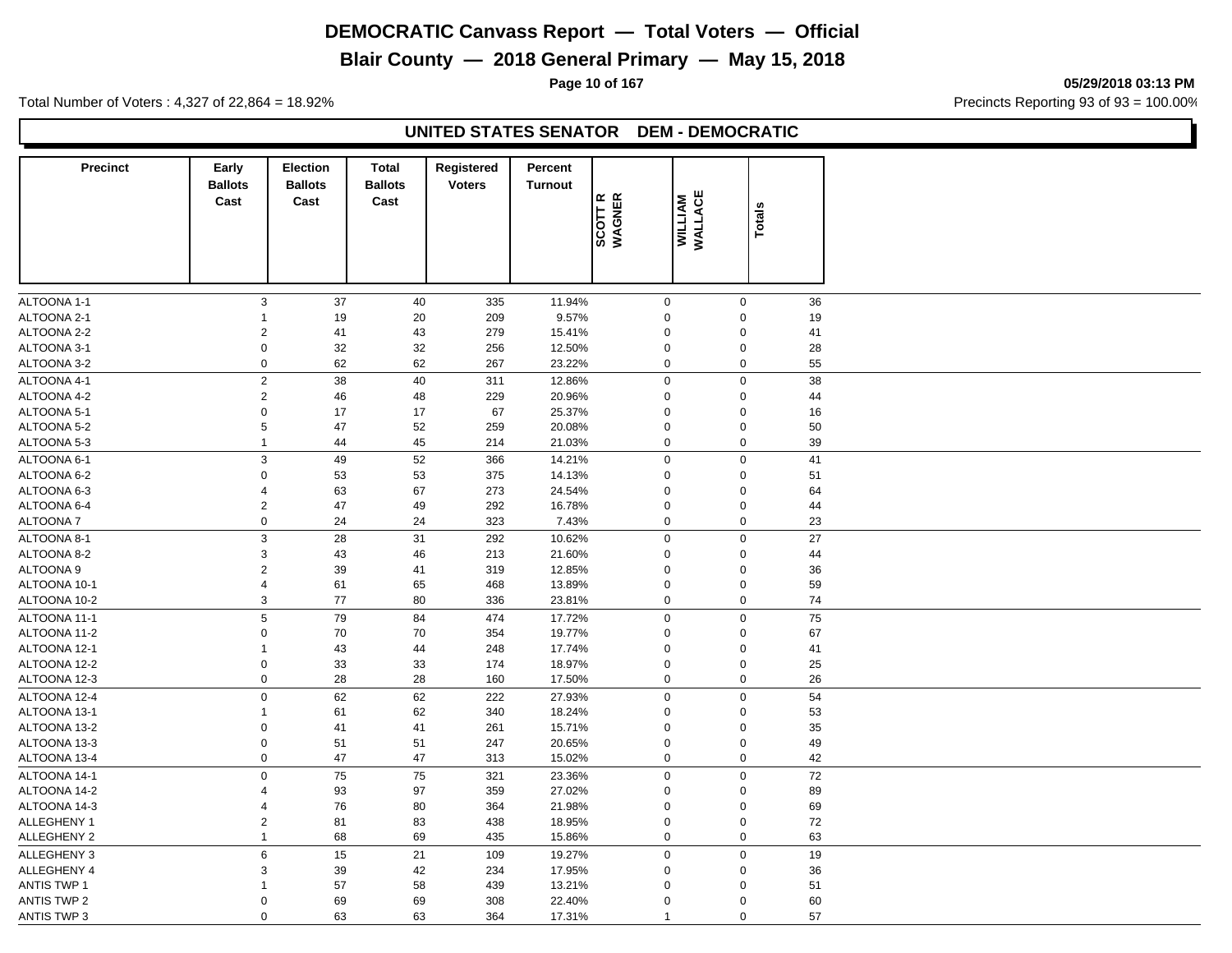# **Blair County — 2018 General Primary — May 15, 2018**

**Page 11 of 167 05/29/2018 03:13 PM**

Total Number of Voters : 4,327 of 22,864 = 18.92% Precincts Reporting 93 of 93 = 100.00%

| <b>Precinct</b>        | Early<br><b>Ballots</b><br>Cast | <b>Election</b><br><b>Ballots</b><br>Cast | <b>Total</b><br><b>Ballots</b><br>Cast | Registered<br><b>Voters</b> | Percent<br><b>Turnout</b> | SCOTT R<br>WAGNER | WILLIAM<br>WALLACE | <b>Totals</b>            |    |
|------------------------|---------------------------------|-------------------------------------------|----------------------------------------|-----------------------------|---------------------------|-------------------|--------------------|--------------------------|----|
|                        |                                 |                                           |                                        |                             |                           |                   |                    |                          |    |
| <b>BELLWOOD BORO</b>   | $\mathbf 0$                     | 50                                        | 50                                     | 277                         | 18.05%                    | $\mathbf 0$       |                    | $\mathbf 0$              | 42 |
| <b>BLAIR TWP 1</b>     | 3                               | 81                                        | 84                                     | 300                         | 28.00%                    | $\mathbf 0$       |                    | $\overline{\phantom{a}}$ | 75 |
| <b>BLAIR TWP 2</b>     | $\overline{2}$                  | 66                                        | 68                                     | 315                         | 21.59%                    | $\mathbf 0$       |                    | $\Omega$                 | 62 |
| <b>BLAIR TWP 3</b>     | $\mathbf{1}$                    | 34                                        | 35                                     | 594                         | 5.89%                     | $\mathbf 0$       |                    | $\mathbf 0$              | 33 |
| <b>CATHARINE TWP</b>   | $\mathbf 0$                     | 17                                        | 17                                     | 90                          | 18.89%                    |                   | $\mathbf 0$        | $\mathbf 0$              | 13 |
| <b>DUNCANSVILLE</b>    | $\overline{2}$                  | 51                                        | 53                                     | 230                         | 23.04%                    | $\mathbf 0$       |                    | $\mathbf 0$              | 48 |
| <b>FRANKSTOWN TWP1</b> | $\sqrt{2}$                      | 45                                        | 47                                     | 231                         | 20.35%                    | $\mathbf 0$       |                    | $\Omega$                 | 40 |
| <b>FRANKSTOWN TWP2</b> | $\Omega$                        | 60                                        | 60                                     | 270                         | 22.22%                    | $\mathbf 0$       |                    | $\Omega$                 | 56 |
| <b>FRANKSTOWN TWP3</b> | $\overline{4}$                  | 52                                        | 56                                     | 241                         | 23.24%                    | $\boldsymbol{0}$  |                    | $\mathbf 0$              | 51 |
| <b>FRANKSTOWN TWP4</b> | 3                               | 43                                        | 46                                     | 300                         | 15.33%                    | $\mathbf 0$       |                    | $\Omega$                 | 44 |
| <b>FRANKSTOWN TWP5</b> | $\overline{2}$                  | 63                                        | 65                                     | 289                         | 22.49%                    | $\mathbf 0$       |                    | $\Omega$                 | 57 |
| FREEDOM TWP 1          | $\Omega$                        | 40                                        | 40                                     | 149                         | 26.85%                    | $\mathbf 0$       |                    | $\Omega$                 | 33 |
| FREEDOM TWP 2          | $\Omega$                        | 55                                        | 55                                     | 286                         | 19.23%                    | $\mathbf 0$       |                    | $\Omega$                 | 45 |
| <b>GREENFIELD TWP1</b> | $\overline{1}$                  | 42                                        | 43                                     | 236                         | 18.22%                    | $\mathbf 0$       |                    | $\Omega$                 | 38 |
| <b>GREENFIELD TWP2</b> | $\mathbf 0$                     | 6                                         | 6                                      | 30                          | 20.00%                    | $\mathbf 0$       |                    | $\mathbf 0$              | 5  |
| <b>GREENFIELD TWP3</b> | $\mathbf 0$                     | 56                                        | 56                                     | 294                         | 19.05%                    |                   | $\mathbf 0$        | $\mathbf 0$              | 50 |
| <b>HOLLIDAYSBURG 1</b> | $\mathbf{1}$                    | 22                                        | 23                                     | 130                         | 17.69%                    | $\mathbf 0$       |                    | $\Omega$                 | 21 |
| <b>HOLLIDAYSBURG 2</b> | $\overline{4}$                  | 52                                        | 56                                     | 170                         | 32.94%                    | $\mathbf 0$       |                    | $\Omega$                 | 52 |
| <b>HOLLIDAYSBURG 3</b> | 5                               | 39                                        | 44                                     | 179                         | 24.58%                    | $\mathbf 0$       |                    | $\Omega$                 | 42 |
| <b>HOLLIDAYSBURG 4</b> | $\overline{2}$                  | 65                                        | 67                                     | 202                         | 33.17%                    |                   | $\mathbf 0$        | $\Omega$                 | 65 |
| <b>HOLLIDAYSBURG 5</b> | $\overline{1}$                  | 42                                        | 43                                     | 151                         | 28.48%                    | $\pmb{0}$         |                    | $\mathbf 0$              | 39 |
| <b>HOLLIDAYSBURG 6</b> | $\mathbf{1}$                    | 27                                        | 28                                     | 134                         | 20.90%                    | $\boldsymbol{0}$  |                    | $\Omega$                 | 24 |
| <b>HOLLIDAYSBURG 7</b> | $\mathsf 0$                     | 36                                        | 36                                     | 119                         | 30.25%                    | $\mathbf 0$       |                    | $\mathbf 0$              | 35 |
| <b>HUSTON TWP</b>      | $\sqrt{2}$                      | 28                                        | 30                                     | 97                          | 30.93%                    | $\boldsymbol{0}$  |                    | $\Omega$                 | 25 |
| <b>JUNIATA TWP</b>     | $\mathsf 3$                     | 19                                        | 22                                     | 115                         | 19.13%                    |                   | $\mathbf 0$        | $\Omega$                 | 20 |
|                        |                                 |                                           |                                        |                             |                           |                   |                    | $\Omega$                 |    |
| <b>LOGAN TWP 1</b>     | $\overline{2}$                  | 75                                        | 77                                     | 409                         | 18.83%                    | $\boldsymbol{0}$  |                    |                          | 70 |
| <b>LOGAN TWP 2</b>     | $\overline{4}$                  | 96                                        | 100                                    | 480                         | 20.83%                    | $\mathbf 0$       |                    | $\Omega$                 | 85 |
| <b>LOGAN TWP 3</b>     | $\overline{2}$                  | 64                                        | 66                                     | 239                         | 27.62%                    | $\mathbf 0$       |                    | $\Omega$                 | 59 |
| <b>LOGAN TWP 4</b>     | $\mathbf 0$                     | 51                                        | 51                                     | 307                         | 16.61%                    | $\boldsymbol{0}$  |                    | $\Omega$                 | 44 |
| <b>LOGAN TWP 5</b>     | $\mathbf{1}$                    | 54                                        | 55                                     | 328                         | 16.77%                    | $\mathbf{1}$      |                    | 0                        | 45 |
| LOGAN TWP 6            | $\overline{4}$                  | 84                                        | 88                                     | 492                         | 17.89%                    |                   | $\mathbf 0$        | $\mathbf 0$              | 72 |
| <b>LOGAN TWP 7</b>     | 3                               | 34                                        | 37                                     | 173                         | 21.39%                    | $\mathbf 0$       |                    | $\Omega$                 | 33 |
| <b>MARTINSBURG 1</b>   | $\overline{2}$                  | 25                                        | 27                                     | 89                          | 30.34%                    | $\mathbf 0$       |                    | $\Omega$                 | 25 |
| <b>MARTINSBURG 2</b>   | $\mathbf{1}$                    | 35                                        | 36                                     | 131                         | 27.48%                    | $\mathbf 0$       |                    | $\Omega$                 | 34 |
| NEWRY BORO             | $\mathsf 0$                     | 18                                        | 18                                     | 52                          | 34.62%                    | $\mathbf 0$       |                    | $\Omega$                 | 12 |
| NORTH WOODBURY         | $\overline{4}$                  | 38                                        | 42                                     | 252                         | 16.67%                    | $\boldsymbol{0}$  |                    | $\mathbf 0$              | 39 |
| <b>ROARING SPG 1</b>   | $\mathbf 1$                     | 16                                        | 17                                     | 77                          | 22.08%                    | $\mathbf 0$       |                    | $\Omega$                 | 17 |
| ROARING SPG 2          | $\Omega$                        | 33                                        | 33                                     | 138                         | 23.91%                    | $\mathbf 0$       |                    | $\Omega$                 | 32 |
| <b>ROARING SPG 3</b>   | $\Omega$                        | 29                                        | 29                                     | 118                         | 24.58%                    | $\mathbf 0$       |                    | $\Omega$                 | 22 |
| SNYDER TWP 1           | $\mathbf{1}$                    | 36                                        | 37                                     | 220                         | 16.82%                    | $\mathbf 0$       |                    | $\Omega$                 | 33 |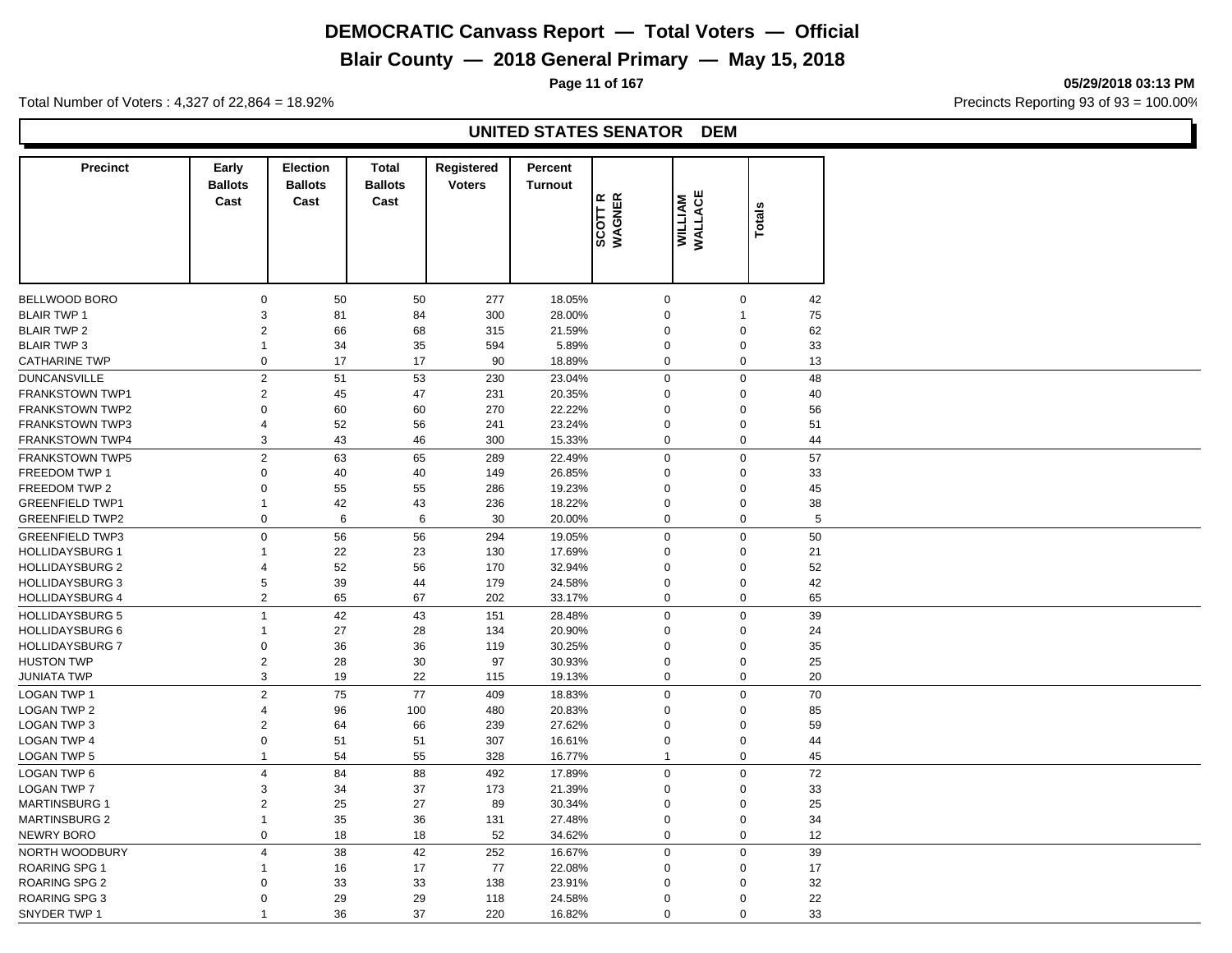# **Blair County — 2018 General Primary — May 15, 2018**

**Page 12 of 167 05/29/2018 03:13 PM**

Total Number of Voters : 4,327 of 22,864 = 18.92% Precincts Reporting 93 of 93 = 100.00%

| <b>Precinct</b>      | Early<br><b>Ballots</b><br>Cast | <b>Election</b><br><b>Ballots</b><br>Cast | Total<br><b>Ballots</b><br>Cast | Registered<br><b>Voters</b> | Percent<br>Turnout | SCOTT R<br>WAGNER | WILLIAM<br>WALLACE | Totals |      |
|----------------------|---------------------------------|-------------------------------------------|---------------------------------|-----------------------------|--------------------|-------------------|--------------------|--------|------|
| SNYDER TWP 2         | $\overline{2}$                  | 48                                        | 50                              | 299                         | 16.72%             | $\mathbf 0$       | $\Omega$           |        | 44   |
| <b>TAYLOR TWP</b>    |                                 | 46                                        | 49                              | 293                         | 16.72%             | $\Omega$          | $\Omega$           |        | 48   |
| <b>TYRONE TWP 1</b>  |                                 | 29                                        | 29                              | 102                         | 28.43%             | O                 | O                  |        | 27   |
| TYRONE TWP 2         |                                 | 34                                        | 34                              | 171                         | 19.88%             | 0                 |                    |        | 29   |
| <b>TYRONE BORO 1</b> |                                 | 23                                        | 23                              | 139                         | 16.55%             | 0                 | $\Omega$           |        | 22   |
| TYRONE BORO 2        | $\Omega$                        | 21                                        | 21                              | 111                         | 18.92%             | 0                 | $\mathbf 0$        |        | 19   |
| TYRONE BORO 3        |                                 | 28                                        | 30                              | 169                         | 17.75%             | $\Omega$          | $\Omega$           |        | 26   |
| <b>TYRONE BORO 4</b> |                                 | 9                                         | 10                              | 85                          | 11.76%             | $\Omega$          | $\Omega$           |        | 9    |
| TYRONE BORO 5        |                                 | 20                                        | 20                              | 96                          | 20.83%             | $\Omega$          | $\Omega$           |        | 18   |
| TYRONE BORO 6        |                                 | 34                                        | 34                              | 150                         | 22.67%             | 0                 | $\mathbf 0$        |        | 33   |
| <b>TYRONE BORO 7</b> | $\Omega$                        | 30                                        | 30                              | 138                         | 21.74%             | $\mathbf 0$       | $\mathbf 0$        |        | 27   |
| WILLIAMSBURG         |                                 | 40                                        | 40                              | 176                         | 22.73%             | 0                 | $\Omega$           |        | 36   |
| WOODBURY TWP         |                                 | 28                                        | 28                              | 154                         | 18.18%             | $\Omega$          | $\Omega$           |        | 25   |
| <b>Totals</b>        | 140                             | 4187                                      | 4327                            | 22864                       |                    | 2                 |                    |        | 3884 |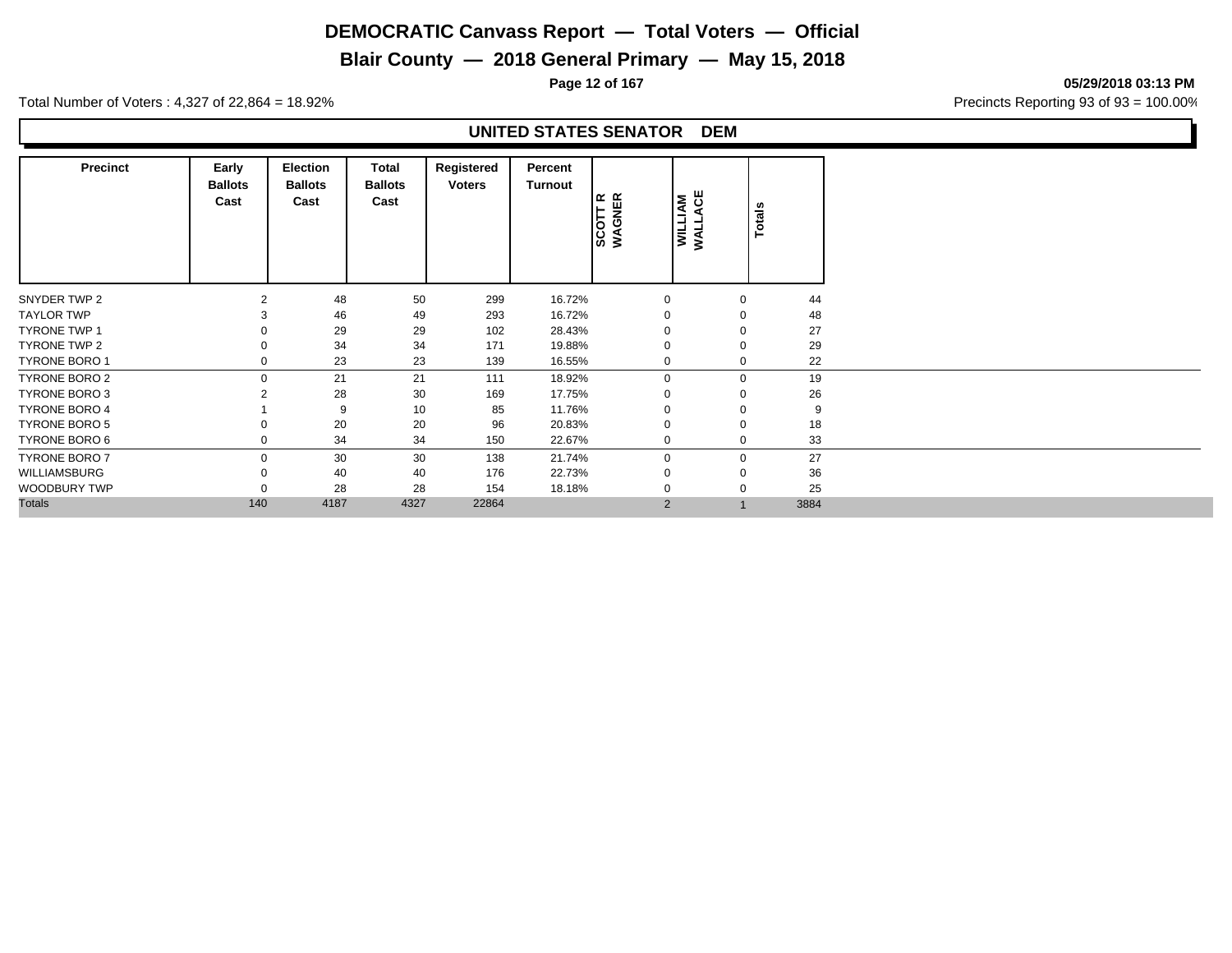**Blair County — 2018 General Primary — May 15, 2018**

Total Number of Voters : 4,327 of 22,864 = 18.92% Precincts Reporting 93 of 93 = 100.00%

# **GOVERNOR DEM - DEMOCRATIC**

| <b>Precinct</b>    | Early<br><b>Ballots</b><br>Cast | <b>Election</b><br><b>Ballots</b><br>Cast | <b>Total</b><br><b>Ballots</b><br>Cast | Registered<br><b>Voters</b> | Percent<br><b>Turnout</b> | <b>BARLETTA</b><br><b>TOM WOLF</b> | CREEK                   | <b>DODSON</b><br>KIRK | ELLSWORTH<br>LAURA | <b>FETTERMAN</b><br>FETTERMAN | HALVORSON<br>ART | <b>BOB HUGHES</b> | Con tinued           |
|--------------------|---------------------------------|-------------------------------------------|----------------------------------------|-----------------------------|---------------------------|------------------------------------|-------------------------|-----------------------|--------------------|-------------------------------|------------------|-------------------|----------------------|
|                    |                                 |                                           |                                        |                             |                           |                                    |                         |                       |                    |                               |                  |                   |                      |
| ALTOONA 1-1        | 3                               | 37                                        | 40                                     | 335                         | 11.94%                    | 35                                 | $\mathbf 0$             | $\mathbf 0$           | $\mathbf 0$        | $\mathbf 0$                   | $\mathbf 0$      | $\mathbf 0$       | $\mathbf 0$          |
| ALTOONA 2-1        |                                 | 19                                        | 20                                     | 209                         | 9.57%                     | 17                                 | $\Omega$                | $\Omega$              | $\mathbf 0$        | $\mathbf{0}$                  | $\Omega$         | 0                 | $\Omega$             |
| ALTOONA 2-2        | $\overline{2}$                  | 41                                        | 43                                     | 279                         | 15.41%                    | 36                                 | $\Omega$                | $\mathbf 0$           | $\mathbf 0$        | $\Omega$                      | $\Omega$         | $\mathbf 0$       | $\Omega$             |
| ALTOONA 3-1        | $\mathbf 0$                     | 32                                        | 32                                     | 256                         | 12.50%                    | 28                                 | $\Omega$                | $\Omega$              | $\mathbf 0$        |                               | $\Omega$         | $\Omega$          | $\Omega$             |
| ALTOONA 3-2        | $\overline{0}$                  | 62                                        | 62                                     | 267                         | 23.22%                    | 52                                 | $\mathbf 0$             | $\mathbf 0$           | $\mathbf 0$        | $\Omega$                      | $\mathbf 0$      | $\mathbf 0$       | $\Omega$             |
| ALTOONA 4-1        | $\overline{2}$                  | 38                                        | 40                                     | 311                         | 12.86%                    | 33                                 | $\mathbf 0$             | $\mathbf 0$           | $\mathbf 0$        | $\mathbf 0$                   | $\mathbf 0$      | $\mathbf 0$       | $\Omega$             |
| ALTOONA 4-2        | $\overline{2}$                  | 46                                        | 48                                     | 229                         | 20.96%                    | 38                                 | $\Omega$                | $\Omega$              | $\mathbf 0$        | $\overline{2}$                | $\Omega$         | $\mathbf 0$       | $\Omega$             |
| ALTOONA 5-1        | $\Omega$                        | 17                                        | 17                                     | 67                          | 25.37%                    | 14                                 | $\Omega$                | $\Omega$              | $\mathbf 0$        | $\Omega$                      | $\Omega$         | $\mathbf 0$       | $\Omega$             |
| ALTOONA 5-2        | 5                               | 47                                        | 52                                     | 259                         | 20.08%                    | 49                                 | $\mathbf 0$             | $\mathbf 0$           | $\mathbf 0$        | $\mathbf 0$                   | $\overline{0}$   | $\mathbf 0$       | $\Omega$             |
| ALTOONA 5-3        | $\overline{1}$                  | 44                                        | 45                                     | 214                         | 21.03%                    | 34                                 | $\mathbf 0$             | $\mathbf 0$           | $\mathbf 0$        | $\mathbf{0}$                  | $\overline{0}$   | 0                 | $\Omega$             |
| ALTOONA 6-1        | 3                               | 49                                        | 52                                     | 366                         | 14.21%                    | 38                                 | $\mathbf 0$             | $\mathbf 0$           | $\mathbf 0$        | $\mathbf{0}$                  | $\Omega$         | 0                 | $\Omega$             |
| ALTOONA 6-2        | $\Omega$                        | 53                                        | 53                                     | 375                         | 14.13%                    | 48                                 | $\mathbf 0$             | $\mathbf 0$           | $\mathbf 0$        | $\Omega$                      | $\Omega$         | $\mathbf 0$       | $\Omega$             |
| ALTOONA 6-3        | $\overline{4}$                  | 63                                        | 67                                     | 273                         | 24.54%                    | 61                                 | $\Omega$                | $\Omega$              | $\mathbf 0$        | $\Omega$                      | $\Omega$         | 0                 | $\Omega$             |
| ALTOONA 6-4        | $\overline{2}$                  | 47                                        | 49                                     | 292                         | 16.78%                    | 41                                 | $\mathbf 0$             | $\Omega$              | $\mathbf 0$        | $\Omega$                      | $\mathbf 0$      | $\mathbf 0$       | $\Omega$             |
| ALTOONA 7          | $\pmb{0}$                       | 24                                        | 24                                     | 323                         | 7.43%                     | 22                                 | $\mathbf 0$             | $\Omega$              | $\mathbf 0$        | $\mathbf 0$                   | $\Omega$         | $\mathbf 0$       | $\mathbf 0$          |
| ALTOONA 8-1        | 3                               | 28                                        | 31                                     | 292                         | 10.62%                    | 19                                 |                         | $\mathbf 0$           | $\mathbf 0$        | $\mathbf 0$                   | $\overline{0}$   | $\mathbf 0$       | $\Omega$             |
| ALTOONA 8-2        | 3                               | 43                                        | 46                                     | 213                         | 21.60%                    | 36                                 | $\mathbf 0$             | $\Omega$              | $\mathbf 0$        | $\Omega$                      | $\Omega$         | $\mathbf 0$       | $\Omega$             |
| ALTOONA 9          | $\overline{2}$                  | 39                                        | 41                                     | 319                         | 12.85%                    | 34                                 | $\mathbf 0$             | $\mathbf 0$           | $\mathbf 0$        | $\Omega$                      | $\mathbf 0$      | $\mathbf 0$       | $\Omega$             |
| ALTOONA 10-1       | $\overline{4}$                  | 61                                        | 65                                     | 468                         | 13.89%                    | 54                                 | $\Omega$                | $\mathbf 0$           | $\mathbf 0$        | $\Omega$                      | $\Omega$         | 0                 | $\Omega$             |
| ALTOONA 10-2       | 3                               | 77                                        | 80                                     | 336                         | 23.81%                    | 73                                 | $\mathbf 0$             | 0                     | $\mathbf 0$        | $\mathbf 0$                   | $\mathbf 0$      | $\mathbf 0$       | $\Omega$             |
| ALTOONA 11-1       | 5                               | 79                                        | 84                                     | 474                         | 17.72%                    | 68                                 | $\mathbf 0$             | 0                     | $\mathbf 0$        | $\overline{1}$                | $\mathbf 0$      | $\mathbf 0$       | $\mathbf 0$          |
| ALTOONA 11-2       | $\Omega$                        | 70                                        | 70                                     | 354                         | 19.77%                    | 63                                 | $\Omega$                | $\Omega$              | $\mathbf 0$        | $\Omega$                      | $\Omega$         | $\mathbf 0$       | $\Omega$             |
| ALTOONA 12-1       | -1                              | 43                                        | 44                                     | 248                         | 17.74%                    | 40                                 | $\Omega$                | $\Omega$              | $\mathbf 0$        | $\Omega$                      | $\Omega$         | 0                 | $\Omega$             |
| ALTOONA 12-2       | $\Omega$                        | 33                                        | 33                                     | 174                         | 18.97%                    | 28                                 | $\Omega$                | $\Omega$              | $\mathbf 0$        | $\Omega$                      | $\Omega$         | 1                 | $\Omega$             |
| ALTOONA 12-3       | $\mathbf 0$                     | 28                                        | 28                                     | 160                         | 17.50%                    | 26                                 | $\mathbf 0$             | $\Omega$              | $\mathbf 0$        | $\mathbf 0$                   | $\mathbf 0$      | $\mathbf 0$       | $\Omega$             |
| ALTOONA 12-4       | $\mathbf 0$                     | 62                                        | 62                                     | 222                         | 27.93%                    | 54                                 | $\mathbf 0$             | $\mathbf 0$           | $\mathbf{0}$       | $\mathbf 0$                   | $\mathbf 0$      | $\mathbf 0$       | $\Omega$             |
|                    |                                 |                                           |                                        |                             |                           |                                    |                         | $\Omega$              |                    |                               |                  |                   |                      |
| ALTOONA 13-1       | $\overline{1}$                  | 61                                        | 62                                     | 340                         | 18.24%                    | 48                                 | $\mathbf 0$<br>$\Omega$ |                       | $\mathbf 0$        |                               | $\mathbf 0$      | $\mathbf 0$       | $\Omega$             |
| ALTOONA 13-2       | $\Omega$                        | 41                                        | 41                                     | 261                         | 15.71%                    | 32                                 |                         | $\Omega$              | $\mathbf 0$        | $\Omega$                      | $\Omega$         | $\mathbf 0$       | $\Omega$<br>$\Omega$ |
| ALTOONA 13-3       | $\mathbf 0$                     | 51                                        | 51                                     | 247                         | 20.65%                    | 45                                 | $\mathbf 0$             | $\mathbf 0$           | $\mathbf 0$        | $\mathbf 0$                   | $\mathbf 0$      | $\mathbf 0$       |                      |
| ALTOONA 13-4       | $\mathbf 0$                     | 47                                        | 47                                     | 313                         | 15.02%                    | 45                                 | $\mathbf 0$             | 0                     | $\mathbf 0$        | $\mathbf 0$                   | $\mathbf 0$      | $\overline{1}$    | $\Omega$             |
| ALTOONA 14-1       | $\Omega$                        | 75                                        | 75                                     | 321                         | 23.36%                    | 67                                 | $\mathbf 0$             | $\Omega$              | $\mathbf 0$        | $\mathbf 0$                   | $\Omega$         | $\mathbf 0$       | $\mathbf 0$          |
| ALTOONA 14-2       | 4                               | 93                                        | 97                                     | 359                         | 27.02%                    | 83                                 | $\mathbf 0$             | 0                     | $\mathbf 0$        |                               | $\Omega$         | 0                 | $\Omega$             |
| ALTOONA 14-3       |                                 | 76                                        | 80                                     | 364                         | 21.98%                    | 73                                 | $\mathbf 0$             | $\mathbf 0$           | $\mathbf 0$        | $\Omega$                      | $\mathbf 0$      | 0                 | $\Omega$             |
| ALLEGHENY 1        | $\overline{2}$                  | 81                                        | 83                                     | 438                         | 18.95%                    | 64                                 | $\mathbf 0$             | $\mathbf 0$           | $\mathbf 0$        | $\mathbf 0$                   | $\mathbf 0$      | 0                 | $\Omega$             |
| <b>ALLEGHENY 2</b> | $\overline{1}$                  | 68                                        | 69                                     | 435                         | 15.86%                    | 55                                 | $\mathbf 0$             | $\mathbf 0$           | $\mathbf 0$        | $\mathbf 0$                   | $\mathbf 0$      | $\mathbf 0$       | $\mathbf 0$          |
| ALLEGHENY 3        | 6                               | 15                                        | 21                                     | 109                         | 19.27%                    | 19                                 | $\mathbf 0$             | $\Omega$              | $\mathbf 0$        | $\mathbf 0$                   | $\mathbf 0$      | $\mathbf 0$       | $\Omega$             |
| <b>ALLEGHENY 4</b> | 3                               | 39                                        | 42                                     | 234                         | 17.95%                    | 31                                 | $\Omega$                | $\Omega$              | $\mathbf 0$        |                               | $\Omega$         | $\mathbf 0$       | $\Omega$             |
| <b>ANTIS TWP 1</b> |                                 | 57                                        | 58                                     | 439                         | 13.21%                    | 43                                 | $\Omega$                | $\Omega$              | $\mathbf 0$        | $\Omega$                      |                  | $\Omega$          | $\Omega$             |
| <b>ANTIS TWP 2</b> | $\Omega$                        | 69                                        | 69                                     | 308                         | 22.40%                    | 57                                 | $\mathbf 0$             | $\Omega$              | $\mathbf 0$        | $\Omega$                      | $\Omega$         | $\mathbf 0$       | $\Omega$             |
| <b>ANTIS TWP 3</b> | $\Omega$                        | 63                                        | 63                                     | 364                         | 17.31%                    | 52                                 | $\Omega$                | $\Omega$              | $\Omega$           | $\Omega$                      | $\Omega$         | $\Omega$          | $\Omega$             |

**Page 13 of 167 05/29/2018 03:13 PM**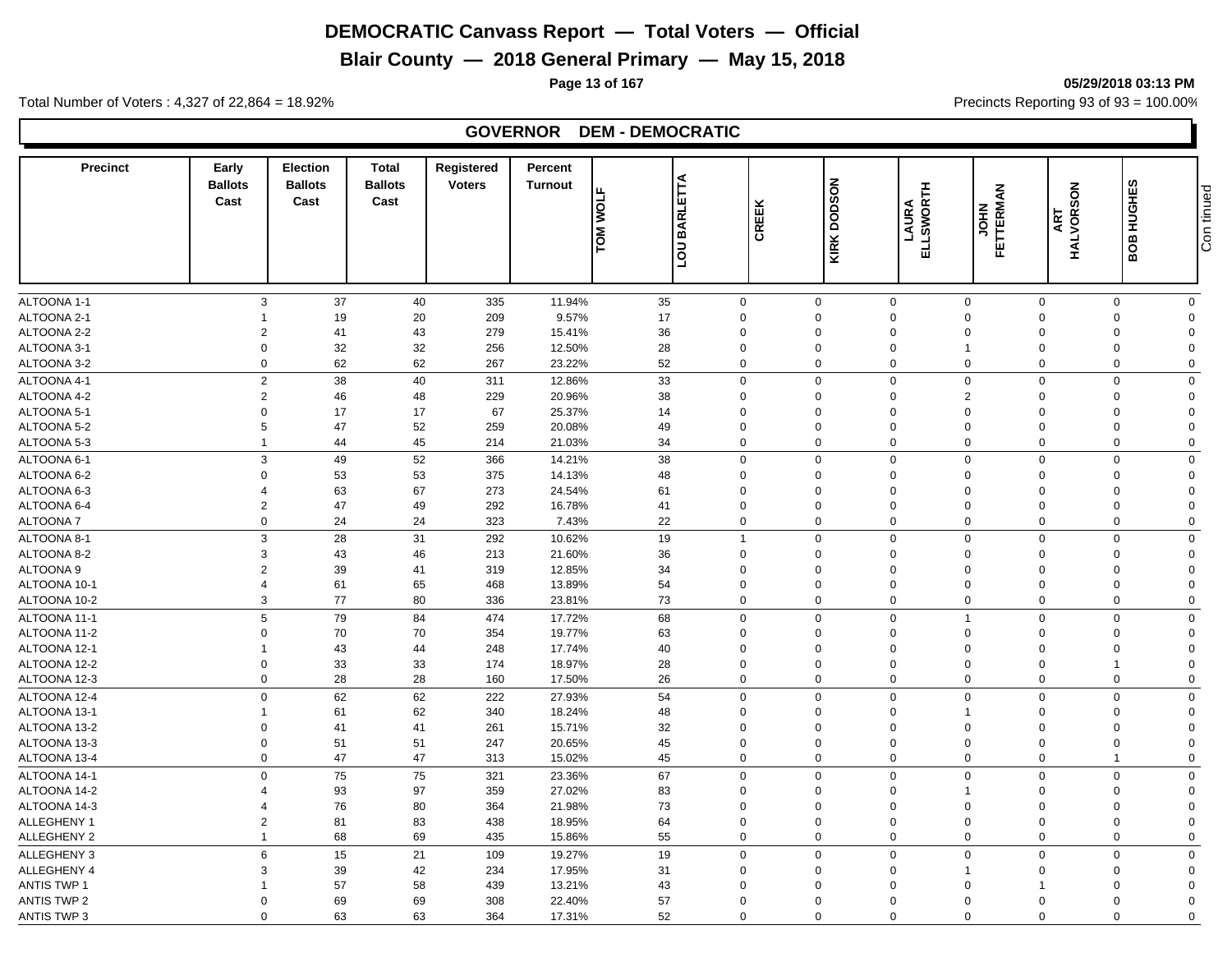**Blair County — 2018 General Primary — May 15, 2018**

**Page 14 of 167 05/29/2018 03:13 PM**

Total Number of Voters : 4,327 of 22,864 = 18.92% Precincts Reporting 93 of 93 = 100.00%

#### **GOVERNOR DEM**

| <b>BELLWOOD BORO</b><br>50<br>50<br>277<br>18.05%<br>37<br>$\Omega$<br>$\mathbf 0$<br>$\Omega$<br>$\mathbf 0$<br>$\Omega$<br>$\mathbf 0$<br>$\Omega$<br>$\Omega$<br><b>BLAIR TWP 1</b><br>3<br>81<br>84<br>300<br>28.00%<br>72<br>$\Omega$<br>$\Omega$<br>$\Omega$<br>$\mathbf 0$<br>$\Omega$<br>$\Omega$<br>$\Omega$<br>66<br><b>BLAIR TWP 2</b><br>$\overline{2}$<br>68<br>315<br>21.59%<br>63<br>$\Omega$<br>$\Omega$<br>$\Omega$<br>$\mathbf 0$<br>$\Omega$<br>$\Omega$<br>$\Omega$<br>34<br>35<br>5.89%<br>28<br><b>BLAIR TWP 3</b><br>594<br>$\Omega$<br>$\Omega$<br>$\mathbf 0$<br>$\Omega$<br>$\Omega$<br>0<br>$\Omega$<br>$\mathbf 1$<br>17<br>17<br>$\mathbf 0$<br><b>CATHARINE TWP</b><br>$\Omega$<br>90<br>18.89%<br>11<br>$\Omega$<br>0<br>$\Omega$<br>$\Omega$<br>0<br>$\Omega$<br>$\overline{2}$<br>51<br>53<br>230<br>45<br>$\Omega$<br>23.04%<br>$\Omega$<br>0<br>$\mathbf 0$<br>$\Omega$<br>0<br>$\Omega$<br>45<br>20.35%<br>37<br>$\overline{2}$<br>47<br>231<br>$\Omega$<br>$\mathbf 0$<br>$\Omega$<br>$\Omega$<br>$\Omega$<br>0<br>$\Omega$<br>60<br>60<br>270<br>22.22%<br>55<br>$\mathbf 0$<br>$\Omega$<br>$\Omega$<br>$\Omega$<br>$\Omega$<br>$\Omega$<br>$\Omega$<br>52<br>56<br>23.24%<br>$\Omega$<br>241<br>48<br>$\Omega$<br>$\mathbf 0$<br>$\Omega$<br>$\Omega$<br>0<br>$\Omega$<br>$\boldsymbol{\Delta}$<br>43<br>3<br>42<br><b>FRANKSTOWN TWP4</b><br>46<br>300<br>15.33%<br>$\Omega$<br>$\mathbf 0$<br>$\mathbf 0$<br>$\Omega$<br>$\mathbf 0$<br>$\Omega$<br>$\mathbf 0$<br>$\overline{2}$<br>63<br>54<br>65<br>289<br>22.49%<br>$\Omega$<br>$\mathbf 0$<br>$\mathbf 0$<br>$\mathbf 0$<br>$\Omega$<br>$\mathbf 0$<br>$\Omega$<br>40<br>$\Omega$<br>40<br>149<br>26.85%<br>32<br>$\mathbf 0$<br>$\Omega$<br>$\Omega$<br>$\mathbf 0$<br>$\Omega$<br>$\Omega$<br>$\Omega$<br>55<br>55<br>286<br>19.23%<br>43<br>$\Omega$<br>$\Omega$<br>$\Omega$<br>$\Omega$<br>$\mathbf 0$<br>$\Omega$<br>$\Omega$<br>$\overline{1}$<br>42<br>43<br>236<br>18.22%<br>31<br>$\mathbf 0$<br>$\mathbf 0$<br>$\mathbf 0$<br>$\mathbf 0$<br>$\mathbf 0$<br>$\mathbf 0$<br>$\mathbf{1}$<br>$\Omega$<br>20.00%<br>$\Omega$<br>$\mathbf 0$<br>$\mathbf 0$<br>$\mathbf 0$<br>$\mathbf 0$<br>6<br>6<br>30<br>$\overline{4}$<br>$\mathbf 0$<br>$\Omega$<br>$\Omega$<br>56<br>56<br>294<br>19.05%<br>43<br>$\Omega$<br>$\Omega$<br>$\mathbf 0$<br>$\mathbf 0$<br>$\Omega$<br>$\Omega$<br>$\overline{1}$<br>$\mathbf 0$<br>22<br><b>HOLLIDAYSBURG 1</b><br>23<br>130<br>17.69%<br>17<br>$\mathbf 0$<br>0<br>$\mathbf 0$<br>$\Omega$<br>$\mathbf 0$<br>$\overline{1}$<br>1<br>$\Omega$<br>52<br>56<br><b>HOLLIDAYSBURG 2</b><br>170<br>32.94%<br>50<br>$\Omega$<br>$\Omega$<br>$\Omega$<br>0<br>$\Omega$<br>$\Omega$<br>$\Omega$<br>4<br>39<br>44<br>179<br>24.58%<br>36<br>$\mathbf 0$<br>$\mathbf 0$<br><b>HOLLIDAYSBURG 3</b><br>5<br>0<br>0<br>$\Omega$<br>$\mathbf 0$<br>$\Omega$<br>$\overline{2}$<br>65<br>67<br>202<br>33.17%<br>$\mathbf 0$<br>$\mathbf 0$<br>$\mathbf 0$<br>$\mathbf 0$<br><b>HOLLIDAYSBURG 4</b><br>61<br>0<br>$\mathbf 0$<br>$\mathbf 0$<br>42<br>36<br><b>HOLLIDAYSBURG 5</b><br>$\overline{1}$<br>43<br>151<br>28.48%<br>$\Omega$<br>$\mathbf 0$<br>$\mathbf 0$<br>$\Omega$<br>$\Omega$<br>$\mathbf 0$<br>$\Omega$<br><b>HOLLIDAYSBURG 6</b><br>27<br>28<br>20.90%<br>27<br>134<br>$\Omega$<br>$\Omega$<br>$\Omega$<br>$\mathbf 0$<br>$\Omega$<br>$\Omega$<br>$\Omega$<br>1<br>36<br><b>HOLLIDAYSBURG 7</b><br>36<br>30.25%<br>33<br>$\Omega$<br>119<br>$\Omega$<br>$\Omega$<br>0<br>$\Omega$<br>$\Omega$<br>$\Omega$<br>$\Omega$<br>28<br>30<br>97<br>30.93%<br>21<br>$\Omega$<br><b>HUSTON TWP</b><br>$\overline{2}$<br>$\Omega$<br>$\Omega$<br>$\Omega$<br>$\Omega$<br>$\mathbf 0$<br>$\Omega$<br><b>JUNIATA TWP</b><br>3<br>19<br>22<br>19.13%<br>18<br>$\Omega$<br>$\mathbf 0$<br>$\mathbf 0$<br>$\mathbf 0$<br>$\mathbf 0$<br>$\mathbf 0$<br>115<br>$\Omega$<br>75<br><b>LOGAN TWP 1</b><br>$\overline{2}$<br>77<br>409<br>18.83%<br>64<br>$\mathbf 0$<br>$\mathbf 0$<br>$\mathbf 0$<br>$\mathbf 0$<br>0<br>$\mathbf 0$<br>$\Omega$<br><b>LOGAN TWP 2</b><br>96<br>100<br>480<br>20.83%<br>79<br>$\Omega$<br>$\Omega$<br>$\Omega$<br>$\mathbf 0$<br>$\Omega$<br>$\Omega$<br>$\Omega$<br>$\overline{4}$<br><b>LOGAN TWP 3</b><br>64<br>66<br>239<br>27.62%<br>53<br>$\overline{2}$<br>$\Omega$<br>$\mathbf 0$<br>$\mathbf 0$<br>$\Omega$<br>0<br>$\Omega$<br>51<br><b>LOGAN TWP 4</b><br>51<br>307<br>16.61%<br>43<br>$\Omega$<br>$\mathbf 0$<br>$\mathbf 0$<br>$\Omega$<br>0<br>$\Omega$<br>$\Omega$<br>54<br>$\overline{2}$<br>LOGAN TWP 5<br>55<br>328<br>16.77%<br>38<br>$\Omega$<br>$\mathbf 0$<br>$\mathbf 0$<br>0<br>$\mathbf 0$<br>$\Omega$<br>$\mathbf{1}$<br>88<br>LOGAN TWP 6<br>84<br>492<br>17.89%<br>70<br>$\Omega$<br>$\mathbf 0$<br>$\mathbf 0$<br>$\overline{4}$<br>$\overline{1}$<br>$\mathbf 0$<br>$\mathbf{1}$<br>$\Omega$<br>34<br>37<br>21.39%<br>29<br><b>LOGAN TWP 7</b><br>3<br>173<br>$\Omega$<br>$\mathbf 0$<br>0<br>$\Omega$<br>$\Omega$<br>$\Omega$<br>25<br>27<br>$\overline{2}$<br>89<br>30.34%<br>25<br>$\mathbf 0$<br>$\Omega$<br>$\Omega$<br>$\Omega$<br>$\mathbf 0$<br>$\Omega$<br>$\Omega$<br>35<br>36<br>131<br>27.48%<br>33<br>$\Omega$<br>$\mathbf 0$<br>$\Omega$<br>$\mathbf 0$<br>$\mathbf{1}$<br>$\mathbf 0$<br>$\Omega$<br>$\Omega$<br>18<br>18<br>52<br>$\Omega$<br>$\mathbf 0$<br>$\mathbf 0$<br>$\mathbf 0$<br>$\mathbf 0$<br>$\Omega$<br>34.62%<br>15<br>$\Omega$<br>$\Omega$<br>38<br>42<br>252<br>$\overline{4}$<br>16.67%<br>36<br>$\Omega$<br>$\mathbf 0$<br>$\mathbf 0$<br>$\mathbf 0$<br>$\mathbf 0$<br>$\mathbf 0$<br>$\mathbf 0$<br>ROARING SPG 1<br>17<br>77<br>22.08%<br>16<br>15<br>$\Omega$<br>$\Omega$<br>$\Omega$<br>$\Omega$<br>$\mathbf 0$<br>$\Omega$<br>$\Omega$<br>1<br><b>ROARING SPG 2</b><br>33<br>33<br>138<br>23.91%<br>31<br>0<br>0<br>$\Omega$<br>$\Omega$<br>$\Omega$<br>$\Omega$<br>$\Omega$<br>O<br>ROARING SPG 3<br>29<br>29<br>24.58%<br>118<br>25<br>$\Omega$<br>$\Omega$<br>$\Omega$<br>$\Omega$<br>$\Omega$<br>0<br>$\Omega$<br>$\Omega$<br>36<br>37<br>$\Omega$<br>$\Omega$<br>$\Omega$<br>$\Omega$<br>$\Omega$<br>$\Omega$<br>$\Omega$<br>$\mathbf 1$ | <b>Precinct</b>        | Early<br><b>Ballots</b><br>Cast | <b>Election</b><br><b>Ballots</b><br>Cast | <b>Total</b><br><b>Ballots</b><br>Cast | Registered<br><b>Voters</b> | Percent<br><b>Turnout</b> | ⋖<br>툐<br><b>LOM MOLE</b><br><b>BARL</b><br>non | CREEK | <b>NOSOOD</b><br>KIRK I | ELLSWORTH<br>LAURA | <b>FETTERMAN</b><br>FETTERMAN | HALVORSON<br>눉<br>⋖ | BOB HUGHES |  |
|-----------------------------------------------------------------------------------------------------------------------------------------------------------------------------------------------------------------------------------------------------------------------------------------------------------------------------------------------------------------------------------------------------------------------------------------------------------------------------------------------------------------------------------------------------------------------------------------------------------------------------------------------------------------------------------------------------------------------------------------------------------------------------------------------------------------------------------------------------------------------------------------------------------------------------------------------------------------------------------------------------------------------------------------------------------------------------------------------------------------------------------------------------------------------------------------------------------------------------------------------------------------------------------------------------------------------------------------------------------------------------------------------------------------------------------------------------------------------------------------------------------------------------------------------------------------------------------------------------------------------------------------------------------------------------------------------------------------------------------------------------------------------------------------------------------------------------------------------------------------------------------------------------------------------------------------------------------------------------------------------------------------------------------------------------------------------------------------------------------------------------------------------------------------------------------------------------------------------------------------------------------------------------------------------------------------------------------------------------------------------------------------------------------------------------------------------------------------------------------------------------------------------------------------------------------------------------------------------------------------------------------------------------------------------------------------------------------------------------------------------------------------------------------------------------------------------------------------------------------------------------------------------------------------------------------------------------------------------------------------------------------------------------------------------------------------------------------------------------------------------------------------------------------------------------------------------------------------------------------------------------------------------------------------------------------------------------------------------------------------------------------------------------------------------------------------------------------------------------------------------------------------------------------------------------------------------------------------------------------------------------------------------------------------------------------------------------------------------------------------------------------------------------------------------------------------------------------------------------------------------------------------------------------------------------------------------------------------------------------------------------------------------------------------------------------------------------------------------------------------------------------------------------------------------------------------------------------------------------------------------------------------------------------------------------------------------------------------------------------------------------------------------------------------------------------------------------------------------------------------------------------------------------------------------------------------------------------------------------------------------------------------------------------------------------------------------------------------------------------------------------------------------------------------------------------------------------------------------------------------------------------------------------------------------------------------------------------------------------------------------------------------------------------------------------------------------------------------------------------------------------------------------------------------------------------------------------------------------------------------------------------------------------------------------------------------------------------------------------------------------------------------------------------------------------------------------------------------------------------------------------------------------------------------------------------------------------------------------------------------------------------------------------------------------------------------------------------------------------------------------------------------------------------------------------------------------------------------------------------------------------------------------------------------------------------------------------------------------------------------------------------------------------------------------------------------------------------------------------------------------------------------------------------------------------|------------------------|---------------------------------|-------------------------------------------|----------------------------------------|-----------------------------|---------------------------|-------------------------------------------------|-------|-------------------------|--------------------|-------------------------------|---------------------|------------|--|
|                                                                                                                                                                                                                                                                                                                                                                                                                                                                                                                                                                                                                                                                                                                                                                                                                                                                                                                                                                                                                                                                                                                                                                                                                                                                                                                                                                                                                                                                                                                                                                                                                                                                                                                                                                                                                                                                                                                                                                                                                                                                                                                                                                                                                                                                                                                                                                                                                                                                                                                                                                                                                                                                                                                                                                                                                                                                                                                                                                                                                                                                                                                                                                                                                                                                                                                                                                                                                                                                                                                                                                                                                                                                                                                                                                                                                                                                                                                                                                                                                                                                                                                                                                                                                                                                                                                                                                                                                                                                                                                                                                                                                                                                                                                                                                                                                                                                                                                                                                                                                                                                                                                                                                                                                                                                                                                                                                                                                                                                                                                                                                                                                                                                                                                                                                                                                                                                                                                                                                                                                                                                                                                                                                             |                        |                                 |                                           |                                        |                             |                           |                                                 |       |                         |                    |                               |                     |            |  |
|                                                                                                                                                                                                                                                                                                                                                                                                                                                                                                                                                                                                                                                                                                                                                                                                                                                                                                                                                                                                                                                                                                                                                                                                                                                                                                                                                                                                                                                                                                                                                                                                                                                                                                                                                                                                                                                                                                                                                                                                                                                                                                                                                                                                                                                                                                                                                                                                                                                                                                                                                                                                                                                                                                                                                                                                                                                                                                                                                                                                                                                                                                                                                                                                                                                                                                                                                                                                                                                                                                                                                                                                                                                                                                                                                                                                                                                                                                                                                                                                                                                                                                                                                                                                                                                                                                                                                                                                                                                                                                                                                                                                                                                                                                                                                                                                                                                                                                                                                                                                                                                                                                                                                                                                                                                                                                                                                                                                                                                                                                                                                                                                                                                                                                                                                                                                                                                                                                                                                                                                                                                                                                                                                                             |                        |                                 |                                           |                                        |                             |                           |                                                 |       |                         |                    |                               |                     |            |  |
|                                                                                                                                                                                                                                                                                                                                                                                                                                                                                                                                                                                                                                                                                                                                                                                                                                                                                                                                                                                                                                                                                                                                                                                                                                                                                                                                                                                                                                                                                                                                                                                                                                                                                                                                                                                                                                                                                                                                                                                                                                                                                                                                                                                                                                                                                                                                                                                                                                                                                                                                                                                                                                                                                                                                                                                                                                                                                                                                                                                                                                                                                                                                                                                                                                                                                                                                                                                                                                                                                                                                                                                                                                                                                                                                                                                                                                                                                                                                                                                                                                                                                                                                                                                                                                                                                                                                                                                                                                                                                                                                                                                                                                                                                                                                                                                                                                                                                                                                                                                                                                                                                                                                                                                                                                                                                                                                                                                                                                                                                                                                                                                                                                                                                                                                                                                                                                                                                                                                                                                                                                                                                                                                                                             |                        |                                 |                                           |                                        |                             |                           |                                                 |       |                         |                    |                               |                     |            |  |
|                                                                                                                                                                                                                                                                                                                                                                                                                                                                                                                                                                                                                                                                                                                                                                                                                                                                                                                                                                                                                                                                                                                                                                                                                                                                                                                                                                                                                                                                                                                                                                                                                                                                                                                                                                                                                                                                                                                                                                                                                                                                                                                                                                                                                                                                                                                                                                                                                                                                                                                                                                                                                                                                                                                                                                                                                                                                                                                                                                                                                                                                                                                                                                                                                                                                                                                                                                                                                                                                                                                                                                                                                                                                                                                                                                                                                                                                                                                                                                                                                                                                                                                                                                                                                                                                                                                                                                                                                                                                                                                                                                                                                                                                                                                                                                                                                                                                                                                                                                                                                                                                                                                                                                                                                                                                                                                                                                                                                                                                                                                                                                                                                                                                                                                                                                                                                                                                                                                                                                                                                                                                                                                                                                             |                        |                                 |                                           |                                        |                             |                           |                                                 |       |                         |                    |                               |                     |            |  |
|                                                                                                                                                                                                                                                                                                                                                                                                                                                                                                                                                                                                                                                                                                                                                                                                                                                                                                                                                                                                                                                                                                                                                                                                                                                                                                                                                                                                                                                                                                                                                                                                                                                                                                                                                                                                                                                                                                                                                                                                                                                                                                                                                                                                                                                                                                                                                                                                                                                                                                                                                                                                                                                                                                                                                                                                                                                                                                                                                                                                                                                                                                                                                                                                                                                                                                                                                                                                                                                                                                                                                                                                                                                                                                                                                                                                                                                                                                                                                                                                                                                                                                                                                                                                                                                                                                                                                                                                                                                                                                                                                                                                                                                                                                                                                                                                                                                                                                                                                                                                                                                                                                                                                                                                                                                                                                                                                                                                                                                                                                                                                                                                                                                                                                                                                                                                                                                                                                                                                                                                                                                                                                                                                                             |                        |                                 |                                           |                                        |                             |                           |                                                 |       |                         |                    |                               |                     |            |  |
|                                                                                                                                                                                                                                                                                                                                                                                                                                                                                                                                                                                                                                                                                                                                                                                                                                                                                                                                                                                                                                                                                                                                                                                                                                                                                                                                                                                                                                                                                                                                                                                                                                                                                                                                                                                                                                                                                                                                                                                                                                                                                                                                                                                                                                                                                                                                                                                                                                                                                                                                                                                                                                                                                                                                                                                                                                                                                                                                                                                                                                                                                                                                                                                                                                                                                                                                                                                                                                                                                                                                                                                                                                                                                                                                                                                                                                                                                                                                                                                                                                                                                                                                                                                                                                                                                                                                                                                                                                                                                                                                                                                                                                                                                                                                                                                                                                                                                                                                                                                                                                                                                                                                                                                                                                                                                                                                                                                                                                                                                                                                                                                                                                                                                                                                                                                                                                                                                                                                                                                                                                                                                                                                                                             |                        |                                 |                                           |                                        |                             |                           |                                                 |       |                         |                    |                               |                     |            |  |
|                                                                                                                                                                                                                                                                                                                                                                                                                                                                                                                                                                                                                                                                                                                                                                                                                                                                                                                                                                                                                                                                                                                                                                                                                                                                                                                                                                                                                                                                                                                                                                                                                                                                                                                                                                                                                                                                                                                                                                                                                                                                                                                                                                                                                                                                                                                                                                                                                                                                                                                                                                                                                                                                                                                                                                                                                                                                                                                                                                                                                                                                                                                                                                                                                                                                                                                                                                                                                                                                                                                                                                                                                                                                                                                                                                                                                                                                                                                                                                                                                                                                                                                                                                                                                                                                                                                                                                                                                                                                                                                                                                                                                                                                                                                                                                                                                                                                                                                                                                                                                                                                                                                                                                                                                                                                                                                                                                                                                                                                                                                                                                                                                                                                                                                                                                                                                                                                                                                                                                                                                                                                                                                                                                             | <b>DUNCANSVILLE</b>    |                                 |                                           |                                        |                             |                           |                                                 |       |                         |                    |                               |                     |            |  |
|                                                                                                                                                                                                                                                                                                                                                                                                                                                                                                                                                                                                                                                                                                                                                                                                                                                                                                                                                                                                                                                                                                                                                                                                                                                                                                                                                                                                                                                                                                                                                                                                                                                                                                                                                                                                                                                                                                                                                                                                                                                                                                                                                                                                                                                                                                                                                                                                                                                                                                                                                                                                                                                                                                                                                                                                                                                                                                                                                                                                                                                                                                                                                                                                                                                                                                                                                                                                                                                                                                                                                                                                                                                                                                                                                                                                                                                                                                                                                                                                                                                                                                                                                                                                                                                                                                                                                                                                                                                                                                                                                                                                                                                                                                                                                                                                                                                                                                                                                                                                                                                                                                                                                                                                                                                                                                                                                                                                                                                                                                                                                                                                                                                                                                                                                                                                                                                                                                                                                                                                                                                                                                                                                                             | <b>FRANKSTOWN TWP1</b> |                                 |                                           |                                        |                             |                           |                                                 |       |                         |                    |                               |                     |            |  |
|                                                                                                                                                                                                                                                                                                                                                                                                                                                                                                                                                                                                                                                                                                                                                                                                                                                                                                                                                                                                                                                                                                                                                                                                                                                                                                                                                                                                                                                                                                                                                                                                                                                                                                                                                                                                                                                                                                                                                                                                                                                                                                                                                                                                                                                                                                                                                                                                                                                                                                                                                                                                                                                                                                                                                                                                                                                                                                                                                                                                                                                                                                                                                                                                                                                                                                                                                                                                                                                                                                                                                                                                                                                                                                                                                                                                                                                                                                                                                                                                                                                                                                                                                                                                                                                                                                                                                                                                                                                                                                                                                                                                                                                                                                                                                                                                                                                                                                                                                                                                                                                                                                                                                                                                                                                                                                                                                                                                                                                                                                                                                                                                                                                                                                                                                                                                                                                                                                                                                                                                                                                                                                                                                                             | <b>FRANKSTOWN TWP2</b> |                                 |                                           |                                        |                             |                           |                                                 |       |                         |                    |                               |                     |            |  |
|                                                                                                                                                                                                                                                                                                                                                                                                                                                                                                                                                                                                                                                                                                                                                                                                                                                                                                                                                                                                                                                                                                                                                                                                                                                                                                                                                                                                                                                                                                                                                                                                                                                                                                                                                                                                                                                                                                                                                                                                                                                                                                                                                                                                                                                                                                                                                                                                                                                                                                                                                                                                                                                                                                                                                                                                                                                                                                                                                                                                                                                                                                                                                                                                                                                                                                                                                                                                                                                                                                                                                                                                                                                                                                                                                                                                                                                                                                                                                                                                                                                                                                                                                                                                                                                                                                                                                                                                                                                                                                                                                                                                                                                                                                                                                                                                                                                                                                                                                                                                                                                                                                                                                                                                                                                                                                                                                                                                                                                                                                                                                                                                                                                                                                                                                                                                                                                                                                                                                                                                                                                                                                                                                                             | <b>FRANKSTOWN TWP3</b> |                                 |                                           |                                        |                             |                           |                                                 |       |                         |                    |                               |                     |            |  |
|                                                                                                                                                                                                                                                                                                                                                                                                                                                                                                                                                                                                                                                                                                                                                                                                                                                                                                                                                                                                                                                                                                                                                                                                                                                                                                                                                                                                                                                                                                                                                                                                                                                                                                                                                                                                                                                                                                                                                                                                                                                                                                                                                                                                                                                                                                                                                                                                                                                                                                                                                                                                                                                                                                                                                                                                                                                                                                                                                                                                                                                                                                                                                                                                                                                                                                                                                                                                                                                                                                                                                                                                                                                                                                                                                                                                                                                                                                                                                                                                                                                                                                                                                                                                                                                                                                                                                                                                                                                                                                                                                                                                                                                                                                                                                                                                                                                                                                                                                                                                                                                                                                                                                                                                                                                                                                                                                                                                                                                                                                                                                                                                                                                                                                                                                                                                                                                                                                                                                                                                                                                                                                                                                                             |                        |                                 |                                           |                                        |                             |                           |                                                 |       |                         |                    |                               |                     |            |  |
|                                                                                                                                                                                                                                                                                                                                                                                                                                                                                                                                                                                                                                                                                                                                                                                                                                                                                                                                                                                                                                                                                                                                                                                                                                                                                                                                                                                                                                                                                                                                                                                                                                                                                                                                                                                                                                                                                                                                                                                                                                                                                                                                                                                                                                                                                                                                                                                                                                                                                                                                                                                                                                                                                                                                                                                                                                                                                                                                                                                                                                                                                                                                                                                                                                                                                                                                                                                                                                                                                                                                                                                                                                                                                                                                                                                                                                                                                                                                                                                                                                                                                                                                                                                                                                                                                                                                                                                                                                                                                                                                                                                                                                                                                                                                                                                                                                                                                                                                                                                                                                                                                                                                                                                                                                                                                                                                                                                                                                                                                                                                                                                                                                                                                                                                                                                                                                                                                                                                                                                                                                                                                                                                                                             | <b>FRANKSTOWN TWP5</b> |                                 |                                           |                                        |                             |                           |                                                 |       |                         |                    |                               |                     |            |  |
|                                                                                                                                                                                                                                                                                                                                                                                                                                                                                                                                                                                                                                                                                                                                                                                                                                                                                                                                                                                                                                                                                                                                                                                                                                                                                                                                                                                                                                                                                                                                                                                                                                                                                                                                                                                                                                                                                                                                                                                                                                                                                                                                                                                                                                                                                                                                                                                                                                                                                                                                                                                                                                                                                                                                                                                                                                                                                                                                                                                                                                                                                                                                                                                                                                                                                                                                                                                                                                                                                                                                                                                                                                                                                                                                                                                                                                                                                                                                                                                                                                                                                                                                                                                                                                                                                                                                                                                                                                                                                                                                                                                                                                                                                                                                                                                                                                                                                                                                                                                                                                                                                                                                                                                                                                                                                                                                                                                                                                                                                                                                                                                                                                                                                                                                                                                                                                                                                                                                                                                                                                                                                                                                                                             | FREEDOM TWP 1          |                                 |                                           |                                        |                             |                           |                                                 |       |                         |                    |                               |                     |            |  |
|                                                                                                                                                                                                                                                                                                                                                                                                                                                                                                                                                                                                                                                                                                                                                                                                                                                                                                                                                                                                                                                                                                                                                                                                                                                                                                                                                                                                                                                                                                                                                                                                                                                                                                                                                                                                                                                                                                                                                                                                                                                                                                                                                                                                                                                                                                                                                                                                                                                                                                                                                                                                                                                                                                                                                                                                                                                                                                                                                                                                                                                                                                                                                                                                                                                                                                                                                                                                                                                                                                                                                                                                                                                                                                                                                                                                                                                                                                                                                                                                                                                                                                                                                                                                                                                                                                                                                                                                                                                                                                                                                                                                                                                                                                                                                                                                                                                                                                                                                                                                                                                                                                                                                                                                                                                                                                                                                                                                                                                                                                                                                                                                                                                                                                                                                                                                                                                                                                                                                                                                                                                                                                                                                                             | FREEDOM TWP 2          |                                 |                                           |                                        |                             |                           |                                                 |       |                         |                    |                               |                     |            |  |
|                                                                                                                                                                                                                                                                                                                                                                                                                                                                                                                                                                                                                                                                                                                                                                                                                                                                                                                                                                                                                                                                                                                                                                                                                                                                                                                                                                                                                                                                                                                                                                                                                                                                                                                                                                                                                                                                                                                                                                                                                                                                                                                                                                                                                                                                                                                                                                                                                                                                                                                                                                                                                                                                                                                                                                                                                                                                                                                                                                                                                                                                                                                                                                                                                                                                                                                                                                                                                                                                                                                                                                                                                                                                                                                                                                                                                                                                                                                                                                                                                                                                                                                                                                                                                                                                                                                                                                                                                                                                                                                                                                                                                                                                                                                                                                                                                                                                                                                                                                                                                                                                                                                                                                                                                                                                                                                                                                                                                                                                                                                                                                                                                                                                                                                                                                                                                                                                                                                                                                                                                                                                                                                                                                             | <b>GREENFIELD TWP1</b> |                                 |                                           |                                        |                             |                           |                                                 |       |                         |                    |                               |                     |            |  |
|                                                                                                                                                                                                                                                                                                                                                                                                                                                                                                                                                                                                                                                                                                                                                                                                                                                                                                                                                                                                                                                                                                                                                                                                                                                                                                                                                                                                                                                                                                                                                                                                                                                                                                                                                                                                                                                                                                                                                                                                                                                                                                                                                                                                                                                                                                                                                                                                                                                                                                                                                                                                                                                                                                                                                                                                                                                                                                                                                                                                                                                                                                                                                                                                                                                                                                                                                                                                                                                                                                                                                                                                                                                                                                                                                                                                                                                                                                                                                                                                                                                                                                                                                                                                                                                                                                                                                                                                                                                                                                                                                                                                                                                                                                                                                                                                                                                                                                                                                                                                                                                                                                                                                                                                                                                                                                                                                                                                                                                                                                                                                                                                                                                                                                                                                                                                                                                                                                                                                                                                                                                                                                                                                                             | <b>GREENFIELD TWP2</b> |                                 |                                           |                                        |                             |                           |                                                 |       |                         |                    |                               |                     |            |  |
|                                                                                                                                                                                                                                                                                                                                                                                                                                                                                                                                                                                                                                                                                                                                                                                                                                                                                                                                                                                                                                                                                                                                                                                                                                                                                                                                                                                                                                                                                                                                                                                                                                                                                                                                                                                                                                                                                                                                                                                                                                                                                                                                                                                                                                                                                                                                                                                                                                                                                                                                                                                                                                                                                                                                                                                                                                                                                                                                                                                                                                                                                                                                                                                                                                                                                                                                                                                                                                                                                                                                                                                                                                                                                                                                                                                                                                                                                                                                                                                                                                                                                                                                                                                                                                                                                                                                                                                                                                                                                                                                                                                                                                                                                                                                                                                                                                                                                                                                                                                                                                                                                                                                                                                                                                                                                                                                                                                                                                                                                                                                                                                                                                                                                                                                                                                                                                                                                                                                                                                                                                                                                                                                                                             | <b>GREENFIELD TWP3</b> |                                 |                                           |                                        |                             |                           |                                                 |       |                         |                    |                               |                     |            |  |
|                                                                                                                                                                                                                                                                                                                                                                                                                                                                                                                                                                                                                                                                                                                                                                                                                                                                                                                                                                                                                                                                                                                                                                                                                                                                                                                                                                                                                                                                                                                                                                                                                                                                                                                                                                                                                                                                                                                                                                                                                                                                                                                                                                                                                                                                                                                                                                                                                                                                                                                                                                                                                                                                                                                                                                                                                                                                                                                                                                                                                                                                                                                                                                                                                                                                                                                                                                                                                                                                                                                                                                                                                                                                                                                                                                                                                                                                                                                                                                                                                                                                                                                                                                                                                                                                                                                                                                                                                                                                                                                                                                                                                                                                                                                                                                                                                                                                                                                                                                                                                                                                                                                                                                                                                                                                                                                                                                                                                                                                                                                                                                                                                                                                                                                                                                                                                                                                                                                                                                                                                                                                                                                                                                             |                        |                                 |                                           |                                        |                             |                           |                                                 |       |                         |                    |                               |                     |            |  |
|                                                                                                                                                                                                                                                                                                                                                                                                                                                                                                                                                                                                                                                                                                                                                                                                                                                                                                                                                                                                                                                                                                                                                                                                                                                                                                                                                                                                                                                                                                                                                                                                                                                                                                                                                                                                                                                                                                                                                                                                                                                                                                                                                                                                                                                                                                                                                                                                                                                                                                                                                                                                                                                                                                                                                                                                                                                                                                                                                                                                                                                                                                                                                                                                                                                                                                                                                                                                                                                                                                                                                                                                                                                                                                                                                                                                                                                                                                                                                                                                                                                                                                                                                                                                                                                                                                                                                                                                                                                                                                                                                                                                                                                                                                                                                                                                                                                                                                                                                                                                                                                                                                                                                                                                                                                                                                                                                                                                                                                                                                                                                                                                                                                                                                                                                                                                                                                                                                                                                                                                                                                                                                                                                                             |                        |                                 |                                           |                                        |                             |                           |                                                 |       |                         |                    |                               |                     |            |  |
|                                                                                                                                                                                                                                                                                                                                                                                                                                                                                                                                                                                                                                                                                                                                                                                                                                                                                                                                                                                                                                                                                                                                                                                                                                                                                                                                                                                                                                                                                                                                                                                                                                                                                                                                                                                                                                                                                                                                                                                                                                                                                                                                                                                                                                                                                                                                                                                                                                                                                                                                                                                                                                                                                                                                                                                                                                                                                                                                                                                                                                                                                                                                                                                                                                                                                                                                                                                                                                                                                                                                                                                                                                                                                                                                                                                                                                                                                                                                                                                                                                                                                                                                                                                                                                                                                                                                                                                                                                                                                                                                                                                                                                                                                                                                                                                                                                                                                                                                                                                                                                                                                                                                                                                                                                                                                                                                                                                                                                                                                                                                                                                                                                                                                                                                                                                                                                                                                                                                                                                                                                                                                                                                                                             |                        |                                 |                                           |                                        |                             |                           |                                                 |       |                         |                    |                               |                     |            |  |
|                                                                                                                                                                                                                                                                                                                                                                                                                                                                                                                                                                                                                                                                                                                                                                                                                                                                                                                                                                                                                                                                                                                                                                                                                                                                                                                                                                                                                                                                                                                                                                                                                                                                                                                                                                                                                                                                                                                                                                                                                                                                                                                                                                                                                                                                                                                                                                                                                                                                                                                                                                                                                                                                                                                                                                                                                                                                                                                                                                                                                                                                                                                                                                                                                                                                                                                                                                                                                                                                                                                                                                                                                                                                                                                                                                                                                                                                                                                                                                                                                                                                                                                                                                                                                                                                                                                                                                                                                                                                                                                                                                                                                                                                                                                                                                                                                                                                                                                                                                                                                                                                                                                                                                                                                                                                                                                                                                                                                                                                                                                                                                                                                                                                                                                                                                                                                                                                                                                                                                                                                                                                                                                                                                             |                        |                                 |                                           |                                        |                             |                           |                                                 |       |                         |                    |                               |                     |            |  |
|                                                                                                                                                                                                                                                                                                                                                                                                                                                                                                                                                                                                                                                                                                                                                                                                                                                                                                                                                                                                                                                                                                                                                                                                                                                                                                                                                                                                                                                                                                                                                                                                                                                                                                                                                                                                                                                                                                                                                                                                                                                                                                                                                                                                                                                                                                                                                                                                                                                                                                                                                                                                                                                                                                                                                                                                                                                                                                                                                                                                                                                                                                                                                                                                                                                                                                                                                                                                                                                                                                                                                                                                                                                                                                                                                                                                                                                                                                                                                                                                                                                                                                                                                                                                                                                                                                                                                                                                                                                                                                                                                                                                                                                                                                                                                                                                                                                                                                                                                                                                                                                                                                                                                                                                                                                                                                                                                                                                                                                                                                                                                                                                                                                                                                                                                                                                                                                                                                                                                                                                                                                                                                                                                                             |                        |                                 |                                           |                                        |                             |                           |                                                 |       |                         |                    |                               |                     |            |  |
|                                                                                                                                                                                                                                                                                                                                                                                                                                                                                                                                                                                                                                                                                                                                                                                                                                                                                                                                                                                                                                                                                                                                                                                                                                                                                                                                                                                                                                                                                                                                                                                                                                                                                                                                                                                                                                                                                                                                                                                                                                                                                                                                                                                                                                                                                                                                                                                                                                                                                                                                                                                                                                                                                                                                                                                                                                                                                                                                                                                                                                                                                                                                                                                                                                                                                                                                                                                                                                                                                                                                                                                                                                                                                                                                                                                                                                                                                                                                                                                                                                                                                                                                                                                                                                                                                                                                                                                                                                                                                                                                                                                                                                                                                                                                                                                                                                                                                                                                                                                                                                                                                                                                                                                                                                                                                                                                                                                                                                                                                                                                                                                                                                                                                                                                                                                                                                                                                                                                                                                                                                                                                                                                                                             |                        |                                 |                                           |                                        |                             |                           |                                                 |       |                         |                    |                               |                     |            |  |
|                                                                                                                                                                                                                                                                                                                                                                                                                                                                                                                                                                                                                                                                                                                                                                                                                                                                                                                                                                                                                                                                                                                                                                                                                                                                                                                                                                                                                                                                                                                                                                                                                                                                                                                                                                                                                                                                                                                                                                                                                                                                                                                                                                                                                                                                                                                                                                                                                                                                                                                                                                                                                                                                                                                                                                                                                                                                                                                                                                                                                                                                                                                                                                                                                                                                                                                                                                                                                                                                                                                                                                                                                                                                                                                                                                                                                                                                                                                                                                                                                                                                                                                                                                                                                                                                                                                                                                                                                                                                                                                                                                                                                                                                                                                                                                                                                                                                                                                                                                                                                                                                                                                                                                                                                                                                                                                                                                                                                                                                                                                                                                                                                                                                                                                                                                                                                                                                                                                                                                                                                                                                                                                                                                             |                        |                                 |                                           |                                        |                             |                           |                                                 |       |                         |                    |                               |                     |            |  |
|                                                                                                                                                                                                                                                                                                                                                                                                                                                                                                                                                                                                                                                                                                                                                                                                                                                                                                                                                                                                                                                                                                                                                                                                                                                                                                                                                                                                                                                                                                                                                                                                                                                                                                                                                                                                                                                                                                                                                                                                                                                                                                                                                                                                                                                                                                                                                                                                                                                                                                                                                                                                                                                                                                                                                                                                                                                                                                                                                                                                                                                                                                                                                                                                                                                                                                                                                                                                                                                                                                                                                                                                                                                                                                                                                                                                                                                                                                                                                                                                                                                                                                                                                                                                                                                                                                                                                                                                                                                                                                                                                                                                                                                                                                                                                                                                                                                                                                                                                                                                                                                                                                                                                                                                                                                                                                                                                                                                                                                                                                                                                                                                                                                                                                                                                                                                                                                                                                                                                                                                                                                                                                                                                                             |                        |                                 |                                           |                                        |                             |                           |                                                 |       |                         |                    |                               |                     |            |  |
|                                                                                                                                                                                                                                                                                                                                                                                                                                                                                                                                                                                                                                                                                                                                                                                                                                                                                                                                                                                                                                                                                                                                                                                                                                                                                                                                                                                                                                                                                                                                                                                                                                                                                                                                                                                                                                                                                                                                                                                                                                                                                                                                                                                                                                                                                                                                                                                                                                                                                                                                                                                                                                                                                                                                                                                                                                                                                                                                                                                                                                                                                                                                                                                                                                                                                                                                                                                                                                                                                                                                                                                                                                                                                                                                                                                                                                                                                                                                                                                                                                                                                                                                                                                                                                                                                                                                                                                                                                                                                                                                                                                                                                                                                                                                                                                                                                                                                                                                                                                                                                                                                                                                                                                                                                                                                                                                                                                                                                                                                                                                                                                                                                                                                                                                                                                                                                                                                                                                                                                                                                                                                                                                                                             |                        |                                 |                                           |                                        |                             |                           |                                                 |       |                         |                    |                               |                     |            |  |
|                                                                                                                                                                                                                                                                                                                                                                                                                                                                                                                                                                                                                                                                                                                                                                                                                                                                                                                                                                                                                                                                                                                                                                                                                                                                                                                                                                                                                                                                                                                                                                                                                                                                                                                                                                                                                                                                                                                                                                                                                                                                                                                                                                                                                                                                                                                                                                                                                                                                                                                                                                                                                                                                                                                                                                                                                                                                                                                                                                                                                                                                                                                                                                                                                                                                                                                                                                                                                                                                                                                                                                                                                                                                                                                                                                                                                                                                                                                                                                                                                                                                                                                                                                                                                                                                                                                                                                                                                                                                                                                                                                                                                                                                                                                                                                                                                                                                                                                                                                                                                                                                                                                                                                                                                                                                                                                                                                                                                                                                                                                                                                                                                                                                                                                                                                                                                                                                                                                                                                                                                                                                                                                                                                             |                        |                                 |                                           |                                        |                             |                           |                                                 |       |                         |                    |                               |                     |            |  |
|                                                                                                                                                                                                                                                                                                                                                                                                                                                                                                                                                                                                                                                                                                                                                                                                                                                                                                                                                                                                                                                                                                                                                                                                                                                                                                                                                                                                                                                                                                                                                                                                                                                                                                                                                                                                                                                                                                                                                                                                                                                                                                                                                                                                                                                                                                                                                                                                                                                                                                                                                                                                                                                                                                                                                                                                                                                                                                                                                                                                                                                                                                                                                                                                                                                                                                                                                                                                                                                                                                                                                                                                                                                                                                                                                                                                                                                                                                                                                                                                                                                                                                                                                                                                                                                                                                                                                                                                                                                                                                                                                                                                                                                                                                                                                                                                                                                                                                                                                                                                                                                                                                                                                                                                                                                                                                                                                                                                                                                                                                                                                                                                                                                                                                                                                                                                                                                                                                                                                                                                                                                                                                                                                                             |                        |                                 |                                           |                                        |                             |                           |                                                 |       |                         |                    |                               |                     |            |  |
|                                                                                                                                                                                                                                                                                                                                                                                                                                                                                                                                                                                                                                                                                                                                                                                                                                                                                                                                                                                                                                                                                                                                                                                                                                                                                                                                                                                                                                                                                                                                                                                                                                                                                                                                                                                                                                                                                                                                                                                                                                                                                                                                                                                                                                                                                                                                                                                                                                                                                                                                                                                                                                                                                                                                                                                                                                                                                                                                                                                                                                                                                                                                                                                                                                                                                                                                                                                                                                                                                                                                                                                                                                                                                                                                                                                                                                                                                                                                                                                                                                                                                                                                                                                                                                                                                                                                                                                                                                                                                                                                                                                                                                                                                                                                                                                                                                                                                                                                                                                                                                                                                                                                                                                                                                                                                                                                                                                                                                                                                                                                                                                                                                                                                                                                                                                                                                                                                                                                                                                                                                                                                                                                                                             |                        |                                 |                                           |                                        |                             |                           |                                                 |       |                         |                    |                               |                     |            |  |
|                                                                                                                                                                                                                                                                                                                                                                                                                                                                                                                                                                                                                                                                                                                                                                                                                                                                                                                                                                                                                                                                                                                                                                                                                                                                                                                                                                                                                                                                                                                                                                                                                                                                                                                                                                                                                                                                                                                                                                                                                                                                                                                                                                                                                                                                                                                                                                                                                                                                                                                                                                                                                                                                                                                                                                                                                                                                                                                                                                                                                                                                                                                                                                                                                                                                                                                                                                                                                                                                                                                                                                                                                                                                                                                                                                                                                                                                                                                                                                                                                                                                                                                                                                                                                                                                                                                                                                                                                                                                                                                                                                                                                                                                                                                                                                                                                                                                                                                                                                                                                                                                                                                                                                                                                                                                                                                                                                                                                                                                                                                                                                                                                                                                                                                                                                                                                                                                                                                                                                                                                                                                                                                                                                             |                        |                                 |                                           |                                        |                             |                           |                                                 |       |                         |                    |                               |                     |            |  |
|                                                                                                                                                                                                                                                                                                                                                                                                                                                                                                                                                                                                                                                                                                                                                                                                                                                                                                                                                                                                                                                                                                                                                                                                                                                                                                                                                                                                                                                                                                                                                                                                                                                                                                                                                                                                                                                                                                                                                                                                                                                                                                                                                                                                                                                                                                                                                                                                                                                                                                                                                                                                                                                                                                                                                                                                                                                                                                                                                                                                                                                                                                                                                                                                                                                                                                                                                                                                                                                                                                                                                                                                                                                                                                                                                                                                                                                                                                                                                                                                                                                                                                                                                                                                                                                                                                                                                                                                                                                                                                                                                                                                                                                                                                                                                                                                                                                                                                                                                                                                                                                                                                                                                                                                                                                                                                                                                                                                                                                                                                                                                                                                                                                                                                                                                                                                                                                                                                                                                                                                                                                                                                                                                                             |                        |                                 |                                           |                                        |                             |                           |                                                 |       |                         |                    |                               |                     |            |  |
|                                                                                                                                                                                                                                                                                                                                                                                                                                                                                                                                                                                                                                                                                                                                                                                                                                                                                                                                                                                                                                                                                                                                                                                                                                                                                                                                                                                                                                                                                                                                                                                                                                                                                                                                                                                                                                                                                                                                                                                                                                                                                                                                                                                                                                                                                                                                                                                                                                                                                                                                                                                                                                                                                                                                                                                                                                                                                                                                                                                                                                                                                                                                                                                                                                                                                                                                                                                                                                                                                                                                                                                                                                                                                                                                                                                                                                                                                                                                                                                                                                                                                                                                                                                                                                                                                                                                                                                                                                                                                                                                                                                                                                                                                                                                                                                                                                                                                                                                                                                                                                                                                                                                                                                                                                                                                                                                                                                                                                                                                                                                                                                                                                                                                                                                                                                                                                                                                                                                                                                                                                                                                                                                                                             |                        |                                 |                                           |                                        |                             |                           |                                                 |       |                         |                    |                               |                     |            |  |
|                                                                                                                                                                                                                                                                                                                                                                                                                                                                                                                                                                                                                                                                                                                                                                                                                                                                                                                                                                                                                                                                                                                                                                                                                                                                                                                                                                                                                                                                                                                                                                                                                                                                                                                                                                                                                                                                                                                                                                                                                                                                                                                                                                                                                                                                                                                                                                                                                                                                                                                                                                                                                                                                                                                                                                                                                                                                                                                                                                                                                                                                                                                                                                                                                                                                                                                                                                                                                                                                                                                                                                                                                                                                                                                                                                                                                                                                                                                                                                                                                                                                                                                                                                                                                                                                                                                                                                                                                                                                                                                                                                                                                                                                                                                                                                                                                                                                                                                                                                                                                                                                                                                                                                                                                                                                                                                                                                                                                                                                                                                                                                                                                                                                                                                                                                                                                                                                                                                                                                                                                                                                                                                                                                             |                        |                                 |                                           |                                        |                             |                           |                                                 |       |                         |                    |                               |                     |            |  |
|                                                                                                                                                                                                                                                                                                                                                                                                                                                                                                                                                                                                                                                                                                                                                                                                                                                                                                                                                                                                                                                                                                                                                                                                                                                                                                                                                                                                                                                                                                                                                                                                                                                                                                                                                                                                                                                                                                                                                                                                                                                                                                                                                                                                                                                                                                                                                                                                                                                                                                                                                                                                                                                                                                                                                                                                                                                                                                                                                                                                                                                                                                                                                                                                                                                                                                                                                                                                                                                                                                                                                                                                                                                                                                                                                                                                                                                                                                                                                                                                                                                                                                                                                                                                                                                                                                                                                                                                                                                                                                                                                                                                                                                                                                                                                                                                                                                                                                                                                                                                                                                                                                                                                                                                                                                                                                                                                                                                                                                                                                                                                                                                                                                                                                                                                                                                                                                                                                                                                                                                                                                                                                                                                                             |                        |                                 |                                           |                                        |                             |                           |                                                 |       |                         |                    |                               |                     |            |  |
|                                                                                                                                                                                                                                                                                                                                                                                                                                                                                                                                                                                                                                                                                                                                                                                                                                                                                                                                                                                                                                                                                                                                                                                                                                                                                                                                                                                                                                                                                                                                                                                                                                                                                                                                                                                                                                                                                                                                                                                                                                                                                                                                                                                                                                                                                                                                                                                                                                                                                                                                                                                                                                                                                                                                                                                                                                                                                                                                                                                                                                                                                                                                                                                                                                                                                                                                                                                                                                                                                                                                                                                                                                                                                                                                                                                                                                                                                                                                                                                                                                                                                                                                                                                                                                                                                                                                                                                                                                                                                                                                                                                                                                                                                                                                                                                                                                                                                                                                                                                                                                                                                                                                                                                                                                                                                                                                                                                                                                                                                                                                                                                                                                                                                                                                                                                                                                                                                                                                                                                                                                                                                                                                                                             | <b>MARTINSBURG 1</b>   |                                 |                                           |                                        |                             |                           |                                                 |       |                         |                    |                               |                     |            |  |
|                                                                                                                                                                                                                                                                                                                                                                                                                                                                                                                                                                                                                                                                                                                                                                                                                                                                                                                                                                                                                                                                                                                                                                                                                                                                                                                                                                                                                                                                                                                                                                                                                                                                                                                                                                                                                                                                                                                                                                                                                                                                                                                                                                                                                                                                                                                                                                                                                                                                                                                                                                                                                                                                                                                                                                                                                                                                                                                                                                                                                                                                                                                                                                                                                                                                                                                                                                                                                                                                                                                                                                                                                                                                                                                                                                                                                                                                                                                                                                                                                                                                                                                                                                                                                                                                                                                                                                                                                                                                                                                                                                                                                                                                                                                                                                                                                                                                                                                                                                                                                                                                                                                                                                                                                                                                                                                                                                                                                                                                                                                                                                                                                                                                                                                                                                                                                                                                                                                                                                                                                                                                                                                                                                             | <b>MARTINSBURG 2</b>   |                                 |                                           |                                        |                             |                           |                                                 |       |                         |                    |                               |                     |            |  |
|                                                                                                                                                                                                                                                                                                                                                                                                                                                                                                                                                                                                                                                                                                                                                                                                                                                                                                                                                                                                                                                                                                                                                                                                                                                                                                                                                                                                                                                                                                                                                                                                                                                                                                                                                                                                                                                                                                                                                                                                                                                                                                                                                                                                                                                                                                                                                                                                                                                                                                                                                                                                                                                                                                                                                                                                                                                                                                                                                                                                                                                                                                                                                                                                                                                                                                                                                                                                                                                                                                                                                                                                                                                                                                                                                                                                                                                                                                                                                                                                                                                                                                                                                                                                                                                                                                                                                                                                                                                                                                                                                                                                                                                                                                                                                                                                                                                                                                                                                                                                                                                                                                                                                                                                                                                                                                                                                                                                                                                                                                                                                                                                                                                                                                                                                                                                                                                                                                                                                                                                                                                                                                                                                                             | <b>NEWRY BORO</b>      |                                 |                                           |                                        |                             |                           |                                                 |       |                         |                    |                               |                     |            |  |
|                                                                                                                                                                                                                                                                                                                                                                                                                                                                                                                                                                                                                                                                                                                                                                                                                                                                                                                                                                                                                                                                                                                                                                                                                                                                                                                                                                                                                                                                                                                                                                                                                                                                                                                                                                                                                                                                                                                                                                                                                                                                                                                                                                                                                                                                                                                                                                                                                                                                                                                                                                                                                                                                                                                                                                                                                                                                                                                                                                                                                                                                                                                                                                                                                                                                                                                                                                                                                                                                                                                                                                                                                                                                                                                                                                                                                                                                                                                                                                                                                                                                                                                                                                                                                                                                                                                                                                                                                                                                                                                                                                                                                                                                                                                                                                                                                                                                                                                                                                                                                                                                                                                                                                                                                                                                                                                                                                                                                                                                                                                                                                                                                                                                                                                                                                                                                                                                                                                                                                                                                                                                                                                                                                             | NORTH WOODBURY         |                                 |                                           |                                        |                             |                           |                                                 |       |                         |                    |                               |                     |            |  |
|                                                                                                                                                                                                                                                                                                                                                                                                                                                                                                                                                                                                                                                                                                                                                                                                                                                                                                                                                                                                                                                                                                                                                                                                                                                                                                                                                                                                                                                                                                                                                                                                                                                                                                                                                                                                                                                                                                                                                                                                                                                                                                                                                                                                                                                                                                                                                                                                                                                                                                                                                                                                                                                                                                                                                                                                                                                                                                                                                                                                                                                                                                                                                                                                                                                                                                                                                                                                                                                                                                                                                                                                                                                                                                                                                                                                                                                                                                                                                                                                                                                                                                                                                                                                                                                                                                                                                                                                                                                                                                                                                                                                                                                                                                                                                                                                                                                                                                                                                                                                                                                                                                                                                                                                                                                                                                                                                                                                                                                                                                                                                                                                                                                                                                                                                                                                                                                                                                                                                                                                                                                                                                                                                                             |                        |                                 |                                           |                                        |                             |                           |                                                 |       |                         |                    |                               |                     |            |  |
|                                                                                                                                                                                                                                                                                                                                                                                                                                                                                                                                                                                                                                                                                                                                                                                                                                                                                                                                                                                                                                                                                                                                                                                                                                                                                                                                                                                                                                                                                                                                                                                                                                                                                                                                                                                                                                                                                                                                                                                                                                                                                                                                                                                                                                                                                                                                                                                                                                                                                                                                                                                                                                                                                                                                                                                                                                                                                                                                                                                                                                                                                                                                                                                                                                                                                                                                                                                                                                                                                                                                                                                                                                                                                                                                                                                                                                                                                                                                                                                                                                                                                                                                                                                                                                                                                                                                                                                                                                                                                                                                                                                                                                                                                                                                                                                                                                                                                                                                                                                                                                                                                                                                                                                                                                                                                                                                                                                                                                                                                                                                                                                                                                                                                                                                                                                                                                                                                                                                                                                                                                                                                                                                                                             |                        |                                 |                                           |                                        |                             |                           |                                                 |       |                         |                    |                               |                     |            |  |
|                                                                                                                                                                                                                                                                                                                                                                                                                                                                                                                                                                                                                                                                                                                                                                                                                                                                                                                                                                                                                                                                                                                                                                                                                                                                                                                                                                                                                                                                                                                                                                                                                                                                                                                                                                                                                                                                                                                                                                                                                                                                                                                                                                                                                                                                                                                                                                                                                                                                                                                                                                                                                                                                                                                                                                                                                                                                                                                                                                                                                                                                                                                                                                                                                                                                                                                                                                                                                                                                                                                                                                                                                                                                                                                                                                                                                                                                                                                                                                                                                                                                                                                                                                                                                                                                                                                                                                                                                                                                                                                                                                                                                                                                                                                                                                                                                                                                                                                                                                                                                                                                                                                                                                                                                                                                                                                                                                                                                                                                                                                                                                                                                                                                                                                                                                                                                                                                                                                                                                                                                                                                                                                                                                             |                        |                                 |                                           |                                        |                             |                           |                                                 |       |                         |                    |                               |                     |            |  |
|                                                                                                                                                                                                                                                                                                                                                                                                                                                                                                                                                                                                                                                                                                                                                                                                                                                                                                                                                                                                                                                                                                                                                                                                                                                                                                                                                                                                                                                                                                                                                                                                                                                                                                                                                                                                                                                                                                                                                                                                                                                                                                                                                                                                                                                                                                                                                                                                                                                                                                                                                                                                                                                                                                                                                                                                                                                                                                                                                                                                                                                                                                                                                                                                                                                                                                                                                                                                                                                                                                                                                                                                                                                                                                                                                                                                                                                                                                                                                                                                                                                                                                                                                                                                                                                                                                                                                                                                                                                                                                                                                                                                                                                                                                                                                                                                                                                                                                                                                                                                                                                                                                                                                                                                                                                                                                                                                                                                                                                                                                                                                                                                                                                                                                                                                                                                                                                                                                                                                                                                                                                                                                                                                                             | SNYDER TWP 1           |                                 |                                           |                                        | 220                         | 16.82%                    | 32                                              |       |                         |                    |                               |                     |            |  |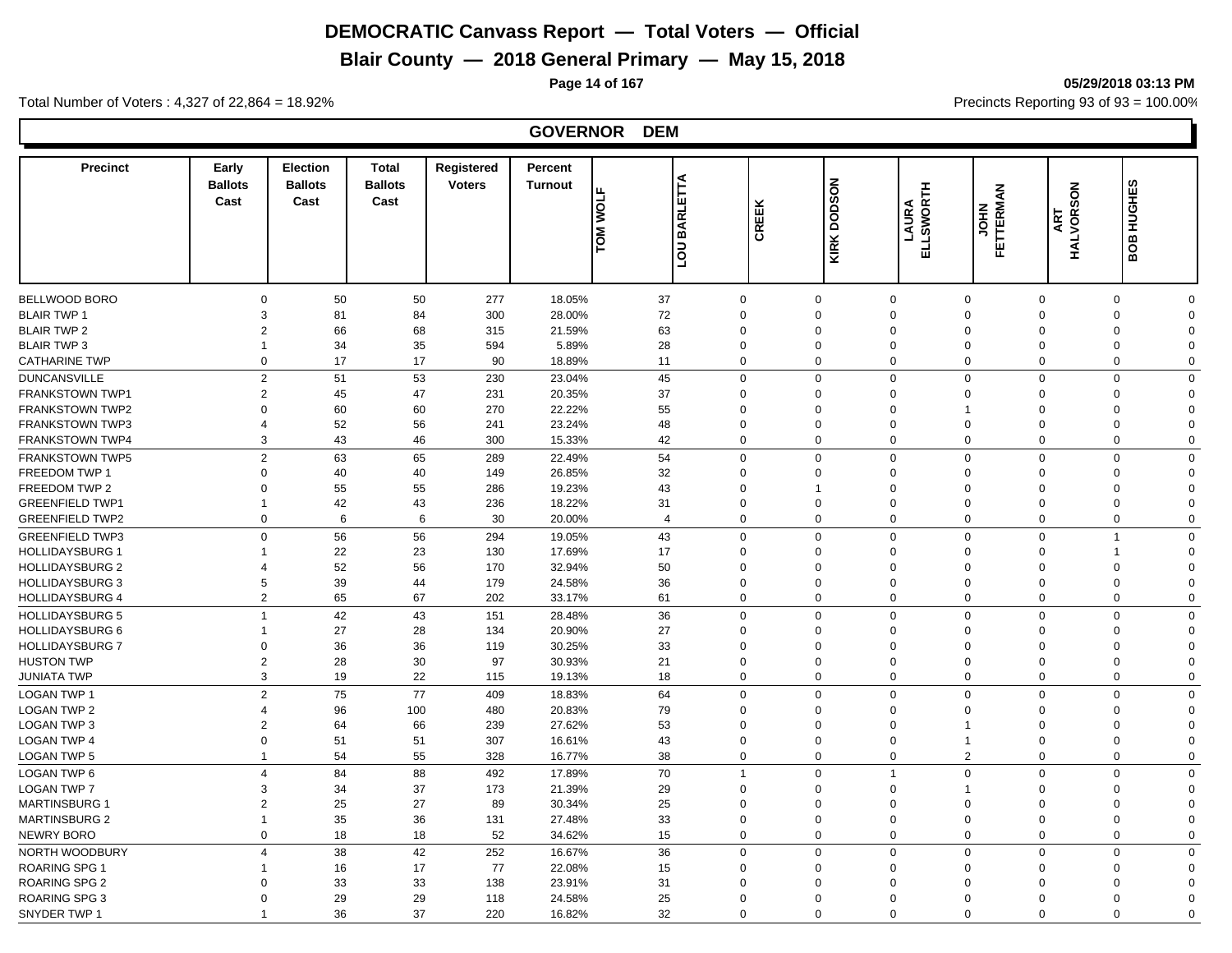**Blair County — 2018 General Primary — May 15, 2018**

**Page 15 of 167 05/29/2018 03:13 PM**

Total Number of Voters : 4,327 of 22,864 = 18.92% Precincts Reporting 93 of 93 = 100.00%

#### **GOVERNOR DEM**

| <b>Precinct</b>      | Early<br><b>Ballots</b><br>Cast | <b>Election</b><br><b>Ballots</b><br>Cast | Total<br><b>Ballots</b><br>Cast | Registered<br><b>Voters</b> | Percent<br>Turnout | ட<br>Ιō | LOU BARLET     | CREEK       | <b>DODSON</b><br>KIRK | <b>AURA<br/>SWORTH</b><br>⊐<br>긊 | <b>JOHN</b><br>TTERM<br>ш<br>ட | $\overline{6}$<br>ART<br>VOR:<br>◀<br><b>I</b> | ທ<br><b>HUGHES</b><br>BOB |  |
|----------------------|---------------------------------|-------------------------------------------|---------------------------------|-----------------------------|--------------------|---------|----------------|-------------|-----------------------|----------------------------------|--------------------------------|------------------------------------------------|---------------------------|--|
| SNYDER TWP 2         | $\Omega$                        | 48                                        | 50                              | 299                         | 16.72%             | 40      |                | $\Omega$    | $\Omega$              | $\Omega$                         |                                |                                                | $\Omega$                  |  |
| <b>TAYLOR TWP</b>    |                                 | 46                                        | 49                              | 293                         | 16.72%             | 44      |                |             |                       |                                  |                                |                                                |                           |  |
| <b>TYRONE TWP 1</b>  |                                 | 29                                        | 29                              | 102                         | 28.43%             | 24      |                |             |                       |                                  |                                |                                                |                           |  |
| <b>TYRONE TWP 2</b>  |                                 | 34                                        | 34                              | 171                         | 19.88%             | 28      |                |             |                       |                                  |                                |                                                |                           |  |
| TYRONE BORO 1        |                                 | 23                                        | 23                              | 139                         | 16.55%             | 19      |                | $\Omega$    |                       |                                  |                                |                                                | $\Omega$                  |  |
| TYRONE BORO 2        | $\Omega$                        | 21                                        | 21                              | 111                         | 18.92%             | 16      | $\Omega$       | $\mathbf 0$ | $\Omega$              |                                  | $\Omega$                       |                                                | $\Omega$                  |  |
| TYRONE BORO 3        |                                 | 28                                        | 30                              | 169                         | 17.75%             | 25      |                | $\Omega$    |                       |                                  |                                |                                                |                           |  |
| <b>TYRONE BORO 4</b> |                                 | 9                                         | 10                              | 85                          | 11.76%             | 8       |                |             |                       |                                  |                                |                                                |                           |  |
| <b>TYRONE BORO 5</b> |                                 | 20                                        | 20                              | 96                          | 20.83%             | 15      |                | $\Omega$    |                       |                                  |                                |                                                | $\Omega$                  |  |
| TYRONE BORO 6        |                                 | 34                                        | 34                              | 150                         | 22.67%             | 29      |                | 0           |                       |                                  |                                |                                                | $\Omega$                  |  |
| <b>TYRONE BORO 7</b> | $\Omega$                        | 30                                        | 30                              | 138                         | 21.74%             | 22      | $\Omega$       | $\mathbf 0$ | $\Omega$              |                                  | $\Omega$                       |                                                | $\Omega$<br>∩             |  |
| WILLIAMSBURG         |                                 | 40                                        | 40                              | 176                         | 22.73%             | 30      |                | $\Omega$    |                       |                                  |                                |                                                |                           |  |
| WOODBURY TWP         |                                 | 28                                        | 28                              | 154                         | 18.18%             | 23      |                |             |                       |                                  |                                |                                                |                           |  |
| <b>Totals</b>        | 140                             | 4187                                      | 4327                            | 22864                       |                    | 3610    | $\overline{2}$ |             |                       | 17                               |                                | $\overline{\mathcal{L}}$                       | $\overline{2}$            |  |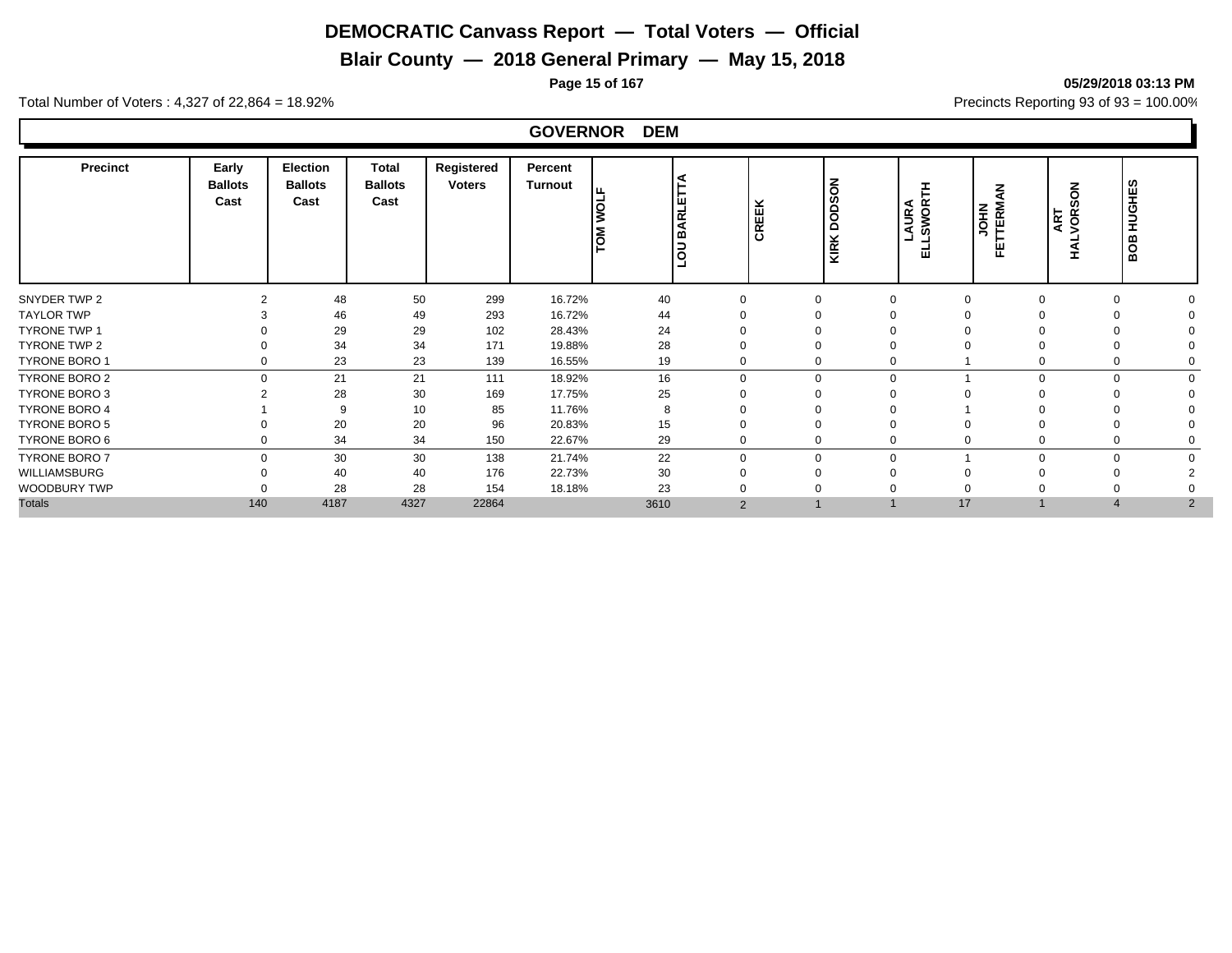**Blair County — 2018 General Primary — May 15, 2018**

Total Number of Voters : 4,327 of 22,864 = 18.92% Precincts Reporting 93 of 93 = 100.00%

# **GOVERNOR DEM - DEMOCRATIC**

| <b>Precinct</b>    | Early<br><b>Ballots</b><br>Cast | <b>Election</b><br><b>Ballots</b><br>Cast | <b>Total</b><br><b>Ballots</b><br>Cast | <b>Registered</b><br><b>Voters</b> | Percent<br><b>Turnout</b> | <b>DR JOHN JOYCE</b> | $\frac{1}{20}$<br>Iш<br><b>TTER</b> | <b>MANGO</b><br>PAUL I      | <b>MCMULLEN</b><br>TROY | RICHARD<br>REIMER       | <b>WAGNER</b><br>SCOTT                 | SETTLE<br>TOM                 | <b>STEINER</b><br><b>NHOL</b> | Con tinued |
|--------------------|---------------------------------|-------------------------------------------|----------------------------------------|------------------------------------|---------------------------|----------------------|-------------------------------------|-----------------------------|-------------------------|-------------------------|----------------------------------------|-------------------------------|-------------------------------|------------|
|                    |                                 |                                           |                                        |                                    |                           |                      |                                     |                             |                         |                         |                                        |                               |                               |            |
| ALTOONA 1-1        | 3                               | 37                                        | 40                                     | 335                                | 11.94%                    | 0                    |                                     | $\mathbf 0$                 | $\mathbf 0$             | $\mathbf 0$             | $\mathbf 0$<br>$\overline{1}$          | $\mathbf 0$                   | $\mathbf 0$                   |            |
| ALTOONA 2-1        | $\overline{1}$                  | 19                                        | 20                                     | 209                                | 9.57%                     | 0                    |                                     | $\mathbf 0$<br>$\Omega$     |                         | $\mathbf 0$             | $\mathbf 0$<br>$\Omega$                | $\overline{1}$                | $\Omega$                      |            |
| ALTOONA 2-2        | $\overline{2}$                  | 41                                        | 43                                     | 279                                | 15.41%                    | $\Omega$             |                                     | $\Omega$<br>0               |                         | $\mathbf 0$             | $\Omega$                               | 0<br>1                        | $\Omega$<br>$\Omega$          |            |
| ALTOONA 3-1        | $\mathbf 0$                     | 32                                        | 32                                     | 256                                | 12.50%                    | $\mathbf 0$          |                                     | $\mathbf 0$<br>$\mathbf 0$  |                         | $\mathbf 0$             | $\mathbf 0$<br>$\mathbf 0$<br>$\Omega$ | 0                             | $\Omega$                      |            |
| ALTOONA 3-2        | $\mathbf 0$                     | 62                                        | 62                                     | 267                                | 23.22%                    | $\Omega$             |                                     | $\Omega$                    | $\mathbf 0$             | $\mathbf 0$             | $\Omega$                               | 0                             |                               |            |
| ALTOONA 4-1        | $\overline{2}$                  | 38                                        | 40                                     | 311                                | 12.86%                    | $\mathbf 0$          |                                     | $\mathbf 0$                 | $\Omega$                | $\mathbf 0$             | $\Omega$<br>$\mathbf 0$                | $\mathbf 0$                   | $\Omega$                      |            |
| ALTOONA 4-2        | $\overline{2}$                  | 46                                        | 48                                     | 229                                | 20.96%                    | 0                    | $\Omega$                            | $\mathbf 0$                 |                         | $\mathbf 0$             | $\Omega$<br>$\overline{1}$             | $\mathbf 0$                   | $\Omega$                      |            |
| ALTOONA 5-1        | $\Omega$                        | 17                                        | 17                                     | 67                                 | 25.37%                    | $\Omega$             | $\Omega$                            | $\Omega$                    |                         | $\mathbf 0$             | $\Omega$<br>$\Omega$                   | $\Omega$                      | $\Omega$                      |            |
| ALTOONA 5-2        | 5                               | 47                                        | 52                                     | 259                                | 20.08%                    | 0                    | $\Omega$                            | $\Omega$                    |                         | $\mathbf 0$             | $\Omega$<br>$\Omega$                   | 0                             | $\Omega$                      |            |
| ALTOONA 5-3        | $\overline{1}$                  | 44                                        | 45                                     | 214                                | 21.03%                    | 0                    |                                     | $\mathbf 0$                 | $\mathbf 0$             | $\mathbf 0$             | $\mathbf 0$                            | $\mathbf 0$<br>$\mathbf 0$    | $\Omega$                      |            |
| ALTOONA 6-1        | 3                               | 49                                        | 52                                     | 366                                | 14.21%                    | 0                    |                                     | $\mathbf 0$<br>$\mathbf{1}$ |                         | $\mathbf 0$             | $\overline{2}$<br>$\Omega$             | $\mathbf 0$                   | $\Omega$                      |            |
| ALTOONA 6-2        | $\mathbf 0$                     | 53                                        | 53                                     | 375                                | 14.13%                    | $\mathbf 0$          |                                     | $\Omega$                    |                         | $\mathbf 0$             | $\Omega$<br>$\Omega$                   | 0                             | $\Omega$                      |            |
| ALTOONA 6-3        | $\overline{4}$                  | 63                                        | 67                                     | 273                                | 24.54%                    | 0                    | $\Omega$                            | $\mathbf 0$                 |                         | $\mathbf 0$             | $\Omega$<br>$\mathbf 0$                | 0                             | $\Omega$                      |            |
| ALTOONA 6-4        | $\overline{2}$                  | 47                                        | 49                                     | 292                                | 16.78%                    | $\mathbf 0$          | $\Omega$                            | $\mathbf 0$                 |                         | $\mathbf 0$             | $\mathbf 0$                            | $\Omega$<br>0                 | $\Omega$                      |            |
| <b>ALTOONA7</b>    | $\mathbf 0$                     | 24                                        | 24                                     | 323                                | 7.43%                     | $\Omega$             |                                     | $\mathbf 0$<br>$\Omega$     |                         | $\mathbf 0$             | $\overline{0}$<br>$\mathbf 0$          | 0                             | $\mathbf 0$                   |            |
| ALTOONA 8-1        | 3                               | 28                                        | 31                                     | 292                                | 10.62%                    | $\Omega$             |                                     | $\Omega$<br>$\mathbf{1}$    |                         | $\mathbf 0$             | 3<br>$\Omega$                          | $\mathbf 0$                   | $\Omega$                      |            |
| ALTOONA 8-2        | 3                               | 43                                        | 46                                     | 213                                | 21.60%                    | $\mathbf 0$          | $\Omega$                            | $\mathbf{1}$                |                         | $\mathbf 0$             | $\Omega$                               | $\Omega$<br>1                 | $\Omega$                      |            |
| ALTOONA 9          | $\overline{2}$                  | 39                                        | 41                                     | 319                                | 12.85%                    | $\Omega$             | $\Omega$                            | $\Omega$                    |                         | $\mathbf 0$             | $\Omega$                               | $\Omega$<br>$\Omega$          | $\Omega$                      |            |
| ALTOONA 10-1       | $\overline{4}$                  | 61                                        | 65                                     | 468                                | 13.89%                    | $\mathbf 0$          | $\Omega$                            | $\mathbf{1}$                |                         | $\mathbf 0$             | $\Omega$                               | $\overline{2}$<br>$\mathbf 0$ | $\Omega$                      |            |
| ALTOONA 10-2       | 3                               | 77                                        | 80                                     | 336                                | 23.81%                    | 0                    |                                     | $\Omega$                    | $\Omega$                | $\mathbf 0$             | $\mathbf 0$<br>$\overline{1}$          | $\mathbf 0$                   | $\Omega$                      |            |
| ALTOONA 11-1       | 5                               | 79                                        | 84                                     | 474                                | 17.72%                    | 0                    |                                     | $\mathbf 0$                 | $\Omega$                | $\mathbf 0$             | $\Omega$                               | $\mathbf 0$<br>$\mathbf{1}$   | $\mathbf 0$                   |            |
| ALTOONA 11-2       | $\Omega$                        | 70                                        | 70                                     | 354                                | 19.77%                    | $\Omega$             |                                     | $\Omega$<br>$\mathbf 0$     |                         | $\mathbf 0$             | $\overline{2}$<br>$\Omega$             | 0                             | $\Omega$                      |            |
| ALTOONA 12-1       | $\overline{\mathbf{1}}$         | 43                                        | 44                                     | 248                                | 17.74%                    | $\mathbf 0$          | $\Omega$                            | $\mathbf 0$                 |                         | $\mathbf 0$             | $\Omega$                               | $\Omega$<br>$\mathbf 0$       | $\Omega$                      |            |
| ALTOONA 12-2       | $\Omega$                        | 33                                        | 33                                     | 174                                | 18.97%                    | $\Omega$             | $\Omega$                            | $\Omega$                    |                         | $\mathbf 0$             | $\Omega$                               | $\Omega$<br>$\mathbf 0$       | $\Omega$                      |            |
| ALTOONA 12-3       | $\mathbf 0$                     | 28                                        | 28                                     | 160                                | 17.50%                    | $\mathbf 0$          |                                     | $\Omega$<br>$\mathbf 0$     |                         | $\mathbf 0$             | $\mathbf 0$<br>-1                      | $\mathbf 0$                   | $\Omega$                      |            |
| ALTOONA 12-4       | $\mathbf 0$                     | 62                                        | 62                                     | 222                                | 27.93%                    | $\mathbf 0$          |                                     | $\mathbf 0$                 | $\Omega$                | $\mathbf 0$             | $\mathbf 0$<br>$\overline{0}$          | $\mathbf 0$                   | $\Omega$                      |            |
| ALTOONA 13-1       | $\overline{1}$                  | 61                                        | 62                                     | 340                                | 18.24%                    | $\mathbf 0$          | $\mathbf 0$                         | $\mathbf{1}$                |                         | $\mathbf 0$             | $\Omega$                               | $\overline{2}$<br>$\mathbf 0$ | $\Omega$                      |            |
| ALTOONA 13-2       | $\mathbf 0$                     | 41                                        | 41                                     | 261                                | 15.71%                    | $\mathbf{1}$         | $\Omega$                            | $\Omega$                    |                         | $\mathbf 0$             | $\Omega$<br>$\Omega$                   | 0                             | $\Omega$                      |            |
| ALTOONA 13-3       | $\mathbf 0$                     | 51                                        | 51                                     | 247                                | 20.65%                    | 0                    |                                     | $\mathbf 0$<br>$\mathbf 0$  |                         | $\mathbf 0$             | $\mathbf 0$<br>$\overline{1}$          | $\mathbf 0$                   | $\Omega$                      |            |
| ALTOONA 13-4       | $\mathbf 0$                     | 47                                        | 47                                     | 313                                | 15.02%                    | $\mathbf 0$          |                                     | $\mathbf 0$                 | $\Omega$                | $\mathbf 0$             | $\mathbf 0$<br>$\Omega$                | $\mathbf 0$                   | $\Omega$                      |            |
| ALTOONA 14-1       | $\mathbf 0$                     | 75                                        | 75                                     | 321                                | 23.36%                    | $\mathbf 0$          |                                     | $\mathbf 0$<br>$\mathbf{1}$ |                         | $\mathbf 0$             | $\Omega$<br>$\mathbf 0$                | $\mathbf 0$                   | $\mathbf 0$                   |            |
| ALTOONA 14-2       | $\boldsymbol{\Delta}$           | 93                                        | 97                                     | 359                                | 27.02%                    | 0                    | $\Omega$                            | $\mathbf 0$                 |                         | $\mathbf 0$             | $\Omega$                               | $\Omega$<br>0                 | $\Omega$                      |            |
| ALTOONA 14-3       | $\overline{4}$                  | 76                                        | 80                                     | 364                                | 21.98%                    | $\Omega$             | $\Omega$                            | $\Omega$                    |                         | $\mathbf 0$             | $\Omega$                               | $\Omega$<br>0                 | $\Omega$                      |            |
| ALLEGHENY 1        | $\overline{2}$                  | 81                                        | 83                                     | 438                                | 18.95%                    | 0                    | $\Omega$                            | $\mathbf 0$                 |                         | $\mathbf 0$<br>$\Omega$ | $\mathbf 0$                            | 0                             | $\Omega$                      |            |
| <b>ALLEGHENY 2</b> | $\overline{1}$                  | 68                                        | 69                                     | 435                                | 15.86%                    | 0                    |                                     | $\mathbf 0$<br>$\mathbf 0$  |                         | $\mathbf 0$             | $\overline{0}$<br>$\mathbf 0$          | $\mathbf 0$                   | $\mathbf 0$                   |            |
| <b>ALLEGHENY 3</b> | 6                               | 15                                        | 21                                     | 109                                | 19.27%                    | 0                    |                                     | $\Omega$                    | $\mathbf 0$             | $\mathbf 0$             | $\Omega$<br>$\mathbf 0$                | $\mathbf 0$                   | $\Omega$                      |            |
| ALLEGHENY 4        | 3                               | 39                                        | 42                                     | 234                                | 17.95%                    | $\Omega$             | $\Omega$                            | $\Omega$                    |                         | $\mathbf 0$             | $\Omega$                               | $\mathbf 0$                   | $\Omega$                      |            |
| <b>ANTIS TWP 1</b> |                                 | 57                                        | 58                                     | 439                                | 13.21%                    | $\Omega$             | $\Omega$                            | $\Omega$                    |                         | $\mathbf 0$             | $\Omega$<br>$\Omega$                   | $\Omega$                      | $\Omega$                      |            |
| <b>ANTIS TWP 2</b> | $\Omega$                        | 69                                        | 69                                     | 308                                | 22.40%                    | $\mathbf 0$          | $\Omega$                            | $\Omega$                    |                         | $\mathbf 0$             | $\Omega$                               | $\mathbf 0$<br>1              | $\Omega$                      |            |
| ANTIS TWP 3        | $\Omega$                        | 63                                        | 63                                     | 364                                | 17.31%                    | $\Omega$             |                                     | $\overline{2}$<br>$\Omega$  |                         | $\Omega$                | $\Omega$<br>$\overline{\mathbf{1}}$    | $\Omega$                      | $\Omega$                      |            |
|                    |                                 |                                           |                                        |                                    |                           |                      |                                     |                             |                         |                         |                                        |                               |                               |            |

#### **Page 16 of 167 05/29/2018 03:13 PM**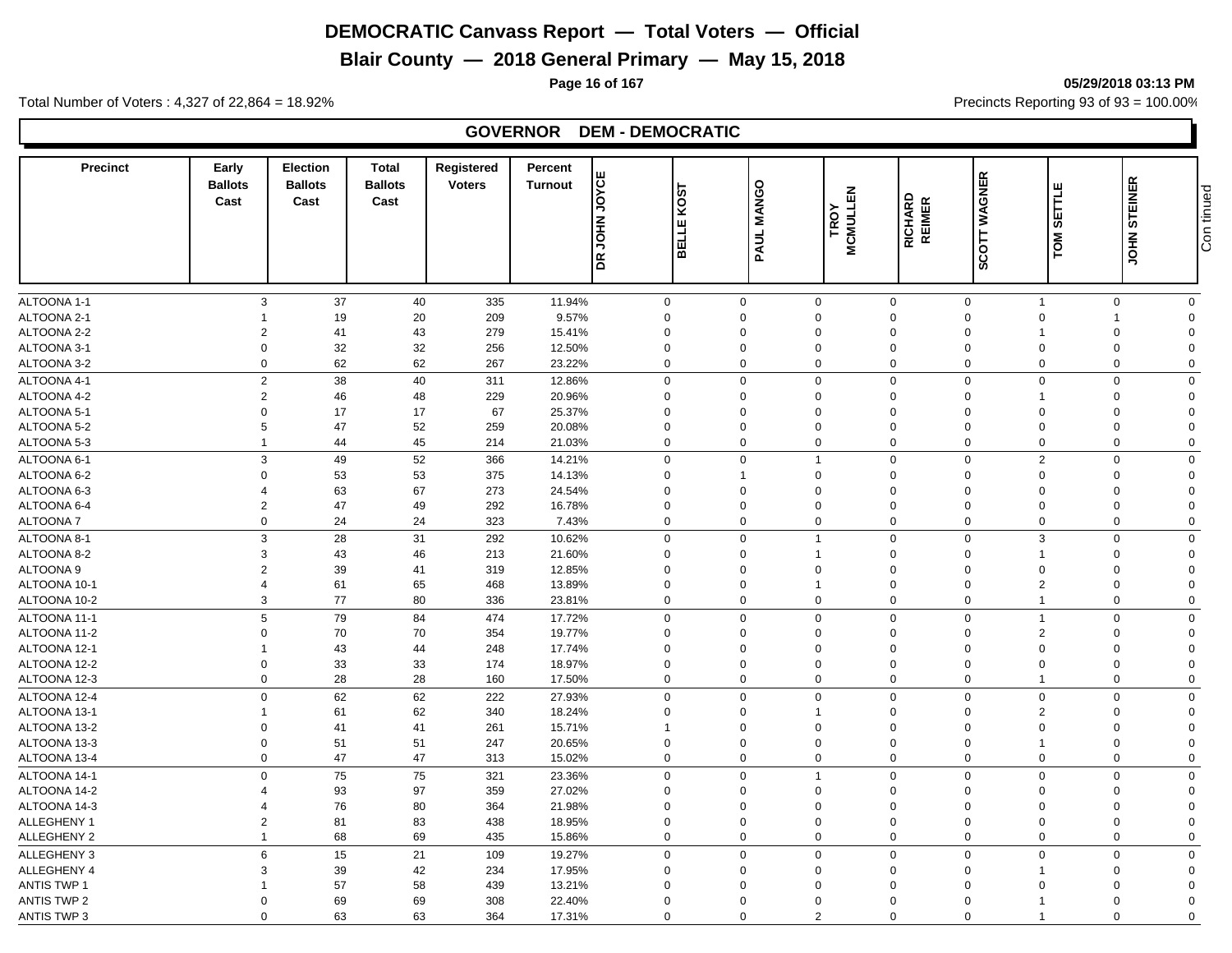**Blair County — 2018 General Primary — May 15, 2018**

**Page 17 of 167 05/29/2018 03:13 PM**

Total Number of Voters : 4,327 of 22,864 = 18.92% Precincts Reporting 93 of 93 = 100.00%

#### **GOVERNOR DEM**

| <b>Precinct</b>                            | Early<br><b>Ballots</b><br>Cast | <b>Election</b><br><b>Ballots</b><br>Cast | <b>Total</b><br><b>Ballots</b><br>Cast | Registered<br><b>Voters</b> | Percent<br><b>Turnout</b> | <b>JOYCE</b><br><b>NHOL RD</b> | 5<br>Š<br>ш<br>⊐<br>ᇚ<br>≃ | <b>MANGO</b><br><b>PAUL</b> | <b>MCMULLEN</b><br>TROY | <b>RICHARD</b><br><b>REIMER</b> | SCOTT WAGNER                  | ш<br><b>SETTL</b><br>TOM | <b>STEINER</b><br>S<br>NHOL                           |  |
|--------------------------------------------|---------------------------------|-------------------------------------------|----------------------------------------|-----------------------------|---------------------------|--------------------------------|----------------------------|-----------------------------|-------------------------|---------------------------------|-------------------------------|--------------------------|-------------------------------------------------------|--|
|                                            |                                 |                                           |                                        |                             |                           |                                |                            | $\Omega$                    |                         |                                 | $\Omega$                      |                          |                                                       |  |
| <b>BELLWOOD BORO</b><br><b>BLAIR TWP 1</b> | $\Omega$<br>3                   | 50<br>81                                  | 50<br>84                               | 277<br>300                  | 18.05%<br>28.00%          |                                | $\mathbf 0$<br>$\mathbf 0$ | $\mathbf 1$<br>$\Omega$     | $\Omega$                | $\mathbf 0$<br>$\Omega$         | 3                             | $\Omega$                 | $\mathbf 0$<br>$\mathbf 0$<br>$\mathbf 0$<br>$\Omega$ |  |
| <b>BLAIR TWP 2</b>                         | $\overline{2}$                  | 66                                        | 68                                     | 315                         | 21.59%                    |                                | $\mathbf 0$                | $\Omega$                    | $\Omega$                | $\Omega$                        | $\Omega$                      |                          | $\mathbf 0$<br>$\Omega$                               |  |
| <b>BLAIR TWP 3</b>                         | $\mathbf 1$                     | 34                                        | 35                                     | 594                         | 5.89%                     |                                | $\mathbf 0$                | $\Omega$                    | $\Omega$                | $\mathbf 0$                     | $\Omega$<br>1                 |                          | 0<br>$\Omega$                                         |  |
| <b>CATHARINE TWP</b>                       | $\Omega$                        | 17                                        | 17                                     | 90                          | 18.89%                    |                                | $\mathbf 0$                | $\Omega$                    | 0                       | $\mathbf 0$                     | $\Omega$                      | $\overline{2}$           | 0<br>$\Omega$                                         |  |
|                                            |                                 |                                           |                                        |                             |                           |                                |                            |                             |                         |                                 |                               |                          |                                                       |  |
| <b>DUNCANSVILLE</b>                        | $\overline{2}$                  | 51                                        | 53                                     | 230                         | 23.04%                    |                                | $\mathbf 0$                | $\Omega$                    | 0                       | $\mathbf 0$                     | $\Omega$<br>1                 |                          | $\mathbf 0$<br>$\Omega$                               |  |
| <b>FRANKSTOWN TWP1</b>                     | $\overline{2}$                  | 45                                        | 47                                     | 231                         | 20.35%                    |                                | $\mathbf 0$                | $\Omega$                    | $\mathbf 0$             | $\mathbf 0$                     | $\Omega$                      |                          | 0                                                     |  |
| <b>FRANKSTOWN TWP2</b>                     | $\Omega$                        | 60                                        | 60                                     | 270                         | 22.22%                    |                                | $\mathbf 0$                | $\Omega$                    | $\Omega$                | $\Omega$                        | $\Omega$<br>1                 |                          | $\mathbf 0$<br>$\Omega$                               |  |
| <b>FRANKSTOWN TWP3</b>                     | $\boldsymbol{\Delta}$           | 52                                        | 56                                     | 241                         | 23.24%                    |                                | $\mathbf 0$                | $\Omega$                    | $\Omega$                | $\Omega$                        | $\Omega$                      | $\Omega$                 | 0<br>$\Omega$                                         |  |
| <b>FRANKSTOWN TWP4</b>                     | 3                               | 43                                        | 46                                     | 300                         | 15.33%                    |                                | $\mathbf 0$                | $\Omega$                    | $\mathbf 0$             | $\mathbf 0$                     | $\Omega$<br>$\mathbf 1$       |                          | $\mathbf 0$<br>$\mathbf 0$                            |  |
| FRANKSTOWN TWP5                            | $\overline{2}$                  | 63                                        | 65                                     | 289                         | 22.49%                    |                                | $\mathbf 0$                | $\Omega$                    | 2                       | $\mathbf 0$                     | $\mathbf 0$<br>1              |                          | $\mathbf 0$<br>$\Omega$                               |  |
| FREEDOM TWP 1                              | $\Omega$                        | 40                                        | 40                                     | 149                         | 26.85%                    |                                | $\mathbf 0$                | $\Omega$                    | $\overline{2}$          | $\Omega$                        | $\Omega$                      | $\Omega$                 | $\mathbf 0$<br>$\Omega$                               |  |
| FREEDOM TWP 2                              | $\Omega$                        | 55                                        | 55                                     | 286                         | 19.23%                    |                                | $\mathbf 0$                | $\Omega$                    | $\Omega$                | $\Omega$                        | $\Omega$<br>$\overline{1}$    |                          | $\mathbf 0$<br>$\Omega$                               |  |
| <b>GREENFIELD TWP1</b>                     | $\mathbf{1}$                    | 42                                        | 43                                     | 236                         | 18.22%                    |                                | $\mathbf 0$                | $\mathbf 0$                 | $\mathbf 0$             | $\mathbf{1}$                    | $\mathbf 0$<br>$\mathbf 0$    |                          | $\mathbf 0$<br>$\Omega$                               |  |
| <b>GREENFIELD TWP2</b>                     | $\mathbf 0$                     | 6                                         | 6                                      | 30                          | 20.00%                    |                                | $\mathbf 0$                | $\Omega$                    | $\mathbf 0$             | $\mathbf 0$                     | $\mathbf 0$<br>$\Omega$       |                          | $\mathbf 0$<br>$\Omega$                               |  |
| <b>GREENFIELD TWP3</b>                     | $\Omega$                        | 56                                        | 56                                     | 294                         | 19.05%                    |                                | $\mathbf 0$                | $\Omega$                    | $\mathbf 0$             | $\mathbf 0$                     | $\Omega$<br>$\Omega$          |                          | $\mathbf 0$<br>$\mathbf 0$                            |  |
| <b>HOLLIDAYSBURG 1</b>                     | 1                               | 22                                        | 23                                     | 130                         | 17.69%                    |                                | $\mathbf 0$                | $\Omega$                    | $\mathbf 0$             | $\mathbf 0$                     | $\Omega$<br>$\mathbf 0$       |                          | $\mathbf 0$<br>$\Omega$                               |  |
| <b>HOLLIDAYSBURG 2</b>                     | 4                               | 52                                        | 56                                     | 170                         | 32.94%                    |                                | $\mathbf 0$                | $\Omega$                    | $\Omega$                | $\Omega$                        | $\Omega$                      | $\Omega$                 | $\mathbf 0$<br>$\Omega$                               |  |
| <b>HOLLIDAYSBURG 3</b>                     | 5                               | 39                                        | 44                                     | 179                         | 24.58%                    |                                | $\mathbf 0$                | 0                           | 0                       | $\mathbf 0$                     | $\Omega$                      | $\overline{2}$           | $\mathbf 0$<br>$\Omega$                               |  |
| <b>HOLLIDAYSBURG 4</b>                     | $\overline{2}$                  | 65                                        | 67                                     | 202                         | 33.17%                    |                                | $\mathbf 0$                | $\overline{0}$              | 0                       | $\mathbf 0$                     | $\mathbf 0$<br>$\overline{1}$ |                          | $\mathbf 0$<br>$\mathbf 0$                            |  |
| <b>HOLLIDAYSBURG 5</b>                     | $\overline{1}$                  | 42                                        | 43                                     | 151                         | 28.48%                    |                                | $\mathbf 0$                | $\Omega$                    | $\mathbf 0$             | $\mathbf 0$                     | $\Omega$<br>$\Omega$          |                          | $\mathbf 0$<br>$\Omega$                               |  |
| <b>HOLLIDAYSBURG 6</b>                     | 1                               | 27                                        | 28                                     | 134                         | 20.90%                    |                                | $\mathbf 0$                | $\Omega$                    | $\Omega$                | $\Omega$                        | $\Omega$                      | $\Omega$                 | $\mathbf 0$<br>$\Omega$                               |  |
| <b>HOLLIDAYSBURG 7</b>                     | $\Omega$                        | 36                                        | 36                                     | 119                         | 30.25%                    |                                | $\mathbf 0$                | $\Omega$                    | $\Omega$                | $\Omega$                        | $\Omega$                      | $\Omega$                 | 0<br>$\Omega$                                         |  |
| <b>HUSTON TWP</b>                          | $\overline{2}$                  | 28                                        | 30                                     | 97                          | 30.93%                    |                                | $\mathbf 0$                | $\Omega$                    | 4                       | $\Omega$                        | $\Omega$<br>$\Omega$          |                          | $\mathbf 0$<br>$\Omega$                               |  |
| <b>JUNIATA TWP</b>                         | 3                               | 19                                        | 22                                     | 115                         | 19.13%                    |                                | $\mathbf 0$                | $\Omega$                    | $\mathbf 0$             | $\mathbf 0$                     | $\mathbf 0$<br>1              |                          | $\mathbf 0$<br>$\mathbf 0$                            |  |
| <b>LOGAN TWP 1</b>                         | $\overline{2}$                  | 75                                        | 77                                     |                             |                           |                                | $\overline{1}$             | $\Omega$                    | $\mathbf 0$             | $\mathbf 0$                     | $\mathbf 0$<br>$\mathbf 0$    |                          | $\mathbf 0$<br>$\Omega$                               |  |
|                                            |                                 |                                           |                                        | 409                         | 18.83%                    |                                |                            |                             |                         |                                 |                               |                          |                                                       |  |
| <b>LOGAN TWP 2</b>                         | $\overline{4}$                  | 96                                        | 100                                    | 480                         | 20.83%                    |                                | $\mathbf 0$                | $\Omega$<br>$\mathbf 1$     |                         | $\Omega$                        | $\Omega$                      | 5                        | $\mathbf 0$<br>$\Omega$                               |  |
| <b>LOGAN TWP 3</b>                         | $\overline{2}$                  | 64                                        | 66                                     | 239                         | 27.62%                    |                                | $\mathbf 0$                | $\Omega$<br>$\Omega$        | $\mathbf 0$             | $\mathbf 0$                     | $\Omega$<br>$\Omega$          | $\Omega$                 | 0<br>$\Omega$                                         |  |
| <b>LOGAN TWP 4</b>                         | $\Omega$                        | 51                                        | 51                                     | 307                         | 16.61%                    |                                | $\mathbf 0$                | $\Omega$                    | $\mathbf 0$             | $\mathbf 0$                     | $\Omega$<br>$\Omega$          |                          | 0<br>$\Omega$<br>$\Omega$                             |  |
| LOGAN TWP 5                                | $\mathbf{1}$                    | 54                                        | 55                                     | 328                         | 16.77%                    |                                | $\mathbf 0$                |                             | $\mathbf 0$             | $\mathbf 0$                     | 1                             |                          | $\mathbf 0$                                           |  |
| LOGAN TWP 6                                | $\overline{4}$                  | 84                                        | 88                                     | 492                         | 17.89%                    |                                | $\mathbf 0$                | $\Omega$                    | $\mathbf 0$             | $\mathbf 0$                     | $\Omega$                      | $\overline{2}$           | $\mathbf 0$<br>$\Omega$                               |  |
| <b>LOGAN TWP 7</b>                         | 3                               | 34                                        | 37                                     | 173                         | 21.39%                    |                                | $\mathbf 0$                | $\Omega$                    | $\Omega$                | $\mathbf 0$                     | $\Omega$                      | $\Omega$                 | 0<br>$\Omega$                                         |  |
| <b>MARTINSBURG 1</b>                       | $\overline{2}$                  | 25                                        | 27                                     | 89                          | 30.34%                    |                                | $\mathbf 0$                | $\Omega$                    | $\Omega$                | $\Omega$                        | $\Omega$                      | $\Omega$                 | $\mathbf 0$<br>$\Omega$                               |  |
| <b>MARTINSBURG 2</b>                       | $\overline{1}$                  | 35                                        | 36                                     | 131                         | 27.48%                    |                                | $\mathbf 0$                | $\Omega$<br>$\overline{1}$  |                         | $\mathbf 0$                     | $\Omega$<br>$\Omega$          |                          | $\mathbf 0$<br>$\Omega$                               |  |
| <b>NEWRY BORO</b>                          | $\Omega$                        | 18                                        | 18                                     | 52                          | 34.62%                    |                                | $\mathbf 0$                | $\Omega$                    | $\mathbf 0$             | $\mathbf 0$                     | $\mathbf 0$<br>$\Omega$       |                          | $\mathbf 0$<br>$\Omega$                               |  |
| NORTH WOODBURY                             | $\overline{4}$                  | 38                                        | 42                                     | 252                         | 16.67%                    |                                | $\mathbf 0$                | $\Omega$                    | $\overline{2}$          | $\mathbf 0$                     | $\mathbf 0$<br>$\mathbf 0$    |                          | $\mathbf 0$<br>$\mathbf 0$                            |  |
| ROARING SPG 1                              | 1                               | 16                                        | 17                                     | 77                          | 22.08%                    |                                | $\mathbf 0$                | $\Omega$                    | $\Omega$                | $\Omega$                        | $\Omega$<br>$\Omega$          |                          | $\mathbf 0$<br>$\Omega$                               |  |
| <b>ROARING SPG 2</b>                       | O                               | 33                                        | 33                                     | 138                         | 23.91%                    |                                | $\mathbf 0$                | $\Omega$                    | $\Omega$                | $\Omega$                        | $\Omega$                      | $\Omega$                 | 0<br>$\Omega$                                         |  |
| ROARING SPG 3                              | $\Omega$                        | 29                                        | 29                                     | 118                         | 24.58%                    |                                | $\mathbf 0$                | $\Omega$                    | $\Omega$                | $\Omega$                        | $\Omega$<br>$\Omega$          |                          | 0<br>$\Omega$                                         |  |
| SNYDER TWP 1                               | $\mathbf 1$                     | 36                                        | 37                                     | 220                         | 16.82%                    |                                | $\Omega$                   | $\Omega$                    | $\Omega$                | $\Omega$                        | $\Omega$<br>$\Omega$          |                          | $\Omega$<br>$\Omega$                                  |  |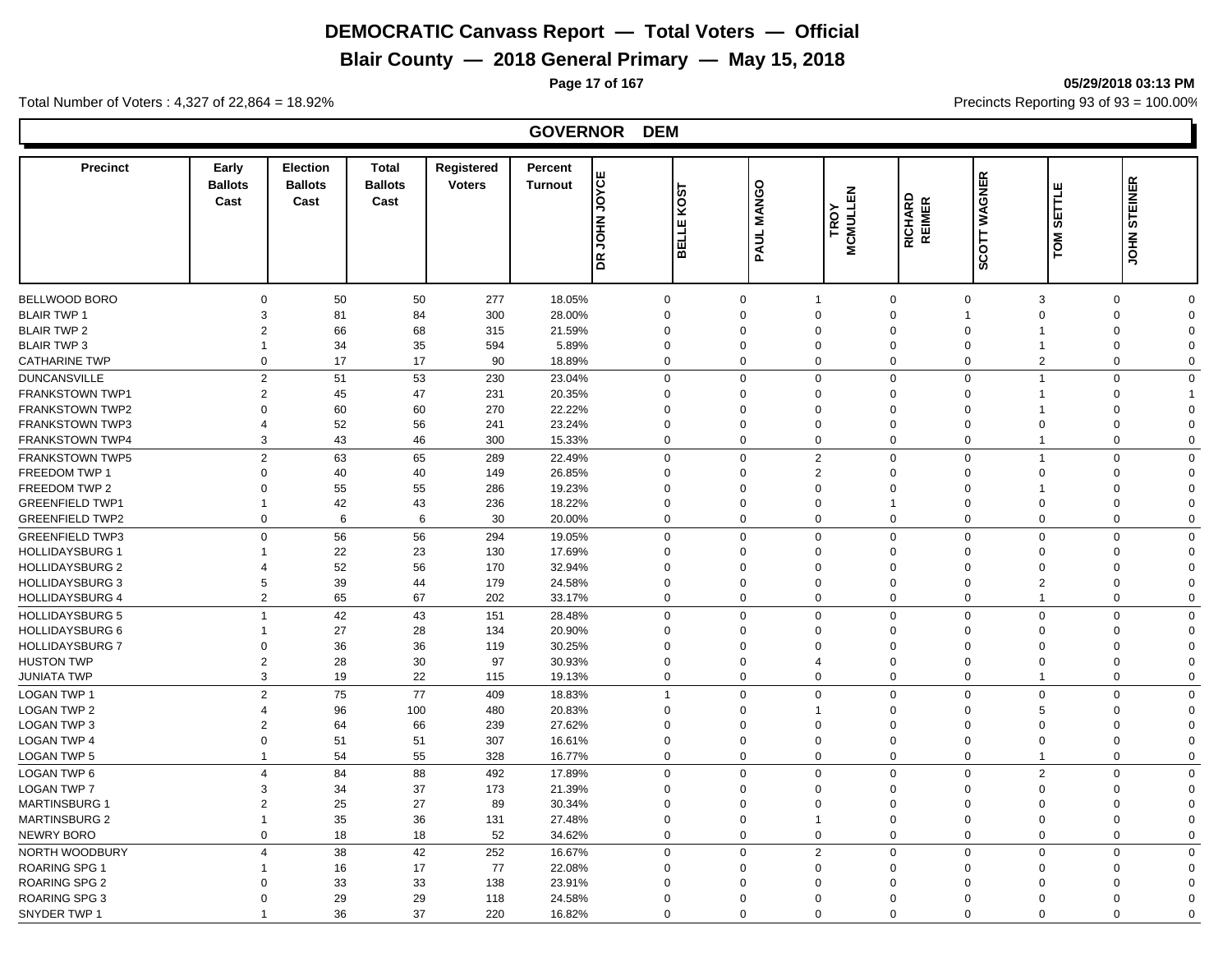**Blair County — 2018 General Primary — May 15, 2018**

Total Number of Voters : 4,327 of 22,864 = 18.92% Precincts Reporting 93 of 93 = 100.00%

#### **GOVERNOR DEM**

| Precinct             | Early<br><b>Ballots</b><br>Cast | <b>Election</b><br><b>Ballots</b><br>Cast | Total<br><b>Ballots</b><br>Cast | Registered<br><b>Voters</b> | Percent<br><b>Turnout</b> | ပြီ<br>$\circ$<br>Ιg | <b>LSON</b><br><b>BELLE</b> | O<br><b>MANG</b><br>Ξ<br>₹ | る<br>דופס<br>MCMULI | <b>RICHARD<br/>REIMER</b> | <b>WAGNER</b><br>$\Omega$<br>ပ<br>ഗ | ш<br>ш<br>စ<br>TOM | $\propto$<br><b>STEINER</b><br><b>NHOL</b> |
|----------------------|---------------------------------|-------------------------------------------|---------------------------------|-----------------------------|---------------------------|----------------------|-----------------------------|----------------------------|---------------------|---------------------------|-------------------------------------|--------------------|--------------------------------------------|
| SNYDER TWP 2         |                                 | 48                                        | 50                              | 299                         | 16.72%                    |                      |                             |                            |                     |                           |                                     | $\Omega$           |                                            |
| <b>TAYLOR TWP</b>    |                                 | 46                                        | 49                              | 293                         | 16.72%                    |                      |                             |                            |                     |                           |                                     |                    |                                            |
| <b>TYRONE TWP 1</b>  |                                 | 29                                        | 29                              | 102                         | 28.43%                    |                      |                             |                            |                     |                           |                                     |                    |                                            |
| TYRONE TWP 2         |                                 | 34                                        | 34                              | 171                         | 19.88%                    |                      |                             |                            |                     |                           |                                     |                    |                                            |
| <b>TYRONE BORO 1</b> |                                 | 23                                        | 23                              | 139                         | 16.55%                    |                      |                             |                            |                     |                           |                                     | $\Omega$           |                                            |
| TYRONE BORO 2        | $\cap$                          | 21                                        | 21                              | 111                         | 18.92%                    | $\Omega$             |                             | $\mathbf 0$                | $\Omega$            | $\Omega$                  | 0                                   | $\Omega$           |                                            |
| TYRONE BORO 3        |                                 | 28                                        | 30                              | 169                         | 17.75%                    |                      |                             |                            |                     |                           |                                     |                    |                                            |
| <b>TYRONE BORO 4</b> |                                 | 9                                         | 10                              | 85                          | 11.76%                    |                      |                             |                            |                     |                           |                                     |                    |                                            |
| <b>TYRONE BORO 5</b> |                                 | 20                                        | 20                              | 96                          | 20.83%                    |                      |                             |                            |                     |                           |                                     |                    |                                            |
| TYRONE BORO 6        |                                 | 34                                        | 34                              | 150                         | 22.67%                    |                      |                             | 0                          |                     |                           |                                     | $\Omega$           |                                            |
| <b>TYRONE BORO 7</b> | $\Omega$                        | 30                                        | 30                              | 138                         | 21.74%                    | $\Omega$             |                             |                            | $\Omega$            | $\Omega$                  |                                     | $\Omega$           |                                            |
| WILLIAMSBURG         |                                 | 40                                        | 40                              | 176                         | 22.73%                    |                      |                             |                            |                     |                           |                                     |                    |                                            |
| WOODBURY TWP         |                                 | 28                                        | 28                              | 154                         | 18.18%                    |                      |                             |                            |                     |                           |                                     |                    |                                            |
| <b>Totals</b>        | 140                             | 4187                                      | 4327                            | 22864                       |                           | $\overline{2}$       |                             | 26                         |                     |                           | 52                                  |                    |                                            |

**Page 18 of 167 05/29/2018 03:13 PM**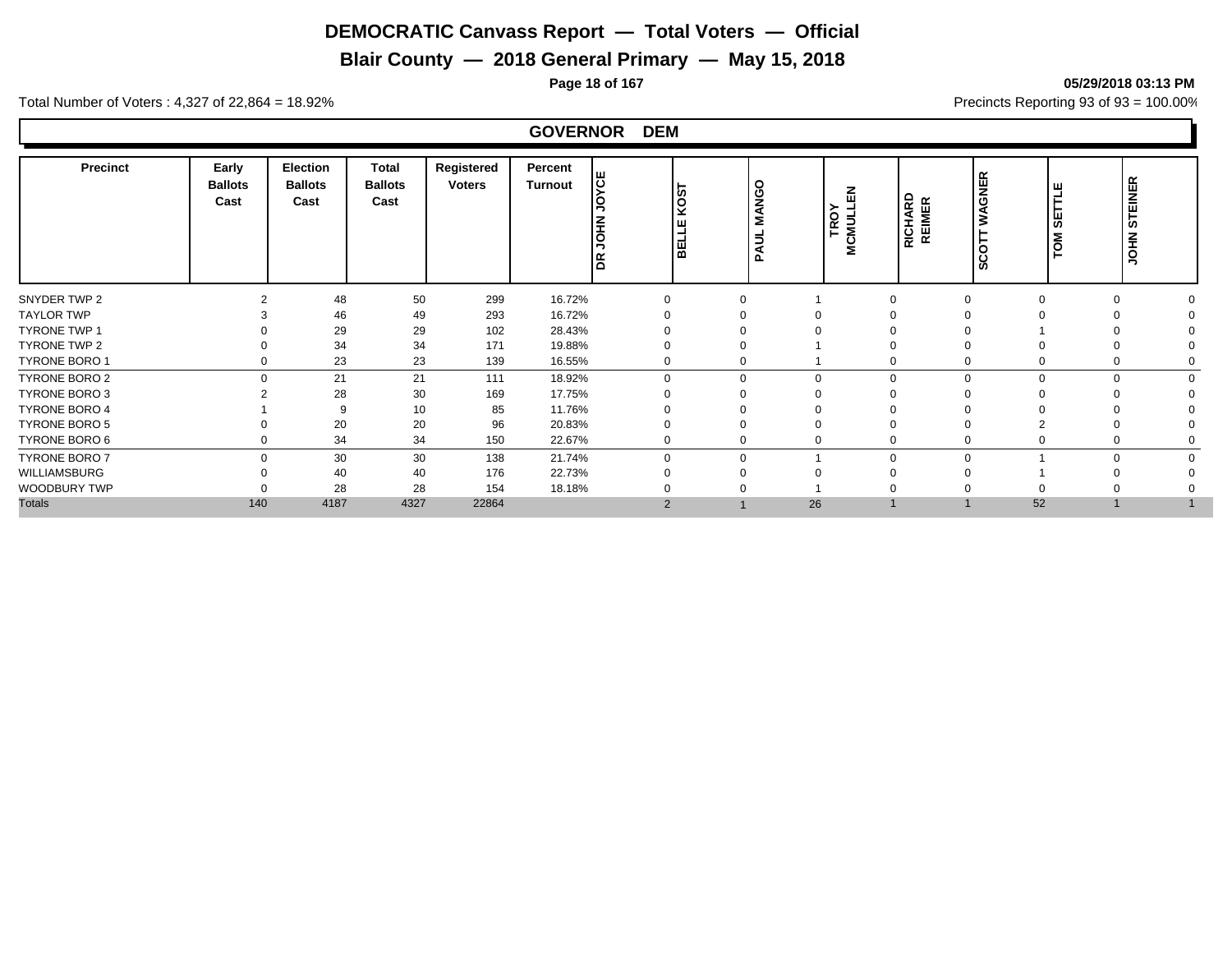# **Blair County — 2018 General Primary — May 15, 2018**

**Page 19 of 167 05/29/2018 03:13 PM**

Total Number of Voters : 4,327 of 22,864 = 18.92% Precincts Reporting 93 of 93 = 100.00%

#### **GOVERNOR DEM - DEMOCRATIC**

| <b>Precinct</b>    | Early<br><b>Ballots</b> | <b>Election</b><br><b>Ballots</b> | <b>Total</b><br><b>Ballots</b> | Registered<br><b>Voters</b> | Percent<br><b>Turnout</b> |                     |                  |                |    |
|--------------------|-------------------------|-----------------------------------|--------------------------------|-----------------------------|---------------------------|---------------------|------------------|----------------|----|
|                    | Cast                    | Cast                              | Cast                           |                             |                           | VAUGHN              | <b>JUDY WARD</b> | <b>Totals</b>  |    |
|                    |                         |                                   |                                |                             |                           |                     |                  |                |    |
|                    |                         |                                   |                                |                             |                           | <b>IREY</b>         |                  |                |    |
|                    |                         |                                   |                                |                             |                           |                     |                  |                |    |
| ALTOONA 1-1        | 3                       | 37                                | 40                             | 335                         | 11.94%                    | $\mathsf{O}\xspace$ |                  | $\mathbf 0$    | 36 |
| ALTOONA 2-1        | $\mathbf{1}$            | 19                                | 20                             | 209                         | 9.57%                     | $\mathbf 0$         |                  | $\Omega$       | 18 |
| ALTOONA 2-2        | $\boldsymbol{2}$        | 41                                | 43                             | 279                         | 15.41%                    | $\mathbf 0$         |                  | $\mathbf 0$    | 37 |
| ALTOONA 3-1        | $\pmb{0}$               | 32                                | 32                             | 256                         | 12.50%                    | $\mathbf 0$         |                  | $\mathbf 0$    | 29 |
| ALTOONA 3-2        | $\pmb{0}$               | 62                                | 62                             | 267                         | 23.22%                    | $\pmb{0}$           |                  | 0              | 52 |
| ALTOONA 4-1        | $\overline{2}$          | 38                                | 40                             | 311                         | 12.86%                    | $\pmb{0}$           |                  | $\mathbf 0$    | 33 |
| ALTOONA 4-2        | $\overline{2}$          | 46                                | 48                             | 229                         | 20.96%                    | $\mathbf 0$         |                  | $\Omega$       | 41 |
| ALTOONA 5-1        | $\mathbf 0$             | 17                                | 17                             | 67                          | 25.37%                    | $\mathbf 0$         |                  | $\mathbf 0$    | 14 |
| ALTOONA 5-2        | 5                       | 47                                | 52                             | 259                         | 20.08%                    | $\pmb{0}$           |                  | $\mathbf 0$    | 49 |
| ALTOONA 5-3        | $\mathbf{1}$            | 44                                | 45                             | 214                         | 21.03%                    | $\pmb{0}$           |                  | $\mathbf 0$    | 34 |
| ALTOONA 6-1        | $\mathsf 3$             | 49                                | 52                             | 366                         | 14.21%                    | $\pmb{0}$           |                  | $\mathbf 0$    | 41 |
| ALTOONA 6-2        | $\boldsymbol{0}$        | 53                                | 53                             | 375                         | 14.13%                    | $\mathbf 0$         |                  | $\mathbf 0$    | 49 |
| ALTOONA 6-3        | $\overline{4}$          | 63                                | 67                             | 273                         | 24.54%                    | $\pmb{0}$           |                  | 0              | 61 |
| ALTOONA 6-4        | $\sqrt{2}$              | 47                                | 49                             | 292                         | 16.78%                    | $\pmb{0}$           |                  | 0              | 41 |
| <b>ALTOONA7</b>    | $\mathbf 0$             | 24                                | 24                             | 323                         | 7.43%                     | $\mathbf 0$         |                  | $\mathbf 0$    | 22 |
| ALTOONA 8-1        | $\mathsf 3$             | 28                                | 31                             | 292                         | 10.62%                    | $\pmb{0}$           |                  | $\mathbf 0$    | 24 |
| ALTOONA 8-2        | $\mathsf 3$             | 43                                | 46                             | 213                         | 21.60%                    | $\mathbf 0$         |                  | 0              | 38 |
| ALTOONA 9          | $\boldsymbol{2}$        | 39                                | 41                             | 319                         | 12.85%                    | $\pmb{0}$           |                  | $\mathbf 0$    | 34 |
| ALTOONA 10-1       | $\sqrt{4}$              | 61                                | 65                             | 468                         | 13.89%                    | $\pmb{0}$           |                  | $\mathbf 0$    | 57 |
| ALTOONA 10-2       | 3                       | 77                                | 80                             | 336                         | 23.81%                    | $\mathbf 0$         |                  | 0              | 74 |
| ALTOONA 11-1       | 5                       | 79                                | 84                             | 474                         | 17.72%                    | $\mathbf 0$         |                  | $\mathbf 0$    | 70 |
| ALTOONA 11-2       | $\boldsymbol{0}$        | 70                                | 70                             | 354                         | 19.77%                    | $\mathbf 0$         |                  | $\overline{0}$ | 65 |
| ALTOONA 12-1       | $\mathbf{1}$            | 43                                | 44                             | 248                         | 17.74%                    | $\mathbf 0$         |                  | $\mathbf 0$    | 40 |
| ALTOONA 12-2       | $\mathbf 0$             | 33                                | 33                             | 174                         | 18.97%                    | $\pmb{0}$           |                  | 0              | 29 |
| ALTOONA 12-3       | $\boldsymbol{0}$        | 28                                | 28                             | 160                         | 17.50%                    | $\mathbf 0$         |                  | 0              | 27 |
| ALTOONA 12-4       | $\pmb{0}$               | 62                                | 62                             | 222                         | 27.93%                    | $\mathbf 0$         |                  | 0              | 54 |
| ALTOONA 13-1       | $\mathbf{1}$            | 61                                | 62                             | 340                         | 18.24%                    | $\mathbf 0$         |                  | $\overline{0}$ | 52 |
| ALTOONA 13-2       | $\Omega$                | 41                                | 41                             | 261                         | 15.71%                    | $\pmb{0}$           |                  | $\Omega$       | 33 |
| ALTOONA 13-3       | $\mathbf 0$             | 51                                | 51                             | 247                         | 20.65%                    | $\mathbf 0$         |                  | $\mathbf 0$    | 46 |
| ALTOONA 13-4       | $\pmb{0}$               | 47                                | 47                             | 313                         | 15.02%                    | $\mathbf 0$         |                  | 0              | 46 |
|                    |                         |                                   |                                |                             |                           |                     |                  |                |    |
| ALTOONA 14-1       | $\mathbf 0$             | 75                                | 75                             | 321                         | 23.36%                    | $\mathbf 0$         |                  | 0              | 68 |
| ALTOONA 14-2       | $\overline{4}$          | 93                                | 97                             | 359                         | 27.02%                    | $\pmb{0}$           |                  | $\mathbf 0$    | 84 |
| ALTOONA 14-3       | $\overline{4}$          | 76                                | 80                             | 364                         | 21.98%                    | $\mathbf 0$         |                  | $\mathbf 1$    | 74 |
| ALLEGHENY 1        | $\boldsymbol{2}$        | 81                                | 83                             | 438                         | 18.95%                    | $\mathbf 0$         |                  | $\mathbf 0$    | 64 |
| ALLEGHENY 2        | $\mathbf{1}$            | 68                                | 69                             | 435                         | 15.86%                    | $\mathbf 0$         |                  | 0              | 55 |
| ALLEGHENY 3        | $\,6\,$                 | 15                                | 21                             | 109                         | 19.27%                    | $\pmb{0}$           |                  | $\mathbf 0$    | 19 |
| <b>ALLEGHENY 4</b> | 3                       | 39                                | 42                             | 234                         | 17.95%                    | $\mathbf 0$         |                  | 0              | 33 |
| <b>ANTIS TWP 1</b> | $\mathbf{1}$            | 57                                | 58                             | 439                         | 13.21%                    | $\mathbf 0$         |                  | $\Omega$       | 44 |
| <b>ANTIS TWP 2</b> | $\mathbf 0$             | 69                                | 69                             | 308                         | 22.40%                    | $\mathbf 0$         |                  | 0              | 58 |
| ANTIS TWP 3        | $\mathbf 0$             | 63                                | 63                             | 364                         | 17.31%                    | $\mathbf 0$         |                  | 0              | 55 |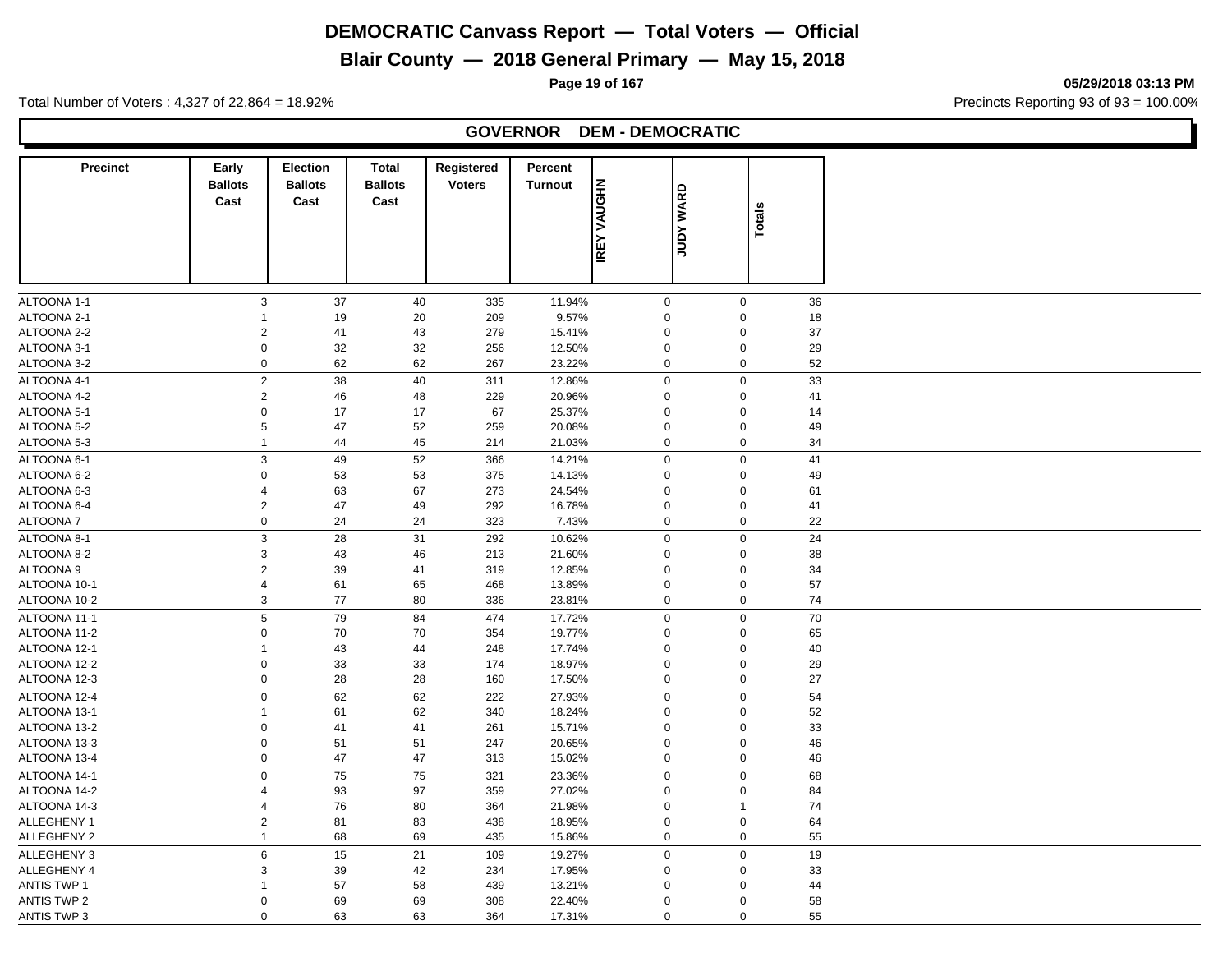# **Blair County — 2018 General Primary — May 15, 2018**

**Page 20 of 167 05/29/2018 03:13 PM**

Total Number of Voters : 4,327 of 22,864 = 18.92% Precincts Reporting 93 of 93 = 100.00%

#### **GOVERNOR DEM**

| <b>Precinct</b>        | Early            | <b>Election</b> | <b>Total</b>   | Registered    | Percent        |                     |             |        |                |
|------------------------|------------------|-----------------|----------------|---------------|----------------|---------------------|-------------|--------|----------------|
|                        | <b>Ballots</b>   | <b>Ballots</b>  | <b>Ballots</b> | <b>Voters</b> | <b>Turnout</b> | <b>NHOUAV</b>       | WARD        |        |                |
|                        | Cast             | Cast            | Cast           |               |                |                     |             | Totals |                |
|                        |                  |                 |                |               |                |                     |             |        |                |
|                        |                  |                 |                |               |                | <b>IREY</b>         | <b>Adnr</b> |        |                |
|                        |                  |                 |                |               |                |                     |             |        |                |
|                        |                  |                 |                |               |                |                     |             |        |                |
| <b>BELLWOOD BORO</b>   | $\mathbf 0$      | 50              | 50             | 277           | 18.05%         | $\mathsf{O}\xspace$ | $\mathbf 0$ |        | 41             |
| <b>BLAIR TWP 1</b>     | $\mathsf 3$      | 81              | 84             | 300           | 28.00%         | $\mathbf 0$         | $\Omega$    |        | 73             |
| <b>BLAIR TWP 2</b>     | $\overline{2}$   | 66              | 68             | 315           | 21.59%         | $\mathbf 0$         | $\Omega$    |        | 64             |
| <b>BLAIR TWP 3</b>     | $\mathbf{1}$     | 34              | 35             | 594           | 5.89%          | $\mathbf 0$         | $\mathbf 0$ |        | 29             |
| <b>CATHARINE TWP</b>   | $\mathbf 0$      | 17              | 17             | 90            | 18.89%         | $\mathbf 0$         | $\mathbf 0$ |        | 13             |
| <b>DUNCANSVILLE</b>    | $\overline{2}$   | 51              | 53             | 230           | 23.04%         | $\mathbf 0$         | $\mathbf 0$ |        | 46             |
| FRANKSTOWN TWP1        | $\overline{2}$   | 45              | 47             | 231           | 20.35%         | $\mathbf 0$         | $\Omega$    |        | 39             |
| FRANKSTOWN TWP2        | $\Omega$         | 60              | 60             | 270           | 22.22%         | $\mathbf 0$         | $\Omega$    |        | 57             |
| <b>FRANKSTOWN TWP3</b> | $\overline{4}$   | 52              | 56             | 241           | 23.24%         | $\mathbf{1}$        | $\mathbf 0$ |        | 49             |
| FRANKSTOWN TWP4        | 3                | 43              | 46             | 300           | 15.33%         | $\mathbf 0$         | $\mathbf 0$ |        | 43             |
| <b>FRANKSTOWN TWP5</b> | $\sqrt{2}$       | 63              | 65             | 289           | 22.49%         | $\pmb{0}$           | $\Omega$    |        | 57             |
| FREEDOM TWP 1          | $\mathbf 0$      | 40              | 40             | 149           | 26.85%         | $\mathbf 0$         | $\mathbf 0$ |        | 34             |
| FREEDOM TWP 2          | $\Omega$         | 55              | 55             | 286           | 19.23%         | $\Omega$            | $\Omega$    |        | 45             |
| <b>GREENFIELD TWP1</b> | $\mathbf 1$      | 42              | 43             | 236           | 18.22%         | $\mathsf 0$         | $\Omega$    |        | 32             |
| <b>GREENFIELD TWP2</b> | $\pmb{0}$        | $\,6\,$         | 6              | 30            | 20.00%         | $\mathbf 0$         | $\mathbf 0$ |        | $\overline{4}$ |
| <b>GREENFIELD TWP3</b> | $\mathbf 0$      | 56              | 56             | 294           | 19.05%         | $\mathbf 0$         | $\mathbf 0$ |        | 44             |
| <b>HOLLIDAYSBURG 1</b> | $\mathbf{1}$     | 22              | 23             | 130           | 17.69%         | $\mathbf 0$         | $\Omega$    |        | 18             |
| <b>HOLLIDAYSBURG 2</b> | $\overline{4}$   | 52              | 56             | 170           | 32.94%         | $\mathbf 0$         | $\Omega$    |        | 50             |
| <b>HOLLIDAYSBURG 3</b> | 5                | 39              | 44             | 179           | 24.58%         | $\mathbf 0$         | $\Omega$    |        | 38             |
| <b>HOLLIDAYSBURG 4</b> | $\overline{2}$   | 65              | 67             | 202           | 33.17%         | $\mathbf 0$         | $\mathbf 0$ |        | 62             |
| <b>HOLLIDAYSBURG 5</b> | $\overline{1}$   | 42              | 43             | 151           | 28.48%         | $\mathbf 0$         | $\mathbf 0$ |        | 36             |
| <b>HOLLIDAYSBURG 6</b> | $\mathbf{1}$     | 27              | 28             | 134           | 20.90%         | $\mathbf 0$         | $\mathbf 0$ |        | 27             |
| <b>HOLLIDAYSBURG 7</b> | $\pmb{0}$        | 36              | 36             | 119           | 30.25%         | $\mathbf 0$         | $\mathbf 0$ |        | 33             |
| <b>HUSTON TWP</b>      | $\overline{2}$   | 28              | 30             | 97            | 30.93%         | $\mathbf 0$         | $\mathbf 0$ |        | 25             |
| <b>JUNIATA TWP</b>     | 3                | 19              | 22             | 115           | 19.13%         | $\mathbf 0$         | $\mathbf 0$ |        | 19             |
| <b>LOGAN TWP 1</b>     | $\overline{c}$   | 75              | 77             | 409           | 18.83%         | $\mathbf 0$         | $\Omega$    |        | 65             |
| <b>LOGAN TWP 2</b>     | $\overline{4}$   | 96              | 100            | 480           | 20.83%         | $\mathsf 0$         | $\mathbf 0$ |        | 85             |
| <b>LOGAN TWP 3</b>     | $\sqrt{2}$       | 64              | 66             | 239           | 27.62%         | $\mathsf 0$         | $\Omega$    |        | 54             |
| <b>LOGAN TWP 4</b>     | $\pmb{0}$        | 51              | 51             | 307           | 16.61%         | $\mathbf 0$         | $\mathbf 0$ |        | 44             |
| <b>LOGAN TWP 5</b>     | $\mathbf{1}$     | 54              | 55             | 328           | 16.77%         | $\pmb{0}$           | $\mathbf 0$ |        | 41             |
| <b>LOGAN TWP 6</b>     | $\overline{4}$   | 84              | 88             | 492           | 17.89%         | $\pmb{0}$           | $\mathbf 0$ |        | 74             |
| <b>LOGAN TWP 7</b>     | 3                | 34              | 37             | 173           | 21.39%         | $\mathbf 0$         | $\Omega$    |        | 30             |
| <b>MARTINSBURG 1</b>   | $\boldsymbol{2}$ | 25              | 27             | 89            | 30.34%         | $\mathbf 0$         | $\Omega$    |        | 25             |
| <b>MARTINSBURG 2</b>   | $\mathbf{1}$     | 35              | 36             | 131           | 27.48%         | $\mathbf 0$         | $\mathbf 0$ |        | 34             |
| NEWRY BORO             | $\boldsymbol{0}$ | 18              | 18             | 52            | 34.62%         | $\mathbf 0$         | $\mathbf 0$ |        | 15             |
| NORTH WOODBURY         | $\overline{4}$   | 38              | 42             | 252           | 16.67%         | $\mathbf 0$         | $\Omega$    |        | 38             |
| <b>ROARING SPG 1</b>   | $\mathbf{1}$     | 16              | 17             | 77            | 22.08%         | $\mathbf 0$         | $\Omega$    |        | 15             |
| ROARING SPG 2          | $\Omega$         | 33              | 33             | 138           | 23.91%         | $\Omega$            | $\Omega$    |        | 31             |
| ROARING SPG 3          | $\Omega$         | 29              | 29             | 118           | 24.58%         | $\mathbf 0$         | $\Omega$    |        | 25             |
| SNYDER TWP 1           | $\overline{1}$   | 36              | 37             | 220           | 16.82%         | $\Omega$            | $\Omega$    |        | 32             |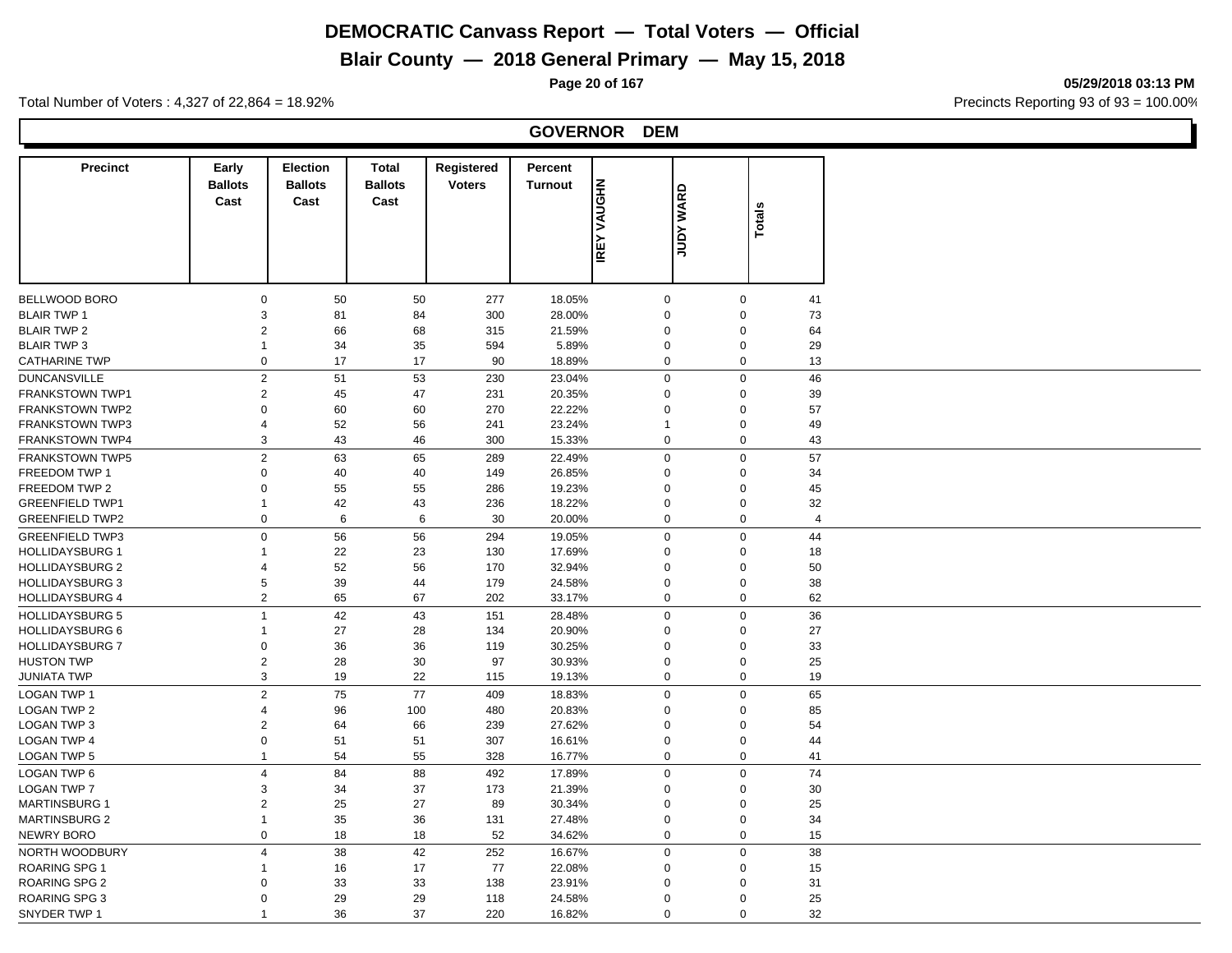# **Blair County — 2018 General Primary — May 15, 2018**

**Page 21 of 167 05/29/2018 03:13 PM**

Total Number of Voters : 4,327 of 22,864 = 18.92% Precincts Reporting 93 of 93 = 100.00%

#### **GOVERNOR DEM**

| <b>Precinct</b>      | Early<br><b>Ballots</b><br>Cast | Election<br><b>Ballots</b><br>Cast | Total<br><b>Ballots</b><br>Cast | Registered<br><b>Voters</b> | Percent<br>Turnout | <b>NB</b><br>IS<br><b>IREY</b> | <b>WARD</b><br>JΒ | Totals      |      |
|----------------------|---------------------------------|------------------------------------|---------------------------------|-----------------------------|--------------------|--------------------------------|-------------------|-------------|------|
| SNYDER TWP 2         | $\mathfrak{p}$                  | 48                                 | 50                              | 299                         | 16.72%             | $\mathbf 0$                    |                   | $\Omega$    | 41   |
| <b>TAYLOR TWP</b>    |                                 | 46                                 | 49                              | 293                         | 16.72%             |                                |                   |             | 44   |
| <b>TYRONE TWP 1</b>  |                                 | 29                                 | 29                              | 102                         | 28.43%             |                                |                   |             | 25   |
| TYRONE TWP 2         |                                 | 34                                 | 34                              | 171                         | 19.88%             | $\mathbf 0$                    |                   |             | 29   |
| TYRONE BORO 1        | $\Omega$                        | 23                                 | 23                              | 139                         | 16.55%             | $\mathbf 0$                    |                   | $\Omega$    | 21   |
| TYRONE BORO 2        | $\mathbf 0$                     | 21                                 | 21                              | 111                         | 18.92%             | $\mathbf{0}$                   |                   | $\mathbf 0$ | 17   |
| TYRONE BORO 3        |                                 | 28                                 | 30                              | 169                         | 17.75%             | $\Omega$                       |                   |             | 25   |
| <b>TYRONE BORO 4</b> |                                 | 9                                  | 10                              | 85                          | 11.76%             | $\Omega$                       |                   |             | 9    |
| TYRONE BORO 5        |                                 | 20                                 | 20                              | 96                          | 20.83%             | $\mathbf 0$                    |                   |             | 17   |
| TYRONE BORO 6        | $\Omega$                        | 34                                 | 34                              | 150                         | 22.67%             | $\mathbf 0$                    |                   | $\Omega$    | 29   |
| <b>TYRONE BORO 7</b> | $\Omega$                        | 30                                 | 30                              | 138                         | 21.74%             | $\mathbf 0$                    |                   | $\Omega$    | 25   |
| WILLIAMSBURG         |                                 | 40                                 | 40                              | 176                         | 22.73%             | -0                             |                   |             | 33   |
| WOODBURY TWP         |                                 | 28                                 | 28                              | 154                         | 18.18%             | $\Omega$                       |                   |             | 24   |
| <b>Totals</b>        | 140                             | 4187                               | 4327                            | 22864                       |                    |                                |                   |             | 3725 |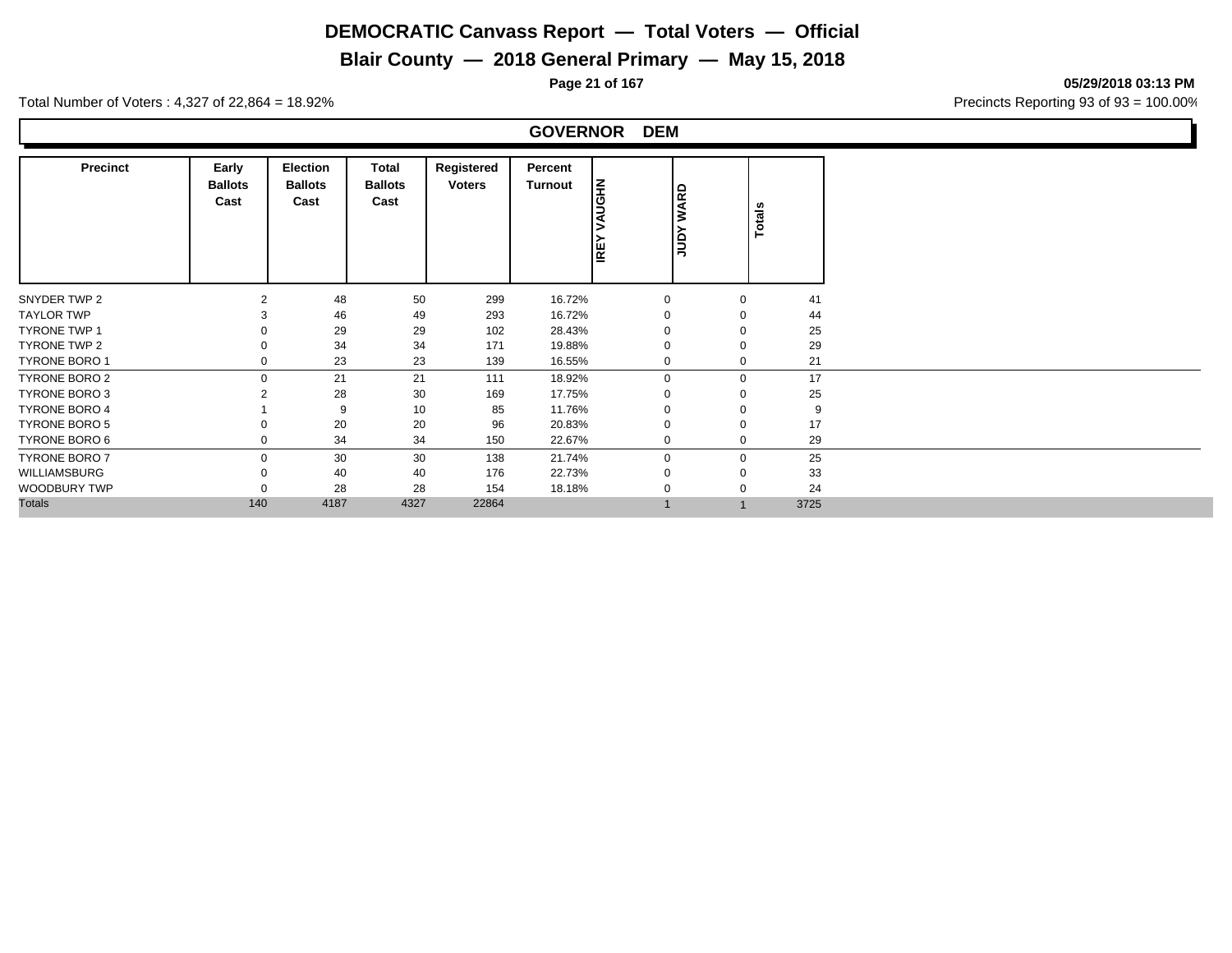**Blair County — 2018 General Primary — May 15, 2018**

**Page 22 of 167 05/29/2018 03:13 PM**

Total Number of Voters : 4,327 of 22,864 = 18.92% Precincts Reporting 93 of 93 = 100.00%

#### **LIEUTENANT GOVERNOR DEM - DEMOCRATIC**

| <b>Precinct</b>    | Early<br><b>Ballots</b><br>Cast | <b>Election</b><br><b>Ballots</b><br>Cast | <b>Total</b><br><b>Ballots</b><br>Cast | Registered<br><b>Voters</b> | Percent<br><b>COZZONE</b><br><b>Turnout</b> | <b>FETTERMAN</b><br>FETTERMAN | <b>STACK</b><br>MIKE | RAY SOSA                | <b>AHMAD</b><br><b>NINA</b> | <b>BARTOS</b><br>出               | CODER<br><b>KATHY</b> | EICHELBURGER<br><b>NHOL</b> | Con tinued              |
|--------------------|---------------------------------|-------------------------------------------|----------------------------------------|-----------------------------|---------------------------------------------|-------------------------------|----------------------|-------------------------|-----------------------------|----------------------------------|-----------------------|-----------------------------|-------------------------|
|                    |                                 |                                           |                                        |                             | KATHI                                       |                               |                      |                         |                             |                                  |                       |                             |                         |
|                    |                                 |                                           |                                        |                             |                                             |                               |                      |                         |                             |                                  |                       |                             |                         |
| ALTOONA 1-1        | 3                               | 37                                        | 40                                     | 335                         | 11.94%                                      | 16                            | 18                   | $\overline{1}$          | $\mathbf 0$                 | $\overline{2}$                   | $\overline{1}$        | $\mathbf{0}$                | $\mathbf{0}$            |
| ALTOONA 2-1        |                                 | 19                                        | 20                                     | 209                         | 9.57%                                       | 9                             | 6                    | $\overline{2}$          | $\mathbf 0$                 | $\overline{2}$                   | $\mathbf 0$           | $\Omega$                    | 0                       |
| ALTOONA 2-2        | $\overline{2}$<br>$\mathbf 0$   | 41                                        | 43                                     | 279                         | 15.41%                                      | 10                            | 20                   | 5<br>$\mathbf 0$        | $\overline{2}$<br>3         | 5<br>$\overline{4}$              | $\Omega$<br>0         | $\Omega$<br>$\mathbf 0$     | $\Omega$<br>$\mathbf 0$ |
| ALTOONA 3-1        |                                 | 32                                        | 32                                     | 256                         | 12.50%                                      | 9                             | 14                   |                         | 3                           |                                  |                       | $\Omega$                    | $\Omega$                |
| ALTOONA 3-2        | $\mathbf 0$                     | 62                                        | 62                                     | 267                         | 23.22%                                      | 14                            | 39                   | $\overline{2}$          |                             | $\overline{2}$                   | 0                     |                             |                         |
| ALTOONA 4-1        | $\overline{c}$                  | 38                                        | 40                                     | 311                         | 12.86%                                      | 14                            | 15                   | $\mathbf{3}$            | $\Omega$                    | 5                                | $\mathbf{1}$          | $\Omega$                    | $\Omega$                |
| ALTOONA 4-2        | $\overline{2}$                  | 46                                        | 48                                     | 229                         | 20.96%                                      | 10                            | 29                   | $\overline{2}$          | 3                           | 1                                | 0                     | $\Omega$                    | $\Omega$                |
| ALTOONA 5-1        | $\Omega$                        | 17                                        | 17                                     | 67                          | 25.37%                                      | 6                             | 8                    | $\mathbf 0$             | $\Omega$                    | 3                                | $\overline{0}$        | $\Omega$                    | $\Omega$                |
| ALTOONA 5-2        | 5                               | 47                                        | 52                                     | 259                         | 20.08%                                      | 20                            | 24                   | $\overline{4}$          | $\overline{2}$              | 1                                | $\Omega$              | $\Omega$                    | $\Omega$                |
| ALTOONA 5-3        | $\overline{1}$                  | 44                                        | 45                                     | 214                         | 21.03%                                      | $\overline{7}$                | 30                   | $\overline{2}$          |                             | 3                                | $\mathbf 0$           | $\Omega$                    | $\Omega$                |
| ALTOONA 6-1        | 3                               | 49                                        | 52                                     | 366                         | 14.21%                                      | 18                            | 17                   | $\overline{2}$          | $\mathbf 0$                 | $\overline{4}$                   | $\mathbf 0$           | $\Omega$                    | $\Omega$                |
| ALTOONA 6-2        | $\mathbf 0$                     | 53                                        | 53                                     | 375                         | 14.13%                                      | 18                            | 25                   | $\overline{4}$          | $\mathbf 0$                 | $\overline{4}$                   | $\mathbf 0$           | $\Omega$                    | $\Omega$                |
| ALTOONA 6-3        | $\overline{4}$                  | 63                                        | 67                                     | 273                         | 24.54%                                      | 21                            | 30                   | 5                       | 3                           | $\overline{1}$                   | $\Omega$              | $\Omega$                    | $\Omega$                |
| ALTOONA 6-4        | $\overline{2}$                  | 47                                        | 49                                     | 292                         | 16.78%                                      | 11                            | 20                   | $\overline{\mathbf{1}}$ | $\overline{2}$              | $\overline{7}$                   | $\mathbf 0$           | 0                           | $\Omega$                |
| <b>ALTOONA7</b>    | $\mathbf 0$                     | 24                                        | 24                                     | 323                         | 7.43%                                       | 9                             | 10                   | $\mathbf{3}$            | $\mathbf 0$                 | $\overline{2}$                   | $\mathbf 0$           | $\pmb{0}$                   | $\Omega$                |
| ALTOONA 8-1        | 3                               | 28                                        | 31                                     | 292                         | 10.62%                                      | 8                             | 17                   | $\overline{1}$          | 1                           | $\mathbf{1}$                     | $\mathbf 0$           | $\mathbf 0$                 | $\mathbf 0$             |
| ALTOONA 8-2        | 3                               | 43                                        | 46                                     | 213                         | 21.60%                                      | 13                            | 20                   | 6                       | 1                           | $\overline{4}$                   | 0                     | 1                           | $\mathbf 0$             |
| ALTOONA 9          | $\overline{2}$                  | 39                                        | 41                                     | 319                         | 12.85%                                      | 13                            | 21                   | $\mathbf{3}$            | 1                           | $\overline{2}$                   | $\mathbf 0$           | $\Omega$                    | $\Omega$                |
| ALTOONA 10-1       | $\overline{4}$                  | 61                                        | 65                                     | 468                         | 13.89%                                      | 16                            | 31                   | $\overline{7}$          | $\overline{2}$              | $\overline{4}$                   | 1                     | $\mathbf 0$                 | $\mathbf 0$             |
| ALTOONA 10-2       | 3                               | 77                                        | 80                                     | 336                         | 23.81%                                      | 18                            | 36                   | 5                       | $\overline{2}$              | 13                               | $\mathbf 0$           | $\Omega$                    | $\Omega$                |
| ALTOONA 11-1       | 5                               | 79                                        | 84                                     | 474                         | 17.72%                                      | 23                            | 47                   | $\overline{2}$          | $\Omega$                    | 6                                | $\mathbf 0$           | $\overline{1}$              | $\Omega$                |
| ALTOONA 11-2       | 0                               | 70                                        | 70                                     | 354                         | 19.77%                                      | 22                            | 31                   | 5                       | $\overline{2}$              | $\overline{4}$                   | 1                     | $\mathbf 0$                 | $\mathbf 0$             |
| ALTOONA 12-1       | 1                               | 43                                        | 44                                     | 248                         | 17.74%                                      | 13                            | 18                   | $\overline{2}$          | 1                           | 6                                | 0                     | $\mathbf 0$                 | $\mathbf 0$             |
| ALTOONA 12-2       | 0                               | 33                                        | 33                                     | 174                         | 18.97%                                      | $\overline{7}$                | 17                   | $\overline{2}$          | 1                           | $\overline{4}$                   | 0                     | $\Omega$                    | $\Omega$                |
| ALTOONA 12-3       | $\mathbf 0$                     | 28                                        | 28                                     | 160                         | 17.50%                                      | 8                             | 15                   | $\mathbf 0$             | $\overline{2}$              | $\overline{2}$                   | 0                     | $\mathbf 0$                 | $\Omega$                |
| ALTOONA 12-4       | $\mathbf{0}$                    | 62                                        | 62                                     | 222                         | 27.93%                                      | 12                            | 28                   | $\overline{4}$          | $\overline{4}$              | 6                                | $\Omega$              | $\Omega$                    | $\Omega$                |
| ALTOONA 13-1       |                                 | 61                                        | 62                                     | 340                         | 18.24%                                      | 19                            | 26                   | $\overline{c}$          | 3                           | $\overline{7}$                   | 1                     | $\Omega$                    | $\Omega$                |
| ALTOONA 13-2       | $\Omega$                        | 41                                        | 41                                     | 261                         | 15.71%                                      | 9                             | 23                   | 3                       | $\overline{2}$              | $\overline{1}$                   | $\Omega$              | $\Omega$                    | $\Omega$                |
| ALTOONA 13-3       | $\mathbf 0$                     | 51                                        | 51                                     | 247                         | 20.65%                                      | 14                            | 27                   | 3                       | $\overline{2}$              | $\overline{4}$                   | 0                     |                             | $\mathbf 0$             |
| ALTOONA 13-4       | $\mathbf 0$                     | 47                                        | 47                                     | 313                         | 15.02%                                      | $\overline{7}$                | 27                   | 5                       | $\Omega$                    | $\overline{7}$                   | 0                     | $\Omega$                    | $\Omega$                |
| ALTOONA 14-1       | $\mathbf 0$                     | 75                                        | 75                                     | 321                         | 23.36%                                      | 13                            | 43                   | 9                       | 3                           | $\overline{4}$                   | $\mathbf 0$           | $\Omega$                    | 0                       |
| ALTOONA 14-2       | 4                               | 93                                        | 97                                     | 359                         | 27.02%                                      | 20                            | 51                   | 8                       | $\overline{4}$              | 10                               | $\Omega$              | $\Omega$                    | $\Omega$                |
| ALTOONA 14-3       | $\overline{4}$                  | 76                                        | 80                                     | 364                         | 21.98%                                      | 19                            | 48                   | 6                       | $\Omega$                    | 3                                | 0                     | $\Omega$                    |                         |
| ALLEGHENY 1        | $\overline{c}$                  | 81                                        | 83                                     | 438                         | 18.95%                                      | 21                            | 32                   | 8                       | $\overline{4}$              | 11                               | 0                     | $\Omega$                    | $\Omega$                |
| <b>ALLEGHENY 2</b> | $\overline{1}$                  | 68                                        | 69                                     | 435                         | 15.86%                                      | 26                            | 31                   | $\mathbf{3}$            | 3                           | $\sqrt{3}$                       | $\mathbf 0$           | $\mathbf 0$                 | $\mathbf 0$             |
| ALLEGHENY 3        | 6                               | 15                                        | 21                                     | 109                         | 19.27%                                      | 6                             | 13                   | $\mathbf 0$             | $\mathbf 0$                 | $\overline{1}$                   | $\mathbf 0$           | $\Omega$                    | $\mathbf{0}$            |
|                    | 3                               |                                           |                                        | 234                         | 17.95%                                      |                               | 17                   |                         | $\overline{2}$              | $\overline{2}$                   | 0                     | $\Omega$                    | $\mathbf 0$             |
| ALLEGHENY 4        |                                 | 39                                        | 42                                     |                             |                                             | 13                            |                      | $\overline{2}$          | $\overline{7}$              |                                  |                       |                             |                         |
| <b>ANTIS TWP 1</b> |                                 | 57                                        | 58                                     | 439                         | 13.21%                                      | 17                            | 20                   | 3                       |                             | $\overline{4}$<br>$\overline{7}$ | $\Omega$<br>$\Omega$  | $\Omega$                    | $\Omega$<br>$\Omega$    |
| <b>ANTIS TWP 2</b> | $\Omega$                        | 69                                        | 69                                     | 308                         | 22.40%                                      | 13                            | 31                   | 9                       | $\overline{2}$              |                                  |                       | $\Omega$                    |                         |
| <b>ANTIS TWP 3</b> | $\mathbf 0$                     | 63                                        | 63                                     | 364                         | 17.31%                                      | 16                            | 34                   | $\boldsymbol{\Delta}$   | $\mathbf{1}$                | $\Delta$                         | 1                     | $\Omega$                    | $\mathbf 0$             |

# Con tinued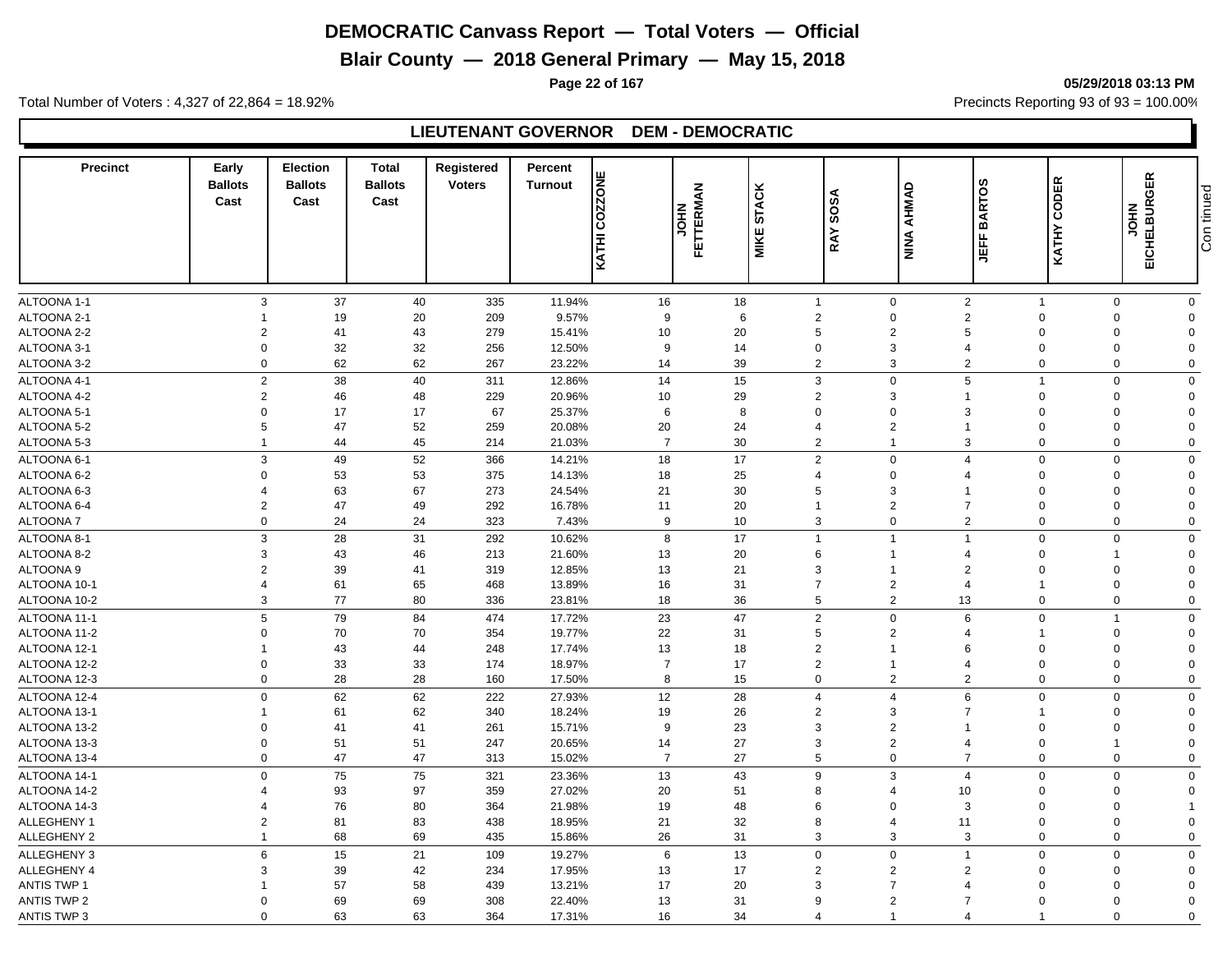**Blair County — 2018 General Primary — May 15, 2018**

**Page 23 of 167 05/29/2018 03:13 PM**

Total Number of Voters : 4,327 of 22,864 = 18.92% Precincts Reporting 93 of 93 = 100.00%

# **LIEUTENANT GOVERNOR DEM**

| <b>Precinct</b>        | Early<br><b>Ballots</b><br>Cast  | <b>Election</b><br><b>Ballots</b><br>Cast | <b>Total</b><br><b>Ballots</b><br>Cast | <b>Registered</b><br><b>Voters</b> | Percent<br><b>COZZONE</b><br><b>Turnout</b><br>KATHI | FETTERMAN<br><b>MEN</b> | <b>STACK</b><br><b>MIKE</b> | SOSA<br><b>RAY</b>      | AHMAD<br>NINA              | <b>BARTOS</b><br>щ<br>岛 | CODER<br>KATHY       | EICHELBURGER<br><b>NHOL</b> |             |
|------------------------|----------------------------------|-------------------------------------------|----------------------------------------|------------------------------------|------------------------------------------------------|-------------------------|-----------------------------|-------------------------|----------------------------|-------------------------|----------------------|-----------------------------|-------------|
| BELLWOOD BORO          | $\mathbf 0$                      |                                           | 50                                     | 277                                |                                                      | 11                      | 19                          | 5                       | 3                          | $\overline{7}$          | $\mathbf{1}$         | $\mathbf 0$                 | $\mathbf 0$ |
| <b>BLAIR TWP 1</b>     | 3                                | 50<br>81                                  | 84                                     | 300                                | 18.05%<br>28.00%                                     | 18                      | 39                          | 5                       | $\overline{4}$             | 5                       | $\Omega$             | $\Omega$                    | $\Omega$    |
| <b>BLAIR TWP 2</b>     | $\overline{2}$                   | 66                                        | 68                                     | 315                                | 21.59%                                               | 18                      | 36                          | $\overline{4}$          | $\Omega$                   | 3                       | $\Omega$             | $\Omega$                    | $\Omega$    |
| <b>BLAIR TWP 3</b>     | $\mathbf{1}$                     | 34                                        | 35                                     | 594                                | 5.89%                                                | 5                       | 18                          | 5                       | $\overline{2}$             | $\overline{2}$          | 0                    | $\Omega$                    | $\mathbf 0$ |
| <b>CATHARINE TWP</b>   | $\mathbf 0$                      | 17                                        | 17                                     | 90                                 | 18.89%                                               | 3                       | $\overline{7}$              | $\overline{2}$          | 1                          | $\overline{2}$          | $\Omega$             | $\Omega$                    | $\mathbf 0$ |
|                        |                                  |                                           |                                        |                                    |                                                      |                         |                             | $\overline{4}$          |                            |                         |                      |                             |             |
| <b>DUNCANSVILLE</b>    | $\overline{2}$<br>$\overline{2}$ | 51                                        | 53                                     | 230                                | 23.04%                                               | 12                      | 27                          | $\overline{7}$          | $\Omega$<br>$\overline{2}$ | 9                       | $\Omega$             | $\Omega$                    | $\mathbf 0$ |
| <b>FRANKSTOWN TWP1</b> |                                  | 45                                        | 47                                     | 231                                | 20.35%                                               | 9                       | 18                          |                         |                            | 4                       | $\Omega$             | $\Omega$                    | $\Omega$    |
| <b>FRANKSTOWN TWP2</b> | $\Omega$                         | 60                                        | 60                                     | 270                                | 22.22%                                               | 22                      | 23                          | 5                       |                            | 8                       | $\Omega$             | $\Omega$                    | $\Omega$    |
| <b>FRANKSTOWN TWP3</b> | $\overline{4}$                   | 52                                        | 56                                     | 241                                | 23.24%                                               | 11                      | 29                          | 3                       | 3                          | $\overline{4}$          | $\Omega$<br>$\Omega$ | $\Omega$                    | $\Omega$    |
| <b>FRANKSTOWN TWP4</b> | 3                                | 43                                        | 46                                     | 300                                | 15.33%                                               | 8                       | 21                          | 9                       | 1                          | $\overline{4}$          |                      | $\Omega$                    | $\Omega$    |
| <b>FRANKSTOWN TWP5</b> | $\overline{2}$                   | 63                                        | 65                                     | 289                                | 22.49%                                               | 18                      | 26                          | 5                       | 3                          | 5                       | $\mathbf{1}$         | $\Omega$                    | $\mathbf 0$ |
| FREEDOM TWP 1          | $\Omega$                         | 40                                        | 40                                     | 149                                | 26.85%                                               | 11                      | 20                          | $\overline{0}$          | 1                          | $\overline{2}$          | $\overline{2}$       | $\Omega$                    | $\Omega$    |
| FREEDOM TWP 2          | $\Omega$                         | 55                                        | 55                                     | 286                                | 19.23%                                               | 22                      | 16                          | 6                       | $\overline{2}$             | $\overline{4}$          | $\Omega$             | $\Omega$                    | $\Omega$    |
| <b>GREENFIELD TWP1</b> | $\mathbf{1}$                     | 42                                        | 43                                     | 236                                | 18.22%                                               | 14                      | 13                          | $\overline{7}$          | $\mathbf 0$                | 5                       | $\mathbf 0$          | $\Omega$                    | $\Omega$    |
| <b>GREENFIELD TWP2</b> | $\mathbf 0$                      | 6                                         | 6                                      | 30                                 | 20.00%                                               | $\mathbf 0$             | $\overline{4}$              | $\mathbf 0$             | 1                          | $\Omega$                | $\mathbf{0}$         | $\Omega$                    | $\mathbf 0$ |
| <b>GREENFIELD TWP3</b> | $\Omega$                         | 56                                        | 56                                     | 294                                | 19.05%                                               | 18                      | 26                          | 3                       | 1                          | $\mathbf 1$             | $\Omega$             | $\Omega$                    | $\mathbf 0$ |
| <b>HOLLIDAYSBURG 1</b> | -1                               | 22                                        | 23                                     | 130                                | 17.69%                                               | 6                       | $\overline{4}$              | 3                       | $\mathbf 0$                | 8                       | $\mathbf 0$          | $\mathbf 0$                 | $\mathbf 0$ |
| <b>HOLLIDAYSBURG 2</b> | $\overline{4}$                   | 52                                        | 56                                     | 170                                | 32.94%                                               | 15                      | 17                          | 3                       | $\Omega$                   | 17                      | $\Omega$             | $\Omega$                    | $\Omega$    |
| <b>HOLLIDAYSBURG 3</b> | 5                                | 39                                        | 44                                     | 179                                | 24.58%                                               | 13                      | 18                          | $\overline{2}$          |                            | 8                       | $\mathbf 0$          | $\Omega$                    | $\mathbf 0$ |
| <b>HOLLIDAYSBURG 4</b> |                                  | $\overline{2}$<br>65                      | 67                                     | 202                                | 33.17%                                               | 22                      | 35                          | $\overline{1}$          | $\Omega$                   | 5                       | $\mathbf 0$          | $\mathbf 0$                 | 0           |
| <b>HOLLIDAYSBURG 5</b> | $\mathbf{1}$                     | 42                                        | 43                                     | 151                                | 28.48%                                               | 10                      | 22                          | $\overline{4}$          | $\Omega$                   | $\overline{2}$          | $\Omega$             | $\Omega$                    | $\Omega$    |
| <b>HOLLIDAYSBURG 6</b> |                                  | 27                                        | 28                                     | 134                                | 20.90%                                               | 6                       | 19                          | $\Omega$                | $\Omega$                   | $\overline{2}$          | $\Omega$             | $\Omega$                    | $\Omega$    |
| <b>HOLLIDAYSBURG 7</b> | $\Omega$                         | 36                                        | 36                                     | 119                                | 30.25%                                               | 9                       | 19                          | 1                       |                            | 5                       | $\Omega$             | $\Omega$                    | $\Omega$    |
| <b>HUSTON TWP</b>      | $\overline{2}$                   | 28                                        | 30                                     | 97                                 | 30.93%                                               | 8                       | 12                          | $\overline{2}$          |                            | 3                       |                      | $\Omega$                    | $\Omega$    |
| <b>JUNIATA TWP</b>     | 3                                | 19                                        | 22                                     | 115                                | 19.13%                                               | 5                       | 11                          | $\overline{2}$          | $\Omega$                   | $\overline{2}$          | $\Omega$             | $\Omega$                    | $\Omega$    |
| <b>LOGAN TWP 1</b>     | $\overline{2}$                   | 75                                        | 77                                     | 409                                | 18.83%                                               | 15                      | 40                          | 3                       | 3                          | $\overline{7}$          | $\mathbf{0}$         | $\Omega$                    | $\mathbf 0$ |
| <b>LOGAN TWP 2</b>     | $\overline{4}$                   | 96                                        | 100                                    | 480                                | 20.83%                                               | 25                      | 49                          | 5                       | 1                          | 9                       | $\mathbf 1$          | $\Omega$                    | $\Omega$    |
| LOGAN TWP 3            | $\overline{2}$                   | 64                                        | 66                                     | 239                                | 27.62%                                               | 18                      | 37                          | $\overline{2}$          | $\Omega$                   | 6                       | $\Omega$             | $\Omega$                    | $\Omega$    |
| <b>LOGAN TWP 4</b>     | $\Omega$                         | 51                                        | 51                                     | 307                                | 16.61%                                               | 9                       | 27                          | 3                       | $\overline{4}$             | 3                       | $\mathbf 0$          | $\mathbf 0$                 | $\mathbf 0$ |
| <b>LOGAN TWP 5</b>     | $\mathbf{1}$                     | 54                                        | 55                                     | 328                                | 16.77%                                               | 11                      | 24                          | $\overline{2}$          | $\overline{4}$             | $\overline{2}$          | $\mathbf 1$          | -1                          | $\mathbf 0$ |
| LOGAN TWP 6            | $\overline{4}$                   | 84                                        | 88                                     | 492                                | 17.89%                                               | 19                      | 46                          | 6                       | $\overline{4}$             | 9                       | $\mathbf 0$          | $\Omega$                    | $\mathbf 0$ |
| <b>LOGAN TWP 7</b>     | 3                                | 34                                        | 37                                     | 173                                | 21.39%                                               | 10                      | 18                          | $\overline{1}$          | $\mathbf 0$                | $\mathbf{1}$            | $\mathbf 0$          | $\Omega$                    | $\mathbf 0$ |
| <b>MARTINSBURG 1</b>   | $\overline{2}$                   | 25                                        | 27                                     | 89                                 | 30.34%                                               | 10                      | 12                          | $\overline{0}$          | $\overline{2}$             | 1                       | $\Omega$             | $\Omega$                    | $\mathbf 0$ |
| <b>MARTINSBURG 2</b>   | $\overline{1}$                   | 35                                        | 36                                     | 131                                | 27.48%                                               | 9                       | 16                          | 5                       | $\mathbf 0$                | 3                       | $\mathbf 0$          | $\Omega$                    | $\mathbf 0$ |
| <b>NEWRY BORO</b>      | $\Omega$                         | 18                                        | 18                                     | 52                                 | 34.62%                                               | 2                       | 10                          | $\overline{\mathbf{1}}$ | 1                          | $\mathbf{1}$            | $\Omega$             | $\Omega$                    | $\mathbf 0$ |
| NORTH WOODBURY         | $\overline{4}$                   | 38                                        | 42                                     | 252                                | 16.67%                                               | 17                      | 18                          | $\overline{1}$          | $\Omega$                   | $\overline{2}$          | $\Omega$             | $\Omega$                    | $\mathbf 0$ |
| <b>ROARING SPG 1</b>   |                                  | 16                                        | 17                                     | 77                                 | 22.08%                                               | $\overline{2}$          | 10                          | $\overline{2}$          | $\Omega$                   | $\overline{2}$          | $\Omega$             | $\Omega$                    | $\mathbf 0$ |
| <b>ROARING SPG 2</b>   | $\Omega$                         | 33                                        | 33                                     | 138                                | 23.91%                                               | 5                       | 22                          | $\overline{4}$          | $\overline{2}$             | $\Omega$                | 0                    | $\Omega$                    | $\Omega$    |
| <b>ROARING SPG 3</b>   | $\Omega$                         | 29                                        | 29                                     | 118                                | 24.58%                                               | 8                       | 9                           | $\overline{2}$          | 3                          | $\overline{1}$          | $\Omega$             | $\Omega$                    | $\Omega$    |
| SNYDER TWP 1           | $\overline{\mathbf{1}}$          | 36                                        | 37                                     | 220                                | 16.82%                                               | 15                      | 9                           | 3                       | $\Omega$                   | 5                       | $\Omega$             | $\Omega$                    | $\Omega$    |
|                        |                                  |                                           |                                        |                                    |                                                      |                         |                             |                         |                            |                         |                      |                             |             |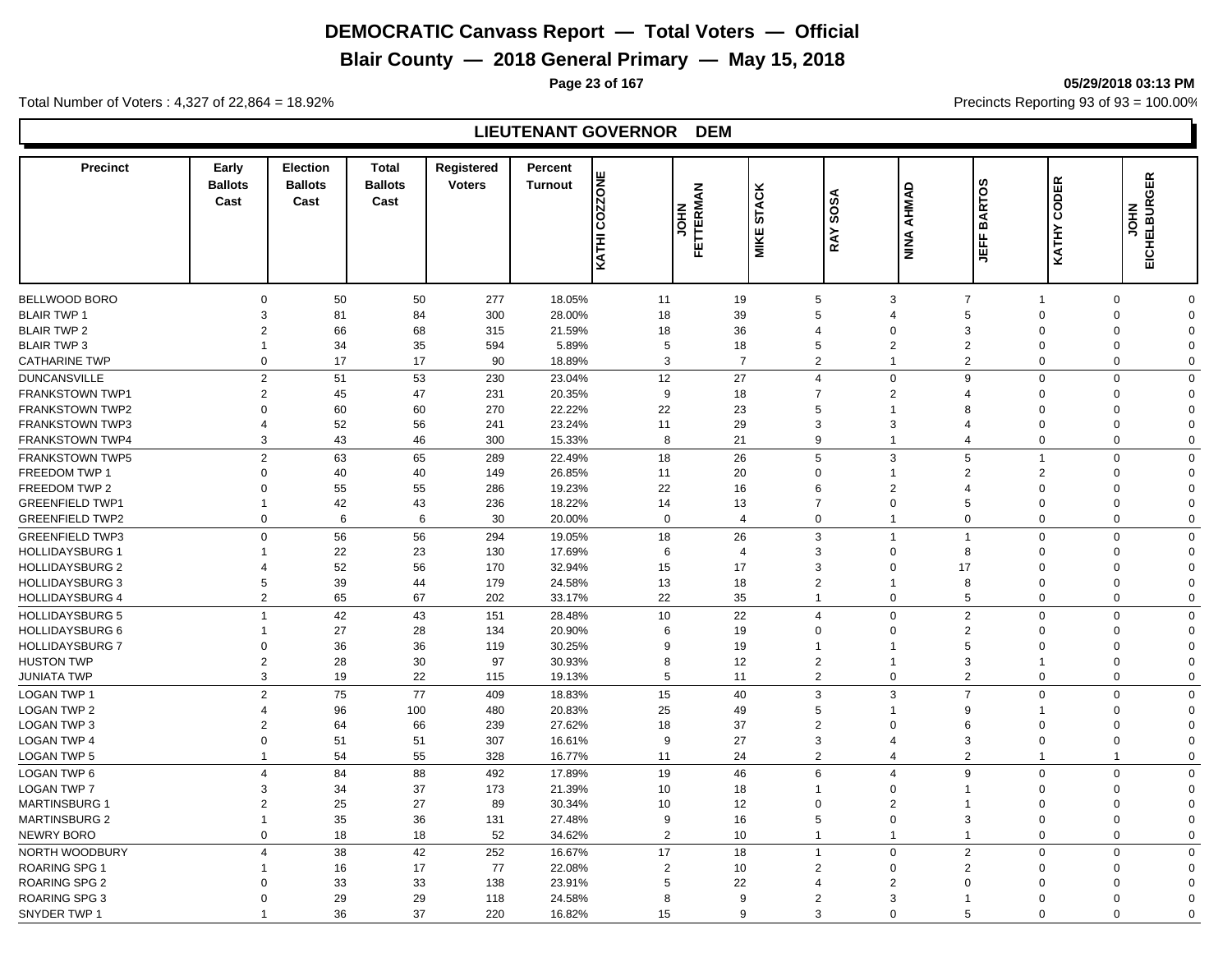**Blair County — 2018 General Primary — May 15, 2018**

**Page 24 of 167 05/29/2018 03:13 PM**

Total Number of Voters : 4,327 of 22,864 = 18.92% Precincts Reporting 93 of 93 = 100.00%

# **LIEUTENANT GOVERNOR DEM**

| <b>Precinct</b>      | Early<br><b>Ballots</b><br>Cast | <b>Election</b><br><b>Ballots</b><br>Cast | <b>Total</b><br><b>Ballots</b><br>Cast | Registered<br><b>Voters</b> | Percent<br>Turnout | Iш<br>ΙĒ<br>د ا<br>ΙΞ | z<br>FETTERM<br><b>ME</b><br>S | <b>ACK</b><br><b>in</b><br><b>MIKE</b> | <b>SOSA</b><br>≻<br>Ř | <b>AHMAD</b><br><b>NINA</b> | ທ<br>$\circ$<br>≃<br>ന<br>ட<br>ш<br>∍ | ≃<br>ш<br>$\Omega$ | 岛<br>ပ<br><b>JOHN<br/>ELBURO</b><br>EICHELI |  |
|----------------------|---------------------------------|-------------------------------------------|----------------------------------------|-----------------------------|--------------------|-----------------------|--------------------------------|----------------------------------------|-----------------------|-----------------------------|---------------------------------------|--------------------|---------------------------------------------|--|
| SNYDER TWP 2         |                                 | 48                                        | 50                                     | 299                         | 16.72%             | 12                    | 19                             | 10                                     |                       |                             | $\Omega$                              |                    |                                             |  |
| <b>TAYLOR TWP</b>    |                                 | 46                                        | 49                                     | 293                         | 16.72%             | 13                    | 22                             |                                        |                       |                             |                                       |                    |                                             |  |
| <b>TYRONE TWP 1</b>  |                                 | 29                                        | 29                                     | 102                         | 28.43%             |                       |                                |                                        |                       |                             |                                       |                    |                                             |  |
| <b>TYRONE TWP 2</b>  |                                 | 34                                        | 34                                     | 171                         | 19.88%             |                       | 17                             |                                        |                       |                             |                                       |                    |                                             |  |
| TYRONE BORO 1        |                                 | 23                                        | 23                                     | 139                         | 16.55%             |                       | 13                             | 3                                      |                       |                             |                                       |                    |                                             |  |
| TYRONE BORO 2        | $\Omega$                        | 21                                        | 21                                     | 111                         | 18.92%             |                       | 12                             | 3                                      | $\overline{2}$        | 2                           | $\Omega$                              | $\Omega$           |                                             |  |
| TYRONE BORO 3        |                                 | 28                                        | 30                                     | 169                         | 17.75%             |                       | 11                             |                                        |                       |                             |                                       |                    |                                             |  |
| <b>TYRONE BORO 4</b> |                                 | 9                                         | 10                                     | 85                          | 11.76%             |                       |                                |                                        |                       |                             |                                       |                    |                                             |  |
| <b>TYRONE BORO 5</b> |                                 | 20                                        | 20                                     | 96                          | 20.83%             |                       |                                |                                        |                       |                             |                                       |                    |                                             |  |
| TYRONE BORO 6        |                                 | 34                                        | 34                                     | 150                         | 22.67%             |                       | 15                             | 8                                      |                       |                             |                                       |                    |                                             |  |
| <b>TYRONE BORO 7</b> | $\Omega$                        | 30                                        | 30                                     | 138                         | 21.74%             |                       | 14                             |                                        |                       |                             | $\Omega$                              |                    |                                             |  |
| WILLIAMSBURG         |                                 | 40                                        | 40                                     | 176                         | 22.73%             |                       | 19                             |                                        |                       |                             |                                       |                    |                                             |  |
| WOODBURY TWP         |                                 | 28                                        | 28                                     | 154                         | 18.18%             | 11                    |                                |                                        |                       |                             |                                       |                    |                                             |  |
| <b>Totals</b>        | 140                             | 4187                                      | 4327                                   | 22864                       |                    | 1120                  | 2028                           | 314                                    | 136                   | 375                         | 14                                    | 6                  |                                             |  |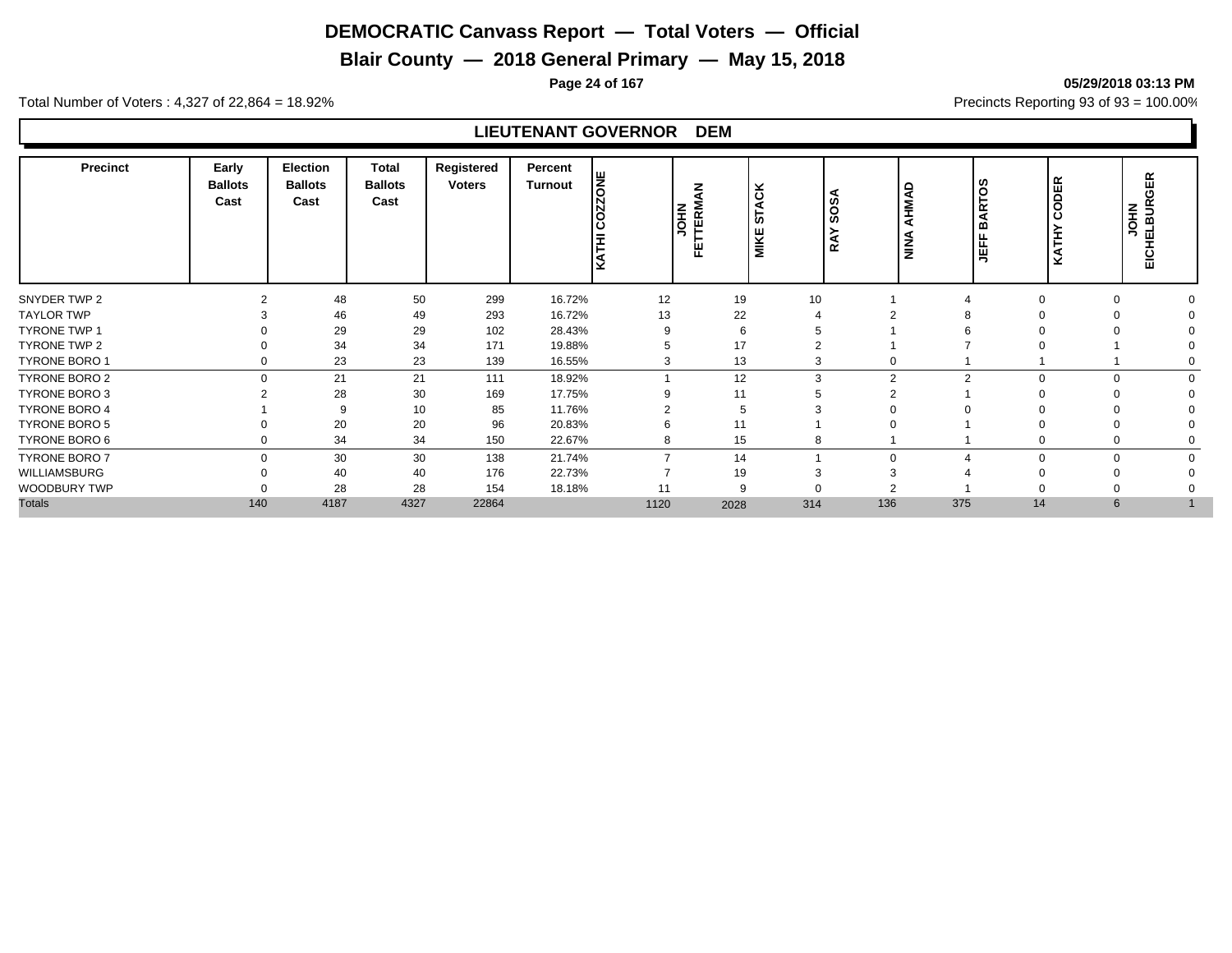**Blair County — 2018 General Primary — May 15, 2018**

**Page 25 of 167 05/29/2018 03:13 PM**

Total Number of Voters : 4,327 of 22,864 = 18.92% Precincts Reporting 93 of 93 = 100.00%

#### **LIEUTENANT GOVERNOR DEM - DEMOCRATIC**

| <b>Precinct</b>            | Early<br><b>Ballots</b><br>Cast | <b>Election</b><br><b>Ballots</b><br>Cast | <b>Total</b><br><b>Ballots</b><br>Cast | Registered<br><b>Voters</b> | Percent<br><b>Turnout</b> | <b>KATY FEATHER</b>        | ш<br>GALEI                 | HALVORSON   | <b>JOYCEE</b><br>Š | LUKSIK<br>PEG                                            | <b>LUSHIMTT</b>         | <b>DIANA</b><br>VAUGHAN | <b>Totals</b>                          |
|----------------------------|---------------------------------|-------------------------------------------|----------------------------------------|-----------------------------|---------------------------|----------------------------|----------------------------|-------------|--------------------|----------------------------------------------------------|-------------------------|-------------------------|----------------------------------------|
|                            |                                 |                                           |                                        |                             |                           |                            |                            |             |                    |                                                          |                         |                         |                                        |
| ALTOONA 1-1<br>ALTOONA 2-1 | $\mathbf{3}$                    | 37<br>19                                  | 40<br>20                               | 335<br>209                  | 11.94%<br>9.57%           | $\mathbf 0$<br>$\mathbf 0$ | $\mathbf 0$<br>$\mathbf 0$ | $\Omega$    | $\mathbf 0$        | $\mathbf 0$<br>$\mathbf 0$<br>$\mathbf 0$<br>$\mathbf 0$ | $\mathbf 0$<br>$\Omega$ |                         | 38<br>$\mathbf 0$<br>$\mathbf 0$<br>19 |
| ALTOONA 2-2                | $\overline{2}$                  | 41                                        | 43                                     | 279                         | 15.41%                    | $\mathbf 0$                | $\Omega$                   | $\mathbf 0$ |                    | $\mathbf 0$<br>$\Omega$                                  | $\mathbf 0$             |                         | 42<br>$\mathbf 0$                      |
| ALTOONA 3-1                | $\overline{0}$                  | 32                                        | 32                                     | 256                         | 12.50%                    | 0                          | $\Omega$                   | $\Omega$    |                    | $\mathbf 0$<br>$\Omega$                                  | $\Omega$                |                         | 30<br>$\Omega$                         |
| ALTOONA 3-2                | $\overline{0}$                  | 62                                        | 62                                     | 267                         | 23.22%                    | $\mathbf 0$                | $\Omega$                   | $\Omega$    |                    | $\mathbf 0$<br>$\Omega$                                  | $\mathbf 0$             |                         | 60<br>$\mathbf 0$                      |
| ALTOONA 4-1                | $\overline{2}$                  | 38                                        | 40                                     | 311                         | 12.86%                    | $\mathbf 0$                | $\mathbf 0$                |             | $\mathbf 0$        | $\mathbf{0}$<br>$\mathbf 0$                              | $\mathbf 0$             |                         | $\mathbf 0$<br>38                      |
| ALTOONA 4-2                | $\overline{2}$                  | 46                                        | 48                                     | 229                         | 20.96%                    | $\mathbf 0$                | $\mathbf 0$                | $\mathbf 0$ |                    | $\mathbf 0$<br>$\overline{1}$                            | $\overline{0}$          |                         | $\mathbf 0$<br>46                      |
| ALTOONA 5-1                | $\Omega$                        | 17                                        | 17                                     | 67                          | 25.37%                    | $\mathbf 0$                | $\Omega$                   | $\Omega$    |                    | $\mathbf 0$<br>$\mathbf 0$                               | $\Omega$                |                         | $\mathbf 0$<br>17                      |
| ALTOONA 5-2                | 5                               | 47                                        | 52                                     | 259                         | 20.08%                    | $\mathbf 0$                | $\Omega$                   | $\mathbf 0$ |                    | $\mathbf 0$<br>$\mathbf 0$                               | $\mathbf 0$             |                         | 51<br>0                                |
| ALTOONA 5-3                | $\overline{1}$                  | 44                                        | 45                                     | 214                         | 21.03%                    | $\mathbf 0$                | $\mathbf 0$                |             | 0                  | $\mathbf 0$<br>$\mathbf 0$                               | $\mathbf 0$             |                         | $\mathbf 0$<br>43                      |
| ALTOONA 6-1                | 3                               | 49                                        | 52                                     | 366                         | 14.21%                    | $\mathsf{O}\xspace$        | $\Omega$                   | $\mathbf 0$ |                    | $\mathsf 0$<br>$\mathbf 0$                               | $\overline{0}$          |                         | 41<br>$\mathbf 0$                      |
| ALTOONA 6-2                | $\Omega$                        | 53                                        | 53                                     | 375                         | 14.13%                    | $\mathbf 0$                | $\Omega$                   | $\Omega$    |                    | $\mathbf 0$<br>$\mathbf 0$                               | $\Omega$                |                         | 51<br>0                                |
| ALTOONA 6-3                | $\overline{4}$                  | 63                                        | 67                                     | 273                         | 24.54%                    | $\mathbf 0$                | $\Omega$                   | $\Omega$    |                    | $\mathbf 0$<br>$\Omega$                                  | $\mathbf 0$             |                         | 60<br>0                                |
| ALTOONA 6-4                | $\overline{2}$                  | 47                                        | 49                                     | 292                         | 16.78%                    | $\overline{1}$             | $\mathbf 0$                | $\mathbf 0$ |                    | $\mathbf 0$<br>$\mathbf 0$                               | $\overline{0}$          |                         | 42<br>$\mathbf 0$                      |
| ALTOONA 7                  | $\mathbf 0$                     | 24                                        | 24                                     | 323                         | 7.43%                     | $\mathbf 0$                | $\mathbf 0$                |             | $\mathbf 0$        | $\mathbf 0$<br>$\mathbf 0$                               | $\mathbf{0}$            |                         | $\mathbf 0$<br>24                      |
| ALTOONA 8-1                | 3                               | 28                                        | 31                                     | 292                         | 10.62%                    | $\mathbf 0$                | $\mathbf 0$                | $\Omega$    |                    | $\mathbf 0$<br>$\mathbf 0$                               | $\Omega$                |                         | 28<br>$\mathbf 0$                      |
| ALTOONA 8-2                | 3                               | 43                                        | 46                                     | 213                         | 21.60%                    | $\mathbf 0$                | $\mathbf 0$                | $\mathbf 0$ |                    | $\mathbf 0$                                              | $\mathbf 0$             |                         | 0<br>46                                |
| ALTOONA 9                  | $\overline{2}$                  | 39                                        | 41                                     | 319                         | 12.85%                    | $\mathbf 0$                | $\mathbf 0$                | $\mathbf 0$ |                    | $\mathbf 0$<br>$\Omega$                                  | $\mathbf 0$             |                         | 40<br>0                                |
| ALTOONA 10-1               | $\overline{4}$                  | 61                                        | 65                                     | 468                         | 13.89%                    | 0                          | $\Omega$                   | $\Omega$    |                    | $\mathbf 0$<br>$\Omega$                                  | $\Omega$                |                         | 0<br>61                                |
| ALTOONA 10-2               | 3                               | 77                                        | 80                                     | 336                         | 23.81%                    | $\mathbf 0$                | $\mathbf 0$                | $\Omega$    |                    | $\mathbf 0$<br>$\mathbf 0$                               | $\Omega$                |                         | 0<br>74                                |
| ALTOONA 11-1               | $\overline{5}$                  | 79                                        | 84                                     | 474                         | 17.72%                    | $\mathbf 0$                | $\Omega$                   | $\mathbf 0$ |                    | $\mathbf 0$<br>$\Omega$                                  | $\Omega$                |                         | 79<br>$\mathbf 0$                      |
| ALTOONA 11-2               | $\Omega$                        | 70                                        | 70                                     | 354                         | 19.77%                    | $\mathbf 0$                | $\Omega$                   | $\mathbf 0$ |                    | $\mathbf 0$                                              | $\Omega$                |                         | 66<br>$\Omega$                         |
| ALTOONA 12-1               | 1                               | 43                                        | 44                                     | 248                         | 17.74%                    | $\mathbf 0$                | $\Omega$                   | $\Omega$    |                    | $\mathbf 0$<br>$\Omega$                                  | $\Omega$                |                         | 40<br>$\Omega$                         |
| ALTOONA 12-2               | $\Omega$                        | 33                                        | 33                                     | 174                         | 18.97%                    | $\mathbf 0$                | $\Omega$                   | $\Omega$    |                    | $\mathbf 0$<br>$\Omega$                                  | $\Omega$                |                         | $\mathbf 0$<br>31                      |
| ALTOONA 12-3               | $\mathbf 0$                     | 28                                        | 28                                     | 160                         | 17.50%                    | $\mathbf 0$                | $\mathbf 0$                |             | 0                  | $\mathbf 0$                                              | $\overline{0}$          |                         | $\mathbf 0$<br>28                      |
| ALTOONA 12-4               | $\mathsf 0$                     | 62                                        | 62                                     | 222                         | 27.93%                    | $\mathbf 0$                | $\mathbf 0$                |             | 0                  | $\mathbf 0$<br>$\mathbf 0$                               | $\overline{1}$          |                         | 55<br>$\mathbf 0$                      |
| ALTOONA 13-1               | $\overline{1}$                  | 61                                        | 62                                     | 340                         | 18.24%                    | $\mathbf 0$                | $\mathbf 0$                | $\mathbf 0$ |                    | $\mathbf 0$<br>$\Omega$                                  | $\mathbf 0$             |                         | 58<br>0                                |
| ALTOONA 13-2               | $\Omega$                        | 41                                        | 41                                     | 261                         | 15.71%                    | $\mathbf 0$                | $\Omega$                   | $\Omega$    |                    | $\mathbf 0$<br>$\Omega$                                  | $\Omega$                |                         | 38<br>0                                |
| ALTOONA 13-3               | $\overline{0}$                  | 51                                        | 51                                     | 247                         | 20.65%                    | $\mathbf 0$                | $\mathbf 0$                | $\Omega$    |                    | $\mathbf 0$<br>$\mathbf 0$                               | $\overline{0}$          |                         | $\mathbf 0$<br>51                      |
| ALTOONA 13-4               | $\overline{0}$                  | 47                                        | 47                                     | 313                         | 15.02%                    | $\mathbf 0$                | $\Omega$                   |             | $\mathbf 0$        | $\mathbf 0$<br>$\Omega$                                  | $\mathbf 0$             |                         | $\mathbf 0$<br>46                      |
| ALTOONA 14-1               | $\mathsf 0$                     | 75                                        | 75                                     | 321                         | 23.36%                    | $\mathbf 0$                | $\mathbf 0$                |             | $\mathbf 0$        | $\mathbf 0$<br>$\mathbf 0$                               | $\mathsf 0$             |                         | $\mathbf 0$<br>72                      |
| ALTOONA 14-2               | $\overline{4}$                  | 93                                        | 97                                     | 359                         | 27.02%                    | $\mathbf 0$                | $\Omega$                   | $\Omega$    |                    | $\mathbf 0$<br>$\mathbf 0$                               | $\Omega$                |                         | $\mathbf 0$<br>93                      |
| ALTOONA 14-3               | $\overline{4}$                  | 76                                        | 80                                     | 364                         | 21.98%                    | $\mathbf 0$                | $\mathbf 0$                | $\Omega$    |                    | $\mathbf 0$<br>$\mathbf 0$                               | $\overline{0}$          |                         | 77<br>$\mathbf 0$                      |
| ALLEGHENY 1                | $\overline{2}$                  | 81                                        | 83                                     | 438                         | 18.95%                    | 0                          | $\mathbf 0$                | $\Omega$    |                    | $\mathbf 0$<br>$\mathbf 0$                               | $\Omega$                |                         | 76<br>0                                |
| ALLEGHENY 2                | $\overline{1}$                  | 68                                        | 69                                     | 435                         | 15.86%                    | $\mathbf 0$                | $\mathbf 0$                |             | $\mathbf 0$        | $\mathbf 0$<br>$\mathbf 0$                               | $\mathbf 0$             |                         | 66<br>0                                |
| <b>ALLEGHENY 3</b>         | 6                               | 15                                        | 21                                     |                             | 19.27%                    | $\mathbf 0$                | $\mathbf 0$                | $\mathbf 0$ |                    | $\mathbf 0$<br>$\mathbf{0}$                              | $\Omega$                |                         | 20<br>$\mathbf 0$                      |
| <b>ALLEGHENY 4</b>         | 3                               | 39                                        | 42                                     | 109<br>234                  | 17.95%                    | $\mathbf 0$                |                            | $\Omega$    |                    | $\mathbf 0$<br>$\mathbf{0}$                              | $\mathbf 0$             |                         | 37<br>0                                |
| <b>ANTIS TWP 1</b>         |                                 |                                           | 58                                     |                             |                           |                            | $\mathbf 0$                | $\mathbf 0$ |                    | $\Omega$                                                 | $\mathbf 0$             |                         | 51                                     |
| <b>ANTIS TWP 2</b>         | $\Omega$                        | 57<br>69                                  | 69                                     | 439<br>308                  | 13.21%<br>22.40%          | 0<br>$\mathbf 0$           | $\Omega$                   | $\Omega$    |                    | $\mathbf 0$<br>$\Omega$<br>$\Omega$                      | $\Omega$                |                         | 0<br>62<br>$\Omega$                    |
| <b>ANTIS TWP 3</b>         | $\Omega$                        | 63                                        | 63                                     | 364                         | 17.31%                    | $\mathbf 0$                | $\Omega$                   | $\Omega$    |                    | $\mathbf 0$<br>$\mathbf 0$                               | $\Omega$                | $\overline{1}$          | 61                                     |
|                            |                                 |                                           |                                        |                             |                           |                            |                            |             |                    |                                                          |                         |                         |                                        |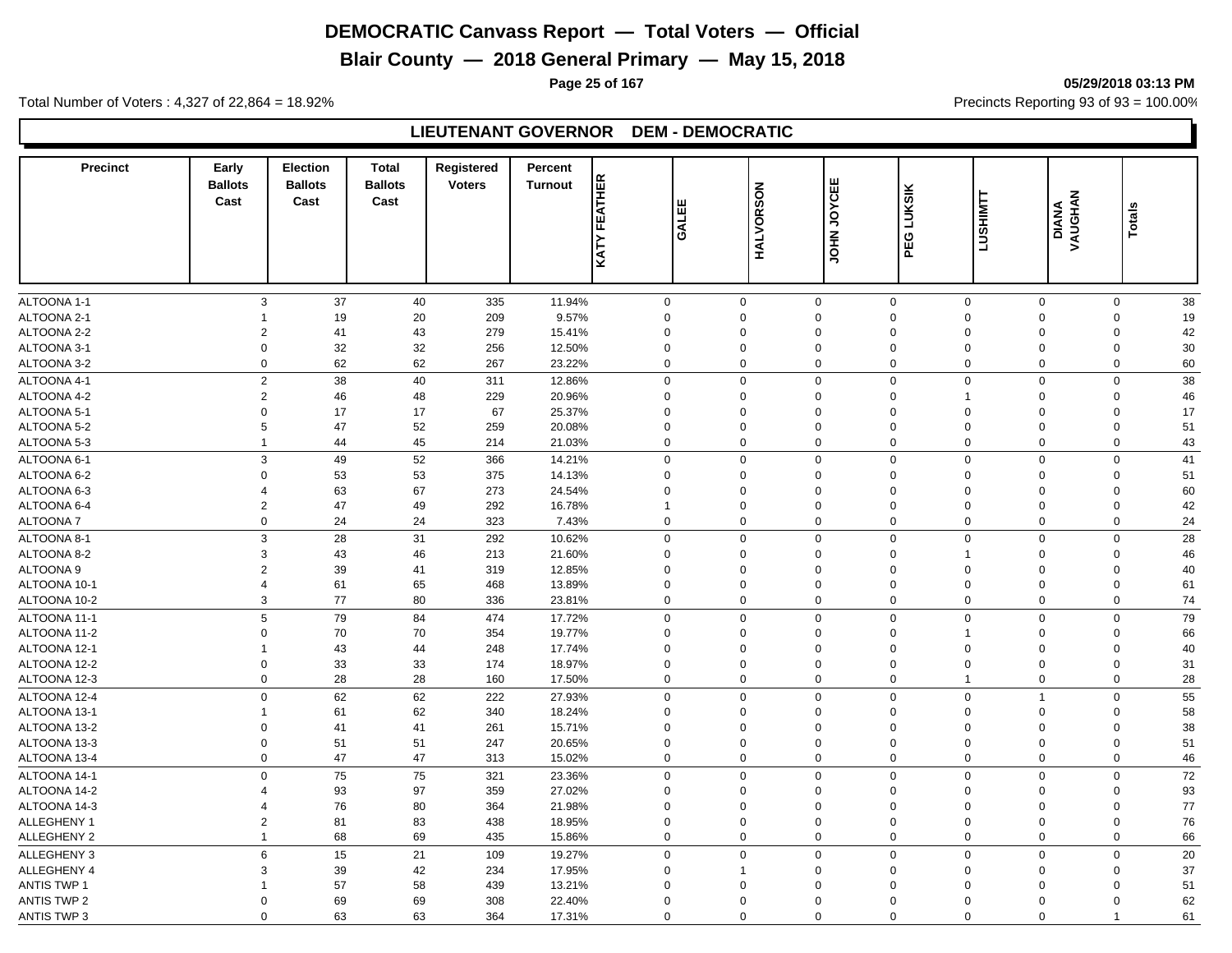**Blair County — 2018 General Primary — May 15, 2018**

**Page 26 of 167 05/29/2018 03:13 PM**

Total Number of Voters : 4,327 of 22,864 = 18.92% Precincts Reporting 93 of 93 = 100.00%

# **LIEUTENANT GOVERNOR DEM**

| <b>Precinct</b>                                  | Early<br><b>Ballots</b><br>Cast | <b>Election</b><br><b>Ballots</b><br>Cast | <b>Total</b><br><b>Ballots</b><br>Cast | Registered<br><b>Voters</b> | Percent<br><b>Turnout</b> | KATY FEATHER | 出<br><b>LIVO</b>     | <b>HALVORSON</b> | <b>JOYCEE</b><br>$rac{2}{5}$ | <b>LUKSIK</b><br>PEG                         | <b>LUSHIMTT</b>            | DIANA<br>VAUGHAN | Total             |  |
|--------------------------------------------------|---------------------------------|-------------------------------------------|----------------------------------------|-----------------------------|---------------------------|--------------|----------------------|------------------|------------------------------|----------------------------------------------|----------------------------|------------------|-------------------|--|
| BELLWOOD BORO                                    | $\Omega$                        | 50                                        | 50                                     | 277                         | 18.05%                    | $\mathbf 0$  | $\Omega$             |                  | 0                            | $\mathbf 0$<br>$\mathbf 0$                   | $\mathbf 0$                |                  | 0<br>46           |  |
| <b>BLAIR TWP 1</b>                               | 3                               | 81                                        | 84                                     | 300                         | 28.00%                    | $\mathbf 0$  | $\Omega$             |                  | $\Omega$                     | $\mathbf 0$<br>$\Omega$                      | $\Omega$                   |                  | 71<br>$\mathbf 0$ |  |
| <b>BLAIR TWP 2</b>                               | $\overline{2}$                  | 66                                        | 68                                     | 315                         | 21.59%                    | $\mathbf 0$  | $\Omega$             |                  | $\Omega$                     | $\mathbf{0}$<br>$\Omega$                     | $\Omega$                   |                  | 61<br>$\mathbf 0$ |  |
| <b>BLAIR TWP 3</b>                               | $\mathbf 1$                     | 34                                        | 35                                     | 594                         | 5.89%                     | $\mathbf 0$  | $\mathbf 0$          |                  | $\mathbf 0$                  | $\mathbf 0$<br>$\mathbf 0$                   | $\mathbf 0$                |                  | 32<br>$\mathbf 0$ |  |
| <b>CATHARINE TWP</b>                             | $\Omega$                        | 17                                        | 17                                     | 90                          | 18.89%                    | $\mathbf 0$  | $\Omega$             |                  | $\mathbf 0$                  | $\mathbf 0$<br>$\Omega$                      | $\mathbf{0}$               |                  | $\mathbf 0$<br>15 |  |
| <b>DUNCANSVILLE</b>                              | $\overline{2}$                  | 51                                        | 53                                     | 230                         | 23.04%                    | $\mathbf 0$  | $\Omega$             |                  | $\mathbf 0$                  | $\mathbf 0$<br>$\mathbf{0}$                  | $\mathbf 0$                |                  | $\mathbf 0$<br>52 |  |
| <b>FRANKSTOWN TWP1</b>                           | $\overline{2}$                  | 45                                        | 47                                     | 231                         | 20.35%                    | $\mathbf 0$  | $\Omega$             |                  | 0                            | $\mathbf 0$<br>$\Omega$                      | $\Omega$                   |                  | 40<br>0           |  |
|                                                  | $\Omega$                        | 60                                        | 60                                     | 270                         | 22.22%                    | $\mathbf 0$  | $\Omega$             |                  | $\Omega$                     | $\mathbf{0}$<br>$\Omega$                     | $\Omega$                   |                  | 59<br>$\mathbf 0$ |  |
| <b>FRANKSTOWN TWP2</b><br><b>FRANKSTOWN TWP3</b> | $\overline{4}$                  | 52                                        | 56                                     | 241                         | 23.24%                    | $\mathbf 0$  | $\Omega$             |                  | $\mathbf 0$                  | $\mathbf 0$<br>$\mathbf 0$                   | $\Omega$                   |                  | 50<br>$\mathbf 0$ |  |
| <b>FRANKSTOWN TWP4</b>                           | 3                               | 43                                        | 46                                     | 300                         | 15.33%                    | $\mathbf 0$  | $\Omega$             |                  | $\mathbf 0$                  | $\mathbf 0$<br>$\mathbf{0}$                  | $\mathbf{0}$               |                  | $\mathbf 0$<br>43 |  |
|                                                  |                                 |                                           |                                        |                             |                           |              |                      |                  |                              |                                              |                            |                  |                   |  |
| <b>FRANKSTOWN TWP5</b>                           | $\overline{2}$                  | 63                                        | 65                                     | 289                         | 22.49%                    | $\mathbf 0$  | $\Omega$             |                  | $\Omega$                     | $\mathbf 0$<br>$\Omega$                      | $\Omega$                   |                  | 58<br>$\mathbf 0$ |  |
| FREEDOM TWP 1                                    | $\overline{0}$                  | 40                                        | 40                                     | 149                         | 26.85%                    | $\mathbf 0$  | $\Omega$             |                  | $\Omega$                     | $\mathbf{1}$<br>$\mathbf{0}$                 | $\mathbf 0$                |                  | 37<br>0           |  |
| <b>FREEDOM TWP 2</b>                             | $\Omega$                        | 55                                        | 55                                     | 286                         | 19.23%                    | $\mathbf 0$  | $\Omega$             |                  | $\Omega$                     | $\mathbf 0$<br>$\Omega$                      | $\Omega$                   |                  | 50<br>$\mathbf 0$ |  |
| <b>GREENFIELD TWP1</b>                           | 1                               | 42                                        | 43                                     | 236                         | 18.22%                    | $\mathbf 0$  | $\Omega$             |                  | $\Omega$                     | $\mathbf 0$<br>$\mathbf 0$                   | $\Omega$                   |                  | 39<br>$\mathbf 0$ |  |
| <b>GREENFIELD TWP2</b>                           | $\mathbf 0$                     | 6                                         | 6                                      | 30                          | 20.00%                    | $\mathbf 0$  | $\Omega$             |                  | $\mathbf 0$                  | $\mathbf 0$<br>$\mathbf 0$                   | $\mathbf 0$                |                  | $\mathbf 0$<br>5  |  |
| <b>GREENFIELD TWP3</b>                           | $\Omega$                        | 56                                        | 56                                     | 294                         | 19.05%                    | $\mathbf 0$  | $\Omega$             |                  | $\mathbf 0$                  | $\mathbf 0$<br>$\mathbf 0$                   | $\mathbf 0$                |                  | 49<br>$\mathbf 0$ |  |
| <b>HOLLIDAYSBURG 1</b>                           |                                 | 22                                        | 23                                     | 130                         | 17.69%                    | $\mathbf 0$  | $\Omega$             |                  | $\mathbf 0$                  | $\mathbf 0$<br>$\Omega$                      | $\Omega$                   |                  | $\mathbf 0$<br>21 |  |
| <b>HOLLIDAYSBURG 2</b>                           | $\overline{4}$                  | 52                                        | 56                                     | 170                         | 32.94%                    | $\mathbf 0$  | $\Omega$             |                  | $\Omega$                     | $\mathbf 0$<br>$\Omega$                      | $\Omega$                   |                  | 52<br>0           |  |
| <b>HOLLIDAYSBURG 3</b>                           | 5                               | 39                                        | 44                                     | 179                         | 24.58%                    | $\mathbf 0$  | $\Omega$             |                  | 0                            | $\mathbf 0$<br>$\Omega$                      | $\mathbf 0$                |                  | 42<br>0           |  |
| <b>HOLLIDAYSBURG 4</b>                           | $\mathbf{2}$                    | 65                                        | 67                                     | 202                         | 33.17%                    | $\mathbf 0$  | $\mathbf 0$          |                  | $\mathbf 0$                  | $\mathbf 0$<br>$\mathbf 0$                   | $\mathbf 0$                |                  | $\mathbf 0$<br>63 |  |
| <b>HOLLIDAYSBURG 5</b>                           | $\overline{1}$                  | 42                                        | 43                                     | 151                         | 28.48%                    | $\mathbf 0$  | $\Omega$             |                  | $\mathbf 0$                  | $\mathbf 0$<br>$\mathbf 0$                   | $\mathbf 0$                |                  | 38<br>$\mathbf 0$ |  |
| <b>HOLLIDAYSBURG 6</b>                           |                                 | 27                                        | 28                                     | 134                         | 20.90%                    | $\mathbf 0$  | $\Omega$             |                  | $\Omega$                     | $\mathbf 0$<br>$\Omega$                      | $\Omega$                   |                  | 27<br>$\Omega$    |  |
| <b>HOLLIDAYSBURG 7</b>                           | $\mathbf 0$                     | 36                                        | 36                                     | 119                         | 30.25%                    | $\mathbf 0$  | $\Omega$             |                  | $\Omega$                     | $\mathbf 0$<br>$\Omega$                      | $\Omega$                   |                  | 35<br>0           |  |
| <b>HUSTON TWP</b>                                | $\overline{2}$                  | 28                                        | 30                                     | 97                          | 30.93%                    | $\mathbf 0$  | $\Omega$             |                  | $\Omega$                     | $\mathbf 0$<br>$\Omega$                      | $\Omega$                   |                  | 27<br>$\mathbf 0$ |  |
| <b>JUNIATA TWP</b>                               | 3                               | 19                                        | 22                                     | 115                         | 19.13%                    | $\mathbf 0$  | $\Omega$             |                  | $\mathbf 0$                  | $\mathbf 0$<br>$\mathbf 0$                   | $\mathbf 0$                |                  | 20<br>$\mathbf 0$ |  |
| <b>LOGAN TWP 1</b>                               | $\overline{2}$                  | 75                                        | 77                                     | 409                         | 18.83%                    | $\mathbf 0$  | $\mathbf 0$          |                  | $\mathbf 0$                  | $\mathbf 0$                                  | $\mathsf 0$<br>$\mathbf 0$ |                  | $\mathbf 0$<br>68 |  |
| <b>LOGAN TWP 2</b>                               | 4                               | 96                                        | 100                                    | 480                         | 20.83%                    | $\mathbf 0$  | $\Omega$             |                  | $\mathbf 1$                  | $\mathbf 0$<br>$\overline{2}$                | $\Omega$                   |                  | 93<br>$\mathbf 0$ |  |
| <b>LOGAN TWP 3</b>                               | $\overline{2}$                  | 64                                        | 66                                     | 239                         | 27.62%                    | $\mathbf 0$  | $\Omega$             |                  | $\mathbf 0$                  | $\mathbf 0$<br>$\Omega$                      | $\mathbf 0$                |                  | $\mathbf 0$<br>63 |  |
| <b>LOGAN TWP 4</b>                               | $\Omega$                        | 51                                        | 51                                     | 307                         | 16.61%                    | $\mathbf 0$  | $\Omega$             |                  | $\Omega$                     | $\mathbf 0$<br>$\mathbf 0$                   | $\mathbf 0$                |                  | 46<br>0           |  |
| <b>LOGAN TWP 5</b>                               | -1                              | 54                                        | 55                                     | 328                         | 16.77%                    | $\mathbf 0$  | $\Omega$             |                  | $\mathbf 0$                  | $\mathbf 0$                                  | $\mathbf 0$<br>$\mathbf 0$ |                  | $\mathbf 0$<br>45 |  |
| <b>LOGAN TWP 6</b>                               | $\overline{4}$                  | 84                                        | 88                                     | 492                         | 17.89%                    | $\mathbf 0$  | $\Omega$             |                  | $\mathbf 0$                  | $\mathbf 0$<br>$\mathbf 0$                   | $\Omega$                   |                  | 84<br>$\mathbf 0$ |  |
| <b>LOGAN TWP 7</b>                               | 3                               | 34                                        | 37                                     | 173                         | 21.39%                    | $\mathbf 0$  | $\Omega$             |                  | $\Omega$                     | $\mathbf 0$                                  | $\overline{2}$<br>$\Omega$ |                  | 32<br>0           |  |
| <b>MARTINSBURG 1</b>                             | $\overline{2}$                  | 25                                        | 27                                     | 89                          | 30.34%                    | $\mathbf 0$  | $\Omega$             |                  | $\Omega$                     | $\mathbf 0$<br>$\Omega$                      | $\mathbf 0$                |                  | 25<br>0           |  |
| <b>MARTINSBURG 2</b>                             | 1                               | $35\,$                                    | 36                                     | 131                         | 27.48%                    | $\mathbf 0$  | $\Omega$             |                  | $\Omega$                     | $\mathbf 0$<br>$\Omega$                      | $\Omega$                   |                  | 33<br>$\mathbf 0$ |  |
| <b>NEWRY BORO</b>                                | $\mathbf 0$                     | 18                                        | 18                                     | 52                          | 34.62%                    | $\mathbf 0$  | $\Omega$             |                  | $\mathbf 0$                  | $\mathbf 0$<br>$\mathbf 0$                   | $\mathbf 0$                |                  | 15<br>$\mathbf 0$ |  |
| NORTH WOODBURY                                   | $\overline{4}$                  | 38                                        | 42                                     | 252                         | 16.67%                    | $\mathbf 0$  | $\Omega$             |                  | $\mathbf 0$                  | $\mathbf 0$<br>$\mathbf 0$                   | $\mathbf 0$                |                  | 38<br>$\mathbf 0$ |  |
| <b>ROARING SPG 1</b>                             |                                 | 16                                        | 17                                     | 77                          | 22.08%                    | $\mathbf 0$  | $\Omega$             |                  | $\Omega$                     | $\mathbf 0$<br>$\Omega$                      | $\Omega$                   |                  | 16<br>0           |  |
|                                                  |                                 |                                           |                                        |                             |                           |              |                      |                  |                              |                                              |                            |                  |                   |  |
| <b>ROARING SPG 2</b>                             | $\Omega$                        | 33                                        | 33                                     | 138                         | 23.91%                    | $\mathbf 0$  | $\Omega$<br>$\Omega$ |                  | $\Omega$<br>$\Omega$         | $\Omega$<br>$\Omega$<br>$\Omega$<br>$\Omega$ | $\Omega$<br>$\Omega$       |                  | 33<br>$\Omega$    |  |
| <b>ROARING SPG 3</b>                             |                                 | 29                                        | 29                                     | 118                         | 24.58%                    | $\mathbf 0$  |                      |                  |                              |                                              |                            |                  | 23<br>$\mathbf 0$ |  |
| SNYDER TWP 1                                     |                                 | 36                                        | 37                                     | 220                         | 16.82%                    | $\Omega$     | $\Omega$             |                  | $\Omega$                     | $\Omega$<br>$\Omega$                         | $\Omega$                   |                  | 32<br>$\Omega$    |  |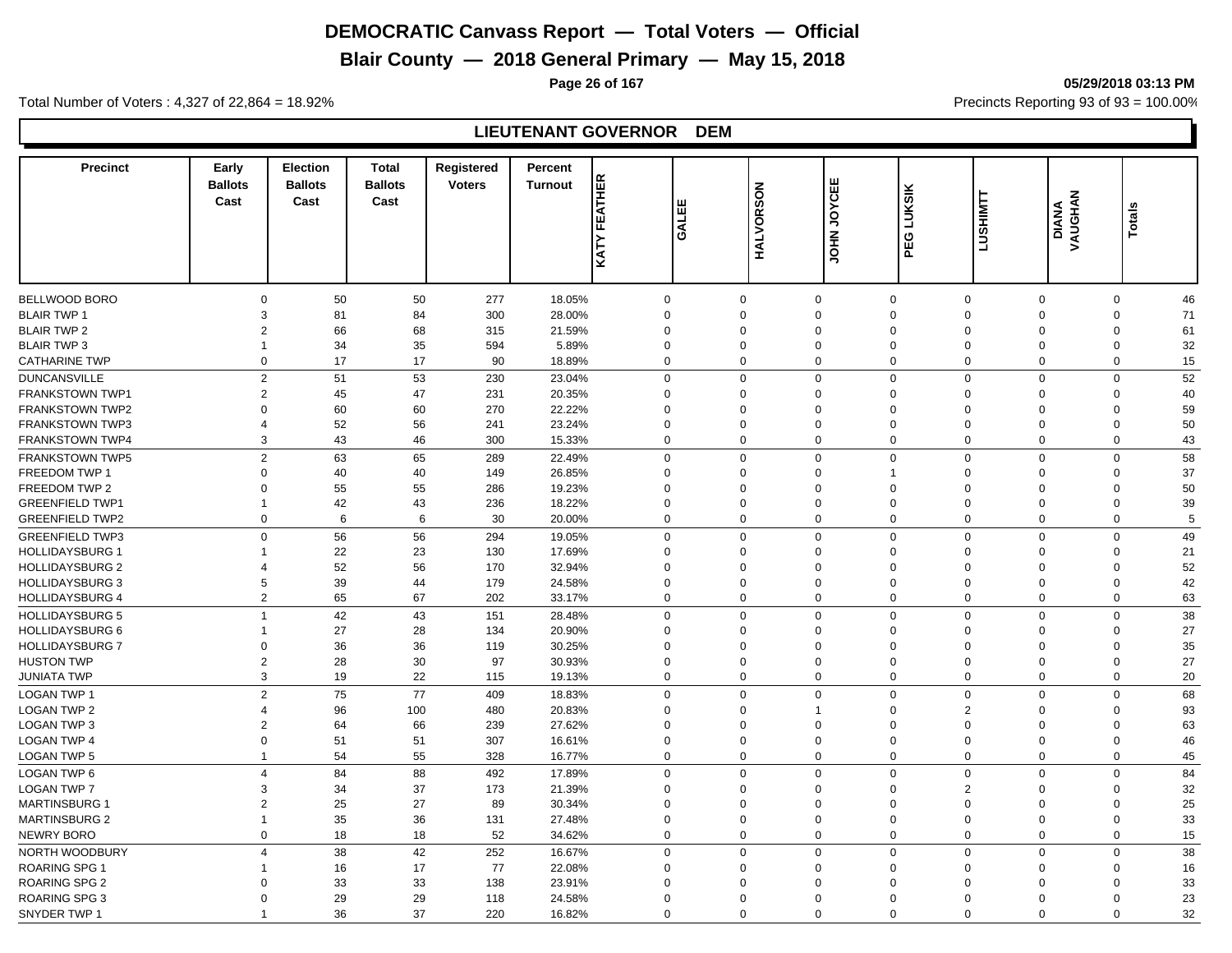**Blair County — 2018 General Primary — May 15, 2018**

**Page 27 of 167 05/29/2018 03:13 PM**

Total Number of Voters : 4,327 of 22,864 = 18.92% Precincts Reporting 93 of 93 = 100.00%

# **LIEUTENANT GOVERNOR DEM**

| 48<br>50<br>299<br>16.72%<br>46<br>$\Omega$<br>$\Omega$<br>$\Omega$<br>293<br>16.72%<br>49<br>46<br>49<br>29<br>29<br>102<br>27<br>28.43%<br>34<br>33<br>34<br>171<br>19.88%<br>$\Omega$<br>23<br>23<br>22<br>139<br>16.55%<br>$\mathbf 0$<br>$\Omega$<br>$\mathbf 0$<br>0<br>21<br>21<br>20<br>$\Omega$<br>111<br>18.92%<br>$\Omega$<br>$\mathbf 0$<br>$\Omega$<br>$\Omega$<br>30<br>28<br>28<br>169<br>17.75%<br>10<br>85<br>11.76%<br>10<br>9<br>20<br>20<br>96<br>20.83%<br>20<br>$\Omega$<br>$\Omega$<br>33<br>34<br>34<br>150<br>22.67%<br>$\mathbf 0$<br>0<br>$\mathbf 0$<br>$\Omega$<br>26<br>$\mathbf 0$<br>30<br>30<br>138<br>21.74%<br>$\Omega$<br>$\mathbf 0$<br>$\Omega$<br>$\Omega$<br>36<br>40<br>40<br>176<br>22.73%<br>∩<br>28<br>28<br>24<br>154<br>18.18%<br>140<br>4187<br>4327<br>4010<br>22864<br>2<br>9 | <b>Precinct</b>      | Early<br><b>Ballots</b><br>Cast | <b>Election</b><br><b>Ballots</b><br>Cast | <b>Total</b><br><b>Ballots</b><br>Cast | Registered<br><b>Voters</b> | Percent<br><b>Turnout</b> | <b>HER</b> | GALEE | z<br>C<br>Ø<br>õ<br>><br>₹ | YCEE<br>g<br>HOL | KSIK<br>ும<br>ഁ൨ | <b>TMIHSU</b><br>ᆜ | z<br>AUGHA<br><b>DIANA</b><br>> | otals |
|--------------------------------------------------------------------------------------------------------------------------------------------------------------------------------------------------------------------------------------------------------------------------------------------------------------------------------------------------------------------------------------------------------------------------------------------------------------------------------------------------------------------------------------------------------------------------------------------------------------------------------------------------------------------------------------------------------------------------------------------------------------------------------------------------------------------------------|----------------------|---------------------------------|-------------------------------------------|----------------------------------------|-----------------------------|---------------------------|------------|-------|----------------------------|------------------|------------------|--------------------|---------------------------------|-------|
|                                                                                                                                                                                                                                                                                                                                                                                                                                                                                                                                                                                                                                                                                                                                                                                                                                | SNYDER TWP 2         |                                 |                                           |                                        |                             |                           |            |       |                            |                  |                  |                    |                                 |       |
|                                                                                                                                                                                                                                                                                                                                                                                                                                                                                                                                                                                                                                                                                                                                                                                                                                | <b>TAYLOR TWP</b>    |                                 |                                           |                                        |                             |                           |            |       |                            |                  |                  |                    |                                 |       |
|                                                                                                                                                                                                                                                                                                                                                                                                                                                                                                                                                                                                                                                                                                                                                                                                                                | <b>TYRONE TWP 1</b>  |                                 |                                           |                                        |                             |                           |            |       |                            |                  |                  |                    |                                 |       |
|                                                                                                                                                                                                                                                                                                                                                                                                                                                                                                                                                                                                                                                                                                                                                                                                                                | TYRONE TWP 2         |                                 |                                           |                                        |                             |                           |            |       |                            |                  |                  |                    |                                 |       |
|                                                                                                                                                                                                                                                                                                                                                                                                                                                                                                                                                                                                                                                                                                                                                                                                                                | <b>TYRONE BORO 1</b> |                                 |                                           |                                        |                             |                           |            |       |                            |                  |                  |                    |                                 |       |
|                                                                                                                                                                                                                                                                                                                                                                                                                                                                                                                                                                                                                                                                                                                                                                                                                                | TYRONE BORO 2        |                                 |                                           |                                        |                             |                           |            |       |                            |                  |                  |                    |                                 |       |
|                                                                                                                                                                                                                                                                                                                                                                                                                                                                                                                                                                                                                                                                                                                                                                                                                                | <b>TYRONE BORO 3</b> |                                 |                                           |                                        |                             |                           |            |       |                            |                  |                  |                    |                                 |       |
|                                                                                                                                                                                                                                                                                                                                                                                                                                                                                                                                                                                                                                                                                                                                                                                                                                | <b>TYRONE BORO 4</b> |                                 |                                           |                                        |                             |                           |            |       |                            |                  |                  |                    |                                 |       |
|                                                                                                                                                                                                                                                                                                                                                                                                                                                                                                                                                                                                                                                                                                                                                                                                                                | TYRONE BORO 5        |                                 |                                           |                                        |                             |                           |            |       |                            |                  |                  |                    |                                 |       |
|                                                                                                                                                                                                                                                                                                                                                                                                                                                                                                                                                                                                                                                                                                                                                                                                                                | TYRONE BORO 6        |                                 |                                           |                                        |                             |                           |            |       |                            |                  |                  |                    |                                 |       |
|                                                                                                                                                                                                                                                                                                                                                                                                                                                                                                                                                                                                                                                                                                                                                                                                                                | <b>TYRONE BORO 7</b> |                                 |                                           |                                        |                             |                           |            |       |                            |                  |                  |                    |                                 |       |
|                                                                                                                                                                                                                                                                                                                                                                                                                                                                                                                                                                                                                                                                                                                                                                                                                                | WILLIAMSBURG         |                                 |                                           |                                        |                             |                           |            |       |                            |                  |                  |                    |                                 |       |
|                                                                                                                                                                                                                                                                                                                                                                                                                                                                                                                                                                                                                                                                                                                                                                                                                                | WOODBURY TWP         |                                 |                                           |                                        |                             |                           |            |       |                            |                  |                  |                    |                                 |       |
|                                                                                                                                                                                                                                                                                                                                                                                                                                                                                                                                                                                                                                                                                                                                                                                                                                | <b>Totals</b>        |                                 |                                           |                                        |                             |                           |            |       |                            |                  |                  |                    |                                 |       |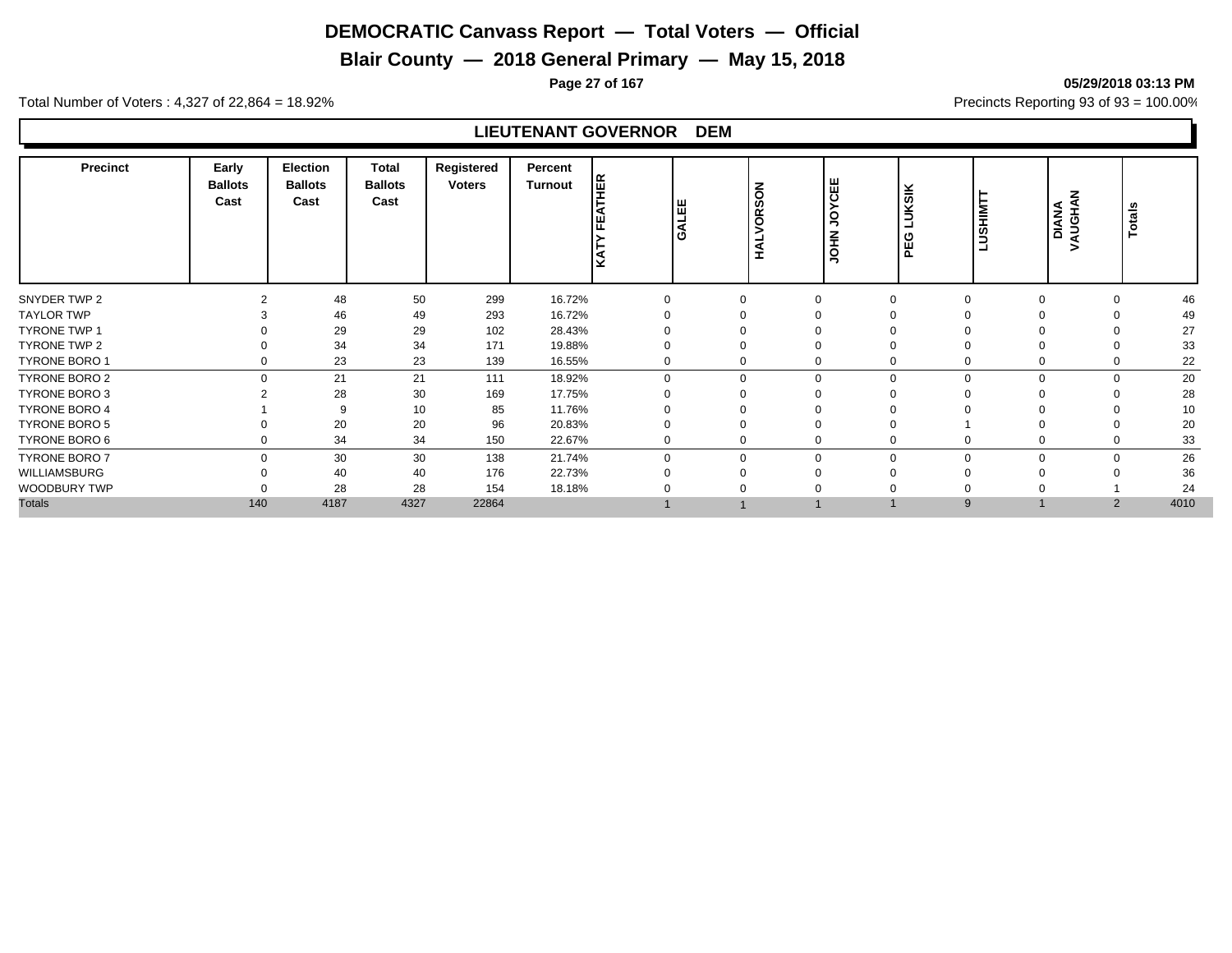**Blair County — 2018 General Primary — May 15, 2018**

**Page 28 of 167 05/29/2018 03:13 PM**

Total Number of Voters : 4,327 of 22,864 = 18.92% Precincts Reporting 93 of 93 = 100.00%

# **REPRESENTATIVE IN CONGRESS 13TH DISTRICT DEM - DEMOCRATIC**

| <b>Precinct</b>              | Early<br><b>Ballots</b><br>Cast | Election<br><b>Ballots</b><br>Cast | <b>Total</b><br><b>Ballots</b><br>Cast | Registered<br><b>Voters</b> | Percent<br><b>Turnout</b> | BRENT<br>OTTAWAY | <b>ART<br/>HALVORSON</b> | <b>BLOOM</b><br><b>STEVE</b> | <b>SHARON BREAM</b>        | CREEK<br>CHRIS       | <b>CRUST</b><br>TIMOTHY    | <b>DODSON</b><br>KIRK | EICHELBERGER<br><b>NHOL</b> | Con tinued           |
|------------------------------|---------------------------------|------------------------------------|----------------------------------------|-----------------------------|---------------------------|------------------|--------------------------|------------------------------|----------------------------|----------------------|----------------------------|-----------------------|-----------------------------|----------------------|
|                              |                                 |                                    |                                        |                             |                           |                  |                          |                              |                            |                      |                            |                       |                             |                      |
| ALTOONA 1-1                  | 3                               | 37                                 | 40                                     | 335                         | 11.94%                    |                  | 31                       | $\mathsf{O}\xspace$          | $\mathbf 0$                | $\mathbf 0$          | $\mathbf 0$                | $\mathbf 0$           | $\mathbf 0$                 | $\overline{c}$       |
| ALTOONA 2-1                  |                                 | 19                                 | 20                                     | 209                         | 9.57%                     |                  | 19                       | $\Omega$                     | $\mathbf 0$                | $\Omega$             | $\Omega$                   | $\Omega$              | $\Omega$                    | 0                    |
| ALTOONA 2-2                  | $\overline{2}$                  | 41                                 | 43                                     | 279                         | 15.41%                    |                  | 34                       | $\overline{2}$               | $\mathbf 0$                | $\Omega$             | $\mathbf 0$                | 0                     | $\Omega$                    | $\Omega$             |
| ALTOONA 3-1                  | $\mathbf 0$                     | 32                                 | 32                                     | 256                         | 12.50%                    |                  | 29                       | $\Omega$                     | $\overline{1}$             | $\Omega$             | $\Omega$                   | 0                     | $\Omega$                    | $\Omega$             |
| ALTOONA 3-2                  | $\mathbf 0$                     | 62                                 | 62                                     | 267                         | 23.22%                    |                  | 58                       | $\mathbf 0$                  | $\mathbf 0$                | $\Omega$             | $\Omega$                   | 0                     | $\Omega$                    | $\Omega$             |
| ALTOONA 4-1                  | 2                               | 38                                 | 40                                     | 311                         | 12.86%                    |                  | 34                       | $\mathbf 0$                  | $\mathbf 0$                | $\Omega$             | $\mathbf 0$                | $\mathbf 0$           | $\Omega$                    | $\mathbf 0$          |
| ALTOONA 4-2                  | 2                               | 46                                 | 48                                     | 229                         | 20.96%                    |                  | 43                       | $\Omega$                     | $\mathbf 0$                | $\Omega$             | $\mathbf 0$                | 0                     | $\Omega$                    | $\Omega$             |
| ALTOONA 5-1                  | $\mathbf 0$                     | 17                                 | 17                                     | 67                          | 25.37%                    |                  | 15                       | $\Omega$                     | $\mathbf 0$                | $\mathbf 0$          | $\mathbf 0$                | 0                     | $\Omega$                    | $\mathbf 0$          |
| ALTOONA 5-2                  | 5                               | 47                                 | 52                                     | 259                         | 20.08%                    |                  | 48                       | $\Omega$                     | $\mathbf 0$                | $\Omega$             | $\Omega$                   | 0                     | $\Omega$                    | $\Omega$             |
| ALTOONA 5-3                  | $\overline{1}$                  | 44                                 | 45                                     | 214                         | 21.03%                    |                  | 34                       | $\mathbf 0$                  | $\mathbf 0$                | $\mathbf 0$          | $\mathbf 0$                | $\mathbf 0$           | $\mathbf 0$                 | $\Omega$             |
| ALTOONA 6-1                  | 3                               | 49                                 | 52                                     | 366                         | 14.21%                    |                  | 38                       | $\mathbf 0$                  | $\mathbf 0$                | $\Omega$             | $\mathbf 0$                | $\mathsf 0$           | $\Omega$                    | $\mathbf 0$          |
| ALTOONA 6-2                  | $\mathbf 0$                     | 53                                 | 53                                     | 375                         | 14.13%                    |                  | 47                       | $\mathbf 0$                  | $\mathbf 0$                | $\mathbf 0$          | $\mathbf 0$                | $\mathbf 0$           | $\Omega$                    | $\mathbf 0$          |
| ALTOONA 6-3                  | $\overline{4}$                  | 63                                 | 67                                     | 273                         | 24.54%                    |                  | 62                       | $\Omega$                     | $\mathbf 0$                | $\Omega$             | $\Omega$                   | $\Omega$              | $\Omega$                    | 1                    |
| ALTOONA 6-4                  | $\overline{2}$                  | 47                                 | 49                                     | 292                         | 16.78%                    |                  | 40                       | $\Omega$                     | $\mathbf 0$                | $\mathbf 0$          | $\mathbf 0$                | 0                     | $\overline{0}$              | $\overline{2}$       |
| ALTOONA 7                    | $\mathbf 0$                     | 24                                 | 24                                     | 323                         | 7.43%                     |                  | 23                       | $\mathbf 0$                  | $\mathbf 0$                | $\mathbf 0$          | $\mathbf 0$                | $\mathbf 0$           | $\mathbf 0$                 | $\mathbf 0$          |
| ALTOONA 8-1                  | 3                               | 28                                 | 31                                     | 292                         | 10.62%                    |                  | 20                       | $\mathbf 0$                  | $\mathbf 0$                | $\Omega$             | $\mathbf 0$                | $\mathbf 0$           | $\mathbf 0$                 | $\mathbf 0$          |
| ALTOONA 8-2                  | 3                               | 43                                 | 46                                     | 213                         | 21.60%                    |                  | 39                       | $\mathbf{1}$                 | $\mathbf 0$                | $\Omega$             | $\mathbf 0$                | 0                     | $\Omega$                    | $\Omega$             |
| <b>ALTOONA 9</b>             | $\overline{2}$                  | 39                                 | 41                                     | 319                         | 12.85%                    |                  | 39                       | $\Omega$                     | $\overline{0}$             | $\mathbf 0$          | $\mathbf 0$                | 0                     | $\Omega$                    | $\Omega$             |
| ALTOONA 10-1                 | $\overline{\mathbf{4}}$         | 61                                 | 65                                     | 468                         | 13.89%                    |                  | 56                       | $\mathbf 0$                  | $\mathbf 0$                | $\mathbf 0$          | $\mathbf 0$                | $\mathbf 0$           | $\Omega$                    | $\mathbf 0$          |
| ALTOONA 10-2                 | 3                               | 77                                 | 80                                     | 336                         | 23.81%                    |                  | 75                       | $\mathbf 0$                  | $\mathbf 0$                | $\mathbf 0$          | $\mathbf 0$                | 0                     | $\mathbf 0$                 | $\mathbf 0$          |
| ALTOONA 11-1                 | 5                               | 79                                 | 84                                     | 474                         | 17.72%                    |                  | 78                       | $\overline{1}$               | $\overline{1}$             | $\mathbf 0$          | $\mathbf 0$                | $\mathbf 0$           | $\mathbf 0$                 | $\mathbf 0$          |
| ALTOONA 11-2                 | 0                               | 70                                 | 70                                     | 354                         | 19.77%                    |                  | 64                       |                              | $\mathbf 0$                | $\Omega$             | $\mathbf 0$                | 0                     | $\Omega$                    | $\Omega$             |
| ALTOONA 12-1                 | 1                               | 43                                 | 44                                     | 248                         | 17.74%                    |                  | 42                       | $\Omega$                     | $\mathbf 0$                | $\mathbf 0$          | $\overline{0}$             | $\mathbf 0$           | $\Omega$                    | $\Omega$             |
| ALTOONA 12-2                 | $\mathbf 0$                     | 33                                 | 33                                     | 174                         | 18.97%                    |                  | 27                       | $\overline{1}$               | $\mathbf 0$                | $\mathbf 0$          | $\mathbf 0$                | 0                     | $\mathbf 0$                 | $\mathbf 0$          |
| ALTOONA 12-3                 | $\mathbf 0$                     | 28                                 | 28                                     | 160                         | 17.50%                    |                  | 25                       | $\mathbf 0$                  | $\mathbf 0$                | $\Omega$             | $\mathbf 0$                | 0                     | $\mathbf 0$                 | $\mathbf{1}$         |
|                              | $\mathbf{0}$                    |                                    |                                        |                             |                           |                  | 54                       | $\mathbf 0$                  | $\mathbf 0$                | $\Omega$             | $\Omega$                   | $\mathbf 0$           | $\Omega$                    | $\Omega$             |
| ALTOONA 12-4                 |                                 | 62                                 | 62                                     | 222                         | 27.93%                    |                  |                          |                              |                            |                      |                            |                       |                             |                      |
| ALTOONA 13-1<br>ALTOONA 13-2 | $\Omega$                        | 61<br>41                           | 62<br>41                               | 340<br>261                  | 18.24%<br>15.71%          |                  | 52<br>34                 | $\Omega$<br>$\Omega$         | $\mathbf 0$<br>$\mathbf 0$ | $\Omega$<br>$\Omega$ | $\mathbf 0$<br>$\mathbf 0$ | 0<br>$\Omega$         | $\Omega$<br>$\Omega$        | 0<br>$\Omega$        |
| ALTOONA 13-3                 | $\mathbf 0$                     | 51                                 | 51                                     | 247                         | 20.65%                    |                  | 47                       | $\Omega$                     | $\mathbf 0$                | $\Omega$             | $\Omega$                   | $\Omega$              | $\Omega$                    | $\Omega$             |
| ALTOONA 13-4                 | $\mathbf 0$                     | 47                                 | 47                                     | 313                         | 15.02%                    |                  | 45                       | $\mathbf 0$                  | $\mathbf 0$                | $\mathbf 0$          | $\mathbf 0$                | 0                     | $\mathbf 0$                 | $\mathbf 0$          |
|                              |                                 |                                    |                                        |                             |                           |                  |                          |                              |                            |                      |                            |                       |                             |                      |
| ALTOONA 14-1                 | $\mathbf 0$                     | 75                                 | 75                                     | 321                         | 23.36%                    |                  | 71                       | $\overline{1}$               | $\mathbf 0$                | $\Omega$             | $\mathbf 0$                | $\mathbf 0$           | $\Omega$                    | $\mathbf 0$          |
| ALTOONA 14-2                 | $\Delta$                        | 93                                 | 97                                     | 359                         | 27.02%                    |                  | 83                       | $\Omega$                     | $\mathbf 0$                | $\Omega$             | $\mathbf 0$                | 0                     | $\Omega$                    | $\Omega$<br>$\Omega$ |
| ALTOONA 14-3<br>ALLEGHENY 1  | $\overline{4}$                  | 76<br>81                           | 80                                     | 364                         | 21.98%                    |                  | 75<br>72                 | $\Omega$                     | $\mathbf 0$                | $\Omega$             | $\Omega$                   | $\Omega$              | $\Omega$<br>$\Omega$        |                      |
|                              | $\overline{2}$                  |                                    | 83                                     | 438                         | 18.95%                    |                  |                          | $\mathbf 0$                  | $\mathbf 0$                |                      | $\mathbf 0$                | 0                     |                             | 1                    |
| <b>ALLEGHENY 2</b>           | $\overline{1}$                  | 68                                 | 69                                     | 435                         | 15.86%                    |                  | 63                       | $\mathbf 0$                  | $\mathbf 0$                | $\mathbf 0$          | $\mathbf 0$                | $\mathbf 0$           | $\mathbf 0$                 | -1                   |
| <b>ALLEGHENY 3</b>           | 6                               | 15                                 | 21                                     | 109                         | 19.27%                    |                  | 17                       | $\mathbf 0$                  | $\mathbf 0$                | $\Omega$             | $\mathbf 0$                | $\mathbf 0$           | $\Omega$                    | $\mathbf 0$          |
| ALLEGHENY 4                  | 3                               | 39                                 | 42                                     | 234                         | 17.95%                    |                  | 32                       | $\overline{1}$               | $\mathbf 0$                | $\mathbf 0$          | $\overline{0}$             | 0                     | $\Omega$                    | $\mathbf 0$          |
| <b>ANTIS TWP 1</b>           |                                 | 57                                 | 58                                     | 439                         | 13.21%                    |                  | 51                       | $\Omega$                     | $\Omega$                   | $\Omega$             | $\Omega$                   | $\Omega$              | $\Omega$                    | $\Omega$             |
| <b>ANTIS TWP 2</b>           | $\Omega$                        | 69                                 | 69                                     | 308                         | 22.40%                    |                  | 61                       | -1                           | $\mathbf 0$                | $\mathbf 0$          | $\Omega$                   | $\Omega$              | $\Omega$                    | $\Omega$             |
| <b>ANTIS TWP 3</b>           | $\mathbf 0$                     | 63                                 | 63                                     | 364                         | 17.31%                    |                  | 55                       | $\mathbf 0$                  | $\mathbf 0$                | $\Omega$             | $\mathbf 0$                | 0                     | $\Omega$                    | 2                    |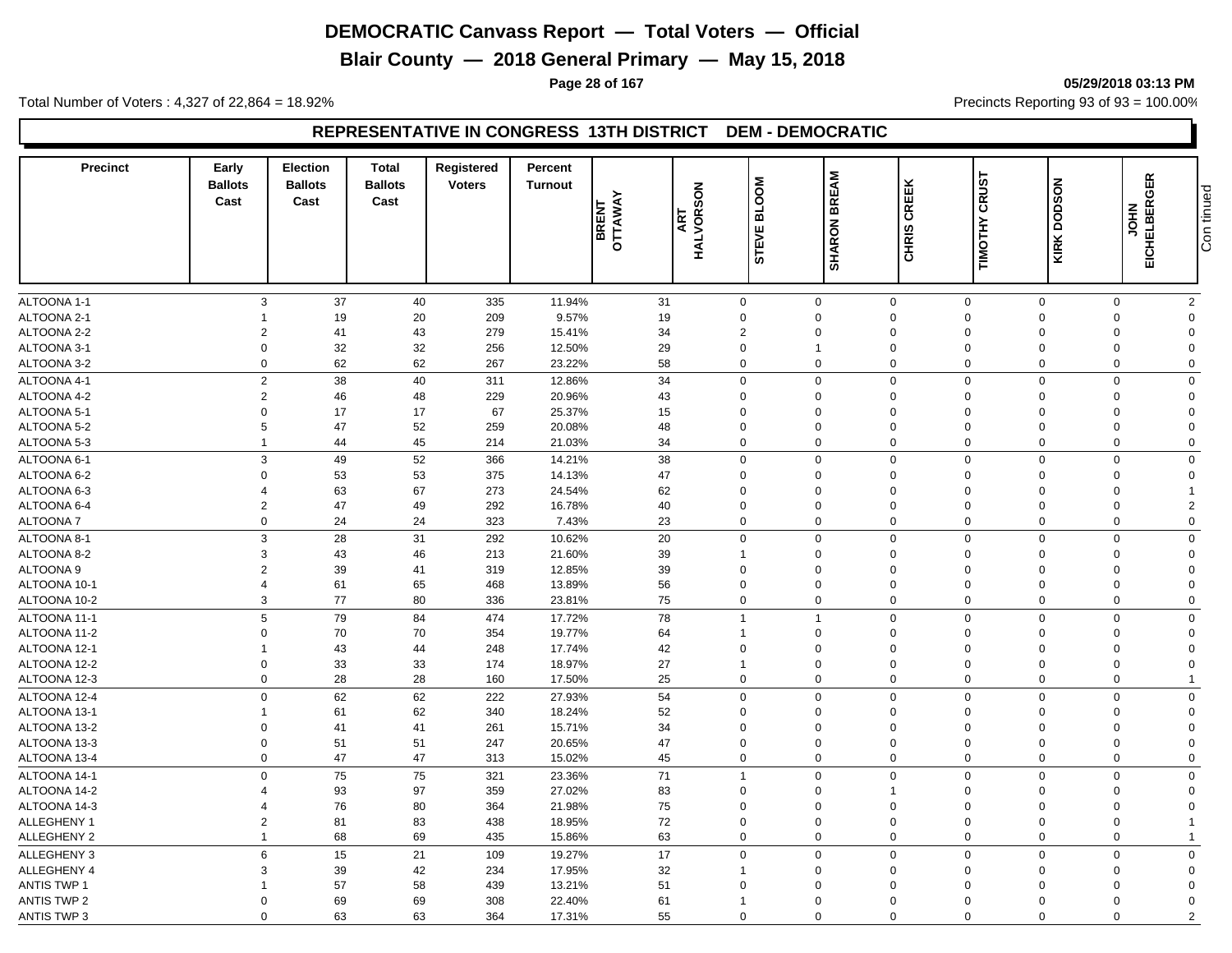**Blair County — 2018 General Primary — May 15, 2018**

**Page 29 of 167 05/29/2018 03:13 PM**

Total Number of Voters : 4,327 of 22,864 = 18.92% Precincts Reporting 93 of 93 = 100.00%

#### **REPRESENTATIVE IN CONGRESS 13TH DISTRICT DEM**

| <b>Precinct</b>        | Early<br><b>Ballots</b><br>Cast | Election<br><b>Ballots</b><br>Cast | <b>Total</b><br><b>Ballots</b><br>Cast | Registered<br><b>Voters</b> | <b>Percent</b><br><b>Turnout</b> | BRENT<br>OTTAWAY | <b>ART<br/>HALVORSON</b> | MOO<br>긂<br><b>STEVE</b> | <b>BREAM</b><br><b>SHARON</b> | CREEK<br><b>CHRIS</b> | <b>CRUST</b><br>TIMOTHY | <b>DODSON</b><br>KIRK | <b>EICHELBERGER</b><br><b>NHOL</b> |                |
|------------------------|---------------------------------|------------------------------------|----------------------------------------|-----------------------------|----------------------------------|------------------|--------------------------|--------------------------|-------------------------------|-----------------------|-------------------------|-----------------------|------------------------------------|----------------|
|                        |                                 |                                    |                                        |                             |                                  |                  |                          |                          |                               |                       |                         |                       |                                    |                |
| <b>BELLWOOD BORO</b>   | $\mathbf 0$                     | 50                                 | 50                                     | 277                         | 18.05%                           |                  | 43                       | $\mathbf 0$              | $\mathbf 0$                   | $\mathbf 0$           | $\overline{1}$          | $\mathbf 0$           | $\mathbf 0$                        | 1              |
| <b>BLAIR TWP 1</b>     | 3                               | 81                                 | 84                                     | 300                         | 28.00%                           |                  | 72                       | $\Omega$                 | $\mathbf 0$                   | $\Omega$              | $\Omega$                | $\Omega$              | 3                                  |                |
| <b>BLAIR TWP 2</b>     | $\overline{2}$                  | 66                                 | 68                                     | 315                         | 21.59%                           |                  | 62                       | $\Omega$                 | $\overline{0}$                | $\Omega$              | $\Omega$                | $\Omega$              | $\Omega$                           |                |
| <b>BLAIR TWP 3</b>     | 1                               | 34                                 | 35                                     | 594                         | 5.89%                            |                  | 32                       | $\Omega$                 | $\mathbf 0$                   | $\Omega$              | $\mathbf 0$             | 0                     | $\Omega$                           | $\Omega$       |
| <b>CATHARINE TWP</b>   | $\mathbf 0$                     | 17                                 | 17                                     | 90                          | 18.89%                           |                  | 13                       | $\mathbf 0$              | $\mathbf 0$                   | $\Omega$              | $\mathbf 0$             | 0                     | $\Omega$                           | $\Omega$       |
| <b>DUNCANSVILLE</b>    | $\overline{2}$                  | 51                                 | 53                                     | 230                         | 23.04%                           |                  | 47                       | $\mathbf 0$              | $\mathbf 0$                   | $\Omega$              | $\mathbf 0$             | $\mathbf 0$           | $\Omega$                           | $\Omega$       |
| <b>FRANKSTOWN TWP1</b> | $\overline{2}$                  | 45                                 | 47                                     | 231                         | 20.35%                           |                  | 42                       | $\mathbf 0$              | $\mathbf 0$                   | $\Omega$              | $\mathbf 0$             | 0                     | $\mathbf 0$                        | $\Omega$       |
| <b>FRANKSTOWN TWP2</b> | $\Omega$                        | 60                                 | 60                                     | 270                         | 22.22%                           |                  | 57                       | $\overline{2}$           | $\Omega$                      | $\Omega$              | $\Omega$                | $\Omega$              | $\Omega$                           | $\Omega$       |
| <b>FRANKSTOWN TWP3</b> | $\Delta$                        | 52                                 | 56                                     | 241                         | 23.24%                           |                  | 48                       | $\Omega$                 | $\mathbf 0$                   | $\Omega$              | $\mathbf 0$             | 0                     | $\Omega$                           | 1              |
| <b>FRANKSTOWN TWP4</b> | 3                               | 43                                 | 46                                     | 300                         | 15.33%                           |                  | 40                       | $\mathbf 0$              | $\mathbf 0$                   | $\Omega$              | $\mathbf 0$             | $\mathbf 0$           | $\Omega$                           | $\Omega$       |
| <b>FRANKSTOWN TWP5</b> | $\overline{2}$                  | 63                                 | 65                                     | 289                         | 22.49%                           |                  | 57                       | $\overline{1}$           | $\mathbf 0$                   | $\Omega$              | $\mathbf 0$             | $\mathbf 0$           | $\Omega$                           | $\mathbf 0$    |
| FREEDOM TWP 1          | $\mathbf 0$                     | 40                                 | 40                                     | 149                         | 26.85%                           |                  | 32                       | $\Omega$                 | $\mathbf 0$                   | $\Omega$              | $\overline{0}$          | 0                     | $\Omega$                           | 1              |
| FREEDOM TWP 2          | $\mathbf 0$                     | 55                                 | 55                                     | 286                         | 19.23%                           |                  | 43                       | $\Omega$                 | $\mathbf 0$                   | $\Omega$              | $\Omega$                | $\Omega$              | $\Omega$                           | $\Omega$       |
| <b>GREENFIELD TWP1</b> | $\overline{1}$                  | 42                                 | 43                                     | 236                         | 18.22%                           |                  | 37                       | $\Omega$                 | $\mathbf 0$                   | $\mathbf 0$           | $\mathbf 0$             | $\mathbf 0$           | $\Omega$                           | $\Omega$       |
| <b>GREENFIELD TWP2</b> | $\mathbf 0$                     | 6                                  | 6                                      | 30                          | 20.00%                           |                  | 5                        | $\mathbf 0$              | $\mathbf 0$                   | $\Omega$              | $\mathbf 0$             | $\mathbf 0$           | $\Omega$                           | $\Omega$       |
| <b>GREENFIELD TWP3</b> | $\mathbf 0$                     | 56                                 | 56                                     | 294                         | 19.05%                           |                  | 49                       | $\mathbf 0$              | $\mathbf{0}$                  | $\Omega$              | $\mathbf 0$             | $\mathbf 0$           | $\Omega$                           | $\Omega$       |
| <b>HOLLIDAYSBURG 1</b> |                                 | 22                                 | 23                                     | 130                         | 17.69%                           |                  | 21                       | $\Omega$                 | $\mathbf 0$                   | $\Omega$              | $\overline{0}$          | 0                     | $\mathbf 0$                        | $\mathbf 0$    |
| <b>HOLLIDAYSBURG 2</b> | $\overline{4}$                  | 52                                 | 56                                     | 170                         | 32.94%                           |                  | 50                       | $\Omega$                 | $\Omega$                      | $\Omega$              | $\Omega$                | $\Omega$              | $\Omega$                           | $\Omega$       |
| <b>HOLLIDAYSBURG 3</b> | 5                               | 39                                 | 44                                     | 179                         | 24.58%                           |                  | 39                       | -1                       | $\mathbf 0$                   | 0                     | $\overline{0}$          | 0                     | $\Omega$                           | $\Omega$       |
| <b>HOLLIDAYSBURG 4</b> | $\overline{2}$                  | 65                                 | 67                                     | 202                         | 33.17%                           |                  | 64                       | $\mathbf 0$              | $\mathbf 0$                   | $\mathbf 0$           | $\mathbf 0$             | $\mathbf 0$           | 0                                  | 0              |
| <b>HOLLIDAYSBURG 5</b> | $\overline{1}$                  | 42                                 | 43                                     | 151                         | 28.48%                           |                  | 38                       | $\mathbf 0$              | $\mathbf 0$                   | $\Omega$              | $\mathbf 0$             | $\mathbf 0$           | $\Omega$                           | $\Omega$       |
| <b>HOLLIDAYSBURG 6</b> | 1                               | 27                                 | 28                                     | 134                         | 20.90%                           |                  | 24                       | $\Omega$                 | $\Omega$                      | $\Omega$              | $\Omega$                | $\Omega$              |                                    | $\Omega$       |
| <b>HOLLIDAYSBURG 7</b> | $\Omega$                        | 36                                 | 36                                     | 119                         | 30.25%                           |                  | 34                       | $\Omega$                 | $\Omega$                      | $\Omega$              | $\mathbf 0$             | $\mathbf 0$           | $\Omega$                           | $\Omega$       |
| <b>HUSTON TWP</b>      | $\overline{2}$                  | 28                                 | 30                                     | 97                          | 30.93%                           |                  | 26                       | $\Omega$                 | $\mathbf 0$                   | $\Omega$              | $\Omega$                | $\Omega$              | $\Omega$                           | $\Omega$       |
| <b>JUNIATA TWP</b>     | 3                               | 19                                 | 22                                     | 115                         | 19.13%                           |                  | 18                       | $\mathbf 0$              | $\mathbf 0$                   | $\mathbf 0$           | $\mathbf 0$             | 0                     | $\mathbf 0$                        | $\mathbf 0$    |
|                        |                                 |                                    |                                        |                             |                                  |                  |                          |                          |                               |                       |                         |                       |                                    |                |
| <b>LOGAN TWP 1</b>     | $\overline{2}$                  | 75                                 | 77                                     | 409                         | 18.83%                           |                  | 71                       | $\mathbf 0$              | $\mathbf 0$                   | $\Omega$              | $\mathbf 0$             | $\mathbf 0$           | $\mathbf 0$                        | 0              |
| <b>LOGAN TWP 2</b>     | 4                               | 96                                 | 100                                    | 480                         | 20.83%                           |                  | 81                       | 4                        | -1                            | $\Omega$              | $\Omega$                | $\Omega$              | $\Omega$                           | $\Omega$       |
| <b>LOGAN TWP 3</b>     | $\overline{2}$                  | 64                                 | 66                                     | 239                         | 27.62%                           |                  | 56                       | $\Omega$                 | $\mathbf 0$                   | $\Omega$              | $\mathbf 0$             | 0                     | $\Omega$                           | $\mathbf 0$    |
| <b>LOGAN TWP 4</b>     | $\mathbf 0$                     | 51                                 | 51                                     | 307                         | 16.61%                           |                  | 41                       | $\mathbf 0$              | $\mathbf 0$                   | $\Omega$              | $\mathbf 0$             | 0                     | $\Omega$                           | $\Omega$       |
| LOGAN TWP 5            | $\overline{1}$                  | 54                                 | 55                                     | 328                         | 16.77%                           |                  | 40                       | $\overline{2}$           | $\mathbf 0$                   | $\mathbf 0$           | $\mathbf 0$             | $\mathbf 0$           | $\mathbf 0$                        | $\mathbf{1}$   |
| LOGAN TWP 6            | $\overline{4}$                  | 84                                 | 88                                     | 492                         | 17.89%                           |                  | 74                       | $\mathbf 0$              | $\mathbf 0$                   | 1                     | $\mathbf 0$             | $\mathbf 0$           | $\mathbf 0$                        | $\overline{2}$ |
| <b>LOGAN TWP 7</b>     | 3                               | 34                                 | 37                                     | 173                         | 21.39%                           |                  | 27                       | $\Omega$                 | $\Omega$                      | $\Omega$              | $\mathbf 0$             | 0                     | $\Omega$                           | $\Omega$       |
| <b>MARTINSBURG 1</b>   | $\overline{2}$                  | 25                                 | 27                                     | 89                          | 30.34%                           |                  | 24                       | $\Omega$                 | $\Omega$                      | $\mathbf 0$           | $\mathbf 0$             | 0                     | $\Omega$                           | $\mathbf 0$    |
| <b>MARTINSBURG 2</b>   | $\overline{1}$                  | 35                                 | 36                                     | 131                         | 27.48%                           |                  | 32                       | $\mathbf 0$              | $\mathbf 0$                   | $\Omega$              | $\overline{0}$          | $\mathbf 0$           | $\Omega$                           | $\Omega$       |
| <b>NEWRY BORO</b>      | $\mathbf 0$                     | 18                                 | 18                                     | 52                          | 34.62%                           |                  | 14                       | $\mathbf 0$              | $\mathbf 0$                   | $\Omega$              | $\mathbf 0$             | $\mathbf 0$           | $\Omega$                           | $\Omega$       |
| NORTH WOODBURY         | $\overline{4}$                  | 38                                 | 42                                     | 252                         | 16.67%                           |                  | 39                       | $\mathbf 0$              | $\mathbf 0$                   | $\Omega$              | $\mathbf 0$             | $\mathbf 0$           | $\Omega$                           | $\mathbf 0$    |
| ROARING SPG 1          |                                 | 16                                 | 17                                     | 77                          | 22.08%                           |                  | 16                       | $\Omega$                 | $\mathbf 0$                   | $\Omega$              | -1                      | $\Omega$              | $\Omega$                           | $\Omega$       |
| <b>ROARING SPG 2</b>   | 0                               | 33                                 | 33                                     | 138                         | 23.91%                           |                  | 31                       | $\Omega$                 | $\Omega$                      | $\Omega$              | $\Omega$                | $\Omega$              | $\Omega$                           | 0              |
| ROARING SPG 3          | $\Omega$                        | 29                                 | 29                                     | 118                         | 24.58%                           |                  | 23                       | $\Omega$                 | $\Omega$                      | $\Omega$              | $\Omega$                | $\Omega$              | $\Omega$                           | $\Omega$       |
| SNYDER TWP 1           |                                 | 36                                 | 37                                     | 220                         | 16.82%                           |                  | 29                       | $\Omega$                 | $\Omega$                      | $\Omega$              | $\Omega$                | $\Omega$              | $\Omega$                           | $\Omega$       |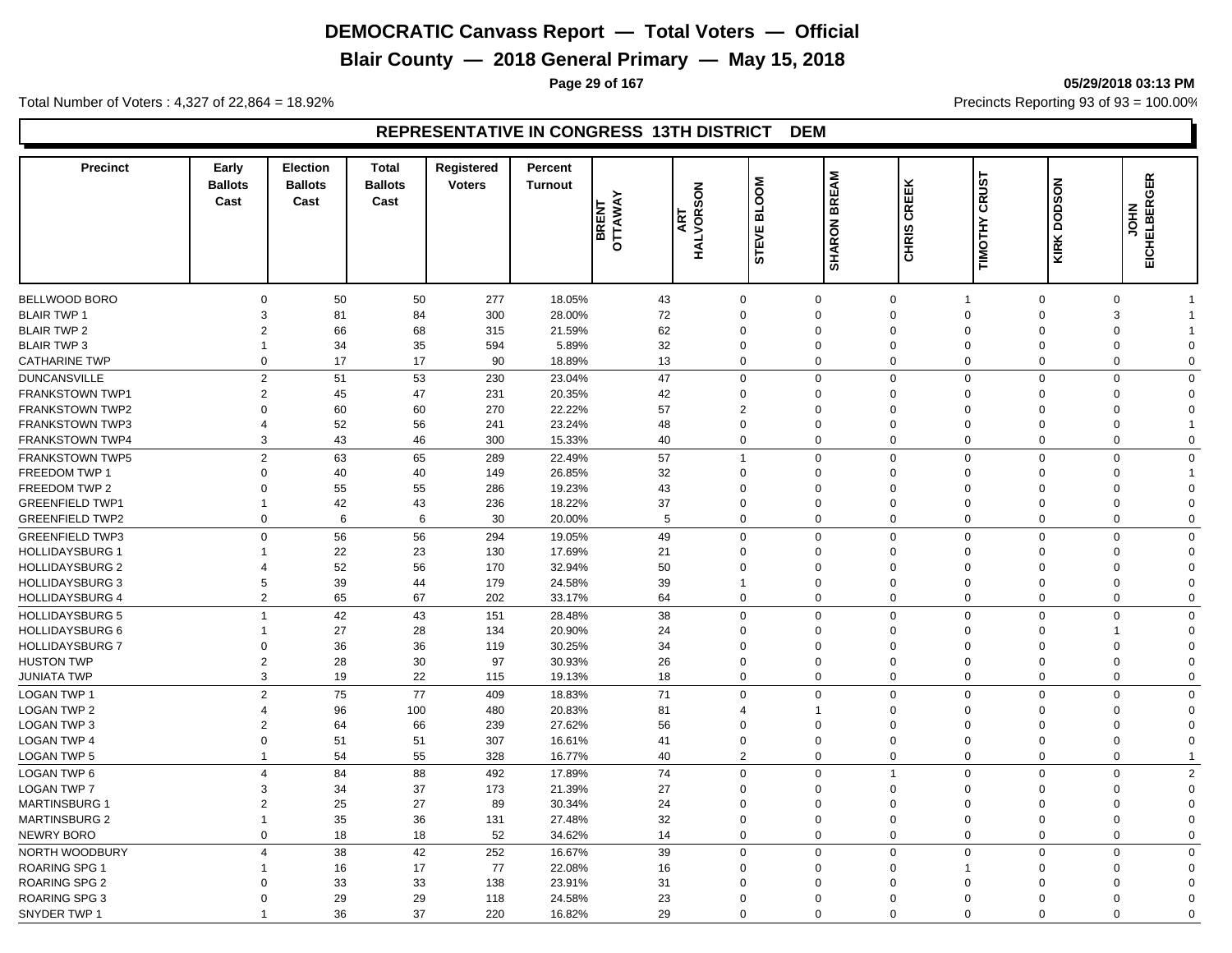**Blair County — 2018 General Primary — May 15, 2018**

**Page 30 of 167 05/29/2018 03:13 PM**

Total Number of Voters : 4,327 of 22,864 = 18.92% Precincts Reporting 93 of 93 = 100.00%

#### **REPRESENTATIVE IN CONGRESS 13TH DISTRICT DEM**

| 분<br>$\overline{\alpha}$<br>Ō<br>ш<br>ഗ<br>Cast<br>Cast<br>Cast<br>ဖာ<br>BRENT<br>OTTAWA<br>$\propto$<br>$\mathbf c$<br>≏<br>⋒<br>∣ฮ<br><b>ART</b><br>VOR:<br>ပ<br>SHARON<br>≏<br>ш<br>I<br><b>CHRIS</b><br>⋝<br>⊻<br>STE<br>o<br>KIRI<br>ź<br>I | JOHN<br>ELBER<br>EICHELI |
|--------------------------------------------------------------------------------------------------------------------------------------------------------------------------------------------------------------------------------------------------|--------------------------|
| SNYDER TWP 2<br>299<br>48<br>50<br>16.72%<br>42                                                                                                                                                                                                  |                          |
| <b>TAYLOR TWP</b><br>46<br>49<br>293<br>16.72%<br>48                                                                                                                                                                                             |                          |
| <b>TYRONE TWP 1</b><br>29<br>29<br>28.43%<br>25<br>102                                                                                                                                                                                           |                          |
| TYRONE TWP 2<br>34<br>34<br>19.88%<br>28<br>171                                                                                                                                                                                                  |                          |
| <b>TYRONE BORO 1</b><br>23<br>23<br>16.55%<br>139<br>17<br>0                                                                                                                                                                                     |                          |
| TYRONE BORO 2<br>21<br>21<br>16<br>$\Omega$<br>18.92%<br>$\mathbf 0$<br>111<br>$\Omega$<br>$\Omega$<br>$\Omega$<br>$\Omega$                                                                                                                      |                          |
| 28<br>27<br>TYRONE BORO 3<br>30<br>169<br>17.75%                                                                                                                                                                                                 |                          |
| <b>TYRONE BORO 4</b><br>11.76%<br>9<br>10<br>85                                                                                                                                                                                                  |                          |
| TYRONE BORO 5<br>20<br>20<br>96<br>20.83%<br>19                                                                                                                                                                                                  |                          |
| TYRONE BORO 6<br>34<br>34<br>22.67%<br>30<br>150<br>0                                                                                                                                                                                            |                          |
| 30<br>30<br>26<br><b>TYRONE BORO 7</b><br>$\Omega$<br>138<br>21.74%<br>$\mathbf 0$<br>$\Omega$<br>$\Omega$<br>0<br>$\Omega$                                                                                                                      |                          |
| WILLIAMSBURG<br>33<br>40<br>176<br>22.73%<br>40                                                                                                                                                                                                  |                          |
| WOODBURY TWP<br>28<br>28<br>18.18%<br>23<br>154                                                                                                                                                                                                  |                          |
| <b>Totals</b><br>4187<br>4327<br>140<br>22864<br>3<br>3765<br>20<br>2<br>3                                                                                                                                                                       | 23                       |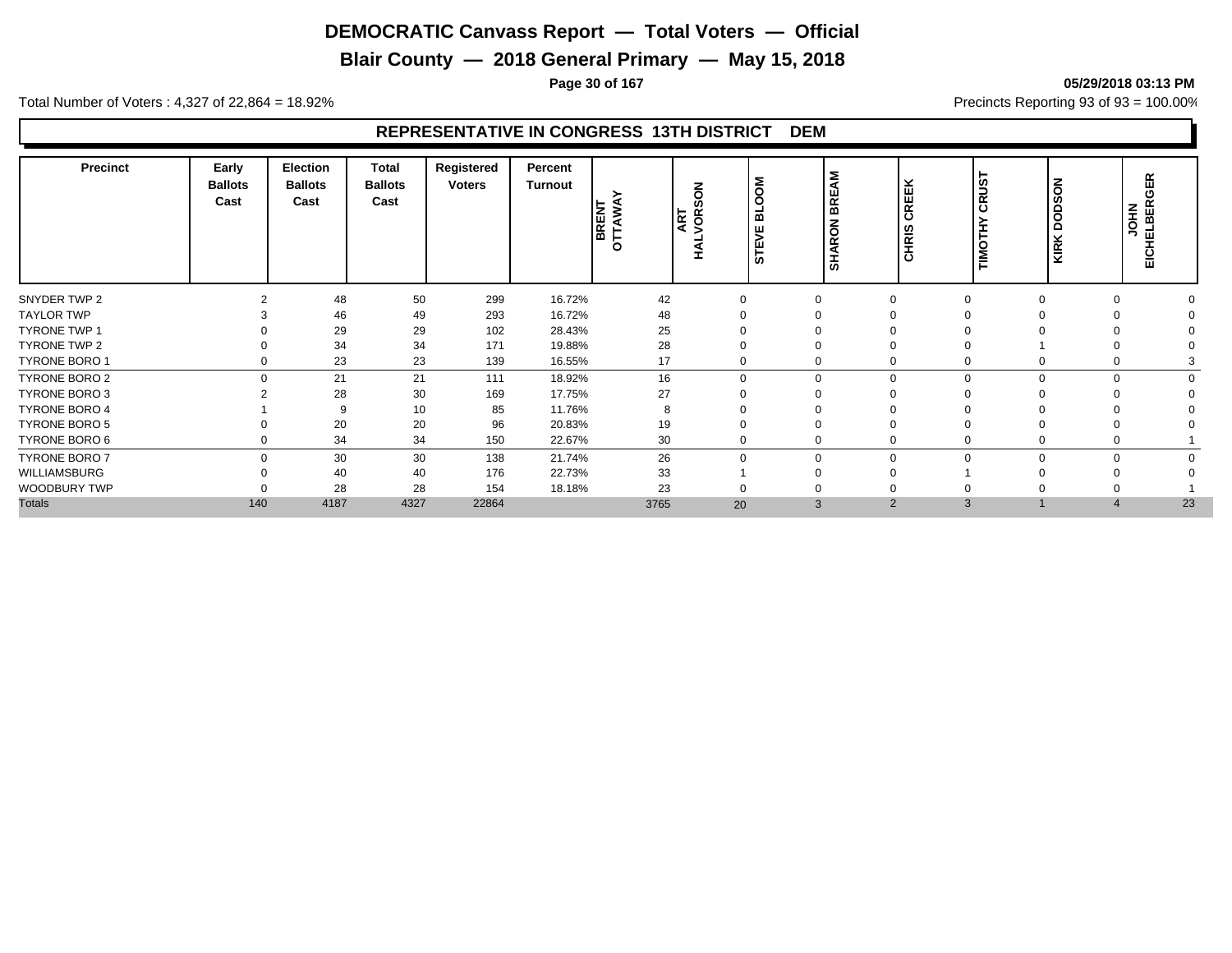**Blair County — 2018 General Primary — May 15, 2018**

**Page 31 of 167 05/29/2018 03:13 PM**

Total Number of Voters : 4,327 of 22,864 = 18.92% Precincts Reporting 93 of 93 = 100.00%

#### **REPRESENTATIVE IN CONGRESS 13TH DISTRICT DEM - DEMOCRATIC**

| <b>Precinct</b>    | Early<br><b>Ballots</b><br>Cast | <b>Election</b><br><b>Ballots</b><br>Cast | <b>Total</b><br><b>Ballots</b><br>Cast | Registered<br><b>Voters</b> | Percent<br><b>Turnout</b> | <b>JIM GREGORY</b> | ш<br><b>JOHN JOYC</b> | $\tilde{\vec{r}}$<br>STEPHEN<br>DAWKINS JF<br>o | KINONEN<br>STEVE | MASTRIANO<br>poug           | <b>CHERRY PARKS</b>            | <b>PICK</b><br>AMY I | LOU SCHMITT                   | Con tinued |
|--------------------|---------------------------------|-------------------------------------------|----------------------------------------|-----------------------------|---------------------------|--------------------|-----------------------|-------------------------------------------------|------------------|-----------------------------|--------------------------------|----------------------|-------------------------------|------------|
|                    |                                 |                                           |                                        |                             |                           |                    |                       |                                                 |                  |                             |                                |                      |                               |            |
| ALTOONA 1-1        |                                 | 3<br>37                                   | 40                                     | 335                         | 11.94%                    | $\mathbf 0$        | $\mathbf 0$           |                                                 | $\mathbf 0$      | $\mathbf 0$                 | $\mathsf 0$                    | $\mathbf 0$          | $\mathbf 0$<br>$\mathbf 0$    |            |
| ALTOONA 2-1        |                                 | 19                                        | 20                                     | 209                         | 9.57%                     | $\mathbf 0$        | $\Omega$              |                                                 | $\Omega$         | $\mathbf 0$                 | $\Omega$<br>$\Omega$           |                      | $\mathbf 0$<br>$\Omega$       |            |
| ALTOONA 2-2        | $\overline{2}$                  | 41                                        | 43                                     | 279                         | 15.41%                    | $\mathbf 0$        |                       |                                                 | 1                | $\mathbf 0$                 | $\Omega$<br>$\Omega$           |                      | $\mathbf 0$<br>$\Omega$       |            |
| ALTOONA 3-1        | $\mathbf 0$                     | 32                                        | 32                                     | 256                         | 12.50%                    | $\mathbf 0$        | $\mathbf 0$           |                                                 | $\mathbf 0$      | $\mathbf 0$                 | $\mathbf 0$<br>$\mathbf 0$     |                      | $\mathbf 0$<br>$\Omega$       |            |
| ALTOONA 3-2        | $\Omega$                        | 62                                        | 62                                     | 267                         | 23.22%                    | $\mathbf 0$        |                       |                                                 | $\mathbf 0$      | $\mathbf 0$                 | $\Omega$                       | $\mathbf 0$          | $\mathbf 0$<br>$\Omega$       |            |
| ALTOONA 4-1        |                                 | $\overline{2}$<br>38                      | 40                                     | 311                         | 12.86%                    | $\mathbf 0$        | $\overline{1}$        |                                                 | $\mathbf 0$      | $\mathbf 0$                 | $\mathbf 0$                    | $\mathbf 0$          | $\mathbf 0$<br>$\Omega$       |            |
| ALTOONA 4-2        | $\overline{2}$                  | 46                                        | 48                                     | 229                         | 20.96%                    | $\mathbf 0$        | $\overline{2}$        |                                                 | 0                | $\mathbf 0$                 | $\Omega$<br>$\mathbf 0$        |                      | $\mathbf 0$<br>$\Omega$       |            |
| ALTOONA 5-1        | $\mathbf 0$                     | 17                                        | 17                                     | 67                          | 25.37%                    | $\mathbf 0$        | $\Omega$              |                                                 | $\mathbf 0$      | $\mathbf 0$                 | $\Omega$<br>$\mathbf 0$        |                      | 0<br>$\Omega$                 |            |
| ALTOONA 5-2        | 5                               | 47                                        | 52                                     | 259                         | 20.08%                    | $\mathbf 0$        | $\Omega$              |                                                 | $\Omega$         | $\mathbf 0$                 | $\Omega$<br>$\Omega$           |                      | 0<br>$\Omega$                 |            |
| ALTOONA 5-3        | $\overline{1}$                  | 44                                        | 45                                     | 214                         | 21.03%                    | $\mathbf 0$        | 3                     |                                                 | 0                | $\mathbf 0$                 | $\Omega$                       | $\mathbf 0$          | 0<br>$\mathbf 0$              |            |
| ALTOONA 6-1        | 3                               | 49                                        | 52                                     | 366                         | 14.21%                    | $\mathbf 0$        | 3                     |                                                 | $\mathbf 0$      | $\mathbf 0$                 | $\mathbf 0$                    | $\mathbf 0$          | $\mathbf 0$<br>$\Omega$       |            |
| ALTOONA 6-2        | $\Omega$                        | 53                                        | 53                                     | 375                         | 14.13%                    | $\mathbf 0$        | $\Omega$              |                                                 | $\Omega$         | $\mathbf 0$                 | $\Omega$<br>$\Omega$           |                      | 0<br>$\Omega$                 |            |
| ALTOONA 6-3        | 4                               | 63                                        | 67                                     | 273                         | 24.54%                    | $\mathbf 0$        | $\Omega$              |                                                 | $\Omega$         | $\mathbf 0$                 | $\Omega$<br>$\Omega$           |                      | 0<br>$\Omega$                 |            |
| ALTOONA 6-4        | $\overline{2}$                  | 47                                        | 49                                     | 292                         | 16.78%                    | $\mathbf 0$        | $\overline{2}$        |                                                 | $\mathbf 0$      | $\mathbf 0$                 | $\mathbf 0$<br>$\overline{0}$  |                      | $\mathbf 0$<br>$\Omega$       |            |
| <b>ALTOONA7</b>    |                                 | 24<br>$\mathbf 0$                         | 24                                     | 323                         | 7.43%                     | $\mathbf 0$        | $\overline{1}$        |                                                 | $\mathbf 0$      | $\mathbf 0$                 | $\mathbf 0$                    | $\mathbf 0$          | $\mathbf 0$<br>$\mathbf 0$    |            |
| ALTOONA 8-1        | 3                               | 28                                        | 31                                     | 292                         | 10.62%                    | $\mathbf 0$        | $\Omega$              |                                                 | $\mathbf 0$      | $\mathbf 0$                 | $\overline{2}$<br>$\mathbf{1}$ |                      | $\mathbf 0$<br>$\mathbf 0$    |            |
| ALTOONA 8-2        | 3                               | 43                                        | 46                                     | 213                         | 21.60%                    | $\mathbf 0$        | $\mathbf 0$           |                                                 | 0                | $\mathbf 0$                 | $\overline{2}$<br>$\mathbf 0$  |                      | $\mathbf 0$<br>$\Omega$       |            |
| ALTOONA 9          | $\overline{2}$                  | 39                                        | 41                                     | 319                         | 12.85%                    | $\mathbf 0$        | $\mathbf 0$           |                                                 | $\mathbf 0$      | $\mathbf 0$                 | $\mathbf 0$<br>$\mathbf 0$     |                      | 0<br>$\Omega$                 |            |
| ALTOONA 10-1       | $\overline{4}$                  | 61                                        | 65                                     | 468                         | 13.89%                    | $\mathbf 0$        |                       |                                                 | $\mathbf 0$      | $\mathbf 0$                 | $\Omega$<br>$\mathbf 0$        |                      | 0<br>$\Omega$                 |            |
| ALTOONA 10-2       | 3                               | 77                                        | 80                                     | 336                         | 23.81%                    | $\mathbf 0$        | -1                    |                                                 | $\mathbf 0$      | $\mathbf 0$                 | $\mathbf 0$<br>$\overline{0}$  |                      | $\mathbf 0$<br>$\mathbf 0$    |            |
|                    |                                 |                                           |                                        |                             |                           |                    |                       |                                                 |                  |                             |                                |                      |                               |            |
| ALTOONA 11-1       |                                 | 5<br>79                                   | 84                                     | 474                         | 17.72%                    | $\mathbf 0$        | $\overline{1}$        |                                                 | $\mathbf 0$      | $\mathbf 0$                 | $\Omega$                       | $\mathbf 0$          | $\mathbf 0$<br>$\mathbf 0$    |            |
| ALTOONA 11-2       | $\Omega$                        | 70                                        | 70                                     | 354                         | 19.77%                    | $\mathbf 0$        |                       |                                                 | $\Omega$         | $\mathbf 0$                 | $\Omega$<br>$\Omega$           |                      | $\mathbf 0$<br>$\Omega$       |            |
| ALTOONA 12-1       | 1                               | 43                                        | 44                                     | 248                         | 17.74%                    | $\mathbf 0$        | $\Omega$              |                                                 | $\Omega$         | $\mathbf 0$                 | $\Omega$<br>$\Omega$           |                      | $\mathbf 0$<br>$\Omega$       |            |
| ALTOONA 12-2       | $\Omega$                        | 33                                        | 33                                     | 174                         | 18.97%                    | $\mathbf 0$        |                       |                                                 | $\mathbf 0$      | $\mathbf 0$                 | $\mathbf 0$<br>$\overline{0}$  |                      | $\mathbf 0$<br>$\Omega$       |            |
| ALTOONA 12-3       |                                 | 28<br>0                                   | 28                                     | 160                         | 17.50%                    | $\mathbf 0$        | $\Omega$              |                                                 | $\mathbf 0$      | $\mathbf 0$                 | $\Omega$                       | $\mathbf{0}$         | $\mathbf 0$<br>$\Omega$       |            |
| ALTOONA 12-4       |                                 | 62<br>$\Omega$                            | 62                                     | 222                         | 27.93%                    | $\mathbf 0$        |                       |                                                 | $\mathbf 0$      | $\mathbf 0$                 | $\Omega$                       | $\Omega$             | $\mathbf 0$<br>$\Omega$       |            |
| ALTOONA 13-1       | -1                              | 61                                        | 62                                     | 340                         | 18.24%                    | $\mathbf 0$        | 4                     |                                                 | 0                | $\mathbf 0$                 | $\Omega$<br>$\Omega$           |                      | $\mathbf 0$<br>$\Omega$       |            |
| ALTOONA 13-2       | $\mathbf 0$                     | 41                                        | 41                                     | 261                         | 15.71%                    | $\mathbf 0$        | -1                    |                                                 | $\mathbf 0$      | $\mathbf 0$                 | $\Omega$<br>$\mathbf 0$        |                      | 0<br>$\Omega$                 |            |
| ALTOONA 13-3       | $\Omega$                        | 51                                        | 51                                     | 247                         | 20.65%                    | $\mathbf 0$        | $\overline{2}$        |                                                 | $\Omega$         | $\mathbf 0$                 | $\Omega$<br>$\Omega$           |                      | $\mathbf 0$<br>$\Omega$       |            |
| ALTOONA 13-4       | $\mathbf 0$                     | 47                                        | 47                                     | 313                         | 15.02%                    | $\mathbf 0$        | $\Omega$              |                                                 | $\mathbf 0$      | $\mathbf 0$                 | $\Omega$                       | $\mathbf 0$          | $\mathbf 0$<br>$\Omega$       |            |
| ALTOONA 14-1       |                                 | 75<br>$\Omega$                            | 75                                     | 321                         | 23.36%                    | $\mathbf 0$        |                       |                                                 | $\mathbf 0$      | $\mathbf 0$                 | $\mathbf 0$                    | $\Omega$             | $\mathbf 0$<br>$\Omega$       |            |
| ALTOONA 14-2       | $\Delta$                        | 93                                        | 97                                     | 359                         | 27.02%                    | $\mathbf 0$        | 3                     |                                                 | $\Omega$         | $\mathbf 0$                 | $\Omega$<br>$\Omega$           |                      | $\mathbf 0$<br>$\overline{2}$ |            |
| ALTOONA 14-3       | 4                               | 76                                        | 80                                     | 364                         | 21.98%                    | $\mathbf 0$        | $\Omega$              |                                                 | $\Omega$         | $\mathbf{1}$                | $\Omega$<br>$\Omega$           |                      | 0<br>$\Omega$                 |            |
| ALLEGHENY 1        | $\overline{2}$                  | 81                                        | 83                                     | 438                         | 18.95%                    | $\mathbf 0$        | $\overline{1}$        |                                                 | $\mathbf 0$      | $\mathbf 0$                 | $\Omega$<br>$\mathbf 0$        |                      | $\mathbf 0$<br>$\Omega$       |            |
| ALLEGHENY 2        | $\mathbf{1}$                    | 68                                        | 69                                     | 435                         | 15.86%                    | $\mathbf 0$        | $\Omega$              |                                                 | $\mathbf 0$      | $\mathbf 0$                 | $\mathbf 0$                    | $\mathbf 0$          | $\mathbf 0$<br>$\Omega$       |            |
| ALLEGHENY 3        | 6                               | 15                                        | 21                                     | 109                         | 19.27%                    | $\mathbf 0$        | $\Omega$              |                                                 | $\mathbf 0$      | $\mathsf{O}\xspace$         | $\mathbf 0$<br>$\Omega$        |                      | $\mathbf 0$<br>$\mathbf 0$    |            |
| ALLEGHENY 4        | 3                               | 39                                        | 42                                     | 234                         | 17.95%                    | $\mathbf 0$        |                       |                                                 | $\mathbf 0$      | $\mathbf 0$                 | $\Omega$<br>$\mathbf 0$        |                      | 0                             |            |
| <b>ANTIS TWP 1</b> |                                 | 57                                        | 58                                     | 439                         | 13.21%                    | $\mathbf 0$        |                       |                                                 | $\mathbf 0$      | $\mathbf 0$                 | $\mathbf 0$<br>$\Omega$        |                      | 0<br>$\mathbf 0$              |            |
| <b>ANTIS TWP 2</b> | $\Omega$                        | 69                                        | 69                                     | 308                         | 22.40%                    | $\mathbf 0$        | $\Omega$              |                                                 | $\Omega$         | $\Omega$                    | $\Omega$<br>$\Omega$           |                      | $\mathbf 0$<br>$\Omega$       |            |
| <b>ANTIS TWP 3</b> | $\Omega$                        | 63                                        | 63                                     | 364                         | 17.31%                    | $\mathbf 0$        | -1                    |                                                 | $\mathbf 0$      | $\mathbf 0$<br>$\mathbf{1}$ |                                | $\mathbf 0$          | $\mathbf 0$<br>$\Omega$       |            |
|                    |                                 |                                           |                                        |                             |                           |                    |                       |                                                 |                  |                             |                                |                      |                               |            |

# Con tinued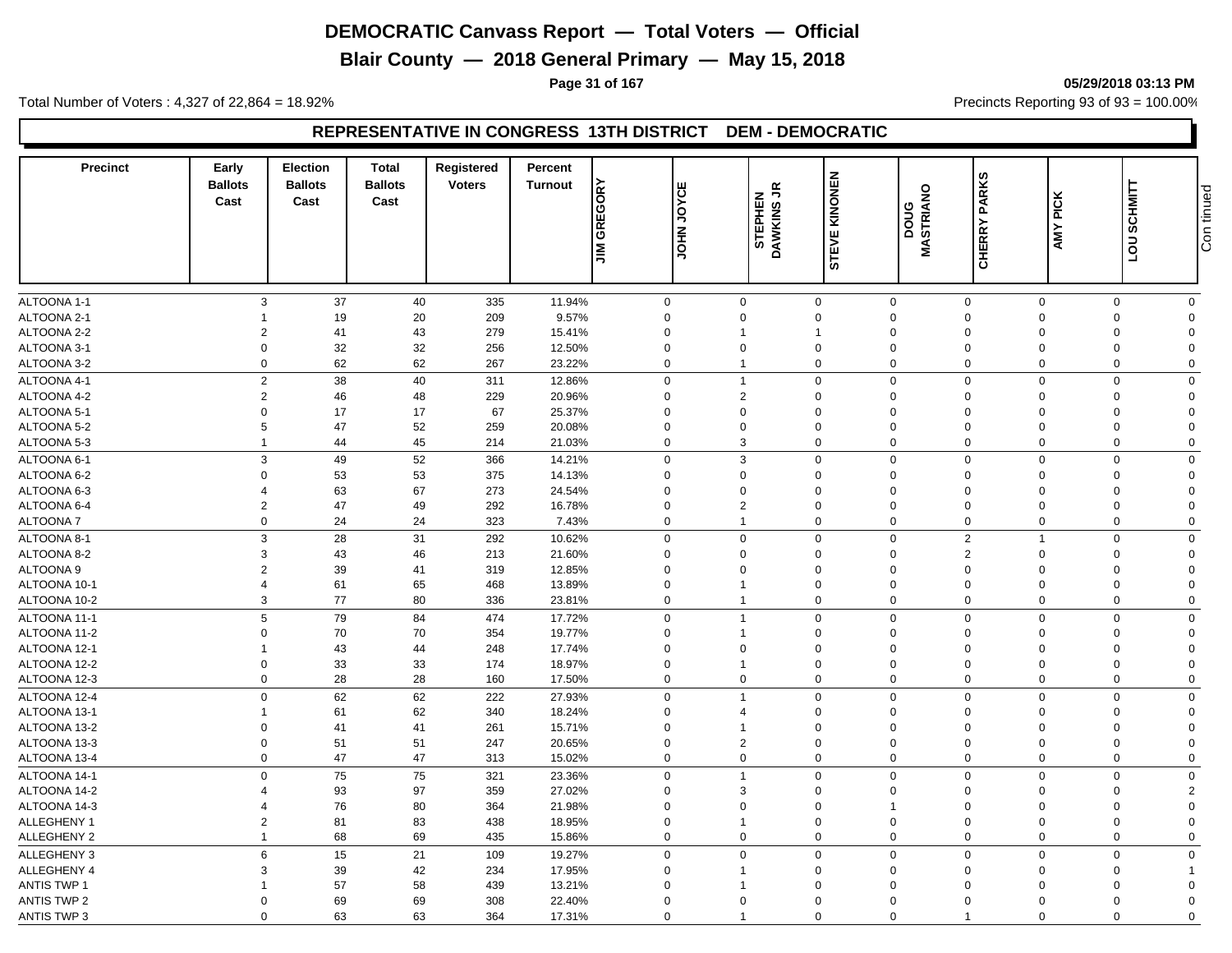**Blair County — 2018 General Primary — May 15, 2018**

**Page 32 of 167 05/29/2018 03:13 PM**

Total Number of Voters : 4,327 of 22,864 = 18.92% Precincts Reporting 93 of 93 = 100.00%

#### **REPRESENTATIVE IN CONGRESS 13TH DISTRICT DEM**

| <b>Precinct</b>                          | Early<br><b>Ballots</b><br>Cast | <b>Election</b><br><b>Ballots</b><br>Cast | <b>Total</b><br><b>Ballots</b><br>Cast | Registered<br><b>Voters</b> | Percent<br><b>Turnout</b> | <b>GREGORY</b><br>$\leq$ | Iш<br><b>SAGE</b><br><b>NHOL</b>       | $\tilde{\vec{r}}$<br>STEPHEN<br>DAWKINS | KINONEN<br>STEVE                       | MASTRIANO<br>poug           | <b>CHERRY PARKS</b>  | <b>AMY PICK</b> | <b>SCHMITT</b><br>$\overline{5}$       |  |
|------------------------------------------|---------------------------------|-------------------------------------------|----------------------------------------|-----------------------------|---------------------------|--------------------------|----------------------------------------|-----------------------------------------|----------------------------------------|-----------------------------|----------------------|-----------------|----------------------------------------|--|
|                                          |                                 |                                           |                                        |                             |                           |                          |                                        |                                         |                                        |                             |                      |                 |                                        |  |
| <b>BELLWOOD BORO</b>                     | $\Omega$<br>3                   | 50                                        | 50                                     | 277                         | 18.05%                    |                          | $\mathbf 0$<br>$\mathbf 0$             |                                         | $\Omega$<br>$\Omega$                   | $\mathbf{0}$<br>$\mathbf 0$ | $\Omega$             |                 | $\mathbf 0$<br>$\Omega$<br>$\Omega$    |  |
| <b>BLAIR TWP 1</b><br><b>BLAIR TWP 2</b> | $\overline{c}$                  | 81<br>66                                  | 84<br>68                               | 300<br>315                  | 28.00%<br>21.59%          |                          | $\mathbf 0$<br>$\Omega$<br>$\mathbf 0$ |                                         | $\mathbf 0$<br>$\mathbf 0$<br>$\Omega$ | $\Omega$<br>$\Omega$        | $\Omega$<br>$\Omega$ |                 | $\mathbf 0$<br>$\mathbf 0$<br>$\Omega$ |  |
|                                          | $\overline{\mathbf{1}}$         |                                           |                                        |                             |                           |                          |                                        |                                         | $\mathbf 0$<br>$\Omega$                | $\Omega$                    | $\Omega$             |                 | $\Omega$                               |  |
| <b>BLAIR TWP 3</b>                       |                                 | 34                                        | 35                                     | 594                         | 5.89%                     |                          | 0                                      |                                         |                                        |                             |                      |                 | 0                                      |  |
| <b>CATHARINE TWP</b>                     | $\Omega$                        | 17                                        | 17                                     | 90                          | 18.89%                    |                          | $\mathbf 0$                            |                                         | $\mathbf 0$                            | $\mathbf 0$<br>$\Omega$     | $\Omega$             |                 | 0<br>$\Omega$                          |  |
| <b>DUNCANSVILLE</b>                      | $\overline{2}$                  | 51                                        | 53                                     | 230                         | 23.04%                    |                          | $\overline{2}$<br>$\mathbf 0$          |                                         | $\mathbf 0$                            | $\mathbf 0$<br>$\mathbf 0$  | $\mathbf 0$          |                 | 0<br>$\Omega$                          |  |
| <b>FRANKSTOWN TWP1</b>                   | $\overline{2}$                  | 45                                        | 47                                     | 231                         | 20.35%                    |                          | $\overline{2}$<br>$\mathbf 0$          |                                         | $\mathbf 0$<br>$\mathbf 0$             | $\Omega$                    | $\Omega$             |                 | 0<br>$\Omega$                          |  |
| <b>FRANKSTOWN TWP2</b>                   | $\Omega$                        | 60                                        | 60                                     | 270                         | 22.22%                    |                          | $\mathbf 0$<br>$\Omega$                |                                         | $\mathbf 0$<br>$\Omega$                | $\Omega$                    | $\Omega$             |                 | $\mathbf 0$<br>$\Omega$                |  |
| <b>FRANKSTOWN TWP3</b>                   | $\Delta$                        | 52                                        | 56                                     | 241                         | 23.24%                    |                          | $\mathbf 0$                            |                                         | $\mathbf 0$<br>$\Omega$                | $\Omega$                    | $\Omega$             |                 | $\mathbf 0$<br>$\Omega$                |  |
| <b>FRANKSTOWN TWP4</b>                   | 3                               | 43                                        | 46                                     | 300                         | 15.33%                    |                          | $\overline{2}$<br>$\mathbf 0$          |                                         | $\mathbf 0$<br>$\Omega$                | $\mathbf 0$                 | $\mathbf 0$          |                 | $\mathbf 0$<br>$\Omega$                |  |
| FRANKSTOWN TWP5                          | $\overline{2}$                  | 63                                        | 65                                     | 289                         | 22.49%                    |                          | $\mathbf 0$<br>$\overline{2}$          |                                         | $\mathbf 0$                            | $\mathbf{0}$<br>$\mathbf 0$ | $\mathbf 0$          |                 | $\mathbf 0$<br>$\Omega$                |  |
| FREEDOM TWP 1                            | $\Omega$                        | 40                                        | 40                                     | 149                         | 26.85%                    |                          | $\mathbf 0$<br>3                       |                                         | $\Omega$<br>$\mathbf 0$                | $\mathbf 0$                 | $\Omega$             |                 | $\mathbf 0$<br>$\Omega$                |  |
| FREEDOM TWP 2                            | $\Omega$                        | 55                                        | 55                                     | 286                         | 19.23%                    |                          | $\mathbf 0$                            |                                         | $\mathbf 0$<br>$\Omega$                | $\Omega$                    | $\Omega$             |                 | $\mathbf 0$<br>$\Omega$                |  |
| <b>GREENFIELD TWP1</b>                   | $\overline{1}$                  | 42                                        | 43                                     | 236                         | 18.22%                    |                          | $\mathbf 0$<br>$\mathbf 0$             |                                         | $\Omega$<br>$\mathbf 0$                | $\mathbf 0$                 | $\overline{0}$       |                 | $\mathbf 0$<br>$\Omega$                |  |
| <b>GREENFIELD TWP2</b>                   | $\mathbf 0$                     | 6                                         | 6                                      | 30                          | 20.00%                    |                          | $\mathbf 0$<br>$\mathbf 0$             |                                         | $\mathbf 0$                            | $\mathbf 0$<br>$\mathbf 0$  | $\mathbf 0$          |                 | $\mathbf 0$<br>$\Omega$                |  |
| <b>GREENFIELD TWP3</b>                   | $\Omega$                        | 56                                        | 56                                     | 294                         | 19.05%                    |                          | $\mathbf 0$<br>$\Omega$                |                                         | $\Omega$                               | $\mathbf 0$<br>$\mathbf 0$  | $\Omega$             |                 | $\mathbf 0$<br>$\Omega$                |  |
| <b>HOLLIDAYSBURG 1</b>                   | -1                              | 22                                        | 23                                     | 130                         | 17.69%                    |                          | $\mathbf 0$<br>$\mathbf 0$             |                                         | $\mathbf 0$<br>$\mathbf 0$             | $\Omega$                    | $\Omega$             |                 | $\mathbf 0$<br>$\Omega$                |  |
| <b>HOLLIDAYSBURG 2</b>                   | $\overline{4}$                  | 52                                        | 56                                     | 170                         | 32.94%                    |                          | 0                                      |                                         | $\Omega$<br>$\mathbf 0$                | $\Omega$                    | $\Omega$             | 1               | $\Omega$                               |  |
| <b>HOLLIDAYSBURG 3</b>                   | 5                               | 39                                        | 44                                     | 179                         | 24.58%                    | $\overline{1}$           | $\Omega$                               |                                         | $\mathbf 0$<br>$\Omega$                | $\Omega$                    | $\overline{0}$       |                 | 0<br>$\Omega$                          |  |
| <b>HOLLIDAYSBURG 4</b>                   | $\overline{2}$                  | 65                                        | 67                                     | 202                         | 33.17%                    |                          | $\mathbf 0$<br>$\mathbf 0$             |                                         | $\mathbf 0$<br>$\mathbf 0$             | $\mathbf 0$                 | $\overline{0}$       |                 | 0<br>$\mathbf 0$                       |  |
| <b>HOLLIDAYSBURG 5</b>                   | $\overline{1}$                  | 42                                        | 43                                     | 151                         | 28.48%                    |                          | $\mathbf 0$                            |                                         | $\mathbf 0$<br>$\Omega$                | $\Omega$                    | $\Omega$             |                 | $\mathbf 0$<br>$\Omega$                |  |
| <b>HOLLIDAYSBURG 6</b>                   |                                 | 27                                        | 28                                     | 134                         | 20.90%                    |                          | $\mathbf 0$<br>$\Omega$                |                                         | $\mathbf 0$<br>$\Omega$                | $\Omega$                    | $\Omega$             |                 | $\mathbf 0$<br>$\Omega$                |  |
| <b>HOLLIDAYSBURG 7</b>                   | $\mathbf 0$                     | 36                                        | 36                                     | 119                         | 30.25%                    |                          | $\mathbf 0$<br>$\Omega$                |                                         | $\mathbf 0$<br>$\Omega$                | $\Omega$                    | $\Omega$             |                 | $\mathbf 0$<br>$\Omega$                |  |
| <b>HUSTON TWP</b>                        | $\overline{2}$                  | 28                                        | 30                                     | 97                          | 30.93%                    |                          | $\mathbf 0$<br>$\overline{2}$          |                                         | $\mathbf 0$<br>$\Omega$                | $\Omega$                    | $\Omega$             |                 | $\mathbf 0$<br>$\Omega$                |  |
| <b>JUNIATA TWP</b>                       | 3                               | 19                                        | 22                                     | 115                         | 19.13%                    |                          | $\mathbf 0$                            |                                         | 0<br>$\mathbf 0$                       | $\mathbf 0$                 | $\mathbf 0$          |                 | $\mathbf 0$<br>$\overline{2}$          |  |
| <b>LOGAN TWP 1</b>                       | $\overline{2}$                  | 75                                        | 77                                     | 409                         | 18.83%                    |                          | $\mathbf 0$<br>$\overline{1}$          |                                         | 0                                      | $\mathbf 0$<br>$\mathbf 0$  | $\mathbf 0$          |                 | $\mathbf 0$<br>$\Omega$                |  |
| <b>LOGAN TWP 2</b>                       | 4                               | 96                                        | 100                                    | 480                         | 20.83%                    |                          | $\mathbf 0$<br>3                       |                                         | $\Omega$<br>$\mathbf 0$                |                             | $\Omega$             |                 | $\mathbf 0$<br>$\Omega$                |  |
| <b>LOGAN TWP 3</b>                       | $\overline{2}$                  | 64                                        | 66                                     | 239                         | 27.62%                    |                          | $\mathbf 0$                            |                                         | $\mathbf 0$<br>$\mathbf 0$             | $\Omega$                    | $\Omega$             |                 | 0<br>$\Omega$                          |  |
| <b>LOGAN TWP 4</b>                       | $\Omega$                        | 51                                        | 51                                     | 307                         | 16.61%                    |                          | $\mathbf 0$<br>3                       |                                         | $\Omega$                               | $\mathbf 0$<br>$\mathbf{0}$ | $\Omega$             |                 | 0<br>$\Omega$                          |  |
| <b>LOGAN TWP 5</b>                       | $\mathbf{1}$                    | 54                                        | 55                                     | 328                         | 16.77%                    |                          | $\mathbf 0$<br>3                       |                                         | $\mathbf 0$<br>$\Omega$                | $\Omega$                    | $\mathbf 0$          |                 | 0<br>$\Omega$                          |  |
|                                          |                                 |                                           |                                        |                             |                           |                          |                                        |                                         |                                        |                             |                      |                 |                                        |  |
| <b>LOGAN TWP 6</b>                       | $\overline{4}$                  | 84                                        | 88                                     | 492                         | 17.89%                    | $\overline{1}$           | $\overline{2}$                         |                                         | $\mathbf 0$<br>$\Omega$                | $\mathbf 0$                 | $\overline{0}$       |                 | $\mathbf 0$<br>$\Omega$                |  |
| <b>LOGAN TWP 7</b>                       | 3                               | 34                                        | 37                                     | 173                         | 21.39%                    |                          | $\overline{2}$<br>$\mathbf 0$          |                                         | $\mathbf 0$<br>$\Omega$                | $\Omega$                    | $\Omega$             |                 | 0<br>$\Omega$                          |  |
| <b>MARTINSBURG 1</b>                     | $\overline{2}$                  | 25                                        | 27                                     | 89                          | 30.34%                    |                          | $\mathbf 0$<br>$\Omega$                |                                         | $\mathbf 0$<br>$\Omega$                | $\mathbf{0}$                | $\Omega$             |                 | $\mathbf 0$<br>$\Omega$                |  |
| <b>MARTINSBURG 2</b>                     | $\overline{1}$                  | 35                                        | 36                                     | 131                         | 27.48%                    |                          | $\mathbf 0$                            |                                         | $\mathbf 0$<br>$\Omega$                | $\mathbf{0}$                | $\Omega$             |                 | $\mathbf 0$<br>$\Omega$                |  |
| <b>NEWRY BORO</b>                        | $\Omega$                        | 18                                        | 18                                     | 52                          | 34.62%                    |                          | $\mathbf 0$<br>$\mathbf 0$             |                                         | $\mathbf 0$                            | $\mathbf{0}$<br>$\mathbf 0$ | $\mathbf 0$          |                 | $\mathbf 0$<br>$\Omega$                |  |
| NORTH WOODBURY                           | $\overline{4}$                  | 38                                        | 42                                     | 252                         | 16.67%                    |                          | $\mathbf 0$<br>$\Omega$                |                                         | 0                                      | $\mathbf 0$<br>$\Omega$     | $\overline{0}$       |                 | $\mathbf 0$<br>$\mathbf 0$             |  |
| ROARING SPG 1                            |                                 | 16                                        | 17                                     | 77                          | 22.08%                    |                          | $\mathbf 0$<br>$\Omega$                |                                         | $\Omega$<br>$\mathbf 0$                | $\Omega$                    | $\Omega$             |                 | $\mathbf 0$<br>$\Omega$                |  |
| <b>ROARING SPG 2</b>                     | $\Omega$                        | 33                                        | 33                                     | 138                         | 23.91%                    | $\overline{1}$           | $\Omega$                               |                                         | $\mathbf 0$<br>$\Omega$                | $\Omega$                    | $\Omega$             |                 | 0<br>$\Omega$                          |  |
| ROARING SPG 3                            | $\Omega$                        | 29                                        | 29                                     | 118                         | 24.58%                    |                          | $\mathbf 0$                            |                                         | $\Omega$<br>$\Omega$                   | $\Omega$                    | $\Omega$             |                 | 0<br>$\Omega$                          |  |
| SNYDER TWP 1                             |                                 | 36                                        | 37                                     | 220                         | 16.82%                    |                          | $\Omega$<br>$\Omega$                   |                                         | $\Omega$<br>$\Omega$                   | $\Omega$                    | $\Omega$             |                 | $\Omega$<br>$\Omega$                   |  |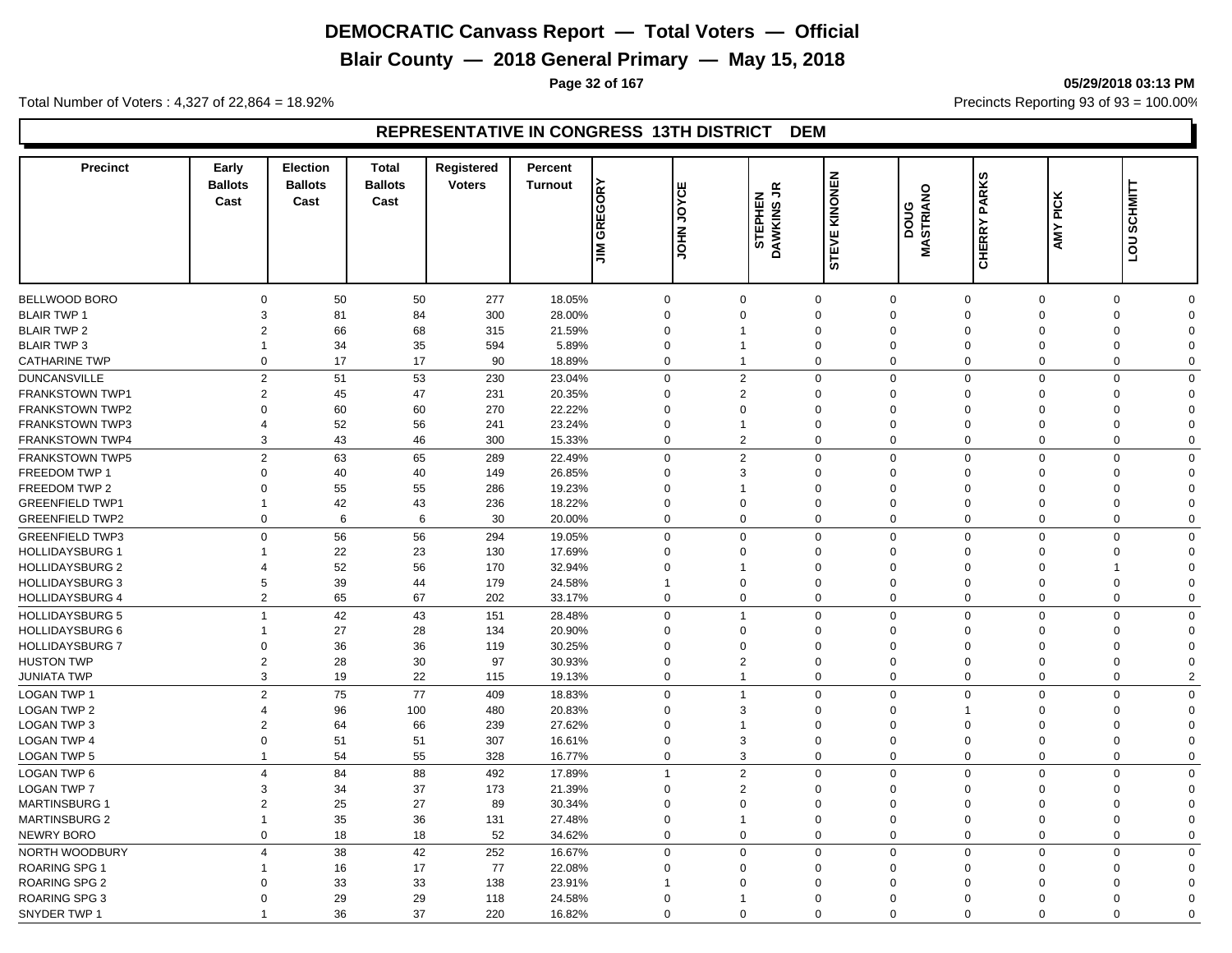**Blair County — 2018 General Primary — May 15, 2018**

**Page 33 of 167 05/29/2018 03:13 PM**

Total Number of Voters : 4,327 of 22,864 = 18.92% Precincts Reporting 93 of 93 = 100.00%

#### **REPRESENTATIVE IN CONGRESS 13TH DISTRICT DEM**

| <b>Precinct</b>      | Early<br><b>Ballots</b><br>Cast | <b>Election</b><br><b>Ballots</b><br>Cast | <b>Total</b><br><b>Ballots</b><br>Cast | Registered<br><b>Voters</b> | Percent<br><b>Turnout</b> | ΚY<br>$\epsilon$<br>ပ<br>∝<br>$\overline{c}$<br>I≧ | ဗ<br>><br>ļŚ<br>N<br>To<br>∍ | z<br>っ<br>S<br>SHE<br>ш<br>ဖာ<br>ৰ<br>◠ | KINONEN<br>ш<br><b>STEV</b> | $\frac{8}{1}$<br><b>DOUA</b><br>STRIA<br>Š | <b>PARKS</b><br><b>CHERRY</b> | <b>PICK</b><br><b>AMY</b> | <b>SCHMIT</b><br>$\overline{c}$<br>⊐ |  |
|----------------------|---------------------------------|-------------------------------------------|----------------------------------------|-----------------------------|---------------------------|----------------------------------------------------|------------------------------|-----------------------------------------|-----------------------------|--------------------------------------------|-------------------------------|---------------------------|--------------------------------------|--|
| SNYDER TWP 2         |                                 | 48                                        | 50                                     | 299                         | 16.72%                    | $\Omega$                                           |                              | $\Omega$                                |                             |                                            |                               | $\Omega$                  |                                      |  |
| <b>TAYLOR TWP</b>    |                                 | 46                                        | 49                                     | 293                         | 16.72%                    |                                                    |                              |                                         |                             |                                            |                               |                           |                                      |  |
| TYRONE TWP 1         |                                 | 29                                        | 29                                     | 102                         | 28.43%                    |                                                    |                              |                                         |                             |                                            |                               |                           |                                      |  |
| TYRONE TWP 2         |                                 | 34                                        | 34                                     | 171                         | 19.88%                    | $\Omega$                                           |                              |                                         |                             |                                            |                               |                           |                                      |  |
| TYRONE BORO 1        | 0                               | 23                                        | 23                                     | 139                         | 16.55%                    | $\mathbf 0$                                        | $\sim$<br>۷                  |                                         | 0                           |                                            |                               | $\mathbf 0$               |                                      |  |
| <b>TYRONE BORO 2</b> | $\Omega$                        | 21                                        | 21                                     | 111                         | 18.92%                    | $\Omega$                                           | $\Omega$                     |                                         | $\mathbf 0$<br>$\Omega$     |                                            |                               | $\Omega$                  |                                      |  |
| <b>TYRONE BORO 3</b> |                                 | 28                                        | 30                                     | 169                         | 17.75%                    | $\Omega$                                           |                              |                                         |                             |                                            |                               |                           |                                      |  |
| <b>TYRONE BORO 4</b> |                                 | 9                                         | 10                                     | 85                          | 11.76%                    |                                                    |                              |                                         |                             |                                            |                               |                           |                                      |  |
| <b>TYRONE BORO 5</b> |                                 | 20                                        | 20                                     | 96                          | 20.83%                    | $\Omega$                                           |                              |                                         |                             |                                            |                               |                           |                                      |  |
| TYRONE BORO 6        | $\Omega$                        | 34                                        | 34                                     | 150                         | 22.67%                    | $\Omega$                                           |                              |                                         | 0                           |                                            |                               | $\Omega$                  |                                      |  |
| TYRONE BORO 7        | $\Omega$                        | 30                                        | 30                                     | 138                         | 21.74%                    | $\Omega$                                           | $\Omega$                     |                                         | $\Omega$                    |                                            |                               | $\Omega$                  |                                      |  |
| WILLIAMSBURG         |                                 | 40                                        | 40                                     | 176                         | 22.73%                    | $\Omega$                                           |                              |                                         |                             |                                            |                               |                           |                                      |  |
| WOODBURY TWP         |                                 | 28                                        | 28                                     | 154                         | 18.18%                    |                                                    |                              |                                         |                             |                                            |                               |                           |                                      |  |
| <b>Totals</b>        | 140                             | 4187                                      | 4327                                   | 22864                       |                           | 3                                                  | 80                           |                                         |                             |                                            | 6                             |                           |                                      |  |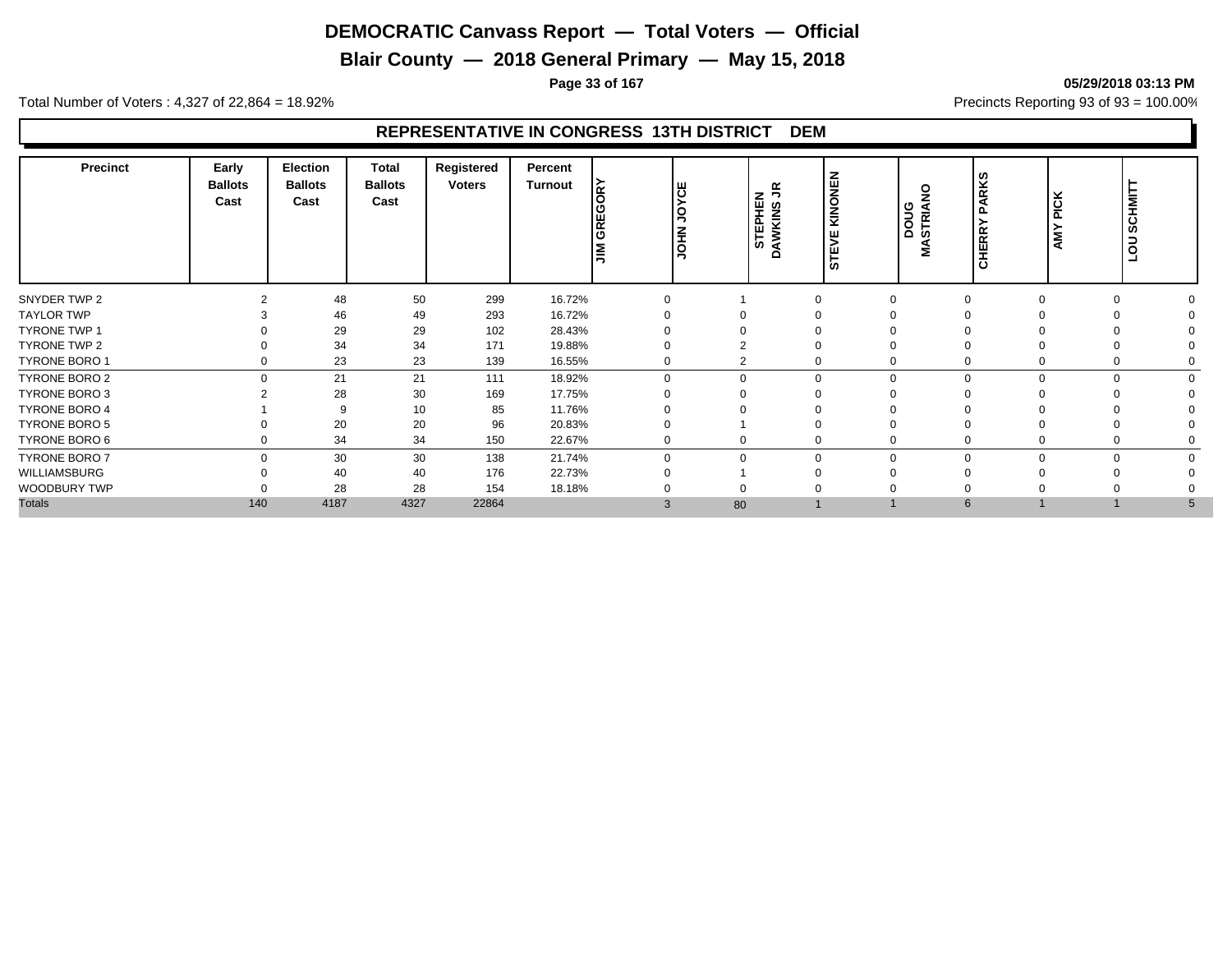**Blair County — 2018 General Primary — May 15, 2018**

**Page 34 of 167 05/29/2018 03:13 PM**

Total Number of Voters : 4,327 of 22,864 = 18.92% Precincts Reporting 93 of 93 = 100.00%

#### **REPRESENTATIVE IN CONGRESS 13TH DISTRICT DEM - DEMOCRATIC**

| <b>Precinct</b>    | Early<br><b>Ballots</b><br>Cast | <b>Election</b><br><b>Ballots</b><br>Cast | <b>Total</b><br><b>Ballots</b><br>Cast | Registered<br><b>Voters</b> | Percent<br><b>Turnout</b> | <b>GAVM AGNC</b> | ASHTON<br>ROMANO | <b>SCHOLEY</b> | WILLIAM<br>WALLACE              | <b>WOLESLAGLE</b><br>DAVE | <b>Totals</b>     |  |
|--------------------|---------------------------------|-------------------------------------------|----------------------------------------|-----------------------------|---------------------------|------------------|------------------|----------------|---------------------------------|---------------------------|-------------------|--|
|                    |                                 |                                           |                                        |                             |                           |                  |                  |                |                                 |                           |                   |  |
| ALTOONA 1-1        | $\mathbf{3}$                    | 37                                        | 40                                     | 335                         | 11.94%                    | $\mathbf 0$      | $\pmb{0}$        |                | $\mathbf 0$<br>$\mathbf 0$      |                           | 33<br>$\mathbf 0$ |  |
| ALTOONA 2-1        | 1                               | 19                                        | 20                                     | 209                         | 9.57%                     | $\mathbf 0$      | $\Omega$         |                | $\mathbf 0$<br>$\mathbf 0$      |                           | 19<br>$\Omega$    |  |
| ALTOONA 2-2        | 2                               | 41                                        | 43                                     | 279                         | 15.41%                    | $\mathbf 0$      | $\overline{0}$   |                | $\boldsymbol{0}$<br>$\mathbf 0$ |                           | $\Omega$<br>38    |  |
| ALTOONA 3-1        | 0                               | 32                                        | 32                                     | 256                         | 12.50%                    | $\mathbf 0$      | $\mathbf 0$      |                | $\mathbf 0$<br>$\mathbf 0$      |                           | 30<br>$\mathbf 0$ |  |
| ALTOONA 3-2        | 0                               | 62                                        | 62                                     | 267                         | 23.22%                    | $\mathbf 0$      | $\overline{0}$   |                | $\pmb{0}$<br>$\mathbf 0$        |                           | 59<br>$\mathbf 0$ |  |
| ALTOONA 4-1        | $\overline{c}$                  | 38                                        | 40                                     | 311                         | 12.86%                    | $\mathbf 0$      | $\Omega$         |                | $\mathbf 0$<br>$\mathbf 0$      |                           | 35<br>$\Omega$    |  |
| ALTOONA 4-2        | $\overline{c}$                  | 46                                        | 48                                     | 229                         | 20.96%                    | $\mathbf 0$      | $\overline{0}$   |                | $\mathbf 0$<br>$\mathbf 0$      |                           | $\Omega$<br>45    |  |
| ALTOONA 5-1        | $\mathbf 0$                     | 17                                        | 17                                     | 67                          | 25.37%                    | $\mathbf 0$      | $\overline{0}$   |                | $\mathbf 0$<br>$\mathbf 0$      |                           | 15<br>$\Omega$    |  |
| ALTOONA 5-2        | 5                               | 47                                        | 52                                     | 259                         | 20.08%                    | $\mathbf 0$      | $\overline{0}$   |                | $\boldsymbol{0}$<br>$\mathbf 0$ |                           | 48<br>$\Omega$    |  |
| ALTOONA 5-3        | $\mathbf 1$                     | 44                                        | 45                                     | 214                         | 21.03%                    | $\mathbf 0$      | $\Omega$         |                | $\mathbf 0$<br>$\mathbf 0$      |                           | 37<br>$\mathbf 0$ |  |
| ALTOONA 6-1        | 3                               | 49                                        | 52                                     | 366                         | 14.21%                    | $\mathbf 0$      | $\mathbf 0$      |                | $\mathbf 0$<br>$\mathbf 0$      |                           | 41<br>$\Omega$    |  |
| ALTOONA 6-2        | 0                               | 53                                        | 53                                     | 375                         | 14.13%                    | $\mathbf 0$      | $\overline{0}$   |                | $\pmb{0}$<br>$\mathbf 0$        |                           | $\mathbf 0$<br>47 |  |
| ALTOONA 6-3        | $\overline{4}$                  | 63                                        | 67                                     | 273                         | 24.54%                    | $\mathbf 0$      | $\overline{0}$   |                | $\pmb{0}$<br>$\mathbf 0$        |                           | 63<br>$\mathbf 0$ |  |
| ALTOONA 6-4        | $\overline{2}$                  | 47                                        | 49                                     | 292                         | 16.78%                    | $\mathbf 0$      | $\overline{0}$   |                | $\mathbf 0$<br>$\mathbf 0$      |                           | $\Omega$<br>44    |  |
| ALTOONA 7          | 0                               | 24                                        | 24                                     | 323                         | 7.43%                     | $\mathbf 0$      | $\overline{0}$   |                | $\mathbf 0$<br>$\mathbf 0$      |                           | $\mathbf 0$<br>24 |  |
| ALTOONA 8-1        | 3                               | 28                                        | 31                                     | 292                         | 10.62%                    | $\mathbf 0$      | $\overline{0}$   |                | $\mathbf 0$<br>$\mathbf 0$      |                           | 23<br>$\mathbf 0$ |  |
| ALTOONA 8-2        | 3                               | 43                                        | 46                                     | 213                         | 21.60%                    | $\mathbf 0$      | $\overline{0}$   |                | $\pmb{0}$<br>$\mathbf 0$        |                           | 42<br>$\Omega$    |  |
| ALTOONA 9          | $\overline{2}$                  | 39                                        | 41                                     | 319                         | 12.85%                    | $\mathbf 0$      | $\overline{0}$   |                | $\pmb{0}$<br>$\mathbf 0$        |                           | 39<br>$\mathbf 0$ |  |
| ALTOONA 10-1       | $\overline{4}$                  | 61                                        | 65                                     | 468                         | 13.89%                    | $\mathbf 0$      | $\mathbf 0$      |                | $\mathbf 0$<br>$\mathbf 0$      |                           | 57<br>$\Omega$    |  |
| ALTOONA 10-2       | 3                               | 77                                        | 80                                     | 336                         | 23.81%                    | $\mathbf 0$      | $\mathbf 0$      |                | $\mathbf 0$<br>$\mathbf 0$      |                           | $\mathbf 0$<br>76 |  |
| ALTOONA 11-1       | 5                               | 79                                        | 84                                     | 474                         | 17.72%                    | $\mathbf 0$      | $\overline{0}$   |                | $\mathbf 0$<br>$\mathbf 0$      |                           | 81<br>$\mathbf 0$ |  |
| ALTOONA 11-2       | 0                               | 70                                        | 70                                     | 354                         | 19.77%                    | $\mathbf 0$      | $\mathbf 0$      |                | $\mathbf 0$<br>$\mathbf 0$      |                           | 66<br>$\Omega$    |  |
| ALTOONA 12-1       | $\mathbf 1$                     | 43                                        | 44                                     | 248                         | 17.74%                    | $\mathbf 0$      | $\mathbf 0$      |                | $\mathbf 0$<br>$\pmb{0}$        |                           | 42<br>$\Omega$    |  |
| ALTOONA 12-2       | 0                               | 33                                        | 33                                     | 174                         | 18.97%                    | $\mathbf 0$      | $\overline{0}$   |                | $\pmb{0}$<br>$\mathbf 0$        |                           | 29<br>$\Omega$    |  |
| ALTOONA 12-3       | 0                               | $28\,$                                    | 28                                     | 160                         | 17.50%                    | $\mathbf 0$      | $\overline{0}$   |                | $\mathbf 0$<br>$\mathbf 0$      |                           | 26<br>$\mathbf 0$ |  |
| ALTOONA 12-4       | 0                               | 62                                        | 62                                     | 222                         | 27.93%                    | $\mathbf 0$      | $\overline{0}$   |                | $\mathbf 0$<br>$\mathbf 0$      |                           | $\mathbf 0$<br>55 |  |
| ALTOONA 13-1       | 1                               | 61                                        | 62                                     | 340                         | 18.24%                    |                  | $\overline{0}$   |                | $\pmb{0}$<br>$\mathbf 0$        |                           | 58                |  |
| ALTOONA 13-2       | $\mathbf 0$                     | 41                                        | 41                                     | 261                         | 15.71%                    | $\mathbf 0$      | $\mathbf 0$      | $\mathbf 1$    | $\mathbf 0$                     |                           | 36<br>$\Omega$    |  |
| ALTOONA 13-3       | 0                               | 51                                        | 51                                     | 247                         | 20.65%                    | $\mathbf 0$      | $\overline{0}$   |                | $\mathbf 0$<br>$\mathbf 0$      |                           | 49<br>$\mathbf 0$ |  |
| ALTOONA 13-4       | 0                               | 47                                        | 47                                     | 313                         | 15.02%                    | $\mathbf 0$      | $\mathbf 0$      |                | $\mathbf 0$<br>$\mathbf 0$      |                           | $\mathbf 0$<br>45 |  |
| ALTOONA 14-1       | 0                               | 75                                        | 75                                     | 321                         | 23.36%                    | $\mathbf 0$      | $\overline{0}$   |                | $\pmb{0}$<br>$\mathbf 0$        |                           | 73<br>$\mathbf 0$ |  |
| ALTOONA 14-2       | 4                               | 93                                        | 97                                     | 359                         | 27.02%                    | $\mathbf 0$      | $\Omega$         |                | $\mathbf 0$<br>$\mathbf 0$      |                           | 89<br>$\Omega$    |  |
| ALTOONA 14-3       | $\overline{4}$                  | 76                                        | 80                                     | 364                         | 21.98%                    | $\mathbf 0$      | $\mathbf 0$      |                | $\mathbf 0$<br>$\mathbf 0$      |                           | 76<br>$\Omega$    |  |
| ALLEGHENY 1        | $\overline{2}$                  | 81                                        | 83                                     | 438                         | 18.95%                    | $\mathbf 0$      | $\overline{0}$   |                | $\pmb{0}$<br>$\mathbf 0$        |                           | $\mathbf 0$<br>74 |  |
| <b>ALLEGHENY 2</b> | $\overline{1}$                  | 68                                        | 69                                     | 435                         | 15.86%                    | $\mathbf 0$      | $\overline{0}$   |                | $\mathbf 0$<br>$\mathbf 0$      |                           | $\mathbf 0$<br>64 |  |
| <b>ALLEGHENY 3</b> | 6                               | 15                                        | 21                                     | 109                         | 19.27%                    | $\mathbf 0$      | $\mathbf 0$      |                | $\mathbf 0$<br>$\mathbf 0$      |                           | 17<br>$\mathbf 0$ |  |
| <b>ALLEGHENY 4</b> | 3                               | 39                                        | 42                                     | 234                         | 17.95%                    | $\mathbf 0$      | $\Omega$         |                | $\mathbf 0$<br>$\mathbf 0$      |                           | 35<br>$\Omega$    |  |
| <b>ANTIS TWP 1</b> | 1                               | 57                                        | 58                                     | 439                         | 13.21%                    | -1               | $\Omega$         | $\Omega$       | $\mathbf 0$                     |                           | 53<br>$\Omega$    |  |
| <b>ANTIS TWP 2</b> | $\Omega$                        | 69                                        | 69                                     | 308                         | 22.40%                    | $\Omega$         | $\mathbf 0$      |                | $\Omega$<br>$\mathbf 0$         |                           | 62<br>$\Omega$    |  |
| ANTIS TWP 3        | $\Omega$                        | 63                                        | 63                                     | 364                         | 17.31%                    | $\mathbf 0$      | $\Omega$         |                | $\mathbf 0$<br>$\mathbf 0$      |                           | 59<br>$\mathbf 0$ |  |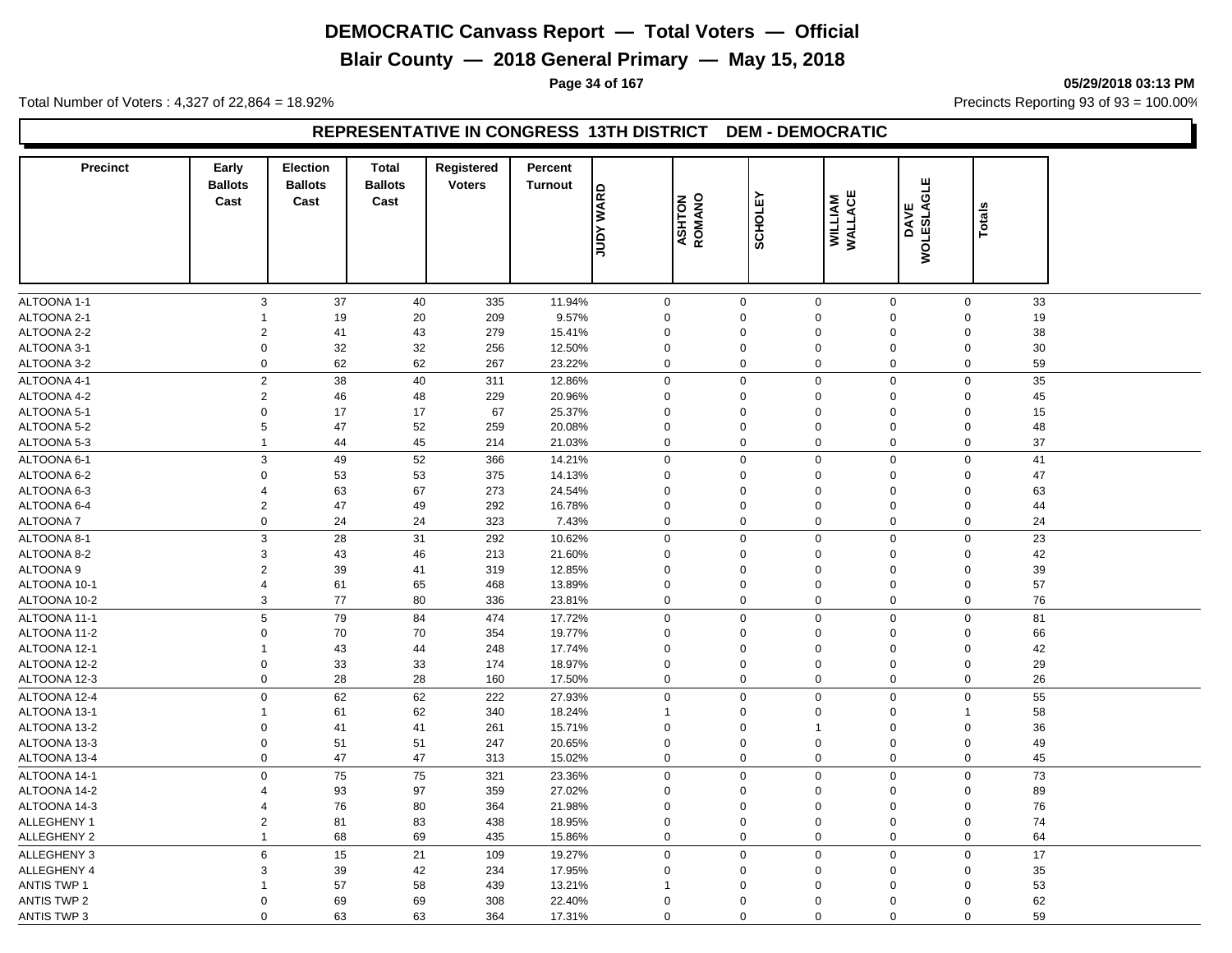**Blair County — 2018 General Primary — May 15, 2018**

**Page 35 of 167 05/29/2018 03:13 PM**

Total Number of Voters : 4,327 of 22,864 = 18.92% Precincts Reporting 93 of 93 = 100.00%

#### **REPRESENTATIVE IN CONGRESS 13TH DISTRICT DEM**

| <b>Precinct</b>                            | Early<br><b>Ballots</b> | <b>Election</b><br><b>Ballots</b> | <b>Total</b><br><b>Ballots</b> | Registered<br><b>Voters</b> | Percent<br><b>Turnout</b> |                         |                         |                            |                           |                    |                                     |  |
|--------------------------------------------|-------------------------|-----------------------------------|--------------------------------|-----------------------------|---------------------------|-------------------------|-------------------------|----------------------------|---------------------------|--------------------|-------------------------------------|--|
|                                            | Cast                    | Cast                              | Cast                           |                             |                           | <b>JUDY WARD</b>        | <b>ASHTON</b><br>ROMANO | <b>SCHOLEY</b>             | <b>WILLIAM</b><br>WALLACE | DAVE<br>WOLESLAGLE |                                     |  |
|                                            |                         |                                   |                                |                             |                           |                         |                         |                            |                           |                    | <b>Totals</b>                       |  |
|                                            |                         |                                   |                                |                             |                           |                         |                         |                            |                           |                    |                                     |  |
|                                            |                         |                                   |                                |                             |                           |                         |                         |                            |                           |                    |                                     |  |
|                                            |                         |                                   |                                |                             |                           |                         |                         |                            |                           |                    |                                     |  |
| <b>BELLWOOD BORO</b><br><b>BLAIR TWP 1</b> | $\mathbf 0$<br>3        | 50<br>81                          | 50<br>84                       | 277<br>300                  | 18.05%<br>28.00%          | $\mathbf 0$<br>$\Omega$ | $\mathbf 0$<br>$\Omega$ | $\mathbf 0$<br>$\mathbf 0$ | $\mathbf 0$<br>1          |                    | $\mathbf 0$<br>45<br>77<br>$\Omega$ |  |
| <b>BLAIR TWP 2</b>                         | 2                       | 66                                | 68                             | 315                         | 21.59%                    | $\Omega$                | $\Omega$                | $\Omega$                   | $\Omega$                  |                    | 64<br>$\Omega$                      |  |
| <b>BLAIR TWP 3</b>                         | $\overline{1}$          | 34                                | 35                             | 594                         | 5.89%                     | $\mathbf 0$             | $\mathbf 0$             | $\mathbf 0$                | $\mathbf 0$               |                    | $\Omega$<br>33                      |  |
| <b>CATHARINE TWP</b>                       | 0                       | 17                                | 17                             | 90                          | 18.89%                    | $\Omega$                | $\mathbf 0$             | $\pmb{0}$                  | 0                         |                    | $\mathsf 0$<br>14                   |  |
|                                            |                         |                                   |                                |                             |                           |                         |                         |                            |                           |                    |                                     |  |
| <b>DUNCANSVILLE</b>                        | $\overline{2}$          | 51                                | 53                             | 230                         | 23.04%                    | $\Omega$                | $\mathbf 0$             | $\mathbf 0$                | $\mathbf 0$               |                    | 49<br>$\mathbf 0$                   |  |
| FRANKSTOWN TWP1                            | 2                       | 45                                | 47                             | 231                         | 20.35%                    | $\mathbf 0$             | $\mathbf 0$             | $\mathbf 0$                | $\mathbf 0$               |                    | 44<br>$\mathbf 0$                   |  |
| <b>FRANKSTOWN TWP2</b>                     | 0                       | 60                                | 60                             | 270                         | 22.22%                    | $\mathbf 0$             | $\mathbf 0$             | $\mathbf 0$                | $\mathbf 0$               |                    | 0<br>59                             |  |
| <b>FRANKSTOWN TWP3</b>                     | 4                       | 52                                | 56                             | 241                         | 23.24%                    | $\Omega$<br>$\mathbf 0$ | $\mathbf 0$             | $\Omega$<br>$\mathbf 0$    | $\Omega$                  |                    | $\mathbf 0$<br>50                   |  |
| <b>FRANKSTOWN TWP4</b>                     | 3                       | 43                                | 46                             | 300                         | 15.33%                    |                         | $\mathbf 0$             |                            | 0                         |                    | 42<br>$\mathbf 0$                   |  |
| <b>FRANKSTOWN TWP5</b>                     | $\overline{2}$          | 63                                | 65                             | 289                         | 22.49%                    | $\mathbf 0$             | $\mathbf 0$             | $\mathbf 0$                | $\mathbf 0$               |                    | 60<br>$\mathbf 0$                   |  |
| FREEDOM TWP 1                              | $\mathbf 0$             | 40                                | 40                             | 149                         | 26.85%                    | $\mathbf 0$             | $\mathbf 0$             | $\mathbf 0$                | $\Omega$                  |                    | 36<br>$\Omega$                      |  |
| FREEDOM TWP 2                              | 0                       | 55                                | 55                             | 286                         | 19.23%                    | $\Omega$                | $\mathbf 0$             | $\mathbf 0$                | $\mathbf 0$               |                    | $\Omega$<br>44                      |  |
| <b>GREENFIELD TWP1</b>                     | $\mathbf{1}$            | 42                                | 43                             | 236                         | 18.22%                    | $\mathbf 0$             | $\mathbf 0$             | $\mathbf 0$                | $\Omega$                  |                    | $\Omega$<br>37                      |  |
| <b>GREENFIELD TWP2</b>                     | $\mathbf 0$             | 6                                 | 6                              | 30                          | 20.00%                    | $\mathbf 0$             | $\mathbf 0$             | $\mathbf 0$                | $\mathbf 0$               |                    | $\mathbf 0$<br>5                    |  |
| <b>GREENFIELD TWP3</b>                     | $\mathbf 0$             | 56                                | 56                             | 294                         | 19.05%                    | $\mathbf 0$             | $\mathbf 0$             | $\mathbf 0$                | $\mathbf 0$               |                    | 49<br>$\mathbf 0$                   |  |
| <b>HOLLIDAYSBURG 1</b>                     | $\mathbf{1}$            | 22                                | 23                             | 130                         | 17.69%                    | $\mathbf 0$             | $\Omega$                | $\mathbf 0$                | $\Omega$                  |                    | 21<br>$\Omega$                      |  |
| <b>HOLLIDAYSBURG 2</b>                     | 4                       | 52                                | 56                             | 170                         | 32.94%                    | $\Omega$                | $\Omega$                | $\Omega$                   | $\mathbf 0$               |                    | 52<br>$\Omega$                      |  |
| <b>HOLLIDAYSBURG 3</b>                     | 5                       | 39                                | 44                             | 179                         | 24.58%                    | $\Omega$                | $\Omega$                | $\mathbf 0$                | $\Omega$                  |                    | 41<br>$\Omega$                      |  |
| <b>HOLLIDAYSBURG 4</b>                     | 2                       | 65                                | 67                             | 202                         | 33.17%                    | $\mathbf 0$             | $\mathbf 0$             | $\boldsymbol{0}$           | $\mathbf 0$               |                    | 64<br>$\mathbf 0$                   |  |
| <b>HOLLIDAYSBURG 5</b>                     | $\overline{1}$          | 42                                | 43                             | 151                         | 28.48%                    | $\Omega$                | $\mathbf 0$             | $\mathbf 0$                | $\Omega$                  |                    | $\mathbf 0$<br>39                   |  |
| <b>HOLLIDAYSBURG 6</b>                     | $\mathbf{1}$            | 27                                | 28                             | 134                         | 20.90%                    | $\Omega$                | $\Omega$                | $\mathbf 0$                | $\Omega$                  |                    | 25<br>$\Omega$                      |  |
| <b>HOLLIDAYSBURG 7</b>                     | $\mathbf 0$             | 36                                | 36                             | 119                         | 30.25%                    | $\Omega$                | $\Omega$                | $\Omega$                   | $\Omega$                  |                    | 34<br>$\Omega$                      |  |
| <b>HUSTON TWP</b>                          | $\overline{c}$          | 28                                | 30                             | 97                          | 30.93%                    | $\Omega$                | $\Omega$                | $\mathbf 0$                | $\Omega$                  |                    | 28<br>$\Omega$                      |  |
| <b>JUNIATA TWP</b>                         | 3                       | 19                                | 22                             | 115                         | 19.13%                    | $\mathbf 0$             | $\mathbf 0$             | $\mathbf 0$                | $\mathbf 0$               |                    | 21<br>$\Omega$                      |  |
| <b>LOGAN TWP 1</b>                         | $\overline{2}$          | 75                                | 77                             | 409                         | 18.83%                    | $\mathbf 0$             | $\mathbf 0$             | $\mathbf 0$                | $\mathbf 0$               |                    | 72<br>$\mathbf 0$                   |  |
| <b>LOGAN TWP 2</b>                         | 4                       | 96                                | 100                            | 480                         | 20.83%                    | $\mathbf 0$             | $\Omega$                | $\Omega$                   | $\Omega$                  |                    | 90<br>$\Omega$                      |  |
| LOGAN TWP 3                                | $\overline{2}$          | 64                                | 66                             | 239                         | 27.62%                    | $\Omega$                | $\mathbf 0$             | $\Omega$                   | $\Omega$                  |                    | 57<br>0                             |  |
| <b>LOGAN TWP 4</b>                         | $\mathbf{0}$            | 51                                | 51                             | 307                         | 16.61%                    | $\mathbf 0$             | $\mathbf 0$             | $\mathbf 0$                | $\mathbf 0$               |                    | $\mathbf 0$<br>44                   |  |
| <b>LOGAN TWP 5</b>                         | $\mathbf{1}$            | 54                                | 55                             | 328                         | 16.77%                    | $\mathbf 0$             | $\mathbf 0$             | $\mathbf 0$                | 0                         |                    | 46<br>0                             |  |
| <b>LOGAN TWP 6</b>                         | $\overline{4}$          | 84                                | 88                             | 492                         | 17.89%                    | $\mathbf 0$             | $\mathbf 0$             | $\mathbf 0$                | $\mathbf 0$               |                    | 80<br>$\mathbf 0$                   |  |
| <b>LOGAN TWP 7</b>                         | 3                       | 34                                | 37                             | 173                         | 21.39%                    | $\Omega$                | $\overline{1}$          | $\mathbf 0$                | $\mathbf 0$               |                    | 30<br>$\Omega$                      |  |
| <b>MARTINSBURG 1</b>                       | $\overline{2}$          | 25                                | 27                             | 89                          | 30.34%                    | $\Omega$                | $\mathbf 0$             | $\mathbf 0$                | $\mathbf 0$               |                    | $\Omega$<br>24                      |  |
| <b>MARTINSBURG 2</b>                       | $\overline{1}$          | 35                                | 36                             | 131                         | 27.48%                    | $\mathbf 0$             | $\mathbf 0$             | $\mathbf 0$                | $\mathbf 0$               |                    | $\mathbf 0$<br>33                   |  |
| <b>NEWRY BORO</b>                          | $\mathbf 0$             | 18                                | 18                             | 52                          | 34.62%                    | $\mathbf{1}$            | $\mathbf 0$             | $\mathbf 0$                | $\mathbf 0$               |                    | 15<br>$\mathbf 0$                   |  |
| NORTH WOODBURY                             | $\overline{4}$          | 38                                | 42                             | 252                         | 16.67%                    | $\mathbf 0$             | $\mathbf 0$             | $\mathbf 0$                | $\mathbf 0$               |                    | 39<br>$\mathbf 0$                   |  |
| ROARING SPG 1                              |                         | 16                                | 17                             | 77                          | 22.08%                    | $\Omega$                | $\Omega$                | $\Omega$                   | $\Omega$                  |                    | $\Omega$<br>17                      |  |
| <b>ROARING SPG 2</b>                       | 0                       | 33                                | 33                             | 138                         | 23.91%                    | $\Omega$                | $\Omega$                | $\Omega$                   | $\Omega$                  |                    | 32<br>$\Omega$                      |  |
| ROARING SPG 3                              | 0                       | 29                                | 29                             | 118                         | 24.58%                    | $\Omega$                | $\Omega$                | $\Omega$                   | $\Omega$                  |                    | 24<br>$\Omega$                      |  |
| SNYDER TWP 1                               |                         | 36                                | 37                             | 220                         | 16.82%                    | $\Omega$                | $\Omega$                | $\Omega$                   | $\Omega$                  |                    | 29<br>$\Omega$                      |  |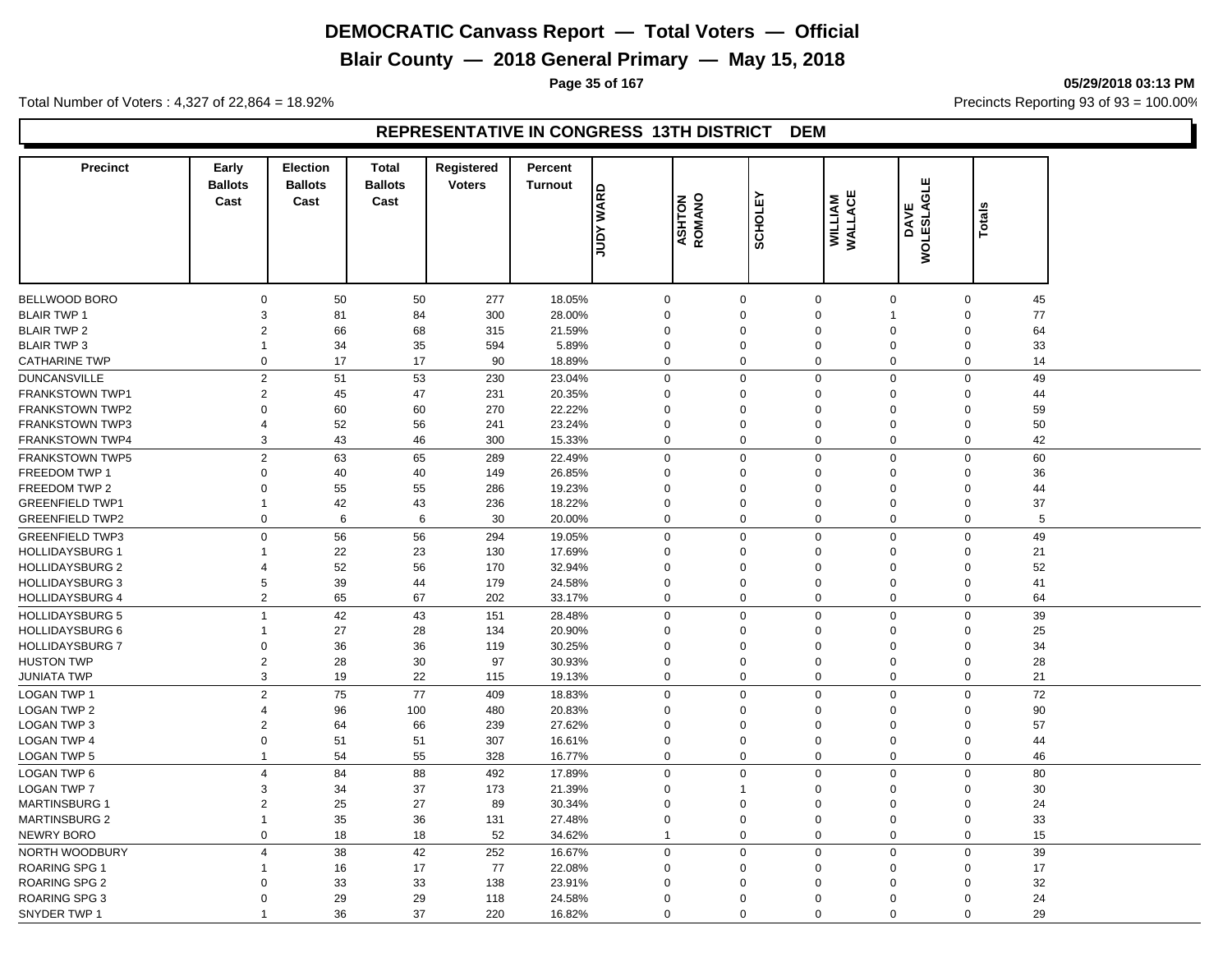**Blair County — 2018 General Primary — May 15, 2018**

**Page 36 of 167 05/29/2018 03:13 PM**

Total Number of Voters : 4,327 of 22,864 = 18.92% Precincts Reporting 93 of 93 = 100.00%

#### **REPRESENTATIVE IN CONGRESS 13TH DISTRICT DEM**

| <b>Precinct</b>      | Early<br><b>Ballots</b><br>Cast | <b>Election</b><br><b>Ballots</b><br>Cast | Total<br><b>Ballots</b><br>Cast | Registered<br><b>Voters</b> | Percent<br><b>Turnout</b> | <b>ARD</b><br>el, | <b>ASHTON</b><br>ROMANO | <b>SCHOLE</b> | ACE<br>WILLIAM<br>WALLACE | ш<br>O<br>ي <u>پ</u> ر<br><b>LESL</b><br>Ã<br>ş | Totals |
|----------------------|---------------------------------|-------------------------------------------|---------------------------------|-----------------------------|---------------------------|-------------------|-------------------------|---------------|---------------------------|-------------------------------------------------|--------|
| SNYDER TWP 2         |                                 | 48                                        | 50                              | 299                         | 16.72%                    | $\Omega$          | $\Omega$                | 0             |                           | $\Omega$                                        | 43     |
| <b>TAYLOR TWP</b>    |                                 | 46                                        | 49                              | 293                         | 16.72%                    | $\Omega$          |                         |               |                           |                                                 | 48     |
| TYRONE TWP 1         |                                 | 29                                        | 29                              | 102                         | 28.43%                    |                   |                         |               |                           |                                                 | 25     |
| TYRONE TWP 2         |                                 | 34                                        | 34                              | 171                         | 19.88%                    | $\mathbf 0$       | $\Omega$                | 0             |                           | $\Omega$                                        | 31     |
| TYRONE BORO 1        | 0                               | 23                                        | 23                              | 139                         | 16.55%                    | $\mathbf 0$       | 0                       |               | 0                         | 0                                               | 22     |
| <b>TYRONE BORO 2</b> | $\Omega$                        | 21                                        | 21                              | 111                         | 18.92%                    | $\Omega$          | $\Omega$                |               | $\Omega$                  | $\Omega$                                        | 16     |
| <b>TYRONE BORO 3</b> |                                 | 28                                        | 30                              | 169                         | 17.75%                    | $\Omega$          |                         |               |                           |                                                 | 27     |
| <b>TYRONE BORO 4</b> |                                 | 9                                         | 10                              | 85                          | 11.76%                    |                   |                         |               |                           |                                                 | 8      |
| <b>TYRONE BORO 5</b> |                                 | 20                                        | 20                              | 96                          | 20.83%                    | $\mathbf 0$       |                         | 0             | $\Omega$                  |                                                 | 20     |
| TYRONE BORO 6        | 0                               | 34                                        | 34                              | 150                         | 22.67%                    | $\mathbf 0$       | $\Omega$                |               | 0                         | 0                                               | 31     |
| <b>TYRONE BORO 7</b> |                                 | 30                                        | 30                              | 138                         | 21.74%                    | $\Omega$          | $\Omega$                |               | $\Omega$                  | $\Omega$                                        | 26     |
| WILLIAMSBURG         |                                 | 40                                        | 40                              | 176                         | 22.73%                    | $\Omega$          | $\Omega$                |               |                           |                                                 | 36     |
| WOODBURY TWP         |                                 | 28                                        | 28                              | 154                         | 18.18%                    |                   |                         |               |                           |                                                 | 24     |
| <b>Totals</b>        | 140                             | 4187                                      | 4327                            | 22864                       |                           | 3                 |                         |               |                           |                                                 | 3926   |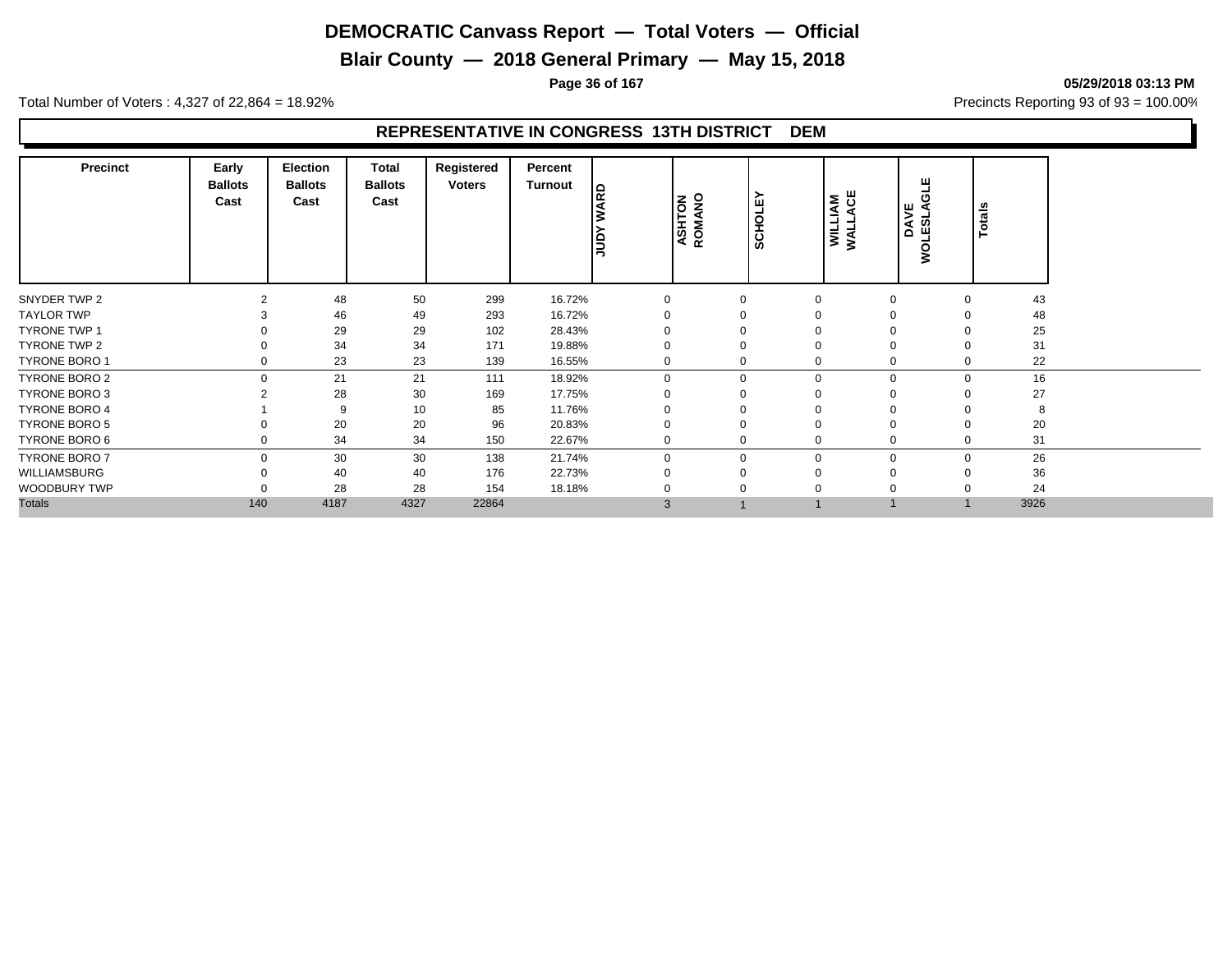**Blair County — 2018 General Primary — May 15, 2018**

**Page 37 of 167 05/29/2018 03:13 PM**

Total Number of Voters : 4,327 of 22,864 = 18.92% Precincts Reporting 93 of 93 = 100.00%

## **SENATOR IN THE GENERAL ASSEMBLY 30TH DISTRICT DEM - DEMOCRATIC**

| ALTOONA 1-1<br>3<br>37<br>335<br>11.94%<br>33<br>$\mathbf 0$<br>$\mathbf 0$<br>$\mathbf 0$<br>$\mathbf 0$<br>$\mathbf 0$<br>40<br>$\overline{1}$<br>$\mathbf 0$<br>ALTOONA 2-1<br>19<br>20<br>209<br>9.57%<br>19<br>$\mathbf 0$<br>$\mathbf 0$<br>$\mathbf 0$<br>$\mathbf 0$<br>$\Omega$<br>$\Omega$<br>$\Omega$<br>$\overline{1}$<br>$\overline{2}$<br>43<br>279<br>37<br>ALTOONA 2-2<br>41<br>15.41%<br>$\Omega$<br>$\mathbf 0$<br>$\Omega$<br>$\Omega$<br>$\Omega$<br>$\mathbf 0$<br>$\mathbf{1}$<br>32<br>256<br>ALTOONA 3-1<br>$\mathbf 0$<br>32<br>12.50%<br>30<br>$\mathbf 0$<br>$\mathbf 0$<br>$\mathbf 0$<br>$\mathbf{0}$<br>$\mathbf 0$<br>$\Omega$<br>$\Omega$<br>$\mathbf 0$<br>62<br>62<br>$\mathbf 0$<br>$\mathsf 0$<br>ALTOONA 3-2<br>267<br>23.22%<br>57<br>0<br>$\mathbf 0$<br>$\mathbf 0$<br>$\Omega$<br>$\mathbf 0$<br>ALTOONA 4-1<br>$\overline{2}$<br>38<br>40<br>311<br>12.86%<br>33<br>$\mathbf{0}$<br>$\mathbf 0$<br>$\mathsf 0$<br>$\mathbf 0$<br>$\mathbf 0$<br>$\mathbf 0$<br>$\mathbf{1}$<br>$\overline{2}$<br>ALTOONA 4-2<br>46<br>48<br>229<br>20.96%<br>40<br>0<br>$\mathbf 0$<br>$\mathbf 0$<br>$\mathbf 0$<br>$\Omega$<br>3<br>$\mathbf 0$<br>ALTOONA 5-1<br>$\mathbf 0$<br>17<br>17<br>67<br>25.37%<br>$\Omega$<br>$\Omega$<br>$\mathbf 0$<br>$\mathbf 0$<br>14<br>$\Omega$<br>$\Omega$<br>$\Omega$<br>$5\phantom{.0}$<br>47<br>52<br>259<br>46<br>$\mathsf 0$<br>ALTOONA 5-2<br>20.08%<br>$\mathbf 0$<br>$\mathbf 0$<br>$\mathbf 0$<br>$\Omega$<br>$\Omega$<br>$\mathbf 0$<br>ALTOONA 5-3<br>44<br>45<br>214<br>21.03%<br>39<br>0<br>$\mathbf 0$<br>$\mathbf 0$<br>$\mathbf 0$<br>$\mathbf 0$<br>$\mathbf 0$<br>$\overline{1}$<br>$\mathbf 0$<br>$\mathbf{3}$<br>52<br>$\mathbf 0$<br>$\mathbf 0$<br>49<br>366<br>40<br>$\mathbf 0$<br>$\mathbf 0$<br>$\Omega$<br>$\Omega$<br>$\mathbf 0$<br>ALTOONA 6-1<br>14.21%<br>53<br>ALTOONA 6-2<br>$\mathbf 0$<br>53<br>375<br>14.13%<br>49<br>$\mathbf 0$<br>$\mathbf 0$<br>$\mathbf 0$<br>$\mathbf 0$<br>$\mathbf 0$<br>$\Omega$<br>$\Omega$<br>ALTOONA 6-3<br>63<br>67<br>273<br>$\overline{4}$<br>24.54%<br>62<br>$\mathbf 0$<br>$\mathbf 0$<br>$\Omega$<br>$\mathbf{0}$<br>$\Omega$<br>$\Omega$<br>1<br>$\overline{2}$<br>47<br>49<br>292<br>40<br>$\overline{2}$<br>$\mathsf 0$<br>ALTOONA 6-4<br>16.78%<br>$\mathbf 0$<br>$\mathbf 0$<br>$\Omega$<br>$\Omega$<br>$\Omega$<br>$\mathbf 0$<br>$\mathbf 0$<br>ALTOONA 7<br>24<br>24<br>323<br>7.43%<br>23<br>0<br>$\mathbf 0$<br>$\mathbf 0$<br>$\mathbf 0$<br>$\mathbf 0$<br>$\mathbf 0$<br>$\mathbf{3}$<br>28<br>31<br>292<br>10.62%<br>25<br>$\mathbf 0$<br>$\mathbf 0$<br>$\mathsf 0$<br>$\mathbf 0$<br>$\mathbf 0$<br>ALTOONA 8-1<br>$\mathbf 0$<br>1<br>ALTOONA 8-2<br>$\mathbf{3}$<br>43<br>46<br>213<br>21.60%<br>$\mathbf 0$<br>$\mathbf 0$<br>3<br>$\mathbf 0$<br>41<br>$\mathbf 0$<br>$\overline{0}$<br>$\Omega$<br>$\overline{2}$<br>ALTOONA 9<br>39<br>41<br>319<br>12.85%<br>38<br>$\Omega$<br>$\mathbf 0$<br>$\mathbf 0$<br>$\Omega$<br>$\Omega$<br>$\mathbf 0$<br>$\Omega$<br>$\overline{4}$<br>61<br>65<br>468<br>56<br>$\mathbf 0$<br>$\mathbf 0$<br>$\overline{0}$<br>$\mathbf 0$<br>ALTOONA 10-1<br>13.89%<br>$\mathbf 0$<br>$\Omega$<br>1<br>3<br>77<br>80<br>$\mathbf 0$<br>ALTOONA 10-2<br>336<br>76<br>$\mathbf 0$<br>$\mathbf 0$<br>$\mathbf 0$<br>$\mathbf 0$<br>$\mathbf 0$<br>$\mathbf 0$<br>23.81%<br>ALTOONA 11-1<br>$5\phantom{.0}$<br>79<br>84<br>474<br>74<br>$\mathbf 0$<br>$\mathbf 0$<br>$\mathbf 0$<br>$\mathbf 0$<br>$\mathbf 0$<br>17.72%<br>0<br>$\overline{1}$<br>ALTOONA 11-2<br>$\mathbf 0$<br>70<br>70<br>354<br>19.77%<br>62<br>$\mathbf 0$<br>$\mathbf 0$<br>$\mathbf 0$<br>$\mathbf 0$<br>$\mathbf 0$<br>$\Omega$<br>ALTOONA 12-1<br>43<br>44<br>248<br>17.74%<br>42<br>$\Omega$<br>$\mathbf 0$<br>$\Omega$<br>$\overline{1}$<br>$\Omega$<br>$\Omega$<br>$\Omega$<br>$\Omega$<br>$\mathbf 0$<br>33<br>$\mathbf 0$<br>ALTOONA 12-2<br>33<br>174<br>18.97%<br>28<br>$\mathbf 0$<br>$\mathbf 0$<br>$\mathbf 0$<br>$\Omega$<br>$\Omega$<br>$\mathbf 0$<br>ALTOONA 12-3<br>$\mathbf 0$<br>28<br>28<br>160<br>23<br>0<br>$\boldsymbol{0}$<br>$\mathbf 0$<br>$\mathbf 0$<br>$\mathbf 0$<br>17.50%<br>$\mathbf 0$<br>$\mathbf 0$<br>$\mathbf 0$<br>62<br>62<br>222<br>53<br>$\mathbf 0$<br>$\mathbf 0$<br>$\mathbf 0$<br>$\mathbf 0$<br>$\mathbf 0$<br>$\Omega$<br>$\Omega$<br>ALTOONA 12-4<br>27.93%<br>62<br>ALTOONA 13-1<br>340<br>18.24%<br>54<br>$\mathbf 0$<br>61<br>$\mathbf 0$<br>$\mathbf 0$<br>$\mathbf 0$<br>$\mathbf{1}$<br>$\Omega$<br>$\Omega$<br>37<br>$\mathbf 0$<br>ALTOONA 13-2<br>$\mathbf 0$<br>41<br>41<br>261<br>15.71%<br>$\Omega$<br>$\Omega$<br>$\mathbf 0$<br>$\Omega$<br>$\Omega$<br>$\Omega$<br>$\mathbf 0$<br>51<br>247<br>47<br>$\mathbf 0$<br>$\mathsf 0$<br>ALTOONA 13-3<br>51<br>20.65%<br>$\mathbf 0$<br>$\mathbf 0$<br>$\Omega$<br>$\mathbf 0$<br>$\Omega$<br>ALTOONA 13-4<br>$\mathbf 0$<br>47<br>47<br>313<br>15.02%<br>45<br>0<br>$\mathbf 0$<br>$\mathbf 0$<br>$\mathbf 0$<br>$\mathbf 0$<br>$\mathbf 0$<br>$\mathbf 0$<br>$\mathbf 0$<br>75<br>75<br>321<br>66<br>$\mathbf 0$<br>$\mathbf 0$<br>$\mathsf 0$<br>$\mathbf 0$<br>$\mathbf 0$<br>ALTOONA 14-1<br>23.36%<br>$\Omega$<br>1<br>ALTOONA 14-2<br>93<br>97<br>359<br>27.02%<br>84<br>$\mathbf 0$<br>$\boldsymbol{\Delta}$<br>$\mathbf 0$<br>$\mathbf 0$<br>$\mathbf 0$<br>$\Omega$<br>$\mathbf 0$<br>80<br>ALTOONA 14-3<br>76<br>364<br>21.98%<br>69<br>$\Omega$<br>$\Omega$<br>$\mathbf 0$<br>$\mathbf 0$<br>$\overline{4}$<br>$\Omega$<br>$\Omega$<br>$\overline{2}$<br>81<br>83<br>72<br>ALLEGHENY 1<br>438<br>18.95%<br>$\mathbf 0$<br>$\mathbf 0$<br>$\mathbf 0$<br>$\mathbf 0$<br>$\mathbf 0$<br>$\Omega$<br>69<br>$\mathsf 0$<br>ALLEGHENY 2<br>68<br>435<br>63<br>0<br>$\mathbf 0$<br>$\mathbf 0$<br>$\mathbf 0$<br>15.86%<br>$\Omega$<br>$\Omega$<br>$\overline{1}$<br>6<br>15<br>21<br>109<br>19<br>$\mathbf 0$<br>$\mathbf 0$<br>$\mathsf 0$<br>$\mathbf 0$<br>$\mathbf 0$<br>ALLEGHENY 3<br>19.27%<br>$\mathbf 0$<br>$\mathbf 0$<br>ALLEGHENY 4<br>3<br>39<br>42<br>234<br>17.95%<br>34<br>$\Omega$<br>$\Omega$<br>$\mathbf 0$<br>$\mathbf 0$<br>$\Omega$<br>$\Omega$<br>1<br><b>ANTIS TWP 1</b><br>57<br>58<br>439<br>49<br>13.21%<br>$\Omega$<br>$\mathbf 0$<br>$\mathbf 0$<br>$\Omega$<br>$\mathbf 0$<br>$\Omega$<br>$\Omega$<br><b>ANTIS TWP 2</b><br>$\mathbf 0$<br>69<br>69<br>308<br>22.40%<br>61<br>$\Omega$<br>$\mathbf 0$<br>$\mathbf 0$<br>$\Omega$<br>$\mathbf 0$<br>$\Omega$<br>1<br>$\mathbf 0$<br>0<br>$\overline{1}$ | <b>Precinct</b>    | Early<br><b>Ballots</b><br>Cast | <b>Election</b><br><b>Ballots</b><br>Cast | <b>Total</b><br><b>Ballots</b><br>Cast | Registered<br><b>Voters</b> | Percent<br><b>Turnout</b> | <b>BEST</b><br>EMILY | <b>Art Halverson</b> | JOYCE<br>JOHN. | EICHELBERGER<br>$\leq$ | $\tilde{\vec{r}}$<br>LUKE<br><b>NHOL</b> | $\tilde{\mathbf{r}}$<br>MARK<br>RAFFETTO | <b>JUDY WARD</b> | <b>SEAN KELLY</b> | Con tinued  |
|----------------------------------------------------------------------------------------------------------------------------------------------------------------------------------------------------------------------------------------------------------------------------------------------------------------------------------------------------------------------------------------------------------------------------------------------------------------------------------------------------------------------------------------------------------------------------------------------------------------------------------------------------------------------------------------------------------------------------------------------------------------------------------------------------------------------------------------------------------------------------------------------------------------------------------------------------------------------------------------------------------------------------------------------------------------------------------------------------------------------------------------------------------------------------------------------------------------------------------------------------------------------------------------------------------------------------------------------------------------------------------------------------------------------------------------------------------------------------------------------------------------------------------------------------------------------------------------------------------------------------------------------------------------------------------------------------------------------------------------------------------------------------------------------------------------------------------------------------------------------------------------------------------------------------------------------------------------------------------------------------------------------------------------------------------------------------------------------------------------------------------------------------------------------------------------------------------------------------------------------------------------------------------------------------------------------------------------------------------------------------------------------------------------------------------------------------------------------------------------------------------------------------------------------------------------------------------------------------------------------------------------------------------------------------------------------------------------------------------------------------------------------------------------------------------------------------------------------------------------------------------------------------------------------------------------------------------------------------------------------------------------------------------------------------------------------------------------------------------------------------------------------------------------------------------------------------------------------------------------------------------------------------------------------------------------------------------------------------------------------------------------------------------------------------------------------------------------------------------------------------------------------------------------------------------------------------------------------------------------------------------------------------------------------------------------------------------------------------------------------------------------------------------------------------------------------------------------------------------------------------------------------------------------------------------------------------------------------------------------------------------------------------------------------------------------------------------------------------------------------------------------------------------------------------------------------------------------------------------------------------------------------------------------------------------------------------------------------------------------------------------------------------------------------------------------------------------------------------------------------------------------------------------------------------------------------------------------------------------------------------------------------------------------------------------------------------------------------------------------------------------------------------------------------------------------------------------------------------------------------------------------------------------------------------------------------------------------------------------------------------------------------------------------------------------------------------------------------------------------------------------------------------------------------------------------------------------------------------------------------------------------------------------------------------------------------------------------------------------------------------------------------------------------------------------------------------------------------------------------------------------------------------------------------------------------------------------------------------------------------------------------------------------------------------------------------------------------------------------------------------------------------------------------------------------------------------------------------------------------------------------------------------------------------------------------------------------------------------------------------------------------------------------------------------------------------------------------------------------------------------------------------------------------------------------------------------------------------------------------------------------------------------------------------------------------------------------------------------------------------------------------------------------------------------------------------------------------------------------------------------------------------|--------------------|---------------------------------|-------------------------------------------|----------------------------------------|-----------------------------|---------------------------|----------------------|----------------------|----------------|------------------------|------------------------------------------|------------------------------------------|------------------|-------------------|-------------|
|                                                                                                                                                                                                                                                                                                                                                                                                                                                                                                                                                                                                                                                                                                                                                                                                                                                                                                                                                                                                                                                                                                                                                                                                                                                                                                                                                                                                                                                                                                                                                                                                                                                                                                                                                                                                                                                                                                                                                                                                                                                                                                                                                                                                                                                                                                                                                                                                                                                                                                                                                                                                                                                                                                                                                                                                                                                                                                                                                                                                                                                                                                                                                                                                                                                                                                                                                                                                                                                                                                                                                                                                                                                                                                                                                                                                                                                                                                                                                                                                                                                                                                                                                                                                                                                                                                                                                                                                                                                                                                                                                                                                                                                                                                                                                                                                                                                                                                                                                                                                                                                                                                                                                                                                                                                                                                                                                                                                                                                                                                                                                                                                                                                                                                                                                                                                                                                                                                                                                                                                                                                                                                                                                                                                                                                                                                                                                                                                                                                                                                                      |                    |                                 |                                           |                                        |                             |                           |                      |                      |                |                        |                                          |                                          |                  |                   |             |
|                                                                                                                                                                                                                                                                                                                                                                                                                                                                                                                                                                                                                                                                                                                                                                                                                                                                                                                                                                                                                                                                                                                                                                                                                                                                                                                                                                                                                                                                                                                                                                                                                                                                                                                                                                                                                                                                                                                                                                                                                                                                                                                                                                                                                                                                                                                                                                                                                                                                                                                                                                                                                                                                                                                                                                                                                                                                                                                                                                                                                                                                                                                                                                                                                                                                                                                                                                                                                                                                                                                                                                                                                                                                                                                                                                                                                                                                                                                                                                                                                                                                                                                                                                                                                                                                                                                                                                                                                                                                                                                                                                                                                                                                                                                                                                                                                                                                                                                                                                                                                                                                                                                                                                                                                                                                                                                                                                                                                                                                                                                                                                                                                                                                                                                                                                                                                                                                                                                                                                                                                                                                                                                                                                                                                                                                                                                                                                                                                                                                                                                      |                    |                                 |                                           |                                        |                             |                           |                      |                      |                |                        |                                          |                                          |                  |                   |             |
|                                                                                                                                                                                                                                                                                                                                                                                                                                                                                                                                                                                                                                                                                                                                                                                                                                                                                                                                                                                                                                                                                                                                                                                                                                                                                                                                                                                                                                                                                                                                                                                                                                                                                                                                                                                                                                                                                                                                                                                                                                                                                                                                                                                                                                                                                                                                                                                                                                                                                                                                                                                                                                                                                                                                                                                                                                                                                                                                                                                                                                                                                                                                                                                                                                                                                                                                                                                                                                                                                                                                                                                                                                                                                                                                                                                                                                                                                                                                                                                                                                                                                                                                                                                                                                                                                                                                                                                                                                                                                                                                                                                                                                                                                                                                                                                                                                                                                                                                                                                                                                                                                                                                                                                                                                                                                                                                                                                                                                                                                                                                                                                                                                                                                                                                                                                                                                                                                                                                                                                                                                                                                                                                                                                                                                                                                                                                                                                                                                                                                                                      |                    |                                 |                                           |                                        |                             |                           |                      |                      |                |                        |                                          |                                          |                  |                   |             |
|                                                                                                                                                                                                                                                                                                                                                                                                                                                                                                                                                                                                                                                                                                                                                                                                                                                                                                                                                                                                                                                                                                                                                                                                                                                                                                                                                                                                                                                                                                                                                                                                                                                                                                                                                                                                                                                                                                                                                                                                                                                                                                                                                                                                                                                                                                                                                                                                                                                                                                                                                                                                                                                                                                                                                                                                                                                                                                                                                                                                                                                                                                                                                                                                                                                                                                                                                                                                                                                                                                                                                                                                                                                                                                                                                                                                                                                                                                                                                                                                                                                                                                                                                                                                                                                                                                                                                                                                                                                                                                                                                                                                                                                                                                                                                                                                                                                                                                                                                                                                                                                                                                                                                                                                                                                                                                                                                                                                                                                                                                                                                                                                                                                                                                                                                                                                                                                                                                                                                                                                                                                                                                                                                                                                                                                                                                                                                                                                                                                                                                                      |                    |                                 |                                           |                                        |                             |                           |                      |                      |                |                        |                                          |                                          |                  |                   |             |
|                                                                                                                                                                                                                                                                                                                                                                                                                                                                                                                                                                                                                                                                                                                                                                                                                                                                                                                                                                                                                                                                                                                                                                                                                                                                                                                                                                                                                                                                                                                                                                                                                                                                                                                                                                                                                                                                                                                                                                                                                                                                                                                                                                                                                                                                                                                                                                                                                                                                                                                                                                                                                                                                                                                                                                                                                                                                                                                                                                                                                                                                                                                                                                                                                                                                                                                                                                                                                                                                                                                                                                                                                                                                                                                                                                                                                                                                                                                                                                                                                                                                                                                                                                                                                                                                                                                                                                                                                                                                                                                                                                                                                                                                                                                                                                                                                                                                                                                                                                                                                                                                                                                                                                                                                                                                                                                                                                                                                                                                                                                                                                                                                                                                                                                                                                                                                                                                                                                                                                                                                                                                                                                                                                                                                                                                                                                                                                                                                                                                                                                      |                    |                                 |                                           |                                        |                             |                           |                      |                      |                |                        |                                          |                                          |                  |                   |             |
|                                                                                                                                                                                                                                                                                                                                                                                                                                                                                                                                                                                                                                                                                                                                                                                                                                                                                                                                                                                                                                                                                                                                                                                                                                                                                                                                                                                                                                                                                                                                                                                                                                                                                                                                                                                                                                                                                                                                                                                                                                                                                                                                                                                                                                                                                                                                                                                                                                                                                                                                                                                                                                                                                                                                                                                                                                                                                                                                                                                                                                                                                                                                                                                                                                                                                                                                                                                                                                                                                                                                                                                                                                                                                                                                                                                                                                                                                                                                                                                                                                                                                                                                                                                                                                                                                                                                                                                                                                                                                                                                                                                                                                                                                                                                                                                                                                                                                                                                                                                                                                                                                                                                                                                                                                                                                                                                                                                                                                                                                                                                                                                                                                                                                                                                                                                                                                                                                                                                                                                                                                                                                                                                                                                                                                                                                                                                                                                                                                                                                                                      |                    |                                 |                                           |                                        |                             |                           |                      |                      |                |                        |                                          |                                          |                  |                   |             |
|                                                                                                                                                                                                                                                                                                                                                                                                                                                                                                                                                                                                                                                                                                                                                                                                                                                                                                                                                                                                                                                                                                                                                                                                                                                                                                                                                                                                                                                                                                                                                                                                                                                                                                                                                                                                                                                                                                                                                                                                                                                                                                                                                                                                                                                                                                                                                                                                                                                                                                                                                                                                                                                                                                                                                                                                                                                                                                                                                                                                                                                                                                                                                                                                                                                                                                                                                                                                                                                                                                                                                                                                                                                                                                                                                                                                                                                                                                                                                                                                                                                                                                                                                                                                                                                                                                                                                                                                                                                                                                                                                                                                                                                                                                                                                                                                                                                                                                                                                                                                                                                                                                                                                                                                                                                                                                                                                                                                                                                                                                                                                                                                                                                                                                                                                                                                                                                                                                                                                                                                                                                                                                                                                                                                                                                                                                                                                                                                                                                                                                                      |                    |                                 |                                           |                                        |                             |                           |                      |                      |                |                        |                                          |                                          |                  |                   |             |
|                                                                                                                                                                                                                                                                                                                                                                                                                                                                                                                                                                                                                                                                                                                                                                                                                                                                                                                                                                                                                                                                                                                                                                                                                                                                                                                                                                                                                                                                                                                                                                                                                                                                                                                                                                                                                                                                                                                                                                                                                                                                                                                                                                                                                                                                                                                                                                                                                                                                                                                                                                                                                                                                                                                                                                                                                                                                                                                                                                                                                                                                                                                                                                                                                                                                                                                                                                                                                                                                                                                                                                                                                                                                                                                                                                                                                                                                                                                                                                                                                                                                                                                                                                                                                                                                                                                                                                                                                                                                                                                                                                                                                                                                                                                                                                                                                                                                                                                                                                                                                                                                                                                                                                                                                                                                                                                                                                                                                                                                                                                                                                                                                                                                                                                                                                                                                                                                                                                                                                                                                                                                                                                                                                                                                                                                                                                                                                                                                                                                                                                      |                    |                                 |                                           |                                        |                             |                           |                      |                      |                |                        |                                          |                                          |                  |                   |             |
|                                                                                                                                                                                                                                                                                                                                                                                                                                                                                                                                                                                                                                                                                                                                                                                                                                                                                                                                                                                                                                                                                                                                                                                                                                                                                                                                                                                                                                                                                                                                                                                                                                                                                                                                                                                                                                                                                                                                                                                                                                                                                                                                                                                                                                                                                                                                                                                                                                                                                                                                                                                                                                                                                                                                                                                                                                                                                                                                                                                                                                                                                                                                                                                                                                                                                                                                                                                                                                                                                                                                                                                                                                                                                                                                                                                                                                                                                                                                                                                                                                                                                                                                                                                                                                                                                                                                                                                                                                                                                                                                                                                                                                                                                                                                                                                                                                                                                                                                                                                                                                                                                                                                                                                                                                                                                                                                                                                                                                                                                                                                                                                                                                                                                                                                                                                                                                                                                                                                                                                                                                                                                                                                                                                                                                                                                                                                                                                                                                                                                                                      |                    |                                 |                                           |                                        |                             |                           |                      |                      |                |                        |                                          |                                          |                  |                   |             |
|                                                                                                                                                                                                                                                                                                                                                                                                                                                                                                                                                                                                                                                                                                                                                                                                                                                                                                                                                                                                                                                                                                                                                                                                                                                                                                                                                                                                                                                                                                                                                                                                                                                                                                                                                                                                                                                                                                                                                                                                                                                                                                                                                                                                                                                                                                                                                                                                                                                                                                                                                                                                                                                                                                                                                                                                                                                                                                                                                                                                                                                                                                                                                                                                                                                                                                                                                                                                                                                                                                                                                                                                                                                                                                                                                                                                                                                                                                                                                                                                                                                                                                                                                                                                                                                                                                                                                                                                                                                                                                                                                                                                                                                                                                                                                                                                                                                                                                                                                                                                                                                                                                                                                                                                                                                                                                                                                                                                                                                                                                                                                                                                                                                                                                                                                                                                                                                                                                                                                                                                                                                                                                                                                                                                                                                                                                                                                                                                                                                                                                                      |                    |                                 |                                           |                                        |                             |                           |                      |                      |                |                        |                                          |                                          |                  |                   |             |
|                                                                                                                                                                                                                                                                                                                                                                                                                                                                                                                                                                                                                                                                                                                                                                                                                                                                                                                                                                                                                                                                                                                                                                                                                                                                                                                                                                                                                                                                                                                                                                                                                                                                                                                                                                                                                                                                                                                                                                                                                                                                                                                                                                                                                                                                                                                                                                                                                                                                                                                                                                                                                                                                                                                                                                                                                                                                                                                                                                                                                                                                                                                                                                                                                                                                                                                                                                                                                                                                                                                                                                                                                                                                                                                                                                                                                                                                                                                                                                                                                                                                                                                                                                                                                                                                                                                                                                                                                                                                                                                                                                                                                                                                                                                                                                                                                                                                                                                                                                                                                                                                                                                                                                                                                                                                                                                                                                                                                                                                                                                                                                                                                                                                                                                                                                                                                                                                                                                                                                                                                                                                                                                                                                                                                                                                                                                                                                                                                                                                                                                      |                    |                                 |                                           |                                        |                             |                           |                      |                      |                |                        |                                          |                                          |                  |                   |             |
|                                                                                                                                                                                                                                                                                                                                                                                                                                                                                                                                                                                                                                                                                                                                                                                                                                                                                                                                                                                                                                                                                                                                                                                                                                                                                                                                                                                                                                                                                                                                                                                                                                                                                                                                                                                                                                                                                                                                                                                                                                                                                                                                                                                                                                                                                                                                                                                                                                                                                                                                                                                                                                                                                                                                                                                                                                                                                                                                                                                                                                                                                                                                                                                                                                                                                                                                                                                                                                                                                                                                                                                                                                                                                                                                                                                                                                                                                                                                                                                                                                                                                                                                                                                                                                                                                                                                                                                                                                                                                                                                                                                                                                                                                                                                                                                                                                                                                                                                                                                                                                                                                                                                                                                                                                                                                                                                                                                                                                                                                                                                                                                                                                                                                                                                                                                                                                                                                                                                                                                                                                                                                                                                                                                                                                                                                                                                                                                                                                                                                                                      |                    |                                 |                                           |                                        |                             |                           |                      |                      |                |                        |                                          |                                          |                  |                   |             |
|                                                                                                                                                                                                                                                                                                                                                                                                                                                                                                                                                                                                                                                                                                                                                                                                                                                                                                                                                                                                                                                                                                                                                                                                                                                                                                                                                                                                                                                                                                                                                                                                                                                                                                                                                                                                                                                                                                                                                                                                                                                                                                                                                                                                                                                                                                                                                                                                                                                                                                                                                                                                                                                                                                                                                                                                                                                                                                                                                                                                                                                                                                                                                                                                                                                                                                                                                                                                                                                                                                                                                                                                                                                                                                                                                                                                                                                                                                                                                                                                                                                                                                                                                                                                                                                                                                                                                                                                                                                                                                                                                                                                                                                                                                                                                                                                                                                                                                                                                                                                                                                                                                                                                                                                                                                                                                                                                                                                                                                                                                                                                                                                                                                                                                                                                                                                                                                                                                                                                                                                                                                                                                                                                                                                                                                                                                                                                                                                                                                                                                                      |                    |                                 |                                           |                                        |                             |                           |                      |                      |                |                        |                                          |                                          |                  |                   |             |
|                                                                                                                                                                                                                                                                                                                                                                                                                                                                                                                                                                                                                                                                                                                                                                                                                                                                                                                                                                                                                                                                                                                                                                                                                                                                                                                                                                                                                                                                                                                                                                                                                                                                                                                                                                                                                                                                                                                                                                                                                                                                                                                                                                                                                                                                                                                                                                                                                                                                                                                                                                                                                                                                                                                                                                                                                                                                                                                                                                                                                                                                                                                                                                                                                                                                                                                                                                                                                                                                                                                                                                                                                                                                                                                                                                                                                                                                                                                                                                                                                                                                                                                                                                                                                                                                                                                                                                                                                                                                                                                                                                                                                                                                                                                                                                                                                                                                                                                                                                                                                                                                                                                                                                                                                                                                                                                                                                                                                                                                                                                                                                                                                                                                                                                                                                                                                                                                                                                                                                                                                                                                                                                                                                                                                                                                                                                                                                                                                                                                                                                      |                    |                                 |                                           |                                        |                             |                           |                      |                      |                |                        |                                          |                                          |                  |                   |             |
|                                                                                                                                                                                                                                                                                                                                                                                                                                                                                                                                                                                                                                                                                                                                                                                                                                                                                                                                                                                                                                                                                                                                                                                                                                                                                                                                                                                                                                                                                                                                                                                                                                                                                                                                                                                                                                                                                                                                                                                                                                                                                                                                                                                                                                                                                                                                                                                                                                                                                                                                                                                                                                                                                                                                                                                                                                                                                                                                                                                                                                                                                                                                                                                                                                                                                                                                                                                                                                                                                                                                                                                                                                                                                                                                                                                                                                                                                                                                                                                                                                                                                                                                                                                                                                                                                                                                                                                                                                                                                                                                                                                                                                                                                                                                                                                                                                                                                                                                                                                                                                                                                                                                                                                                                                                                                                                                                                                                                                                                                                                                                                                                                                                                                                                                                                                                                                                                                                                                                                                                                                                                                                                                                                                                                                                                                                                                                                                                                                                                                                                      |                    |                                 |                                           |                                        |                             |                           |                      |                      |                |                        |                                          |                                          |                  |                   |             |
|                                                                                                                                                                                                                                                                                                                                                                                                                                                                                                                                                                                                                                                                                                                                                                                                                                                                                                                                                                                                                                                                                                                                                                                                                                                                                                                                                                                                                                                                                                                                                                                                                                                                                                                                                                                                                                                                                                                                                                                                                                                                                                                                                                                                                                                                                                                                                                                                                                                                                                                                                                                                                                                                                                                                                                                                                                                                                                                                                                                                                                                                                                                                                                                                                                                                                                                                                                                                                                                                                                                                                                                                                                                                                                                                                                                                                                                                                                                                                                                                                                                                                                                                                                                                                                                                                                                                                                                                                                                                                                                                                                                                                                                                                                                                                                                                                                                                                                                                                                                                                                                                                                                                                                                                                                                                                                                                                                                                                                                                                                                                                                                                                                                                                                                                                                                                                                                                                                                                                                                                                                                                                                                                                                                                                                                                                                                                                                                                                                                                                                                      |                    |                                 |                                           |                                        |                             |                           |                      |                      |                |                        |                                          |                                          |                  |                   |             |
|                                                                                                                                                                                                                                                                                                                                                                                                                                                                                                                                                                                                                                                                                                                                                                                                                                                                                                                                                                                                                                                                                                                                                                                                                                                                                                                                                                                                                                                                                                                                                                                                                                                                                                                                                                                                                                                                                                                                                                                                                                                                                                                                                                                                                                                                                                                                                                                                                                                                                                                                                                                                                                                                                                                                                                                                                                                                                                                                                                                                                                                                                                                                                                                                                                                                                                                                                                                                                                                                                                                                                                                                                                                                                                                                                                                                                                                                                                                                                                                                                                                                                                                                                                                                                                                                                                                                                                                                                                                                                                                                                                                                                                                                                                                                                                                                                                                                                                                                                                                                                                                                                                                                                                                                                                                                                                                                                                                                                                                                                                                                                                                                                                                                                                                                                                                                                                                                                                                                                                                                                                                                                                                                                                                                                                                                                                                                                                                                                                                                                                                      |                    |                                 |                                           |                                        |                             |                           |                      |                      |                |                        |                                          |                                          |                  |                   |             |
|                                                                                                                                                                                                                                                                                                                                                                                                                                                                                                                                                                                                                                                                                                                                                                                                                                                                                                                                                                                                                                                                                                                                                                                                                                                                                                                                                                                                                                                                                                                                                                                                                                                                                                                                                                                                                                                                                                                                                                                                                                                                                                                                                                                                                                                                                                                                                                                                                                                                                                                                                                                                                                                                                                                                                                                                                                                                                                                                                                                                                                                                                                                                                                                                                                                                                                                                                                                                                                                                                                                                                                                                                                                                                                                                                                                                                                                                                                                                                                                                                                                                                                                                                                                                                                                                                                                                                                                                                                                                                                                                                                                                                                                                                                                                                                                                                                                                                                                                                                                                                                                                                                                                                                                                                                                                                                                                                                                                                                                                                                                                                                                                                                                                                                                                                                                                                                                                                                                                                                                                                                                                                                                                                                                                                                                                                                                                                                                                                                                                                                                      |                    |                                 |                                           |                                        |                             |                           |                      |                      |                |                        |                                          |                                          |                  |                   |             |
|                                                                                                                                                                                                                                                                                                                                                                                                                                                                                                                                                                                                                                                                                                                                                                                                                                                                                                                                                                                                                                                                                                                                                                                                                                                                                                                                                                                                                                                                                                                                                                                                                                                                                                                                                                                                                                                                                                                                                                                                                                                                                                                                                                                                                                                                                                                                                                                                                                                                                                                                                                                                                                                                                                                                                                                                                                                                                                                                                                                                                                                                                                                                                                                                                                                                                                                                                                                                                                                                                                                                                                                                                                                                                                                                                                                                                                                                                                                                                                                                                                                                                                                                                                                                                                                                                                                                                                                                                                                                                                                                                                                                                                                                                                                                                                                                                                                                                                                                                                                                                                                                                                                                                                                                                                                                                                                                                                                                                                                                                                                                                                                                                                                                                                                                                                                                                                                                                                                                                                                                                                                                                                                                                                                                                                                                                                                                                                                                                                                                                                                      |                    |                                 |                                           |                                        |                             |                           |                      |                      |                |                        |                                          |                                          |                  |                   |             |
|                                                                                                                                                                                                                                                                                                                                                                                                                                                                                                                                                                                                                                                                                                                                                                                                                                                                                                                                                                                                                                                                                                                                                                                                                                                                                                                                                                                                                                                                                                                                                                                                                                                                                                                                                                                                                                                                                                                                                                                                                                                                                                                                                                                                                                                                                                                                                                                                                                                                                                                                                                                                                                                                                                                                                                                                                                                                                                                                                                                                                                                                                                                                                                                                                                                                                                                                                                                                                                                                                                                                                                                                                                                                                                                                                                                                                                                                                                                                                                                                                                                                                                                                                                                                                                                                                                                                                                                                                                                                                                                                                                                                                                                                                                                                                                                                                                                                                                                                                                                                                                                                                                                                                                                                                                                                                                                                                                                                                                                                                                                                                                                                                                                                                                                                                                                                                                                                                                                                                                                                                                                                                                                                                                                                                                                                                                                                                                                                                                                                                                                      |                    |                                 |                                           |                                        |                             |                           |                      |                      |                |                        |                                          |                                          |                  |                   |             |
|                                                                                                                                                                                                                                                                                                                                                                                                                                                                                                                                                                                                                                                                                                                                                                                                                                                                                                                                                                                                                                                                                                                                                                                                                                                                                                                                                                                                                                                                                                                                                                                                                                                                                                                                                                                                                                                                                                                                                                                                                                                                                                                                                                                                                                                                                                                                                                                                                                                                                                                                                                                                                                                                                                                                                                                                                                                                                                                                                                                                                                                                                                                                                                                                                                                                                                                                                                                                                                                                                                                                                                                                                                                                                                                                                                                                                                                                                                                                                                                                                                                                                                                                                                                                                                                                                                                                                                                                                                                                                                                                                                                                                                                                                                                                                                                                                                                                                                                                                                                                                                                                                                                                                                                                                                                                                                                                                                                                                                                                                                                                                                                                                                                                                                                                                                                                                                                                                                                                                                                                                                                                                                                                                                                                                                                                                                                                                                                                                                                                                                                      |                    |                                 |                                           |                                        |                             |                           |                      |                      |                |                        |                                          |                                          |                  |                   |             |
|                                                                                                                                                                                                                                                                                                                                                                                                                                                                                                                                                                                                                                                                                                                                                                                                                                                                                                                                                                                                                                                                                                                                                                                                                                                                                                                                                                                                                                                                                                                                                                                                                                                                                                                                                                                                                                                                                                                                                                                                                                                                                                                                                                                                                                                                                                                                                                                                                                                                                                                                                                                                                                                                                                                                                                                                                                                                                                                                                                                                                                                                                                                                                                                                                                                                                                                                                                                                                                                                                                                                                                                                                                                                                                                                                                                                                                                                                                                                                                                                                                                                                                                                                                                                                                                                                                                                                                                                                                                                                                                                                                                                                                                                                                                                                                                                                                                                                                                                                                                                                                                                                                                                                                                                                                                                                                                                                                                                                                                                                                                                                                                                                                                                                                                                                                                                                                                                                                                                                                                                                                                                                                                                                                                                                                                                                                                                                                                                                                                                                                                      |                    |                                 |                                           |                                        |                             |                           |                      |                      |                |                        |                                          |                                          |                  |                   |             |
|                                                                                                                                                                                                                                                                                                                                                                                                                                                                                                                                                                                                                                                                                                                                                                                                                                                                                                                                                                                                                                                                                                                                                                                                                                                                                                                                                                                                                                                                                                                                                                                                                                                                                                                                                                                                                                                                                                                                                                                                                                                                                                                                                                                                                                                                                                                                                                                                                                                                                                                                                                                                                                                                                                                                                                                                                                                                                                                                                                                                                                                                                                                                                                                                                                                                                                                                                                                                                                                                                                                                                                                                                                                                                                                                                                                                                                                                                                                                                                                                                                                                                                                                                                                                                                                                                                                                                                                                                                                                                                                                                                                                                                                                                                                                                                                                                                                                                                                                                                                                                                                                                                                                                                                                                                                                                                                                                                                                                                                                                                                                                                                                                                                                                                                                                                                                                                                                                                                                                                                                                                                                                                                                                                                                                                                                                                                                                                                                                                                                                                                      |                    |                                 |                                           |                                        |                             |                           |                      |                      |                |                        |                                          |                                          |                  |                   |             |
|                                                                                                                                                                                                                                                                                                                                                                                                                                                                                                                                                                                                                                                                                                                                                                                                                                                                                                                                                                                                                                                                                                                                                                                                                                                                                                                                                                                                                                                                                                                                                                                                                                                                                                                                                                                                                                                                                                                                                                                                                                                                                                                                                                                                                                                                                                                                                                                                                                                                                                                                                                                                                                                                                                                                                                                                                                                                                                                                                                                                                                                                                                                                                                                                                                                                                                                                                                                                                                                                                                                                                                                                                                                                                                                                                                                                                                                                                                                                                                                                                                                                                                                                                                                                                                                                                                                                                                                                                                                                                                                                                                                                                                                                                                                                                                                                                                                                                                                                                                                                                                                                                                                                                                                                                                                                                                                                                                                                                                                                                                                                                                                                                                                                                                                                                                                                                                                                                                                                                                                                                                                                                                                                                                                                                                                                                                                                                                                                                                                                                                                      |                    |                                 |                                           |                                        |                             |                           |                      |                      |                |                        |                                          |                                          |                  |                   |             |
|                                                                                                                                                                                                                                                                                                                                                                                                                                                                                                                                                                                                                                                                                                                                                                                                                                                                                                                                                                                                                                                                                                                                                                                                                                                                                                                                                                                                                                                                                                                                                                                                                                                                                                                                                                                                                                                                                                                                                                                                                                                                                                                                                                                                                                                                                                                                                                                                                                                                                                                                                                                                                                                                                                                                                                                                                                                                                                                                                                                                                                                                                                                                                                                                                                                                                                                                                                                                                                                                                                                                                                                                                                                                                                                                                                                                                                                                                                                                                                                                                                                                                                                                                                                                                                                                                                                                                                                                                                                                                                                                                                                                                                                                                                                                                                                                                                                                                                                                                                                                                                                                                                                                                                                                                                                                                                                                                                                                                                                                                                                                                                                                                                                                                                                                                                                                                                                                                                                                                                                                                                                                                                                                                                                                                                                                                                                                                                                                                                                                                                                      |                    |                                 |                                           |                                        |                             |                           |                      |                      |                |                        |                                          |                                          |                  |                   |             |
|                                                                                                                                                                                                                                                                                                                                                                                                                                                                                                                                                                                                                                                                                                                                                                                                                                                                                                                                                                                                                                                                                                                                                                                                                                                                                                                                                                                                                                                                                                                                                                                                                                                                                                                                                                                                                                                                                                                                                                                                                                                                                                                                                                                                                                                                                                                                                                                                                                                                                                                                                                                                                                                                                                                                                                                                                                                                                                                                                                                                                                                                                                                                                                                                                                                                                                                                                                                                                                                                                                                                                                                                                                                                                                                                                                                                                                                                                                                                                                                                                                                                                                                                                                                                                                                                                                                                                                                                                                                                                                                                                                                                                                                                                                                                                                                                                                                                                                                                                                                                                                                                                                                                                                                                                                                                                                                                                                                                                                                                                                                                                                                                                                                                                                                                                                                                                                                                                                                                                                                                                                                                                                                                                                                                                                                                                                                                                                                                                                                                                                                      |                    |                                 |                                           |                                        |                             |                           |                      |                      |                |                        |                                          |                                          |                  |                   |             |
|                                                                                                                                                                                                                                                                                                                                                                                                                                                                                                                                                                                                                                                                                                                                                                                                                                                                                                                                                                                                                                                                                                                                                                                                                                                                                                                                                                                                                                                                                                                                                                                                                                                                                                                                                                                                                                                                                                                                                                                                                                                                                                                                                                                                                                                                                                                                                                                                                                                                                                                                                                                                                                                                                                                                                                                                                                                                                                                                                                                                                                                                                                                                                                                                                                                                                                                                                                                                                                                                                                                                                                                                                                                                                                                                                                                                                                                                                                                                                                                                                                                                                                                                                                                                                                                                                                                                                                                                                                                                                                                                                                                                                                                                                                                                                                                                                                                                                                                                                                                                                                                                                                                                                                                                                                                                                                                                                                                                                                                                                                                                                                                                                                                                                                                                                                                                                                                                                                                                                                                                                                                                                                                                                                                                                                                                                                                                                                                                                                                                                                                      |                    |                                 |                                           |                                        |                             |                           |                      |                      |                |                        |                                          |                                          |                  |                   |             |
|                                                                                                                                                                                                                                                                                                                                                                                                                                                                                                                                                                                                                                                                                                                                                                                                                                                                                                                                                                                                                                                                                                                                                                                                                                                                                                                                                                                                                                                                                                                                                                                                                                                                                                                                                                                                                                                                                                                                                                                                                                                                                                                                                                                                                                                                                                                                                                                                                                                                                                                                                                                                                                                                                                                                                                                                                                                                                                                                                                                                                                                                                                                                                                                                                                                                                                                                                                                                                                                                                                                                                                                                                                                                                                                                                                                                                                                                                                                                                                                                                                                                                                                                                                                                                                                                                                                                                                                                                                                                                                                                                                                                                                                                                                                                                                                                                                                                                                                                                                                                                                                                                                                                                                                                                                                                                                                                                                                                                                                                                                                                                                                                                                                                                                                                                                                                                                                                                                                                                                                                                                                                                                                                                                                                                                                                                                                                                                                                                                                                                                                      |                    |                                 |                                           |                                        |                             |                           |                      |                      |                |                        |                                          |                                          |                  |                   |             |
|                                                                                                                                                                                                                                                                                                                                                                                                                                                                                                                                                                                                                                                                                                                                                                                                                                                                                                                                                                                                                                                                                                                                                                                                                                                                                                                                                                                                                                                                                                                                                                                                                                                                                                                                                                                                                                                                                                                                                                                                                                                                                                                                                                                                                                                                                                                                                                                                                                                                                                                                                                                                                                                                                                                                                                                                                                                                                                                                                                                                                                                                                                                                                                                                                                                                                                                                                                                                                                                                                                                                                                                                                                                                                                                                                                                                                                                                                                                                                                                                                                                                                                                                                                                                                                                                                                                                                                                                                                                                                                                                                                                                                                                                                                                                                                                                                                                                                                                                                                                                                                                                                                                                                                                                                                                                                                                                                                                                                                                                                                                                                                                                                                                                                                                                                                                                                                                                                                                                                                                                                                                                                                                                                                                                                                                                                                                                                                                                                                                                                                                      |                    |                                 |                                           |                                        |                             |                           |                      |                      |                |                        |                                          |                                          |                  |                   |             |
|                                                                                                                                                                                                                                                                                                                                                                                                                                                                                                                                                                                                                                                                                                                                                                                                                                                                                                                                                                                                                                                                                                                                                                                                                                                                                                                                                                                                                                                                                                                                                                                                                                                                                                                                                                                                                                                                                                                                                                                                                                                                                                                                                                                                                                                                                                                                                                                                                                                                                                                                                                                                                                                                                                                                                                                                                                                                                                                                                                                                                                                                                                                                                                                                                                                                                                                                                                                                                                                                                                                                                                                                                                                                                                                                                                                                                                                                                                                                                                                                                                                                                                                                                                                                                                                                                                                                                                                                                                                                                                                                                                                                                                                                                                                                                                                                                                                                                                                                                                                                                                                                                                                                                                                                                                                                                                                                                                                                                                                                                                                                                                                                                                                                                                                                                                                                                                                                                                                                                                                                                                                                                                                                                                                                                                                                                                                                                                                                                                                                                                                      |                    |                                 |                                           |                                        |                             |                           |                      |                      |                |                        |                                          |                                          |                  |                   |             |
|                                                                                                                                                                                                                                                                                                                                                                                                                                                                                                                                                                                                                                                                                                                                                                                                                                                                                                                                                                                                                                                                                                                                                                                                                                                                                                                                                                                                                                                                                                                                                                                                                                                                                                                                                                                                                                                                                                                                                                                                                                                                                                                                                                                                                                                                                                                                                                                                                                                                                                                                                                                                                                                                                                                                                                                                                                                                                                                                                                                                                                                                                                                                                                                                                                                                                                                                                                                                                                                                                                                                                                                                                                                                                                                                                                                                                                                                                                                                                                                                                                                                                                                                                                                                                                                                                                                                                                                                                                                                                                                                                                                                                                                                                                                                                                                                                                                                                                                                                                                                                                                                                                                                                                                                                                                                                                                                                                                                                                                                                                                                                                                                                                                                                                                                                                                                                                                                                                                                                                                                                                                                                                                                                                                                                                                                                                                                                                                                                                                                                                                      |                    |                                 |                                           |                                        |                             |                           |                      |                      |                |                        |                                          |                                          |                  |                   |             |
|                                                                                                                                                                                                                                                                                                                                                                                                                                                                                                                                                                                                                                                                                                                                                                                                                                                                                                                                                                                                                                                                                                                                                                                                                                                                                                                                                                                                                                                                                                                                                                                                                                                                                                                                                                                                                                                                                                                                                                                                                                                                                                                                                                                                                                                                                                                                                                                                                                                                                                                                                                                                                                                                                                                                                                                                                                                                                                                                                                                                                                                                                                                                                                                                                                                                                                                                                                                                                                                                                                                                                                                                                                                                                                                                                                                                                                                                                                                                                                                                                                                                                                                                                                                                                                                                                                                                                                                                                                                                                                                                                                                                                                                                                                                                                                                                                                                                                                                                                                                                                                                                                                                                                                                                                                                                                                                                                                                                                                                                                                                                                                                                                                                                                                                                                                                                                                                                                                                                                                                                                                                                                                                                                                                                                                                                                                                                                                                                                                                                                                                      |                    |                                 |                                           |                                        |                             |                           |                      |                      |                |                        |                                          |                                          |                  |                   |             |
|                                                                                                                                                                                                                                                                                                                                                                                                                                                                                                                                                                                                                                                                                                                                                                                                                                                                                                                                                                                                                                                                                                                                                                                                                                                                                                                                                                                                                                                                                                                                                                                                                                                                                                                                                                                                                                                                                                                                                                                                                                                                                                                                                                                                                                                                                                                                                                                                                                                                                                                                                                                                                                                                                                                                                                                                                                                                                                                                                                                                                                                                                                                                                                                                                                                                                                                                                                                                                                                                                                                                                                                                                                                                                                                                                                                                                                                                                                                                                                                                                                                                                                                                                                                                                                                                                                                                                                                                                                                                                                                                                                                                                                                                                                                                                                                                                                                                                                                                                                                                                                                                                                                                                                                                                                                                                                                                                                                                                                                                                                                                                                                                                                                                                                                                                                                                                                                                                                                                                                                                                                                                                                                                                                                                                                                                                                                                                                                                                                                                                                                      |                    |                                 |                                           |                                        |                             |                           |                      |                      |                |                        |                                          |                                          |                  |                   |             |
|                                                                                                                                                                                                                                                                                                                                                                                                                                                                                                                                                                                                                                                                                                                                                                                                                                                                                                                                                                                                                                                                                                                                                                                                                                                                                                                                                                                                                                                                                                                                                                                                                                                                                                                                                                                                                                                                                                                                                                                                                                                                                                                                                                                                                                                                                                                                                                                                                                                                                                                                                                                                                                                                                                                                                                                                                                                                                                                                                                                                                                                                                                                                                                                                                                                                                                                                                                                                                                                                                                                                                                                                                                                                                                                                                                                                                                                                                                                                                                                                                                                                                                                                                                                                                                                                                                                                                                                                                                                                                                                                                                                                                                                                                                                                                                                                                                                                                                                                                                                                                                                                                                                                                                                                                                                                                                                                                                                                                                                                                                                                                                                                                                                                                                                                                                                                                                                                                                                                                                                                                                                                                                                                                                                                                                                                                                                                                                                                                                                                                                                      |                    |                                 |                                           |                                        |                             |                           |                      |                      |                |                        |                                          |                                          |                  |                   |             |
|                                                                                                                                                                                                                                                                                                                                                                                                                                                                                                                                                                                                                                                                                                                                                                                                                                                                                                                                                                                                                                                                                                                                                                                                                                                                                                                                                                                                                                                                                                                                                                                                                                                                                                                                                                                                                                                                                                                                                                                                                                                                                                                                                                                                                                                                                                                                                                                                                                                                                                                                                                                                                                                                                                                                                                                                                                                                                                                                                                                                                                                                                                                                                                                                                                                                                                                                                                                                                                                                                                                                                                                                                                                                                                                                                                                                                                                                                                                                                                                                                                                                                                                                                                                                                                                                                                                                                                                                                                                                                                                                                                                                                                                                                                                                                                                                                                                                                                                                                                                                                                                                                                                                                                                                                                                                                                                                                                                                                                                                                                                                                                                                                                                                                                                                                                                                                                                                                                                                                                                                                                                                                                                                                                                                                                                                                                                                                                                                                                                                                                                      |                    |                                 |                                           |                                        |                             |                           |                      |                      |                |                        |                                          |                                          |                  |                   |             |
|                                                                                                                                                                                                                                                                                                                                                                                                                                                                                                                                                                                                                                                                                                                                                                                                                                                                                                                                                                                                                                                                                                                                                                                                                                                                                                                                                                                                                                                                                                                                                                                                                                                                                                                                                                                                                                                                                                                                                                                                                                                                                                                                                                                                                                                                                                                                                                                                                                                                                                                                                                                                                                                                                                                                                                                                                                                                                                                                                                                                                                                                                                                                                                                                                                                                                                                                                                                                                                                                                                                                                                                                                                                                                                                                                                                                                                                                                                                                                                                                                                                                                                                                                                                                                                                                                                                                                                                                                                                                                                                                                                                                                                                                                                                                                                                                                                                                                                                                                                                                                                                                                                                                                                                                                                                                                                                                                                                                                                                                                                                                                                                                                                                                                                                                                                                                                                                                                                                                                                                                                                                                                                                                                                                                                                                                                                                                                                                                                                                                                                                      |                    |                                 |                                           |                                        |                             |                           |                      |                      |                |                        |                                          |                                          |                  |                   |             |
|                                                                                                                                                                                                                                                                                                                                                                                                                                                                                                                                                                                                                                                                                                                                                                                                                                                                                                                                                                                                                                                                                                                                                                                                                                                                                                                                                                                                                                                                                                                                                                                                                                                                                                                                                                                                                                                                                                                                                                                                                                                                                                                                                                                                                                                                                                                                                                                                                                                                                                                                                                                                                                                                                                                                                                                                                                                                                                                                                                                                                                                                                                                                                                                                                                                                                                                                                                                                                                                                                                                                                                                                                                                                                                                                                                                                                                                                                                                                                                                                                                                                                                                                                                                                                                                                                                                                                                                                                                                                                                                                                                                                                                                                                                                                                                                                                                                                                                                                                                                                                                                                                                                                                                                                                                                                                                                                                                                                                                                                                                                                                                                                                                                                                                                                                                                                                                                                                                                                                                                                                                                                                                                                                                                                                                                                                                                                                                                                                                                                                                                      |                    |                                 |                                           |                                        |                             |                           |                      |                      |                |                        |                                          |                                          |                  |                   |             |
|                                                                                                                                                                                                                                                                                                                                                                                                                                                                                                                                                                                                                                                                                                                                                                                                                                                                                                                                                                                                                                                                                                                                                                                                                                                                                                                                                                                                                                                                                                                                                                                                                                                                                                                                                                                                                                                                                                                                                                                                                                                                                                                                                                                                                                                                                                                                                                                                                                                                                                                                                                                                                                                                                                                                                                                                                                                                                                                                                                                                                                                                                                                                                                                                                                                                                                                                                                                                                                                                                                                                                                                                                                                                                                                                                                                                                                                                                                                                                                                                                                                                                                                                                                                                                                                                                                                                                                                                                                                                                                                                                                                                                                                                                                                                                                                                                                                                                                                                                                                                                                                                                                                                                                                                                                                                                                                                                                                                                                                                                                                                                                                                                                                                                                                                                                                                                                                                                                                                                                                                                                                                                                                                                                                                                                                                                                                                                                                                                                                                                                                      |                    |                                 |                                           |                                        |                             |                           |                      |                      |                |                        |                                          |                                          |                  |                   |             |
|                                                                                                                                                                                                                                                                                                                                                                                                                                                                                                                                                                                                                                                                                                                                                                                                                                                                                                                                                                                                                                                                                                                                                                                                                                                                                                                                                                                                                                                                                                                                                                                                                                                                                                                                                                                                                                                                                                                                                                                                                                                                                                                                                                                                                                                                                                                                                                                                                                                                                                                                                                                                                                                                                                                                                                                                                                                                                                                                                                                                                                                                                                                                                                                                                                                                                                                                                                                                                                                                                                                                                                                                                                                                                                                                                                                                                                                                                                                                                                                                                                                                                                                                                                                                                                                                                                                                                                                                                                                                                                                                                                                                                                                                                                                                                                                                                                                                                                                                                                                                                                                                                                                                                                                                                                                                                                                                                                                                                                                                                                                                                                                                                                                                                                                                                                                                                                                                                                                                                                                                                                                                                                                                                                                                                                                                                                                                                                                                                                                                                                                      |                    |                                 |                                           |                                        |                             |                           |                      |                      |                |                        |                                          |                                          |                  |                   |             |
|                                                                                                                                                                                                                                                                                                                                                                                                                                                                                                                                                                                                                                                                                                                                                                                                                                                                                                                                                                                                                                                                                                                                                                                                                                                                                                                                                                                                                                                                                                                                                                                                                                                                                                                                                                                                                                                                                                                                                                                                                                                                                                                                                                                                                                                                                                                                                                                                                                                                                                                                                                                                                                                                                                                                                                                                                                                                                                                                                                                                                                                                                                                                                                                                                                                                                                                                                                                                                                                                                                                                                                                                                                                                                                                                                                                                                                                                                                                                                                                                                                                                                                                                                                                                                                                                                                                                                                                                                                                                                                                                                                                                                                                                                                                                                                                                                                                                                                                                                                                                                                                                                                                                                                                                                                                                                                                                                                                                                                                                                                                                                                                                                                                                                                                                                                                                                                                                                                                                                                                                                                                                                                                                                                                                                                                                                                                                                                                                                                                                                                                      |                    |                                 |                                           |                                        |                             |                           |                      |                      |                |                        |                                          |                                          |                  |                   |             |
|                                                                                                                                                                                                                                                                                                                                                                                                                                                                                                                                                                                                                                                                                                                                                                                                                                                                                                                                                                                                                                                                                                                                                                                                                                                                                                                                                                                                                                                                                                                                                                                                                                                                                                                                                                                                                                                                                                                                                                                                                                                                                                                                                                                                                                                                                                                                                                                                                                                                                                                                                                                                                                                                                                                                                                                                                                                                                                                                                                                                                                                                                                                                                                                                                                                                                                                                                                                                                                                                                                                                                                                                                                                                                                                                                                                                                                                                                                                                                                                                                                                                                                                                                                                                                                                                                                                                                                                                                                                                                                                                                                                                                                                                                                                                                                                                                                                                                                                                                                                                                                                                                                                                                                                                                                                                                                                                                                                                                                                                                                                                                                                                                                                                                                                                                                                                                                                                                                                                                                                                                                                                                                                                                                                                                                                                                                                                                                                                                                                                                                                      | <b>ANTIS TWP 3</b> |                                 | 63                                        | 63                                     | 364                         | 17.31%                    | 53                   |                      |                |                        | $\Omega$                                 | $\overline{\mathbf{1}}$                  | $\Omega$         | $\overline{2}$    | $\mathbf 0$ |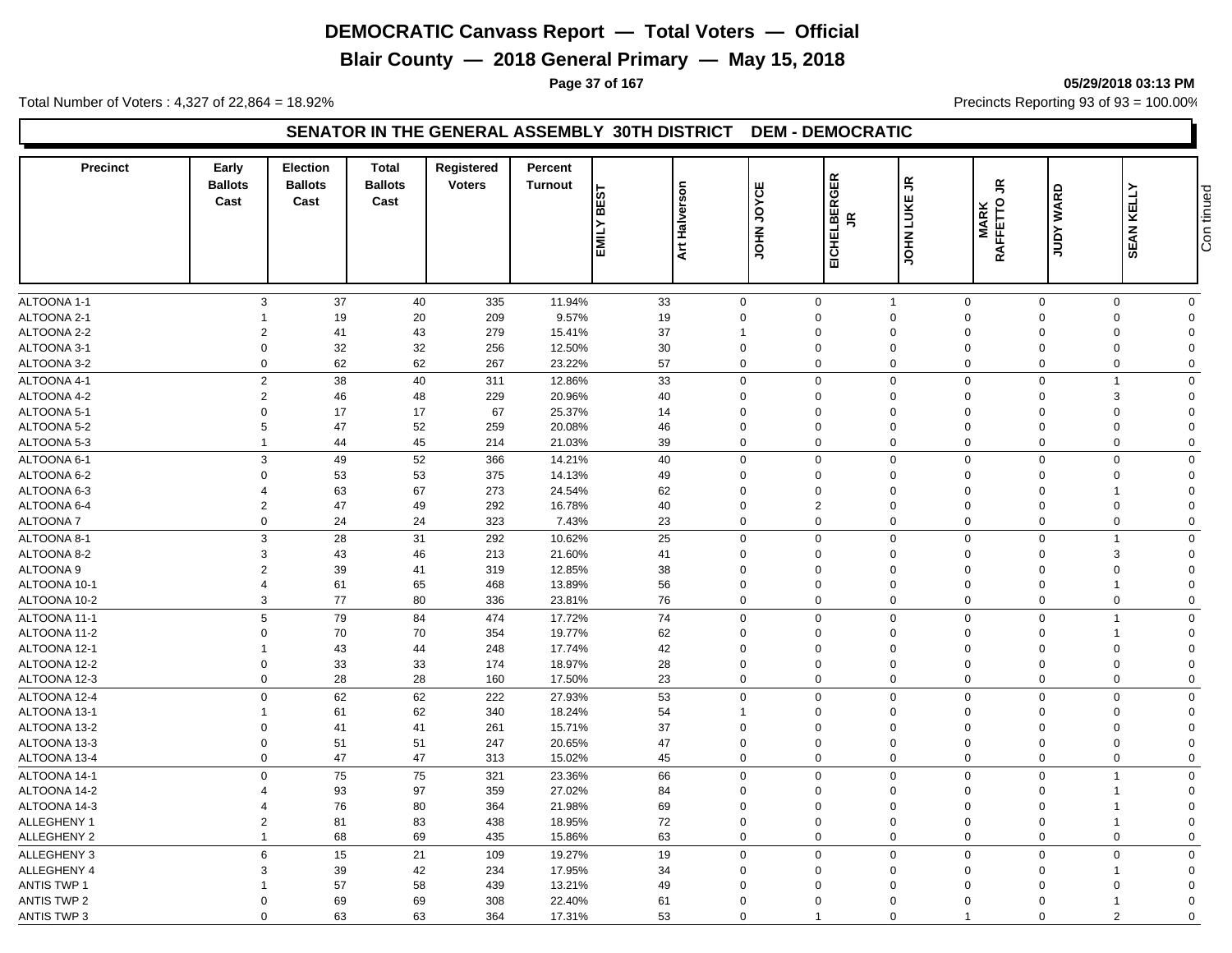**Blair County — 2018 General Primary — May 15, 2018**

**Page 38 of 167 05/29/2018 03:13 PM**

Total Number of Voters : 4,327 of 22,864 = 18.92% Precincts Reporting 93 of 93 = 100.00%

#### **SENATOR IN THE GENERAL ASSEMBLY 30TH DISTRICT DEM**

| <b>Precinct</b>        | Early<br><b>Ballots</b><br>Cast | <b>Election</b><br><b>Ballots</b><br>Cast | <b>Total</b><br><b>Ballots</b><br>Cast | Registered<br><b>Voters</b> | Percent<br><b>Turnout</b> | <b>BEST</b><br><b>EMILY</b> | <b>Art Halverson</b> | JOYCE<br><b>UPIOL</b> | EICHELBERGER<br>$\leq$ | £,<br>JOHN LUKE             | $\tilde{\vec{r}}$<br><b>MARK</b><br>RAFFETTO | JUDY WARD      | <b>SEAN KELLY</b> |  |
|------------------------|---------------------------------|-------------------------------------------|----------------------------------------|-----------------------------|---------------------------|-----------------------------|----------------------|-----------------------|------------------------|-----------------------------|----------------------------------------------|----------------|-------------------|--|
|                        |                                 |                                           |                                        |                             |                           |                             |                      |                       |                        |                             |                                              |                |                   |  |
| BELLWOOD BORO          | $\Omega$                        | 50                                        | 50                                     | 277                         | 18.05%                    | 43                          | $\Omega$             |                       | $\mathbf 0$            | $\mathbf 0$<br>$\mathbf 0$  | $\mathbf 0$                                  | $\mathbf 1$    | $\Omega$          |  |
| <b>BLAIR TWP 1</b>     | 3                               | 81                                        | 84                                     | 300                         | 28.00%                    | 72                          | $\mathbf 0$          |                       | $\Omega$               | $\mathbf 0$<br>$\Omega$     | $\mathbf 0$                                  | $\mathbf 0$    |                   |  |
| <b>BLAIR TWP 2</b>     | $\overline{2}$                  | 66                                        | 68                                     | 315                         | 21.59%                    | 60                          | $\Omega$             |                       | $\Omega$               | $\mathbf 0$<br>$\Omega$     | $\Omega$                                     | 0              | $\Omega$          |  |
| <b>BLAIR TWP 3</b>     | $\mathbf{1}$                    | 34                                        | 35                                     | 594                         | 5.89%                     | 33                          | $\mathbf 0$          |                       | $\mathbf 0$            | $\mathbf 0$<br>$\mathbf 0$  | $\mathbf 0$                                  | $\overline{1}$ | $\Omega$          |  |
| <b>CATHARINE TWP</b>   | $\Omega$                        | 17                                        | 17                                     | 90                          | 18.89%                    | 14                          | $\Omega$             |                       | $\mathbf 0$            | $\mathbf 0$<br>$\Omega$     | $\mathbf 0$                                  | $\mathbf 0$    | $\Omega$          |  |
| <b>DUNCANSVILLE</b>    | $\overline{2}$                  | 51                                        | 53                                     | 230                         | 23.04%                    | 47                          | $\Omega$             |                       | $\mathbf 0$            | $\mathbf 0$<br>$\mathbf 0$  | $\mathbf 0$                                  | $\overline{2}$ | $\Omega$          |  |
| <b>FRANKSTOWN TWP1</b> | $\overline{2}$                  | 45                                        | 47                                     | 231                         | 20.35%                    | 35                          | $\Omega$             |                       | $\Omega$               | $\mathbf 0$<br>$\Omega$     | $\Omega$                                     | -1             | $\Omega$          |  |
| FRANKSTOWN TWP2        | $\Omega$                        | 60                                        | 60                                     | 270                         | 22.22%                    | 59                          | $\Omega$             |                       | $\Omega$               | $\mathbf 0$<br>$\Omega$     | $\Omega$                                     | 0              | $\Omega$          |  |
| <b>FRANKSTOWN TWP3</b> | 4                               | 52                                        | 56                                     | 241                         | 23.24%                    | 46                          | $\Omega$             |                       | $\Omega$               | $\mathbf 0$<br>$\Omega$     | $\Omega$                                     | $\overline{2}$ | $\Omega$          |  |
| FRANKSTOWN TWP4        | 3                               | 43                                        | 46                                     | 300                         | 15.33%                    | 39                          | $\Omega$             |                       | 0                      | $\mathbf 0$<br>$\mathbf 0$  | $\mathbf 0$                                  | $\overline{1}$ | $\Omega$          |  |
| <b>FRANKSTOWN TWP5</b> | $\overline{2}$                  | 63                                        | 65                                     | 289                         | 22.49%                    | 60                          | $\mathbf 0$          |                       | $\mathbf 0$            | $\mathbf 0$<br>$\mathbf 0$  | $\mathbf 0$                                  | $\overline{2}$ | $\Omega$          |  |
| <b>FREEDOM TWP 1</b>   | $\Omega$                        | 40                                        | 40                                     | 149                         | 26.85%                    | 32                          | $\Omega$             |                       | $\Omega$               | $\mathbf 0$<br>$\mathbf{0}$ | $\Omega$                                     | 2              | $\Omega$          |  |
| FREEDOM TWP 2          | $\Omega$                        | 55                                        | 55                                     | 286                         | 19.23%                    | 50                          | $\mathbf 0$          |                       | $\mathbf 0$            | $\mathbf 0$<br>$\mathbf 0$  | $\mathbf 0$                                  | $\mathbf 1$    | $\Omega$          |  |
| <b>GREENFIELD TWP1</b> | $\mathbf{1}$                    | 42                                        | 43                                     | 236                         | 18.22%                    | 34                          | $\Omega$             |                       | $\Omega$               | $\mathbf 0$<br>$\mathbf{0}$ | $\Omega$                                     | 0              | $\Omega$          |  |
| <b>GREENFIELD TWP2</b> | $\mathbf 0$                     | 6                                         | 6                                      | 30                          | 20.00%                    | 5                           | $\Omega$             |                       | $\mathbf 0$            | $\mathbf 0$<br>$\mathbf 0$  | $\mathbf 0$                                  | $\mathbf 0$    | $\Omega$          |  |
| <b>GREENFIELD TWP3</b> | $\mathbf 0$                     | 56                                        | 56                                     | 294                         | 19.05%                    | 48                          | $\Omega$             |                       | $\mathbf 0$            | $\mathbf 0$<br>$\mathbf 0$  | $\overline{0}$                               | $\mathbf 0$    | $\mathbf 0$       |  |
| <b>HOLLIDAYSBURG 1</b> | -1                              | 22                                        | 23                                     | 130                         | 17.69%                    | 22                          | $\Omega$             |                       | $\Omega$               | $\mathbf 0$<br>$\Omega$     | $\Omega$                                     | 0              | $\Omega$          |  |
| <b>HOLLIDAYSBURG 2</b> | 4                               | 52                                        | 56                                     | 170                         | 32.94%                    | 53                          | $\Omega$             |                       | $\Omega$               | $\mathbf 0$<br>$\Omega$     | $\Omega$                                     | 1              | $\Omega$          |  |
| <b>HOLLIDAYSBURG 3</b> | 5                               | 39                                        | 44                                     | 179                         | 24.58%                    | 41                          | $\Omega$             |                       | $\Omega$               | $\mathbf 0$<br>$\Omega$     | $\Omega$                                     | 0              | $\Omega$          |  |
| <b>HOLLIDAYSBURG 4</b> | $\overline{2}$                  | 65                                        | 67                                     | 202                         | 33.17%                    | 63                          | $\overline{0}$       |                       | $\mathbf 0$            | $\mathbf 0$<br>$\mathbf 0$  | $\mathbf 0$                                  | 0              | $\mathbf 0$       |  |
| <b>HOLLIDAYSBURG 5</b> | $\overline{1}$                  | 42                                        | 43                                     | 151                         | 28.48%                    | 35                          | $\Omega$             |                       | $\mathbf 0$            | $\mathbf 0$<br>$\mathbf 0$  | $\mathbf 0$                                  | $\overline{1}$ | $\Omega$          |  |
| <b>HOLLIDAYSBURG 6</b> | 1                               | 27                                        | 28                                     | 134                         | 20.90%                    | 24                          | $\mathbf 0$          |                       | $\mathbf 0$            | $\mathbf 0$<br>$\mathbf 0$  | $\mathbf 0$                                  | 0              | $\Omega$          |  |
| <b>HOLLIDAYSBURG 7</b> | $\Omega$                        | 36                                        | 36                                     | 119                         | 30.25%                    | 34                          | $\Omega$             |                       | $\Omega$               | $\mathbf 0$<br>$\Omega$     | $\Omega$                                     | $\mathbf 0$    | $\Omega$          |  |
| <b>HUSTON TWP</b>      | $\overline{2}$                  | 28                                        | 30                                     | 97                          | 30.93%                    | 25                          | $\mathbf 0$          |                       | $\mathbf 0$            | $\mathbf 0$<br>$\mathbf 0$  | $\mathbf 0$                                  | 1              | $\Omega$          |  |
| JUNIATA TWP            | 3                               | 19                                        | 22                                     | 115                         | 19.13%                    | 19                          | $\Omega$             |                       | $\mathbf 0$            | $\mathbf 0$<br>$\Omega$     | $\mathbf 0$                                  | $\mathbf 0$    | $\Omega$          |  |
|                        | $\overline{2}$                  | 75                                        | 77                                     |                             |                           |                             | $\Omega$             |                       |                        |                             |                                              | $\mathbf 0$    | $\Omega$          |  |
| <b>LOGAN TWP 1</b>     |                                 |                                           |                                        | 409                         | 18.83%                    | 70                          |                      |                       | $\mathbf 0$            | $\mathbf 0$<br>$\mathbf{0}$ | $\mathbf 0$                                  |                |                   |  |
| <b>LOGAN TWP 2</b>     | 4                               | 96                                        | 100                                    | 480                         | 20.83%                    | 82                          | $\Omega$             |                       | $\mathbf 0$            | $\mathbf 0$<br>$\Omega$     | $\Omega$                                     | 4              | $\Omega$          |  |
| LOGAN TWP 3            | $\overline{2}$                  | 64                                        | 66                                     | 239                         | 27.62%                    | 57                          | $\Omega$             |                       | $\Omega$               | $\mathbf{0}$<br>$\Omega$    | $\Omega$                                     | $\mathbf 0$    | $\Omega$          |  |
| <b>LOGAN TWP 4</b>     | 0                               | 51                                        | 51                                     | 307                         | 16.61%                    | 40                          | $\Omega$<br>$\Omega$ |                       | 0                      | $\mathbf 0$<br>$\Omega$     | $\mathbf 0$                                  | 1              | $\Omega$          |  |
| <b>LOGAN TWP 5</b>     | $\mathbf 1$                     | 54                                        | 55                                     | 328                         | 16.77%                    | 37                          |                      |                       | 0                      | $\mathbf 0$<br>$\Omega$     | $\mathbf 0$                                  | $\overline{4}$ | $\Omega$          |  |
| <b>LOGAN TWP 6</b>     | $\overline{4}$                  | 84                                        | 88                                     | 492                         | 17.89%                    | 77                          | $\Omega$             |                       | $\mathbf 0$            | $\mathbf 0$<br>$\mathbf 0$  | $\mathbf 0$                                  | $\mathbf 0$    | $\Omega$          |  |
| <b>LOGAN TWP 7</b>     | 3                               | 34                                        | 37                                     | 173                         | 21.39%                    | 24                          | $\Omega$             |                       | $\Omega$               | $\mathbf 0$<br>$\Omega$     | $\Omega$                                     | 3              | $\Omega$          |  |
| <b>MARTINSBURG 1</b>   | $\overline{2}$                  | 25                                        | 27                                     | 89                          | 30.34%                    | 24                          | $\mathbf 0$          |                       | $\mathbf 0$            | $\mathbf 0$<br>$\mathbf 0$  | $\mathbf 0$                                  | $\mathbf 0$    | $\Omega$          |  |
| <b>MARTINSBURG 2</b>   | $\overline{1}$                  | 35                                        | 36                                     | 131                         | 27.48%                    | 34                          | $\Omega$             |                       | $\mathbf 0$            | $\mathbf 0$<br>$\mathbf{0}$ | $\mathbf 0$                                  | 0              | $\Omega$          |  |
| NEWRY BORO             | $\mathbf 0$                     | 18                                        | 18                                     | 52                          | 34.62%                    | 15                          | $\Omega$             |                       | $\mathbf 0$            | $\mathbf 0$<br>$\mathbf 0$  | $\mathbf 0$                                  | $\mathbf 0$    | $\Omega$          |  |
| NORTH WOODBURY         | $\overline{4}$                  | 38                                        | 42                                     | 252                         | 16.67%                    | 36                          | $\mathbf 0$          |                       | $\mathbf 0$            | $\mathbf 0$<br>$\mathbf 0$  | $\overline{0}$                               | $\overline{1}$ | $\Omega$          |  |
| <b>ROARING SPG 1</b>   |                                 | 16                                        | 17                                     | 77                          | 22.08%                    | 15                          | $\Omega$             |                       | $\Omega$               | $\mathbf 0$<br>$\Omega$     | $\Omega$                                     | $\overline{1}$ | $\Omega$          |  |
| <b>ROARING SPG 2</b>   | C                               | 33                                        | 33                                     | 138                         | 23.91%                    | 31                          | $\Omega$             |                       | $\Omega$               | $\mathbf 0$<br>$\Omega$     | $\Omega$                                     | 0              | $\Omega$          |  |
| ROARING SPG 3          | $\Omega$                        | 29                                        | 29                                     | 118                         | 24.58%                    | 24                          | $\Omega$             |                       | $\Omega$               | $\Omega$<br>$\Omega$        | $\Omega$                                     | 1              | $\Omega$          |  |
| SNYDER TWP 1           | 1                               | 36                                        | 37                                     | 220                         | 16.82%                    | 29                          | $\Omega$             |                       | $\Omega$               | $\Omega$<br>$\Omega$        | $\Omega$                                     | $\Omega$       | $\Omega$          |  |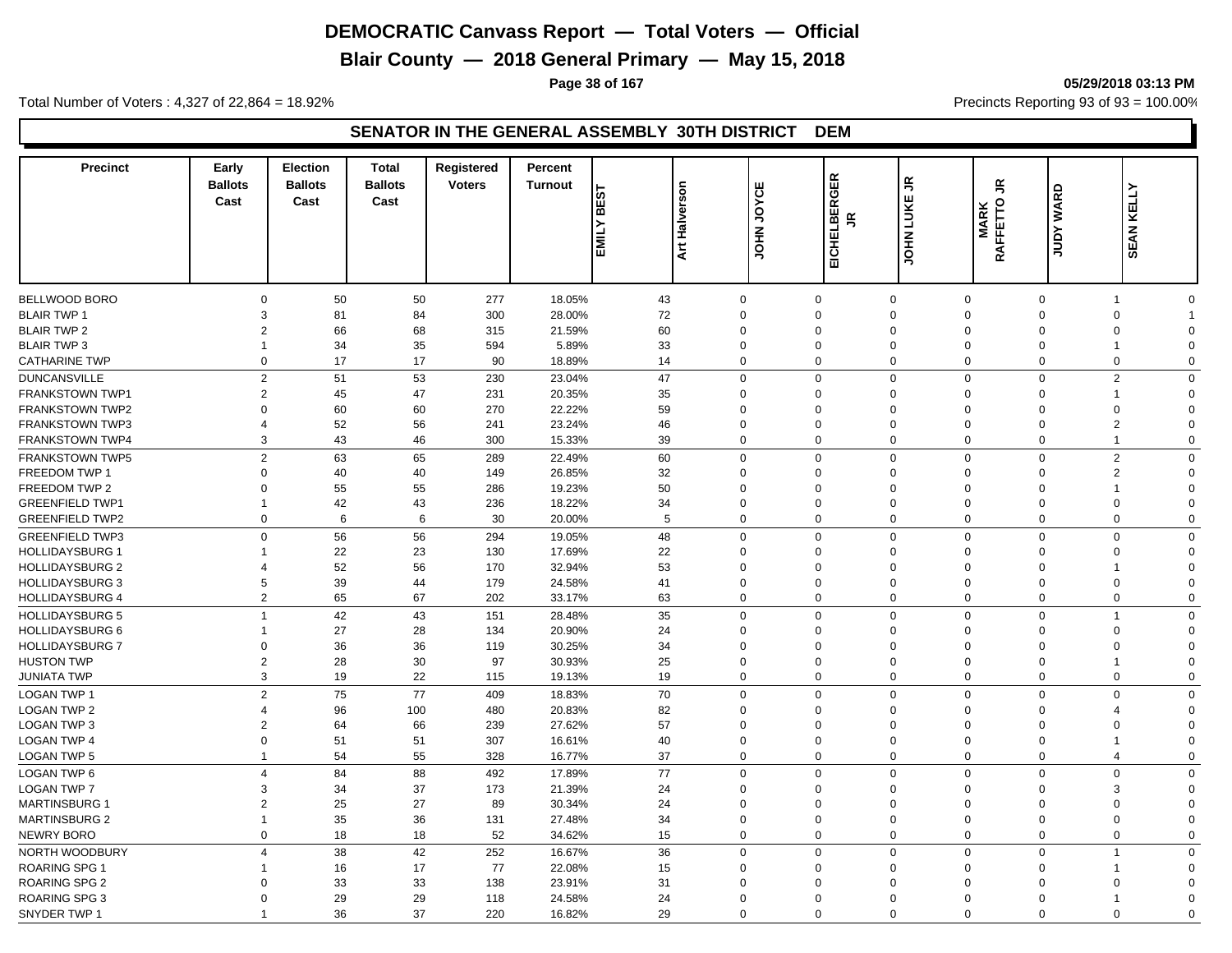**Blair County — 2018 General Primary — May 15, 2018**

**Page 39 of 167 05/29/2018 03:13 PM**

Total Number of Voters : 4,327 of 22,864 = 18.92% Precincts Reporting 93 of 93 = 100.00%

#### **SENATOR IN THE GENERAL ASSEMBLY 30TH DISTRICT DEM**

| <b>Precinct</b>      | Early<br><b>Ballots</b><br>Cast | <b>Election</b><br><b>Ballots</b><br>Cast | <b>Total</b><br><b>Ballots</b><br>Cast | Registered<br><b>Voters</b> | Percent<br><b>Turnout</b> | <u>ທ</u><br>EMIL | Halverson<br>Į | ш<br>ठ<br>ぅ<br>NHO | 띥<br>ত<br>LBER<br>鸟<br>뿦<br>듭 | L<br>보<br>∍<br>ᆂ<br>٥ | ≃<br>∍<br>ဥ<br>MARK<br>FFETTO<br>⊲<br>œ | 5<br>ৰ<br>š<br>≻<br>ğ | ⊐<br>ᆜ<br>뀢<br><b>SEAN</b> |
|----------------------|---------------------------------|-------------------------------------------|----------------------------------------|-----------------------------|---------------------------|------------------|----------------|--------------------|-------------------------------|-----------------------|-----------------------------------------|-----------------------|----------------------------|
| SNYDER TWP 2         |                                 | 48                                        | 50                                     | 299                         | 16.72%                    | 43               |                | $\Omega$           |                               |                       |                                         |                       |                            |
| <b>TAYLOR TWP</b>    |                                 | 46                                        | 49                                     | 293                         | 16.72%                    | 47               |                |                    |                               |                       |                                         |                       |                            |
| <b>TYRONE TWP 1</b>  |                                 | 29                                        | 29                                     | 102                         | 28.43%                    | 27               |                |                    |                               |                       |                                         |                       |                            |
| TYRONE TWP 2         |                                 | 34                                        | 34                                     | 171                         | 19.88%                    | 29               |                |                    |                               |                       |                                         |                       |                            |
| <b>TYRONE BORO 1</b> | 0                               | 23                                        | 23                                     | 139                         | 16.55%                    | 18               |                | 0                  | 0                             |                       |                                         |                       |                            |
| TYRONE BORO 2        | $\Omega$                        | 21                                        | 21                                     | 111                         | 18.92%                    | 16               |                | $\Omega$           | $\Omega$<br>0                 |                       |                                         | $\Omega$              |                            |
| <b>TYRONE BORO 3</b> |                                 | 28                                        | 30                                     | 169                         | 17.75%                    | 26               |                |                    |                               |                       |                                         |                       |                            |
| <b>TYRONE BORO 4</b> |                                 | 9                                         | 10                                     | 85                          | 11.76%                    | 10               |                |                    |                               |                       |                                         |                       |                            |
| <b>TYRONE BORO 5</b> |                                 | 20                                        | 20                                     | 96                          | 20.83%                    | 18               |                |                    |                               |                       |                                         |                       |                            |
| TYRONE BORO 6        | 0                               | 34                                        | 34                                     | 150                         | 22.67%                    | 30               |                | 0                  | 0                             |                       |                                         | 0                     |                            |
| <b>TYRONE BORO 7</b> | $\Omega$                        | 30                                        | 30                                     | 138                         | 21.74%                    | 24               |                | $\Omega$           | $\Omega$<br>$\Omega$          |                       | $\Omega$                                |                       |                            |
| <b>WILLIAMSBURG</b>  |                                 | 40                                        | 40                                     | 176                         | 22.73%                    | 34               |                | ∩                  |                               |                       |                                         |                       |                            |
| WOODBURY TWP         |                                 | 28                                        | 28                                     | 154                         | 18.18%                    | 22               |                |                    |                               |                       |                                         |                       |                            |
| <b>Totals</b>        | 140                             | 4187                                      | 4327                                   | 22864                       |                           | 3765             |                | $\overline{2}$     | 3                             |                       |                                         | 60                    |                            |
|                      |                                 |                                           |                                        |                             |                           |                  |                |                    |                               |                       |                                         |                       |                            |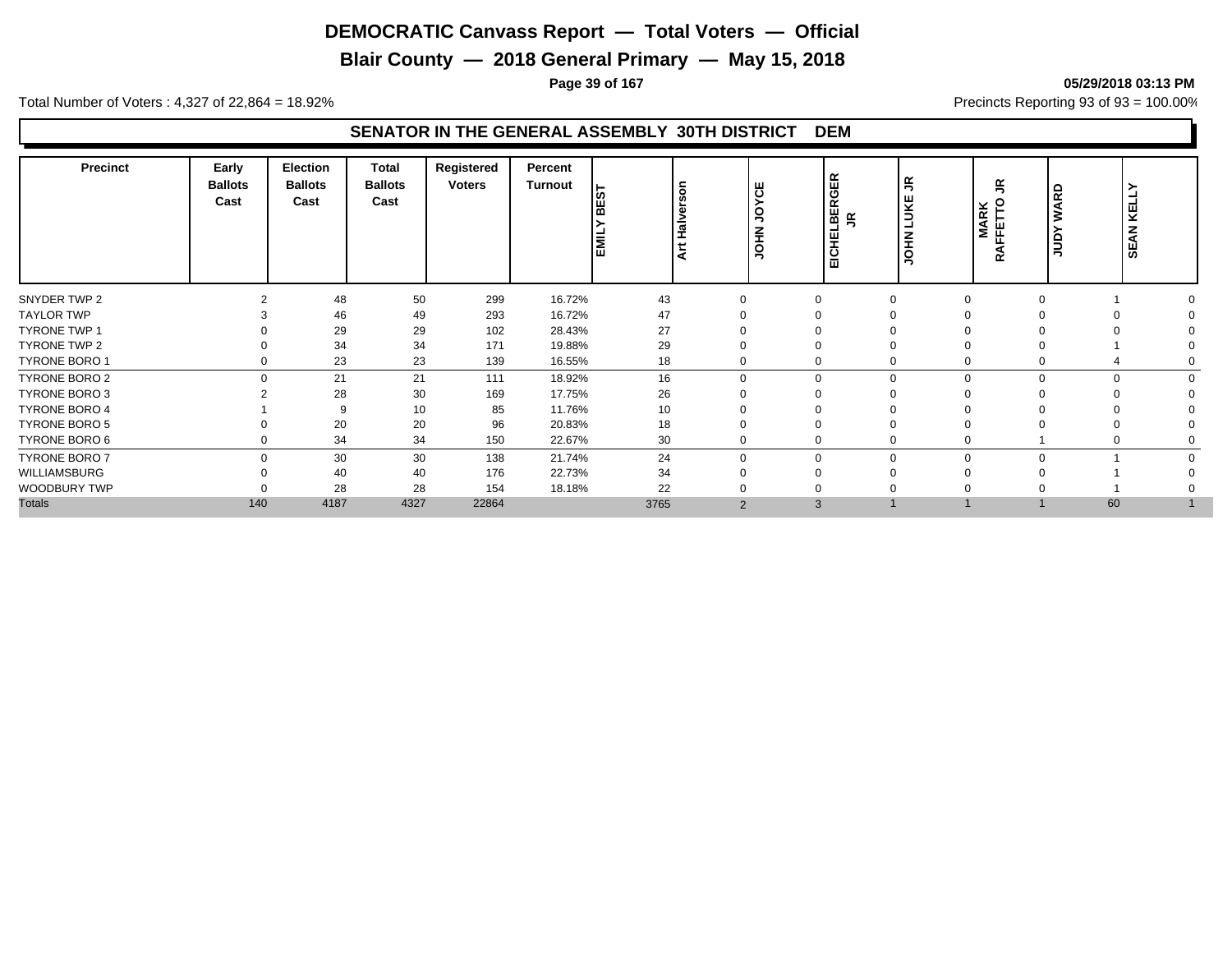**Blair County — 2018 General Primary — May 15, 2018**

**Page 40 of 167 05/29/2018 03:13 PM**

Total Number of Voters : 4,327 of 22,864 = 18.92% Precincts Reporting 93 of 93 = 100.00%

#### **SENATOR IN THE GENERAL ASSEMBLY 30TH DISTRICT DEM - DEMOCRATIC**

| <b>Precinct</b>                   | Early<br><b>Ballots</b><br>Cast           | <b>Election</b><br><b>Ballots</b><br>Cast | <b>Total</b><br><b>Ballots</b><br>Cast | Registered<br><b>Voters</b> | Percent<br><b>Turnout</b> | <b>KISS</b><br><b>DANIEL</b>    | <b>PATRICK LOVE</b>             | <b>MISKO</b><br>PAUL            | <b>ASHTON</b><br>ROMANO | <b>SCHMITT</b><br><b>DOT</b> | <b>WARD</b><br><b>TTIE</b> | <b>Totals</b> |  |
|-----------------------------------|-------------------------------------------|-------------------------------------------|----------------------------------------|-----------------------------|---------------------------|---------------------------------|---------------------------------|---------------------------------|-------------------------|------------------------------|----------------------------|---------------|--|
|                                   |                                           |                                           |                                        |                             |                           |                                 |                                 |                                 |                         |                              |                            |               |  |
|                                   |                                           |                                           |                                        |                             |                           |                                 |                                 |                                 |                         |                              |                            |               |  |
| ALTOONA 1-1<br><b>ALTOONA 2-1</b> | $\ensuremath{\mathsf{3}}$<br>$\mathbf{1}$ | 37<br>19                                  | 40                                     | 335                         | 11.94%<br>9.57%           | $\mathsf{O}\xspace$<br>$\Omega$ | $\mathsf{O}\xspace$<br>$\Omega$ | $\mathsf{O}\xspace$<br>$\Omega$ | $\mathbf 0$<br>$\Omega$ | $\mathbf 0$<br>$\Omega$      | $\mathbf 0$<br>$\Omega$    | 34<br>19      |  |
| ALTOONA 2-2                       | $\overline{2}$                            | 41                                        | 20<br>43                               | 209<br>279                  | 15.41%                    | $\Omega$                        | $\mathbf 0$                     | $\mathbf 0$                     | $\mathbf 0$             | $\Omega$                     | $\Omega$                   | 38            |  |
| ALTOONA 3-1                       | $\mathsf 0$                               | 32                                        | 32                                     | 256                         | 12.50%                    | $\mathbf 0$                     | $\mathbf 0$                     | $\mathbf 0$                     | $\mathbf 0$             | $\mathbf 0$                  | $\mathbf 0$                | 30            |  |
| ALTOONA 3-2                       | $\mathbf 0$                               | 62                                        | 62                                     | 267                         | 23.22%                    | $\Omega$                        | $\mathbf 0$                     | $\mathbf 0$                     | $\mathbf 0$             | 0                            | $\mathbf 0$                | 57            |  |
| ALTOONA 4-1                       | 2                                         | 38                                        | 40                                     | 311                         | 12.86%                    | $\mathbf 0$                     | $\mathbf 0$                     | $\mathbf 0$                     | $\mathbf 0$             | 0                            | $\mathbf 0$                | 34            |  |
| ALTOONA 4-2                       | 2                                         | 46                                        | 48                                     | 229                         | 20.96%                    | $\Omega$                        | 0                               | $\mathbf 0$                     | $\mathbf 0$             | 0                            | $\Omega$                   | 43            |  |
| ALTOONA 5-1                       | $\mathbf 0$                               | 17                                        | 17                                     | 67                          | 25.37%                    | $\Omega$                        | $\Omega$                        | $\mathbf 0$                     | $\mathbf 0$             | $\Omega$                     | $\Omega$                   | 14            |  |
| ALTOONA 5-2                       | 5                                         | 47                                        | 52                                     | 259                         | 20.08%                    | $\mathbf 0$                     | 1                               | $\mathbf 0$                     | $\mathbf 0$             | $\overline{1}$               | $\mathbf 0$                | 48            |  |
| ALTOONA 5-3                       | $\mathbf{1}$                              | 44                                        | 45                                     | 214                         | 21.03%                    | $\Omega$                        | $\mathbf 0$                     | $\mathbf 0$                     | $\mathbf 0$             | 0                            | 0                          | 39            |  |
| ALTOONA 6-1                       | 3                                         | 49                                        | 52                                     | 366                         | 14.21%                    | $\overline{2}$                  | $\mathbf 0$                     | $\mathbf 0$                     | $\mathbf 0$             | 0                            | $\mathbf 0$                | 42            |  |
| ALTOONA 6-2                       | $\Omega$                                  | 53                                        | 53                                     | 375                         | 14.13%                    | $\mathbf 0$                     | $\Omega$                        | $\mathbf 0$                     | $\mathbf 0$             | $\Omega$                     | $\Omega$                   | 49            |  |
| ALTOONA 6-3                       | $\overline{4}$                            | 63                                        | 67                                     | 273                         | 24.54%                    | $\Omega$                        | 0                               | $\mathbf 0$                     | $\mathbf 0$             | $\Omega$                     | $\Omega$                   | 63            |  |
| ALTOONA 6-4                       | $\overline{2}$                            | 47                                        | 49                                     | 292                         | 16.78%                    | $\mathbf 0$                     | $\mathbf 0$                     | $\mathbf 0$                     | $\mathbf 0$             | $\mathbf 0$                  | $\mathbf 0$                | 42            |  |
| ALTOONA 7                         | 0                                         | 24                                        | 24                                     | 323                         | 7.43%                     | $\Omega$                        | 0                               | $\mathbf 0$                     | $\mathbf 0$             | 0                            | $\Omega$                   | 23            |  |
| ALTOONA 8-1                       | 3                                         | 28                                        | 31                                     | 292                         | 10.62%                    | $\Omega$                        | $\mathbf 0$                     | $\Omega$                        | $\mathbf 0$             | $\mathbf 0$                  | $\mathsf 0$                | 26            |  |
| ALTOONA 8-2                       | 3                                         | 43                                        | 46                                     | 213                         | 21.60%                    | $\Omega$                        | $\Omega$                        | $\Omega$                        | $\mathbf 0$             | $\Omega$                     | $\Omega$                   | 44            |  |
| ALTOONA <sub>9</sub>              | $\overline{2}$                            | 39                                        | 41                                     | 319                         | 12.85%                    | $\mathbf 0$                     | $\Omega$                        | $\mathbf 0$                     | $\mathbf 0$             | $\Omega$                     | $\Omega$                   | 38            |  |
| ALTOONA 10-1                      | $\overline{4}$                            | 61                                        | 65                                     | 468                         | 13.89%                    | $\mathbf 0$                     | $\mathbf 0$                     | $\mathbf 0$                     | $\mathbf 0$             | 0                            | $\mathbf 0$                | 57            |  |
| ALTOONA 10-2                      | 3                                         | 77                                        | 80                                     | 336                         | 23.81%                    | $\mathbf 0$                     | $\mathbf 0$                     | $\mathbf 0$                     | $\mathbf 0$             | 0                            | $\mathbf 0$                | 76            |  |
| ALTOONA 11-1                      | 5                                         | 79                                        | 84                                     | 474                         | 17.72%                    | $\overline{1}$                  | $\mathbf 0$                     | $\mathbf 0$                     | $\mathbf 0$             | 0                            | $\mathbf 0$                | 76            |  |
| ALTOONA 11-2                      | $\Omega$                                  | 70                                        | 70                                     | 354                         | 19.77%                    | $\overline{\mathbf{1}}$         | $\Omega$                        | $\Omega$                        | $\Omega$                | 0                            | $\Omega$                   | 64            |  |
| ALTOONA 12-1                      | -1                                        | 43                                        | 44                                     | 248                         | 17.74%                    | $\mathbf 0$                     | $\Omega$                        | $\mathbf 0$                     | $\mathbf 0$             | $\mathbf 0$                  | $\mathbf 0$                | 42            |  |
| ALTOONA 12-2                      | $\mathbf 0$                               | 33                                        | 33                                     | 174                         | 18.97%                    | $\Omega$                        | $\mathbf 0$                     | $\Omega$                        | $\mathbf 0$             | $\Omega$                     | $\Omega$                   | 28            |  |
| ALTOONA 12-3                      | $\mathsf 0$                               | 28                                        | 28                                     | 160                         | 17.50%                    | 1                               | $\mathbf 0$                     | $\mathbf 0$                     | $\mathbf 0$             | 0                            | $\mathbf 0$                | 24            |  |
| ALTOONA 12-4                      | $\mathbf 0$                               | 62                                        | 62                                     | 222                         | 27.93%                    | $\mathbf 0$                     | $\mathbf 0$                     | $\mathbf 0$                     | $\mathbf 0$             | 0                            | $\mathbf 0$                | 53            |  |
| ALTOONA 13-1                      | $\mathbf{1}$                              | 61                                        | 62                                     | 340                         | 18.24%                    | $\mathbf 0$                     | $\mathbf 0$                     | $\mathsf 0$                     | $\mathbf 0$             | $\mathbf 0$                  | $\overline{\mathbf{1}}$    | 56            |  |
| ALTOONA 13-2                      | $\Omega$                                  | 41                                        | 41                                     | 261                         | 15.71%                    | $\Omega$                        | $\Omega$                        | $\mathbf 0$                     | $\mathbf 0$             | $\Omega$                     | $\mathbf 0$                | 37            |  |
| ALTOONA 13-3                      | $\mathbf 0$                               | 51                                        | 51                                     | 247                         | 20.65%                    | $\mathbf 0$                     | $\mathbf 0$                     | $\mathbf 0$                     | $\mathbf 0$             | 0                            | $\mathbf 0$                | 47            |  |
| ALTOONA 13-4                      | 0                                         | 47                                        | 47                                     | 313                         | 15.02%                    | $\mathbf 0$                     | 0                               | $\mathbf 0$                     | $\mathbf 0$             | 0                            | 0                          | 45            |  |
| ALTOONA 14-1                      | $\mathbf 0$                               | 75                                        | 75                                     | 321                         | 23.36%                    | $\Omega$                        | $\mathbf 0$                     | $\mathbf 0$                     | $\mathbf 0$             | $\mathbf 0$                  | $\mathbf 0$                | 67            |  |
| ALTOONA 14-2                      | $\overline{\mathcal{A}}$                  | 93                                        | 97                                     | 359                         | 27.02%                    | $\mathbf 0$                     | $\mathbf 0$                     | $\mathbf 0$                     | $\mathbf 0$             | 1                            | $\mathbf 0$                | 86            |  |
| ALTOONA 14-3                      | $\overline{4}$                            | 76                                        | 80                                     | 364                         | 21.98%                    | $\overline{\mathbf{1}}$         | $\Omega$                        | $\mathbf 0$                     | $\mathbf 0$             | $\Omega$                     | $\mathbf 0$                | 71            |  |
| ALLEGHENY 1                       | $\overline{2}$                            | 81                                        | 83                                     | 438                         | 18.95%                    | $\mathbf 0$                     | $\mathbf 0$                     | $\mathbf 0$                     | $\mathbf 0$             | 0                            | $\mathbf 0$                | 73            |  |
| <b>ALLEGHENY 2</b>                | $\mathbf{1}$                              | 68                                        | 69                                     | 435                         | 15.86%                    | $\mathbf 0$                     | $\mathbf 0$                     | $\mathbf 0$                     | $\mathbf 0$             | 0                            | $\mathbf 0$                | 63            |  |
| ALLEGHENY 3                       | 6                                         | 15                                        | 21                                     | 109                         | 19.27%                    | $\mathbf 0$                     | $\mathbf 0$                     | $\mathbf 0$                     | $\mathbf 0$             | 0                            | $\mathsf 0$                | 19            |  |
| ALLEGHENY 4                       | 3                                         | 39                                        | 42                                     | 234                         | 17.95%                    | $\Omega$                        | $\mathbf 0$                     | $\mathbf 0$                     | $\mathbf 0$             | $\Omega$                     | $\mathbf 0$                | 35            |  |
| <b>ANTIS TWP 1</b>                | -1                                        | 57                                        | 58                                     | 439                         | 13.21%                    | $\Omega$                        | $\Omega$                        | $\Omega$                        | $\Omega$                | $\Omega$                     | $\Omega$                   | 49            |  |
| <b>ANTIS TWP 2</b>                | $\Omega$                                  | 69                                        | 69                                     | 308                         | 22.40%                    | $\Omega$                        | $\Omega$                        | $\Omega$                        | $\Omega$                | $\Omega$                     | $\Omega$                   | 62            |  |
| <b>ANTIS TWP 3</b>                | $\Omega$                                  | 63                                        | 63                                     | 364                         | 17.31%                    | $\Omega$                        | $\Omega$                        | $\Omega$                        | $\Omega$                | $\mathbf 0$                  | $\Omega$                   | 57            |  |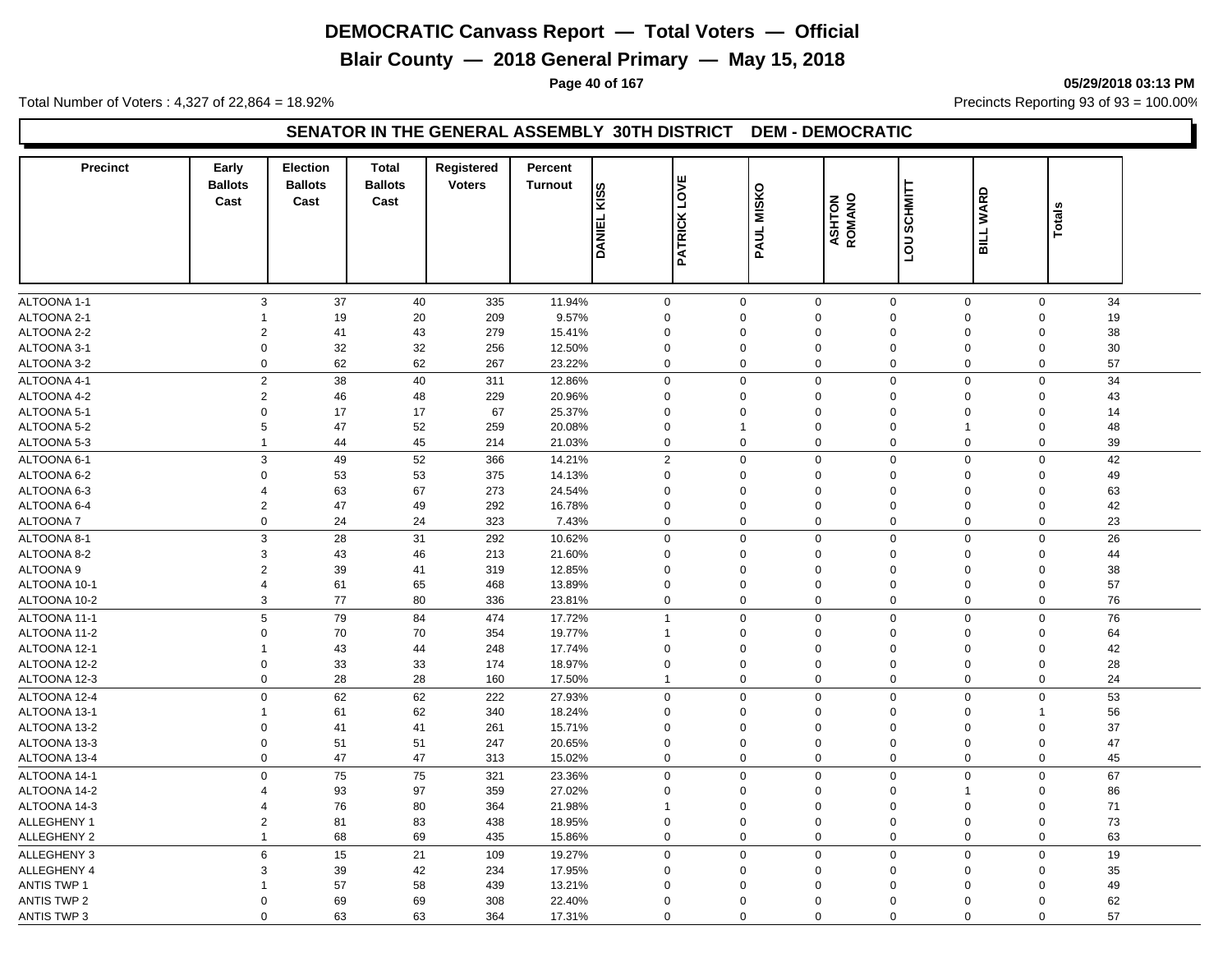**Blair County — 2018 General Primary — May 15, 2018**

**Page 41 of 167 05/29/2018 03:13 PM**

Total Number of Voters : 4,327 of 22,864 = 18.92% Precincts Reporting 93 of 93 = 100.00%

#### **SENATOR IN THE GENERAL ASSEMBLY 30TH DISTRICT DEM**

| <b>Precinct</b>        | Early<br><b>Ballots</b><br>Cast | <b>Election</b><br><b>Ballots</b><br>Cast | <b>Total</b><br><b>Ballots</b><br>Cast | Registered<br><b>Voters</b> | Percent<br><b>Turnout</b> | <b>KISS</b><br><b>DANIEL</b> | <b>PATRICK LOVE</b> | <b>MISKO</b><br>PAUL       | <b>ASHTON</b><br>ROMANO | <b>SCHMITT</b><br><b>DOT</b> | <b>WARD</b><br><b>BILL</b> | <b>Totals</b>     |  |
|------------------------|---------------------------------|-------------------------------------------|----------------------------------------|-----------------------------|---------------------------|------------------------------|---------------------|----------------------------|-------------------------|------------------------------|----------------------------|-------------------|--|
|                        |                                 |                                           |                                        |                             |                           |                              |                     |                            |                         |                              |                            |                   |  |
| BELLWOOD BORO          | $\mathbf 0$                     | 50                                        | 50                                     | 277                         | 18.05%                    | $\mathbf 0$                  | $\mathbf 0$         | $\mathbf 0$                | $\pmb{0}$               | 0                            |                            | $\mathbf 0$<br>44 |  |
| <b>BLAIR TWP 1</b>     | 3                               | 81                                        | 84                                     | 300                         | 28.00%                    | $\Omega$                     | $\Omega$            | $\mathbf{1}$               | $\mathbf 0$             | $\Omega$                     |                            | 74<br>$\Omega$    |  |
| <b>BLAIR TWP 2</b>     | $\overline{2}$                  | 66                                        | 68                                     | 315                         | 21.59%                    | $\Omega$                     | $\mathbf 0$         | $\mathbf 0$                | $\Omega$                | $\Omega$                     |                            | 60<br>$\mathbf 0$ |  |
| <b>BLAIR TWP 3</b>     | $\mathbf{1}$                    | 34                                        | 35                                     | 594                         | 5.89%                     | $\Omega$                     | $\mathbf 0$         | $\mathbf 0$                | $\Omega$                | $\Omega$                     |                            | 34<br>$\Omega$    |  |
| <b>CATHARINE TWP</b>   | $\mathbf 0$                     | 17                                        | 17                                     | 90                          | 18.89%                    | $\mathbf 0$                  | $\mathbf 0$         | $\mathbf 0$                | $\mathbf 0$             | 0                            |                            | 14<br>$\mathbf 0$ |  |
| <b>DUNCANSVILLE</b>    | 2                               | 51                                        | 53                                     | 230                         | 23.04%                    | $\overline{1}$               | $\mathbf 0$         | $\Omega$                   | $\mathbf 0$             | $\Omega$                     |                            | 50<br>$\Omega$    |  |
| FRANKSTOWN TWP1        | $\overline{2}$                  | 45                                        | 47                                     | 231                         | 20.35%                    | $\Omega$                     | $\Omega$            | $\Omega$                   | $\mathbf 0$             | $\Omega$                     |                            | 36<br>$\Omega$    |  |
| <b>FRANKSTOWN TWP2</b> | $\Omega$                        | 60                                        | 60                                     | 270                         | 22.22%                    | $\Omega$                     | $\mathbf 0$         | $\Omega$                   | $\Omega$                | $\Omega$                     |                            | 59<br>$\Omega$    |  |
| <b>FRANKSTOWN TWP3</b> | $\overline{4}$                  | 52                                        | 56                                     | 241                         | 23.24%                    | $\Omega$                     | $\Omega$            | $\mathbf 0$                | $\mathbf 0$             | $\Omega$                     |                            | $\Omega$<br>48    |  |
| <b>FRANKSTOWN TWP4</b> | 3                               | 43                                        | 46                                     | 300                         | 15.33%                    | $\Omega$                     | $\mathbf 0$         | $\mathbf 0$                | $\mathbf 0$             | $\mathbf 0$                  |                            | 40<br>$\Omega$    |  |
| <b>FRANKSTOWN TWP5</b> | $\overline{2}$                  | 63                                        | 65                                     | 289                         | 22.49%                    | $\mathbf 0$                  | $\mathbf 0$         | $\mathbf 0$                | $\mathbf 0$             | 0                            |                            | $\mathbf 0$<br>62 |  |
| FREEDOM TWP 1          | $\Omega$                        | 40                                        | 40                                     | 149                         | 26.85%                    | -1                           | $\Omega$            | $\mathbf 0$                | $\mathbf 0$             | $\Omega$                     |                            | 35<br>$\mathbf 0$ |  |
| FREEDOM TWP 2          | $\mathbf 0$                     | 55                                        | 55                                     | 286                         | 19.23%                    | $\Omega$                     | $\mathbf 0$         | $\mathbf 0$                | $\mathbf 0$             | $\mathbf 0$                  |                            | 51<br>$\Omega$    |  |
| <b>GREENFIELD TWP1</b> | $\mathbf 1$                     | 42                                        | 43                                     | 236                         | 18.22%                    | $\Omega$                     | $\Omega$            | $\Omega$                   | $\mathbf 0$             | $\mathbf 0$                  |                            | 34<br>$\mathbf 0$ |  |
| <b>GREENFIELD TWP2</b> | 0                               | 6                                         | 6                                      | 30                          | 20.00%                    | $\Omega$                     | $\mathbf 0$         | $\mathbf 0$                | $\mathbf 0$             | 0                            |                            | 5<br>0            |  |
| <b>GREENFIELD TWP3</b> | $\mathbf 0$                     | 56                                        | 56                                     | 294                         | 19.05%                    | $\Omega$                     | $\mathbf 0$         | $\mathbf 0$                | $\mathbf 0$             | $\Omega$                     |                            | 48<br>$\Omega$    |  |
| <b>HOLLIDAYSBURG 1</b> | $\mathbf{1}$                    | 22                                        |                                        | 130                         | 17.69%                    | $\Omega$                     | $\mathbf 0$         | $\Omega$                   | $\Omega$                | $\Omega$                     |                            | 22<br>$\Omega$    |  |
| <b>HOLLIDAYSBURG 2</b> | $\overline{4}$                  | 52                                        | 23<br>56                               | 170                         | 32.94%                    | $\Omega$                     | $\Omega$            | $\Omega$                   | $\Omega$                | $\Omega$                     |                            | 54<br>$\Omega$    |  |
| <b>HOLLIDAYSBURG 3</b> | 5                               | 39                                        | 44                                     | 179                         | 24.58%                    | $\Omega$                     | $\Omega$            | $\Omega$                   | $\mathbf 0$             | $\Omega$                     |                            | $\Omega$<br>41    |  |
| <b>HOLLIDAYSBURG 4</b> | $\overline{2}$                  | 65                                        | 67                                     | 202                         | 33.17%                    | $\Omega$                     |                     | $\mathbf 0$<br>$\mathbf 0$ | $\mathbf 0$             | $\mathbf 0$                  |                            | $\mathbf 0$<br>63 |  |
|                        |                                 |                                           |                                        |                             |                           |                              |                     |                            |                         |                              |                            |                   |  |
| <b>HOLLIDAYSBURG 5</b> | $\mathbf{1}$                    | 42                                        | 43                                     | 151                         | 28.48%                    | $\mathbf 0$                  | $\mathbf 0$         | $\mathbf 0$                | $\mathbf 0$             | 0                            |                            | 36<br>$\mathsf 0$ |  |
| <b>HOLLIDAYSBURG 6</b> | $\mathbf{1}$                    | 27                                        | 28                                     | 134                         | 20.90%                    | $\Omega$                     | $\Omega$            | $\Omega$                   | $\mathbf 0$             | $\Omega$                     |                            | 24<br>$\Omega$    |  |
| <b>HOLLIDAYSBURG 7</b> | $\mathsf 0$                     | 36                                        | 36                                     | 119                         | 30.25%                    | $\Omega$                     | $\Omega$            | $\mathbf 0$                | $\mathbf 0$             | $\Omega$                     |                            | 34<br>$\Omega$    |  |
| <b>HUSTON TWP</b>      | $\overline{2}$                  | 28                                        | 30                                     | 97                          | 30.93%                    | $\Omega$                     | $\Omega$            | $\mathbf 0$                | $\mathbf 0$             | $\Omega$                     |                            | 26<br>$\Omega$    |  |
| <b>JUNIATA TWP</b>     | 3                               | 19                                        | 22                                     | 115                         | 19.13%                    | $\Omega$                     | $\mathbf 0$         | $\mathbf 0$                | $\mathbf 0$             | 0                            |                            | 19<br>$\mathbf 0$ |  |
| <b>LOGAN TWP 1</b>     | $\overline{2}$                  | 75                                        | 77                                     | 409                         | 18.83%                    | $\Omega$                     | $\mathbf 0$         | $\Omega$                   | $\mathbf 0$             | $\overline{1}$               |                            | 71<br>$\Omega$    |  |
| <b>LOGAN TWP 2</b>     | $\overline{\mathcal{A}}$        | 96                                        | 100                                    | 480                         | 20.83%                    | $\Omega$                     | $\Omega$            | $\Omega$                   | $\Omega$                | $\Omega$                     |                            | 86<br>$\mathbf 0$ |  |
| <b>LOGAN TWP 3</b>     | $\overline{2}$                  | 64                                        | 66                                     | 239                         | 27.62%                    | $\Omega$                     | $\Omega$            | $\Omega$                   | $\mathbf 0$             | $\Omega$                     |                            | 57<br>$\Omega$    |  |
| <b>LOGAN TWP 4</b>     | $\Omega$                        | 51                                        | 51                                     | 307                         | 16.61%                    | $\Omega$                     | $\Omega$            | $\Omega$                   | $\Omega$                | $\Omega$                     |                            | $\Omega$<br>41    |  |
| <b>LOGAN TWP 5</b>     | $\mathbf{1}$                    | 54                                        | 55                                     | 328                         | 16.77%                    | $\overline{2}$               | $\mathbf 0$         | $\mathbf 0$                | $\mathbf 0$             | $\mathbf 0$                  |                            | $\Omega$<br>43    |  |
| <b>LOGAN TWP 6</b>     | $\overline{4}$                  | 84                                        | 88                                     | 492                         | 17.89%                    | $\Omega$                     | $\mathbf 0$         | $\mathbf 0$                | $\mathbf 0$             | $\mathbf 0$                  |                            | $\mathbf 0$<br>77 |  |
| <b>LOGAN TWP 7</b>     | 3                               | 34                                        | 37                                     | 173                         | 21.39%                    | 1                            | $\Omega$            | $\mathbf 0$                | $\overline{1}$          | $\Omega$                     |                            | 29<br>$\Omega$    |  |
| <b>MARTINSBURG 1</b>   | $\overline{2}$                  | 25                                        | 27                                     | 89                          | 30.34%                    | $\Omega$                     | $\Omega$            | $\mathsf 0$                | $\mathbf 0$             | $\Omega$                     |                            | $\mathsf 0$<br>24 |  |
| <b>MARTINSBURG 2</b>   | $\mathbf{1}$                    | 35                                        | 36                                     | 131                         | 27.48%                    | $\overline{\mathbf{1}}$      | $\mathbf 0$         | $\mathbf 0$                | $\mathbf 0$             | $\mathbf 0$                  |                            | 35<br>$\mathbf 0$ |  |
| NEWRY BORO             | $\mathbf 0$                     | 18                                        | 18                                     | 52                          | 34.62%                    | $\mathbf 0$                  | $\mathbf 0$         | $\mathbf 0$                | $\mathbf 0$             | $\mathbf 0$                  |                            | $\mathbf 0$<br>15 |  |
| NORTH WOODBURY         | $\overline{4}$                  | 38                                        | 42                                     | 252                         | 16.67%                    | $\mathbf 0$                  | $\mathbf 0$         | $\mathbf 0$                | $\mathbf 0$             | 0                            |                            | 37<br>$\mathsf 0$ |  |
| ROARING SPG 1          | $\mathbf{1}$                    | 16                                        | 17                                     | 77                          | 22.08%                    | $\Omega$                     | $\Omega$            | $\Omega$                   | $\Omega$                | $\Omega$                     |                            | 16<br>$\Omega$    |  |
| <b>ROARING SPG 2</b>   | $\Omega$                        | 33                                        | 33                                     | 138                         | 23.91%                    | $\Omega$                     | $\Omega$            | $\Omega$                   | $\Omega$                | $\Omega$                     |                            | 31<br>$\Omega$    |  |
| ROARING SPG 3          | $\Omega$                        | 29                                        | 29                                     | 118                         | 24.58%                    | $\Omega$                     | $\Omega$            | $\Omega$                   | $\Omega$                | $\Omega$                     |                            | 25<br>$\Omega$    |  |
| SNYDER TWP 1           | $\overline{1}$                  | 36                                        | 37                                     | 220                         | 16.82%                    | $\Omega$                     | $\Omega$            | $\Omega$                   | $\Omega$                | $\Omega$                     |                            | 29<br>$\Omega$    |  |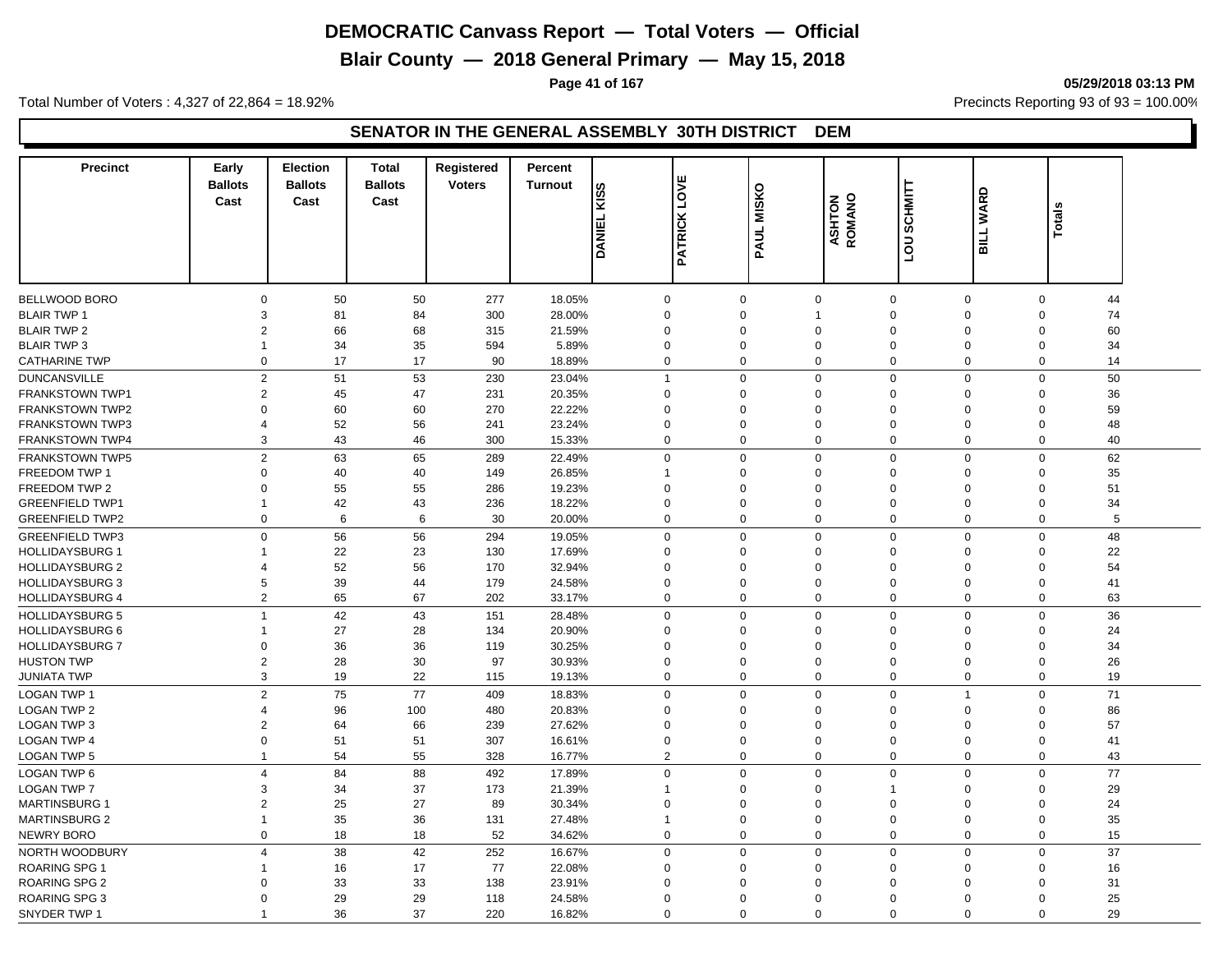**Blair County — 2018 General Primary — May 15, 2018**

**Page 42 of 167 05/29/2018 03:13 PM**

Total Number of Voters : 4,327 of 22,864 = 18.92% Precincts Reporting 93 of 93 = 100.00%

#### **SENATOR IN THE GENERAL ASSEMBLY 30TH DISTRICT DEM**

| <b>Precinct</b>      | Early<br><b>Ballots</b><br>Cast | Election<br><b>Ballots</b><br>Cast | Total<br><b>Ballots</b><br>Cast | Registered<br><b>Voters</b> | Percent<br>Turnout | <b>SSIN</b><br>DANEI | ۱ш<br>lδ<br><b>PATRICK</b> | <b>MISKO</b><br>∍<br>◀<br>Ω | <b>ASHTON</b><br>ROMANO | SCHMITT<br>$\overline{5}$<br>⊐ | WARD<br>$\overline{\phantom{0}}$<br>륿 | otals<br>⊢ |  |
|----------------------|---------------------------------|------------------------------------|---------------------------------|-----------------------------|--------------------|----------------------|----------------------------|-----------------------------|-------------------------|--------------------------------|---------------------------------------|------------|--|
| SNYDER TWP 2         |                                 | 48                                 | 50                              | 299                         | 16.72%             |                      | $\Omega$                   |                             | $\Omega$                | $\Omega$                       |                                       | 44         |  |
| <b>TAYLOR TWP</b>    |                                 | 46                                 | 49                              | 293                         | 16.72%             |                      |                            |                             |                         |                                |                                       | 47         |  |
| <b>TYRONE TWP 1</b>  |                                 | 29                                 | 29                              | 102                         | 28.43%             |                      |                            |                             |                         |                                |                                       | 27         |  |
| TYRONE TWP 2         |                                 | 34                                 | 34                              | 171                         | 19.88%             |                      | 0                          |                             |                         | 0                              |                                       | 30         |  |
| TYRONE BORO 1        |                                 | 23                                 | 23                              | 139                         | 16.55%             | 0                    | 0                          |                             | 0                       | 0                              |                                       | 22         |  |
| TYRONE BORO 2        | $\Omega$                        | 21                                 | 21                              | 111                         | 18.92%             | $\Omega$             | $\mathbf 0$                |                             | $\Omega$                | $\Omega$                       | $\Omega$                              | 16         |  |
| TYRONE BORO 3        |                                 | 28                                 | 30                              | 169                         | 17.75%             |                      | 0                          |                             |                         | O                              |                                       | 26         |  |
| <b>TYRONE BORO 4</b> |                                 | 9                                  | 10                              | 85                          | 11.76%             |                      | $\Omega$                   |                             |                         |                                |                                       | 10         |  |
| <b>TYRONE BORO 5</b> |                                 | 20                                 | 20                              | 96                          | 20.83%             |                      | 0                          |                             |                         | $\mathbf 0$                    |                                       | 19         |  |
| TYRONE BORO 6        |                                 | 34                                 | 34                              | 150                         | 22.67%             | 0                    | 0                          |                             | $\mathbf 0$             | $\mathbf 0$                    |                                       | 31         |  |
| <b>TYRONE BORO 7</b> | $\Omega$                        | 30                                 | 30                              | 138                         | 21.74%             | $\Omega$             | $\mathbf 0$                |                             | $\Omega$                | $\Omega$                       | $\Omega$                              | 25         |  |
| WILLIAMSBURG         |                                 | 40                                 | 40                              | 176                         | 22.73%             |                      | 0                          |                             |                         | $\Omega$                       |                                       | 35         |  |
| <b>WOODBURY TWP</b>  |                                 | 28                                 | 28                              | 154                         | 18.18%             |                      | 0                          |                             |                         | 0                              |                                       | 23         |  |
| <b>Totals</b>        | 140                             | 4187                               | 4327                            | 22864                       |                    | 13                   |                            |                             |                         | 3                              |                                       | 3854       |  |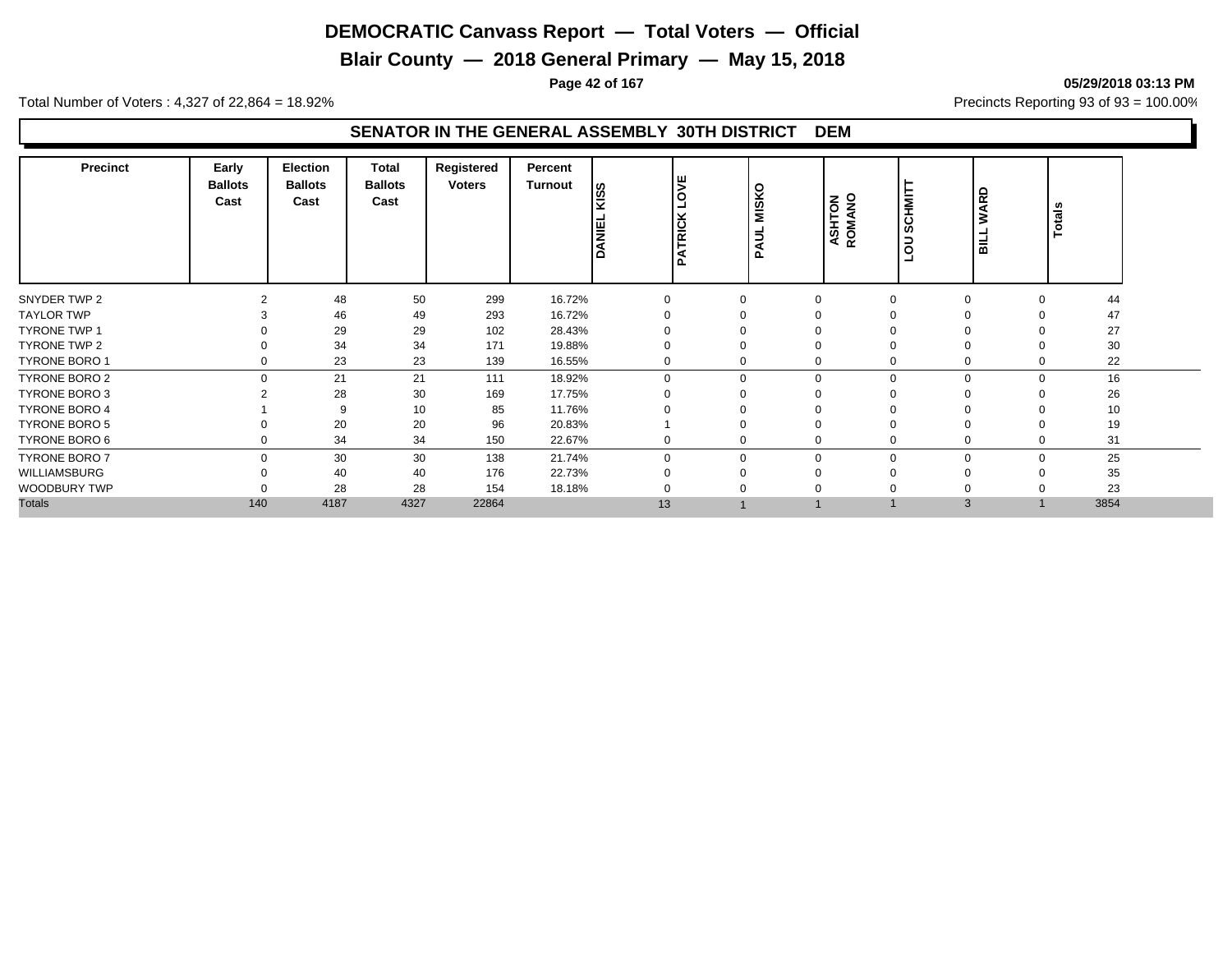**Blair County — 2018 General Primary — May 15, 2018**

**Page 43 of 167 05/29/2018 03:13 PM**

Total Number of Voters : 4,327 of 22,864 = 18.92% Precincts Reporting 93 of 93 = 100.00%

## **REPRESENTATIVE IN THE GENERAL ASSEMBLY 79TH DISTRICT DEM - DEMOCRATIC**

| <b>Precinct</b>      | Early<br><b>Ballots</b><br>Cast | Election<br><b>Ballots</b><br>Cast | <b>Total</b><br><b>Ballots</b><br>Cast | Registered<br><b>Voters</b> | Percent<br><b>Turnout</b> | Candidate<br>Filed<br>$\frac{1}{2}$ | <b>ABOUD</b><br><b>HSOL</b> | AMY ADAMS   | NINA AHMAD     | AREND<br>ROBERT | <b>BAKER</b><br>ΣĒ | <b>BANKS</b><br>ADAM I | ACKLEY<br>BATTEN | Con tinued  |
|----------------------|---------------------------------|------------------------------------|----------------------------------------|-----------------------------|---------------------------|-------------------------------------|-----------------------------|-------------|----------------|-----------------|--------------------|------------------------|------------------|-------------|
|                      |                                 |                                    |                                        |                             |                           |                                     |                             |             |                |                 |                    |                        |                  |             |
| ALTOONA 1-1          |                                 | 3<br>37                            | 40                                     | 335                         | 11.94%                    |                                     | $\mathbf 0$                 | $\mathbf 0$ | $\mathbf 0$    | $\mathbf 0$     | $\mathbf 0$        | $\mathbf 0$            | $\mathbf{0}$     | $\mathbf 0$ |
| ALTOONA 2-1          |                                 | 19                                 | 20                                     | 209                         | 9.57%                     |                                     | $\mathbf 0$                 | $\Omega$    | $\mathbf 0$    | $\Omega$        | $\Omega$           | $\Omega$               | $\Omega$         | $\Omega$    |
| ALTOONA 2-2          |                                 | 2<br>41                            | 43                                     | 279                         | 15.41%                    |                                     | $\mathbf 0$                 | $\Omega$    | $\Omega$       | $\Omega$        | $\Omega$           | $\Omega$               | $\Omega$         | $\Omega$    |
| ALTOONA 3-1          |                                 | 32<br>$\mathbf 0$                  | 32                                     | 256                         | 12.50%                    |                                     | $\mathbf 0$                 | $\mathbf 0$ | $\mathbf 0$    | $\mathbf 0$     | $\mathbf 0$        | 1                      | $\Omega$         | $\Omega$    |
| ALTOONA 3-2          |                                 | 62<br>$\mathbf 0$                  | 62                                     | 267                         | 23.22%                    |                                     | $\mathbf 0$                 | $\mathbf 0$ | $\mathbf 0$    | $\mathbf 0$     | $\mathbf{1}$       | $\mathbf 0$            | $\mathbf 0$      | $\mathbf 0$ |
| ALTOONA 4-1          |                                 | $\overline{2}$<br>38               | 40                                     | 311                         | 12.86%                    |                                     | $\mathbf 0$                 | $\mathbf 0$ | $\mathbf 0$    | $\mathbf 0$     | $\mathbf 0$        | $\mathbf 0$            | $\mathbf 0$      | 0           |
| ALTOONA 4-2          |                                 | $\overline{2}$<br>46               | 48                                     | 229                         | 20.96%                    |                                     | $\mathbf 0$                 | $\Omega$    | $\Omega$       | $\Omega$        | $\Omega$           | $\Omega$               | $\Omega$         | $\Omega$    |
| ALTOONA 5-1          |                                 | $\mathbf 0$<br>17                  | 17                                     | 67                          | 25.37%                    |                                     | $\mathbf 0$                 | $\Omega$    | $\Omega$       | $\Omega$        | $\Omega$           | $\Omega$               | $\Omega$         | $\Omega$    |
| ALTOONA 5-2          |                                 | 5<br>47                            | 52                                     | 259                         | 20.08%                    |                                     | $\mathbf 0$                 | $\Omega$    | $\Omega$       | $\Omega$        | $\mathbf 0$        | $\mathbf 0$            | $\Omega$         | $\Omega$    |
| ALTOONA 5-3          | $\mathbf{1}$                    | 44                                 | 45                                     | 214                         | 21.03%                    |                                     | $\mathbf 0$                 | $\mathbf 0$ | $\mathbf 0$    | $\Omega$        | $\Omega$           | $\pmb{0}$              | $\Omega$         | $\Omega$    |
| ALTOONA 6-1          |                                 | 3<br>49                            | 52                                     | 366                         | 14.21%                    |                                     | $\mathbf 0$                 | $\mathbf 0$ | $\mathbf 0$    | $\mathbf 0$     | $\mathbf 0$        | $\mathbf 0$            | $\mathbf 0$      | 0           |
| ALTOONA 6-2          |                                 | $\mathbf 0$<br>53                  | 53                                     | 375                         | 14.13%                    |                                     | $\mathbf 0$                 | $\Omega$    | $\mathbf 0$    | $\Omega$        | $\Omega$           | $\Omega$               | $\Omega$         | $\Omega$    |
| ALTOONA 6-3          | $\overline{4}$                  | 63                                 | 67                                     | 273                         | 24.54%                    |                                     | $\mathbf 0$                 | $\mathbf 0$ | $\mathbf 0$    | $\Omega$        | $\overline{0}$     | $\mathbf{1}$           | $\Omega$         | $\mathbf 0$ |
| ALTOONA 6-4          |                                 | $\overline{2}$<br>47               | 49                                     | 292                         | 16.78%                    |                                     | $\mathbf 0$                 | $\mathbf 0$ | $\overline{1}$ | $\mathbf 0$     | $\mathbf 0$        | $\mathbf 0$            | $\mathbf 0$      | $\mathbf 0$ |
| <b>ALTOONA7</b>      |                                 | $\mathbf 0$<br>24                  | 24                                     | 323                         | 7.43%                     |                                     | $\mathbf 0$                 | $\mathbf 0$ | $\mathbf 0$    | $\mathbf 0$     | $\mathbf 0$        | 0                      | $\mathbf 0$      | $\Omega$    |
| ALTOONA 8-1          |                                 | 3<br>28                            | 31                                     | 292                         | 10.62%                    |                                     | $\mathbf 0$                 | $\mathbf 0$ | $\Omega$       | $\Omega$        | $\Omega$           | $\mathbf 0$            | $\Omega$         | 0           |
| ALTOONA 8-2          |                                 | 3<br>43                            | 46                                     | 213                         | 21.60%                    |                                     | $\mathbf 0$                 | $\Omega$    | $\mathbf 0$    | $\mathbf 0$     | $\mathbf 0$        | 0                      | $\Omega$         | $\mathbf 0$ |
| ALTOONA <sub>9</sub> |                                 | $\overline{2}$<br>39               | 41                                     | 319                         | 12.85%                    |                                     | $\mathbf 0$                 | $\Omega$    | $\overline{0}$ | $\mathbf 0$     | $\mathbf 0$        | $\mathbf 0$            | $\Omega$         | $\mathbf 0$ |
| ALTOONA 10-1         | $\overline{4}$                  | 61                                 | 65                                     | 468                         | 13.89%                    |                                     | $\mathbf 0$                 | $\mathbf 0$ | $\mathbf 0$    | $\Omega$        | $\Omega$           | $\overline{2}$         | $\Omega$         | $\Omega$    |
| ALTOONA 10-2         |                                 | 3<br>77                            | 80                                     | 336                         | 23.81%                    |                                     | $\mathbf{0}$                | $\mathbf 0$ | $\mathbf 0$    | $\mathbf 0$     | $\mathbf 0$        | $\mathbf 0$            | $\Omega$         | $\mathbf 0$ |
| ALTOONA 11-1         |                                 | 5<br>79                            | 84                                     | 474                         | 17.72%                    |                                     | $\mathbf 0$                 | $\mathbf 0$ | $\mathbf 0$    | $\Omega$        | $\mathbf 0$        | $\mathbf{1}$           | $\Omega$         | $\mathbf 0$ |
| ALTOONA 11-2         |                                 | 70<br>$\mathbf 0$                  | 70                                     | 354                         | 19.77%                    |                                     | $\mathbf 0$                 | $\mathbf 0$ | $\mathbf 0$    | $\mathbf 0$     | $\mathbf 0$        | $\mathbf 0$            | $\mathbf 0$      | $\mathbf 0$ |
| ALTOONA 12-1         | 1                               | 43                                 | 44                                     | 248                         | 17.74%                    |                                     | $\mathbf 0$                 | $\Omega$    | $\mathbf 0$    | $\Omega$        | $\Omega$           | $\mathbf 0$            |                  | $\Omega$    |
| ALTOONA 12-2         |                                 | $\mathbf 0$<br>33                  | 33                                     | 174                         | 18.97%                    |                                     | $\mathbf 0$                 | $\Omega$    | $\Omega$       | $\mathbf 0$     | $\mathbf 0$        | $\mathbf 0$            | $\mathbf 0$      | $\mathbf 0$ |
| ALTOONA 12-3         |                                 | $\mathbf 0$<br>28                  | 28                                     | 160                         | 17.50%                    |                                     | $\mathbf 0$                 | $\mathbf 0$ | $\mathbf 0$    | $\overline{0}$  | $\mathbf 0$        | 1                      | $\mathbf 0$      | 0           |
| ALTOONA 12-4         |                                 | $\mathbf 0$<br>62                  | 62                                     | 222                         | 27.93%                    |                                     | $\mathbf 0$                 | $\mathbf 0$ | $\mathbf 0$    | $\Omega$        | $\Omega$           | $\mathbf 0$            | $\Omega$         | $\mathbf 0$ |
| ALTOONA 13-1         |                                 | 61                                 | 62                                     | 340                         | 18.24%                    |                                     | $\Omega$                    | $\Omega$    | $\Omega$       | $\Omega$        | $\mathbf 0$        | $\Omega$               | $\Omega$         | $\Omega$    |
| ALTOONA 13-2         |                                 | $\mathbf 0$<br>41                  | 41                                     | 261                         | 15.71%                    |                                     | $\mathbf 0$                 | $\Omega$    | $\Omega$       | $\Omega$        | $\Omega$           | $\Omega$               | $\Omega$         | $\Omega$    |
| ALTOONA 13-3         |                                 | $\mathbf 0$<br>51                  | 51                                     | 247                         | 20.65%                    |                                     | $\mathbf 0$                 |             | $\mathbf 0$    | $\mathbf 0$     | $\mathbf 0$        | $\mathbf 0$            | $\mathbf 0$      | $\mathbf 0$ |
| ALTOONA 13-4         |                                 | $\mathbf 0$<br>47                  | 47                                     | 313                         | 15.02%                    |                                     | $\mathbf 0$                 | $\mathbf 0$ | $\mathbf 0$    | $\mathbf 1$     | $\mathbf 0$        | $\mathbf{1}$           | $\Omega$         | 0           |
| ALTOONA 14-1         |                                 | $\mathbf 0$<br>75                  | 75                                     | 321                         | 23.36%                    |                                     | $\mathbf 0$                 | $\mathbf 0$ | $\mathbf 0$    | $\mathbf 0$     | $\mathbf 0$        | $\Omega$               | $\Omega$         | $\mathbf 0$ |
| ALTOONA 14-2         |                                 | 93                                 | 97                                     | 359                         | 27.02%                    |                                     | $\mathbf 0$                 | $\Omega$    | $\Omega$       | $\Omega$        | $\mathbf 0$        | $\mathbf 0$            | $\Omega$         | $\Omega$    |
| ALTOONA 14-3         | $\boldsymbol{\Delta}$           | 76                                 | 80                                     | 364                         | 21.98%                    |                                     | $\mathbf 0$                 | $\Omega$    | $\Omega$       | $\mathbf 0$     | $\mathbf 0$        | $\mathbf 0$            | $\Omega$         | $\Omega$    |
| <b>ALLEGHENY 2</b>   | 1                               | 68                                 | 69                                     | 435                         | 15.86%                    |                                     | $\mathbf 0$                 | $\Omega$    | $\Omega$       | $\Omega$        | $\Omega$           | $\Omega$               | $\Omega$         | $\Omega$    |
| <b>ALLEGHENY 3</b>   |                                 | 6<br>15                            | 21                                     | 109                         | 19.27%                    |                                     | $\mathbf 0$                 | $\mathbf 0$ | $\mathbf 0$    | $\mathbf 0$     | $\mathbf 0$        | $\mathbf 0$            | $\mathbf 0$      | 0           |
| <b>ALLEGHENY 4</b>   |                                 | 39<br>3                            | 42                                     | 234                         | 17.95%                    |                                     | $\mathbf 0$                 | $\mathbf 0$ | $\mathbf 0$    | $\mathbf 0$     | $\mathbf 0$        | $\mathbf 0$            | $\Omega$         | $\mathbf 0$ |
| <b>LOGAN TWP 1</b>   |                                 | $\overline{2}$<br>75               | 77                                     | 409                         | 18.83%                    |                                     | $\mathbf 0$                 | $\mathbf 0$ | $\mathbf 0$    | $\mathbf 0$     | $\mathbf 0$        | $\Omega$               | $\Omega$         | $\mathbf 0$ |
| <b>LOGAN TWP 2</b>   | $\overline{4}$                  | 96                                 | 100                                    | 480                         | 20.83%                    |                                     | $\mathbf 0$                 | $\Omega$    | $\Omega$       | $\Omega$        | $\Omega$           | $\Omega$               | $\Omega$         |             |
| <b>LOGAN TWP 3</b>   |                                 | $\overline{2}$<br>64               | 66                                     | 239                         | 27.62%                    |                                     | $\mathbf 0$                 | $\Omega$    | $\mathbf 0$    | $\Omega$        | $\Omega$           | $\Omega$               | $\Omega$         | $\Omega$    |
| LOGAN TWP 4          |                                 | $\mathbf 0$<br>51                  | 51                                     | 307                         | 16.61%                    |                                     | $\mathbf 0$                 | $\Omega$    | $\Omega$       | $\mathbf 0$     | $\Omega$           | $\mathbf 0$            | $\Omega$         | $\mathbf 0$ |
|                      |                                 |                                    |                                        |                             |                           |                                     |                             |             |                |                 |                    |                        |                  |             |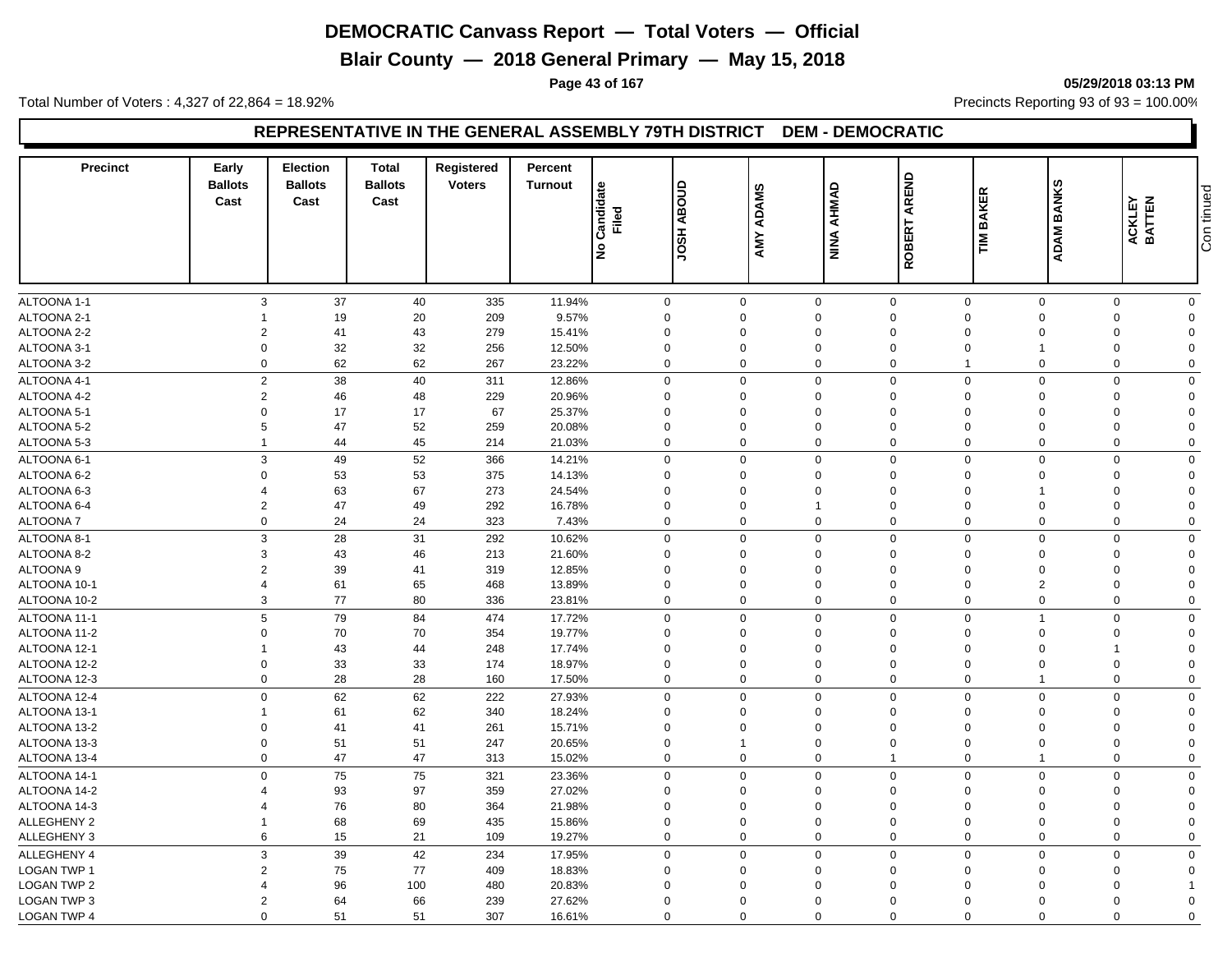**Blair County — 2018 General Primary — May 15, 2018**

**Page 44 of 167 05/29/2018 03:13 PM**

Total Number of Voters : 4,327 of 22,864 = 18.92% Precincts Reporting 93 of 93 = 100.00%

| <b>Precinct</b> | Early<br><b>Ballots</b><br>Cast | Election<br><b>Ballots</b><br>Cast | <b>Total</b><br><b>Ballots</b><br>Cast | Registered<br><b>Voters</b> | Percent<br>Turnout | ீ<br>$\equiv$<br>Ѣ<br>교 학 | ∣≘ | ທ<br><b>ADAM</b><br>Š | HMAD<br><b>NINA</b> | REND<br><b>BER</b><br>$\alpha$ | ு | ACKLEY<br>BATTEN |  |
|-----------------|---------------------------------|------------------------------------|----------------------------------------|-----------------------------|--------------------|---------------------------|----|-----------------------|---------------------|--------------------------------|---|------------------|--|
| LOGAN TWP 5     |                                 | 54                                 | 55                                     | 328                         | 16.77%             |                           |    |                       | $\Omega$            |                                |   |                  |  |
| LOGAN TWP 6     |                                 | 84                                 | 88                                     | 492                         | 17.89%             |                           |    |                       |                     | $^{\circ}$                     |   |                  |  |
| LOGAN TWP 7     |                                 | 34                                 | 37                                     | 173                         | 21.39%             |                           |    | 0                     |                     |                                |   |                  |  |
| <b>Totals</b>   | 81                              | 2206                               | 2287                                   | 12726                       |                    |                           |    |                       |                     |                                |   |                  |  |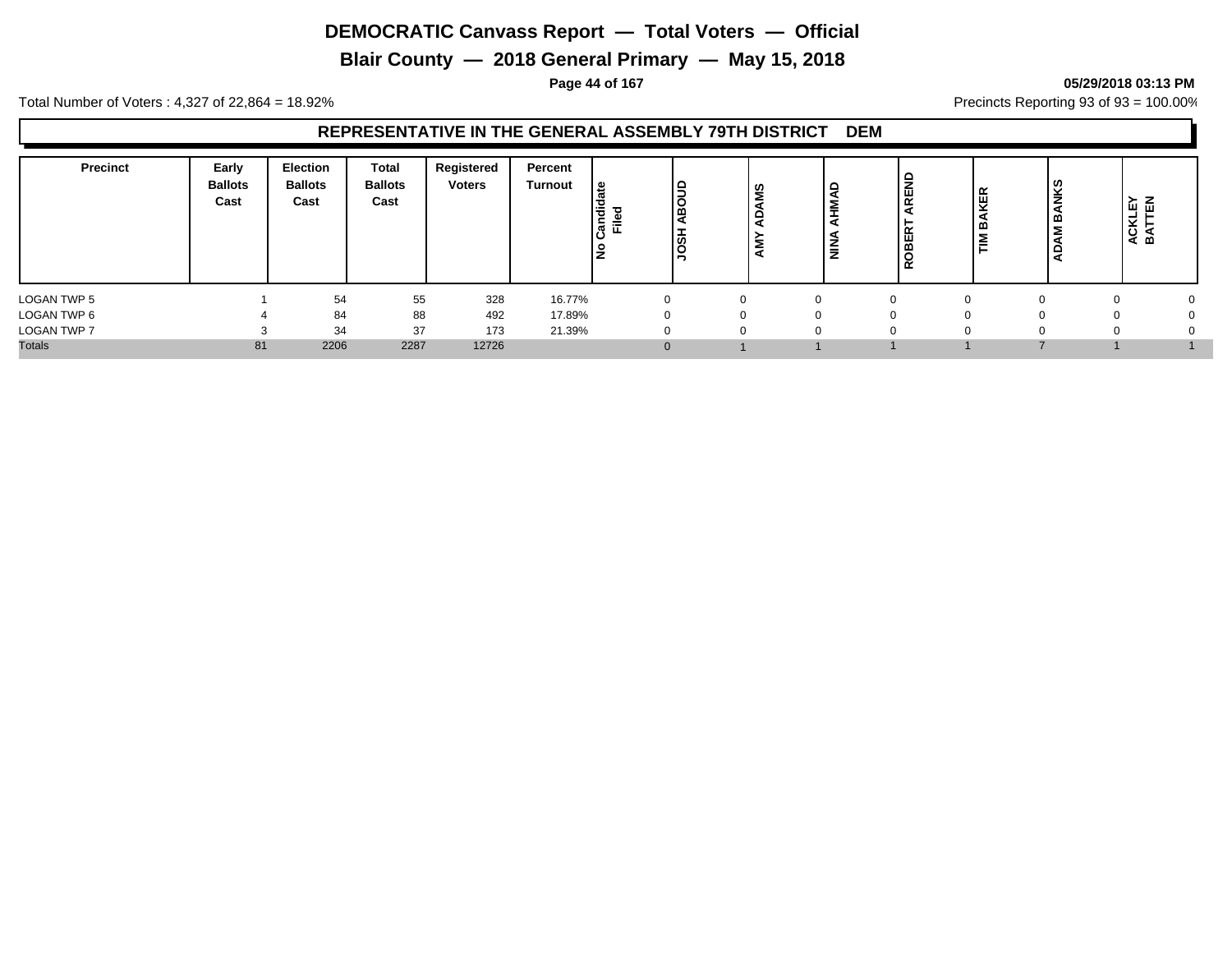**Blair County — 2018 General Primary — May 15, 2018**

**Page 45 of 167 05/29/2018 03:13 PM**

Total Number of Voters : 4,327 of 22,864 = 18.92% Precincts Reporting 93 of 93 = 100.00%

#### **REPRESENTATIVE IN THE GENERAL ASSEMBLY 79TH DISTRICT DEM - DEMOCRATIC**

| <b>Precinct</b>    | Early<br><b>Ballots</b><br>Cast | <b>Election</b><br><b>Ballots</b><br>Cast | <b>Total</b><br><b>Ballots</b><br>Cast | Registered<br><b>Voters</b> | Percent<br><b>Turnout</b> | <b>BREAM</b><br><b>SHARON</b> | <b>BEAM</b><br>١æ | ETTWY<br>ᄒ<br>STEVE     | <b>JOSEPH</b><br>BOLLMAN | LAWRENCE<br>BOWERS | <b>BRON</b><br>ABE | <b>BURKE</b><br>LAURA   | COVINO<br><b>DAN</b> | Con tinued              |
|--------------------|---------------------------------|-------------------------------------------|----------------------------------------|-----------------------------|---------------------------|-------------------------------|-------------------|-------------------------|--------------------------|--------------------|--------------------|-------------------------|----------------------|-------------------------|
|                    |                                 |                                           |                                        |                             |                           |                               |                   |                         |                          |                    |                    |                         |                      |                         |
|                    |                                 |                                           |                                        |                             |                           |                               |                   |                         |                          |                    |                    |                         |                      |                         |
| ALTOONA 1-1        | 3                               | 37                                        | 40                                     | 335                         | 11.94%                    | $\mathbf{1}$                  |                   | $\mathbf{0}$            | $\mathbf 0$              | $\mathbf{0}$       | $\mathbf 0$        | $\mathbf 0$<br>$\Omega$ | $\mathbf 0$          | $\mathbf 0$             |
| ALTOONA 2-1        | $\overline{2}$                  | 19                                        | 20                                     | 209                         | 9.57%                     | $\mathbf 0$<br>$\Omega$       |                   | $\mathbf 0$<br>$\Omega$ | $\mathbf 0$<br>$\Omega$  | $\mathbf 0$        | $\Omega$           | $\Omega$                | $\Omega$<br>$\Omega$ | $\mathbf 0$<br>$\Omega$ |
| ALTOONA 2-2        |                                 | 41                                        | 43                                     | 279                         | 15.41%                    |                               |                   |                         |                          | $\mathbf 0$        | $\Omega$           |                         | $\Omega$             | $\mathbf 0$             |
| ALTOONA 3-1        | $\mathbf 0$                     | 32                                        | 32                                     | 256                         | 12.50%                    | $\mathbf 0$                   |                   | $\mathbf 0$             | $\mathbf 0$              | $\mathbf 0$        | 0                  | $\mathbf 0$             |                      |                         |
| ALTOONA 3-2        | $\mathbf 0$                     | 62                                        | 62                                     | 267                         | 23.22%                    | $\mathbf 0$                   |                   | $\mathbf 0$             | $\mathbf 0$              | $\mathbf 0$        | $\mathbf 0$        | $\overline{1}$          | $\mathbf 0$          | $\mathbf 0$             |
| ALTOONA 4-1        | $\overline{2}$                  | 38                                        | 40                                     | 311                         | 12.86%                    | $\mathbf 0$                   |                   | $\mathbf 0$             | $\Omega$                 | $\mathbf 0$        | $\mathbf 0$        | $\mathbf 0$             | $\mathbf 0$          | $\mathbf 0$             |
| ALTOONA 4-2        | $\overline{2}$                  | 46                                        | 48                                     | 229                         | 20.96%                    | $\mathbf 0$                   |                   | 1                       | $\Omega$                 | $\Omega$           | $\Omega$           | $\Omega$                | $\Omega$             | $\mathbf 0$             |
| ALTOONA 5-1        | $\Omega$                        | 17                                        | 17                                     | 67                          | 25.37%                    | $\mathbf 0$                   |                   | $\Omega$                | $\Omega$                 | $\Omega$           | $\Omega$           | $\Omega$                | $\Omega$             | $\Omega$                |
| ALTOONA 5-2        | 5                               | 47                                        | 52                                     | 259                         | 20.08%                    | $\Omega$                      |                   | $\Omega$                | $\Omega$                 | $\mathbf 0$        | $\Omega$           | $\Omega$                | $\Omega$             | $\Omega$                |
| ALTOONA 5-3        | $\mathbf{1}$                    | 44                                        | 45                                     | 214                         | 21.03%                    | $\mathbf 0$                   |                   | $\Omega$                | $\Omega$                 | $\mathbf 0$        | $\mathbf 0$        | $\mathbf 0$             |                      | $\mathbf 0$             |
| ALTOONA 6-1        | 3                               | 49                                        | 52                                     | 366                         | 14.21%                    | $\mathbf 0$                   |                   | 0                       | $\Omega$                 | $\Omega$           | $\mathbf 0$        | $\mathbf 0$             | $\Omega$             | $\mathbf 0$             |
| ALTOONA 6-2        | $\Omega$                        | 53                                        | 53                                     | 375                         | 14.13%                    | $\overline{1}$                |                   | $\Omega$                | $\Omega$                 | $\mathbf 0$        | -1                 | $\Omega$                | $\Omega$             | $\mathbf 0$             |
| ALTOONA 6-3        | $\overline{4}$                  | 63                                        | 67                                     | 273                         | 24.54%                    | $\overline{1}$                |                   | $\Omega$                | $\Omega$                 | $\mathbf 0$        | $\Omega$           | $\Omega$                | $\Omega$             | $\mathbf 0$             |
| ALTOONA 6-4        | $\overline{2}$                  | 47                                        | 49                                     | 292                         | 16.78%                    | $\overline{1}$                |                   | $\Omega$                | $\Omega$                 | $\mathbf 0$        | $\Omega$           | $\Omega$                | $\Omega$             | $\Omega$                |
| <b>ALTOONA7</b>    | $\mathbf 0$                     | 24                                        | 24                                     | 323                         | 7.43%                     | $\overline{1}$                |                   | $\Omega$                | $\mathbf 0$              | $\mathbf 0$        | 0                  | $\mathbf 0$             | $\mathbf 0$          | $\mathbf 0$             |
| ALTOONA 8-1        | 3                               | 28                                        | 31                                     | 292                         | 10.62%                    | $\overline{1}$                |                   | $\Omega$                | $\Omega$                 | $\mathbf 0$        | $\mathbf 0$        | $\Omega$                | $\Omega$             | $\Omega$                |
| ALTOONA 8-2        | 3                               | 43                                        | 46                                     | 213                         | 21.60%                    | $\overline{2}$                |                   | $\mathbf 0$             | $\Omega$                 | $\mathbf 0$        | $\Omega$           | $\Omega$                | $\Omega$             | $\mathbf 0$             |
| ALTOONA 9          | $\overline{2}$                  | 39                                        | 41                                     | 319                         | 12.85%                    | $\mathbf 0$                   |                   | $\Omega$                | $\Omega$                 | $\mathbf 0$        | $\Omega$           | $\Omega$                | $\Omega$             | $\Omega$                |
| ALTOONA 10-1       | $\overline{4}$                  | 61                                        | 65                                     | 468                         | 13.89%                    | $\mathbf 0$                   |                   | $\Omega$                | $\Omega$                 | $\mathbf 0$        | $\mathbf 0$        | $\Omega$                | $\Omega$             | $\mathbf 0$             |
| ALTOONA 10-2       | 3                               | 77                                        | 80                                     | 336                         | 23.81%                    | $\mathbf 0$                   |                   | $\mathbf 0$             | $\mathbf 0$              | $\mathbf 0$        | $\mathbf 0$        | $\mathbf 0$             | $\Omega$             | $\mathbf 0$             |
| ALTOONA 11-1       | 5                               | 79                                        | 84                                     | 474                         | 17.72%                    | $\overline{1}$                |                   | $\mathbf 0$             | $\mathbf 0$              | $\mathbf 0$        | $\mathbf 0$        | $\mathbf 0$             | $\Omega$             | $\overline{1}$          |
| ALTOONA 11-2       | $\Omega$                        | 70                                        | 70                                     | 354                         | 19.77%                    | $\overline{1}$                |                   | $\Omega$                | $\Omega$                 | $\mathbf 0$        | $\Omega$           | $\Omega$                |                      | $\mathbf 0$             |
| ALTOONA 12-1       | $\mathbf{1}$                    | 43                                        | 44                                     | 248                         | 17.74%                    | $\mathbf 0$                   |                   | $\Omega$                | $\Omega$                 | $\mathbf 0$        | $\Omega$           | $\Omega$                | $\Omega$             | $\mathbf 0$             |
| ALTOONA 12-2       | $\mathbf 0$                     | 33                                        | 33                                     | 174                         | 18.97%                    | $\mathbf 0$                   |                   | $\mathbf 0$             | $\Omega$                 | $\mathbf 0$        | $\Omega$           | $\Omega$                | $\Omega$             | $\mathbf 0$             |
| ALTOONA 12-3       | $\mathbf 0$                     | 28                                        | 28                                     | 160                         | 17.50%                    | $\overline{1}$                |                   | $\Omega$                | $\Omega$                 | $\Omega$           | $\mathbf 0$        | $\Omega$                | $\Omega$             | $\mathbf 0$             |
| ALTOONA 12-4       | $\mathbf 0$                     | 62                                        | 62                                     | 222                         | 27.93%                    | 3                             |                   | $\Omega$                | $\mathbf 0$              | $\mathbf 0$        | $\Omega$           | $\mathbf 0$             | $\Omega$             | $\mathbf 0$             |
| ALTOONA 13-1       | -1                              | 61                                        | 62                                     | 340                         | 18.24%                    | $\mathbf 0$                   |                   | $\Omega$                | $\Omega$                 | $\mathbf 0$        | $\Omega$           | $\Omega$                | $\Omega$             | $\Omega$                |
| ALTOONA 13-2       | $\mathbf 0$                     | 41                                        | 41                                     | 261                         | 15.71%                    | $\Omega$                      |                   | $\Omega$                | $\Omega$                 | $\mathbf 0$        | $\Omega$           | $\Omega$                | $\Omega$             | $\Omega$                |
| ALTOONA 13-3       | $\mathbf 0$                     | 51                                        | 51                                     | 247                         | 20.65%                    | $\mathbf 0$                   |                   | $\Omega$                | $\Omega$                 | $\mathbf 0$        | $\Omega$           | $\Omega$                | $\Omega$             | $\Omega$                |
| ALTOONA 13-4       | $\mathbf 0$                     | 47                                        | 47                                     | 313                         | 15.02%                    | $\mathbf 0$                   |                   | $\mathbf 0$             | $\mathbf 0$              | $\mathbf 0$        | 0                  | $\mathbf 0$             |                      | $\mathbf 0$             |
|                    |                                 |                                           |                                        |                             |                           |                               |                   |                         |                          |                    |                    |                         |                      |                         |
| ALTOONA 14-1       | $\Omega$                        | 75                                        | 75                                     | 321                         | 23.36%                    | $\overline{1}$                |                   | $\Omega$                | $\mathbf 0$              | $\mathbf 1$        | $\mathbf 0$        | $\Omega$                | $\Omega$             | $\mathbf 0$             |
| ALTOONA 14-2       |                                 | 93                                        | 97                                     | 359                         | 27.02%                    |                               |                   | $\Omega$                | $\Omega$                 | $\Omega$           | $\Omega$           | $\Omega$                | $\Omega$             | $\mathbf 0$             |
| ALTOONA 14-3       |                                 | 76                                        | 80                                     | 364                         | 21.98%                    | $\Omega$                      |                   | $\Omega$                | -1                       | $\mathbf 0$        | $\Omega$           | $\Omega$                | $\Omega$             | $\Omega$                |
| <b>ALLEGHENY 2</b> | -1                              | 68                                        | 69                                     | 435                         | 15.86%                    | $\mathbf 0$                   |                   | $\Omega$                | $\Omega$                 | $\mathbf 0$        | $\Omega$           | $\Omega$                | $\Omega$             | $\Omega$                |
| <b>ALLEGHENY 3</b> | 6                               | 15                                        | 21                                     | 109                         | 19.27%                    | $\mathbf 0$                   |                   | $\Omega$                | $\Omega$                 | $\mathbf 0$        | $\mathbf 0$        | $\Omega$                | $\Omega$             | $\mathbf 0$             |
| ALLEGHENY 4        | 3                               | 39                                        | 42                                     | 234                         | 17.95%                    | $\overline{1}$                |                   | $\Omega$                | $\mathbf 0$              | $\mathbf 0$        | $\mathbf 0$        | $\mathbf 0$             | $\Omega$             | $\mathbf 0$             |
| <b>LOGAN TWP 1</b> | $\overline{2}$                  | 75                                        | 77                                     | 409                         | 18.83%                    | $\mathbf 0$                   |                   | $\Omega$                | $\mathbf 0$              | $\mathbf 0$        | $\Omega$           | $\Omega$                | $\Omega$             | $\mathbf 0$             |
| <b>LOGAN TWP 2</b> | $\overline{\mathbf{4}}$         | 96                                        | 100                                    | 480                         | 20.83%                    | $\overline{2}$                |                   | $\Omega$                | $\Omega$                 | $\mathbf 0$        | $\Omega$           | $\Omega$                | $\Omega$             | $\Omega$                |
| <b>LOGAN TWP 3</b> | $\overline{2}$                  | 64                                        | 66                                     | 239                         | 27.62%                    | $\overline{1}$                |                   | $\Omega$                | $\Omega$                 | $\mathbf 0$        | $\Omega$           | $\Omega$                | $\Omega$             | $\Omega$                |
| <b>LOGAN TWP 4</b> | $\Omega$                        | 51                                        | 51                                     | 307                         | 16.61%                    | $\mathbf 0$                   |                   | $\Omega$                | $\Omega$                 | $\Omega$           | $\Omega$           | $\Omega$                | $\overline{2}$       | $\mathbf 0$             |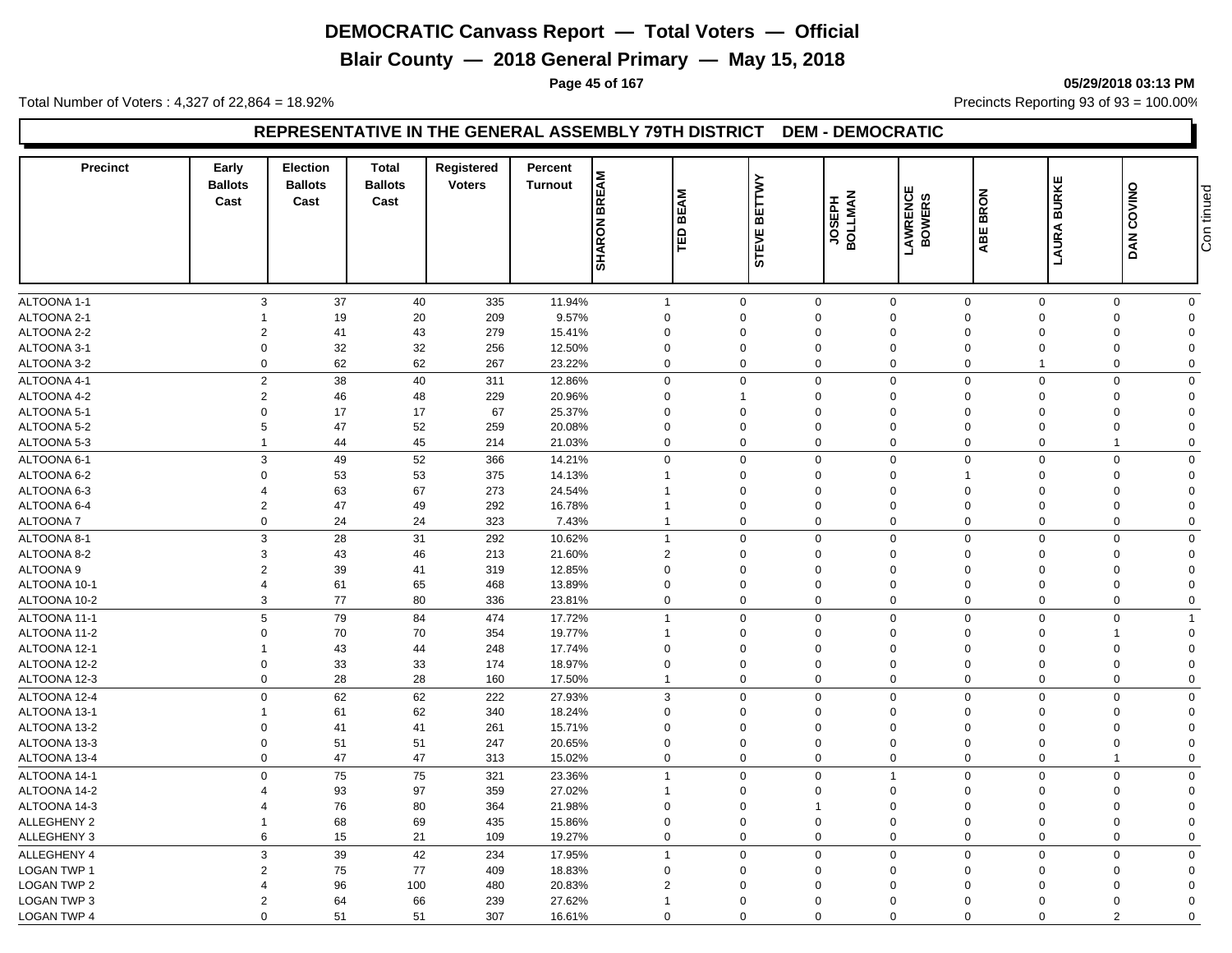**Blair County — 2018 General Primary — May 15, 2018**

**Page 46 of 167 05/29/2018 03:13 PM**

Total Number of Voters : 4,327 of 22,864 = 18.92% Precincts Reporting 93 of 93 = 100.00%

| Precinct           | Early<br><b>Ballots</b><br>Cast | <b>Election</b><br><b>Ballots</b><br>Cast | <b>Total</b><br><b>Ballots</b><br>Cast | Registered<br><b>Voters</b> | Percent<br><b>Turnout</b> | ৰ | 1 BC<br>똅 | ᄜ<br>¥<br><b>S</b> | <b>JOSEPH</b><br><b>Q</b> | <b>RENCE</b><br>WERS<br>5<br>മ<br>ــ | BROI<br>볾 | ΚĒ<br>鸟<br><b>_</b><br>മ<br>œ<br>- | š<br>C<br>$\Omega$ |  |
|--------------------|---------------------------------|-------------------------------------------|----------------------------------------|-----------------------------|---------------------------|---|-----------|--------------------|---------------------------|--------------------------------------|-----------|------------------------------------|--------------------|--|
| LOGAN TWP 5        |                                 | 54                                        | 55                                     | 328                         | 16.77%                    |   |           |                    | n                         | $\Omega$                             | ∩         |                                    |                    |  |
| LOGAN TWP 6        |                                 | 84                                        | 88                                     | 492                         | 17.89%                    |   |           |                    | $\Omega$                  | $\Omega$                             |           |                                    |                    |  |
| <b>LOGAN TWP 7</b> |                                 | 34                                        | 37                                     | 173                         | 21.39%                    |   |           |                    | 0                         | $\Omega$                             | 0         |                                    |                    |  |
| <b>Totals</b>      | 81                              | 2206                                      | 2287                                   | 12726                       |                           |   | 22        |                    |                           |                                      |           |                                    |                    |  |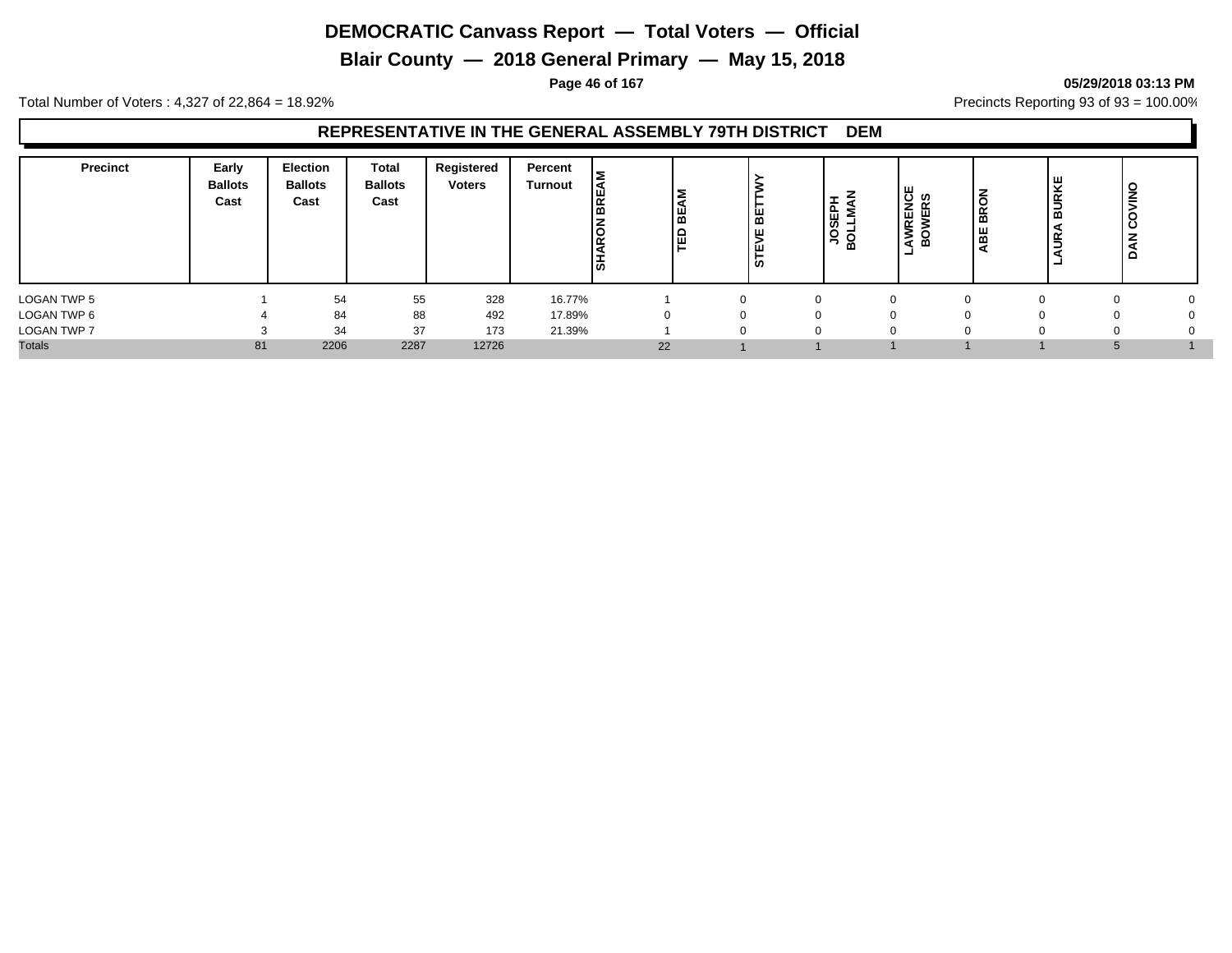**Blair County — 2018 General Primary — May 15, 2018**

**Page 47 of 167 05/29/2018 03:13 PM**

Total Number of Voters : 4,327 of 22,864 = 18.92% Precincts Reporting 93 of 93 = 100.00%

#### **REPRESENTATIVE IN THE GENERAL ASSEMBLY 79TH DISTRICT DEM - DEMOCRATIC**

| <b>Precinct</b>            | Early<br><b>Ballots</b><br>Cast | <b>Election</b><br><b>Ballots</b><br>Cast | <b>Total</b><br><b>Ballots</b><br>Cast | Registered<br><b>Voters</b> | Percent<br><b>Turnout</b> | <b>NICHOLAS</b><br><b>CROSS</b> | <b>DAVIS</b><br><b>MIKE</b> | <b>DelGroso</b> | EICHELBERGER            | EATHER<br>匹<br>KATY           | GORITY<br><b>DONNA</b>  | <b>HALVERSON</b><br>ART                                     | ш<br><b>TERRANC</b><br>HEISS | Con tinued |
|----------------------------|---------------------------------|-------------------------------------------|----------------------------------------|-----------------------------|---------------------------|---------------------------------|-----------------------------|-----------------|-------------------------|-------------------------------|-------------------------|-------------------------------------------------------------|------------------------------|------------|
|                            |                                 |                                           |                                        |                             |                           |                                 |                             |                 |                         |                               |                         |                                                             |                              |            |
| ALTOONA 1-1<br>ALTOONA 2-1 | 3                               | 37<br>19                                  | 40<br>20                               | 335                         | 11.94%<br>9.57%           | $\mathbf 0$<br>$\mathbf 0$      | $\mathbf 0$<br>$\Omega$     |                 | $\mathsf 0$<br>$\Omega$ | $\overline{1}$<br>$\Omega$    | $\mathbf 0$<br>$\Omega$ | $\mathbf 0$<br>$\mathbf 0$<br>$\mathbf 0$<br>$\overline{2}$ | $\mathbf 0$<br>$\mathbf 0$   |            |
| ALTOONA 2-2                | $\overline{2}$                  | 41                                        | 43                                     | 209<br>279                  | 15.41%                    | 0                               | $\Omega$                    |                 | $\Omega$                | 0                             | $\Omega$                | $\mathbf 0$<br>$\Omega$                                     | $\mathbf 0$                  |            |
| ALTOONA 3-1                | $\mathbf 0$                     | 32                                        | 32                                     | 256                         | 12.50%                    | 0                               | $\Omega$                    |                 | $\mathbf 0$             | $\mathbf 0$                   | $\mathbf 0$             | $\mathbf 0$                                                 | $\mathbf 0$                  |            |
|                            | $\Omega$                        | 62                                        | 62                                     |                             |                           | $\Omega$                        | $\Omega$                    |                 | $\mathbf 0$             | $\mathbf 0$                   | $\Omega$                | $\Omega$<br>$\Omega$                                        | $\mathbf 0$                  |            |
| ALTOONA 3-2                |                                 |                                           |                                        | 267                         | 23.22%                    |                                 |                             |                 |                         |                               |                         |                                                             |                              |            |
| ALTOONA 4-1                | 2                               | 38                                        | 40                                     | 311                         | 12.86%                    | $\Omega$                        | $\Omega$                    |                 | $\Omega$                | $\Omega$                      | $\Omega$                | $\Omega$<br>$\Omega$                                        | $\mathbf 0$                  |            |
| ALTOONA 4-2                | $\overline{2}$                  | 46                                        | 48                                     | 229                         | 20.96%                    | $\Omega$                        | $\Omega$                    |                 | $\Omega$                | $\Omega$                      | $\Omega$                | $\mathbf 0$<br>$\Omega$                                     | $\mathbf 0$                  |            |
| ALTOONA 5-1                | $\Omega$                        | 17                                        | 17                                     | 67                          | 25.37%                    | $\overline{0}$                  | $\Omega$                    |                 | $\Omega$                | $\mathbf 0$                   | $\Omega$<br>$\mathbf 0$ | $\Omega$                                                    | $\mathbf 0$                  |            |
| ALTOONA 5-2                | 5                               | 47                                        | 52                                     | 259                         | 20.08%                    | $\Omega$                        | $\Omega$                    |                 | $\Omega$                | $\Omega$                      | $\Omega$                | $\mathbf 0$<br>$\Omega$                                     | $\mathbf 0$                  |            |
| ALTOONA 5-3                | $\overline{1}$                  | 44                                        | 45                                     | 214                         | 21.03%                    | $\mathbf 0$                     | 1                           |                 | $\mathbf 0$             | $\mathbf 0$                   | $\Omega$                | $\mathbf 0$<br>$\mathbf 0$                                  | $\mathbf 0$                  |            |
| ALTOONA 6-1                | 3                               | 49                                        | 52                                     | 366                         | 14.21%                    | $\mathbf 0$                     | $\mathbf 0$                 |                 | $\mathbf 0$             | $\mathbf 0$                   | $\mathbf 0$             | $\mathbf 0$<br>$\mathbf 0$                                  | $\mathbf 0$                  |            |
| ALTOONA 6-2                | $\Omega$                        | 53                                        | 53                                     | 375                         | 14.13%                    | $\mathbf 0$                     | $\Omega$                    |                 | $\mathbf 0$             | $\mathbf 0$                   | $\mathbf 0$             | $\mathbf 0$<br>$\Omega$                                     | $\mathbf 0$                  |            |
| ALTOONA 6-3                |                                 | 63                                        | 67                                     | 273                         | 24.54%                    | $\Omega$                        | $\Omega$                    |                 | $\mathbf 0$             | $\Omega$                      | $\Omega$                | $\Omega$<br>$\Omega$                                        | $\Omega$                     |            |
| ALTOONA 6-4                | $\overline{2}$                  | 47                                        | 49                                     | 292                         | 16.78%                    | $\Omega$                        | $\Omega$                    |                 | $\Omega$                | $\mathbf 0$                   | 1                       | $\Omega$<br>$\Omega$                                        | $\mathbf 0$                  |            |
| ALTOONA 7                  | $\mathbf 0$                     | 24                                        | 24                                     | 323                         | 7.43%                     | $\Omega$                        | $\Omega$                    |                 | $\Omega$                | $\mathbf 0$                   | $\Omega$                | $\Omega$<br>$\Omega$                                        | $\mathbf 0$                  |            |
| ALTOONA 8-1                | 3                               | 28                                        | 31                                     | 292                         | 10.62%                    | $\mathbf 0$                     | $\mathbf 0$                 |                 | $\mathbf 0$             | $\mathbf 0$                   | $\Omega$                | $\mathbf 0$<br>$\mathbf 0$                                  | $\mathbf 0$                  |            |
| ALTOONA 8-2                | 3                               | 43                                        | 46                                     | 213                         | 21.60%                    | $\Omega$                        | $\Omega$                    |                 | $\mathbf 0$             | $\mathbf 0$                   | $\Omega$                | $\mathbf 0$<br>$\Omega$                                     | $\mathbf 0$                  |            |
| ALTOONA 9                  | $\overline{2}$                  | 39                                        | 41                                     | 319                         | 12.85%                    | $\mathbf 0$                     | $\Omega$                    |                 | $\Omega$                | $\mathbf 0$                   | $\Omega$                | $\mathbf 0$<br>$\Omega$                                     | $\mathbf 0$                  |            |
| ALTOONA 10-1               | $\Delta$                        | 61                                        | 65                                     | 468                         | 13.89%                    | $\Omega$                        | $\Omega$                    |                 | $\Omega$                | $\Omega$                      | $\Omega$                | $\Omega$<br>$\Omega$                                        | $\mathbf 0$                  |            |
| ALTOONA 10-2               | 3                               | 77                                        | 80                                     | 336                         | 23.81%                    | $\mathbf 0$                     | $\mathbf 0$                 |                 | $\mathbf 0$             | $\mathbf 0$                   | $\Omega$                | $\mathbf 0$<br>$\mathbf 0$                                  | $\mathbf 0$                  |            |
| ALTOONA 11-1               | 5                               | 79                                        | 84                                     | 474                         | 17.72%                    | $\mathbf 0$                     | $\mathbf 0$                 |                 | $\mathbf{1}$            | $\mathbf 0$                   | $\Omega$                | $\mathbf 0$<br>$\Omega$                                     | $\mathbf 0$                  |            |
| ALTOONA 11-2               | $\Omega$                        | 70                                        | 70                                     | 354                         | 19.77%                    | $\overline{0}$                  | $\Omega$                    |                 | $\Omega$                | $\mathbf 0$                   | $\Omega$                | $\Omega$                                                    | $\mathbf 0$                  |            |
| ALTOONA 12-1               | $\overline{1}$                  | 43                                        | 44                                     | 248                         | 17.74%                    | $\Omega$                        | $\Omega$                    |                 | $\mathbf 0$             | $\mathbf 0$                   | $\Omega$                | $\mathbf 0$<br>$\Omega$                                     | $\mathbf 0$                  |            |
| ALTOONA 12-2               | $\Omega$                        | 33                                        | 33                                     | 174                         | 18.97%                    | 0                               | $\Omega$                    |                 | $\Omega$                | $\mathbf 0$                   | $\Omega$                | $\mathbf 0$<br>$\Omega$                                     | $\overline{0}$               |            |
| ALTOONA 12-3               | $\mathbf 0$                     | 28                                        | 28                                     | 160                         | 17.50%                    | $\mathbf 0$                     | $\Omega$                    |                 | $\mathbf 0$             | $\mathbf 0$                   | $\Omega$                | $\mathbf 0$<br>$\Omega$                                     | $\mathbf 0$                  |            |
| ALTOONA 12-4               | $\mathbf 0$                     | 62                                        | 62                                     | 222                         | 27.93%                    | $\mathbf 0$                     | $\mathbf 0$                 |                 | $\mathbf 0$             | $\mathbf 0$                   | $\mathbf 0$             | $\mathbf 0$<br>$\Omega$                                     | $\mathbf 0$                  |            |
| ALTOONA 13-1               | 1                               | 61                                        | 62                                     | 340                         | 18.24%                    | $\Omega$                        | $\Omega$                    |                 | $\Omega$                | $\Omega$                      | $\Omega$                | $\mathbf 0$<br>$\Omega$                                     | $\mathbf 0$                  |            |
| ALTOONA 13-2               | $\mathbf 0$                     | 41                                        | 41                                     | 261                         | 15.71%                    | 0                               | $\Omega$                    |                 | $\Omega$                | $\mathbf 0$<br>$\overline{1}$ |                         | $\mathbf 0$<br>$\Omega$                                     | $\mathbf 0$                  |            |
| ALTOONA 13-3               | $\mathbf 0$                     | 51                                        | 51                                     | 247                         | 20.65%                    | $\mathbf 0$                     | $\mathbf 0$                 |                 | $\mathbf 0$             | $\mathbf 0$                   | $\mathbf 0$             | $\mathbf 0$<br>$\Omega$                                     | $\mathbf 0$                  |            |
| ALTOONA 13-4               | $\Omega$                        | 47                                        | 47                                     | 313                         | 15.02%                    | $\mathbf 0$                     | $\Omega$                    |                 | $\mathbf 0$             | $\mathbf 0$                   | $\Omega$                | $\mathbf 0$<br>$\Omega$                                     | $\mathbf 0$                  |            |
| ALTOONA 14-1               | $\Omega$                        | 75                                        | 75                                     | 321                         | 23.36%                    | $\Omega$                        | $\Omega$                    |                 | $\Omega$                | $\Omega$                      | $\Omega$                | $\Omega$<br>$\Omega$                                        | $\mathbf 0$                  |            |
| ALTOONA 14-2               |                                 | 93                                        | 97                                     | 359                         | 27.02%                    | $\Omega$                        | $\Omega$                    |                 | $\Omega$                | 1                             | $\Omega$                | $\Omega$<br>$\Omega$                                        | $\mathbf 0$                  |            |
| ALTOONA 14-3               |                                 | 76                                        | 80                                     | 364                         | 21.98%                    | $\overline{0}$                  | $\Omega$                    |                 | $\Omega$                | $\mathbf 0$                   | $\Omega$<br>$\mathbf 0$ | $\Omega$                                                    | -1                           |            |
| ALLEGHENY 2                |                                 | 68                                        | 69                                     | 435                         | 15.86%                    | $\Omega$                        | $\Omega$                    |                 | $\Omega$                | $\Omega$                      | $\Omega$                | $\mathbf 0$<br>$\Omega$                                     | $\mathbf 0$                  |            |
| <b>ALLEGHENY 3</b>         | 6                               | 15                                        | 21                                     | 109                         | 19.27%                    | $\Omega$                        | $\Omega$                    |                 | $\mathbf 0$             | $\Omega$                      | $\Omega$                | $\mathbf 0$<br>$\mathbf 0$                                  | $\mathbf 0$                  |            |
|                            |                                 |                                           |                                        |                             |                           |                                 |                             |                 |                         |                               |                         |                                                             |                              |            |
| ALLEGHENY 4                | 3                               | 39                                        | 42                                     | 234                         | 17.95%                    | $\mathbf 0$                     | $\mathbf 0$                 |                 | $\mathbf 0$             | $\mathbf 0$                   | $\mathbf 0$             | $\mathbf 0$<br>$\mathbf 0$<br>$\Omega$                      | $\mathbf 0$                  |            |
| <b>LOGAN TWP 1</b>         | $\overline{2}$                  | 75                                        | 77                                     | 409                         | 18.83%                    | $\mathbf 0$                     | $\Omega$                    |                 | $\mathbf 0$             | $\mathbf 0$                   | $\mathbf 0$             | $\mathbf 0$                                                 | $\mathbf 0$                  |            |
| <b>LOGAN TWP 2</b>         |                                 | 96                                        | 100                                    | 480                         | 20.83%                    |                                 | $\Omega$                    |                 | $\Omega$                | $\Omega$                      | $\Omega$<br>$\Omega$    | $\Omega$                                                    | $\mathbf 0$                  |            |
| <b>LOGAN TWP 3</b>         | $\overline{2}$                  | 64                                        | 66                                     | 239                         | 27.62%                    | $\Omega$                        | $\Omega$                    |                 | $\Omega$                | $\Omega$                      | $\Omega$                | $\Omega$<br>$\Omega$                                        | $\mathbf 0$                  |            |
| <b>LOGAN TWP 4</b>         | $\Omega$                        | 51                                        | 51                                     | 307                         | 16.61%                    | $\Omega$                        | $\Omega$                    |                 | $\Omega$                | $\Omega$                      | $\Omega$                | $\Omega$<br>$\Omega$                                        | $\Omega$                     |            |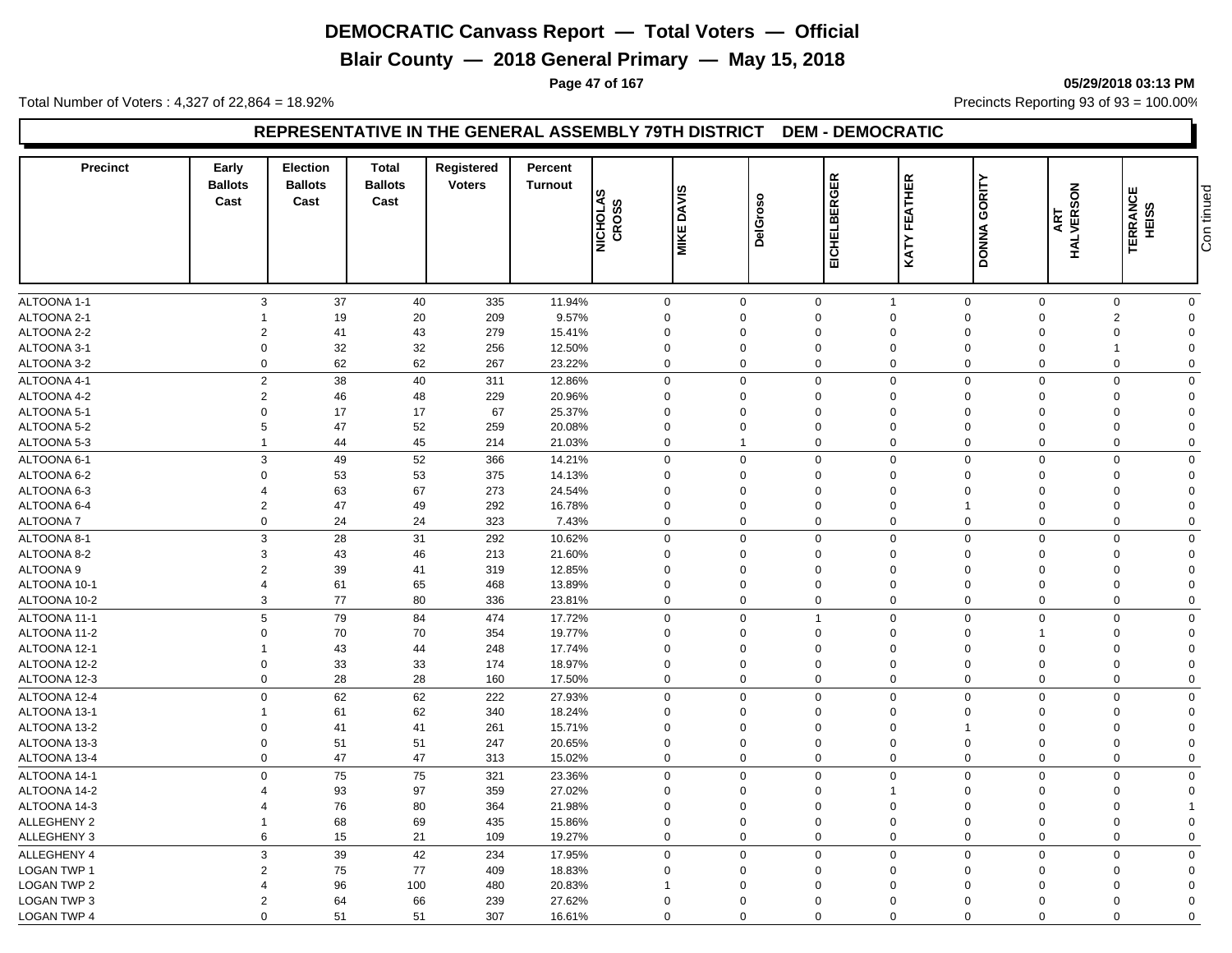**Blair County — 2018 General Primary — May 15, 2018**

**Page 48 of 167 05/29/2018 03:13 PM**

Total Number of Voters : 4,327 of 22,864 = 18.92% Precincts Reporting 93 of 93 = 100.00%

| <b>Precinct</b> | Early<br><b>Ballots</b><br>Cast | <b>Election</b><br><b>Ballots</b><br>Cast | Total<br><b>Ballots</b><br>Cast | Registered<br><b>Voters</b> | Percent<br>Turnout | −<br>NICHOI | ဖွ<br>ة<br><b>MIKE</b> | o<br>Č<br>nel<br>DelGr | œ<br>ш<br>ပ<br>Œ<br>ш<br>ш<br>ш<br>-<br>-<br>ш | 画      | ᄒ<br>◡<br>Ō<br>z | ART<br>VER: | <b>TERRANCE</b><br>HEISS |  |
|-----------------|---------------------------------|-------------------------------------------|---------------------------------|-----------------------------|--------------------|-------------|------------------------|------------------------|------------------------------------------------|--------|------------------|-------------|--------------------------|--|
| LOGAN TWP 5     |                                 | 54                                        | 55                              | 328                         | 16.77%             |             |                        | n                      |                                                |        |                  |             |                          |  |
| LOGAN TWP 6     |                                 | 84                                        | 88                              | 492                         | 17.89%             |             |                        | ∩                      |                                                |        |                  |             |                          |  |
| LOGAN TWP 7     |                                 | 34                                        | 37                              | 173                         | 21.39%             |             |                        |                        |                                                |        |                  |             |                          |  |
| <b>Totals</b>   | 81                              | 2206                                      | 2287                            | 12726                       |                    |             |                        |                        |                                                | $\sim$ |                  |             |                          |  |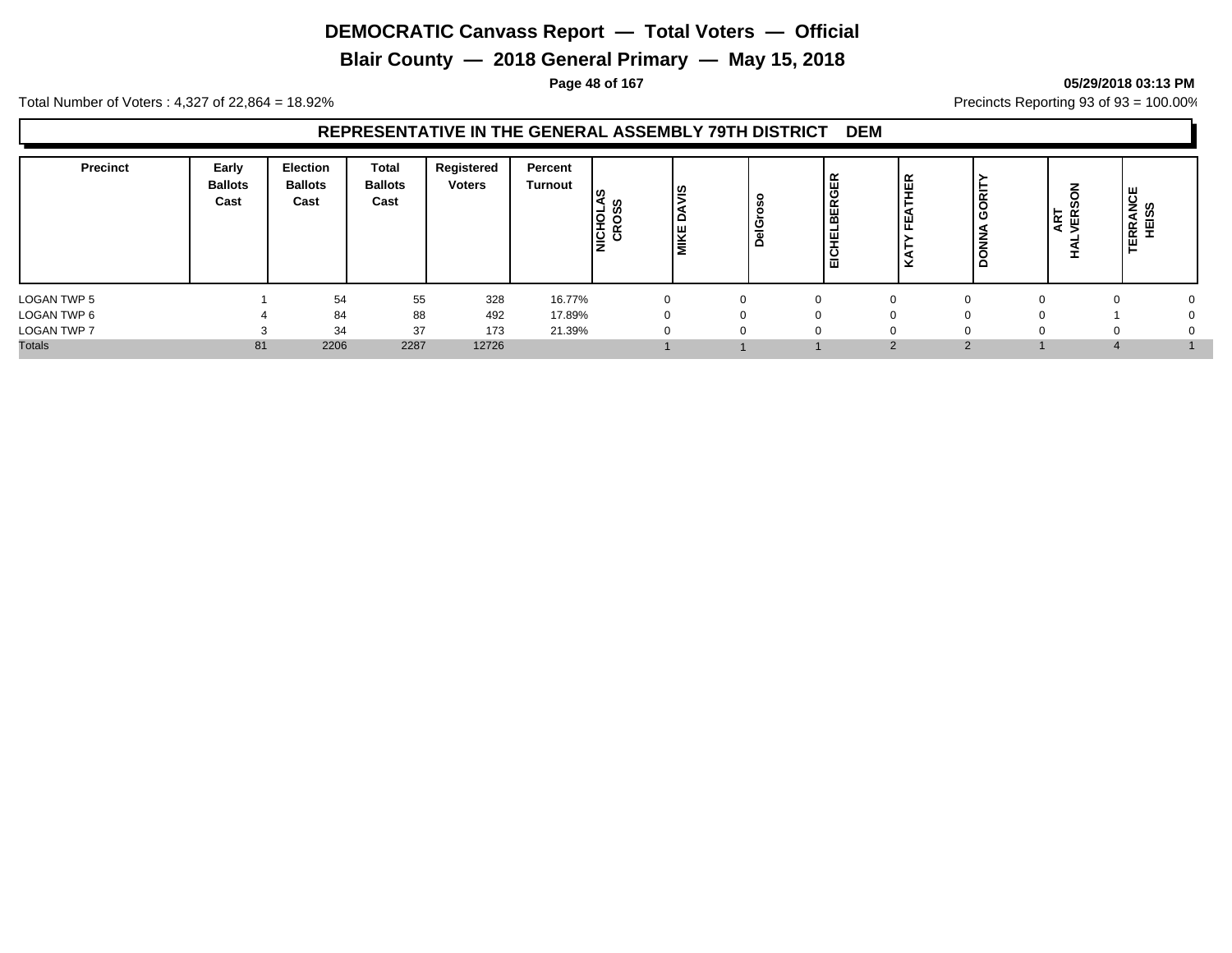**Blair County — 2018 General Primary — May 15, 2018**

**Page 49 of 167 05/29/2018 03:13 PM**

Total Number of Voters : 4,327 of 22,864 = 18.92% Precincts Reporting 93 of 93 = 100.00%

#### **REPRESENTATIVE IN THE GENERAL ASSEMBLY 79TH DISTRICT DEM - DEMOCRATIC**

| <b>Precinct</b>    | Early<br><b>Ballots</b><br>Cast | <b>Election</b><br><b>Ballots</b><br>Cast | <b>Total</b><br><b>Ballots</b><br>Cast | Registered<br><b>Voters</b> | Percent<br><b>Turnout</b> | Σ<br><b>THERESA</b><br>ဖ<br><b>SIBH</b> | 띥<br>O<br>≃<br>PAUL<br><b>HERSHBE</b> | MICHAEL<br>HOLZER | <b>ROBERT<br/>HOUSEMAN</b> | =<br><b>SWAN</b><br>த | <b>JASON IMLER</b> | ဖာ<br><b>JONE:</b><br>FRED | TARA KIFER                    | Con tinued |
|--------------------|---------------------------------|-------------------------------------------|----------------------------------------|-----------------------------|---------------------------|-----------------------------------------|---------------------------------------|-------------------|----------------------------|-----------------------|--------------------|----------------------------|-------------------------------|------------|
|                    |                                 |                                           |                                        |                             |                           |                                         |                                       |                   |                            |                       |                    |                            |                               |            |
| ALTOONA 1-1        | 3                               | 37                                        | 40                                     | 335                         | 11.94%                    |                                         | $\mathbf 0$                           | $\mathbf 0$       | $\mathbf 0$                | $\mathbf 0$           | $\mathbf 0$        | $\mathbf 0$                | $\mathbf 0$<br>$\mathbf 0$    |            |
| ALTOONA 2-1        |                                 | 19                                        | 20                                     | 209                         | 9.57%                     |                                         | $\mathsf 0$                           | $\Omega$          | $\Omega$                   | $\mathbf 0$           | $\Omega$           | $\Omega$                   | $\mathbf 0$<br>$\Omega$       |            |
| ALTOONA 2-2        | 2                               | 41                                        | 43                                     | 279                         | 15.41%                    |                                         | $\mathbf 0$                           | $\Omega$          | $\mathbf 0$                | $\Omega$              | $\Omega$           | $\Omega$                   | 0<br>$\Omega$                 |            |
| ALTOONA 3-1        | $\mathbf 0$                     | 32                                        | 32                                     | 256                         | 12.50%                    |                                         | $\mathbf 0$                           | 0                 | $\mathbf 0$                | $\mathbf 0$           | $\mathbf 0$        | $\mathbf 0$                | 0<br>$\mathbf 0$              |            |
| ALTOONA 3-2        | $\Omega$                        | 62                                        | 62                                     | 267                         | 23.22%                    |                                         | $\mathbf 0$                           | $\Omega$          | 0                          | $\mathbf 0$           | $\Omega$           | $\Omega$                   | 0<br>$\mathbf 0$              |            |
| ALTOONA 4-1        | $\overline{c}$                  | 38                                        | 40                                     | 311                         | 12.86%                    |                                         | $\mathbf 0$                           | $\Omega$          | $\Omega$                   | $\mathbf 0$           | $\Omega$           | $\Omega$                   | $\mathbf 0$<br>$\Omega$       |            |
| ALTOONA 4-2        | $\overline{2}$                  | 46                                        | 48                                     | 229                         | 20.96%                    |                                         | $\mathbf 0$                           | $\Omega$          | $\Omega$                   | $\Omega$              | $\Omega$           | $\Omega$                   | $\mathbf 0$<br>$\Omega$       |            |
| ALTOONA 5-1        | $\Omega$                        | 17                                        | 17                                     | 67                          | 25.37%                    |                                         | $\mathbf 0$                           | $\Omega$          | $\mathbf 0$                | $\Omega$              | $\Omega$           | $\Omega$                   | $\mathbf 0$<br>$\Omega$       |            |
| ALTOONA 5-2        | 5                               | 47                                        | 52                                     | 259                         | 20.08%                    |                                         | $\mathbf 0$                           | $\Omega$          | $\Omega$                   | $\Omega$              | $\Omega$           | $\Omega$                   | $\mathbf 0$<br>$\Omega$       |            |
| ALTOONA 5-3        | $\mathbf{1}$                    | 44                                        | 45                                     | 214                         | 21.03%                    |                                         | $\mathbf 0$                           | $\Omega$          | $\mathbf 0$                | $\mathbf 0$           | $\mathbf 0$        | $\Omega$                   | $\mathbf 0$<br>$\mathbf 0$    |            |
| ALTOONA 6-1        | 3                               | 49                                        | 52                                     | 366                         | 14.21%                    |                                         | $\mathbf 0$                           | $\Omega$          | $\mathbf 0$                | $\mathbf 0$           | $\Omega$           | $\Omega$                   | $\mathbf 0$<br>$\Omega$       |            |
| ALTOONA 6-2        | $\mathbf 0$                     | 53                                        | 53                                     | 375                         | 14.13%                    |                                         | $\mathbf 0$                           | $\mathbf 0$       | 0                          | $\mathbf 0$           | $\mathbf 0$        | $\Omega$                   | $\mathbf 0$<br>$\Omega$       |            |
| ALTOONA 6-3        | 4                               | 63                                        | 67                                     | 273                         | 24.54%                    |                                         | $\mathbf 0$                           | $\Omega$          | $\overline{1}$             | $\Omega$              | $\Omega$           | $\Omega$                   | $\mathbf 0$<br>$\Omega$       |            |
| ALTOONA 6-4        | $\overline{2}$                  | 47                                        | 49                                     | 292                         | 16.78%                    |                                         | $\mathbf 0$                           | $\Omega$          | $\mathbf 0$                | $\Omega$              | $\Omega$           | $\mathbf 0$                | $\mathbf 0$<br>$\Omega$       |            |
| <b>ALTOONA7</b>    | 0                               | 24                                        | 24                                     | 323                         | 7.43%                     |                                         | $\mathbf 0$                           | $\Omega$          | 0                          | $\mathbf 0$           | $\Omega$           | $\Omega$                   | $\mathbf 0$<br>$\mathbf 0$    |            |
| ALTOONA 8-1        | 3                               | 28                                        | 31                                     | 292                         | 10.62%                    |                                         | $\mathbf 0$                           | $\mathbf 0$       | $\mathbf 0$                | $\mathbf 0$           | $\mathbf 0$        | $\mathbf 0$                | $\mathbf 0$<br>$\Omega$       |            |
| ALTOONA 8-2        | 3                               |                                           |                                        |                             | 21.60%                    |                                         | $\mathbf 0$                           | $\Omega$          | $\mathbf 0$                | $\mathbf 0$           | $\Omega$           | $\Omega$                   | $\Omega$                      |            |
| <b>ALTOONA 9</b>   | $\overline{2}$                  | 43<br>39                                  | 46<br>41                               | 213<br>319                  | 12.85%                    |                                         | $\mathbf 0$                           | $\mathbf 0$       | $\mathbf 0$                | $\mathbf 0$           |                    | $\Omega$                   | 0<br>$\mathbf 0$<br>$\Omega$  |            |
|                    | $\overline{4}$                  |                                           |                                        |                             |                           |                                         |                                       | $\Omega$          |                            |                       | $\Omega$           | $\Omega$                   | $\Omega$                      |            |
| ALTOONA 10-1       |                                 | 61                                        | 65                                     | 468                         | 13.89%                    |                                         | $\mathbf 0$                           |                   | 0                          | $\mathbf 0$           |                    |                            | 0                             |            |
| ALTOONA 10-2       | 3                               | 77                                        | 80                                     | 336                         | 23.81%                    |                                         | $\mathbf 0$                           | $\Omega$          | 0                          | $\mathbf 0$           | $\mathbf 0$        | $\mathbf 0$                | 0<br>$\mathbf 0$              |            |
| ALTOONA 11-1       | 5                               | 79                                        | 84                                     | 474                         | 17.72%                    |                                         | $\mathbf 0$                           | $\Omega$          | 0                          | $\mathbf 0$           | $\Omega$           | $\Omega$                   | $\overline{1}$<br>$\mathbf 0$ |            |
| ALTOONA 11-2       | $\Omega$                        | 70                                        | 70                                     | 354                         | 19.77%                    |                                         | $\mathbf 0$                           | 0                 | $\mathbf 0$                | $\mathbf 0$           | $\Omega$           | $\mathbf 0$                | 0<br>$\Omega$                 |            |
| ALTOONA 12-1       | $\mathbf{1}$                    | 43                                        | 44                                     | 248                         | 17.74%                    |                                         | $\mathsf 0$                           | $\Omega$          | $\Omega$                   | $\Omega$              | $\Omega$           | $\Omega$                   | 0<br>$\Omega$                 |            |
| ALTOONA 12-2       | $\Omega$                        | 33                                        | 33                                     | 174                         | 18.97%                    |                                         | $\mathbf 0$                           | 0                 | $\Omega$                   | $\Omega$              | $\Omega$           | $\mathbf 0$                | $\mathbf 0$<br>$\Omega$       |            |
| ALTOONA 12-3       | $\Omega$                        | 28                                        | 28                                     | 160                         | 17.50%                    |                                         | $\mathbf 0$                           | $\Omega$          | $\mathbf 0$                | $\mathbf 0$           | $\Omega$           | $\Omega$                   | $\mathbf 0$<br>$\Omega$       |            |
| ALTOONA 12-4       | $\mathbf 0$                     | 62                                        | 62                                     | 222                         | 27.93%                    |                                         | $\mathbf 0$                           | $\mathbf 0$       | $\mathbf 0$                | $\mathbf 0$           | $\mathbf 0$        | $\Omega$                   | $\mathbf 0$<br>$\mathbf 0$    |            |
| ALTOONA 13-1       | 1                               | 61                                        | 62                                     | 340                         | 18.24%                    |                                         | $\mathbf 0$                           | $\Omega$          | $\Omega$                   | $\mathbf 0$           | $\Omega$           | $\Omega$                   | $\mathbf 0$<br>$\Omega$       |            |
| ALTOONA 13-2       | 0                               | 41                                        | 41                                     | 261                         | 15.71%                    |                                         | $\mathbf 0$                           | $\Omega$          | $\mathbf 0$                | $\Omega$              | $\Omega$           | $\Omega$                   | 0<br>$\Omega$                 |            |
| ALTOONA 13-3       | $\mathbf 0$                     | 51                                        | 51                                     | 247                         | 20.65%                    |                                         | $\mathsf 0$                           | $\mathbf 0$       | $\mathbf 0$                | $\mathbf 0$           | $\mathbf 0$        | $\mathbf 0$                | 0<br>$\mathbf 0$              |            |
| ALTOONA 13-4       | $\Omega$                        | 47                                        | 47                                     | 313                         | 15.02%                    |                                         | $\mathbf 0$                           | $\Omega$          | 0                          | $\mathbf 0$           | $\mathbf 0$        | $\mathbf 0$                | 0                             |            |
| ALTOONA 14-1       | $\mathbf 0$                     | 75                                        | 75                                     | 321                         | 23.36%                    |                                         | $\mathbf 0$                           | $\Omega$          | $\mathbf 0$                | $\mathbf 0$           | $\Omega$           | $\Omega$                   | $\mathbf 0$<br>$\mathbf 0$    |            |
| ALTOONA 14-2       | 4                               | 93                                        | 97                                     | 359                         | 27.02%                    |                                         | $\mathbf 0$                           | $\Omega$          | $\Omega$                   | 6                     | $\Omega$           | $\Omega$                   | $\mathbf 0$<br>$\Omega$       |            |
| ALTOONA 14-3       | Δ                               | 76                                        | 80                                     | 364                         | 21.98%                    |                                         | $\mathbf{1}$                          | $\Omega$          | $\mathbf 0$                | $\Omega$              | $\Omega$           | $\Omega$                   | $\mathbf 0$<br>$\Omega$       |            |
| ALLEGHENY 2        | -1                              | 68                                        | 69                                     | 435                         | 15.86%                    |                                         | $\mathbf 0$                           | $\Omega$          | $\Omega$                   | $\Omega$              | $\Omega$           | $\Omega$                   | $\mathbf 0$<br>$\Omega$       |            |
| ALLEGHENY 3        | 6                               | 15                                        | 21                                     | 109                         | 19.27%                    |                                         | $\mathbf 0$                           | $\Omega$          | $\mathbf 0$                | $\mathbf 0$           | $\Omega$           | $\Omega$                   | $\mathbf 0$<br>$\Omega$       |            |
| ALLEGHENY 4        | 3                               | 39                                        | 42                                     | 234                         | 17.95%                    |                                         | $\mathbf 0$                           | $\Omega$          | $\mathbf 0$                | $\mathbf 0$           | $\mathbf 0$        | $\Omega$                   | $\mathbf 0$<br>$\mathbf 0$    |            |
| <b>LOGAN TWP 1</b> | $\overline{2}$                  | 75                                        | 77                                     | 409                         | 18.83%                    |                                         | $\mathbf 0$                           | $\Omega$          | $\mathbf 0$                | $\mathbf 0$           | $\Omega$           | $\Omega$                   | 0<br>$\Omega$                 |            |
| <b>LOGAN TWP 2</b> | Δ                               | 96                                        | 100                                    | 480                         | 20.83%                    |                                         | $\Omega$                              | $\Omega$          | $\Omega$                   | $\Omega$              | $\Omega$           | $\Omega$                   | $\mathbf 0$<br>$\Omega$       |            |
| LOGAN TWP 3        | $\overline{2}$                  | 64                                        | 66                                     | 239                         | 27.62%                    |                                         | $\mathbf 0$                           | $\Omega$          | $\mathbf 0$                | $\Omega$              | $\Omega$           | 1                          | $\mathbf 0$<br>$\Omega$       |            |
|                    |                                 |                                           |                                        |                             |                           |                                         |                                       |                   |                            |                       |                    |                            |                               |            |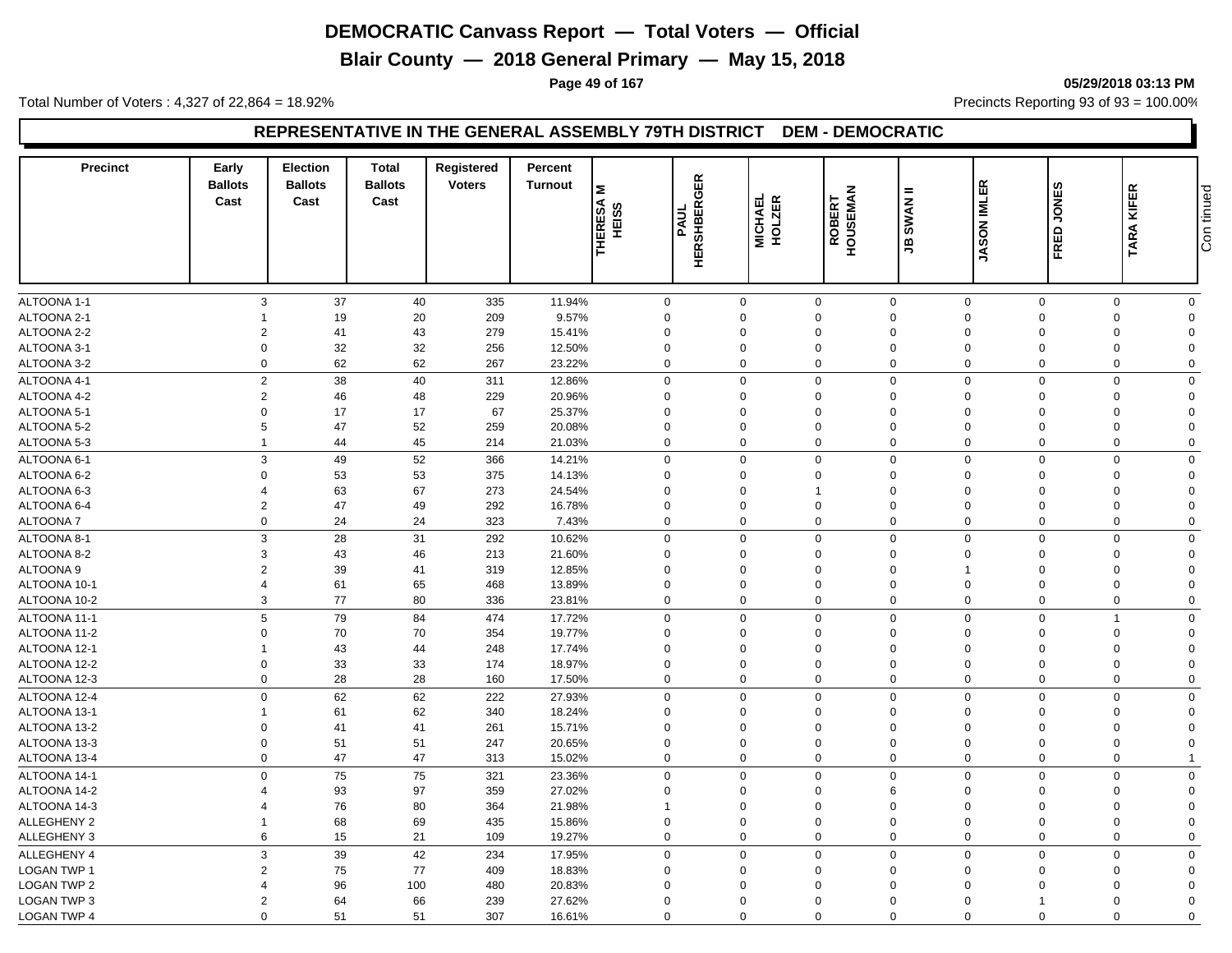**Blair County — 2018 General Primary — May 15, 2018**

#### **Page 50 of 167 05/29/2018 03:13 PM**

Total Number of Voters : 4,327 of 22,864 = 18.92% Precincts Reporting 93 of 93 = 100.00%

| <b>Precinct</b>    | Early<br><b>Ballots</b><br>Cast | <b>Election</b><br><b>Ballots</b><br>Cast | Total<br><b>Ballots</b><br>Cast | Registered<br><b>Voters</b> | Percent<br><b>Turnout</b> | 5<br>HERESA<br>HEISS | $\alpha$<br>।੩ ਲ | ய<br>ৰ<br>ᅩ<br>יפו<br>ז<br>ີ | ≃<br>யம<br>മ ശ<br>$\circ$<br>∍<br>$\alpha$<br>0 | $=$<br>ဖာ<br>≃<br>∍ | ER<br>іΣ<br>z<br>$\overline{c}$<br>U | ုပ္ပ<br>-<br>O<br>ᆸ<br>준 | <b>KIFER</b><br>g |  |
|--------------------|---------------------------------|-------------------------------------------|---------------------------------|-----------------------------|---------------------------|----------------------|------------------|------------------------------|-------------------------------------------------|---------------------|--------------------------------------|--------------------------|-------------------|--|
| LOGAN TWP 5        |                                 | 54                                        | 55                              | 328                         | 16.77%                    | $\Omega$             |                  |                              | <sup>0</sup>                                    | $\Omega$            |                                      |                          |                   |  |
| LOGAN TWP 6        |                                 | 84                                        | 88                              | 492                         | 17.89%                    |                      |                  |                              |                                                 | $\Omega$            |                                      |                          |                   |  |
| <b>LOGAN TWP 7</b> |                                 | 34                                        | 37                              | 173                         | 21.39%                    | 0                    |                  |                              |                                                 | $\Omega$            |                                      |                          |                   |  |
| <b>Totals</b>      | 81                              | 2206                                      | 2287                            | 12726                       |                           |                      |                  |                              |                                                 | 6                   |                                      |                          |                   |  |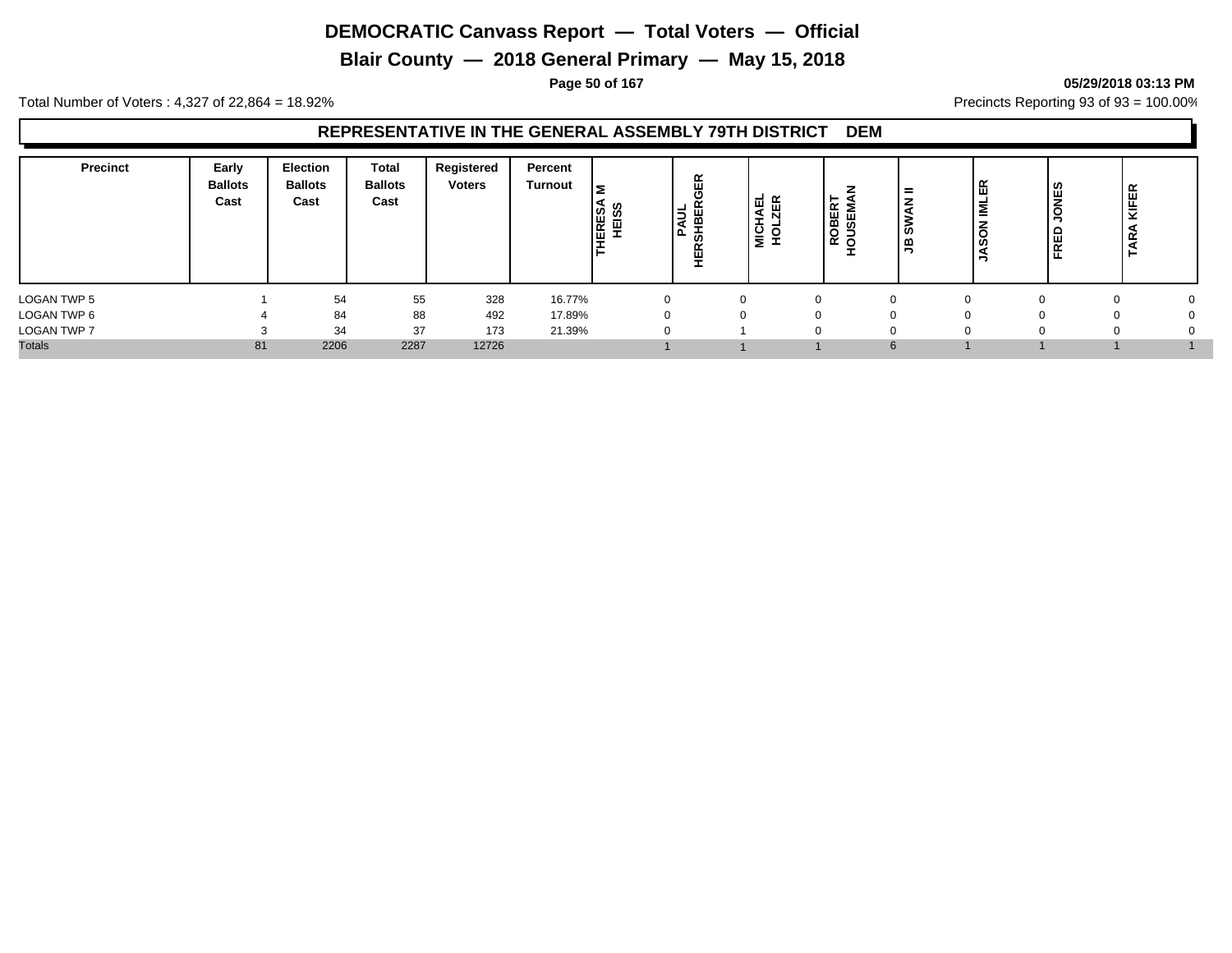**Blair County — 2018 General Primary — May 15, 2018**

**Page 51 of 167 05/29/2018 03:13 PM**

Total Number of Voters : 4,327 of 22,864 = 18.92% Precincts Reporting 93 of 93 = 100.00%

## **REPRESENTATIVE IN THE GENERAL ASSEMBLY 79TH DISTRICT DEM - DEMOCRATIC**

| <b>Precinct</b>            | Early<br><b>Ballots</b><br>Cast | <b>Election</b><br><b>Ballots</b><br>Cast | <b>Total</b><br><b>Ballots</b><br>Cast | Registered<br><b>Voters</b> | Percent<br><b>Turnout</b> | KINONEN<br>STEVE         | ဖာ<br>l≌    | <b>KORMANN</b><br>DAVID | <b>GILLIAN</b><br>KRATZER  | <b>EMILY</b><br>LAURA<br>LETSO | <b>SCHMITT</b><br>$\overline{\mathsf{c}}$ | LOVE<br>PAT                    | RACHEL<br>MADDOW        | Con tinued                  |
|----------------------------|---------------------------------|-------------------------------------------|----------------------------------------|-----------------------------|---------------------------|--------------------------|-------------|-------------------------|----------------------------|--------------------------------|-------------------------------------------|--------------------------------|-------------------------|-----------------------------|
|                            |                                 |                                           |                                        |                             |                           |                          |             |                         |                            |                                | ப                                         |                                |                         |                             |
|                            |                                 |                                           |                                        |                             |                           |                          |             |                         |                            |                                |                                           |                                |                         |                             |
| ALTOONA 1-1                | 3<br>1                          | 37                                        | 40                                     | 335                         | 11.94%                    | $\mathbf 0$              | $\Omega$    | $\mathbf 0$             | $\overline{1}$<br>$\Omega$ | $\mathbf 0$<br>$\Omega$        | $\mathbf 0$                               | $\mathbf{1}$<br>$\overline{1}$ | $\mathbf 0$<br>$\Omega$ | $\mathbf 0$                 |
| ALTOONA 2-1<br>ALTOONA 2-2 | $\overline{2}$                  | 19<br>41                                  | 20<br>43                               | 209<br>279                  | 9.57%<br>15.41%           | $\mathbf 0$<br>$\Omega$  | $\Omega$    |                         | $\Omega$                   | $\mathbf 0$                    | $\mathbf 0$<br>$\mathbf 0$                | $\mathbf 0$                    | $\Omega$                | $\mathbf 0$<br>$\mathbf{0}$ |
| ALTOONA 3-1                | 0                               | 32                                        | 32                                     | 256                         | 12.50%                    | $\mathbf 0$              | $\mathbf 0$ |                         | $\mathbf 0$                | $\mathbf 0$                    | $\mathbf 0$                               | $\mathbf 0$                    | $\mathbf 0$             | $\mathbf 0$                 |
| ALTOONA 3-2                | $\mathbf 0$                     | 62                                        | 62                                     |                             |                           | $\Omega$                 | $\Omega$    |                         | $\mathbf 0$                | $\overline{1}$                 | $\mathbf 0$                               | $\boldsymbol{0}$               | $\Omega$                |                             |
|                            |                                 |                                           |                                        | 267                         | 23.22%                    |                          |             |                         |                            |                                |                                           |                                |                         | $\mathbf 0$                 |
| ALTOONA 4-1                | $\overline{2}$                  | 38                                        | 40                                     | 311                         | 12.86%                    | $\Omega$                 | $\Omega$    |                         | $\Omega$                   | $\mathbf{0}$                   | $\mathbf 0$                               | 3                              | $\Omega$                | $\mathbf 0$                 |
| ALTOONA 4-2                | $\overline{2}$                  | 46                                        | 48                                     | 229                         | 20.96%                    | $\Omega$                 | $\Omega$    |                         | $\mathbf 0$                | 1                              | $\mathbf 0$                               | $\overline{4}$                 | $\Omega$                | $\mathbf 0$                 |
| ALTOONA 5-1                | $\Omega$                        | 17                                        | 17                                     | 67                          | 25.37%                    | $\Omega$                 | $\Omega$    |                         | $\Omega$                   | $\Omega$                       | $\mathbf 0$                               | $\overline{1}$                 | $\mathbf 0$             | $\mathbf 0$                 |
| ALTOONA 5-2                | 5                               | 47                                        | 52                                     | 259                         | 20.08%                    | $\Omega$                 | $\Omega$    |                         | $\Omega$                   | $\Omega$                       | $\mathbf 0$                               | $\overline{2}$                 | $\mathbf{1}$            | $\mathbf 0$                 |
| ALTOONA 5-3                | $\mathbf{1}$                    | 44                                        | 45                                     | 214                         | 21.03%                    | $\Omega$                 | $\Omega$    |                         | $\mathbf 0$                | $\Omega$                       | $\mathbf 0$                               | $\overline{2}$                 | $\mathbf 0$             | $\mathbf 0$                 |
| ALTOONA 6-1                | 3                               | 49                                        | 52                                     | 366                         | 14.21%                    | $\mathbf 0$              | $\mathbf 0$ |                         | $\Omega$                   | $\Omega$                       | $\mathbf 0$                               | 3                              | $\Omega$                | $\mathbf 0$                 |
| ALTOONA 6-2                | 0                               | 53                                        | 53                                     | 375                         | 14.13%                    | $\mathbf 0$              | $\mathbf 0$ |                         | $\mathbf 0$                | $\mathbf 0$                    | $\mathbf 0$                               | $\overline{1}$                 | $\mathbf 0$             | $\mathbf 0$                 |
| ALTOONA 6-3                | $\Delta$                        | 63                                        | 67                                     | 273                         | 24.54%                    | $\Omega$                 | $\Omega$    |                         | $\Omega$                   | $\Omega$                       | $\mathbf 0$                               | $\mathbf 0$                    | $\Omega$                | $\mathbf 0$                 |
| ALTOONA 6-4                | $\overline{2}$                  | 47                                        | 49                                     | 292                         | 16.78%                    | $\Omega$                 | $\mathbf 0$ |                         | $\Omega$                   | $\mathbf 0$                    | $\mathbf 0$                               | $\overline{1}$                 | $\mathbf 0$             | $\mathbf 0$                 |
| ALTOONA 7                  | $\mathbf 0$                     | 24                                        | 24                                     | 323                         | 7.43%                     | $\mathbf 0$              | $\Omega$    |                         | $\Omega$                   | $\Omega$                       | $\mathbf 0$                               | $\mathbf 0$                    | $\Omega$                | $\mathbf 0$                 |
| ALTOONA 8-1                | 3                               | 28                                        | 31                                     | 292                         | 10.62%                    | $\mathbf 0$              | $\Omega$    |                         | $\mathbf 0$                | 1                              | $\mathbf 0$                               | $\overline{4}$                 | $\mathbf 0$             | $\mathbf{0}$                |
| ALTOONA 8-2                | 3                               | 43                                        | 46                                     | 213                         | 21.60%                    | $\Omega$                 | $\Omega$    |                         | $\Omega$                   | $\Omega$                       | $\mathbf 0$                               | 2                              | $\Omega$                | $\mathbf 0$                 |
| ALTOONA <sub>9</sub>       | 2                               | 39                                        | 41                                     | 319                         | 12.85%                    | $\Omega$                 | $\mathbf 0$ |                         | $\mathbf 0$                | $\Omega$                       | $\mathbf 0$                               | $\mathbf 0$                    | $\Omega$                | $\mathbf{0}$                |
| ALTOONA 10-1               | $\overline{\mathbf{4}}$         | 61                                        | 65                                     | 468                         | 13.89%                    | $\Omega$                 | $\Omega$    |                         | $\Omega$                   | $\Omega$                       | $\mathbf 0$                               | $\mathbf 0$                    | $\Omega$                | $\mathbf 0$                 |
| ALTOONA 10-2               | 3                               | 77                                        | 80                                     | 336                         | 23.81%                    | $\mathbf 0$              |             | $\mathbf 0$             | $\mathbf 0$                | $\mathbf{1}$                   | $\mathbf 0$                               | $\overline{2}$                 | $\mathbf{0}$            | $\overline{1}$              |
| ALTOONA 11-1               | 5                               | 79                                        | 84                                     | 474                         | 17.72%                    | $\mathbf 0$              | $\mathbf 0$ |                         | $\Omega$                   | $\mathbf 0$                    | $\mathbf 0$                               | $\overline{2}$                 | $\mathbf 0$             | $\mathbf 0$                 |
| ALTOONA 11-2               | 0                               | 70                                        | 70                                     | 354                         | 19.77%                    | $\Omega$                 | $\mathbf 0$ |                         | $\mathbf 0$                | 1                              | $\mathbf 0$                               | $\overline{1}$                 | $\Omega$                | $\mathbf 0$                 |
| ALTOONA 12-1               | 1                               | 43                                        | 44                                     | 248                         | 17.74%                    | $\Omega$                 | $\Omega$    |                         | $\Omega$                   | $\Omega$                       | $\mathbf{1}$                              | $\boldsymbol{0}$               | $\Omega$                | $\mathbf 0$                 |
| ALTOONA 12-2               | $\Omega$                        | 33                                        | 33                                     | 174                         | 18.97%                    | $\Omega$                 | $\Omega$    |                         | $\Omega$                   | $\mathbf 0$                    | $\mathsf 0$                               | $\overline{2}$                 | $\Omega$                | $\mathbf 0$                 |
| ALTOONA 12-3               | $\mathbf 0$                     | 28                                        | 28                                     | 160                         | 17.50%                    | $\Omega$                 | $\Omega$    |                         | $\mathbf 0$                | $\Omega$                       | $\mathbf 0$                               | $\mathbf 0$                    | $\mathbf 0$             | $\mathbf 0$                 |
| ALTOONA 12-4               | $\mathbf 0$                     | 62                                        | 62                                     | 222                         | 27.93%                    | $\mathbf 0$              |             | $\mathbf 0$             | $\mathbf 0$                | $\Omega$                       | $\mathbf 0$                               | $\overline{1}$                 | $\mathbf{0}$            | $\mathbf 0$                 |
| ALTOONA 13-1               | 1                               | 61                                        | 62                                     | 340                         | 18.24%                    | $\Omega$                 | $\Omega$    |                         | $\Omega$                   | 1                              | $\mathbf 0$                               | $\overline{1}$                 | $\Omega$                | $\mathbf 0$                 |
| ALTOONA 13-2               | 0                               | 41                                        | 41                                     | 261                         | 15.71%                    | $\Omega$                 | $\Omega$    |                         | $\Omega$                   | $\overline{2}$                 | $\mathbf 0$                               | $\mathbf 0$                    | $\Omega$                | $\mathbf 0$                 |
| ALTOONA 13-3               | 0                               | 51                                        | 51                                     | 247                         | 20.65%                    | $\mathbf 0$              | $\mathbf 0$ |                         | $\mathbf 0$                | $\mathbf 0$                    | $\mathbf 0$                               | $\mathbf{3}$                   | $\mathbf 0$             | $\mathbf 0$                 |
| ALTOONA 13-4               | $\mathbf 0$                     | 47                                        | 47                                     | 313                         | 15.02%                    | $\Omega$                 | $\Omega$    |                         | $\mathbf 0$                | $\mathbf 1$                    | $\mathbf 0$                               | $\overline{2}$                 | $\Omega$                | $\mathbf 0$                 |
|                            |                                 |                                           |                                        |                             |                           |                          |             |                         |                            |                                |                                           | $\overline{1}$                 |                         |                             |
| ALTOONA 14-1               | $\mathbf{0}$                    | 75                                        | 75                                     | 321                         | 23.36%                    | $\mathbf 0$              | $\Omega$    |                         | $\Omega$                   | $\mathbf{0}$                   | $\mathbf 0$                               |                                | $\Omega$                | $\mathbf{0}$                |
| ALTOONA 14-2               | 4<br>$\Delta$                   | 93                                        | 97                                     | 359                         | 27.02%                    | $\Omega$                 | $\Omega$    |                         | $\Omega$                   |                                | $\mathbf 0$                               | 3                              | $\Omega$                | $\mathbf{0}$                |
| ALTOONA 14-3               |                                 | 76                                        | 80                                     | 364                         | 21.98%                    | $\mathbf{1}$<br>$\Omega$ | $\mathbf 0$ |                         | $\Omega$<br>$\Omega$       | $\Omega$<br>$\Omega$           | $\mathbf 0$                               | $\overline{2}$                 | $\Omega$                | $\mathbf 0$                 |
| ALLEGHENY 2                | 1                               | 68                                        | 69                                     | 435                         | 15.86%                    |                          | $\Omega$    |                         |                            |                                | $\mathbf 0$                               | $\overline{4}$                 | $\Omega$                | $\mathbf 0$                 |
| ALLEGHENY 3                | 6                               | 15                                        | 21                                     | 109                         | 19.27%                    | $\mathbf 0$              | $\Omega$    |                         | $\mathbf 0$                | $\Omega$                       | $\mathbf 0$                               | $\mathbf 0$                    | $\mathbf{0}$            | $\mathbf 0$                 |
| ALLEGHENY 4                | 3                               | 39                                        | 42                                     | 234                         | 17.95%                    | $\mathbf 0$              | $\Omega$    |                         | $\mathbf 0$                | $\Omega$                       | $\mathbf 0$                               | $\overline{1}$                 | $\mathbf 0$             | $\mathbf 0$                 |
| <b>LOGAN TWP 1</b>         | $\overline{2}$                  | 75                                        | 77                                     | 409                         | 18.83%                    | $\Omega$                 | $\mathbf 0$ |                         | $\mathbf 0$                | $\mathbf 0$                    | $\mathbf 0$                               | $\mathbf 0$                    | $\mathbf 0$             | $\mathbf 0$                 |
| <b>LOGAN TWP 2</b>         | $\overline{4}$                  | 96                                        | 100                                    | 480                         | 20.83%                    | $\Omega$                 | $\Omega$    |                         | $\Omega$                   | $\Omega$                       | $\mathbf 0$                               | 6                              | $\Omega$                | $\mathbf 0$                 |
| <b>LOGAN TWP 3</b>         | $\overline{2}$                  | 64                                        | 66                                     | 239                         | 27.62%                    | $\Omega$                 | $\mathbf 0$ |                         | $\Omega$                   | 1                              | $\mathbf 0$                               | $\overline{1}$                 | $\Omega$                | $\mathbf 0$                 |
| <b>LOGAN TWP 4</b>         | $\Omega$                        | 51                                        | 51                                     | 307                         | 16.61%                    | $\Omega$                 | $\Omega$    |                         | $\Omega$                   | $\Omega$                       | $\Omega$                                  | $\overline{1}$                 | $\Omega$                | $\Omega$                    |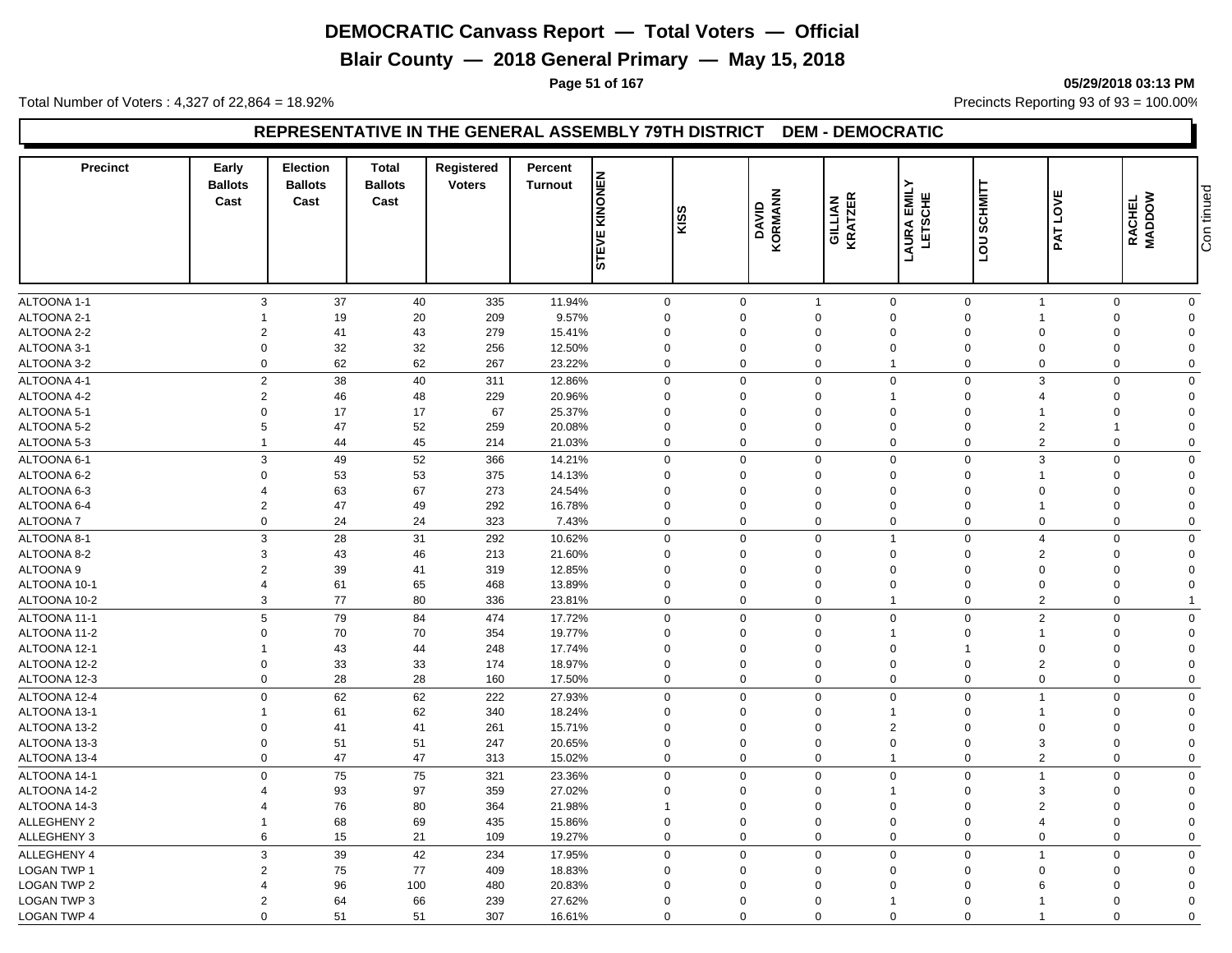**Blair County — 2018 General Primary — May 15, 2018**

#### **Page 52 of 167 05/29/2018 03:13 PM**

Total Number of Voters : 4,327 of 22,864 = 18.92% Precincts Reporting 93 of 93 = 100.00%

| <b>Precinct</b>    | Early<br><b>Ballots</b><br>Cast | Election<br><b>Ballots</b><br>Cast | <b>Total</b><br><b>Ballots</b><br>Cast | Registered<br><b>Voters</b> | Percent<br><b>Turnout</b> | ∥⊈<br>KIN<br>ıш<br><b>STE</b> | <b>KISS</b> | ξ<br>ă<br>$\alpha$<br>ē | <b>IAN</b><br>┙<br>।<br>ਕੁਲ੍ | ।ਘਟ<br><b>URA</b><br>۰ | ш<br>-<br>-<br>ட | - 3<br>پ<br>$\cdots$<br>₩<br>ㅎ<br>ō<br>⊲<br>≃<br>Σ |  |
|--------------------|---------------------------------|------------------------------------|----------------------------------------|-----------------------------|---------------------------|-------------------------------|-------------|-------------------------|------------------------------|------------------------|------------------|----------------------------------------------------|--|
| LOGAN TWP 5        |                                 | 54                                 | 55                                     | 328                         | 16.77%                    |                               |             |                         |                              |                        |                  |                                                    |  |
| LOGAN TWP 6        |                                 | 84                                 | 88                                     | 492                         | 17.89%                    |                               |             |                         |                              |                        |                  |                                                    |  |
| <b>LOGAN TWP 7</b> |                                 | 34                                 | 37                                     | 173                         | 21.39%                    |                               |             |                         |                              |                        |                  |                                                    |  |
| <b>Totals</b>      | 81                              | 2206                               | 2287                                   | 12726                       |                           |                               |             |                         |                              | 11                     | 66               |                                                    |  |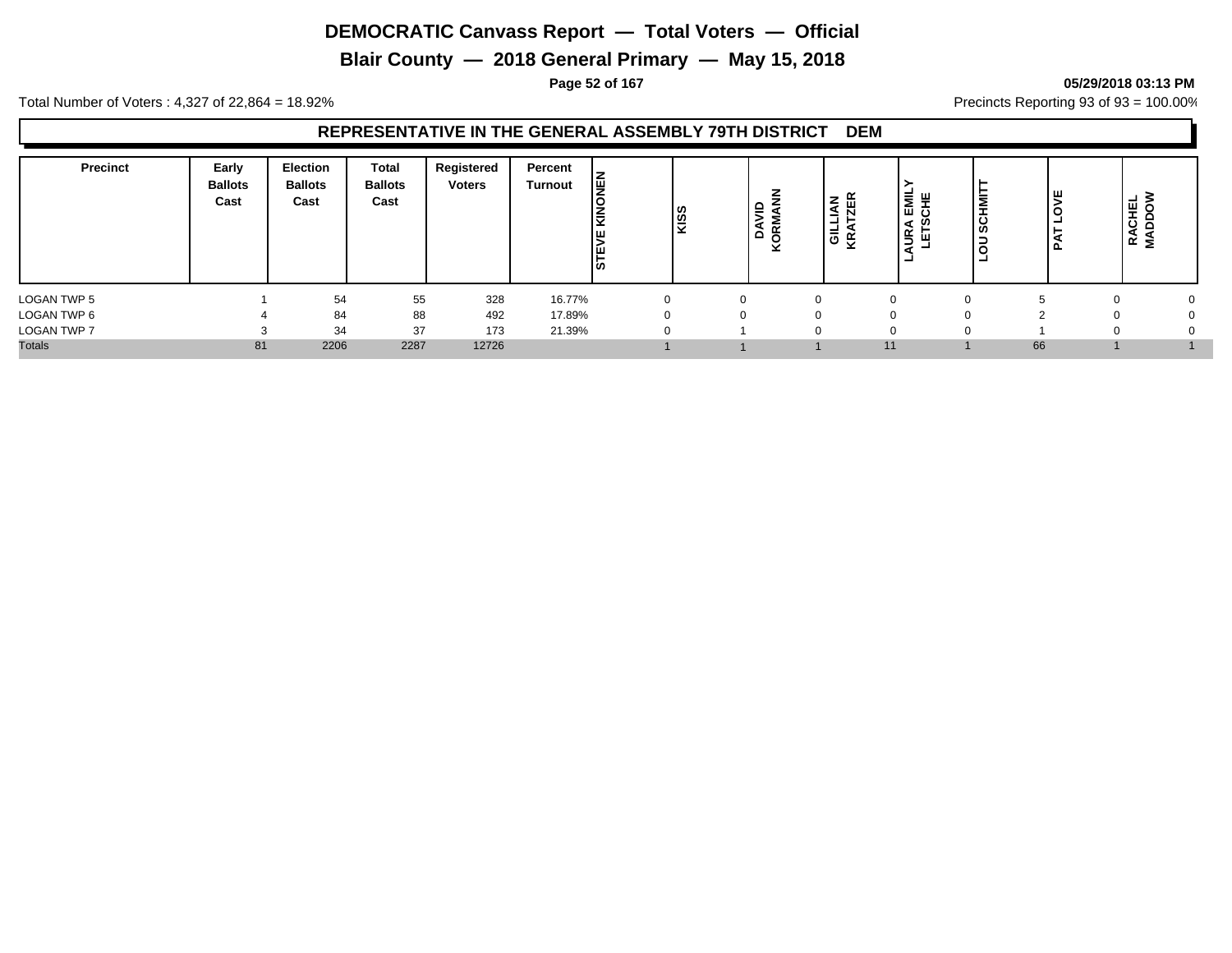**Blair County — 2018 General Primary — May 15, 2018**

**Page 53 of 167 05/29/2018 03:13 PM**

Total Number of Voters : 4,327 of 22,864 = 18.92% Precincts Reporting 93 of 93 = 100.00%

## **REPRESENTATIVE IN THE GENERAL ASSEMBLY 79TH DISTRICT DEM - DEMOCRATIC**

| <b>Precinct</b>    | Early<br><b>Ballots</b><br>Cast | <b>Election</b><br><b>Ballots</b><br>Cast | <b>Total</b><br><b>Ballots</b><br>Cast | Registered<br><b>Voters</b> | Percent<br><b>Turnout</b> | Massobni<br>George | <b>JEROME</b><br>MCCONNELL | <b>MCCOY</b><br><b>DAN</b> | <b>MCGIGAISS</b> | <b>MATTHEW</b><br>MICHRINA | <b>NATHAN MYERS</b>        | <b>JOHN WESLEY</b><br><b>PARK</b> | JORDAN RHONE               | Con tinued |
|--------------------|---------------------------------|-------------------------------------------|----------------------------------------|-----------------------------|---------------------------|--------------------|----------------------------|----------------------------|------------------|----------------------------|----------------------------|-----------------------------------|----------------------------|------------|
|                    |                                 |                                           |                                        |                             |                           |                    |                            |                            |                  |                            |                            |                                   |                            |            |
| ALTOONA 1-1        | 3                               | 37                                        | 40                                     | 335                         | 11.94%                    | $\mathbf 0$        | $\mathbf 0$                |                            | $\mathbf 0$      | $\mathbf 0$                | $\mathbf 0$<br>$\mathbf 0$ |                                   | $\mathbf 0$<br>$\mathbf 0$ |            |
| ALTOONA 2-1        | 1                               | 19                                        | 20                                     | 209                         | 9.57%                     | $\mathbf 0$        | $\Omega$                   |                            | $\Omega$<br>-1   |                            | $\Omega$<br>$\Omega$       |                                   | $\mathbf 0$<br>$\Omega$    |            |
| ALTOONA 2-2        | $\overline{2}$                  | 41                                        | 43                                     | 279                         | 15.41%                    | $\mathbf 0$        | $\Omega$                   |                            | $\Omega$         | $\Omega$                   | $\Omega$<br>$\Omega$       |                                   | $\mathbf 0$<br>$\Omega$    |            |
| ALTOONA 3-1        | $\mathbf 0$                     | 32                                        | 32                                     | 256                         | 12.50%                    | $\mathbf 0$        | $\mathbf 0$                |                            | $\mathbf 0$      | $\mathbf 0$                | $\Omega$<br>$\mathbf 0$    | $\mathbf 1$                       | $\Omega$                   |            |
| ALTOONA 3-2        | $\mathbf 0$                     | 62                                        | 62                                     | 267                         | 23.22%                    | $\mathbf 0$        | $\mathbf 0$                |                            | $\mathbf 0$      | $\mathbf 0$                | $\mathbf 0$<br>$\mathbf 0$ |                                   | $\mathbf 0$<br>$\mathbf 0$ |            |
| ALTOONA 4-1        |                                 | $\overline{2}$<br>38                      | 40                                     | 311                         | 12.86%                    | $\mathbf 0$        | $\Omega$                   |                            | $\mathbf 0$      | $\mathbf 0$                | $\Omega$<br>$\mathbf 0$    |                                   | $\mathbf 0$<br>$\mathbf 0$ |            |
| ALTOONA 4-2        | $\overline{2}$                  | 46                                        | 48                                     | 229                         | 20.96%                    | $\mathbf 0$        | $\Omega$                   |                            | 0                | $\Omega$                   | $\Omega$<br>$\Omega$       |                                   | 0                          |            |
| ALTOONA 5-1        | $\Omega$                        | 17                                        | 17                                     | 67                          | 25.37%                    | $\mathbf 0$        | $\Omega$                   |                            | $\Omega$         | $\Omega$                   | $\Omega$<br>$\Omega$       |                                   | 0<br>$\Omega$              |            |
| ALTOONA 5-2        | 5                               | 47                                        | 52                                     | 259                         | 20.08%                    | $\mathbf 0$        | $\Omega$                   |                            | $\Omega$         | $\Omega$                   | $\Omega$<br>$\Omega$       |                                   | 0<br>$\Omega$              |            |
| ALTOONA 5-3        | $\mathbf{1}$                    | 44                                        | 45                                     | 214                         | 21.03%                    | $\mathbf 0$        | $\Omega$                   |                            | 0                | $\mathbf 0$                | $\Omega$<br>$\Omega$       |                                   | $\mathbf 0$<br>$\mathbf 0$ |            |
| ALTOONA 6-1        |                                 | 3<br>49                                   | 52                                     | 366                         | 14.21%                    | $\mathbf 0$        | $\mathbf 0$                | $\overline{1}$             |                  | $\mathsf 0$                | $\mathbf 0$<br>$\mathbf 0$ |                                   | $\mathbf 0$<br>$\Omega$    |            |
| ALTOONA 6-2        | $\Omega$                        | 53                                        | 53                                     | 375                         | 14.13%                    | $\mathbf 0$        | $\Omega$                   |                            | $\Omega$         | $\Omega$                   | $\Omega$<br>$\Omega$       |                                   | $\mathbf 0$<br>$\Omega$    |            |
| ALTOONA 6-3        | $\overline{4}$                  | 63                                        | 67                                     | 273                         | 24.54%                    | $\mathbf 0$        | $\mathbf 0$                |                            | $\mathbf 0$      | $\mathbf 0$                | $\Omega$<br>$\mathbf 0$    |                                   | $\mathbf 0$<br>$\Omega$    |            |
| ALTOONA 6-4        | $\overline{2}$                  | 47                                        | 49                                     | 292                         | 16.78%                    | $\mathbf 0$        | $\mathbf 0$                |                            | $\mathbf 0$      | $\mathbf 0$                | $\mathbf 0$<br>$\mathbf 0$ |                                   | 0<br>$\Omega$              |            |
| <b>ALTOONA7</b>    |                                 | 24<br>0                                   | 24                                     | 323                         | 7.43%                     | $\mathbf 0$        | $\Omega$                   |                            | 0                | $\mathbf 0$                | $\Omega$<br>$\Omega$       |                                   | 0<br>$\Omega$              |            |
| ALTOONA 8-1        | 3                               | 28                                        | 31                                     | 292                         | 10.62%                    | $\mathbf 0$        | $\Omega$                   |                            | $\mathbf 0$      | $\mathbf 0$                | $\Omega$<br>$\Omega$       |                                   | $\mathbf 0$<br>$\mathbf 0$ |            |
| ALTOONA 8-2        | 3                               | 43                                        | 46                                     | 213                         | 21.60%                    | $\mathbf 0$        | 0                          |                            | $\mathbf 0$      | $\mathbf 0$                | $\Omega$<br>$\mathbf 0$    |                                   | $\mathbf 0$<br>$\Omega$    |            |
| <b>ALTOONA 9</b>   | $\overline{2}$                  | 39                                        | 41                                     | 319                         | 12.85%                    | $\mathbf 0$        | $\overline{0}$             |                            | $\mathbf 0$      | $\mathbf 0$                | $\mathbf 0$<br>$\mathbf 0$ |                                   | $\mathbf 0$<br>$\Omega$    |            |
| ALTOONA 10-1       | $\overline{4}$                  | 61                                        | 65                                     | 468                         | 13.89%                    | $\mathbf 0$        | $\Omega$                   |                            | $\mathbf 0$      | $\mathbf 0$                | $\Omega$<br>$\Omega$       |                                   | $\mathbf 0$<br>$\Omega$    |            |
| ALTOONA 10-2       | 3                               | 77                                        | 80                                     | 336                         | 23.81%                    | $\mathbf 0$        | $\Omega$                   |                            | $\mathbf 0$      | $\mathbf 0$                | $\mathbf 0$<br>$\Omega$    |                                   | $\mathbf 0$<br>$\Omega$    |            |
|                    | 5                               |                                           |                                        |                             |                           |                    |                            |                            |                  |                            | $\Omega$                   |                                   |                            |            |
| ALTOONA 11-1       |                                 | 79                                        | 84                                     | 474                         | 17.72%                    | $\mathbf 0$        | $\mathbf 0$                |                            | $\mathbf 0$      | $\mathbf 0$                | $\mathbf 0$                |                                   | $\mathbf 0$<br>$\mathbf 0$ |            |
| ALTOONA 11-2       | $\mathbf 0$                     | 70                                        | 70                                     | 354                         | 19.77%                    | $\mathbf 0$        | 0                          |                            | $\mathbf 0$      | $\mathbf 0$                | $\mathbf 0$<br>$\mathbf 0$ |                                   | 0<br>$\mathbf 0$           |            |
| ALTOONA 12-1       | $\mathbf{1}$                    | 43                                        | 44                                     | 248                         | 17.74%                    | $\mathbf 0$        | $\Omega$                   |                            | $\Omega$         | $\Omega$                   | $\Omega$<br>$\Omega$       |                                   | 0<br>$\Omega$              |            |
| ALTOONA 12-2       | $\mathbf 0$                     | 33                                        | 33                                     | 174                         | 18.97%                    | $\mathbf 0$        | $\Omega$                   |                            | $\mathbf 0$      | $\mathbf 0$                | $\Omega$<br>$\mathbf 0$    |                                   | $\mathbf 0$<br>$\Omega$    |            |
| ALTOONA 12-3       | $\mathbf 0$                     | 28                                        | 28                                     | 160                         | 17.50%                    | $\mathbf 0$        | $\overline{0}$             |                            | 0                | $\mathbf 0$                | $\mathbf 0$<br>$\mathbf 0$ |                                   | 0<br>$\mathbf 0$           |            |
| ALTOONA 12-4       |                                 | 62<br>0                                   | 62                                     | 222                         | 27.93%                    | $\mathbf 0$        | $\Omega$                   |                            | $\mathbf 0$      | $\mathbf 0$                | $\Omega$<br>$\Omega$       |                                   | $\mathbf 0$<br>$\mathbf 0$ |            |
| ALTOONA 13-1       | -1                              | 61                                        | 62                                     | 340                         | 18.24%                    | $\mathbf 0$        | $\Omega$                   |                            | 0                | $\mathbf 0$                | $\Omega$                   |                                   | $\mathbf 0$<br>$\Omega$    |            |
| ALTOONA 13-2       | $\Omega$                        | 41                                        | 41                                     | 261                         | 15.71%                    | $\mathbf 0$        | $\Omega$                   |                            | $\Omega$         | $\Omega$                   | $\Omega$<br>$\Omega$       |                                   | $\mathbf 0$<br>$\Omega$    |            |
| ALTOONA 13-3       | $\mathbf 0$                     | 51                                        | 51                                     | 247                         | 20.65%                    | $\mathbf 0$        | $\mathbf 0$                |                            | 0                | $\mathbf 0$                | $\mathbf 0$<br>1           |                                   | $\mathbf 0$<br>$\Omega$    |            |
| ALTOONA 13-4       | $\Omega$                        | 47                                        | 47                                     | 313                         | 15.02%                    | $\mathbf 0$        | $\Omega$                   |                            | 0                | $\mathbf 0$                | $\Omega$<br>$\Omega$       |                                   | 0<br>$\mathbf 0$           |            |
| ALTOONA 14-1       |                                 | $\mathbf 0$<br>75                         | 75                                     | 321                         | 23.36%                    | $\mathbf 0$        | $\Omega$                   |                            | $\mathbf 0$      | $\mathbf 0$                | $\Omega$<br>$\Omega$       |                                   | $\mathbf 0$<br>$\Omega$    |            |
| ALTOONA 14-2       | Δ                               | 93                                        | 97                                     | 359                         | 27.02%                    | $\mathbf 0$        | 1                          |                            | 0                | $\Omega$                   | $\Omega$<br>$\Omega$       |                                   | $\mathbf 0$<br>$\Omega$    |            |
| ALTOONA 14-3       | Δ                               | 76                                        | 80                                     | 364                         | 21.98%                    | $\mathbf{1}$       | $\Omega$                   |                            | $\mathbf 0$      | $\mathbf 0$                | $\Omega$<br>$\mathbf 0$    |                                   | 0<br>$\Omega$              |            |
| ALLEGHENY 2        | -1                              | 68                                        | 69                                     | 435                         | 15.86%                    | $\mathbf 0$        | $\Omega$                   |                            | $\Omega$         | $\Omega$                   | $\Omega$<br>$\Omega$       |                                   | $\mathbf 0$<br>$\Omega$    |            |
| ALLEGHENY 3        |                                 | 15<br>6                                   | 21                                     | 109                         | 19.27%                    | $\mathbf 0$        | $\Omega$                   |                            | $\mathbf 0$      | $\mathsf 0$                | $\Omega$<br>$\mathbf 0$    |                                   | $\mathbf 0$<br>$\Omega$    |            |
| ALLEGHENY 4        | 3                               | 39                                        | 42                                     | 234                         | 17.95%                    | $\mathbf 0$        | $\Omega$                   |                            | $\mathbf 0$      | $\mathbf 0$                | $\mathbf 0$<br>$\Omega$    |                                   | $\mathbf 0$<br>$\Omega$    |            |
| <b>LOGAN TWP 1</b> | $\overline{2}$                  | 75                                        | 77                                     | 409                         | 18.83%                    | $\mathbf 0$        | $\mathbf 0$                |                            | $\mathbf 0$      | $\mathbf 0$                | $\mathbf 0$<br>$\mathbf 0$ |                                   | $\mathbf 0$<br>$\Omega$    |            |
| <b>LOGAN TWP 2</b> | 4                               | 96                                        | 100                                    | 480                         | 20.83%                    | $\mathbf 0$        | $\Omega$                   |                            | $\Omega$         | $\Omega$                   | $\Omega$<br>$\Omega$       |                                   | $\mathbf 0$<br>$\Omega$    |            |
| LOGAN TWP 3        | $\overline{2}$                  | 64                                        | 66                                     | 239                         | 27.62%                    | $\mathbf 0$        | $\mathbf 0$                |                            | $\Omega$         | $\Omega$                   | $\Omega$<br>$\Omega$       |                                   | $\mathbf 0$<br>$\Omega$    |            |
| <b>LOGAN TWP 4</b> | $\Omega$                        | 51                                        | 51                                     | 307                         | 16.61%                    | $\mathbf 0$        | $\Omega$                   |                            | $\mathbf 0$      | $\mathbf 0$                | $\Omega$<br>$\Omega$       |                                   | 0<br>$\mathbf 0$           |            |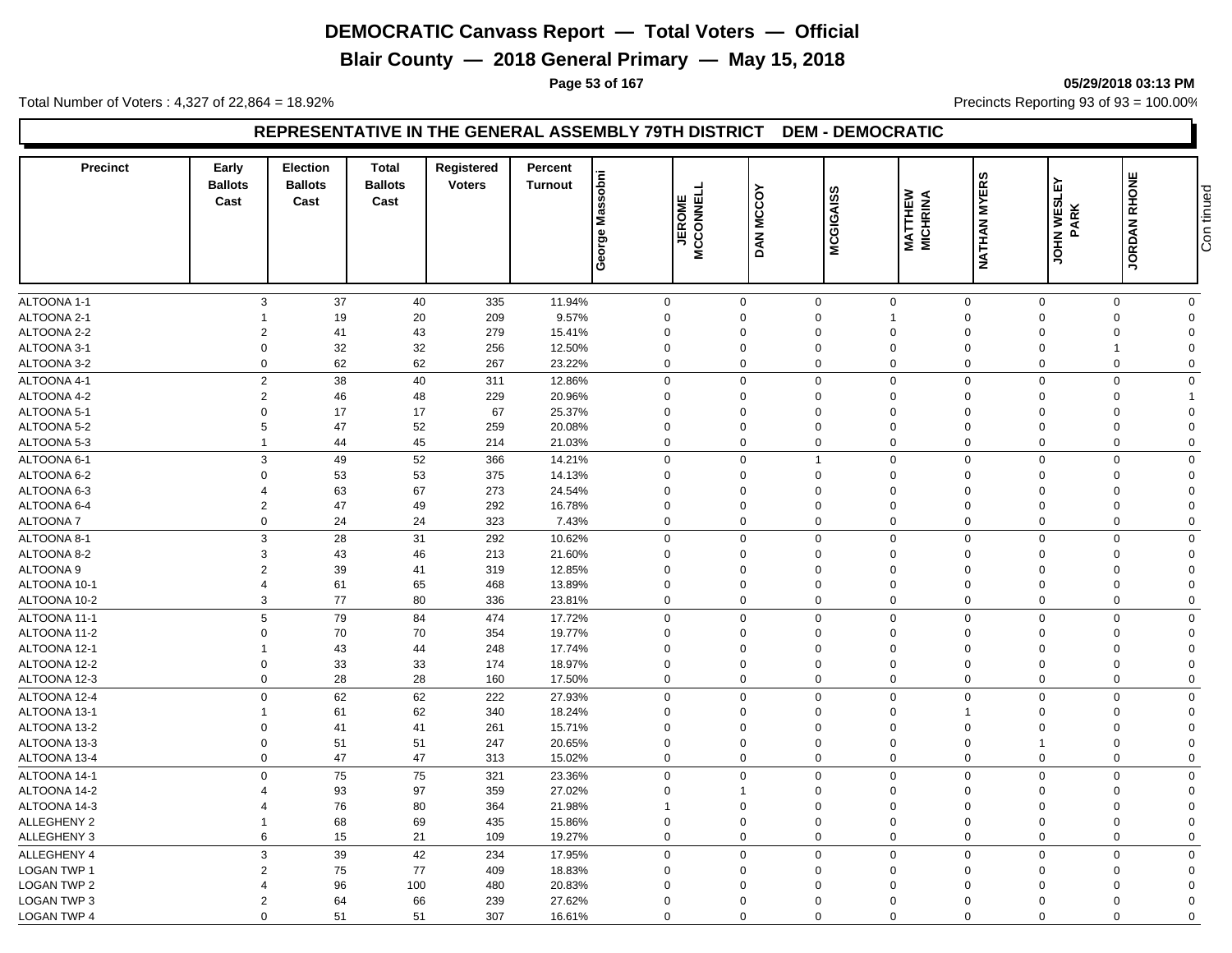**Blair County — 2018 General Primary — May 15, 2018**

**Page 54 of 167 05/29/2018 03:13 PM**

Total Number of Voters : 4,327 of 22,864 = 18.92% Precincts Reporting 93 of 93 = 100.00%

| <b>Precinct</b> | Early<br><b>Ballots</b><br>Cast | <b>Election</b><br><b>Ballots</b><br>Cast | Total<br><b>Ballots</b><br>Cast | Registered<br><b>Voters</b> | Percent<br><b>Turnout</b> | Έ<br>۱ē<br>සී<br>с | וש שו<br>Σ<br>۱o<br>les S | 'ဒ<br>ΙŠ<br>z | ဖွ<br>  ഇ<br>၊ ပ<br>ပ | <b>HEW</b><br>RINA<br>⊢<br>NAT<br>NICH | <b>YERS</b><br>İΣ<br><b>IAN</b><br>⊢<br>z | က္က<br>$\overline{\phantom{a}}$<br>÷<br>≍<br>><br>$\leq$<br>≍ | RHONE<br>z<br>JORD |  |
|-----------------|---------------------------------|-------------------------------------------|---------------------------------|-----------------------------|---------------------------|--------------------|---------------------------|---------------|-----------------------|----------------------------------------|-------------------------------------------|---------------------------------------------------------------|--------------------|--|
| LOGAN TWP 5     |                                 | 54                                        | 55                              | 328                         | 16.77%                    | 0                  |                           |               | $\Omega$              | $\Omega$                               |                                           |                                                               |                    |  |
| LOGAN TWP 6     |                                 | 84                                        | 88                              | 492                         | 17.89%                    |                    |                           |               |                       | $\Omega$                               |                                           |                                                               |                    |  |
| LOGAN TWP 7     |                                 | 34                                        | 37                              | 173                         | 21.39%                    | O                  |                           |               |                       | $\Omega$                               |                                           |                                                               | υ                  |  |
| <b>Totals</b>   | 81                              | 2206                                      | 2287                            | 12726                       |                           |                    |                           |               |                       |                                        |                                           |                                                               |                    |  |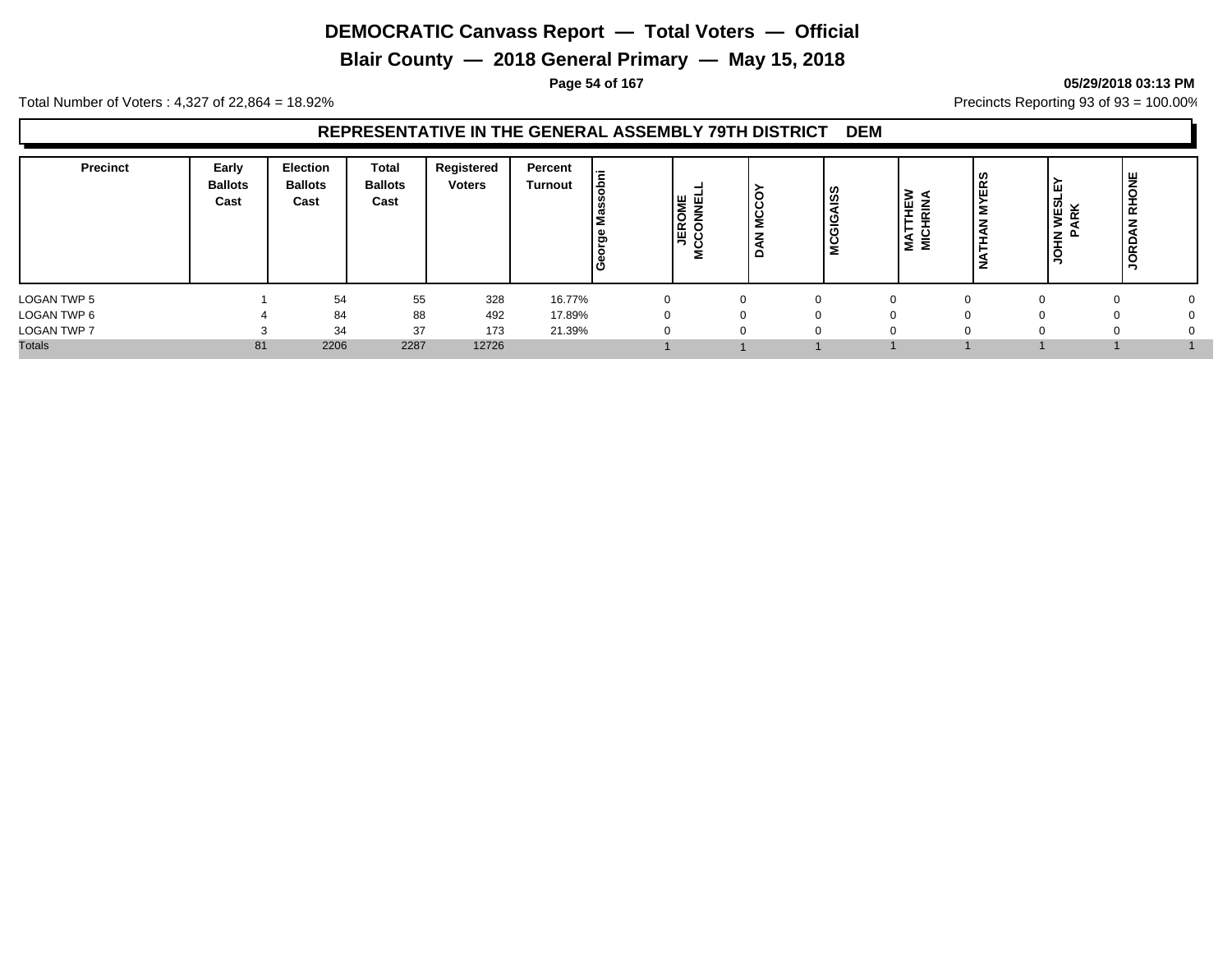**Blair County — 2018 General Primary — May 15, 2018**

**Page 55 of 167 05/29/2018 03:13 PM**

Total Number of Voters : 4,327 of 22,864 = 18.92% Precincts Reporting 93 of 93 = 100.00%

## **REPRESENTATIVE IN THE GENERAL ASSEMBLY 79TH DISTRICT DEM - DEMOCRATIC**

| <b>Precinct</b>    | Early<br><b>Ballots</b><br>Cast | <b>Election</b><br><b>Ballots</b><br>Cast | <b>Total</b><br><b>Ballots</b><br>Cast | Registered<br><b>Voters</b> | Percent<br><b>Turnout</b> | <b>ASHTON</b><br>ROMANO    | <b>ANTHONY</b><br>SABATINO | ш<br><b>SHORE</b><br>ERRI<br>ᆮ | <b>SINGER</b><br><b>TRAVIS</b> | 9S<br><b>SERVELLO</b><br>DAVID | SONDRA<br>STACEY | <b>PATRICK</b><br>STALTER | <b>STEINBUGL</b><br>SARAH  | Con tinued |
|--------------------|---------------------------------|-------------------------------------------|----------------------------------------|-----------------------------|---------------------------|----------------------------|----------------------------|--------------------------------|--------------------------------|--------------------------------|------------------|---------------------------|----------------------------|------------|
|                    |                                 |                                           |                                        |                             |                           |                            |                            |                                |                                |                                |                  |                           |                            |            |
| ALTOONA 1-1        |                                 | 37<br>3                                   | 40                                     | 335                         | 11.94%                    | $\mathbf 0$                | $\mathbf 0$                |                                | $\mathbf 0$                    | $\mathsf 0$<br>$\mathbf 0$     | $\mathsf 0$      |                           | $\mathbf 0$<br>$\mathbf 0$ |            |
| ALTOONA 2-1        |                                 | 19                                        | 20                                     | 209                         | 9.57%                     | $\mathbf 0$                |                            | $\Omega$                       | $\Omega$                       | $\mathbf 0$<br>$\Omega$        | $\mathbf 0$      |                           | $\mathbf 0$<br>$\Omega$    |            |
| ALTOONA 2-2        | $\overline{2}$                  | 41                                        | 43                                     | 279                         | 15.41%                    | $\mathbf 0$                |                            | $\Omega$                       | $\Omega$                       | $\Omega$<br>$\Omega$           | $\Omega$         |                           | $\mathbf 0$                |            |
| ALTOONA 3-1        |                                 | 32<br>$\mathbf 0$                         | 32                                     | 256                         | 12.50%                    | $\mathbf 0$                | $\mathbf 0$                |                                | $\mathbf 0$                    | $\mathbf 0$<br>$\mathbf 0$     | $\mathbf 0$      |                           | $\mathbf 0$<br>$\mathbf 0$ |            |
| ALTOONA 3-2        |                                 | 62<br>$\mathbf 0$                         | 62                                     | 267                         | 23.22%                    | $\mathbf 0$                | $\mathbf 0$                |                                | 0                              | $\mathbf 0$<br>$\mathbf 0$     | $\mathbf 0$      |                           | $\mathbf 0$<br>$\mathbf 0$ |            |
| ALTOONA 4-1        |                                 | $\overline{2}$<br>38                      | 40                                     | 311                         | 12.86%                    | $\mathbf 0$                | $\mathbf 0$                |                                | $\mathbf 0$                    | $\mathbf 0$<br>$\mathbf 0$     | $\mathbf 0$      |                           | $\mathbf 0$<br>$\mathbf 0$ |            |
| ALTOONA 4-2        |                                 | $\overline{2}$<br>46                      | 48                                     | 229                         | 20.96%                    | $\mathbf 0$                |                            | $\Omega$                       | 0                              | $\Omega$<br>$\Omega$           | $\Omega$         |                           | 0<br>$\Omega$              |            |
| ALTOONA 5-1        | $\Omega$                        | 17                                        | 17                                     | 67                          | 25.37%                    | $\mathbf 0$                |                            | $\Omega$                       | 0                              | $\Omega$<br>$\Omega$           | $\Omega$         |                           | $\mathbf 0$<br>$\Omega$    |            |
| ALTOONA 5-2        |                                 | 47<br>5                                   | 52                                     | 259                         | 20.08%                    | $\mathbf 0$                |                            | $\Omega$                       | 0                              | $\mathbf 0$<br>$\Omega$        | $\mathbf 0$      |                           | 0<br>$\Omega$              |            |
| ALTOONA 5-3        | $\mathbf{1}$                    | 44                                        | 45                                     | 214                         | 21.03%                    | $\mathbf 0$                | $\Omega$                   |                                | $\mathbf 0$                    | $\mathbf 0$<br>$\Omega$        | $\Omega$         |                           | $\mathbf 0$<br>$\mathbf 0$ |            |
|                    |                                 |                                           |                                        |                             |                           |                            |                            |                                |                                |                                |                  |                           |                            |            |
| ALTOONA 6-1        |                                 | 3<br>49                                   | 52                                     | 366                         | 14.21%                    | $\mathbf 0$                | $\Omega$                   |                                | $\mathbf 0$                    | $\mathbf 0$<br>$\mathbf 0$     | $\Omega$         |                           | $\mathbf 0$<br>$\Omega$    |            |
| ALTOONA 6-2        | $\Omega$                        | 53                                        | 53                                     | 375                         | 14.13%                    | $\mathbf 0$                |                            | $\overline{0}$                 | $\mathbf 0$                    | $\Omega$<br>$\Omega$           | $\Omega$         |                           | $\mathbf 0$<br>$\Omega$    |            |
| ALTOONA 6-3        | 4                               | 63                                        | 67                                     | 273                         | 24.54%                    | $\mathbf 0$                |                            | $\Omega$                       | $\Omega$                       | $\Omega$<br>$\Omega$           | $\Omega$         |                           | $\mathbf 0$<br>$\Omega$    |            |
| ALTOONA 6-4        | $\overline{2}$                  | 47                                        | 49                                     | 292                         | 16.78%                    | $\mathbf 0$                | $\Omega$                   |                                | $\mathbf 0$                    | $\Omega$<br>$\Omega$           | $\mathbf{1}$     |                           | 0<br>$\Omega$              |            |
| <b>ALTOONA7</b>    |                                 | 0<br>24                                   | 24                                     | 323                         | 7.43%                     | $\mathbf 0$                | $\mathbf 0$                |                                | $\mathbf 0$                    | $\mathbf 0$<br>$\mathbf 0$     | $\mathbf 0$      |                           | $\mathbf 0$<br>$\Omega$    |            |
| ALTOONA 8-1        |                                 | 28<br>3                                   | 31                                     | 292                         | 10.62%                    | $\mathbf 0$                | $\mathbf 0$                |                                | $\mathbf 0$                    | $\mathbf 0$<br>$\mathbf 0$     | $\mathbf 0$      |                           | $\mathbf 0$<br>$\mathbf 0$ |            |
| ALTOONA 8-2        | 3                               | 43                                        | 46                                     | 213                         | 21.60%                    | $\mathbf 0$                |                            | $\Omega$                       | $\mathbf 0$                    | $\mathbf 0$<br>$\Omega$        | $\Omega$         |                           | 0<br>$\Omega$              |            |
| ALTOONA 9          | $\overline{2}$                  | 39                                        | 41                                     | 319                         | 12.85%                    | $\mathbf 0$                |                            | 0                              | $\Omega$                       | $\Omega$<br>$\Omega$           | 0                |                           | 0<br>$\Omega$              |            |
| ALTOONA 10-1       | $\overline{4}$                  | 61                                        | 65                                     | 468                         | 13.89%                    | $\mathbf 0$                |                            | $\Omega$                       | $\mathbf 0$                    | $\mathbf 0$<br>$\Omega$        | $\mathbf 0$      |                           | $\mathbf 0$<br>$\Omega$    |            |
| ALTOONA 10-2       |                                 | 77<br>3                                   | 80                                     | 336                         | 23.81%                    | $\mathbf 0$                | $\mathbf 0$                |                                | $\Omega$                       | $\mathbf 0$<br>$\mathbf 0$     | $\Omega$         |                           | $\mathbf 0$<br>$\mathbf 0$ |            |
| ALTOONA 11-1       |                                 | 5<br>79                                   | 84                                     | 474                         | 17.72%                    | $\mathbf 0$                | $\Omega$                   |                                | $\mathbf 0$                    | $\mathbf 0$<br>$\Omega$        | $\Omega$         |                           | $\mathbf 0$<br>$\mathbf 0$ |            |
| ALTOONA 11-2       |                                 | 70<br>$\Omega$                            | 70                                     | 354                         | 19.77%                    | $\mathbf 0$                |                            | $\overline{0}$                 | 0                              | $\Omega$<br>$\Omega$           | $\Omega$         |                           | $\mathbf 0$<br>$\Omega$    |            |
| ALTOONA 12-1       | $\mathbf{1}$                    | 43                                        | 44                                     | 248                         | 17.74%                    | $\mathbf 0$                |                            | 0                              | $\overline{1}$                 | $\mathbf 0$<br>$\Omega$        | $\Omega$         |                           | $\mathbf 0$<br>$\Omega$    |            |
| ALTOONA 12-2       | $\Omega$                        | 33                                        | 33                                     | 174                         | 18.97%                    | $\mathbf 0$                | $\Omega$                   |                                | $\Omega$                       | $\Omega$<br>$\Omega$           | $\Omega$         |                           | $\mathbf 0$<br>$\Omega$    |            |
| ALTOONA 12-3       |                                 | 28<br>$\mathbf 0$                         | 28                                     | 160                         | 17.50%                    | $\mathbf 0$                | 1                          |                                | $\mathbf 0$                    | $\mathbf 0$<br>$\mathbf 0$     | $\mathbf 0$      |                           | $\mathbf 0$<br>$\mathbf 0$ |            |
| ALTOONA 12-4       |                                 | 62<br>$\mathbf 0$                         | 62                                     | 222                         | 27.93%                    | $\mathbf 0$                | $\Omega$                   |                                | $\mathbf 0$                    | $\mathbf 0$<br>$\Omega$        | $\Omega$         |                           | $\mathbf 0$<br>$\mathbf 0$ |            |
| ALTOONA 13-1       | 1                               | 61                                        | 62                                     | 340                         | 18.24%                    | $\mathbf 0$                |                            | $\Omega$                       | $\mathbf 0$                    | $\mathbf 0$<br>$\Omega$        | $\mathbf 0$      |                           | 0<br>$\Omega$              |            |
| ALTOONA 13-2       | $\Omega$                        | 41                                        | 41                                     | 261                         | 15.71%                    | $\mathbf 0$                |                            | $\Omega$                       | $\Omega$                       | $\Omega$<br>$\Omega$           | $\Omega$         | $\Omega$                  | $\Omega$                   |            |
| ALTOONA 13-3       | $\Omega$                        | 51                                        | 51                                     | 247                         | 20.65%                    | $\mathbf 0$                | $\Omega$                   |                                | $\mathbf 0$                    | $\mathbf 0$<br>$\Omega$        | $\Omega$         |                           | $\mathbf 0$<br>$\Omega$    |            |
| ALTOONA 13-4       |                                 | 47<br>$\Omega$                            | 47                                     | 313                         | 15.02%                    | $\mathbf 0$                | $\Omega$                   |                                | $\mathbf 0$                    | $\mathbf 0$                    | $\Omega$         | $\overline{1}$            | $\mathbf 0$                |            |
| ALTOONA 14-1       |                                 | $\mathsf{O}$<br>75                        | 75                                     | 321                         | 23.36%                    | $\mathbf 0$                | $\mathbf 0$                |                                | $\mathbf 0$                    | $\mathbf 0$<br>$\mathbf 0$     | $\mathbf 0$      |                           | $\mathbf 0$<br>$\Omega$    |            |
| ALTOONA 14-2       | 4                               | 93                                        | 97                                     | 359                         | 27.02%                    | $\mathbf 0$                |                            | $\Omega$                       | $\mathbf 0$                    | 2<br>$\Omega$                  | $\Omega$         |                           | 0<br>$\Omega$              |            |
| ALTOONA 14-3       | 4                               | 76                                        | 80                                     | 364                         | 21.98%                    | $\mathbf 0$                |                            | $\Omega$                       | $\mathbf 0$                    | $\mathbf 0$<br>$\Omega$        | $\Omega$         |                           | $\mathbf 0$<br>$\Omega$    |            |
| ALLEGHENY 2        | 1                               | 68                                        | 69                                     | 435                         | 15.86%                    | $\mathbf 0$                |                            | $\Omega$                       | $\Omega$                       | $\Omega$<br>$\Omega$           | $\Omega$         |                           | 0<br>$\Omega$              |            |
| ALLEGHENY 3        |                                 | 15<br>6                                   | 21                                     | 109                         | 19.27%                    | $\mathbf 0$                | $\Omega$                   |                                | 0                              | $\mathbf 0$<br>$\Omega$        | $\Omega$         |                           | 0<br>$\Omega$              |            |
| ALLEGHENY 4        | 3                               | 39                                        | 42                                     | 234                         | 17.95%                    | $\mathbf 0$                | $\Omega$                   |                                | $\Omega$                       | $\mathbf 0$<br>$\Omega$        | $\mathbf 0$      |                           | $\mathbf 0$<br>$\Omega$    |            |
| <b>LOGAN TWP 1</b> |                                 | 75<br>$\overline{2}$                      | 77                                     | 409                         | 18.83%                    | $\mathbf 0$                |                            | $\Omega$                       | $\Omega$                       | $\Omega$<br>$\Omega$           | $\Omega$         |                           | $\mathbf 0$<br>$\Omega$    |            |
|                    |                                 |                                           |                                        |                             |                           |                            |                            |                                |                                | $\Omega$                       |                  |                           | $\Omega$                   |            |
| <b>LOGAN TWP 2</b> |                                 | 96                                        | 100                                    | 480                         | 20.83%                    | $\mathbf 0$<br>$\mathbf 0$ | $\Omega$                   |                                | $\Omega$                       | $\Omega$                       | $\Omega$         | $\Omega$                  |                            |            |
| LOGAN TWP 3        | $\overline{2}$                  | 64                                        | 66                                     | 239                         | 27.62%                    |                            |                            | $\Omega$                       | $\Omega$                       | $\Omega$<br>$\Omega$           | $\Omega$         |                           | $\mathbf 0$<br>$\Omega$    |            |
| <b>LOGAN TWP 4</b> |                                 | $\Omega$<br>51                            | 51                                     | 307                         | 16.61%                    | $\mathbf 0$                |                            | $\Omega$                       | $\mathbf 0$                    | $\mathbf 0$<br>$\Omega$        | $\Omega$         |                           | $\mathbf 0$<br>$\mathbf 0$ |            |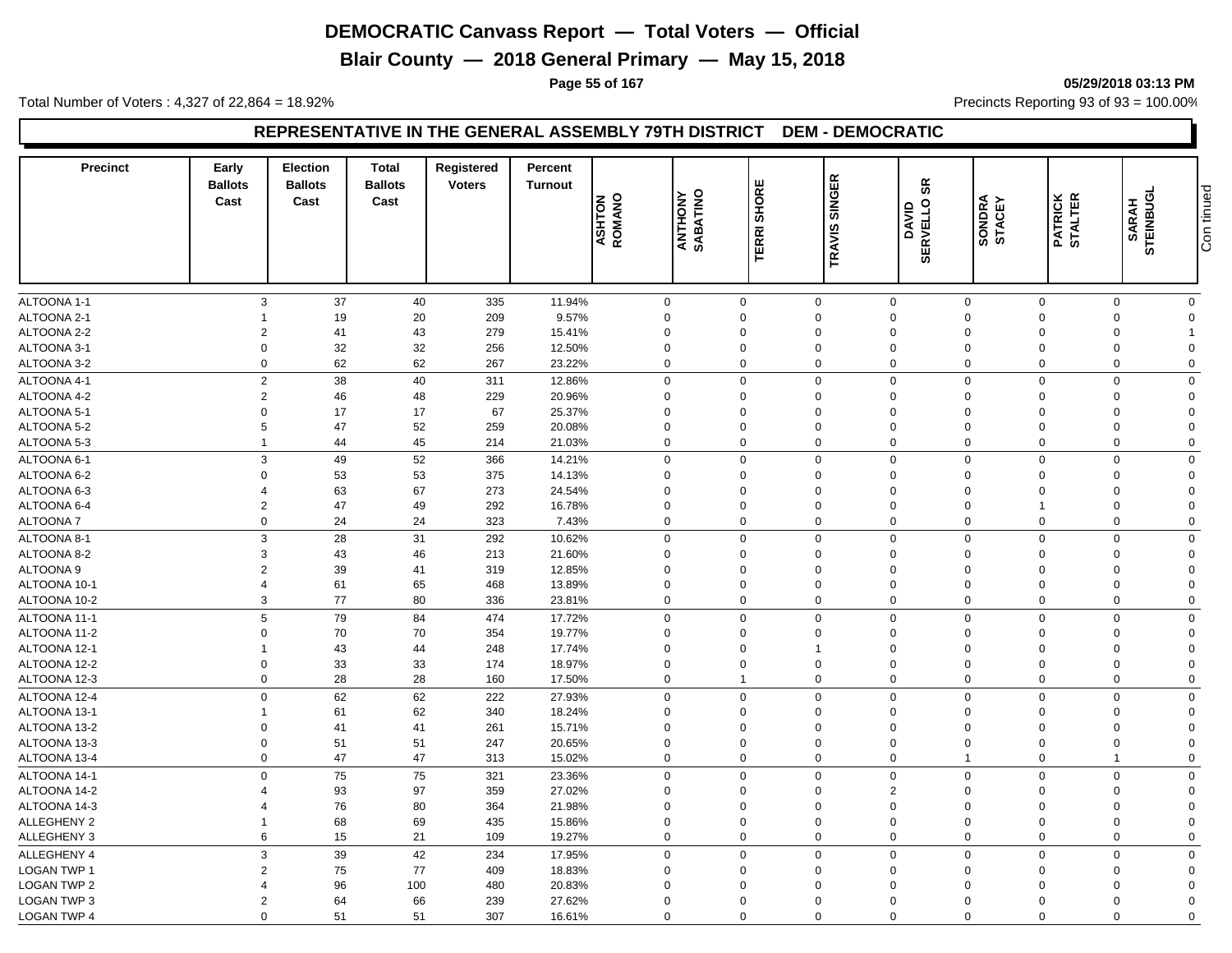**Blair County — 2018 General Primary — May 15, 2018**

**Page 56 of 167 05/29/2018 03:13 PM**

Total Number of Voters : 4,327 of 22,864 = 18.92% Precincts Reporting 93 of 93 = 100.00%

| <b>Precinct</b>    | Early<br><b>Ballots</b><br>Cast | <b>Election</b><br><b>Ballots</b><br>Cast | <b>Total</b><br><b>Ballots</b><br>Cast | Registered<br><b>Voters</b> | Percent<br>Turnout | <b>ASHTON</b><br>ROMANO | <b>ANTHONY</b><br>SABATINO | SHORE<br>귵<br>ᅙ<br>ш | <b>SINGER</b><br>  ဟ<br>-<br>۴ | 9S<br>$\circ$<br>DAVID<br>SERVELLO | SONDRA<br>STACEY | <b>PATRICK</b><br>STALTER | <b>I</b><br>я<br>罢<br>œ<br>-<br>ெ ் ய<br>ທ |  |
|--------------------|---------------------------------|-------------------------------------------|----------------------------------------|-----------------------------|--------------------|-------------------------|----------------------------|----------------------|--------------------------------|------------------------------------|------------------|---------------------------|--------------------------------------------|--|
| LOGAN TWP 5        |                                 | 54                                        | 55                                     | 328                         | 16.77%             | $\Omega$                |                            |                      | $\Omega$                       | $\Omega$                           |                  | $\Omega$                  | 0                                          |  |
| LOGAN TWP 6        |                                 | 84                                        | 88                                     | 492                         | 17.89%             | $\Omega$                |                            |                      |                                | $\Omega$                           |                  |                           |                                            |  |
| <b>LOGAN TWP 7</b> |                                 | 34                                        | 37                                     | 173                         | 21.39%             |                         |                            |                      | $\Omega$                       | $\Omega$                           |                  | O                         | 0                                          |  |
| <b>Totals</b>      | 81                              | 2206                                      | 2287                                   | 12726                       |                    |                         |                            |                      |                                | $\Omega$                           |                  |                           |                                            |  |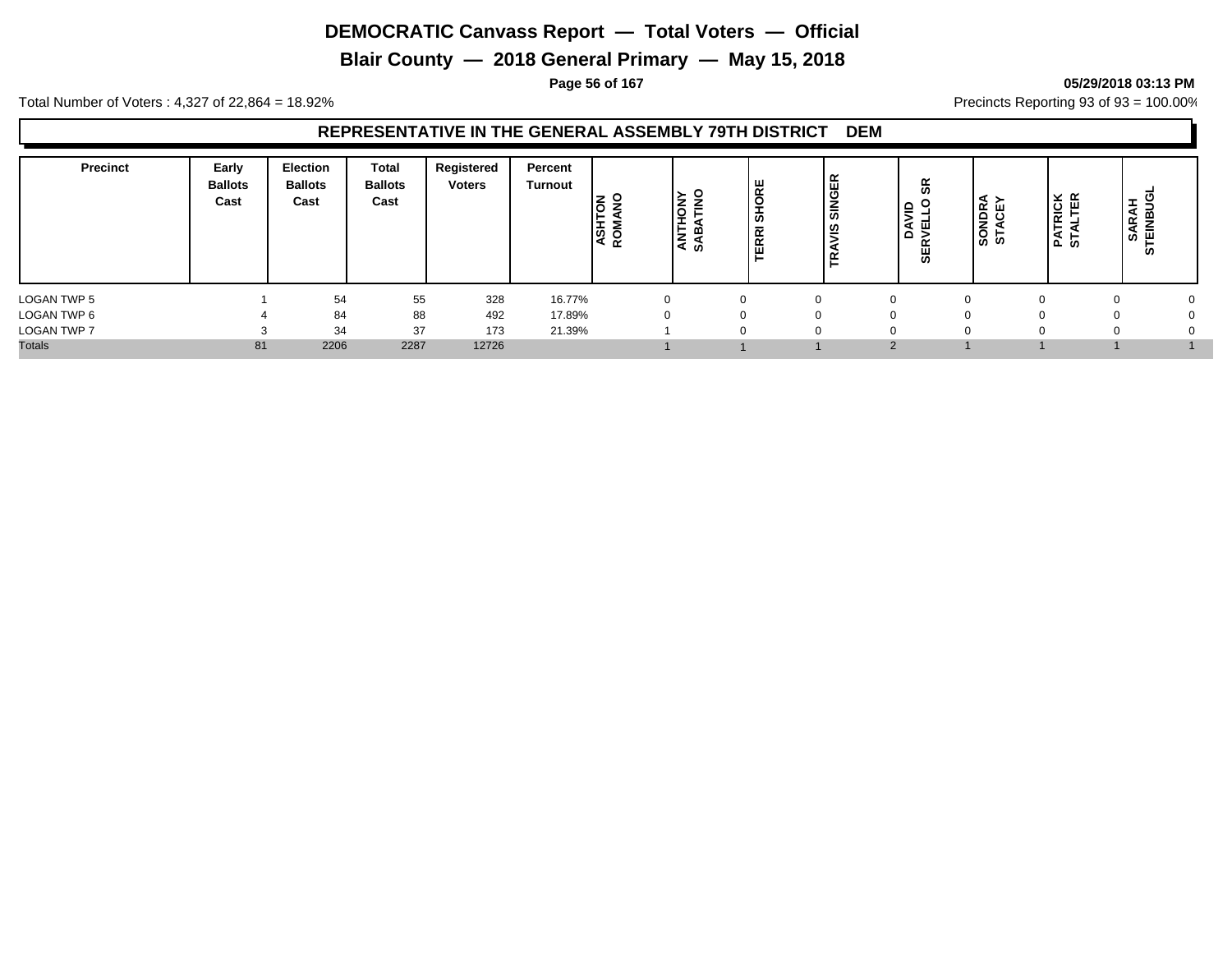**Blair County — 2018 General Primary — May 15, 2018**

**Page 57 of 167 05/29/2018 03:13 PM**

Total Number of Voters : 4,327 of 22,864 = 18.92% Precincts Reporting 93 of 93 = 100.00%

#### **REPRESENTATIVE IN THE GENERAL ASSEMBLY 79TH DISTRICT DEM - DEMOCRATIC**

| <b>Precinct</b>    | Early<br><b>Ballots</b><br>Cast | Election<br><b>Ballots</b><br>Cast | <b>Total</b><br><b>Ballots</b><br>Cast | Registered<br><b>Voters</b> | Percent<br><b>Turnout</b> | Strawser<br>aoa | DONALD<br>SWANGER | <b>WARD</b><br>Vann | <b>WARD</b><br><b>NANCY</b> | <b>GERALD MARK</b><br>WARING       | JOHN WAYNE     | <b>NILT</b><br>MAKENZIE | <b>WENDY ZOLNAK</b> | Con tinued |
|--------------------|---------------------------------|------------------------------------|----------------------------------------|-----------------------------|---------------------------|-----------------|-------------------|---------------------|-----------------------------|------------------------------------|----------------|-------------------------|---------------------|------------|
|                    |                                 |                                    |                                        |                             |                           |                 |                   |                     |                             |                                    |                |                         |                     |            |
| ALTOONA 1-1        | $\mathbf{3}$                    | 37                                 | 40                                     | 335                         | 11.94%                    | $\mathsf{O}$    |                   | $\mathbf 0$         | $\mathbf 0$                 | $\mathsf{O}\xspace$<br>$\mathsf 0$ | $\mathsf 0$    | $\mathsf{O}$            | $\mathbf 0$         |            |
| ALTOONA 2-1        |                                 | 19                                 | 20                                     | 209                         | 9.57%                     | $\mathbf 0$     | $\Omega$          |                     | $\Omega$                    | $\mathbf 0$<br>$\Omega$            | $\Omega$       | $\mathbf 0$             | $\Omega$            |            |
| ALTOONA 2-2        | $\overline{2}$                  | 41                                 | 43                                     | 279                         | 15.41%                    | $\mathbf 0$     | $\Omega$          |                     | $\mathbf 0$                 | $\mathbf 0$<br>$\Omega$            | $\mathbf 0$    | $\mathbf 0$             | $\Omega$            |            |
| ALTOONA 3-1        | $\Omega$                        | 32                                 | 32                                     | 256                         | 12.50%                    | $\mathbf 0$     | $\Omega$          |                     | $\Omega$                    | $\mathbf 0$<br>$\Omega$            | $\Omega$       | $\mathbf 0$             | $\Omega$            |            |
| ALTOONA 3-2        | $\Omega$                        | 62                                 | 62                                     | 267                         | 23.22%                    | $\mathbf 0$     | $\Omega$          |                     | $\mathbf 0$                 | $\mathbf 0$<br>$\Omega$            | $\mathbf{0}$   | $\mathbf 0$             | $\Omega$            |            |
| ALTOONA 4-1        |                                 | $\mathbf{2}$<br>38                 | 40                                     | 311                         | 12.86%                    | $\mathbf 0$     | $\Omega$          |                     | $\mathbf 0$                 | $\mathbf 0$<br>$\mathbf 0$         | $\mathbf 0$    | $\mathbf 0$             | $\mathbf 0$         |            |
| ALTOONA 4-2        | $\overline{2}$                  | 46                                 | 48                                     | 229                         | 20.96%                    | $\mathbf 0$     | $\Omega$          |                     | $\mathbf 0$                 | $\mathbf 0$<br>$\Omega$            | $\mathbf 0$    | $\mathbf 0$             | $\Omega$            |            |
| ALTOONA 5-1        | $\mathbf 0$                     | 17                                 | 17                                     | 67                          | 25.37%                    | $\mathbf 0$     | $\Omega$          |                     | $\mathbf 0$                 | $\mathbf 0$<br>$\Omega$            | $\mathbf 0$    | $\mathbf 0$             | $\Omega$            |            |
| ALTOONA 5-2        | 5                               | 47                                 | 52                                     | 259                         | 20.08%                    | $\mathbf 0$     | $\Omega$          |                     | $\Omega$                    | $\mathbf 0$<br>$\Omega$            | $\Omega$       | 0                       | $\Omega$            |            |
| ALTOONA 5-3        | -1                              | 44                                 | 45                                     | 214                         | 21.03%                    | $\mathbf 0$     | $\Omega$          |                     | 0                           | $\mathbf 0$<br>$\mathbf 0$         | $\mathbf 1$    | $\mathbf 0$             | $\mathbf 0$         |            |
| ALTOONA 6-1        | 3                               | 49                                 | 52                                     | 366                         | 14.21%                    | $\mathbf 0$     | $\Omega$          |                     | $\mathbf{0}$                | $\mathbf 0$<br>$\mathbf 0$         | $\mathbf 0$    | $\mathbf 0$             | $\Omega$            |            |
| ALTOONA 6-2        | $\overline{0}$                  | 53                                 | 53                                     | 375                         | 14.13%                    | $\mathbf 0$     | $\mathbf 0$       |                     | $\mathbf 0$                 | $\mathbf 0$<br>$\mathbf 0$         | $\mathbf 0$    | $\mathbf 0$             | $\Omega$            |            |
| ALTOONA 6-3        | 4                               | 63                                 | 67                                     | 273                         | 24.54%                    | $\mathbf 0$     | $\Omega$          |                     | $\Omega$                    | $\mathbf 0$<br>$\Omega$            | $\Omega$       | $\mathbf 0$             | $\Omega$            |            |
| ALTOONA 6-4        | $\overline{2}$                  | 47                                 | 49                                     | 292                         | 16.78%                    | $\mathbf 0$     | $\mathbf 0$       |                     | $\overline{1}$              | $\mathbf 0$<br>$\mathbf 0$         | $\overline{0}$ | $\mathbf 0$             | $\Omega$            |            |
| <b>ALTOONA7</b>    | $\mathbf 0$                     | 24                                 | 24                                     | 323                         | 7.43%                     | $\mathbf 0$     | $\mathbf 0$       |                     | $\mathbf 0$                 | $\mathbf 0$<br>$\mathbf 0$         | $\mathbf 0$    | $\mathbf 0$             | $\Omega$            |            |
| ALTOONA 8-1        | 3                               | 28                                 | 31                                     | 292                         | 10.62%                    | $\mathbf 0$     | $\mathbf 0$       |                     | $\overline{1}$              | $\mathbf 0$<br>$\mathbf 0$         | $\mathbf 0$    | $\mathbf 0$             | $\mathbf 0$         |            |
| ALTOONA 8-2        | 3                               | 43                                 | 46                                     | 213                         | 21.60%                    | $\mathbf 0$     | $\Omega$          |                     | $\Omega$                    | $\mathbf 0$<br>$\Omega$            | $\Omega$       | 0                       | $\Omega$            |            |
| <b>ALTOONA 9</b>   | $\overline{2}$                  | 39                                 | 41                                     | 319                         | 12.85%                    | $\mathbf 0$     | $\Omega$          |                     | $\Omega$                    | $\mathbf 0$<br>$\Omega$            | $\mathbf 0$    | 0                       | $\Omega$            |            |
| ALTOONA 10-1       | $\overline{4}$                  | 61                                 | 65                                     | 468                         | 13.89%                    | $\mathbf 0$     | $\Omega$          |                     | $\mathbf 0$                 | $\mathbf 0$<br>$\Omega$            | $\mathbf 0$    | $\mathbf 0$             | $\Omega$            |            |
| ALTOONA 10-2       | 3                               | 77                                 | 80                                     | 336                         | 23.81%                    | $\mathbf 0$     | $\mathbf 0$       |                     | $\mathbf 0$                 | $\mathbf 0$<br>$\mathbf 0$         | $\mathbf 0$    | $\mathbf 0$             | $\mathbf 0$         |            |
| ALTOONA 11-1       | 5                               | 79                                 | 84                                     | 474                         | 17.72%                    | $\overline{1}$  | $\mathbf 0$       |                     | $\mathbf 0$                 | $\mathbf 0$<br>$\mathbf 0$         | $\mathbf 0$    | $\mathbf 0$             | $\mathbf 0$         |            |
| ALTOONA 11-2       | $\Omega$                        | 70                                 | 70                                     | 354                         | 19.77%                    | $\mathbf 0$     | $\Omega$          |                     | $\mathbf 0$                 | $\mathbf 0$<br>$\Omega$            | $\Omega$       | 0                       | $\Omega$            |            |
| ALTOONA 12-1       | -1                              | 43                                 | 44                                     | 248                         | 17.74%                    | $\mathbf 0$     | $\mathbf 0$       |                     | $\mathbf 0$                 | $\mathbf 0$<br>$\Omega$            | $\Omega$       | $\mathbf 0$             | $\Omega$            |            |
| ALTOONA 12-2       | $\mathbf 0$                     |                                    |                                        |                             |                           | $\mathbf 0$     | $\mathbf 0$       |                     | $\mathbf 0$                 | $\mathbf 0$<br>$\mathbf 0$         | $\mathbf 0$    | $\mathbf 0$             | $\Omega$            |            |
| ALTOONA 12-3       | $\mathbf 0$                     | 33<br>28                           | 33<br>28                               | 174<br>160                  | 18.97%<br>17.50%          | $\mathbf 0$     | $\Omega$          |                     | 0                           | $\mathbf 0$<br>$\Omega$            | $\Omega$       | 0                       | $\Omega$            |            |
|                    |                                 |                                    |                                        |                             |                           |                 |                   |                     |                             |                                    |                |                         |                     |            |
| ALTOONA 12-4       | $\mathbf 0$                     | 62                                 | 62                                     | 222                         | 27.93%                    | $\mathbf 0$     | $\Omega$          |                     | $\Omega$                    | $\mathbf 0$<br>$\Omega$            | $\Omega$       | $\mathbf 0$             | $\mathbf 0$         |            |
| ALTOONA 13-1       |                                 | 61                                 | 62                                     | 340                         | 18.24%                    | $\mathbf 0$     | $\Omega$          |                     | $\overline{2}$              | $\Omega$<br>-1                     | $\Omega$       | $\mathbf 0$             | $\Omega$            |            |
| ALTOONA 13-2       | $\Omega$                        | 41                                 | 41                                     | 261                         | 15.71%                    | $\mathbf 0$     | $\Omega$          |                     | $\Omega$                    | $\mathbf 0$<br>$\Omega$            | $\Omega$       | $\Omega$                | $\Omega$            |            |
| ALTOONA 13-3       | $\Omega$                        | 51                                 | 51                                     | 247                         | 20.65%                    | $\mathbf 0$     | $\Omega$          |                     | $\Omega$                    | $\mathbf 0$<br>$\Omega$            | $\Omega$       | $\mathbf 0$             | $\Omega$            |            |
| ALTOONA 13-4       | $\mathbf 0$                     | 47                                 | 47                                     | 313                         | 15.02%                    | $\mathbf 0$     | $\Omega$          |                     | $\mathbf 0$                 | $\mathbf 0$<br>$\Omega$            | $\mathbf 0$    | $\mathbf 0$             | $\mathbf 0$         |            |
| ALTOONA 14-1       | $\Omega$                        | 75                                 | 75                                     | 321                         | 23.36%                    | $\mathbf 0$     | $\Omega$          |                     | $\mathbf 0$                 | $\mathbf 0$<br>$\mathbf 0$         | $\mathbf{0}$   | 0                       | $\Omega$            |            |
| ALTOONA 14-2       |                                 | 93                                 | 97                                     | 359                         | 27.02%                    | $\mathbf 0$     | $\Omega$          |                     | $\mathbf 0$                 | $\mathbf 0$<br>$\Omega$            | $\Omega$       | $\mathbf 0$             | $\Omega$            |            |
| ALTOONA 14-3       |                                 | 76                                 | 80                                     | 364                         | 21.98%                    | $\mathbf 0$     | $\Omega$          |                     | $\Omega$                    | $\mathbf 0$<br>$\Omega$            | $\Omega$       | 1                       | $\Omega$            |            |
| ALLEGHENY 2        |                                 | 68                                 | 69                                     | 435                         | 15.86%                    | $\mathbf 0$     | $\Omega$          |                     | $\mathbf 0$                 | $\mathbf 0$<br>$\Omega$            | $\Omega$       | $\mathbf 0$             | $\Omega$            |            |
| ALLEGHENY 3        | 6                               | 15                                 | 21                                     | 109                         | 19.27%                    | $\mathbf 0$     | $\Omega$          |                     | $\mathbf 0$                 | $\mathbf 0$<br>$\Omega$            | $\mathbf 0$    | $\mathbf 0$             | $\mathbf 0$         |            |
| <b>ALLEGHENY 4</b> | 3                               | 39                                 | 42                                     | 234                         | 17.95%                    | $\mathbf 0$     | $\Omega$          |                     | $\mathbf{0}$                | $\mathbf 0$                        | $\mathbf 0$    | $\mathbf 0$             | $\Omega$            |            |
| <b>LOGAN TWP 1</b> | $\overline{2}$                  | 75                                 | 77                                     | 409                         | 18.83%                    | $\mathbf 0$     | $\mathbf 0$       |                     | $\mathbf 0$                 | $\mathbf 0$<br>$\mathbf 0$         | $\mathbf 0$    | $\mathbf 0$             | $\Omega$            |            |
| <b>LOGAN TWP 2</b> | $\Delta$                        | 96                                 | 100                                    | 480                         | 20.83%                    | $\mathbf 0$     | $\Omega$          |                     | $\Omega$                    | $\mathbf 0$<br>$\Omega$            | $\Omega$       | $\mathbf 0$             | $\Omega$            |            |
| <b>LOGAN TWP 3</b> | $\overline{2}$                  | 64                                 | 66                                     | 239                         | 27.62%                    | $\mathbf 0$     | -1                |                     | $\Omega$                    | $\Omega$<br>$\Omega$               | $\Omega$       | $\mathbf 0$             | $\Omega$            |            |
| LOGAN TWP 4        | $\Omega$                        | 51                                 | 51                                     | 307                         | 16.61%                    | $\mathbf 0$     | $\Omega$          |                     | $\mathbf 0$                 | $\mathbf 0$<br>$\mathbf 0$         | $\mathbf{0}$   | 0                       | $\mathbf 0$         |            |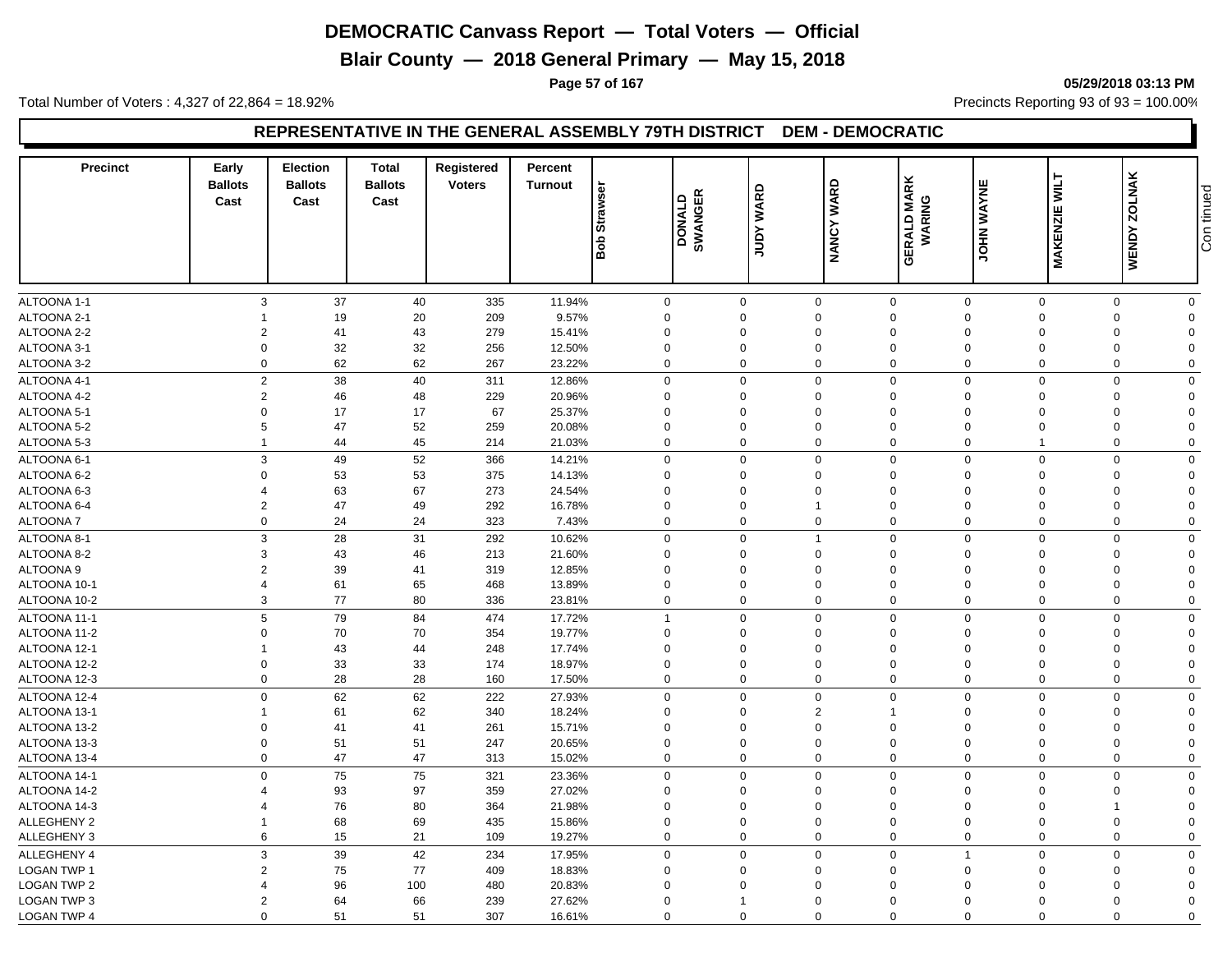**Blair County — 2018 General Primary — May 15, 2018**

**Page 58 of 167 05/29/2018 03:13 PM**

Total Number of Voters : 4,327 of 22,864 = 18.92% Precincts Reporting 93 of 93 = 100.00%

| <b>Precinct</b>    | Early<br><b>Ballots</b><br>Cast | <b>Election</b><br><b>Ballots</b><br>Cast | Total<br><b>Ballots</b><br>Cast | Registered<br><b>Voters</b> | Percent<br>Turnout | ' ৯<br>lະັ<br>ه ا | $\Omega$<br>z<br>$\circ$<br>$\circ$<br>><br><b>SC</b> | <b>ARD</b><br>-<br>l s<br>$-$ | 윤<br>ပ<br>- | RK<br>ိပ္စ<br>Ξ<br>$\alpha$<br>≏<br>-<br>◢<br>œ<br>₩ | ١¥<br>∣≩ | ≂<br>쁭<br>ίEΝ<br>Σ | $\overline{5}$<br><b>WEND</b> |  |
|--------------------|---------------------------------|-------------------------------------------|---------------------------------|-----------------------------|--------------------|-------------------|-------------------------------------------------------|-------------------------------|-------------|------------------------------------------------------|----------|--------------------|-------------------------------|--|
| LOGAN TWP 5        |                                 | 54                                        | 55                              | 328                         | 16.77%             | 0                 |                                                       |                               | $\Omega$    |                                                      |          |                    |                               |  |
| LOGAN TWP 6        |                                 | 84                                        | 88                              | 492                         | 17.89%             | $\Omega$          |                                                       |                               | $\Omega$    |                                                      |          |                    | 0                             |  |
| <b>LOGAN TWP 7</b> |                                 | 34                                        | 37                              | 173                         | 21.39%             | 0                 |                                                       |                               | $\mathbf 0$ |                                                      |          |                    | 0                             |  |
| <b>Totals</b>      | 81                              | 2206                                      | 2287                            | 12726                       |                    |                   |                                                       |                               |             |                                                      |          |                    |                               |  |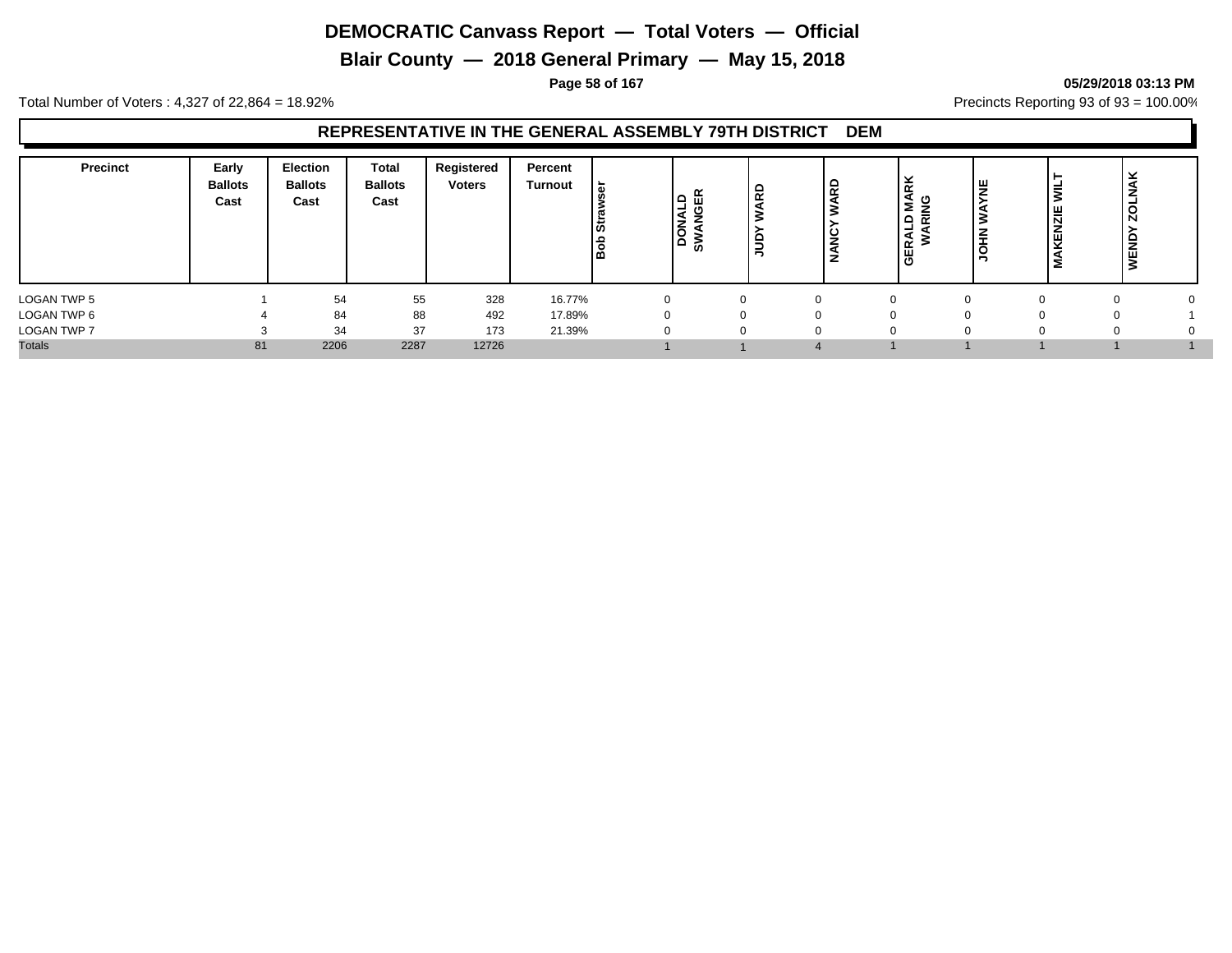**Blair County — 2018 General Primary — May 15, 2018**

**Page 59 of 167 05/29/2018 03:13 PM**

Total Number of Voters : 4,327 of 22,864 = 18.92% Precincts Reporting 93 of 93 = 100.00%

#### **REPRESENTATIVE IN THE GENERAL ASSEMBLY 79TH DISTRICT DEM - DEMOCRATIC**

| <b>Precinct</b>    | Early<br><b>Ballots</b><br>Cast | <b>Election</b><br><b>Ballots</b><br>Cast | Total<br><b>Ballots</b><br>Cast | <b>Registered</b><br><b>Voters</b> | Percent<br><b>Turnout</b> |                           |
|--------------------|---------------------------------|-------------------------------------------|---------------------------------|------------------------------------|---------------------------|---------------------------|
|                    |                                 |                                           |                                 |                                    |                           | Totals                    |
| ALTOONA 1-1        | $\mathbf{3}$                    | 37                                        | 40                              | 335                                | 11.94%                    | $\overline{\mathbf{4}}$   |
| ALTOONA 2-1        |                                 | 19                                        | 20                              | 209                                | 9.57%                     | $\overline{\mathbf{4}}$   |
| ALTOONA 2-2        | 2                               | 41                                        | 43                              | 279                                | 15.41%                    | $\mathbf{1}$              |
| ALTOONA 3-1        | $\boldsymbol{0}$                | 32                                        | 32                              | 256                                | 12.50%                    | 3                         |
| ALTOONA 3-2        | $\mathbf 0$                     | 62                                        | 62                              | 267                                | 23.22%                    | 3                         |
| ALTOONA 4-1        | $\mathbf 2$                     | 38                                        | 40                              | 311                                | 12.86%                    | $\mathbf{3}$              |
| ALTOONA 4-2        | $\overline{2}$                  | 46                                        | 48                              | 229                                | 20.96%                    | $\boldsymbol{7}$          |
| ALTOONA 5-1        | $\boldsymbol{0}$                | 17                                        | 17                              | 67                                 | 25.37%                    | $\mathbf{1}$              |
| ALTOONA 5-2        | $\,$ 5 $\,$                     | 47                                        | 52                              | 259                                | 20.08%                    | $\mathsf 3$               |
| ALTOONA 5-3        | $\overline{1}$                  | 44                                        | 45                              | 214                                | 21.03%                    | $\,$ 5 $\,$               |
|                    |                                 |                                           |                                 |                                    |                           |                           |
| ALTOONA 6-1        | $\mathbf{3}$                    | 49                                        | 52                              | 366                                | 14.21%                    | $\overline{4}$            |
| ALTOONA 6-2        | $\mathbf 0$                     | 53                                        | 53                              | 375                                | 14.13%                    | 3                         |
| ALTOONA 6-3        | 4                               | 63                                        | 67                              | 273                                | 24.54%                    | $\mathsf 3$               |
| ALTOONA 6-4        | $\sqrt{2}$                      | 47                                        | 49                              | 292                                | 16.78%                    | 6                         |
| ALTOONA 7          | $\mathbf 0$                     | 24                                        | 24                              | 323                                | 7.43%                     | $\mathbf{1}$              |
| ALTOONA 8-1        | 3                               | 28                                        | 31                              | 292                                | 10.62%                    | $\overline{7}$            |
| ALTOONA 8-2        | 3                               | 43                                        | 46                              | 213                                | 21.60%                    | $\overline{\mathbf{4}}$   |
| ALTOONA 9          | $\sqrt{2}$                      | 39                                        | 41                              | 319                                | 12.85%                    | $\mathbf{1}$              |
| ALTOONA 10-1       | 4                               | 61                                        | 65                              | 468                                | 13.89%                    | $\overline{2}$            |
| ALTOONA 10-2       | 3                               | 77                                        | 80                              | 336                                | 23.81%                    | 4                         |
| ALTOONA 11-1       | $\,$ 5 $\,$                     | 79                                        | 84                              | 474                                | 17.72%                    | $\bf 8$                   |
| ALTOONA 11-2       | $\mathbf 0$                     | 70                                        | 70                              | 354                                | 19.77%                    | $\,$ 5 $\,$               |
| ALTOONA 12-1       | 1                               | 43                                        | 44                              | 248                                | 17.74%                    | 3                         |
| ALTOONA 12-2       | $\mathbf 0$                     | 33                                        | 33                              | 174                                | 18.97%                    | $\overline{2}$            |
| ALTOONA 12-3       | $\boldsymbol{0}$                | 28                                        | 28                              | 160                                | 17.50%                    | 3                         |
| ALTOONA 12-4       | $\pmb{0}$                       | 62                                        | 62                              | 222                                | 27.93%                    | $\overline{\mathbf{4}}$   |
| ALTOONA 13-1       | 1                               | 61                                        | 62                              | 340                                | 18.24%                    | 6                         |
| ALTOONA 13-2       | 0                               | 41                                        | 41                              | 261                                | 15.71%                    | $\mathsf 3$               |
| ALTOONA 13-3       | 0                               | 51                                        | 51                              | 247                                | 20.65%                    | $\,$ 5 $\,$               |
| ALTOONA 13-4       | $\mathsf 0$                     | 47                                        | 47                              | 313                                | 15.02%                    | 9                         |
| ALTOONA 14-1       | $\mathsf 0$                     | 75                                        | 75                              | 321                                | 23.36%                    | $\ensuremath{\mathsf{3}}$ |
|                    | 4                               |                                           |                                 |                                    | 27.02%                    |                           |
| ALTOONA 14-2       |                                 | 93                                        | 97                              | 359                                |                           | 15                        |
| ALTOONA 14-3       | 4<br>$\mathbf{1}$               | 76                                        | 80                              | 364                                | 21.98%                    | 8                         |
| <b>ALLEGHENY 2</b> |                                 | 68                                        | 69                              | 435                                | 15.86%                    | $\overline{4}$            |
| <b>ALLEGHENY 3</b> | 6                               | 15                                        | 21                              | 109                                | 19.27%                    | $\mathbf 0$               |
| <b>ALLEGHENY 4</b> | $\mathbf{3}$                    | 39                                        | 42                              | 234                                | 17.95%                    | $\mathfrak{Z}$            |
| LOGAN TWP 1        | $\overline{c}$                  | 75                                        | 77                              | 409                                | 18.83%                    | $\mathbf 0$               |
| <b>LOGAN TWP 2</b> | 4                               | 96                                        | 100                             | 480                                | 20.83%                    | 10                        |
| LOGAN TWP 3        | $\overline{2}$                  | 64                                        | 66                              | 239                                | 27.62%                    | 5                         |
| LOGAN TWP 4        | $\Omega$                        | 51                                        | 51                              | 307                                | 16.61%                    | $\mathsf 3$               |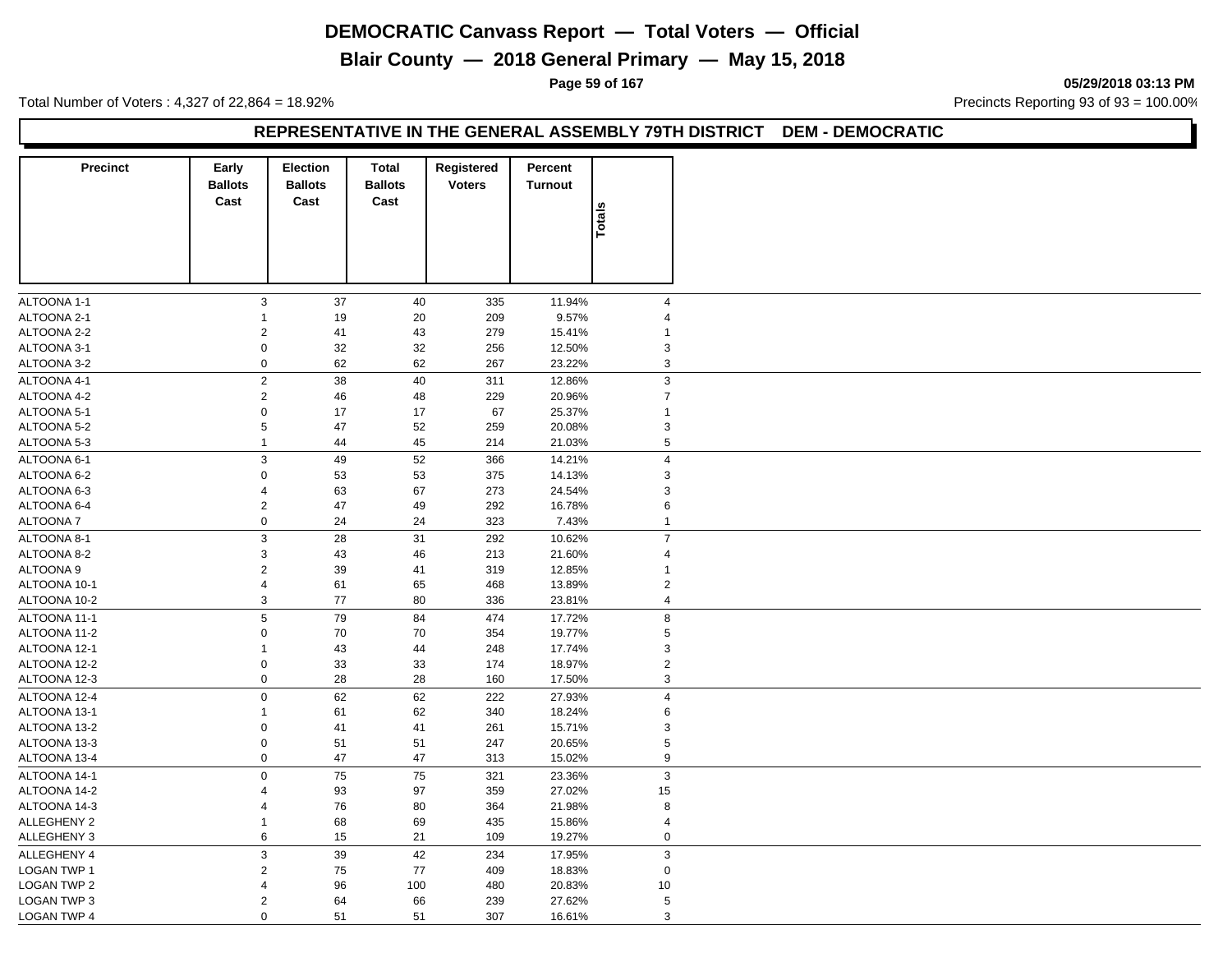**Blair County — 2018 General Primary — May 15, 2018**

**Page 60 of 167 05/29/2018 03:13 PM**

Total Number of Voters : 4,327 of 22,864 = 18.92% Precincts Reporting 93 of 93 = 100.00%

| <b>Precinct</b>    | Early<br><b>Ballots</b><br>Cast | Election<br><b>Ballots</b><br>Cast | <b>Total</b><br><b>Ballots</b><br>Cast | Registered<br><b>Voters</b> | Percent<br>Turnout | Totals |  |
|--------------------|---------------------------------|------------------------------------|----------------------------------------|-----------------------------|--------------------|--------|--|
| <b>LOGAN TWP 5</b> |                                 | 54                                 | 55                                     | 328                         | 16.77%             | 6      |  |
| LOGAN TWP 6        | 4                               | 84                                 | 88                                     | 492                         | 17.89%             | 4      |  |
| LOGAN TWP 7        | 3                               | 34                                 | 37                                     | 173                         | 21.39%             | 5      |  |
| <b>Totals</b>      | 81                              | 2206                               | 2287                                   | 12726                       |                    | 183    |  |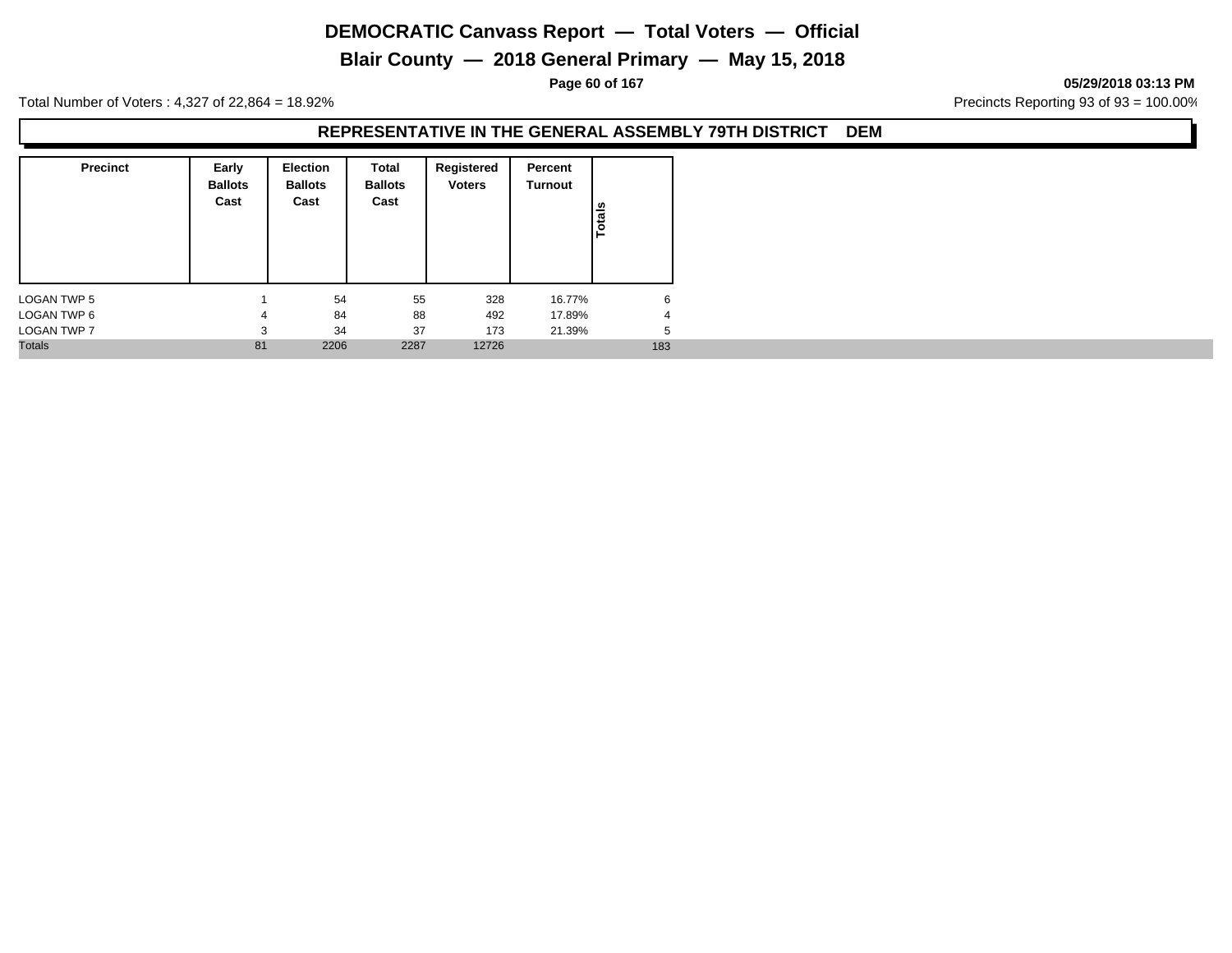**Blair County — 2018 General Primary — May 15, 2018**

**Page 61 of 167 05/29/2018 03:13 PM**

Total Number of Voters : 4,327 of 22,864 = 18.92% Precincts Reporting 93 of 93 = 100.00%

#### **REPRESENTATIVE IN THE GENERAL ASSEMBLY 80TH DISTRICT DEM - DEMOCRATIC**

| <b>Precinct</b>        | Early<br><b>Ballots</b><br>Cast | <b>Election</b><br><b>Ballots</b><br>Cast | <b>Total</b><br><b>Ballots</b><br>Cast | Registered<br><b>Voters</b> | Percent<br><b>Turnout</b> | <b>LAURA BURKE</b><br>CREEK<br>CHRIS <sup></sup> |                | <b>EICHELBERGER</b><br>NHOL | GREGORY<br>$\tilde{z}$  | <b>JUDY WARD</b> | <b>GER</b><br>HORNBER<br>BEN | <b>Totals</b>     |  |
|------------------------|---------------------------------|-------------------------------------------|----------------------------------------|-----------------------------|---------------------------|--------------------------------------------------|----------------|-----------------------------|-------------------------|------------------|------------------------------|-------------------|--|
|                        |                                 |                                           |                                        |                             |                           |                                                  |                |                             |                         |                  |                              |                   |  |
| ALLEGHENY 1            | $\overline{2}$                  | 81                                        | 83                                     | 438                         | 18.95%                    | 73                                               | $\mathbf 0$    | $\mathbf 0$                 | $\mathbf 0$             | 0                | $\mathbf 0$                  | 73                |  |
| <b>ANTIS TWP 1</b>     | $\overline{1}$                  | 57                                        | 58                                     | 439                         | 13.21%                    | 55                                               | $\mathbf 0$    | $\Omega$                    | $\Omega$                | $\Omega$         | $\Omega$                     | 55                |  |
| <b>ANTIS TWP 2</b>     | $\Omega$                        | 69                                        | 69                                     | 308                         | 22.40%                    | 62                                               | $\Omega$       | $\Omega$                    | $\Omega$                | $\Omega$         | $\Omega$                     | 62                |  |
| <b>ANTIS TWP 3</b>     | $\Omega$                        | 63                                        | 63                                     | 364                         | 17.31%                    | 54                                               | 1              | $\Omega$                    | -1                      | $\overline{1}$   | $\Omega$                     | 57                |  |
| BELLWOOD BORO          | $\mathbf 0$                     | 50                                        | 50                                     | 277                         | 18.05%                    | 44                                               | $\mathbf 0$    | $\Omega$                    | $\Omega$                | $\mathbf 0$      | $\overline{1}$               | 45                |  |
| <b>BLAIR TWP 1</b>     | 3                               | 81                                        | 84                                     | 300                         | 28.00%                    | 73                                               | 0              | $\mathbf 0$                 | $\overline{0}$          | $\mathbf 0$      | $\mathbf 0$                  | 73                |  |
| <b>BLAIR TWP 2</b>     | $\overline{2}$                  | 66                                        | 68                                     | 315                         | 21.59%                    | 61                                               | 0              | $\Omega$                    | $\mathbf 0$             | 0                | $\Omega$                     | 61                |  |
| <b>BLAIR TWP 3</b>     | $\overline{1}$                  | 34                                        | 35                                     | 594                         | 5.89%                     | 31                                               | 1              | $\Omega$                    | $\Omega$                | $\Omega$         | $\mathbf 0$                  | 32                |  |
| <b>CATHARINE TWP</b>   | $\mathbf 0$                     | 17                                        | 17                                     | 90                          | 18.89%                    | 14                                               | 0              | $\Omega$                    | $\Omega$                | $\mathbf 0$      | $\Omega$                     | 14                |  |
| <b>DUNCANSVILLE</b>    | $\overline{2}$                  | 51                                        | 53                                     | 230                         | 23.04%                    | 51                                               | 0              | $\mathbf 0$                 | $\overline{\mathbf{1}}$ | 0                |                              | 52<br>0           |  |
| <b>FRANKSTOWN TWP1</b> | $\overline{2}$                  | 45                                        | 47                                     | 231                         | 20.35%                    | 39                                               | $\mathbf 0$    | $\mathbf 0$                 | $\overline{1}$          | $\mathbf 0$      | $\mathbf 0$                  | 40                |  |
| <b>FRANKSTOWN TWP2</b> | $\Omega$                        | 60                                        | 60                                     | 270                         | 22.22%                    | 59                                               | 0              | $\Omega$                    | $\overline{0}$          | $\Omega$         | $\mathbf{0}$                 | 59                |  |
| <b>FRANKSTOWN TWP3</b> | $\overline{4}$                  | 52                                        | 56                                     | 241                         | 23.24%                    | 49                                               | $\mathbf 0$    | $\Omega$                    | $\overline{1}$          | $\Omega$         | $\Omega$                     | 50                |  |
| <b>FRANKSTOWN TWP4</b> | 3                               | 43                                        | 46                                     | 300                         | 15.33%                    | 42                                               | 0              | $\mathbf 0$                 | $\mathbf 0$             | $\mathbf 0$      | $\mathbf 0$                  | 42                |  |
| <b>FRANKSTOWN TWP5</b> | $\overline{2}$                  | 63                                        | 65                                     | 289                         | 22.49%                    | 61                                               | 0              | $\mathbf 0$                 | $\mathbf 0$             | $\mathbf{1}$     | $\mathbf 0$                  | 62                |  |
| FREEDOM TWP 1          | $\mathbf 0$                     | 40                                        | 40                                     | 149                         | 26.85%                    | 34                                               | $\overline{1}$ | $\Omega$                    | 3                       | 0                | $\mathbf 0$                  | 38                |  |
| FREEDOM TWP 2          | $\Omega$                        | 55                                        | 55                                     | 286                         | 19.23%                    | 49                                               | 0              | $\Omega$                    | $\overline{\mathbf{1}}$ | 1                | $\mathbf 0$                  | 51                |  |
| <b>GREENFIELD TWP1</b> | $\mathbf 1$                     | 42                                        | 43                                     | 236                         | 18.22%                    | 39                                               | $\mathbf 0$    | $\Omega$                    | $\mathbf 0$             | $\Omega$         | $\Omega$                     | 39                |  |
| <b>GREENFIELD TWP2</b> | $\Omega$                        | 6                                         | 6                                      | 30                          | 20.00%                    | 5                                                | 0              | $\Omega$                    | $\Omega$                | $\Omega$         | $\Omega$                     | 5                 |  |
| <b>GREENFIELD TWP3</b> | $\mathbf 0$                     | 56                                        | 56                                     | 294                         | 19.05%                    | 49                                               | $\mathbf 0$    | $\mathbf 0$                 | $\overline{0}$          | $\mathbf 0$      |                              | $\mathbf 0$<br>49 |  |
| <b>HOLLIDAYSBURG 1</b> | $\overline{1}$                  | 22                                        | 23                                     | 130                         | 17.69%                    | 22                                               | 0              | $\Omega$                    | $\mathbf 0$             | 0                | $\mathbf 0$                  | 22                |  |
| <b>HOLLIDAYSBURG 2</b> | $\overline{4}$                  | 52                                        | 56                                     | 170                         | 32.94%                    | 55                                               | 0              | $\Omega$                    | $\overline{\mathbf{1}}$ | $\Omega$         | $\Omega$                     | 56                |  |
| <b>HOLLIDAYSBURG 3</b> | 5                               | 39                                        | 44                                     | 179                         | 24.58%                    | 41                                               | $\mathbf 0$    | $\Omega$                    | $\mathbf 0$             | $\Omega$         | $\Omega$                     | 41                |  |
| <b>HOLLIDAYSBURG 4</b> | $\overline{2}$                  | 65                                        | 67                                     | 202                         | 33.17%                    | 64                                               | 0              | $\Omega$                    | $\overline{0}$          | $\Omega$         | $\mathbf 0$                  | 64                |  |
| <b>HOLLIDAYSBURG 5</b> | $\mathbf{1}$                    | 42                                        | 43                                     | 151                         | 28.48%                    | 40                                               | 0              | $\mathbf 0$                 | $\overline{0}$          | 0                | $\mathbf 0$                  | 40                |  |
| <b>HOLLIDAYSBURG 6</b> | $\mathbf{1}$                    | 27                                        | 28                                     | 134                         | 20.90%                    | 25                                               | $\mathbf 0$    | $\Omega$                    | $\Omega$                | $\mathbf 0$      | $\mathbf 0$                  | 25                |  |
| <b>HOLLIDAYSBURG 7</b> | $\Omega$                        | 36                                        | 36                                     | 119                         | 30.25%                    | 33                                               | $\Omega$       | $\Omega$                    | $\Omega$                | $\Omega$         | $\Omega$                     | 33                |  |
| <b>HUSTON TWP</b>      | $\overline{2}$                  | 28                                        | 30                                     | 97                          | 30.93%                    | 22                                               | 3              |                             | $\Omega$                | $\Omega$         | $\Omega$                     | 26                |  |
| <b>JUNIATA TWP</b>     | 3                               | 19                                        | 22                                     | 115                         | 19.13%                    | 21                                               | 0              | $\Omega$                    | $\overline{0}$          | 0                | $\mathbf 0$                  | 21                |  |
| <b>MARTINSBURG 1</b>   | $\overline{2}$                  | 25                                        | 27                                     | 89                          | 30.34%                    | 27                                               | 0              | $\Omega$                    | $\overline{0}$          | 0                |                              | 27<br>0           |  |
| <b>MARTINSBURG 2</b>   | $\mathbf{1}$                    | 35                                        | 36                                     | 131                         | 27.48%                    | 36                                               | 0              | $\mathbf 0$                 | $\overline{0}$          | 0                | $\mathbf 0$                  | 36                |  |
| <b>NEWRY BORO</b>      | $\Omega$                        | 18                                        | 18                                     | 52                          | 34.62%                    | 15                                               | 0              | $\Omega$                    | $\Omega$                | $\Omega$         | $\Omega$                     | 15                |  |
| NORTH WOODBURY         | 4                               | 38                                        | 42                                     | 252                         | 16.67%                    | 36                                               | -1             | -1                          | $\Omega$                | $\Omega$         | $\mathbf 0$                  | 38                |  |
| <b>ROARING SPG 1</b>   | $\mathbf{1}$                    | 16                                        | 17                                     | 77                          | 22.08%                    | 16                                               | $\mathbf 0$    | $\Omega$                    | $\overline{0}$          | $\Omega$         | $\mathbf 0$                  | 16                |  |
| <b>ROARING SPG 2</b>   | $\mathbf 0$                     | 33                                        | 33                                     | 138                         | 23.91%                    | 31                                               | 0              | $\Omega$                    | $\Omega$                | $\mathbf 0$      | $\Omega$                     | 31                |  |
| <b>ROARING SPG 3</b>   | $\mathbf 0$                     | 29                                        | 29                                     | 118                         | 24.58%                    | 26                                               | 0              | $\mathbf 0$                 | $\overline{0}$          | 0                | $\mathbf 0$                  | 26                |  |
| SNYDER TWP 1           | $\mathbf{1}$                    | 36                                        | 37                                     | 220                         | 16.82%                    | 30                                               | $\mathbf 0$    | $\Omega$                    | $\Omega$                | $\Omega$         | $\Omega$                     | 30                |  |
| SNYDER TWP 2           | $\overline{2}$                  | 48                                        | 50                                     | 299                         | 16.72%                    | 44                                               | 1              | $\Omega$                    | $\Omega$                | $\Omega$         | $\Omega$                     | 45                |  |
| <b>TAYLOR TWP</b>      | 3                               | 46                                        | 49                                     | 293                         | 16.72%                    | 49                                               | $\Omega$       | $\Omega$                    | $\Omega$                | $\Omega$         | $\Omega$                     | 49                |  |
| <b>TYRONE TWP 1</b>    | $\Omega$                        | 29                                        | 29                                     | 102                         | 28.43%                    | 28                                               | $\Omega$       | $\Omega$                    | $\Omega$                | $\Omega$         | $\Omega$                     | 28                |  |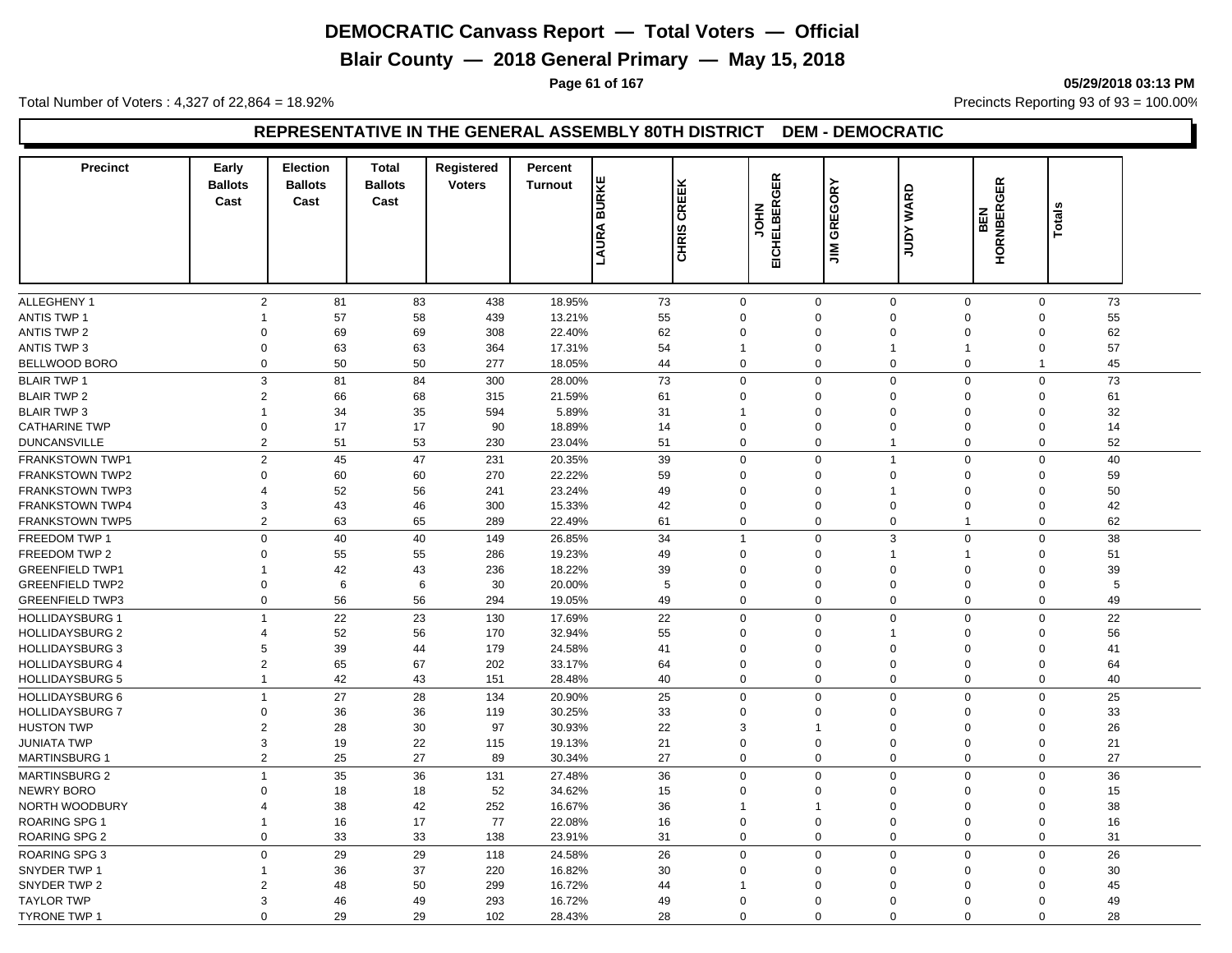**Blair County — 2018 General Primary — May 15, 2018**

**Page 62 of 167 05/29/2018 03:13 PM**

Total Number of Voters : 4,327 of 22,864 = 18.92% Precincts Reporting 93 of 93 = 100.00%

| <b>Precinct</b>      | Early<br><b>Ballots</b><br>Cast | Election<br><b>Ballots</b><br>Cast | Total<br><b>Ballots</b><br>Cast | Registered<br>Voters | Percent<br>Turnout | Iឝ<br>CREEK<br>CHRIS<br><b>UR</b> |    | <b>GER</b><br><b>JOHN</b><br>LBER<br>ш<br>EICI | $\tilde{g}$<br><b>REG</b><br>ಿ<br>$\leq$ | <b>WARD</b><br>È | <b>GER</b><br>BEN<br>NBER<br><b>RIDE</b> | <b>Totals</b> |  |
|----------------------|---------------------------------|------------------------------------|---------------------------------|----------------------|--------------------|-----------------------------------|----|------------------------------------------------|------------------------------------------|------------------|------------------------------------------|---------------|--|
| TYRONE TWP 2         |                                 | 34                                 | 34                              | 171                  | 19.88%             | 30                                |    |                                                | $\Omega$                                 | 0                |                                          | 31            |  |
| <b>TYRONE BORO 1</b> |                                 | 23                                 | 23                              | 139                  | 16.55%             | 17                                |    |                                                |                                          |                  |                                          | 22            |  |
| TYRONE BORO 2        |                                 | 21                                 | 21                              | 111                  | 18.92%             | 18                                |    |                                                |                                          |                  |                                          | 18            |  |
| <b>TYRONE BORO 3</b> |                                 | 28                                 | 30                              | 169                  | 17.75%             | 27                                | 0  |                                                | 0                                        | $\Omega$         |                                          | 27            |  |
| <b>TYRONE BORO 4</b> |                                 | 9                                  | 10                              | 85                   | 11.76%             | 10                                |    |                                                | 0                                        | 0                |                                          | 10            |  |
| TYRONE BORO 5        |                                 | 20                                 | 20                              | 96                   | 20.83%             | 19                                |    |                                                | $\Omega$                                 | $\mathbf 0$      | $\Omega$                                 | 20            |  |
| TYRONE BORO 6        |                                 | 34                                 | 34                              | 150                  | 22.67%             | 31                                |    |                                                |                                          |                  |                                          | 32            |  |
| <b>TYRONE BORO 7</b> |                                 | 30                                 | 30                              | 138                  | 21.74%             | 24                                | 0  |                                                | $\Omega$                                 |                  |                                          | 24            |  |
| WILLIAMSBURG         |                                 | 40                                 | 40                              | 176                  | 22.73%             | 37                                |    |                                                |                                          | 0                |                                          | 38            |  |
| <b>WOODBURY TWP</b>  |                                 | 28                                 | 28                              | 154                  | 18.18%             | 23                                |    |                                                | 0                                        | 0                |                                          | 24            |  |
| <b>Totals</b>        | 59                              | 1981                               | 2040                            | 10138                |                    | 1841                              | 11 | $\overline{2}$                                 | 16                                       | 3                |                                          | 1874          |  |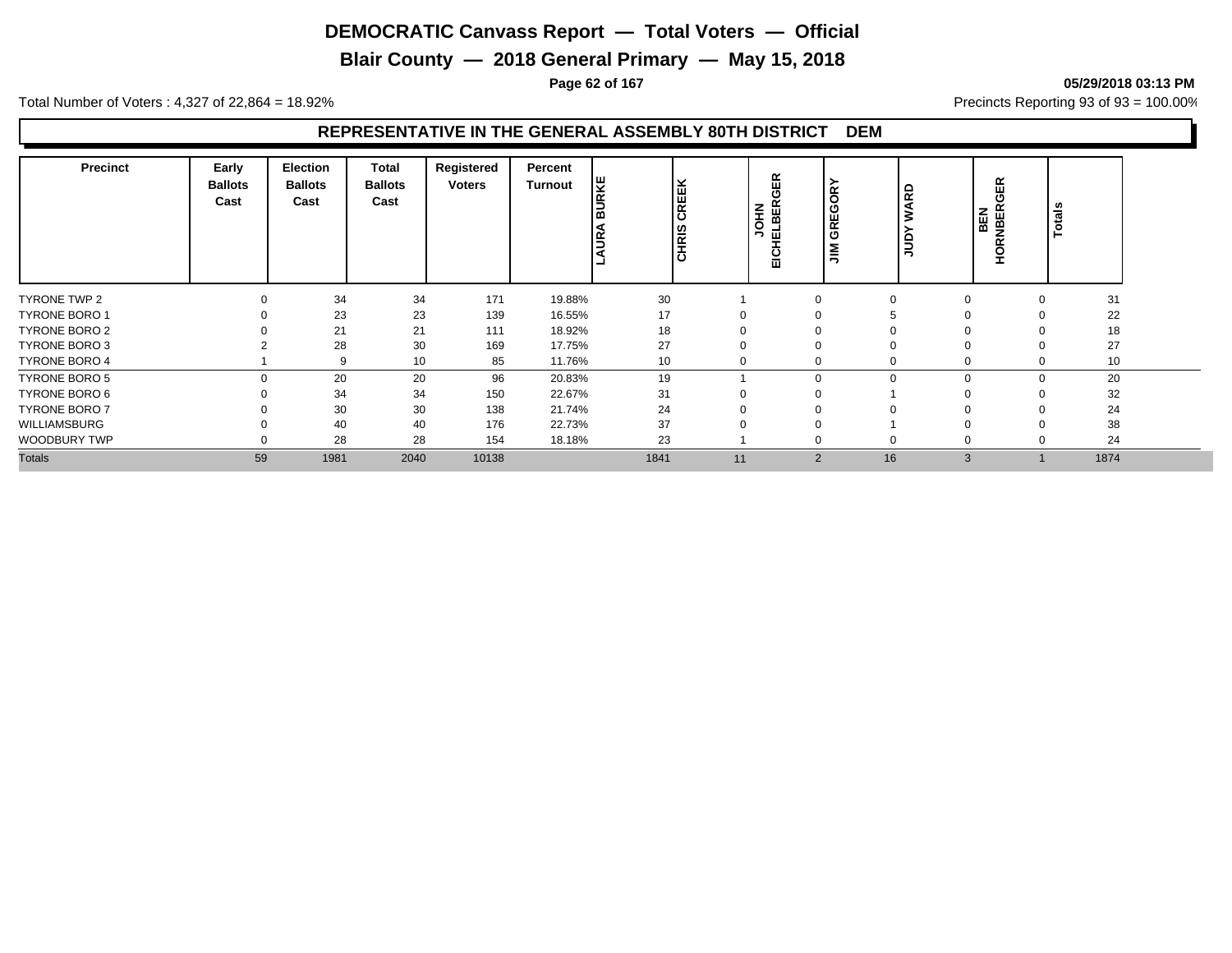**Blair County — 2018 General Primary — May 15, 2018**

**Page 63 of 167 05/29/2018 03:13 PM**

Total Number of Voters : 4,327 of 22,864 = 18.92% Precincts Reporting 93 of 93 = 100.00%

#### **MEMBER OF DEMOCRATIC STATE COMMITTEE, 4 YEAR TERM DEM - DEMOCRATIC**

| <b>Precinct</b>              | Early<br><b>Ballots</b><br>Cast | <b>Election</b><br><b>Ballots</b><br>Cast | <b>Total</b><br><b>Ballots</b><br>Cast | Registered<br><b>Voters</b> | Percent<br><b>Turnout</b> | <b>FRANK<br/>ROSENHOOVER</b> | <b>BURCK</b><br>LAURA | <b>FOREMAN</b><br>$\sum_{i=1}^{n}$ | TRISH HAIGHT | <b>HEAD</b><br><b>NANCY</b>                | <b>JASON IMLER</b>   | っ<br>BILL WARD             | £,<br><b>JOHN LUKE</b> | Con tinued |
|------------------------------|---------------------------------|-------------------------------------------|----------------------------------------|-----------------------------|---------------------------|------------------------------|-----------------------|------------------------------------|--------------|--------------------------------------------|----------------------|----------------------------|------------------------|------------|
|                              |                                 |                                           |                                        |                             |                           |                              |                       |                                    |              |                                            |                      |                            |                        |            |
| ALTOONA 1-1                  |                                 | 37<br>3                                   | 40                                     | 335                         | 11.94%                    | 35                           | $\mathbf 0$           |                                    | $\mathbf 0$  | $\mathbf 0$<br>$\mathbf 0$                 | $\mathbf 0$          | $\mathbf 0$                | $\mathbf 0$            |            |
| ALTOONA 2-1                  |                                 | 19                                        | 20                                     | 209                         | 9.57%                     | 19                           | $\Omega$              | $\Omega$                           |              | $\mathbf 0$<br>$\mathbf 0$                 | $\mathbf 0$          | $\mathbf 0$                | $\Omega$               |            |
| ALTOONA 2-2                  | $\overline{2}$                  | 41                                        | 43                                     | 279                         | 15.41%                    | 39                           | $\Omega$              | $\Omega$                           |              | $\mathbf 0$<br>$\Omega$                    | $\Omega$             | $\Omega$                   | $\Omega$               |            |
| ALTOONA 3-1                  | $\Omega$                        | 32                                        | 32                                     | 256                         | 12.50%                    | 27                           | $\Omega$              | $\Omega$                           |              | $\mathbf 0$<br>$\Omega$                    | $\Omega$             | $\mathbf 0$                | $\Omega$               |            |
| ALTOONA 3-2                  | $\mathbf 0$                     | 62                                        | 62                                     | 267                         | 23.22%                    | 59                           | $\Omega$              | $\Omega$                           |              | $\mathbf 0$<br>$\Omega$                    | $\mathbf 0$          | $\mathbf 0$                | $\Omega$               |            |
| ALTOONA 4-1                  | $\overline{2}$                  | 38                                        | 40                                     | 311                         | 12.86%                    | 35                           | $\mathbf 0$           |                                    | $\mathbf 0$  | $\mathbf 0$<br>$\mathbf 0$                 | $\mathbf 0$          | $\mathbf 0$                | $\Omega$               |            |
| ALTOONA 4-2                  | $\overline{2}$                  | 46                                        | 48                                     | 229                         | 20.96%                    | 44                           | $\mathbf 0$           | $\mathbf 0$                        |              | $\mathbf 0$<br>$\mathbf 0$                 | $\mathbf 0$          | 0                          | $\Omega$               |            |
| ALTOONA 5-1                  | $\Omega$                        | 17                                        | 17                                     | 67                          | 25.37%                    | 16                           | $\Omega$              | $\Omega$                           |              | $\mathbf 0$<br>$\Omega$                    | $\Omega$             | $\mathbf 0$                | $\Omega$               |            |
| ALTOONA 5-2                  | 5                               | 47                                        | 52                                     | 259                         | 20.08%                    | 49                           | $\Omega$              | 0                                  |              | $\mathbf 0$<br>$\Omega$                    | $\Omega$             | $\mathbf 0$                | $\Omega$               |            |
| ALTOONA 5-3                  | $\mathbf{1}$                    | 44                                        | 45                                     | 214                         | 21.03%                    | 41                           | $\Omega$              |                                    | 0            | $\mathbf 0$<br>$\mathbf 0$                 | $\mathbf 0$          | 0                          | $\Omega$               |            |
| ALTOONA 6-1                  | 3                               | 49                                        | 52                                     | 366                         | 14.21%                    | 44                           | $\Omega$              |                                    | $\mathbf 0$  | $\mathbf 0$<br>$\mathbf 0$                 | $\mathbf 0$          | $\mathbf 0$                | $\Omega$               |            |
| ALTOONA 6-2                  | $\mathbf 0$                     | 53                                        | 53                                     | 375                         | 14.13%                    | 52                           | $\mathbf 0$           | $\mathbf 0$                        |              | $\mathbf 0$<br>$\mathbf 0$                 | $\mathbf 0$          | 0                          | $\Omega$               |            |
| ALTOONA 6-3                  | 4                               | 63                                        | 67                                     | 273                         | 24.54%                    | 57                           | $\Omega$              | $\mathbf 0$                        |              | $\Omega$<br>$\mathbf{1}$                   | $\mathbf 0$          | 0                          | $\Omega$               |            |
| ALTOONA 6-4                  | $\overline{2}$                  | 47                                        | 49                                     | 292                         | 16.78%                    | 43                           | $\mathbf 0$           | $\mathbf 0$                        |              | $\mathbf 0$<br>$\mathbf 0$                 | $\mathbf 0$          | $\mathbf 0$                | $\Omega$               |            |
| ALTOONA 7                    | $\mathbf 0$                     | 24                                        | 24                                     | 323                         | 7.43%                     | 23                           | $\mathbf 0$           | $\mathbf{1}$                       |              | $\mathbf 0$<br>$\mathbf 0$                 | $\mathbf 0$          | $\mathbf 0$                | $\Omega$               |            |
| ALTOONA 8-1                  | 3                               | 28                                        | 31                                     | 292                         | 10.62%                    | 29                           | $\mathbf 0$           | $\mathbf 0$                        |              | $\mathbf 0$<br>$\mathbf 0$                 | $\overline{0}$       | $\mathbf 0$                | $\mathbf 0$            |            |
| ALTOONA 8-2                  | 3                               | 43                                        | 46                                     | 213                         | 21.60%                    | 43                           | $\mathbf 0$           | $\mathbf 0$                        |              | $\mathbf 0$                                | $\mathbf 0$          | 0                          | $\Omega$               |            |
| <b>ALTOONA 9</b>             | $\overline{2}$                  | 39                                        | 41                                     | 319                         | 12.85%                    | 37                           | $\mathbf 0$           | $\Omega$                           |              | $\mathbf 0$<br>$\Omega$                    | $\mathbf 0$          | 0                          | $\Omega$               |            |
| ALTOONA 10-1                 | $\overline{4}$                  | 61                                        | 65                                     | 468                         | 13.89%                    | 58                           | $\Omega$              | $\mathbf 0$                        |              | $\mathbf 0$<br>$\Omega$                    | $\Omega$             | $\mathbf 0$                | $\Omega$               |            |
| ALTOONA 10-2                 | 3                               | 77                                        | 80                                     | 336                         | 23.81%                    | 76                           | $\mathbf 0$           | $\Omega$                           |              | $\mathbf 0$<br>$\mathbf 0$                 | $\overline{0}$       | $\mathbf 0$                | $\Omega$               |            |
| ALTOONA 11-1                 | 5                               | 79                                        | 84                                     | 474                         | 17.72%                    | 74                           | $\mathbf 0$           |                                    | $\mathbf 0$  | $\mathbf 0$                                | $\overline{0}$       | $\mathbf 0$                | $\mathbf 0$            |            |
| ALTOONA 11-2                 | $\Omega$                        | 70                                        | 70                                     | 354                         | 19.77%                    | 61                           | $\Omega$              | $\Omega$                           |              | $\mathbf 0$<br>$\Omega$                    | $\Omega$             | 0                          | $\Omega$               |            |
| ALTOONA 12-1                 | -1                              | 43                                        | 44                                     | 248                         | 17.74%                    | 42                           | $\mathbf 0$           | $\mathbf 0$                        |              | $\mathbf 0$<br>$\Omega$                    | $\Omega$             | 0                          | $\Omega$               |            |
| ALTOONA 12-2                 | $\mathbf 0$                     | 33                                        | 33                                     | 174                         | 18.97%                    | 31                           | $\mathbf 0$           | $\mathbf 0$                        |              | $\mathbf 0$<br>$\mathbf 0$                 | $\overline{0}$       | $\mathbf 0$                | $\Omega$               |            |
| ALTOONA 12-3                 | $\mathbf 0$                     | 28                                        | 28                                     | 160                         | 17.50%                    | 24                           | $\mathbf 0$           | $\mathbf 0$                        |              | $\mathbf 0$<br>$\mathbf 0$                 | $\overline{0}$       | 0                          | $\mathbf 0$            |            |
|                              | $\mathbf 0$                     |                                           |                                        |                             |                           |                              | $\Omega$              |                                    |              | $\mathbf{1}$                               |                      |                            |                        |            |
| ALTOONA 12-4                 |                                 | 62                                        | 62                                     | 222                         | 27.93%                    | 58                           |                       | $\Omega$                           |              | $\mathbf 0$                                | $\mathbf 0$          | $\mathbf 0$                | $\mathbf 0$            |            |
| ALTOONA 13-1                 | 1<br>$\Omega$                   | 61                                        | 62                                     | 340                         | 18.24%                    | 53                           | $\Omega$<br>$\Omega$  | $\Omega$                           |              | $\mathbf 0$<br>$\Omega$<br>$\Omega$        | $\Omega$<br>$\Omega$ | $\overline{1}$             | $\Omega$               |            |
| ALTOONA 13-2<br>ALTOONA 13-3 | $\mathbf 0$                     | 41                                        | 41<br>51                               | 261<br>247                  | 15.71%<br>20.65%          | 35                           |                       | $\Omega$<br>$\mathbf 0$            |              | $\mathbf 0$<br>$\mathbf{1}$<br>$\mathbf 0$ | $\overline{0}$       | $\mathbf 0$<br>$\mathbf 0$ | $\Omega$<br>$\Omega$   |            |
| ALTOONA 13-4                 | $\mathbf 0$                     | 51<br>47                                  | 47                                     | 313                         | 15.02%                    | 45<br>47                     | $\mathbf 0$           |                                    | 0            | $\mathbf 0$<br>$\mathbf 0$                 | $\mathbf 0$          | $\mathbf 0$                | $\mathbf 0$            |            |
|                              |                                 |                                           |                                        |                             |                           |                              |                       |                                    |              |                                            |                      |                            |                        |            |
| ALTOONA 14-1                 | $\mathbf 0$                     | 75                                        | 75                                     | 321                         | 23.36%                    | 70                           | $\mathbf 0$           |                                    | $\mathbf 0$  | $\mathbf 0$<br>$\mathbf 0$                 | $\mathbf 0$          | $\mathbf 0$                | $\mathbf 0$            |            |
| ALTOONA 14-2                 | $\Delta$                        | 93                                        | 97                                     | 359                         | 27.02%                    | 91                           | $\Omega$              | $\Omega$                           |              | $\mathbf 0$<br>$\Omega$                    | $\Omega$             | $\overline{1}$             | $\Omega$               |            |
| ALTOONA 14-3                 | 4                               | 76                                        | 80                                     | 364                         | 21.98%                    | 73                           | $\Omega$              | $\Omega$                           |              | $\mathbf 0$<br>$\Omega$                    | $\Omega$             | $\mathbf 0$                | $\Omega$               |            |
| ALLEGHENY 1                  | $\overline{2}$                  | 81                                        | 83                                     | 438                         | 18.95%                    | 74                           | $\Omega$              | $\mathbf 0$                        |              | $\mathbf 0$<br>$\Omega$                    | $\Omega$             | $\mathbf 0$                | $\Omega$               |            |
| ALLEGHENY 2                  | $\mathbf{1}$                    | 68                                        | 69                                     | 435                         | 15.86%                    | 66                           | $\Omega$              |                                    | $\mathbf 0$  | $\mathbf 0$<br>$\mathbf 0$                 | $\mathbf 0$          | $\mathbf 0$                | $\Omega$               |            |
| <b>ALLEGHENY 3</b>           | 6                               | 15                                        | 21                                     | 109                         | 19.27%                    | 21                           | $\mathbf 0$           |                                    | $\mathbf 0$  | $\mathbf 0$<br>$\mathbf 0$                 | $\mathbf 0$          | $\mathbf 0$                | $\Omega$               |            |
| ALLEGHENY 4                  | 3                               | 39                                        | 42                                     | 234                         | 17.95%                    | 36                           | $\Omega$              | $\Omega$                           |              | $\mathbf 0$<br>$\Omega$                    | $\Omega$             | $\mathbf 0$                | $\Omega$               |            |
| <b>ANTIS TWP 1</b>           |                                 | 57                                        | 58                                     | 439                         | 13.21%                    | 53                           | $\Omega$              | $\Omega$                           |              | $\mathbf 0$<br>$\Omega$                    | $\Omega$             | 0                          | $\Omega$               |            |
| <b>ANTIS TWP 2</b>           | $\Omega$                        | 69                                        | 69                                     | 308                         | 22.40%                    | 60                           | $\Omega$              | $\mathbf 0$                        |              | $\mathbf 0$<br>$\Omega$                    | $\Omega$             | 0                          | $\Omega$               |            |
| <b>ANTIS TWP 3</b>           | $\Omega$                        | 63                                        | 63                                     | 364                         | 17.31%                    | 55                           | $\Omega$              |                                    | 0            | $\Omega$<br>$\overline{1}$                 | $\Omega$             | 0                          |                        |            |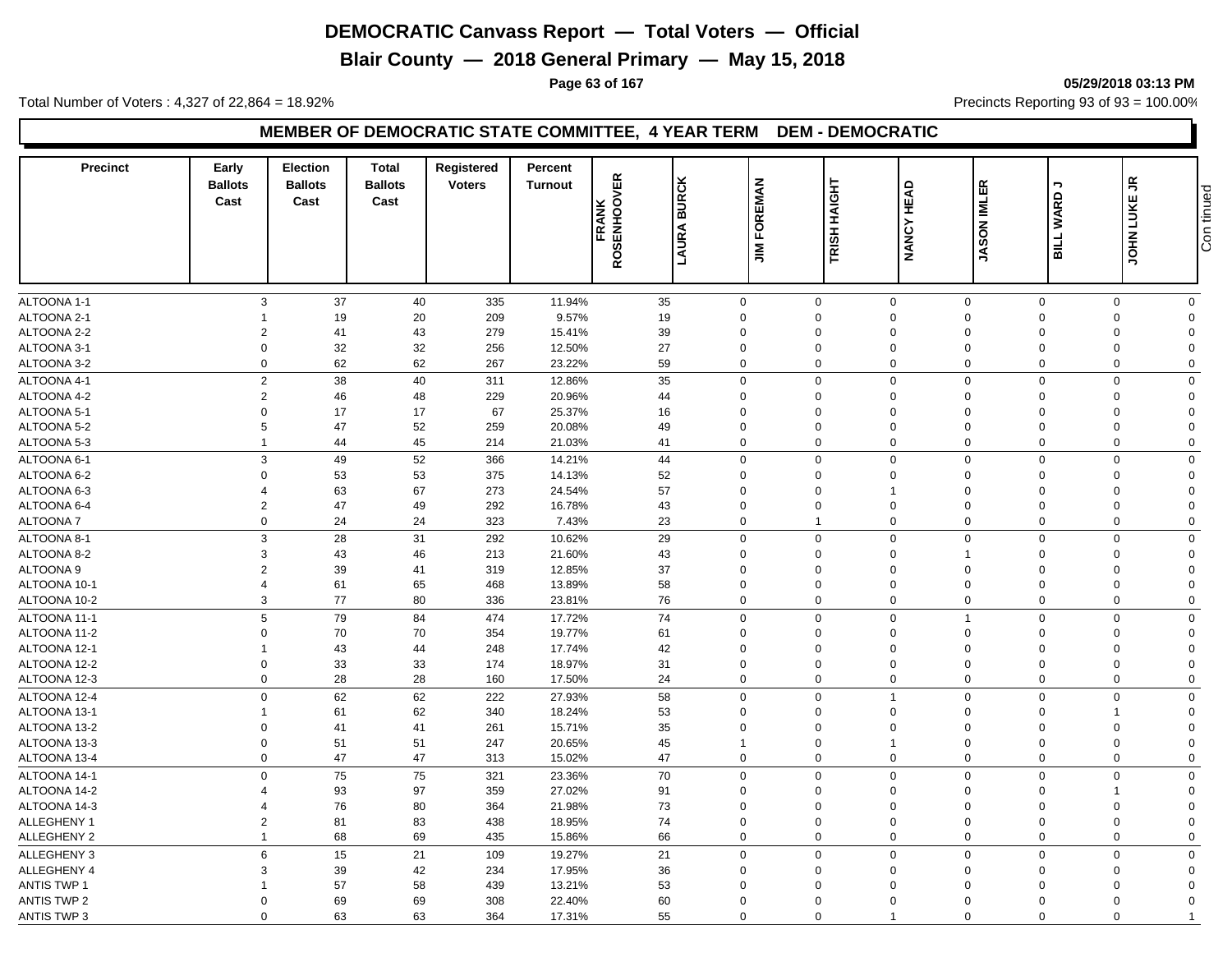**Blair County — 2018 General Primary — May 15, 2018**

**Page 64 of 167 05/29/2018 03:13 PM**

Total Number of Voters : 4,327 of 22,864 = 18.92% Precincts Reporting 93 of 93 = 100.00%

## **MEMBER OF DEMOCRATIC STATE COMMITTEE, 4 YEAR TERM DEM**

| <b>Precinct</b>        | Early<br><b>Ballots</b><br>Cast | <b>Election</b><br><b>Ballots</b><br>Cast | <b>Total</b><br><b>Ballots</b><br>Cast | Registered<br><b>Voters</b> | Percent<br><b>Turnout</b> | <b>ROSENHOOVER</b><br>FRANK | <b>BURCK</b><br>LAURA | <b>FOREMAN</b><br>$\sum_{i=1}^{n}$ | HAIGHT<br>TRISH | <b>HEAD</b><br><b>NANCY</b> | <b>JASON IMLER</b> | っ<br><b>WARD</b><br><b>BILL</b> | £,<br><b>JOHN LUKE</b> |  |
|------------------------|---------------------------------|-------------------------------------------|----------------------------------------|-----------------------------|---------------------------|-----------------------------|-----------------------|------------------------------------|-----------------|-----------------------------|--------------------|---------------------------------|------------------------|--|
|                        |                                 |                                           |                                        |                             |                           |                             |                       |                                    |                 |                             |                    |                                 |                        |  |
| BELLWOOD BORO          | $\mathbf 0$                     | 50                                        | 50                                     | 277                         | 18.05%                    | 42                          | $\Omega$              |                                    | $\mathbf 0$     | $\mathbf 0$<br>$\mathbf 0$  | $\mathbf 0$        | $\mathbf 0$                     | $\Omega$               |  |
| <b>BLAIR TWP 1</b>     | 3                               | 81                                        | 84                                     | 300                         | 28.00%                    | 75                          | $\Omega$              | $\Omega$                           |                 | $\mathbf 0$<br>$\Omega$     | $\Omega$           | $\mathbf 0$                     | $\Omega$               |  |
| <b>BLAIR TWP 2</b>     | $\overline{2}$                  | 66                                        | 68                                     | 315                         | 21.59%                    | 61                          | $\Omega$              | $\Omega$                           |                 | $\mathbf 0$<br>$\Omega$     | $\Omega$           | $\mathbf 0$                     | $\Omega$               |  |
| <b>BLAIR TWP 3</b>     | $\mathbf 1$                     | 34                                        | 35                                     | 594                         | 5.89%                     | 32                          | $\mathbf 0$           | $\mathbf 0$                        |                 | $\mathbf 0$<br>$\mathbf 0$  | $\mathbf 0$        | 0                               | $\mathbf 0$            |  |
| <b>CATHARINE TWP</b>   | $\Omega$                        | 17                                        | 17                                     | 90                          | 18.89%                    | 14                          | $\Omega$              |                                    | $\mathbf 0$     | $\mathbf 0$<br>$\Omega$     | $\mathbf 0$        | $\mathbf 0$                     | $\Omega$               |  |
| <b>DUNCANSVILLE</b>    | $\overline{2}$                  | 51                                        | 53                                     | 230                         | 23.04%                    | 50                          | $\Omega$              |                                    | $\mathbf 0$     | $\mathbf 0$<br>$\mathbf 0$  | $\mathbf 0$        | $\mathbf 0$                     | $\Omega$               |  |
| <b>FRANKSTOWN TWP1</b> | $\overline{2}$                  | 45                                        | 47                                     | 231                         | 20.35%                    | 41                          | $\Omega$              | $\Omega$                           |                 | $\Omega$<br>$\mathbf 0$     | $\Omega$           | $\mathbf 0$                     | $\Omega$               |  |
| <b>FRANKSTOWN TWP2</b> | $\Omega$                        | 60                                        | 60                                     | 270                         | 22.22%                    | 58                          | $\Omega$              | $\Omega$                           |                 | $\mathbf 0$<br>$\Omega$     | $\Omega$           | 0                               | $\Omega$               |  |
| <b>FRANKSTOWN TWP3</b> | $\overline{4}$                  | 52                                        | 56                                     | 241                         | 23.24%                    | 50                          | $\Omega$              | $\Omega$                           |                 | $\mathbf 0$<br>$\Omega$     | $\Omega$           | $\mathbf 0$                     | $\Omega$               |  |
| FRANKSTOWN TWP4        | 3                               | 43                                        | 46                                     | 300                         | 15.33%                    | 40                          | $\Omega$              |                                    | $\mathbf 0$     | $\mathbf 0$<br>$\mathbf 0$  | $\mathbf 0$        | 1                               | $\Omega$               |  |
| <b>FRANKSTOWN TWP5</b> | $\overline{2}$                  | 63                                        | 65                                     | 289                         | 22.49%                    | 57                          | $\mathbf 0$           |                                    | $\mathbf 0$     | $\mathbf 0$<br>$\mathbf 0$  | $\mathbf 0$        | $\mathbf 0$                     | $\Omega$               |  |
| <b>FREEDOM TWP 1</b>   | $\Omega$                        | 40                                        | 40                                     | 149                         | 26.85%                    | 36                          | $\Omega$              | $\Omega$                           |                 | $\mathbf 0$<br>$\mathbf 0$  | $\Omega$           | $\overline{1}$                  | $\Omega$               |  |
| FREEDOM TWP 2          | $\Omega$                        | 55                                        | 55                                     | 286                         | 19.23%                    | 46                          | $\Omega$              | $\mathbf 0$                        |                 | $\mathbf 0$<br>$\Omega$     | $\Omega$           | $\mathbf 0$                     | $\Omega$               |  |
| <b>GREENFIELD TWP1</b> | 1                               | 42                                        | 43                                     | 236                         | 18.22%                    | 36                          | $\mathbf 0$           | $\mathbf 0$                        |                 | $\mathbf 0$<br>$\mathbf 0$  | $\mathbf 0$        | 0                               | $\Omega$               |  |
| <b>GREENFIELD TWP2</b> | 0                               | 6                                         | 6                                      | 30                          | 20.00%                    | 5                           | $\Omega$              |                                    | 0               | $\mathbf 0$<br>$\mathbf 0$  | $\mathbf 0$        | 0                               | $\Omega$               |  |
| <b>GREENFIELD TWP3</b> | $\Omega$                        | 56                                        | 56                                     | 294                         | 19.05%                    | 49                          | $\Omega$              | $\Omega$                           |                 | $\mathbf 0$<br>$\mathbf 0$  | $\Omega$           | 0                               | $\Omega$               |  |
| <b>HOLLIDAYSBURG 1</b> |                                 | 22                                        | 23                                     | 130                         | 17.69%                    | 21                          | $\Omega$              | $\mathbf 0$                        |                 | $\mathbf 0$<br>$\Omega$     | $\mathbf 0$        | 0                               | $\Omega$               |  |
| <b>HOLLIDAYSBURG 2</b> | 4                               | 52                                        | 56                                     | 170                         | 32.94%                    | 52                          | $\Omega$              | $\Omega$                           |                 | $\mathbf 0$<br>$\Omega$     | $\Omega$           | $\Omega$                        | $\Omega$               |  |
| <b>HOLLIDAYSBURG 3</b> | 5                               | 39                                        | 44                                     | 179                         | 24.58%                    | 40                          | $\Omega$              | $\Omega$                           |                 | $\mathbf 0$<br>$\Omega$     | $\Omega$           | $\mathbf 0$                     | $\Omega$               |  |
| <b>HOLLIDAYSBURG 4</b> | $\overline{2}$                  | 65                                        | 67                                     | 202                         | 33.17%                    | 62                          | $\Omega$              |                                    | $\mathbf 0$     | $\mathbf 0$<br>$\mathbf 0$  | $\mathbf 0$        | $\mathbf 0$                     | $\Omega$               |  |
| <b>HOLLIDAYSBURG 5</b> | $\overline{1}$                  | 42                                        | 43                                     | 151                         | 28.48%                    | 38                          | $\mathbf 0$           |                                    | $\mathbf 0$     | $\mathbf 0$<br>$\mathbf 0$  | $\mathbf 0$        | $\mathbf 0$                     | $\mathbf 0$            |  |
| <b>HOLLIDAYSBURG 6</b> | 1                               | 27                                        | 28                                     | 134                         | 20.90%                    | 24                          | $\Omega$              | $\Omega$                           |                 | $\mathbf 0$<br>$\Omega$     | $\Omega$           | $\mathbf 0$                     | $\Omega$               |  |
| <b>HOLLIDAYSBURG 7</b> | $\Omega$                        | 36                                        | 36                                     | 119                         | 30.25%                    | 34                          | $\Omega$              | $\Omega$                           |                 | $\mathbf 0$<br>$\Omega$     | $\Omega$           | 0                               | $\Omega$               |  |
| <b>HUSTON TWP</b>      | $\overline{2}$                  | 28                                        | 30                                     | 97                          | 30.93%                    | 25                          | $\mathbf 0$           | $\mathbf 0$                        |                 | $\mathbf 0$<br>$\mathbf 0$  | $\mathbf 0$        | $\mathbf 0$                     | $\Omega$               |  |
| <b>JUNIATA TWP</b>     | 3                               | 19                                        | 22                                     | 115                         | 19.13%                    | 21                          | $\Omega$              |                                    | 0               | $\mathbf 0$<br>$\Omega$     | $\Omega$           | $\mathbf 0$                     | $\Omega$               |  |
| <b>LOGAN TWP 1</b>     | $\overline{2}$                  | 75                                        | 77                                     | 409                         | 18.83%                    | 70                          | $\Omega$              | $\Omega$                           |                 | $\mathbf{0}$<br>$\Omega$    | $\Omega$           | $\mathbf 0$                     | $\Omega$               |  |
| <b>LOGAN TWP 2</b>     | 4                               | 96                                        | 100                                    | 480                         | 20.83%                    |                             | $\Omega$              | $\mathbf 0$                        |                 | $\mathbf 0$<br>$\Omega$     | $\Omega$           | $\mathbf 0$                     | $\Omega$               |  |
| <b>LOGAN TWP 3</b>     | $\overline{2}$                  | 64                                        | 66                                     | 239                         | 27.62%                    | 82<br>59                    | $\Omega$              | $\Omega$                           |                 | $\mathbf 0$<br>$\Omega$     |                    | $\Omega$                        | $\Omega$               |  |
| <b>LOGAN TWP 4</b>     | $\Omega$                        | 51                                        | 51                                     | 307                         | 16.61%                    | 41                          | $\Omega$              | $\Omega$                           |                 | $\mathbf 0$<br>$\Omega$     | $\Omega$           | $\mathbf 0$                     | $\Omega$               |  |
| <b>LOGAN TWP 5</b>     | 1                               | 54                                        | 55                                     | 328                         | 16.77%                    | 41                          | $\mathbf 0$           |                                    | $\mathbf 0$     | $\mathbf 0$<br>$\mathbf{1}$ | $\mathbf 0$        | $\overline{1}$                  | $\Omega$               |  |
|                        |                                 |                                           |                                        |                             |                           |                             |                       |                                    |                 |                             |                    |                                 |                        |  |
| LOGAN TWP 6            | $\overline{4}$                  | 84                                        | 88                                     | 492                         | 17.89%                    | 77                          | $\mathbf 0$           |                                    | $\mathbf 0$     | $\mathbf 0$<br>$\mathbf 0$  | $\mathbf 0$        | $\mathbf 0$                     | $\Omega$               |  |
| <b>LOGAN TWP 7</b>     | 3                               | 34                                        | 37                                     | 173                         | 21.39%                    | 32                          | $\Omega$              | $\Omega$                           |                 | $\mathbf 0$<br>$\Omega$     | $\Omega$           | $\overline{1}$                  | $\Omega$               |  |
| <b>MARTINSBURG 1</b>   | $\overline{2}$                  | 25                                        | 27                                     | 89                          | 30.34%                    | 25                          | $\Omega$              | $\Omega$                           |                 | 0<br>$\mathbf 0$            | $\Omega$           | $\mathbf 0$                     | $\Omega$               |  |
| <b>MARTINSBURG 2</b>   | 1                               | 35                                        | 36                                     | 131                         | 27.48%                    | 34                          | $\Omega$              | $\mathbf 0$                        |                 | $\mathbf 0$<br>$\Omega$     | $\Omega$           | 0                               | $\Omega$               |  |
| <b>NEWRY BORO</b>      | $\mathbf 0$                     | 18                                        | 18                                     | 52                          | 34.62%                    | 14                          | $\Omega$              |                                    | $\mathbf 0$     | $\mathbf 0$<br>$\mathbf 0$  | $\mathbf{0}$       | $\mathbf 0$                     | $\Omega$               |  |
| NORTH WOODBURY         | $\overline{4}$                  | 38                                        | 42                                     | 252                         | 16.67%                    | 38                          | $\Omega$              | $\Omega$                           |                 | $\mathbf 0$<br>$\Omega$     | $\Omega$           | $\mathbf 0$                     | $\Omega$               |  |
| ROARING SPG 1          |                                 | 16                                        | 17                                     | 77                          | 22.08%                    | 16                          | $\Omega$              | $\Omega$                           |                 | $\mathbf 0$<br>$\Omega$     | $\Omega$           | $\mathbf 0$                     | $\Omega$               |  |
| <b>ROARING SPG 2</b>   | C                               | 33                                        | 33                                     | 138                         | 23.91%                    | 32                          | $\Omega$              | $\Omega$                           |                 | $\mathbf 0$<br>$\Omega$     | $\mathbf 0$        | $\mathbf 0$                     | $\Omega$               |  |
| <b>ROARING SPG 3</b>   | $\Omega$                        | 29                                        | 29                                     | 118                         | 24.58%                    | 24                          | $\Omega$              | $\Omega$                           |                 | $\Omega$<br>$\Omega$        | $\Omega$           | $\mathbf 0$                     | $\Omega$               |  |
| SNYDER TWP 1           | $\overline{1}$                  | 36                                        | 37                                     | 220                         | 16.82%                    | 27                          | $\Omega$              |                                    | $\mathbf 0$     | $\mathbf 0$<br>$\mathbf 0$  | $\mathbf 0$        | $\mathbf 0$                     | $\Omega$               |  |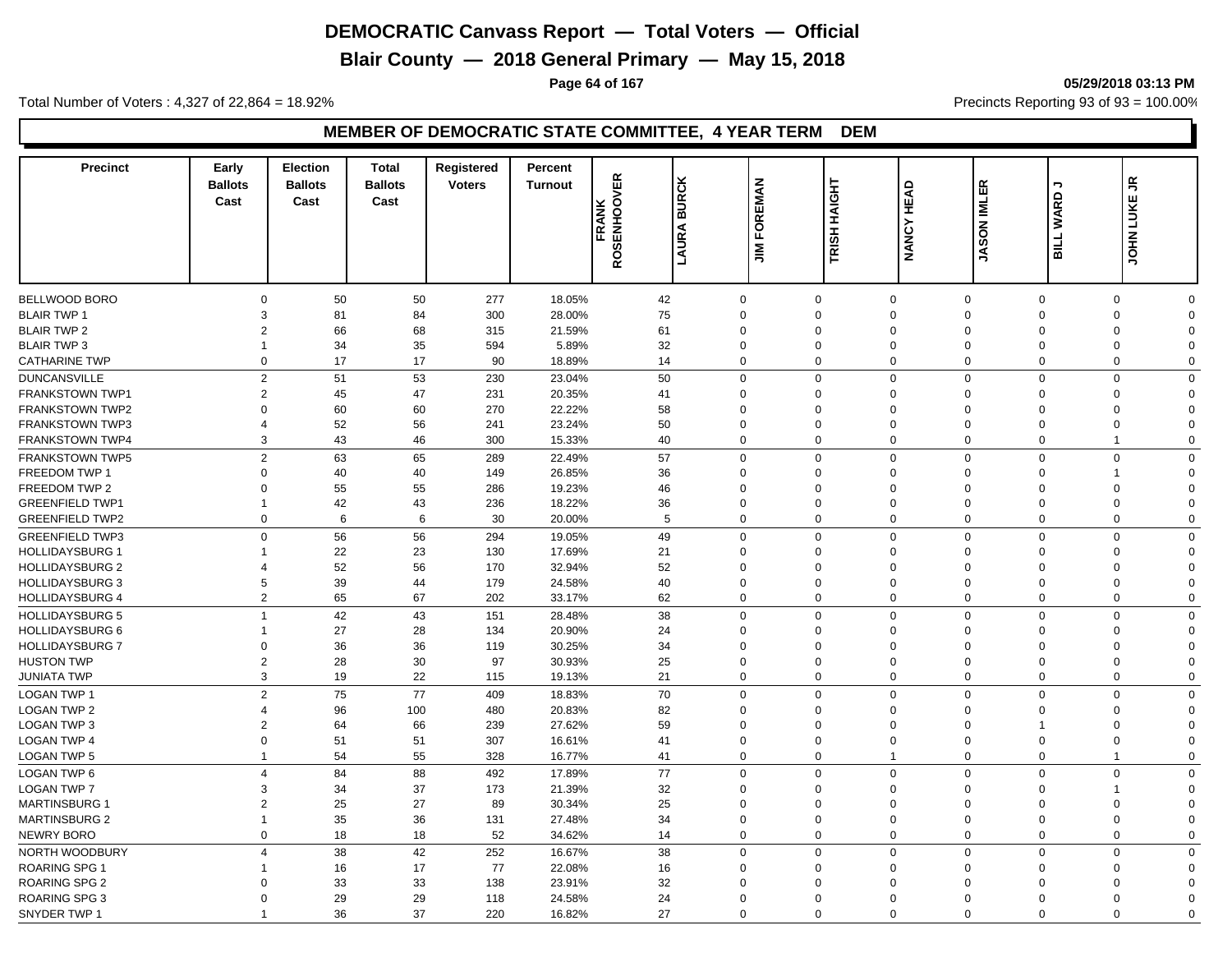**Blair County — 2018 General Primary — May 15, 2018**

**Page 65 of 167 05/29/2018 03:13 PM**

Total Number of Voters : 4,327 of 22,864 = 18.92% Precincts Reporting 93 of 93 = 100.00%

## **MEMBER OF DEMOCRATIC STATE COMMITTEE, 4 YEAR TERM DEM**

| <b>Precinct</b>      | Early<br><b>Ballots</b><br>Cast | <b>Election</b><br><b>Ballots</b><br>Cast | <b>Total</b><br><b>Ballots</b><br>Cast | Registered<br><b>Voters</b> | Percent<br><b>Turnout</b> | 띥<br>FRANK<br>ROSENHOON | ∣⊻<br>$\overline{\mathsf{BUC}}$<br>⋖<br>lg | MAN<br>ш<br>$\overline{\mathbf{r}}$<br>ш<br>$\leq$ | HAIGHT<br><b>RISH</b><br>ᄐ | $\Box$<br>◢<br>ш<br>Ŧ | ER<br><b>IML</b><br>$\overline{6}$<br>ဖ<br>Ŝ | ∍<br>읎<br>⋖<br>℥<br>$\overline{a}$ | $\propto$<br>∍<br><b>UKE</b><br>ᆜ<br><b>NHOL</b> |  |
|----------------------|---------------------------------|-------------------------------------------|----------------------------------------|-----------------------------|---------------------------|-------------------------|--------------------------------------------|----------------------------------------------------|----------------------------|-----------------------|----------------------------------------------|------------------------------------|--------------------------------------------------|--|
| SNYDER TWP 2         |                                 | 48                                        | 50                                     | 299                         | 16.72%                    | 44                      |                                            | $\Omega$                                           |                            |                       |                                              | $\Omega$                           |                                                  |  |
| <b>TAYLOR TWP</b>    |                                 | 46                                        | 49                                     | 293                         | 16.72%                    | 48                      |                                            |                                                    |                            |                       |                                              |                                    |                                                  |  |
| <b>TYRONE TWP 1</b>  |                                 | 29                                        | 29                                     | 102                         | 28.43%                    | 27                      |                                            |                                                    |                            |                       |                                              |                                    |                                                  |  |
| TYRONE TWP 2         |                                 | 34                                        | 34                                     | 171                         | 19.88%                    | 30                      |                                            |                                                    |                            |                       |                                              |                                    |                                                  |  |
| <b>TYRONE BORO 1</b> | 0                               | 23                                        | 23                                     | 139                         | 16.55%                    | 20                      |                                            | 0                                                  | 0                          |                       |                                              | 0                                  |                                                  |  |
| TYRONE BORO 2        | $\Omega$                        | 21                                        | 21                                     | 111                         | 18.92%                    | 20                      |                                            | $\Omega$                                           | 0<br>$\Omega$              |                       |                                              | $\Omega$                           |                                                  |  |
| <b>TYRONE BORO 3</b> |                                 | 28                                        | 30                                     | 169                         | 17.75%                    | 28                      |                                            |                                                    |                            |                       |                                              |                                    |                                                  |  |
| <b>TYRONE BORO 4</b> |                                 | 9                                         | 10                                     | 85                          | 11.76%                    | 10                      |                                            |                                                    |                            |                       |                                              |                                    |                                                  |  |
| <b>TYRONE BORO 5</b> |                                 | 20                                        | 20                                     | 96                          | 20.83%                    | 18                      |                                            |                                                    |                            |                       |                                              |                                    |                                                  |  |
| TYRONE BORO 6        | 0                               | 34                                        | 34                                     | 150                         | 22.67%                    | 33                      |                                            | 0                                                  | 0                          |                       |                                              | 0                                  |                                                  |  |
| <b>TYRONE BORO 7</b> | $\Omega$                        | 30                                        | 30                                     | 138                         | 21.74%                    | 25                      |                                            | $\Omega$                                           | $\Omega$<br>$\Omega$       |                       | U                                            | $\Omega$                           |                                                  |  |
| <b>WILLIAMSBURG</b>  |                                 | 40                                        | 40                                     | 176                         | 22.73%                    | 35                      |                                            | ∩                                                  |                            |                       |                                              |                                    |                                                  |  |
| WOODBURY TWP         |                                 | 28                                        | 28                                     | 154                         | 18.18%                    | 21                      |                                            |                                                    |                            |                       |                                              |                                    |                                                  |  |
| <b>Totals</b>        | 140                             | 4187                                      | 4327                                   | 22864                       |                           | 3875                    |                                            |                                                    | 6                          |                       |                                              | $6\phantom{1}$                     |                                                  |  |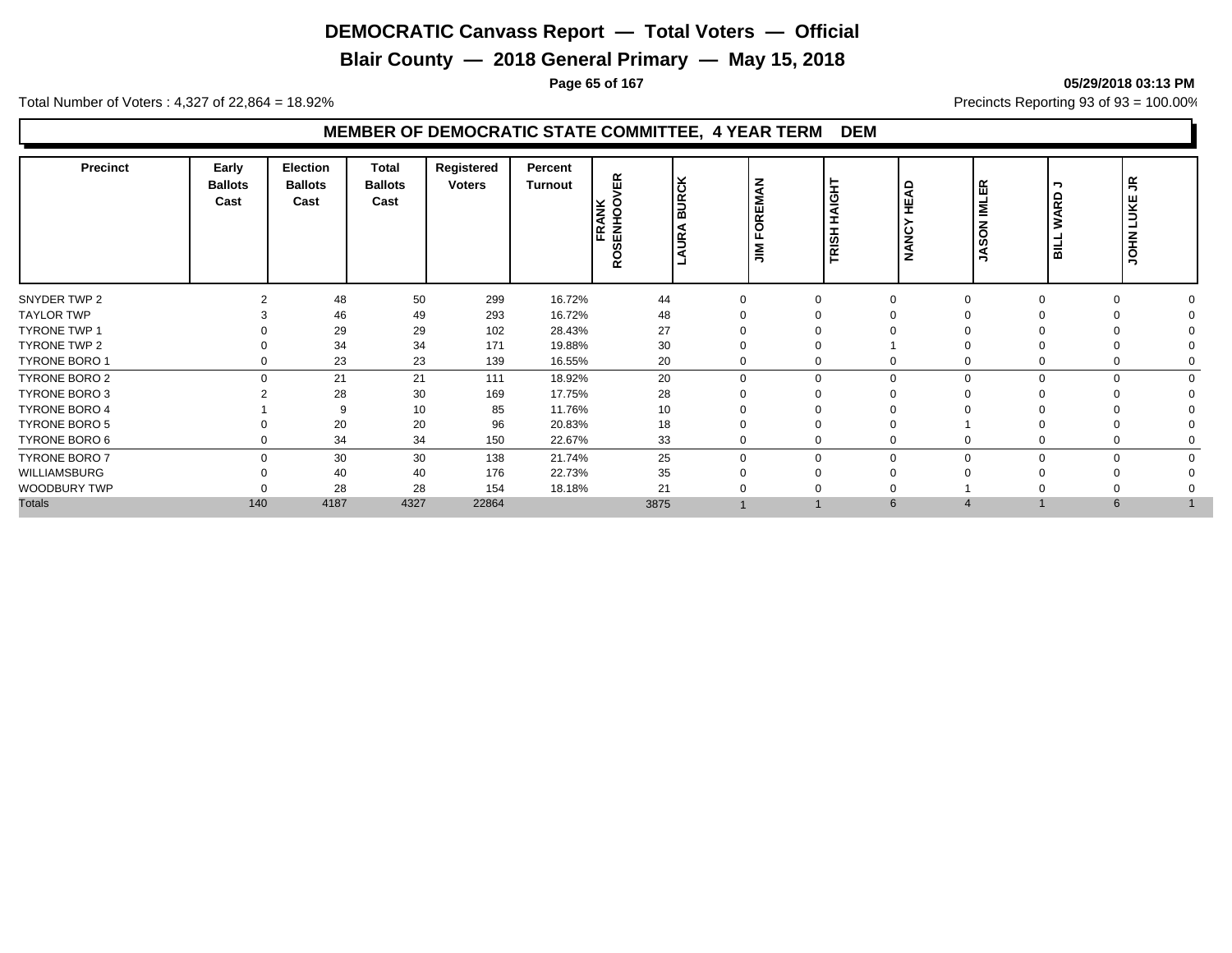**Blair County — 2018 General Primary — May 15, 2018**

**Page 66 of 167 05/29/2018 03:13 PM**

Total Number of Voters : 4,327 of 22,864 = 18.92% Precincts Reporting 93 of 93 = 100.00%

#### **MEMBER OF DEMOCRATIC STATE COMMITTEE, 4 YEAR TERM DEM - DEMOCRATIC**

| <b>Precinct</b>              | Early<br><b>Ballots</b><br>Cast | <b>Election</b><br><b>Ballots</b><br>Cast | <b>Total</b><br><b>Ballots</b><br>Cast | Registered<br><b>Voters</b> | Percent<br><b>Turnout</b> | <b>LONG</b><br>ш           | STEVE JEFFCO         | <b>JOE MANCIN</b> | <b>JAN MCCREADY</b> | <b>MATTHEW</b><br>MICHRINA | <b>CHERRY PARKS</b>                    | CHERYL<br>RAWLINGS         | <b>ASHTON</b><br>ROMANO | Con tinued |
|------------------------------|---------------------------------|-------------------------------------------|----------------------------------------|-----------------------------|---------------------------|----------------------------|----------------------|-------------------|---------------------|----------------------------|----------------------------------------|----------------------------|-------------------------|------------|
|                              |                                 |                                           |                                        |                             |                           | <b>ITSE</b><br>ц           |                      |                   |                     |                            |                                        |                            |                         |            |
| ALTOONA 1-1                  | 3                               | 37                                        | 40                                     | 335                         | 11.94%                    | $\mathbf 0$                | $\overline{0}$       | $\mathbf{0}$      |                     | $\mathbf 0$                | $\mathbf 0$<br>$\mathbf 0$             | $\mathbf 0$                | $\Omega$                |            |
| ALTOONA 2-1                  |                                 | 19                                        | 20                                     | 209                         | 9.57%                     | $\mathbf 0$                | $\Omega$             | $\Omega$          |                     | $\Omega$                   | $\Omega$<br>$\Omega$                   | $\mathbf 0$                | $\Omega$                |            |
| ALTOONA 2-2                  | $\overline{2}$                  | 41                                        | 43                                     | 279                         | 15.41%                    | $\mathbf 0$                | $\mathbf 0$          | $\overline{0}$    |                     | 0                          | $\overline{0}$<br>$\Omega$             | $\mathbf 0$                | $\Omega$                |            |
| ALTOONA 3-1                  | $\Omega$                        | 32                                        | 32                                     | 256                         | 12.50%                    | $\mathbf 0$                | $\Omega$             | $\Omega$          |                     | 0                          | $\Omega$<br>$\Omega$                   | $\mathbf 0$                | $\Omega$                |            |
| ALTOONA 3-2                  | $\Omega$                        | 62                                        | 62                                     | 267                         | 23.22%                    | $\mathbf 0$                | $\Omega$             | $\Omega$          |                     | $\mathbf 0$                | $\mathbf 0$<br>$\mathbf 0$             | $\mathbf 0$                | $\mathbf 0$             |            |
| ALTOONA 4-1                  | $\overline{2}$                  | 38                                        | 40                                     | 311                         | 12.86%                    | $\mathbf 0$                | $\mathbf 0$          | $\mathbf 0$       |                     | $\Omega$                   | $\mathbf 0$<br>$\mathbf 0$             | $\mathbf 0$                | $\mathbf 0$             |            |
| ALTOONA 4-2                  | $\overline{2}$                  | 46                                        | 48                                     | 229                         | 20.96%                    | $\mathbf 0$                | $\Omega$             | $\Omega$          |                     | $\Omega$                   | $\mathbf{0}$<br>$\Omega$               | $\mathbf 0$                | $\Omega$                |            |
| ALTOONA 5-1                  | $\Omega$                        | 17                                        | 17                                     | 67                          | 25.37%                    | $\mathbf 0$                | $\Omega$             | $\Omega$          |                     | $\Omega$                   | $\mathbf{0}$<br>$\Omega$               | $\mathbf 0$                | $\Omega$                |            |
| ALTOONA 5-2                  | 5                               | 47                                        | 52                                     | 259                         | 20.08%                    | $\mathbf 0$                | $\Omega$             | $\Omega$          |                     | $\Omega$                   | $\mathbf{0}$<br>$\Omega$               | $\mathbf 0$                | $\Omega$                |            |
| ALTOONA 5-3                  |                                 | 44                                        | 45                                     | 214                         | 21.03%                    | $\mathbf 0$                | $\mathbf 0$          | $\Omega$          |                     | $\Omega$                   | $\mathbf 0$<br>$\Omega$                | $\mathbf 0$                | $\mathbf 0$             |            |
| ALTOONA 6-1                  | 3                               | 49                                        | 52                                     | 366                         | 14.21%                    | $\mathbf 0$                | $\mathbf 0$          | $\mathbf 0$       | $\mathbf 0$         |                            | $\mathbf 0$<br>$\Omega$                | $\mathbf 0$                | $\mathbf 0$             |            |
| ALTOONA 6-2                  | $\mathbf 0$                     | 53                                        | 53                                     | 375                         | 14.13%                    | $\mathbf 0$                | $\mathbf 0$          | $\mathbf 0$       |                     | $\overline{0}$             | $\mathbf 0$<br>$\Omega$                | $\mathbf 0$                | $\Omega$                |            |
| ALTOONA 6-3                  | $\Delta$                        | 63                                        | 67                                     | 273                         | 24.54%                    | $\mathbf 0$                | $\Omega$             | $\Omega$          |                     | $\Omega$                   | $\mathbf 0$<br>$\Omega$                | $\mathbf 0$                | $\Omega$                |            |
| ALTOONA 6-4                  | $\overline{2}$                  | 47                                        | 49                                     | 292                         | 16.78%                    | $\mathbf 0$                | $\Omega$             | $\Omega$          |                     | $\Omega$                   | $\mathbf 0$<br>$\Omega$                | $\mathbf 0$                | $\Omega$                |            |
| ALTOONA 7                    | $\mathbf 0$                     | 24                                        | 24                                     | 323                         | 7.43%                     | $\mathbf 0$                | $\mathbf 0$          | $\mathbf 0$       |                     | $\mathbf 0$                | $\mathbf 0$<br>$\mathbf 0$             | $\mathbf 0$                | $\mathbf 0$             |            |
| ALTOONA 8-1                  | 3                               | 28                                        | 31                                     | 292                         | 10.62%                    | $\mathbf 0$                | $\mathbf 0$          | $\overline{0}$    |                     | $\overline{0}$             | $\mathbf 0$<br>$\overline{\mathbf{1}}$ | $\mathsf 0$                | $\mathbf 0$             |            |
| ALTOONA 8-2                  | 3                               | 43                                        | 46                                     | 213                         | 21.60%                    | $\mathbf 0$                | $\Omega$             | $\Omega$          |                     | $\Omega$                   | $\mathbf 0$<br>$\Omega$                | $\mathbf 0$                | $\Omega$                |            |
| ALTOONA 9                    | $\overline{2}$                  | 39                                        | 41                                     | 319                         | 12.85%                    | $\mathbf 0$                | $\Omega$             | $\Omega$          |                     | $\Omega$                   | $\mathbf 0$<br>$\Omega$                | $\mathbf 0$                | $\Omega$                |            |
| ALTOONA 10-1                 | $\Delta$                        | 61                                        | 65                                     | 468                         | 13.89%                    | $\mathbf 0$                | $\mathbf 0$          | $\mathbf 0$       |                     | $\overline{0}$             | $\mathbf 0$<br>$\Omega$                | $\mathbf 0$                | $\mathbf 0$             |            |
| ALTOONA 10-2                 | 3                               | 77                                        | 80                                     | 336                         | 23.81%                    | $\mathbf 0$                | $\mathbf 0$          | $\mathbf 0$       |                     | $\Omega$                   | $\mathbf 0$<br>$\Omega$                | $\mathbf 0$                | $\mathbf 0$             |            |
|                              | 5                               |                                           |                                        |                             |                           |                            | $\Omega$             | $\Omega$          |                     |                            | $\Omega$                               |                            |                         |            |
| ALTOONA 11-1                 | $\Omega$                        | 79                                        | 84<br>70                               | 474                         | 17.72%                    | $\mathbf 0$<br>$\mathbf 0$ | $\Omega$             | $\Omega$          | $\mathbf 0$         | $\Omega$                   | $\mathbf 0$<br>$\mathbf 0$<br>$\Omega$ | $\mathbf 0$                | $\mathbf 0$<br>$\Omega$ |            |
| ALTOONA 11-2                 |                                 | 70                                        |                                        | 354<br>248                  | 19.77%<br>17.74%          | $\mathbf 0$                | $\Omega$             | $\Omega$          |                     | 0                          | $\overline{0}$<br>$\Omega$             | $\mathbf 0$<br>$\mathbf 0$ |                         |            |
| ALTOONA 12-1                 | $\Omega$                        | 43<br>33                                  | 44<br>33                               | 174                         |                           | $\mathbf 0$                | $\mathbf 0$          | $\mathbf 0$       |                     | 0                          | $\mathbf 0$<br>$\Omega$                | $\mathbf 0$                | $\mathbf 0$<br>$\Omega$ |            |
| ALTOONA 12-2<br>ALTOONA 12-3 | $\Omega$                        | 28                                        | 28                                     | 160                         | 18.97%<br>17.50%          | $\mathbf 0$                | $\Omega$             | $\overline{1}$    |                     | $\Omega$                   | $\mathbf 0$<br>$\Omega$                | $\mathbf 0$                | $\Omega$                |            |
|                              |                                 | 62                                        |                                        | 222                         | 27.93%                    |                            |                      | $\Omega$          |                     | $\Omega$                   |                                        |                            |                         |            |
| ALTOONA 12-4                 | $\mathbf 0$                     |                                           | 62                                     |                             |                           | $\mathbf 0$                | $\mathbf 0$          | $\Omega$          |                     | $\Omega$                   | $\mathbf 0$<br>$\mathbf 0$             | $\mathbf 0$                | $\mathbf 0$             |            |
| ALTOONA 13-1                 | $\Omega$                        | 61                                        | 62                                     | 340                         | 18.24%                    | $\mathbf 0$                | $\Omega$<br>$\Omega$ | $\overline{0}$    |                     | $\overline{0}$             | $\Omega$<br>$\overline{0}$<br>$\Omega$ | $\mathbf 0$                | $\Omega$                |            |
| ALTOONA 13-2                 | $\Omega$                        | 41<br>51                                  | 41<br>51                               | 261                         | 15.71%                    | $\mathbf 0$                | $\Omega$             | $\Omega$          |                     | 0                          | $\mathbf 0$<br>$\Omega$                | $\mathbf 0$<br>$\mathbf 0$ | $\mathbf 0$<br>$\Omega$ |            |
| ALTOONA 13-3<br>ALTOONA 13-4 | $\mathbf 0$                     | 47                                        | 47                                     | 247<br>313                  | 20.65%<br>15.02%          | $\mathbf 0$<br>$\mathbf 0$ | $\mathbf 0$          | $\overline{0}$    |                     | $\mathbf 0$                | $\mathbf 0$<br>$\mathbf 0$             | $\mathbf 0$                | $\mathbf 0$             |            |
|                              |                                 |                                           |                                        |                             |                           |                            |                      |                   |                     |                            |                                        |                            |                         |            |
| ALTOONA 14-1                 | $\Omega$                        | 75                                        | 75                                     | 321                         | 23.36%                    | $\mathbf 0$                | $\Omega$             | $\Omega$          |                     | $\Omega$                   | $\mathbf 0$<br>$\Omega$                | $\mathbf 0$                | $\mathbf{0}$            |            |
| ALTOONA 14-2                 |                                 | 93                                        | 97                                     | 359                         | 27.02%                    | $\mathbf 0$                | $\Omega$             | $\Omega$          |                     | $\Omega$                   | $\mathbf 0$<br>$\Omega$                | $\mathbf 0$                | $\Omega$                |            |
| ALTOONA 14-3                 |                                 | 76                                        | 80                                     | 364                         | 21.98%                    | $\mathbf 0$                | $\Omega$             | $\Omega$          |                     | $\Omega$                   | $\mathbf 0$<br>$\Omega$<br>$\Omega$    | $\mathbf 0$                | $\Omega$                |            |
| ALLEGHENY 1                  | $\overline{2}$                  | 81                                        | 83                                     | 438                         | 18.95%                    | $\mathbf 0$                | $\Omega$             | $\Omega$          |                     | $\Omega$                   | $\Omega$                               | $\mathbf 0$                | $\Omega$                |            |
| <b>ALLEGHENY 2</b>           |                                 | 68                                        | 69                                     | 435                         | 15.86%                    | $\mathbf 0$                | $\Omega$             | $\Omega$          |                     | $\Omega$                   | $\mathbf 0$<br>$\Omega$                | $\mathbf 0$                | $\Omega$                |            |
| <b>ALLEGHENY 3</b>           | 6                               | 15                                        | 21                                     | 109                         | 19.27%                    | $\mathbf 0$                | $\mathbf 0$          | $\overline{0}$    | $\mathbf 0$         |                            | $\mathbf 0$<br>$\Omega$                | $\mathbf 0$                | $\mathbf 0$             |            |
| ALLEGHENY 4                  | 3                               | 39                                        | 42                                     | 234                         | 17.95%                    | $\mathbf 0$                | $\Omega$             | $\Omega$          |                     | $\Omega$                   | $\mathbf 0$<br>$\Omega$                | $\mathbf 0$                | $\Omega$                |            |
| <b>ANTIS TWP 1</b>           |                                 | 57                                        | 58                                     | 439                         | 13.21%                    | $\Omega$                   | $\Omega$             | $\Omega$          |                     | $\Omega$                   | $\Omega$<br>$\Omega$                   | $\mathbf 0$                | $\Omega$                |            |
| <b>ANTIS TWP 2</b>           | $\Omega$                        | 69                                        | 69                                     | 308                         | 22.40%                    | $\Omega$                   | $\Omega$             | $\Omega$          |                     | $\Omega$                   | $\mathbf 0$<br>$\Omega$                | $\mathbf 0$                | $\Omega$                |            |
| <b>ANTIS TWP 3</b>           | $\Omega$                        | 63                                        | 63                                     | 364                         | 17.31%                    | $\Omega$                   | $\Omega$             | $\Omega$          |                     | $\Omega$                   | $\Omega$<br>$\Omega$                   | $\Omega$                   | $\Omega$                |            |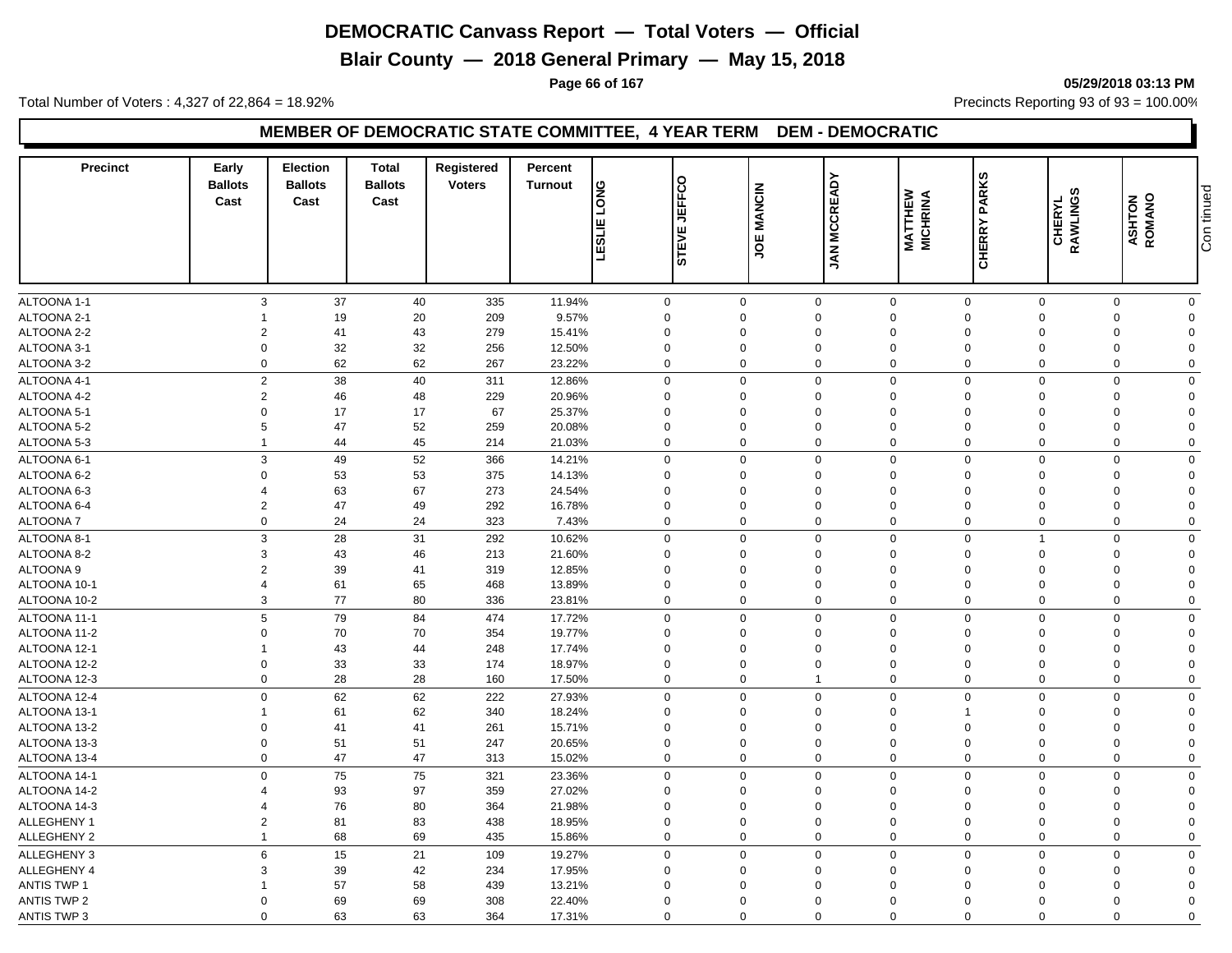**Blair County — 2018 General Primary — May 15, 2018**

**Page 67 of 167 05/29/2018 03:13 PM**

Total Number of Voters : 4,327 of 22,864 = 18.92% Precincts Reporting 93 of 93 = 100.00%

## **MEMBER OF DEMOCRATIC STATE COMMITTEE, 4 YEAR TERM DEM**

| CHERRY I<br>51<br>Ŵ<br>⊐<br>BELLWOOD BORO<br>$\mathbf 0$<br>50<br>50<br>277<br>18.05%<br>$\mathbf 0$<br>$\mathbf 0$<br>$\mathbf 0$<br>$\mathbf 0$<br>$\mathbf 0$<br>$\mathbf 0$<br>$\mathbf 0$<br>$\Omega$<br>84<br>300<br>28.00%<br>$\mathbf 0$<br>$\Omega$<br><b>BLAIR TWP 1</b><br>3<br>81<br>$\Omega$<br>$\Omega$<br>$\Omega$<br>$\Omega$<br>$\Omega$<br>68<br><b>BLAIR TWP 2</b><br>66<br>315<br>21.59%<br>$\Omega$<br>$\Omega$<br>$\Omega$<br>2<br>$\Omega$<br>$\Omega$<br>$\Omega$<br>$\Omega$<br>$\Omega$<br>35<br>34<br>594<br>5.89%<br>$\mathbf 0$<br>$\overline{0}$<br>$\mathbf 0$<br><b>BLAIR TWP 3</b><br>$\mathbf 0$<br>$\mathbf 0$<br>$\mathbf 0$<br>0<br>$\Omega$<br>17<br><b>CATHARINE TWP</b><br>17<br>90<br>$\mathbf 0$<br>$\Omega$<br>$\mathbf 0$<br>$\mathbf 0$<br>$\mathbf 0$<br>18.89%<br>0<br>$\Omega$<br>$\Omega$<br>$\Omega$<br>53<br><b>DUNCANSVILLE</b><br>$\overline{2}$<br>51<br>230<br>23.04%<br>$\mathbf 0$<br>$\Omega$<br>$\Omega$<br>$\Omega$<br>$\mathbf 0$<br>$\mathbf 0$<br>$\mathbf 0$<br>$\Omega$<br>FRANKSTOWN TWP1<br>$\overline{2}$<br>45<br>47<br>231<br>20.35%<br>$\mathbf 0$<br>$\overline{0}$<br>$\mathbf 0$<br>$\mathbf 0$<br>$\Omega$<br>$\Omega$<br>$\Omega$<br>$\Omega$<br>60<br>60<br>270<br>22.22%<br>$\mathbf 0$<br>$\mathbf 0$<br><b>FRANKSTOWN TWP2</b><br>$\Omega$<br>$\Omega$<br>$\Omega$<br>$\Omega$<br>$\Omega$<br>$\Omega$<br>$\Omega$<br><b>FRANKSTOWN TWP3</b><br>52<br>56<br>241<br>23.24%<br>$\mathbf 0$<br>$\Omega$<br>$\Omega$<br>$\Omega$<br>$\mathbf 0$<br>$\Omega$<br>$\Omega$<br>4<br>43<br>46<br>$\mathbf 0$<br>$\Omega$<br>$\Omega$<br>$\mathbf 0$<br>FRANKSTOWN TWP4<br>3<br>300<br>15.33%<br>$\Omega$<br>$\Omega$<br>$\Omega$<br>$\mathbf 0$<br>$\overline{2}$<br>65<br>63<br>289<br>$\mathbf 0$<br>$\Omega$<br>$\Omega$<br>$\Omega$<br>$\mathbf 0$<br>$\Omega$<br><b>FRANKSTOWN TWP5</b><br>22.49%<br>$\Omega$<br>$\Omega$<br>FREEDOM TWP 1<br>$\Omega$<br>40<br>40<br>149<br>26.85%<br>$\mathbf 0$<br>$\mathbf 0$<br>$\mathbf 0$<br>$\Omega$<br>$\Omega$<br>$\Omega$<br>$\Omega$<br>$\Omega$<br>55<br>FREEDOM TWP 2<br>55<br>19.23%<br>$\Omega$<br>286<br>$\Omega$<br>$\Omega$<br>$\Omega$<br>$\mathbf 0$<br>$\Omega$<br>$\Omega$<br>$\Omega$<br>$\Omega$<br>42<br>43<br><b>GREENFIELD TWP1</b><br>236<br>18.22%<br>$\mathbf 0$<br>$\Omega$<br>$\overline{0}$<br>$\Omega$<br>$\Omega$<br>$\Omega$<br>$\Omega$<br>$\Omega$<br><b>GREENFIELD TWP2</b><br>$\mathbf 0$<br>6<br>30<br>20.00%<br>$\mathbf 0$<br>$\mathbf 0$<br>$\overline{0}$<br>$\mathbf 0$<br>$\mathbf 0$<br>6<br>$\mathbf 0$<br>$\mathbf 0$<br>$\mathbf 0$<br><b>GREENFIELD TWP3</b><br>$\mathbf 0$<br>56<br>56<br>$\mathbf 0$<br>$\mathbf 0$<br>$\Omega$<br>$\overline{0}$<br>$\mathbf 0$<br>294<br>19.05%<br>$\mathbf 0$<br>$\Omega$<br>$\mathbf 0$<br><b>HOLLIDAYSBURG 1</b><br>22<br>23<br>$\mathbf 0$<br>130<br>17.69%<br>$\mathbf 0$<br>$\Omega$<br>$\Omega$<br>$\Omega$<br>$\mathbf 0$<br>$\Omega$<br>$\Omega$<br>52<br>56<br><b>HOLLIDAYSBURG 2</b><br>170<br>32.94%<br>$\mathbf 0$<br>$\Omega$<br>$\overline{0}$<br>$\mathbf 0$<br>$\mathbf 0$<br>$\Omega$<br>$\Omega$<br>$\Omega$<br>4<br>39<br>179<br><b>HOLLIDAYSBURG 3</b><br>5<br>44<br>24.58%<br>$\mathbf 0$<br>$\Omega$<br>$\Omega$<br>$\Omega$<br>$\mathbf 0$<br>$\Omega$<br>$\mathbf 0$<br>$\Omega$<br>67<br><b>HOLLIDAYSBURG 4</b><br>2<br>65<br>202<br>33.17%<br>$\mathbf 0$<br>$\mathbf 0$<br>$\Omega$<br>$\mathbf 0$<br>$\Omega$<br>$\mathbf 0$<br>$\mathbf 0$<br>$\overline{1}$<br><b>HOLLIDAYSBURG 5</b><br>42<br>43<br>151<br>28.48%<br>$\mathbf 0$<br>$\mathbf 0$<br>$\overline{0}$<br>$\mathbf 0$<br>$\mathbf 0$<br>$\mathbf 0$<br>$\mathbf 0$<br>$\Omega$<br>27<br>28<br><b>HOLLIDAYSBURG 6</b><br>134<br>20.90%<br>$\mathbf 0$<br>$\mathbf{0}$<br>$\mathbf 0$<br>$\Omega$<br>$\Omega$<br>$\Omega$<br>$\Omega$<br>$\Omega$<br>36<br>36<br><b>HOLLIDAYSBURG 7</b><br>119<br>30.25%<br>$\mathbf 0$<br>$\mathbf 0$<br>$\mathbf 0$<br>$\Omega$<br>$\Omega$<br>$\Omega$<br>0<br>$\Omega$<br>$\Omega$<br>30<br>28<br>97<br>$\mathbf 0$<br>$\mathbf 0$<br>$\mathbf 0$<br><b>HUSTON TWP</b><br>$\overline{2}$<br>30.93%<br>$\Omega$<br>$\Omega$<br>$\Omega$<br>$\Omega$<br>$\Omega$<br>3<br>19<br>22<br>$\mathbf 0$<br>$\Omega$<br>$\Omega$<br>$\Omega$<br>$\mathbf 0$<br>19.13%<br>$\Omega$<br>$\Omega$<br>$\Omega$<br><b>JUNIATA TWP</b><br>115<br>75<br>77<br><b>LOGAN TWP 1</b><br>$\overline{2}$<br>409<br>18.83%<br>$\mathbf 0$<br>$\mathbf 0$<br>$\Omega$<br>$\Omega$<br>$\mathbf 0$<br>$\mathbf 0$<br>$\mathbf 0$<br>$\Omega$<br><b>LOGAN TWP 2</b><br>$\overline{2}$<br>96<br>100<br>480<br>20.83%<br>$\mathbf 0$<br>$\Omega$<br>$\Omega$<br>$\Omega$<br>$\Omega$<br>$\Omega$<br>$\Omega$<br>LOGAN TWP 3<br>66<br>239<br>27.62%<br>$\mathbf 0$<br>$\Omega$<br>$\mathbf 0$<br>$\overline{2}$<br>64<br>$\Omega$<br>$\Omega$<br>$\Omega$<br>$\Omega$<br>$\Omega$<br><b>LOGAN TWP 4</b><br>$\Omega$<br>51<br>51<br>307<br>16.61%<br>$\mathbf 0$<br>$\mathbf 0$<br>$\overline{0}$<br>$\overline{0}$<br>$\mathbf 0$<br>$\mathbf 0$<br>$\Omega$<br>$\mathbf 0$<br>54<br>55<br>$\mathbf 0$<br>$\mathbf 0$<br><b>LOGAN TWP 5</b><br>328<br>16.77%<br>$\mathbf 0$<br>$\Omega$<br>$\Omega$<br>$\mathbf 0$<br>$\mathbf 0$<br>$\mathbf 0$<br>LOGAN TWP 6<br>84<br>88<br>17.89%<br>$\mathbf 0$<br>$\mathbf 0$<br>$\Omega$<br>$\mathbf 0$<br>$\overline{4}$<br>492<br>$\Omega$<br>$\mathbf 0$<br>$\Omega$<br>$\mathbf 0$<br><b>LOGAN TWP 7</b><br>3<br>34<br>37<br>173<br>21.39%<br>$\mathbf 0$<br>$\mathbf 0$<br>$\mathbf 0$<br>$\Omega$<br>$\Omega$<br>$\Omega$<br>$\Omega$<br>1<br>MARTINSBURG 1<br>25<br>27<br>89<br>$\overline{2}$<br>30.34%<br>$\mathbf 0$<br>$\Omega$<br>$\Omega$<br>$\Omega$<br>$\mathbf 0$<br>$\Omega$<br>$\Omega$<br>$\Omega$<br>36<br><b>MARTINSBURG 2</b><br>35<br>131<br>$\mathbf 0$<br>$\Omega$<br>$\mathbf 0$<br>$\mathbf 0$<br>27.48%<br>$\Omega$<br>$\Omega$<br>$\Omega$<br>$\Omega$<br>NEWRY BORO<br>$\mathbf 0$<br>18<br>18<br>52<br>34.62%<br>$\mathbf 0$<br>$\mathbf 0$<br>$\mathbf 0$<br>$\mathbf 0$<br>$\mathbf 0$<br>$\Omega$<br>$\Omega$<br>$\mathbf 0$<br>38<br>42<br>252<br>NORTH WOODBURY<br>16.67%<br>$\mathbf 0$<br>$\Omega$<br>$\Omega$<br>$\Omega$<br>$\mathbf 0$<br>$\mathbf 0$<br>$\mathbf 0$<br>$\boldsymbol{\Delta}$<br>$\Omega$<br>ROARING SPG 1<br>17<br>77<br>16<br>22.08%<br>$\mathbf 0$<br>$\Omega$<br>$\Omega$<br>$\mathbf 0$<br>$\mathbf 0$<br>$\Omega$<br>$\Omega$<br>$\Omega$<br><b>ROARING SPG 2</b><br>33<br>33<br>$\mathbf 0$<br>138<br>23.91%<br>$\Omega$<br>$\Omega$<br>$\Omega$<br>0<br>$\overline{0}$<br>$\Omega$<br>$\Omega$<br>$\Omega$<br><b>ROARING SPG 3</b><br>29<br>29<br>$\mathbf 0$<br>$\Omega$<br>118<br>24.58%<br>$\Omega$<br>$\Omega$<br>$\Omega$<br>$\mathbf 0$<br>$\mathbf 0$<br>$\Omega$<br>$\Omega$<br>$\Omega$ | <b>Precinct</b> | Early<br><b>Ballots</b><br>Cast | <b>Election</b><br><b>Ballots</b><br>Cast | <b>Total</b><br><b>Ballots</b><br>Cast | Registered<br><b>Voters</b> | Percent<br><b>Turnout</b> | <b>DNG</b><br>ш | STEVE JEFFCO | <b>JOE MANCIN</b> | <b>JAN MCCREADY</b> | <b>MATTHEW</b><br>MICHRINA | <b>PARKS</b> | CHERYL<br>RAWLINGS | <b>ASHTON</b><br>ROMANO |
|------------------------------------------------------------------------------------------------------------------------------------------------------------------------------------------------------------------------------------------------------------------------------------------------------------------------------------------------------------------------------------------------------------------------------------------------------------------------------------------------------------------------------------------------------------------------------------------------------------------------------------------------------------------------------------------------------------------------------------------------------------------------------------------------------------------------------------------------------------------------------------------------------------------------------------------------------------------------------------------------------------------------------------------------------------------------------------------------------------------------------------------------------------------------------------------------------------------------------------------------------------------------------------------------------------------------------------------------------------------------------------------------------------------------------------------------------------------------------------------------------------------------------------------------------------------------------------------------------------------------------------------------------------------------------------------------------------------------------------------------------------------------------------------------------------------------------------------------------------------------------------------------------------------------------------------------------------------------------------------------------------------------------------------------------------------------------------------------------------------------------------------------------------------------------------------------------------------------------------------------------------------------------------------------------------------------------------------------------------------------------------------------------------------------------------------------------------------------------------------------------------------------------------------------------------------------------------------------------------------------------------------------------------------------------------------------------------------------------------------------------------------------------------------------------------------------------------------------------------------------------------------------------------------------------------------------------------------------------------------------------------------------------------------------------------------------------------------------------------------------------------------------------------------------------------------------------------------------------------------------------------------------------------------------------------------------------------------------------------------------------------------------------------------------------------------------------------------------------------------------------------------------------------------------------------------------------------------------------------------------------------------------------------------------------------------------------------------------------------------------------------------------------------------------------------------------------------------------------------------------------------------------------------------------------------------------------------------------------------------------------------------------------------------------------------------------------------------------------------------------------------------------------------------------------------------------------------------------------------------------------------------------------------------------------------------------------------------------------------------------------------------------------------------------------------------------------------------------------------------------------------------------------------------------------------------------------------------------------------------------------------------------------------------------------------------------------------------------------------------------------------------------------------------------------------------------------------------------------------------------------------------------------------------------------------------------------------------------------------------------------------------------------------------------------------------------------------------------------------------------------------------------------------------------------------------------------------------------------------------------------------------------------------------------------------------------------------------------------------------------------------------------------------------------------------------------------------------------------------------------------------------------------------------------------------------------------------------------------------------------------------------------------------------------------------------------------------------------------------------------------------------------------------------------------------------------------------------------------------------------------------------------------------------------------------------------------------------------------------------------------------------------------------------------------------------------------------------------------------------------------------------------------------------------------------------------------------------------------------------------------------------------------------------------------------------------------------------------------------------------------------------------------------------------------------------------------------------------------------------------------------------------------------------------------------------------------------------------------------------------------------------------------------------------------------------------------------------------------------------------------------------------------------------------------------|-----------------|---------------------------------|-------------------------------------------|----------------------------------------|-----------------------------|---------------------------|-----------------|--------------|-------------------|---------------------|----------------------------|--------------|--------------------|-------------------------|
|                                                                                                                                                                                                                                                                                                                                                                                                                                                                                                                                                                                                                                                                                                                                                                                                                                                                                                                                                                                                                                                                                                                                                                                                                                                                                                                                                                                                                                                                                                                                                                                                                                                                                                                                                                                                                                                                                                                                                                                                                                                                                                                                                                                                                                                                                                                                                                                                                                                                                                                                                                                                                                                                                                                                                                                                                                                                                                                                                                                                                                                                                                                                                                                                                                                                                                                                                                                                                                                                                                                                                                                                                                                                                                                                                                                                                                                                                                                                                                                                                                                                                                                                                                                                                                                                                                                                                                                                                                                                                                                                                                                                                                                                                                                                                                                                                                                                                                                                                                                                                                                                                                                                                                                                                                                                                                                                                                                                                                                                                                                                                                                                                                                                                                                                                                                                                                                                                                                                                                                                                                                                                                                                                                                                                                                                                                                                                                                                                                                                                                                                                                                                                                                                                                                                                                                                            |                 |                                 |                                           |                                        |                             |                           |                 |              |                   |                     |                            |              |                    |                         |
|                                                                                                                                                                                                                                                                                                                                                                                                                                                                                                                                                                                                                                                                                                                                                                                                                                                                                                                                                                                                                                                                                                                                                                                                                                                                                                                                                                                                                                                                                                                                                                                                                                                                                                                                                                                                                                                                                                                                                                                                                                                                                                                                                                                                                                                                                                                                                                                                                                                                                                                                                                                                                                                                                                                                                                                                                                                                                                                                                                                                                                                                                                                                                                                                                                                                                                                                                                                                                                                                                                                                                                                                                                                                                                                                                                                                                                                                                                                                                                                                                                                                                                                                                                                                                                                                                                                                                                                                                                                                                                                                                                                                                                                                                                                                                                                                                                                                                                                                                                                                                                                                                                                                                                                                                                                                                                                                                                                                                                                                                                                                                                                                                                                                                                                                                                                                                                                                                                                                                                                                                                                                                                                                                                                                                                                                                                                                                                                                                                                                                                                                                                                                                                                                                                                                                                                                            |                 |                                 |                                           |                                        |                             |                           |                 |              |                   |                     |                            |              |                    |                         |
|                                                                                                                                                                                                                                                                                                                                                                                                                                                                                                                                                                                                                                                                                                                                                                                                                                                                                                                                                                                                                                                                                                                                                                                                                                                                                                                                                                                                                                                                                                                                                                                                                                                                                                                                                                                                                                                                                                                                                                                                                                                                                                                                                                                                                                                                                                                                                                                                                                                                                                                                                                                                                                                                                                                                                                                                                                                                                                                                                                                                                                                                                                                                                                                                                                                                                                                                                                                                                                                                                                                                                                                                                                                                                                                                                                                                                                                                                                                                                                                                                                                                                                                                                                                                                                                                                                                                                                                                                                                                                                                                                                                                                                                                                                                                                                                                                                                                                                                                                                                                                                                                                                                                                                                                                                                                                                                                                                                                                                                                                                                                                                                                                                                                                                                                                                                                                                                                                                                                                                                                                                                                                                                                                                                                                                                                                                                                                                                                                                                                                                                                                                                                                                                                                                                                                                                                            |                 |                                 |                                           |                                        |                             |                           |                 |              |                   |                     |                            |              |                    |                         |
|                                                                                                                                                                                                                                                                                                                                                                                                                                                                                                                                                                                                                                                                                                                                                                                                                                                                                                                                                                                                                                                                                                                                                                                                                                                                                                                                                                                                                                                                                                                                                                                                                                                                                                                                                                                                                                                                                                                                                                                                                                                                                                                                                                                                                                                                                                                                                                                                                                                                                                                                                                                                                                                                                                                                                                                                                                                                                                                                                                                                                                                                                                                                                                                                                                                                                                                                                                                                                                                                                                                                                                                                                                                                                                                                                                                                                                                                                                                                                                                                                                                                                                                                                                                                                                                                                                                                                                                                                                                                                                                                                                                                                                                                                                                                                                                                                                                                                                                                                                                                                                                                                                                                                                                                                                                                                                                                                                                                                                                                                                                                                                                                                                                                                                                                                                                                                                                                                                                                                                                                                                                                                                                                                                                                                                                                                                                                                                                                                                                                                                                                                                                                                                                                                                                                                                                                            |                 |                                 |                                           |                                        |                             |                           |                 |              |                   |                     |                            |              |                    |                         |
|                                                                                                                                                                                                                                                                                                                                                                                                                                                                                                                                                                                                                                                                                                                                                                                                                                                                                                                                                                                                                                                                                                                                                                                                                                                                                                                                                                                                                                                                                                                                                                                                                                                                                                                                                                                                                                                                                                                                                                                                                                                                                                                                                                                                                                                                                                                                                                                                                                                                                                                                                                                                                                                                                                                                                                                                                                                                                                                                                                                                                                                                                                                                                                                                                                                                                                                                                                                                                                                                                                                                                                                                                                                                                                                                                                                                                                                                                                                                                                                                                                                                                                                                                                                                                                                                                                                                                                                                                                                                                                                                                                                                                                                                                                                                                                                                                                                                                                                                                                                                                                                                                                                                                                                                                                                                                                                                                                                                                                                                                                                                                                                                                                                                                                                                                                                                                                                                                                                                                                                                                                                                                                                                                                                                                                                                                                                                                                                                                                                                                                                                                                                                                                                                                                                                                                                                            |                 |                                 |                                           |                                        |                             |                           |                 |              |                   |                     |                            |              |                    |                         |
|                                                                                                                                                                                                                                                                                                                                                                                                                                                                                                                                                                                                                                                                                                                                                                                                                                                                                                                                                                                                                                                                                                                                                                                                                                                                                                                                                                                                                                                                                                                                                                                                                                                                                                                                                                                                                                                                                                                                                                                                                                                                                                                                                                                                                                                                                                                                                                                                                                                                                                                                                                                                                                                                                                                                                                                                                                                                                                                                                                                                                                                                                                                                                                                                                                                                                                                                                                                                                                                                                                                                                                                                                                                                                                                                                                                                                                                                                                                                                                                                                                                                                                                                                                                                                                                                                                                                                                                                                                                                                                                                                                                                                                                                                                                                                                                                                                                                                                                                                                                                                                                                                                                                                                                                                                                                                                                                                                                                                                                                                                                                                                                                                                                                                                                                                                                                                                                                                                                                                                                                                                                                                                                                                                                                                                                                                                                                                                                                                                                                                                                                                                                                                                                                                                                                                                                                            |                 |                                 |                                           |                                        |                             |                           |                 |              |                   |                     |                            |              |                    |                         |
|                                                                                                                                                                                                                                                                                                                                                                                                                                                                                                                                                                                                                                                                                                                                                                                                                                                                                                                                                                                                                                                                                                                                                                                                                                                                                                                                                                                                                                                                                                                                                                                                                                                                                                                                                                                                                                                                                                                                                                                                                                                                                                                                                                                                                                                                                                                                                                                                                                                                                                                                                                                                                                                                                                                                                                                                                                                                                                                                                                                                                                                                                                                                                                                                                                                                                                                                                                                                                                                                                                                                                                                                                                                                                                                                                                                                                                                                                                                                                                                                                                                                                                                                                                                                                                                                                                                                                                                                                                                                                                                                                                                                                                                                                                                                                                                                                                                                                                                                                                                                                                                                                                                                                                                                                                                                                                                                                                                                                                                                                                                                                                                                                                                                                                                                                                                                                                                                                                                                                                                                                                                                                                                                                                                                                                                                                                                                                                                                                                                                                                                                                                                                                                                                                                                                                                                                            |                 |                                 |                                           |                                        |                             |                           |                 |              |                   |                     |                            |              |                    |                         |
|                                                                                                                                                                                                                                                                                                                                                                                                                                                                                                                                                                                                                                                                                                                                                                                                                                                                                                                                                                                                                                                                                                                                                                                                                                                                                                                                                                                                                                                                                                                                                                                                                                                                                                                                                                                                                                                                                                                                                                                                                                                                                                                                                                                                                                                                                                                                                                                                                                                                                                                                                                                                                                                                                                                                                                                                                                                                                                                                                                                                                                                                                                                                                                                                                                                                                                                                                                                                                                                                                                                                                                                                                                                                                                                                                                                                                                                                                                                                                                                                                                                                                                                                                                                                                                                                                                                                                                                                                                                                                                                                                                                                                                                                                                                                                                                                                                                                                                                                                                                                                                                                                                                                                                                                                                                                                                                                                                                                                                                                                                                                                                                                                                                                                                                                                                                                                                                                                                                                                                                                                                                                                                                                                                                                                                                                                                                                                                                                                                                                                                                                                                                                                                                                                                                                                                                                            |                 |                                 |                                           |                                        |                             |                           |                 |              |                   |                     |                            |              |                    |                         |
|                                                                                                                                                                                                                                                                                                                                                                                                                                                                                                                                                                                                                                                                                                                                                                                                                                                                                                                                                                                                                                                                                                                                                                                                                                                                                                                                                                                                                                                                                                                                                                                                                                                                                                                                                                                                                                                                                                                                                                                                                                                                                                                                                                                                                                                                                                                                                                                                                                                                                                                                                                                                                                                                                                                                                                                                                                                                                                                                                                                                                                                                                                                                                                                                                                                                                                                                                                                                                                                                                                                                                                                                                                                                                                                                                                                                                                                                                                                                                                                                                                                                                                                                                                                                                                                                                                                                                                                                                                                                                                                                                                                                                                                                                                                                                                                                                                                                                                                                                                                                                                                                                                                                                                                                                                                                                                                                                                                                                                                                                                                                                                                                                                                                                                                                                                                                                                                                                                                                                                                                                                                                                                                                                                                                                                                                                                                                                                                                                                                                                                                                                                                                                                                                                                                                                                                                            |                 |                                 |                                           |                                        |                             |                           |                 |              |                   |                     |                            |              |                    |                         |
|                                                                                                                                                                                                                                                                                                                                                                                                                                                                                                                                                                                                                                                                                                                                                                                                                                                                                                                                                                                                                                                                                                                                                                                                                                                                                                                                                                                                                                                                                                                                                                                                                                                                                                                                                                                                                                                                                                                                                                                                                                                                                                                                                                                                                                                                                                                                                                                                                                                                                                                                                                                                                                                                                                                                                                                                                                                                                                                                                                                                                                                                                                                                                                                                                                                                                                                                                                                                                                                                                                                                                                                                                                                                                                                                                                                                                                                                                                                                                                                                                                                                                                                                                                                                                                                                                                                                                                                                                                                                                                                                                                                                                                                                                                                                                                                                                                                                                                                                                                                                                                                                                                                                                                                                                                                                                                                                                                                                                                                                                                                                                                                                                                                                                                                                                                                                                                                                                                                                                                                                                                                                                                                                                                                                                                                                                                                                                                                                                                                                                                                                                                                                                                                                                                                                                                                                            |                 |                                 |                                           |                                        |                             |                           |                 |              |                   |                     |                            |              |                    |                         |
|                                                                                                                                                                                                                                                                                                                                                                                                                                                                                                                                                                                                                                                                                                                                                                                                                                                                                                                                                                                                                                                                                                                                                                                                                                                                                                                                                                                                                                                                                                                                                                                                                                                                                                                                                                                                                                                                                                                                                                                                                                                                                                                                                                                                                                                                                                                                                                                                                                                                                                                                                                                                                                                                                                                                                                                                                                                                                                                                                                                                                                                                                                                                                                                                                                                                                                                                                                                                                                                                                                                                                                                                                                                                                                                                                                                                                                                                                                                                                                                                                                                                                                                                                                                                                                                                                                                                                                                                                                                                                                                                                                                                                                                                                                                                                                                                                                                                                                                                                                                                                                                                                                                                                                                                                                                                                                                                                                                                                                                                                                                                                                                                                                                                                                                                                                                                                                                                                                                                                                                                                                                                                                                                                                                                                                                                                                                                                                                                                                                                                                                                                                                                                                                                                                                                                                                                            |                 |                                 |                                           |                                        |                             |                           |                 |              |                   |                     |                            |              |                    |                         |
|                                                                                                                                                                                                                                                                                                                                                                                                                                                                                                                                                                                                                                                                                                                                                                                                                                                                                                                                                                                                                                                                                                                                                                                                                                                                                                                                                                                                                                                                                                                                                                                                                                                                                                                                                                                                                                                                                                                                                                                                                                                                                                                                                                                                                                                                                                                                                                                                                                                                                                                                                                                                                                                                                                                                                                                                                                                                                                                                                                                                                                                                                                                                                                                                                                                                                                                                                                                                                                                                                                                                                                                                                                                                                                                                                                                                                                                                                                                                                                                                                                                                                                                                                                                                                                                                                                                                                                                                                                                                                                                                                                                                                                                                                                                                                                                                                                                                                                                                                                                                                                                                                                                                                                                                                                                                                                                                                                                                                                                                                                                                                                                                                                                                                                                                                                                                                                                                                                                                                                                                                                                                                                                                                                                                                                                                                                                                                                                                                                                                                                                                                                                                                                                                                                                                                                                                            |                 |                                 |                                           |                                        |                             |                           |                 |              |                   |                     |                            |              |                    |                         |
|                                                                                                                                                                                                                                                                                                                                                                                                                                                                                                                                                                                                                                                                                                                                                                                                                                                                                                                                                                                                                                                                                                                                                                                                                                                                                                                                                                                                                                                                                                                                                                                                                                                                                                                                                                                                                                                                                                                                                                                                                                                                                                                                                                                                                                                                                                                                                                                                                                                                                                                                                                                                                                                                                                                                                                                                                                                                                                                                                                                                                                                                                                                                                                                                                                                                                                                                                                                                                                                                                                                                                                                                                                                                                                                                                                                                                                                                                                                                                                                                                                                                                                                                                                                                                                                                                                                                                                                                                                                                                                                                                                                                                                                                                                                                                                                                                                                                                                                                                                                                                                                                                                                                                                                                                                                                                                                                                                                                                                                                                                                                                                                                                                                                                                                                                                                                                                                                                                                                                                                                                                                                                                                                                                                                                                                                                                                                                                                                                                                                                                                                                                                                                                                                                                                                                                                                            |                 |                                 |                                           |                                        |                             |                           |                 |              |                   |                     |                            |              |                    |                         |
|                                                                                                                                                                                                                                                                                                                                                                                                                                                                                                                                                                                                                                                                                                                                                                                                                                                                                                                                                                                                                                                                                                                                                                                                                                                                                                                                                                                                                                                                                                                                                                                                                                                                                                                                                                                                                                                                                                                                                                                                                                                                                                                                                                                                                                                                                                                                                                                                                                                                                                                                                                                                                                                                                                                                                                                                                                                                                                                                                                                                                                                                                                                                                                                                                                                                                                                                                                                                                                                                                                                                                                                                                                                                                                                                                                                                                                                                                                                                                                                                                                                                                                                                                                                                                                                                                                                                                                                                                                                                                                                                                                                                                                                                                                                                                                                                                                                                                                                                                                                                                                                                                                                                                                                                                                                                                                                                                                                                                                                                                                                                                                                                                                                                                                                                                                                                                                                                                                                                                                                                                                                                                                                                                                                                                                                                                                                                                                                                                                                                                                                                                                                                                                                                                                                                                                                                            |                 |                                 |                                           |                                        |                             |                           |                 |              |                   |                     |                            |              |                    |                         |
|                                                                                                                                                                                                                                                                                                                                                                                                                                                                                                                                                                                                                                                                                                                                                                                                                                                                                                                                                                                                                                                                                                                                                                                                                                                                                                                                                                                                                                                                                                                                                                                                                                                                                                                                                                                                                                                                                                                                                                                                                                                                                                                                                                                                                                                                                                                                                                                                                                                                                                                                                                                                                                                                                                                                                                                                                                                                                                                                                                                                                                                                                                                                                                                                                                                                                                                                                                                                                                                                                                                                                                                                                                                                                                                                                                                                                                                                                                                                                                                                                                                                                                                                                                                                                                                                                                                                                                                                                                                                                                                                                                                                                                                                                                                                                                                                                                                                                                                                                                                                                                                                                                                                                                                                                                                                                                                                                                                                                                                                                                                                                                                                                                                                                                                                                                                                                                                                                                                                                                                                                                                                                                                                                                                                                                                                                                                                                                                                                                                                                                                                                                                                                                                                                                                                                                                                            |                 |                                 |                                           |                                        |                             |                           |                 |              |                   |                     |                            |              |                    |                         |
|                                                                                                                                                                                                                                                                                                                                                                                                                                                                                                                                                                                                                                                                                                                                                                                                                                                                                                                                                                                                                                                                                                                                                                                                                                                                                                                                                                                                                                                                                                                                                                                                                                                                                                                                                                                                                                                                                                                                                                                                                                                                                                                                                                                                                                                                                                                                                                                                                                                                                                                                                                                                                                                                                                                                                                                                                                                                                                                                                                                                                                                                                                                                                                                                                                                                                                                                                                                                                                                                                                                                                                                                                                                                                                                                                                                                                                                                                                                                                                                                                                                                                                                                                                                                                                                                                                                                                                                                                                                                                                                                                                                                                                                                                                                                                                                                                                                                                                                                                                                                                                                                                                                                                                                                                                                                                                                                                                                                                                                                                                                                                                                                                                                                                                                                                                                                                                                                                                                                                                                                                                                                                                                                                                                                                                                                                                                                                                                                                                                                                                                                                                                                                                                                                                                                                                                                            |                 |                                 |                                           |                                        |                             |                           |                 |              |                   |                     |                            |              |                    |                         |
|                                                                                                                                                                                                                                                                                                                                                                                                                                                                                                                                                                                                                                                                                                                                                                                                                                                                                                                                                                                                                                                                                                                                                                                                                                                                                                                                                                                                                                                                                                                                                                                                                                                                                                                                                                                                                                                                                                                                                                                                                                                                                                                                                                                                                                                                                                                                                                                                                                                                                                                                                                                                                                                                                                                                                                                                                                                                                                                                                                                                                                                                                                                                                                                                                                                                                                                                                                                                                                                                                                                                                                                                                                                                                                                                                                                                                                                                                                                                                                                                                                                                                                                                                                                                                                                                                                                                                                                                                                                                                                                                                                                                                                                                                                                                                                                                                                                                                                                                                                                                                                                                                                                                                                                                                                                                                                                                                                                                                                                                                                                                                                                                                                                                                                                                                                                                                                                                                                                                                                                                                                                                                                                                                                                                                                                                                                                                                                                                                                                                                                                                                                                                                                                                                                                                                                                                            |                 |                                 |                                           |                                        |                             |                           |                 |              |                   |                     |                            |              |                    |                         |
|                                                                                                                                                                                                                                                                                                                                                                                                                                                                                                                                                                                                                                                                                                                                                                                                                                                                                                                                                                                                                                                                                                                                                                                                                                                                                                                                                                                                                                                                                                                                                                                                                                                                                                                                                                                                                                                                                                                                                                                                                                                                                                                                                                                                                                                                                                                                                                                                                                                                                                                                                                                                                                                                                                                                                                                                                                                                                                                                                                                                                                                                                                                                                                                                                                                                                                                                                                                                                                                                                                                                                                                                                                                                                                                                                                                                                                                                                                                                                                                                                                                                                                                                                                                                                                                                                                                                                                                                                                                                                                                                                                                                                                                                                                                                                                                                                                                                                                                                                                                                                                                                                                                                                                                                                                                                                                                                                                                                                                                                                                                                                                                                                                                                                                                                                                                                                                                                                                                                                                                                                                                                                                                                                                                                                                                                                                                                                                                                                                                                                                                                                                                                                                                                                                                                                                                                            |                 |                                 |                                           |                                        |                             |                           |                 |              |                   |                     |                            |              |                    |                         |
|                                                                                                                                                                                                                                                                                                                                                                                                                                                                                                                                                                                                                                                                                                                                                                                                                                                                                                                                                                                                                                                                                                                                                                                                                                                                                                                                                                                                                                                                                                                                                                                                                                                                                                                                                                                                                                                                                                                                                                                                                                                                                                                                                                                                                                                                                                                                                                                                                                                                                                                                                                                                                                                                                                                                                                                                                                                                                                                                                                                                                                                                                                                                                                                                                                                                                                                                                                                                                                                                                                                                                                                                                                                                                                                                                                                                                                                                                                                                                                                                                                                                                                                                                                                                                                                                                                                                                                                                                                                                                                                                                                                                                                                                                                                                                                                                                                                                                                                                                                                                                                                                                                                                                                                                                                                                                                                                                                                                                                                                                                                                                                                                                                                                                                                                                                                                                                                                                                                                                                                                                                                                                                                                                                                                                                                                                                                                                                                                                                                                                                                                                                                                                                                                                                                                                                                                            |                 |                                 |                                           |                                        |                             |                           |                 |              |                   |                     |                            |              |                    |                         |
|                                                                                                                                                                                                                                                                                                                                                                                                                                                                                                                                                                                                                                                                                                                                                                                                                                                                                                                                                                                                                                                                                                                                                                                                                                                                                                                                                                                                                                                                                                                                                                                                                                                                                                                                                                                                                                                                                                                                                                                                                                                                                                                                                                                                                                                                                                                                                                                                                                                                                                                                                                                                                                                                                                                                                                                                                                                                                                                                                                                                                                                                                                                                                                                                                                                                                                                                                                                                                                                                                                                                                                                                                                                                                                                                                                                                                                                                                                                                                                                                                                                                                                                                                                                                                                                                                                                                                                                                                                                                                                                                                                                                                                                                                                                                                                                                                                                                                                                                                                                                                                                                                                                                                                                                                                                                                                                                                                                                                                                                                                                                                                                                                                                                                                                                                                                                                                                                                                                                                                                                                                                                                                                                                                                                                                                                                                                                                                                                                                                                                                                                                                                                                                                                                                                                                                                                            |                 |                                 |                                           |                                        |                             |                           |                 |              |                   |                     |                            |              |                    |                         |
|                                                                                                                                                                                                                                                                                                                                                                                                                                                                                                                                                                                                                                                                                                                                                                                                                                                                                                                                                                                                                                                                                                                                                                                                                                                                                                                                                                                                                                                                                                                                                                                                                                                                                                                                                                                                                                                                                                                                                                                                                                                                                                                                                                                                                                                                                                                                                                                                                                                                                                                                                                                                                                                                                                                                                                                                                                                                                                                                                                                                                                                                                                                                                                                                                                                                                                                                                                                                                                                                                                                                                                                                                                                                                                                                                                                                                                                                                                                                                                                                                                                                                                                                                                                                                                                                                                                                                                                                                                                                                                                                                                                                                                                                                                                                                                                                                                                                                                                                                                                                                                                                                                                                                                                                                                                                                                                                                                                                                                                                                                                                                                                                                                                                                                                                                                                                                                                                                                                                                                                                                                                                                                                                                                                                                                                                                                                                                                                                                                                                                                                                                                                                                                                                                                                                                                                                            |                 |                                 |                                           |                                        |                             |                           |                 |              |                   |                     |                            |              |                    |                         |
|                                                                                                                                                                                                                                                                                                                                                                                                                                                                                                                                                                                                                                                                                                                                                                                                                                                                                                                                                                                                                                                                                                                                                                                                                                                                                                                                                                                                                                                                                                                                                                                                                                                                                                                                                                                                                                                                                                                                                                                                                                                                                                                                                                                                                                                                                                                                                                                                                                                                                                                                                                                                                                                                                                                                                                                                                                                                                                                                                                                                                                                                                                                                                                                                                                                                                                                                                                                                                                                                                                                                                                                                                                                                                                                                                                                                                                                                                                                                                                                                                                                                                                                                                                                                                                                                                                                                                                                                                                                                                                                                                                                                                                                                                                                                                                                                                                                                                                                                                                                                                                                                                                                                                                                                                                                                                                                                                                                                                                                                                                                                                                                                                                                                                                                                                                                                                                                                                                                                                                                                                                                                                                                                                                                                                                                                                                                                                                                                                                                                                                                                                                                                                                                                                                                                                                                                            |                 |                                 |                                           |                                        |                             |                           |                 |              |                   |                     |                            |              |                    |                         |
|                                                                                                                                                                                                                                                                                                                                                                                                                                                                                                                                                                                                                                                                                                                                                                                                                                                                                                                                                                                                                                                                                                                                                                                                                                                                                                                                                                                                                                                                                                                                                                                                                                                                                                                                                                                                                                                                                                                                                                                                                                                                                                                                                                                                                                                                                                                                                                                                                                                                                                                                                                                                                                                                                                                                                                                                                                                                                                                                                                                                                                                                                                                                                                                                                                                                                                                                                                                                                                                                                                                                                                                                                                                                                                                                                                                                                                                                                                                                                                                                                                                                                                                                                                                                                                                                                                                                                                                                                                                                                                                                                                                                                                                                                                                                                                                                                                                                                                                                                                                                                                                                                                                                                                                                                                                                                                                                                                                                                                                                                                                                                                                                                                                                                                                                                                                                                                                                                                                                                                                                                                                                                                                                                                                                                                                                                                                                                                                                                                                                                                                                                                                                                                                                                                                                                                                                            |                 |                                 |                                           |                                        |                             |                           |                 |              |                   |                     |                            |              |                    |                         |
|                                                                                                                                                                                                                                                                                                                                                                                                                                                                                                                                                                                                                                                                                                                                                                                                                                                                                                                                                                                                                                                                                                                                                                                                                                                                                                                                                                                                                                                                                                                                                                                                                                                                                                                                                                                                                                                                                                                                                                                                                                                                                                                                                                                                                                                                                                                                                                                                                                                                                                                                                                                                                                                                                                                                                                                                                                                                                                                                                                                                                                                                                                                                                                                                                                                                                                                                                                                                                                                                                                                                                                                                                                                                                                                                                                                                                                                                                                                                                                                                                                                                                                                                                                                                                                                                                                                                                                                                                                                                                                                                                                                                                                                                                                                                                                                                                                                                                                                                                                                                                                                                                                                                                                                                                                                                                                                                                                                                                                                                                                                                                                                                                                                                                                                                                                                                                                                                                                                                                                                                                                                                                                                                                                                                                                                                                                                                                                                                                                                                                                                                                                                                                                                                                                                                                                                                            |                 |                                 |                                           |                                        |                             |                           |                 |              |                   |                     |                            |              |                    |                         |
|                                                                                                                                                                                                                                                                                                                                                                                                                                                                                                                                                                                                                                                                                                                                                                                                                                                                                                                                                                                                                                                                                                                                                                                                                                                                                                                                                                                                                                                                                                                                                                                                                                                                                                                                                                                                                                                                                                                                                                                                                                                                                                                                                                                                                                                                                                                                                                                                                                                                                                                                                                                                                                                                                                                                                                                                                                                                                                                                                                                                                                                                                                                                                                                                                                                                                                                                                                                                                                                                                                                                                                                                                                                                                                                                                                                                                                                                                                                                                                                                                                                                                                                                                                                                                                                                                                                                                                                                                                                                                                                                                                                                                                                                                                                                                                                                                                                                                                                                                                                                                                                                                                                                                                                                                                                                                                                                                                                                                                                                                                                                                                                                                                                                                                                                                                                                                                                                                                                                                                                                                                                                                                                                                                                                                                                                                                                                                                                                                                                                                                                                                                                                                                                                                                                                                                                                            |                 |                                 |                                           |                                        |                             |                           |                 |              |                   |                     |                            |              |                    |                         |
|                                                                                                                                                                                                                                                                                                                                                                                                                                                                                                                                                                                                                                                                                                                                                                                                                                                                                                                                                                                                                                                                                                                                                                                                                                                                                                                                                                                                                                                                                                                                                                                                                                                                                                                                                                                                                                                                                                                                                                                                                                                                                                                                                                                                                                                                                                                                                                                                                                                                                                                                                                                                                                                                                                                                                                                                                                                                                                                                                                                                                                                                                                                                                                                                                                                                                                                                                                                                                                                                                                                                                                                                                                                                                                                                                                                                                                                                                                                                                                                                                                                                                                                                                                                                                                                                                                                                                                                                                                                                                                                                                                                                                                                                                                                                                                                                                                                                                                                                                                                                                                                                                                                                                                                                                                                                                                                                                                                                                                                                                                                                                                                                                                                                                                                                                                                                                                                                                                                                                                                                                                                                                                                                                                                                                                                                                                                                                                                                                                                                                                                                                                                                                                                                                                                                                                                                            |                 |                                 |                                           |                                        |                             |                           |                 |              |                   |                     |                            |              |                    |                         |
|                                                                                                                                                                                                                                                                                                                                                                                                                                                                                                                                                                                                                                                                                                                                                                                                                                                                                                                                                                                                                                                                                                                                                                                                                                                                                                                                                                                                                                                                                                                                                                                                                                                                                                                                                                                                                                                                                                                                                                                                                                                                                                                                                                                                                                                                                                                                                                                                                                                                                                                                                                                                                                                                                                                                                                                                                                                                                                                                                                                                                                                                                                                                                                                                                                                                                                                                                                                                                                                                                                                                                                                                                                                                                                                                                                                                                                                                                                                                                                                                                                                                                                                                                                                                                                                                                                                                                                                                                                                                                                                                                                                                                                                                                                                                                                                                                                                                                                                                                                                                                                                                                                                                                                                                                                                                                                                                                                                                                                                                                                                                                                                                                                                                                                                                                                                                                                                                                                                                                                                                                                                                                                                                                                                                                                                                                                                                                                                                                                                                                                                                                                                                                                                                                                                                                                                                            |                 |                                 |                                           |                                        |                             |                           |                 |              |                   |                     |                            |              |                    |                         |
|                                                                                                                                                                                                                                                                                                                                                                                                                                                                                                                                                                                                                                                                                                                                                                                                                                                                                                                                                                                                                                                                                                                                                                                                                                                                                                                                                                                                                                                                                                                                                                                                                                                                                                                                                                                                                                                                                                                                                                                                                                                                                                                                                                                                                                                                                                                                                                                                                                                                                                                                                                                                                                                                                                                                                                                                                                                                                                                                                                                                                                                                                                                                                                                                                                                                                                                                                                                                                                                                                                                                                                                                                                                                                                                                                                                                                                                                                                                                                                                                                                                                                                                                                                                                                                                                                                                                                                                                                                                                                                                                                                                                                                                                                                                                                                                                                                                                                                                                                                                                                                                                                                                                                                                                                                                                                                                                                                                                                                                                                                                                                                                                                                                                                                                                                                                                                                                                                                                                                                                                                                                                                                                                                                                                                                                                                                                                                                                                                                                                                                                                                                                                                                                                                                                                                                                                            |                 |                                 |                                           |                                        |                             |                           |                 |              |                   |                     |                            |              |                    |                         |
|                                                                                                                                                                                                                                                                                                                                                                                                                                                                                                                                                                                                                                                                                                                                                                                                                                                                                                                                                                                                                                                                                                                                                                                                                                                                                                                                                                                                                                                                                                                                                                                                                                                                                                                                                                                                                                                                                                                                                                                                                                                                                                                                                                                                                                                                                                                                                                                                                                                                                                                                                                                                                                                                                                                                                                                                                                                                                                                                                                                                                                                                                                                                                                                                                                                                                                                                                                                                                                                                                                                                                                                                                                                                                                                                                                                                                                                                                                                                                                                                                                                                                                                                                                                                                                                                                                                                                                                                                                                                                                                                                                                                                                                                                                                                                                                                                                                                                                                                                                                                                                                                                                                                                                                                                                                                                                                                                                                                                                                                                                                                                                                                                                                                                                                                                                                                                                                                                                                                                                                                                                                                                                                                                                                                                                                                                                                                                                                                                                                                                                                                                                                                                                                                                                                                                                                                            |                 |                                 |                                           |                                        |                             |                           |                 |              |                   |                     |                            |              |                    |                         |
|                                                                                                                                                                                                                                                                                                                                                                                                                                                                                                                                                                                                                                                                                                                                                                                                                                                                                                                                                                                                                                                                                                                                                                                                                                                                                                                                                                                                                                                                                                                                                                                                                                                                                                                                                                                                                                                                                                                                                                                                                                                                                                                                                                                                                                                                                                                                                                                                                                                                                                                                                                                                                                                                                                                                                                                                                                                                                                                                                                                                                                                                                                                                                                                                                                                                                                                                                                                                                                                                                                                                                                                                                                                                                                                                                                                                                                                                                                                                                                                                                                                                                                                                                                                                                                                                                                                                                                                                                                                                                                                                                                                                                                                                                                                                                                                                                                                                                                                                                                                                                                                                                                                                                                                                                                                                                                                                                                                                                                                                                                                                                                                                                                                                                                                                                                                                                                                                                                                                                                                                                                                                                                                                                                                                                                                                                                                                                                                                                                                                                                                                                                                                                                                                                                                                                                                                            |                 |                                 |                                           |                                        |                             |                           |                 |              |                   |                     |                            |              |                    |                         |
|                                                                                                                                                                                                                                                                                                                                                                                                                                                                                                                                                                                                                                                                                                                                                                                                                                                                                                                                                                                                                                                                                                                                                                                                                                                                                                                                                                                                                                                                                                                                                                                                                                                                                                                                                                                                                                                                                                                                                                                                                                                                                                                                                                                                                                                                                                                                                                                                                                                                                                                                                                                                                                                                                                                                                                                                                                                                                                                                                                                                                                                                                                                                                                                                                                                                                                                                                                                                                                                                                                                                                                                                                                                                                                                                                                                                                                                                                                                                                                                                                                                                                                                                                                                                                                                                                                                                                                                                                                                                                                                                                                                                                                                                                                                                                                                                                                                                                                                                                                                                                                                                                                                                                                                                                                                                                                                                                                                                                                                                                                                                                                                                                                                                                                                                                                                                                                                                                                                                                                                                                                                                                                                                                                                                                                                                                                                                                                                                                                                                                                                                                                                                                                                                                                                                                                                                            |                 |                                 |                                           |                                        |                             |                           |                 |              |                   |                     |                            |              |                    |                         |
|                                                                                                                                                                                                                                                                                                                                                                                                                                                                                                                                                                                                                                                                                                                                                                                                                                                                                                                                                                                                                                                                                                                                                                                                                                                                                                                                                                                                                                                                                                                                                                                                                                                                                                                                                                                                                                                                                                                                                                                                                                                                                                                                                                                                                                                                                                                                                                                                                                                                                                                                                                                                                                                                                                                                                                                                                                                                                                                                                                                                                                                                                                                                                                                                                                                                                                                                                                                                                                                                                                                                                                                                                                                                                                                                                                                                                                                                                                                                                                                                                                                                                                                                                                                                                                                                                                                                                                                                                                                                                                                                                                                                                                                                                                                                                                                                                                                                                                                                                                                                                                                                                                                                                                                                                                                                                                                                                                                                                                                                                                                                                                                                                                                                                                                                                                                                                                                                                                                                                                                                                                                                                                                                                                                                                                                                                                                                                                                                                                                                                                                                                                                                                                                                                                                                                                                                            |                 |                                 |                                           |                                        |                             |                           |                 |              |                   |                     |                            |              |                    |                         |
|                                                                                                                                                                                                                                                                                                                                                                                                                                                                                                                                                                                                                                                                                                                                                                                                                                                                                                                                                                                                                                                                                                                                                                                                                                                                                                                                                                                                                                                                                                                                                                                                                                                                                                                                                                                                                                                                                                                                                                                                                                                                                                                                                                                                                                                                                                                                                                                                                                                                                                                                                                                                                                                                                                                                                                                                                                                                                                                                                                                                                                                                                                                                                                                                                                                                                                                                                                                                                                                                                                                                                                                                                                                                                                                                                                                                                                                                                                                                                                                                                                                                                                                                                                                                                                                                                                                                                                                                                                                                                                                                                                                                                                                                                                                                                                                                                                                                                                                                                                                                                                                                                                                                                                                                                                                                                                                                                                                                                                                                                                                                                                                                                                                                                                                                                                                                                                                                                                                                                                                                                                                                                                                                                                                                                                                                                                                                                                                                                                                                                                                                                                                                                                                                                                                                                                                                            |                 |                                 |                                           |                                        |                             |                           |                 |              |                   |                     |                            |              |                    |                         |
|                                                                                                                                                                                                                                                                                                                                                                                                                                                                                                                                                                                                                                                                                                                                                                                                                                                                                                                                                                                                                                                                                                                                                                                                                                                                                                                                                                                                                                                                                                                                                                                                                                                                                                                                                                                                                                                                                                                                                                                                                                                                                                                                                                                                                                                                                                                                                                                                                                                                                                                                                                                                                                                                                                                                                                                                                                                                                                                                                                                                                                                                                                                                                                                                                                                                                                                                                                                                                                                                                                                                                                                                                                                                                                                                                                                                                                                                                                                                                                                                                                                                                                                                                                                                                                                                                                                                                                                                                                                                                                                                                                                                                                                                                                                                                                                                                                                                                                                                                                                                                                                                                                                                                                                                                                                                                                                                                                                                                                                                                                                                                                                                                                                                                                                                                                                                                                                                                                                                                                                                                                                                                                                                                                                                                                                                                                                                                                                                                                                                                                                                                                                                                                                                                                                                                                                                            |                 |                                 |                                           |                                        |                             |                           |                 |              |                   |                     |                            |              |                    |                         |
|                                                                                                                                                                                                                                                                                                                                                                                                                                                                                                                                                                                                                                                                                                                                                                                                                                                                                                                                                                                                                                                                                                                                                                                                                                                                                                                                                                                                                                                                                                                                                                                                                                                                                                                                                                                                                                                                                                                                                                                                                                                                                                                                                                                                                                                                                                                                                                                                                                                                                                                                                                                                                                                                                                                                                                                                                                                                                                                                                                                                                                                                                                                                                                                                                                                                                                                                                                                                                                                                                                                                                                                                                                                                                                                                                                                                                                                                                                                                                                                                                                                                                                                                                                                                                                                                                                                                                                                                                                                                                                                                                                                                                                                                                                                                                                                                                                                                                                                                                                                                                                                                                                                                                                                                                                                                                                                                                                                                                                                                                                                                                                                                                                                                                                                                                                                                                                                                                                                                                                                                                                                                                                                                                                                                                                                                                                                                                                                                                                                                                                                                                                                                                                                                                                                                                                                                            |                 |                                 |                                           |                                        |                             |                           |                 |              |                   |                     |                            |              |                    |                         |
|                                                                                                                                                                                                                                                                                                                                                                                                                                                                                                                                                                                                                                                                                                                                                                                                                                                                                                                                                                                                                                                                                                                                                                                                                                                                                                                                                                                                                                                                                                                                                                                                                                                                                                                                                                                                                                                                                                                                                                                                                                                                                                                                                                                                                                                                                                                                                                                                                                                                                                                                                                                                                                                                                                                                                                                                                                                                                                                                                                                                                                                                                                                                                                                                                                                                                                                                                                                                                                                                                                                                                                                                                                                                                                                                                                                                                                                                                                                                                                                                                                                                                                                                                                                                                                                                                                                                                                                                                                                                                                                                                                                                                                                                                                                                                                                                                                                                                                                                                                                                                                                                                                                                                                                                                                                                                                                                                                                                                                                                                                                                                                                                                                                                                                                                                                                                                                                                                                                                                                                                                                                                                                                                                                                                                                                                                                                                                                                                                                                                                                                                                                                                                                                                                                                                                                                                            |                 |                                 |                                           |                                        |                             |                           |                 |              |                   |                     |                            |              |                    |                         |
|                                                                                                                                                                                                                                                                                                                                                                                                                                                                                                                                                                                                                                                                                                                                                                                                                                                                                                                                                                                                                                                                                                                                                                                                                                                                                                                                                                                                                                                                                                                                                                                                                                                                                                                                                                                                                                                                                                                                                                                                                                                                                                                                                                                                                                                                                                                                                                                                                                                                                                                                                                                                                                                                                                                                                                                                                                                                                                                                                                                                                                                                                                                                                                                                                                                                                                                                                                                                                                                                                                                                                                                                                                                                                                                                                                                                                                                                                                                                                                                                                                                                                                                                                                                                                                                                                                                                                                                                                                                                                                                                                                                                                                                                                                                                                                                                                                                                                                                                                                                                                                                                                                                                                                                                                                                                                                                                                                                                                                                                                                                                                                                                                                                                                                                                                                                                                                                                                                                                                                                                                                                                                                                                                                                                                                                                                                                                                                                                                                                                                                                                                                                                                                                                                                                                                                                                            |                 |                                 |                                           |                                        |                             |                           |                 |              |                   |                     |                            |              |                    |                         |
|                                                                                                                                                                                                                                                                                                                                                                                                                                                                                                                                                                                                                                                                                                                                                                                                                                                                                                                                                                                                                                                                                                                                                                                                                                                                                                                                                                                                                                                                                                                                                                                                                                                                                                                                                                                                                                                                                                                                                                                                                                                                                                                                                                                                                                                                                                                                                                                                                                                                                                                                                                                                                                                                                                                                                                                                                                                                                                                                                                                                                                                                                                                                                                                                                                                                                                                                                                                                                                                                                                                                                                                                                                                                                                                                                                                                                                                                                                                                                                                                                                                                                                                                                                                                                                                                                                                                                                                                                                                                                                                                                                                                                                                                                                                                                                                                                                                                                                                                                                                                                                                                                                                                                                                                                                                                                                                                                                                                                                                                                                                                                                                                                                                                                                                                                                                                                                                                                                                                                                                                                                                                                                                                                                                                                                                                                                                                                                                                                                                                                                                                                                                                                                                                                                                                                                                                            |                 |                                 |                                           |                                        |                             |                           |                 |              |                   |                     |                            |              |                    |                         |
|                                                                                                                                                                                                                                                                                                                                                                                                                                                                                                                                                                                                                                                                                                                                                                                                                                                                                                                                                                                                                                                                                                                                                                                                                                                                                                                                                                                                                                                                                                                                                                                                                                                                                                                                                                                                                                                                                                                                                                                                                                                                                                                                                                                                                                                                                                                                                                                                                                                                                                                                                                                                                                                                                                                                                                                                                                                                                                                                                                                                                                                                                                                                                                                                                                                                                                                                                                                                                                                                                                                                                                                                                                                                                                                                                                                                                                                                                                                                                                                                                                                                                                                                                                                                                                                                                                                                                                                                                                                                                                                                                                                                                                                                                                                                                                                                                                                                                                                                                                                                                                                                                                                                                                                                                                                                                                                                                                                                                                                                                                                                                                                                                                                                                                                                                                                                                                                                                                                                                                                                                                                                                                                                                                                                                                                                                                                                                                                                                                                                                                                                                                                                                                                                                                                                                                                                            |                 |                                 |                                           |                                        |                             |                           |                 |              |                   |                     |                            |              |                    |                         |
|                                                                                                                                                                                                                                                                                                                                                                                                                                                                                                                                                                                                                                                                                                                                                                                                                                                                                                                                                                                                                                                                                                                                                                                                                                                                                                                                                                                                                                                                                                                                                                                                                                                                                                                                                                                                                                                                                                                                                                                                                                                                                                                                                                                                                                                                                                                                                                                                                                                                                                                                                                                                                                                                                                                                                                                                                                                                                                                                                                                                                                                                                                                                                                                                                                                                                                                                                                                                                                                                                                                                                                                                                                                                                                                                                                                                                                                                                                                                                                                                                                                                                                                                                                                                                                                                                                                                                                                                                                                                                                                                                                                                                                                                                                                                                                                                                                                                                                                                                                                                                                                                                                                                                                                                                                                                                                                                                                                                                                                                                                                                                                                                                                                                                                                                                                                                                                                                                                                                                                                                                                                                                                                                                                                                                                                                                                                                                                                                                                                                                                                                                                                                                                                                                                                                                                                                            |                 |                                 |                                           |                                        |                             |                           |                 |              |                   |                     |                            |              |                    |                         |
|                                                                                                                                                                                                                                                                                                                                                                                                                                                                                                                                                                                                                                                                                                                                                                                                                                                                                                                                                                                                                                                                                                                                                                                                                                                                                                                                                                                                                                                                                                                                                                                                                                                                                                                                                                                                                                                                                                                                                                                                                                                                                                                                                                                                                                                                                                                                                                                                                                                                                                                                                                                                                                                                                                                                                                                                                                                                                                                                                                                                                                                                                                                                                                                                                                                                                                                                                                                                                                                                                                                                                                                                                                                                                                                                                                                                                                                                                                                                                                                                                                                                                                                                                                                                                                                                                                                                                                                                                                                                                                                                                                                                                                                                                                                                                                                                                                                                                                                                                                                                                                                                                                                                                                                                                                                                                                                                                                                                                                                                                                                                                                                                                                                                                                                                                                                                                                                                                                                                                                                                                                                                                                                                                                                                                                                                                                                                                                                                                                                                                                                                                                                                                                                                                                                                                                                                            |                 |                                 |                                           |                                        |                             |                           |                 |              |                   |                     |                            |              |                    |                         |
| $\mathbf 0$                                                                                                                                                                                                                                                                                                                                                                                                                                                                                                                                                                                                                                                                                                                                                                                                                                                                                                                                                                                                                                                                                                                                                                                                                                                                                                                                                                                                                                                                                                                                                                                                                                                                                                                                                                                                                                                                                                                                                                                                                                                                                                                                                                                                                                                                                                                                                                                                                                                                                                                                                                                                                                                                                                                                                                                                                                                                                                                                                                                                                                                                                                                                                                                                                                                                                                                                                                                                                                                                                                                                                                                                                                                                                                                                                                                                                                                                                                                                                                                                                                                                                                                                                                                                                                                                                                                                                                                                                                                                                                                                                                                                                                                                                                                                                                                                                                                                                                                                                                                                                                                                                                                                                                                                                                                                                                                                                                                                                                                                                                                                                                                                                                                                                                                                                                                                                                                                                                                                                                                                                                                                                                                                                                                                                                                                                                                                                                                                                                                                                                                                                                                                                                                                                                                                                                                                | SNYDER TWP 1    | -1                              | 36                                        | 37                                     | 220                         | 16.82%                    | $\mathbf 0$     |              |                   | $\mathbf 0$         | $\Omega$                   | $\mathbf 0$  |                    | $\mathbf 0$<br>$\Omega$ |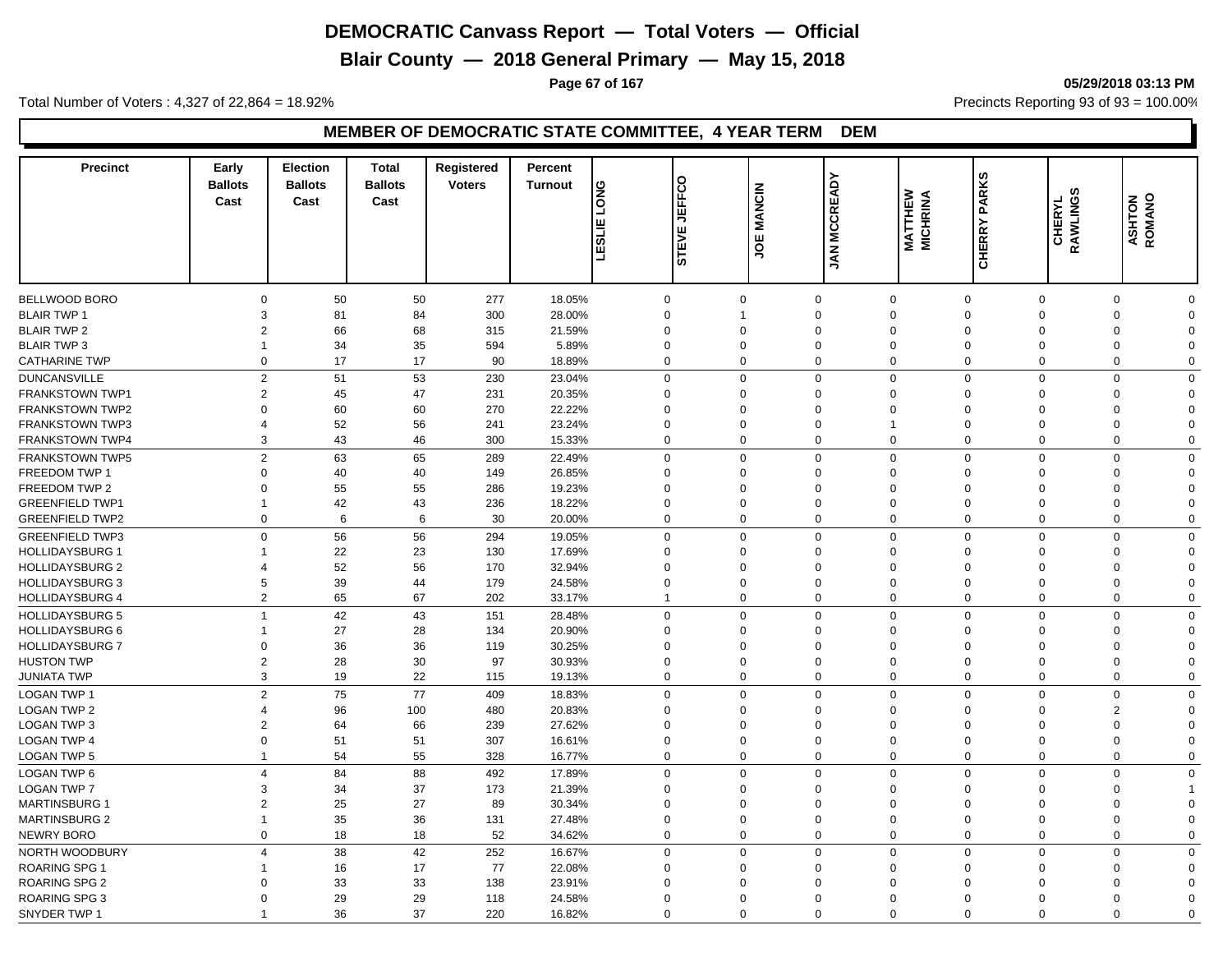**Blair County — 2018 General Primary — May 15, 2018**

**Page 68 of 167 05/29/2018 03:13 PM**

Total Number of Voters : 4,327 of 22,864 = 18.92% Precincts Reporting 93 of 93 = 100.00%

## **MEMBER OF DEMOCRATIC STATE COMMITTEE, 4 YEAR TERM DEM**

| 299<br>16.72%<br>48<br>50<br>$\Omega$<br>46<br>293<br>16.72%<br>49<br>29<br>29<br>28.43%<br>102<br>34<br>34<br>19.88%<br>171<br>23<br>23<br>139<br>16.55%<br>0<br>21<br>21<br>18.92%<br>$\Omega$<br>$\Omega$<br>$\mathbf 0$<br>111<br>$\Omega$<br>$\Omega$<br>28<br>30<br>169<br>17.75%<br>$\Omega$<br>11.76%<br>10<br>85<br>-9<br>20<br>20<br>96<br>20.83%<br>0<br>34<br>34<br>22.67%<br>150<br>0<br>30<br>30<br>138<br>21.74%<br>$\Omega$<br>$\mathbf 0$<br>$\Omega$<br>$\Omega$<br>0<br>40<br>176<br>22.73%<br>40<br>$\Omega$<br>28<br>28<br>18.18%<br>154<br>140<br>4187<br>4327<br>22864<br>$\overline{2}$ | <b>Precinct</b>      | Early<br><b>Ballots</b><br>Cast | <b>Election</b><br><b>Ballots</b><br>Cast | <b>Total</b><br><b>Ballots</b><br>Cast | Registered<br><b>Voters</b> | Percent<br><b>Turnout</b> | ျဖွ<br><b>TESLIE</b> | ΙO<br>ن ا<br>IF<br>EF<br>⋝<br>Ш<br>5 | NCIN<br>Σ | ≻<br>Q<br><b>MCCRE</b><br>Š | <b>MATTHEW</b><br>MICHRINA | <b>PARKS</b><br><b>HERRY</b><br>ပ | ທ<br><b>CHERYL</b><br>RAWLINGS | <b>ASHTON</b><br>ROMANO |
|-----------------------------------------------------------------------------------------------------------------------------------------------------------------------------------------------------------------------------------------------------------------------------------------------------------------------------------------------------------------------------------------------------------------------------------------------------------------------------------------------------------------------------------------------------------------------------------------------------------------|----------------------|---------------------------------|-------------------------------------------|----------------------------------------|-----------------------------|---------------------------|----------------------|--------------------------------------|-----------|-----------------------------|----------------------------|-----------------------------------|--------------------------------|-------------------------|
|                                                                                                                                                                                                                                                                                                                                                                                                                                                                                                                                                                                                                 | SNYDER TWP 2         |                                 |                                           |                                        |                             |                           |                      |                                      |           |                             |                            |                                   |                                |                         |
|                                                                                                                                                                                                                                                                                                                                                                                                                                                                                                                                                                                                                 | <b>TAYLOR TWP</b>    |                                 |                                           |                                        |                             |                           |                      |                                      |           |                             |                            |                                   |                                |                         |
|                                                                                                                                                                                                                                                                                                                                                                                                                                                                                                                                                                                                                 | <b>TYRONE TWP 1</b>  |                                 |                                           |                                        |                             |                           |                      |                                      |           |                             |                            |                                   |                                |                         |
|                                                                                                                                                                                                                                                                                                                                                                                                                                                                                                                                                                                                                 | TYRONE TWP 2         |                                 |                                           |                                        |                             |                           |                      |                                      |           |                             |                            |                                   |                                |                         |
|                                                                                                                                                                                                                                                                                                                                                                                                                                                                                                                                                                                                                 | <b>TYRONE BORO 1</b> |                                 |                                           |                                        |                             |                           |                      |                                      |           |                             |                            |                                   |                                |                         |
|                                                                                                                                                                                                                                                                                                                                                                                                                                                                                                                                                                                                                 | TYRONE BORO 2        |                                 |                                           |                                        |                             |                           |                      |                                      |           |                             |                            |                                   |                                | $\Omega$                |
|                                                                                                                                                                                                                                                                                                                                                                                                                                                                                                                                                                                                                 | TYRONE BORO 3        |                                 |                                           |                                        |                             |                           |                      |                                      |           |                             |                            |                                   |                                |                         |
|                                                                                                                                                                                                                                                                                                                                                                                                                                                                                                                                                                                                                 | <b>TYRONE BORO 4</b> |                                 |                                           |                                        |                             |                           |                      |                                      |           |                             |                            |                                   |                                |                         |
|                                                                                                                                                                                                                                                                                                                                                                                                                                                                                                                                                                                                                 | <b>TYRONE BORO 5</b> |                                 |                                           |                                        |                             |                           |                      |                                      |           |                             |                            |                                   |                                |                         |
|                                                                                                                                                                                                                                                                                                                                                                                                                                                                                                                                                                                                                 | TYRONE BORO 6        |                                 |                                           |                                        |                             |                           |                      |                                      |           |                             |                            |                                   |                                |                         |
|                                                                                                                                                                                                                                                                                                                                                                                                                                                                                                                                                                                                                 | <b>TYRONE BORO 7</b> |                                 |                                           |                                        |                             |                           |                      |                                      |           |                             |                            |                                   |                                | $\Omega$                |
|                                                                                                                                                                                                                                                                                                                                                                                                                                                                                                                                                                                                                 | WILLIAMSBURG         |                                 |                                           |                                        |                             |                           |                      |                                      |           |                             |                            |                                   |                                |                         |
|                                                                                                                                                                                                                                                                                                                                                                                                                                                                                                                                                                                                                 | WOODBURY TWP         |                                 |                                           |                                        |                             |                           |                      |                                      |           |                             |                            |                                   |                                |                         |
|                                                                                                                                                                                                                                                                                                                                                                                                                                                                                                                                                                                                                 | <b>Totals</b>        |                                 |                                           |                                        |                             |                           |                      |                                      |           |                             |                            |                                   |                                |                         |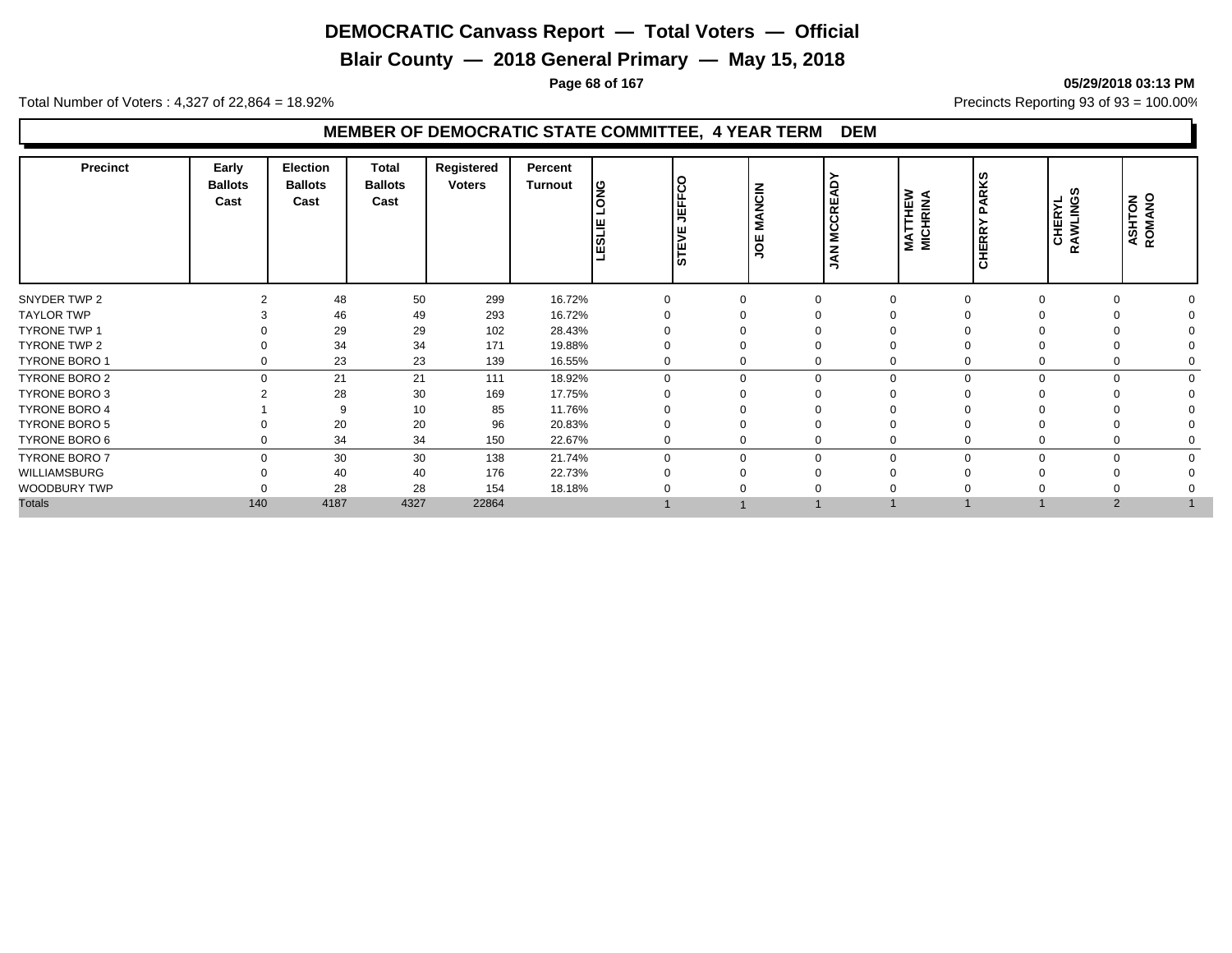**Blair County — 2018 General Primary — May 15, 2018**

**Page 69 of 167 05/29/2018 03:13 PM**

Total Number of Voters : 4,327 of 22,864 = 18.92% Precincts Reporting 93 of 93 = 100.00%

#### **MEMBER OF DEMOCRATIC STATE COMMITTEE, 4 YEAR TERM DEM - DEMOCRATIC**

| <b>Precinct</b>    | Early<br><b>Ballots</b><br>Cast | <b>Election</b><br><b>Ballots</b><br>Cast | <b>Total</b><br><b>Ballots</b><br>Cast | Registered<br><b>Voters</b> | Percent<br><b>Turnout</b> | <b>SCHMITT</b><br>non | <b>JUDY WARD</b> | <b>SEELYE</b> | <b>ZOLNAK</b><br>₹         | Totals |    |
|--------------------|---------------------------------|-------------------------------------------|----------------------------------------|-----------------------------|---------------------------|-----------------------|------------------|---------------|----------------------------|--------|----|
|                    |                                 |                                           |                                        |                             |                           |                       |                  |               | ERIC                       |        |    |
| ALTOONA 1-1        | $\mathsf 3$                     | 37                                        | 40                                     | 335                         | 11.94%                    | $\mathbf 0$           | $\mathbf 0$      |               | $\mathbf 0$<br>$\mathbf 0$ |        | 35 |
| ALTOONA 2-1        | 1                               | 19                                        | 20                                     | 209                         | 9.57%                     | $\Omega$              | $\Omega$         |               | 0<br>$\mathbf 0$           |        | 19 |
| ALTOONA 2-2        | 2                               | 41                                        | 43                                     | 279                         | 15.41%                    | $\mathbf 0$           | $\mathbf 0$      |               | 0<br>$\mathbf 0$           |        | 39 |
| ALTOONA 3-1        | $\mathbf 0$                     | 32                                        | 32                                     | 256                         | 12.50%                    | $\mathbf 0$           | $\mathbf 0$      |               | $\mathbf 0$<br>$\mathbf 0$ |        | 27 |
| ALTOONA 3-2        | $\mathbf 0$                     | 62                                        | 62                                     | 267                         | 23.22%                    | 0                     | $\mathbf 0$      |               | $\mathbf 0$<br>$\mathbf 0$ |        | 59 |
| ALTOONA 4-1        | $\sqrt{2}$                      | 38                                        | 40                                     | 311                         | 12.86%                    | 0                     | $\overline{0}$   |               | $\mathbf 0$<br>$\mathbf 0$ |        | 35 |
| ALTOONA 4-2        | $\sqrt{2}$                      | 46                                        | 48                                     | 229                         | 20.96%                    | 0                     | $\mathbf 0$      |               | $\mathbf 0$<br>$\mathbf 0$ |        | 44 |
| ALTOONA 5-1        | $\mathbf 0$                     | 17                                        | 17                                     | 67                          | 25.37%                    | $\mathbf 0$           | $\mathbf 0$      |               | 0<br>$\mathbf 0$           |        | 16 |
| ALTOONA 5-2        | $\,$ 5 $\,$                     | 47                                        | 52                                     | 259                         | 20.08%                    | 0                     | $\mathbf 0$      |               | $\mathbf 0$<br>0           |        | 49 |
| ALTOONA 5-3        | 1                               | 44                                        | 45                                     | 214                         | 21.03%                    | 0                     | $\mathbf 0$      |               | $\mathbf 0$<br>$\mathbf 0$ |        | 41 |
| ALTOONA 6-1        | $\mathbf{3}$                    | 49                                        | 52                                     | 366                         | 14.21%                    | $\mathbf 0$           | $\mathbf 0$      |               | $\mathsf 0$<br>$\mathbf 0$ |        | 44 |
| ALTOONA 6-2        | $\mathbf 0$                     | 53                                        | 53                                     | 375                         | 14.13%                    | $\mathbf 0$           | $\mathbf 0$      |               | $\mathbf 0$<br>$\mathbf 0$ |        | 52 |
| ALTOONA 6-3        | 4                               | 63                                        | 67                                     | 273                         | 24.54%                    | $\mathbf 0$           | $\mathbf 0$      |               | 0<br>$\mathbf 0$           |        | 58 |
| ALTOONA 6-4        | $\overline{2}$                  | 47                                        | 49                                     | 292                         | 16.78%                    | $\mathbf 0$           | $\mathbf 0$      |               | 0<br>$\mathbf 0$           |        | 43 |
| ALTOONA 7          | $\boldsymbol{0}$                | 24                                        | 24                                     | 323                         | 7.43%                     | 0                     | $\mathbf 0$      |               | $\pmb{0}$<br>$\mathbf 0$   |        | 24 |
| ALTOONA 8-1        | $\mathsf 3$                     | 28                                        | 31                                     | 292                         | 10.62%                    | $\mathbf 0$           | $\mathbf 0$      |               | $\mathbf 0$<br>$\mathbf 0$ |        | 30 |
| ALTOONA 8-2        | 3                               | 43                                        | 46                                     | 213                         | 21.60%                    | 0                     | $\Omega$         |               | 0<br>$\mathbf 0$           |        | 44 |
| ALTOONA 9          | $\overline{2}$                  | 39                                        | 41                                     | 319                         | 12.85%                    | 0                     | $\mathbf 0$      |               | 0<br>$\mathbf 0$           |        | 37 |
| ALTOONA 10-1       | 4                               | 61                                        | 65                                     | 468                         | 13.89%                    | $\overline{1}$        | $\mathbf 0$      |               | $\mathbf 0$<br>$\mathbf 0$ |        | 59 |
| ALTOONA 10-2       | 3                               | 77                                        | 80                                     | 336                         | 23.81%                    | $\mathbf 0$           | 0                |               | $\mathbf 0$<br>$\mathbf 0$ |        | 76 |
| ALTOONA 11-1       | $\mathbf 5$                     | 79                                        | 84                                     | 474                         | 17.72%                    | $\pmb{0}$             | $\pmb{0}$        |               | $\mathbf 0$<br>$\mathbf 0$ |        | 75 |
| ALTOONA 11-2       | 0                               | 70                                        | 70                                     | 354                         | 19.77%                    | $\mathbf 0$           | $\mathbf 0$      |               | 0<br>$\mathbf 0$           |        | 61 |
| ALTOONA 12-1       | 1                               | 43                                        | 44                                     | 248                         | 17.74%                    | $\mathbf 0$           | $\mathbf 0$      |               | $\mathbf 0$<br>$\mathbf 0$ |        | 42 |
| ALTOONA 12-2       | $\mathbf 0$                     | 33                                        | 33                                     | 174                         | 18.97%                    | 0                     | $\mathbf 0$      |               | $\mathbf 0$<br>0           |        | 31 |
| ALTOONA 12-3       | $\mathbf 0$                     | 28                                        | 28                                     | 160                         | 17.50%                    | $\mathbf 0$           | $\mathbf 0$      |               | $\mathbf 0$<br>$\mathbf 0$ |        | 25 |
| ALTOONA 12-4       | $\mathbf 0$                     | 62                                        | 62                                     | 222                         | 27.93%                    | $\mathsf 0$           | $\mathbf 0$      |               | $\mathbf 0$<br>$\mathbf 0$ |        | 59 |
| ALTOONA 13-1       | $\mathbf{1}$                    | 61                                        | 62                                     | 340                         | 18.24%                    | $\mathbf 0$           | $\mathbf 0$      |               | $\mathbf 0$<br>$\mathbf 0$ |        | 55 |
| ALTOONA 13-2       | $\mathbf 0$                     | 41                                        | 41                                     | 261                         | 15.71%                    | $\mathbf 0$           | $\mathbf 0$      |               | 0<br>$\mathbf 0$           |        | 35 |
| ALTOONA 13-3       | $\pmb{0}$                       | 51                                        | 51                                     | 247                         | 20.65%                    | $\mathbf 0$           | $\mathbf 0$      |               | $\mathbf 0$<br>$\mathbf 0$ |        | 47 |
| ALTOONA 13-4       | $\mathbf 0$                     | 47                                        | 47                                     | 313                         | 15.02%                    | 0                     | $\mathbf 0$      |               | $\mathbf 0$<br>$\pmb{0}$   |        | 47 |
| ALTOONA 14-1       | $\mathsf 0$                     | 75                                        | 75                                     | 321                         | 23.36%                    | 0                     | $\mathbf 0$      |               | $\mathbf 0$<br>$\mathbf 0$ |        | 70 |
| ALTOONA 14-2       | $\overline{\mathbf{4}}$         | 93                                        | 97                                     | 359                         | 27.02%                    | $\mathbf 0$           | $\Omega$         |               | $\mathbf 0$<br>$\mathbf 0$ |        | 92 |
| ALTOONA 14-3       | 4                               | 76                                        | 80                                     | 364                         | 21.98%                    | $\mathbf 0$           | $\overline{1}$   |               | 0<br>$\mathbf 0$           |        | 74 |
| <b>ALLEGHENY 1</b> | $\overline{c}$                  | 81                                        | 83                                     | 438                         | 18.95%                    | 0                     | $\pmb{0}$        |               | 0<br>$\mathbf 0$           |        | 74 |
| <b>ALLEGHENY 2</b> | 1                               | 68                                        | 69                                     | 435                         | 15.86%                    | 0                     | $\Omega$         |               | 0<br>$\mathbf 0$           |        | 66 |
| ALLEGHENY 3        | $\,6$                           | 15                                        | 21                                     | 109                         | 19.27%                    | 0                     | $\mathbf 0$      |               | $\mathsf 0$<br>$\mathbf 0$ |        | 21 |
| ALLEGHENY 4        | 3                               | 39                                        | 42                                     | 234                         | 17.95%                    | $\mathbf 0$           | $\Omega$         |               | 0<br>$\mathbf 0$           |        | 36 |
| <b>ANTIS TWP 1</b> | 1                               | 57                                        | 58                                     | 439                         | 13.21%                    | $\overline{0}$        | $\mathbf 0$      |               | $\mathbf 0$<br>0           |        | 53 |
| <b>ANTIS TWP 2</b> | $\mathbf 0$                     | 69                                        | 69                                     | 308                         | 22.40%                    | $\mathbf 0$           | $\mathbf 0$      |               | $\mathbf 0$<br>0           |        | 60 |
| <b>ANTIS TWP 3</b> | $\mathbf 0$                     | 63                                        | 63                                     | 364                         | 17.31%                    | $\mathbf 0$           | $\mathbf 0$      |               | $\mathbf 0$<br>$\mathbf 0$ |        | 57 |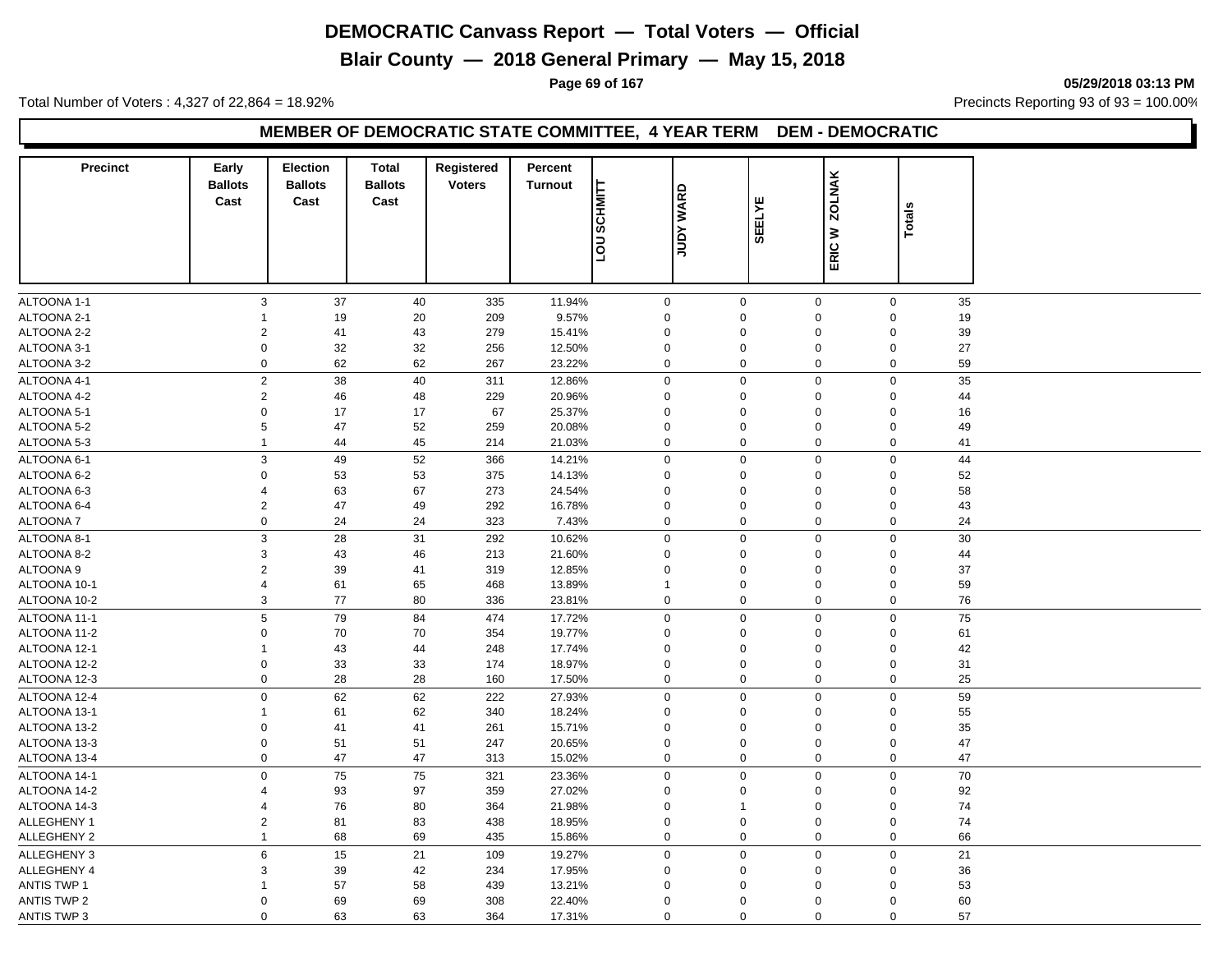**Blair County — 2018 General Primary — May 15, 2018**

**Page 70 of 167 05/29/2018 03:13 PM**

Total Number of Voters : 4,327 of 22,864 = 18.92% Precincts Reporting 93 of 93 = 100.00%

#### **MEMBER OF DEMOCRATIC STATE COMMITTEE, 4 YEAR TERM DEM**

| <b>Precinct</b>        | Early                  | <b>Election</b>        | <b>Total</b>           | Registered    | Percent        |             |                  |               |                               |                        |
|------------------------|------------------------|------------------------|------------------------|---------------|----------------|-------------|------------------|---------------|-------------------------------|------------------------|
|                        | <b>Ballots</b><br>Cast | <b>Ballots</b><br>Cast | <b>Ballots</b><br>Cast | <b>Voters</b> | <b>Turnout</b> | SCHMITT     |                  |               | <b>ZOLNAK</b>                 |                        |
|                        |                        |                        |                        |               |                |             | <b>JUDY WARD</b> | <b>SEELYE</b> |                               | <b>Totals</b>          |
|                        |                        |                        |                        |               |                |             |                  |               | $\geq$                        |                        |
|                        |                        |                        |                        |               |                | non         |                  |               | ERIC                          |                        |
|                        |                        |                        |                        |               |                |             |                  |               |                               |                        |
| <b>BELLWOOD BORO</b>   | 0                      | 50                     | 50                     | 277           | 18.05%         | $\mathbf 0$ | $\mathbf 0$      |               | $\mathbf 0$                   | $\boldsymbol{0}$<br>42 |
| <b>BLAIR TWP 1</b>     | 3                      | 81                     | 84                     | 300           | 28.00%         | $\mathbf 0$ | $\Omega$         |               | $\Omega$                      | 76<br>$\mathbf 0$      |
| <b>BLAIR TWP 2</b>     | $\overline{2}$         | 66                     | 68                     | 315           | 21.59%         | $\Omega$    | $\Omega$         |               | $\Omega$                      | $\mathbf 0$<br>61      |
| <b>BLAIR TWP 3</b>     | $\mathbf{1}$           | 34                     | 35                     | 594           | 5.89%          | $\mathbf 0$ | $\Omega$         |               | $\mathbf 0$                   | $\mathbf 0$<br>32      |
| <b>CATHARINE TWP</b>   | $\mathbf 0$            | 17                     | 17                     | 90            | 18.89%         | $\mathbf 0$ | $\mathbf 0$      |               | $\mathbf 0$                   | $\mathbf 0$<br>14      |
| <b>DUNCANSVILLE</b>    | 2                      | 51                     | 53                     | 230           | 23.04%         | $\mathbf 0$ | $\mathbf 0$      |               | $\mathbf 0$                   | $\mathbf 0$<br>50      |
| FRANKSTOWN TWP1        | 2                      | 45                     | 47                     | 231           | 20.35%         | $\Omega$    | $\Omega$         |               | $\mathbf 0$                   | $\mathbf 0$<br>41      |
| <b>FRANKSTOWN TWP2</b> | 0                      | 60                     | 60                     | 270           | 22.22%         | $\Omega$    | $\Omega$         |               | $\Omega$                      | 58<br>$\mathbf 0$      |
| <b>FRANKSTOWN TWP3</b> | 4                      | 52                     | 56                     | 241           | 23.24%         | $\Omega$    | $\Omega$         |               | $\Omega$                      | $\mathbf 0$<br>51      |
| <b>FRANKSTOWN TWP4</b> | 3                      | 43                     | 46                     | 300           | 15.33%         | $\mathbf 0$ | $\mathbf 0$      |               | $\mathbf 0$                   | $\mathbf 0$<br>41      |
| <b>FRANKSTOWN TWP5</b> | $\overline{c}$         | 63                     | 65                     | 289           | 22.49%         | $\mathbf 0$ | $\Omega$         |               | $\mathbf 0$                   | 57<br>$\mathbf 0$      |
| FREEDOM TWP 1          | 0                      | 40                     | 40                     | 149           | 26.85%         | $\Omega$    | $\Omega$         |               | $\mathbf 0$                   | 37<br>$\mathbf 0$      |
| FREEDOM TWP 2          | $\Omega$               | 55                     | 55                     | 286           | 19.23%         | $\Omega$    | $\Omega$         |               | $\Omega$                      | $\mathbf 0$<br>46      |
| <b>GREENFIELD TWP1</b> |                        | 42                     | 43                     | 236           | 18.22%         | $\Omega$    | $\Omega$         |               | $\mathbf 0$                   | $\mathbf 0$<br>36      |
| <b>GREENFIELD TWP2</b> | 0                      | 6                      | 6                      | 30            | 20.00%         | $\mathbf 0$ | $\mathbf 0$      |               | $\mathbf 0$                   | 5<br>$\mathbf 0$       |
| <b>GREENFIELD TWP3</b> | 0                      | 56                     | 56                     | 294           | 19.05%         | $\mathbf 0$ | $\mathbf 0$      |               | $\mathbf 0$                   | 49<br>$\mathbf 0$      |
| <b>HOLLIDAYSBURG 1</b> | 1                      | 22                     | 23                     | 130           | 17.69%         | $\Omega$    | $\Omega$         |               | 0                             | 21<br>$\mathbf 0$      |
| <b>HOLLIDAYSBURG 2</b> | 4                      | 52                     | 56                     | 170           | 32.94%         | $\Omega$    | $\Omega$         |               | $\Omega$                      | $\mathbf 0$<br>52      |
| <b>HOLLIDAYSBURG 3</b> | 5                      | 39                     | 44                     | 179           | 24.58%         | $\Omega$    | $\Omega$         |               | 0                             | $\mathbf 0$<br>40      |
| <b>HOLLIDAYSBURG 4</b> | 2                      | 65                     | 67                     | 202           | 33.17%         | $\mathbf 0$ | $\mathbf 0$      |               | $\mathbf 0$                   | $\mathbf 0$<br>63      |
| <b>HOLLIDAYSBURG 5</b> | $\overline{1}$         | 42                     | 43                     | 151           | 28.48%         | $\mathbf 0$ | $\mathbf 0$      |               | $\mathbf 0$                   | $\mathbf 0$<br>38      |
| <b>HOLLIDAYSBURG 6</b> | 1                      | 27                     | 28                     | 134           | 20.90%         | $\Omega$    | $\Omega$         |               | $\Omega$                      | $\mathbf 0$<br>24      |
| <b>HOLLIDAYSBURG 7</b> | 0                      | 36                     | 36                     | 119           | 30.25%         | $\Omega$    | $\Omega$         |               | $\Omega$                      | $\mathbf 0$<br>34      |
| <b>HUSTON TWP</b>      | $\overline{2}$         | 28                     | 30                     | 97            | 30.93%         | $\mathbf 0$ | $\mathbf{1}$     |               | $\mathbf 0$                   | $\mathbf 0$<br>26      |
| <b>JUNIATA TWP</b>     | 3                      | 19                     | 22                     | 115           | 19.13%         | $\mathbf 0$ | $\mathbf 0$      |               | $\mathbf 0$                   | $\mathbf 0$<br>21      |
| LOGAN TWP 1            | $\overline{2}$         | 75                     | 77                     | 409           | 18.83%         | $\mathbf 0$ | $\mathbf 0$      |               | $\mathbf 0$                   | $\mathbf 0$<br>70      |
| <b>LOGAN TWP 2</b>     | 4                      | 96                     | 100                    | 480           | 20.83%         | $\Omega$    | $\Omega$         |               | $\Omega$                      | $\mathbf 0$<br>84      |
| <b>LOGAN TWP 3</b>     | 2                      | 64                     | 66                     | 239           | 27.62%         | $\mathbf 0$ | $\Omega$         |               | $\mathbf 0$                   | $\mathbf 0$<br>60      |
| <b>LOGAN TWP 4</b>     | 0                      | 51                     | 51                     | 307           | 16.61%         | $\Omega$    | $\Omega$         |               | $\mathbf 0$                   | $\mathbf 0$<br>41      |
| <b>LOGAN TWP 5</b>     | $\mathbf{1}$           | 54                     | 55                     | 328           | 16.77%         | $\mathbf 0$ | $\mathbf 0$      |               | $\mathbf 0$                   | 43<br>$\mathbf 0$      |
| <b>LOGAN TWP 6</b>     | $\overline{4}$         | 84                     | 88                     | 492           | 17.89%         | $\mathbf 0$ | $\Omega$         |               | $\mathbf 0$<br>$\overline{1}$ | 78                     |
| <b>LOGAN TWP 7</b>     | 3                      | 34                     | 37                     | 173           | 21.39%         | $\Omega$    | $\Omega$         |               | $\Omega$                      | $\mathbf 0$<br>34      |
| <b>MARTINSBURG 1</b>   | $\overline{2}$         | 25                     | 27                     | 89            | 30.34%         | $\Omega$    | $\Omega$         |               | $\Omega$                      | 25<br>$\mathbf 0$      |
| <b>MARTINSBURG 2</b>   | $\overline{1}$         | 35                     | 36                     | 131           | 27.48%         | $\mathbf 0$ | $\Omega$         |               | 0                             | $\mathbf 0$<br>34      |
| <b>NEWRY BORO</b>      | $\mathbf 0$            | 18                     | 18                     | 52            | 34.62%         | $\mathbf 0$ | $\Omega$         |               | $\mathbf 0$                   | $\mathbf 0$<br>14      |
| NORTH WOODBURY         | $\overline{4}$         | 38                     | 42                     | 252           | 16.67%         | $\mathbf 0$ | $\mathbf 0$      |               | $\mathbf 0$                   | $\mathbf 0$<br>38      |
| <b>ROARING SPG 1</b>   | 1                      | 16                     | 17                     | 77            | 22.08%         | $\mathbf 0$ | $\Omega$         |               | $\mathbf 0$                   | 16<br>$\mathbf 0$      |
| ROARING SPG 2          | 0                      | 33                     | 33                     | 138           | 23.91%         | $\Omega$    | $\Omega$         |               | 0                             | 32<br>$\mathbf 0$      |
| ROARING SPG 3          | 0                      | 29                     | 29                     | 118           | 24.58%         | $\mathbf 0$ | $\Omega$         |               | 0                             | $\mathbf 0$<br>24      |
| SNYDER TWP 1           | $\mathbf 1$            | 36                     | 37                     | 220           | 16.82%         | $\mathbf 0$ | $\Omega$         |               | $\mathbf 0$                   | $\mathbf 0$<br>27      |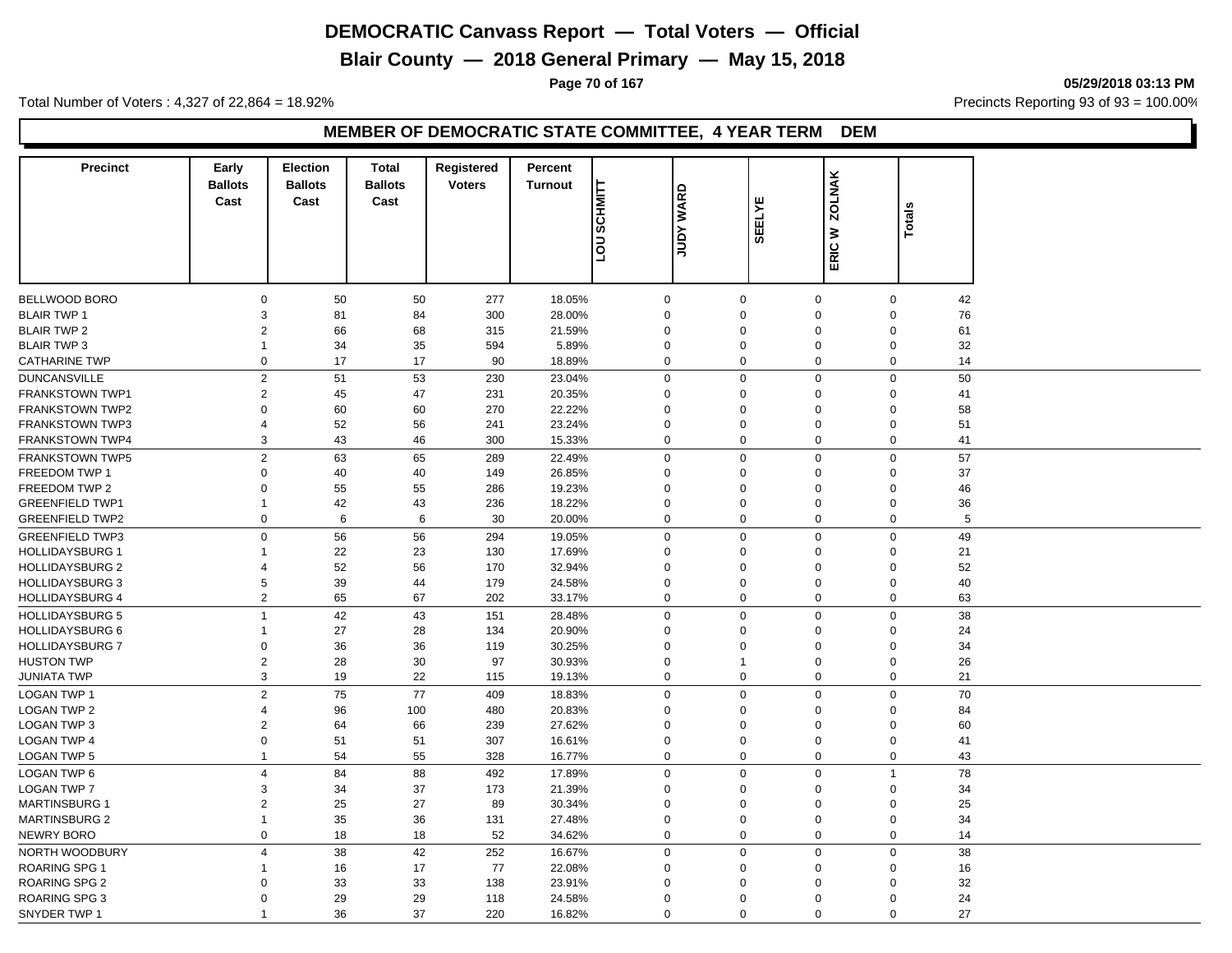**Blair County — 2018 General Primary — May 15, 2018**

**Page 71 of 167 05/29/2018 03:13 PM**

Total Number of Voters : 4,327 of 22,864 = 18.92% Precincts Reporting 93 of 93 = 100.00%

## **MEMBER OF DEMOCRATIC STATE COMMITTEE, 4 YEAR TERM DEM**

| <b>Precinct</b>      | Early<br><b>Ballots</b><br>Cast | Election<br><b>Ballots</b><br>Cast | Total<br><b>Ballots</b><br>Cast | Registered<br><b>Voters</b> | Percent<br><b>Turnout</b> | <b>SCHMITT</b><br>non | <b>WARD</b><br>β | <b>SEELYE</b> | <b>ZOLNAK</b><br>⋧<br>ERIC | Totals |    |
|----------------------|---------------------------------|------------------------------------|---------------------------------|-----------------------------|---------------------------|-----------------------|------------------|---------------|----------------------------|--------|----|
| SNYDER TWP 2         | 2                               | 48                                 | 50                              | 299                         | 16.72%                    | $\Omega$              | O                | $\Omega$      | $\Omega$                   |        | 44 |
| <b>TAYLOR TWP</b>    |                                 | 46                                 | 49                              | 293                         | 16.72%                    |                       |                  |               |                            |        | 48 |
| <b>TYRONE TWP 1</b>  |                                 | 29                                 | 29                              | 102                         | 28.43%                    |                       |                  |               |                            |        | 27 |
| TYRONE TWP 2         |                                 | 34                                 | 34                              | 171                         | 19.88%                    |                       |                  |               |                            |        | 31 |
| <b>TYRONE BORO 1</b> |                                 | 23                                 | 23                              | 139                         | 16.55%                    |                       |                  |               |                            |        | 21 |
| <b>TYRONE BORO 2</b> | $\Omega$                        | 21                                 | 21                              | 111                         | 18.92%                    | $\Omega$              | $\Omega$         | $\mathbf 0$   | $\Omega$                   |        | 20 |
| TYRONE BORO 3        |                                 | 28                                 | 30                              | 169                         | 17.75%                    |                       |                  |               |                            |        | 28 |
| <b>TYRONE BORO 4</b> |                                 | 9                                  | 10                              | 85                          | 11.76%                    |                       |                  |               |                            |        | 10 |
| <b>TYRONE BORO 5</b> |                                 | 20                                 | 20                              | 96                          | 20.83%                    |                       |                  |               |                            |        | 19 |
| TYRONE BORO 6        |                                 | 34                                 | 34                              | 150                         | 22.67%                    |                       |                  | $\mathbf 0$   |                            |        | 33 |
| <b>TYRONE BORO 7</b> | $\Omega$                        | 30                                 | 30                              | 138                         | 21.74%                    | $\Omega$              | $\Omega$         | $\mathbf 0$   | $\Omega$                   |        | 25 |
| WILLIAMSBURG         |                                 | 40                                 | 40                              | 176                         | 22.73%                    |                       |                  |               |                            |        | 35 |
| <b>WOODBURY TWP</b>  |                                 | 28                                 | 28                              | 154                         | 18.18%                    |                       |                  | $\Omega$      |                            |        | 22 |
| <b>Totals</b>        | 140                             | 4187                               | 4327                            | 22864                       |                           |                       | $\overline{2}$   |               |                            | 3909   |    |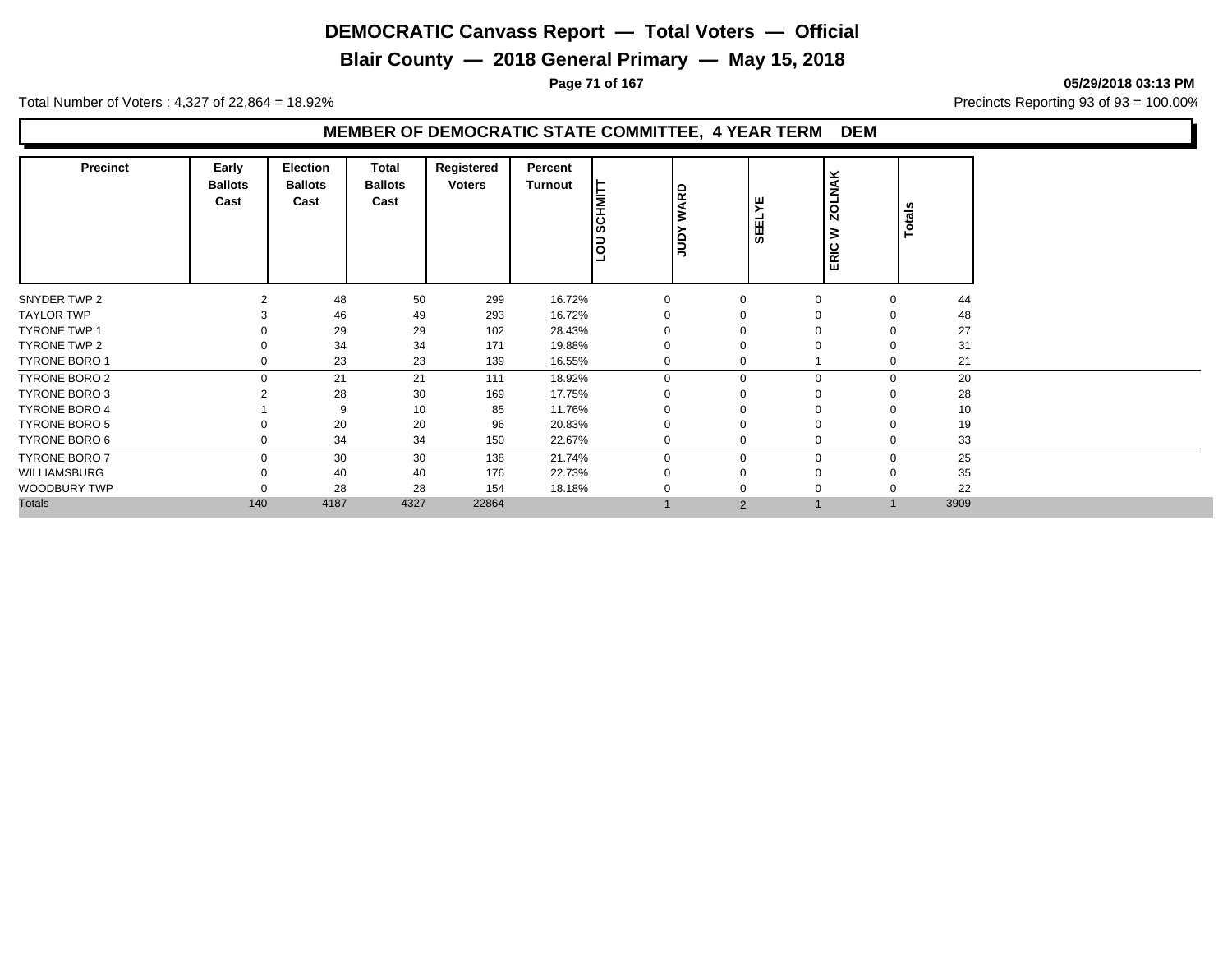**Blair County — 2018 General Primary — May 15, 2018**

**Page 72 of 167 05/29/2018 03:13 PM**

Total Number of Voters : 4,327 of 22,864 = 18.92% Precincts Reporting 93 of 93 = 100.00%

## **DEMOCRATIC COUNTY COMMITTEE, 4 YEAR TERM ALT 1-1 DEM - DEMOCRATIC**

| <b>Precinct</b> | Early<br><b>Ballots</b><br>Cast | Election<br><b>Ballots</b><br>Cast | <b>Total</b><br><b>Ballots</b><br>Cast | Registered<br><b>Voters</b> | Percent<br>Turnout | ு<br>っ<br>Ē<br>ট় | ౹≃<br> 뜻 巴<br>lΣ<br>₩ | $\propto$<br>ັ<br>◡<br>-<br>$\overline{\phantom{0}}$<br>▃ | Ø)<br><b>S</b><br>RKRDES<br>OP<br>Σ | SMITM<br><b>TERR</b> | ≏<br>$\sim$ | - |  |
|-----------------|---------------------------------|------------------------------------|----------------------------------------|-----------------------------|--------------------|-------------------|-----------------------|-----------------------------------------------------------|-------------------------------------|----------------------|-------------|---|--|
| ALTOONA 1-1     |                                 | 37                                 | 40                                     | 335                         | 11.94%             |                   |                       |                                                           |                                     |                      |             |   |  |
| <b>Totals</b>   |                                 | 37                                 | 40                                     | 335                         |                    |                   |                       |                                                           |                                     |                      |             |   |  |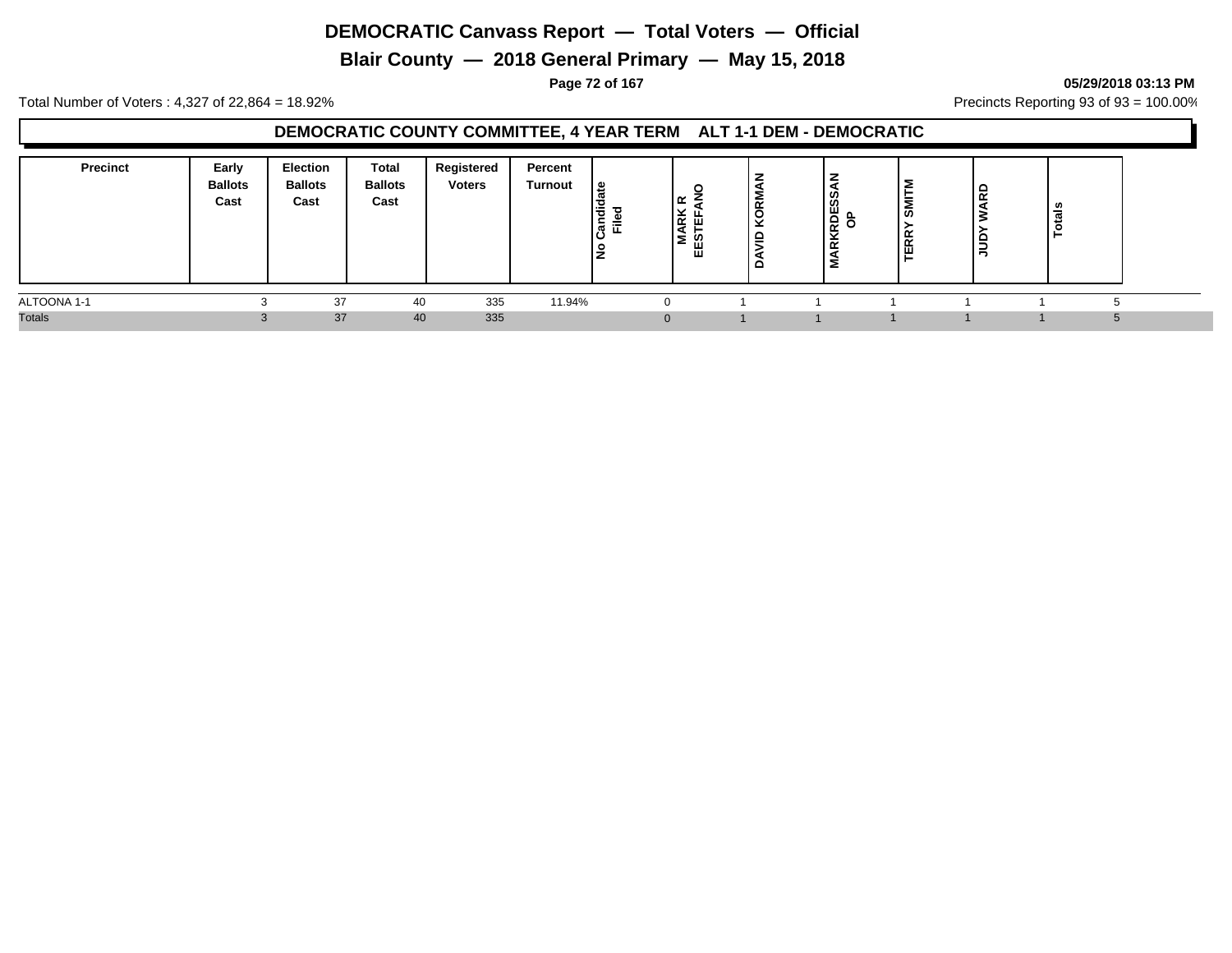**Blair County — 2018 General Primary — May 15, 2018**

**Page 73 of 167 05/29/2018 03:13 PM**

Total Number of Voters : 4,327 of 22,864 = 18.92% Precincts Reporting 93 of 93 = 100.00%

#### **DEMOCRATIC COUNTY COMMITTEE, 4 YEAR TERM ALT 2-1 DEM - DEMOCRATIC**

| <b>Precinct</b> | Early<br><b>Ballots</b><br>Cast | <b>Election</b><br><b>Ballots</b><br>Cast | Total<br><b>Ballots</b><br>Cast | Registered<br><b>Voters</b> | Percent<br>Turnout | ہ  <br>Candid<br>$=$<br>щ<br>١ş | Totals |              |
|-----------------|---------------------------------|-------------------------------------------|---------------------------------|-----------------------------|--------------------|---------------------------------|--------|--------------|
| ALTOONA 2-1     |                                 | 19                                        | 20                              | 209                         | 9.57%              | 0                               |        | 0            |
| <b>Totals</b>   |                                 | 19                                        | 20                              | 209                         |                    | $\Omega$                        |        | $\mathbf{0}$ |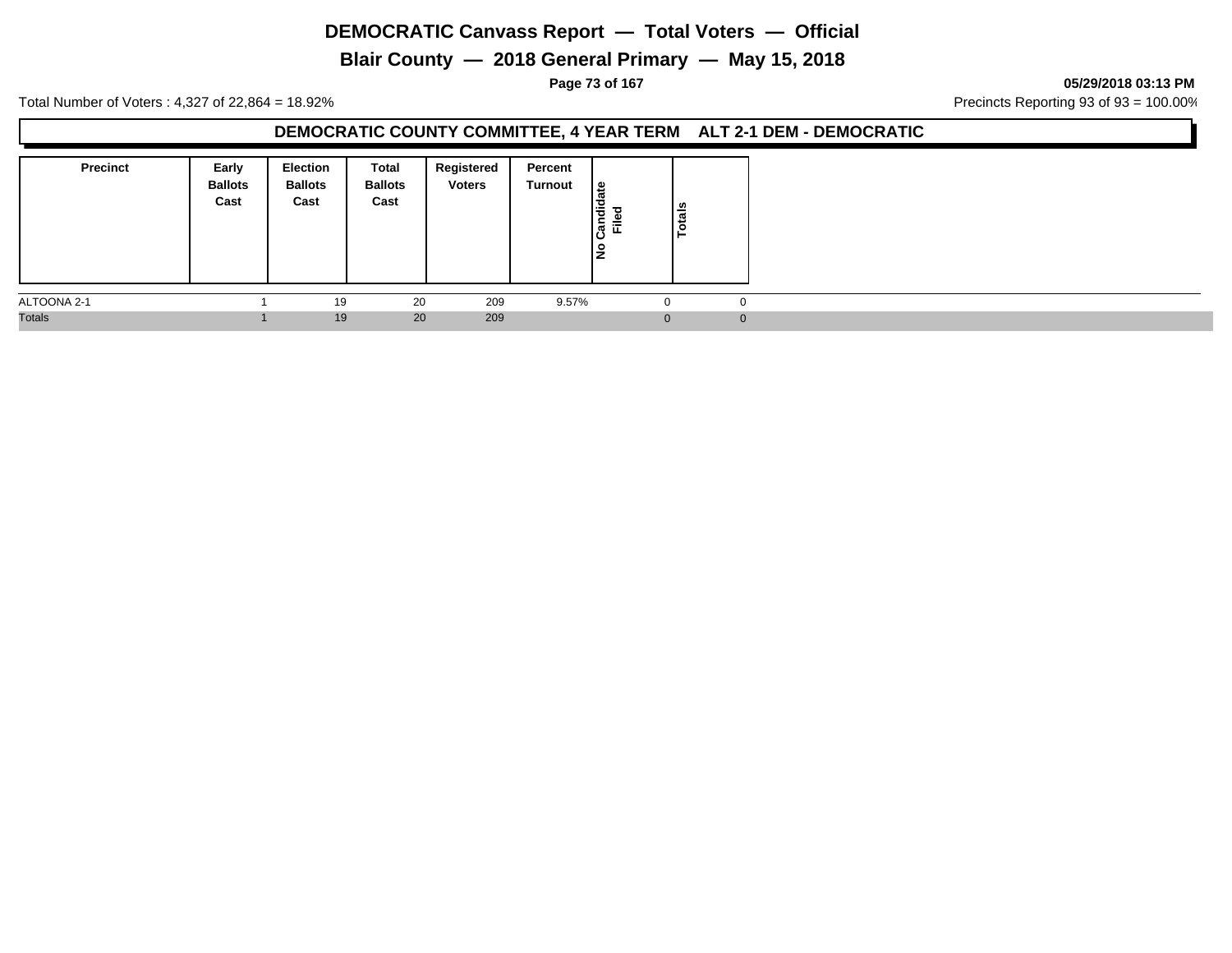**Blair County — 2018 General Primary — May 15, 2018**

**Page 74 of 167 05/29/2018 03:13 PM**

Total Number of Voters : 4,327 of 22,864 = 18.92% Precincts Reporting 93 of 93 = 100.00%

#### **DEMOCRATIC COUNTY COMMITTEE, 4 YEAR TERM ALT 2-2 DEM - DEMOCRATIC**

| <b>Precinct</b> | Early<br><b>Ballots</b><br>Cast | <b>Election</b><br><b>Ballots</b><br>Cast | Total<br><b>Ballots</b><br>Cast | Registered<br><b>Voters</b> | Percent<br>Turnout | ہ ا<br>Candid<br>Filed<br>۽ | F<br>İξ<br>פֿו<br>۱ś<br>▫ | ທ<br>- 11<br>ທ | ឹ |  |
|-----------------|---------------------------------|-------------------------------------------|---------------------------------|-----------------------------|--------------------|-----------------------------|---------------------------|----------------|---|--|
| ALTOONA 2-2     |                                 | 41                                        | 43                              | 279                         | 15.41%             |                             |                           |                |   |  |
| <b>Totals</b>   |                                 | 41                                        | 43                              | 279                         |                    |                             | $\Omega$                  |                |   |  |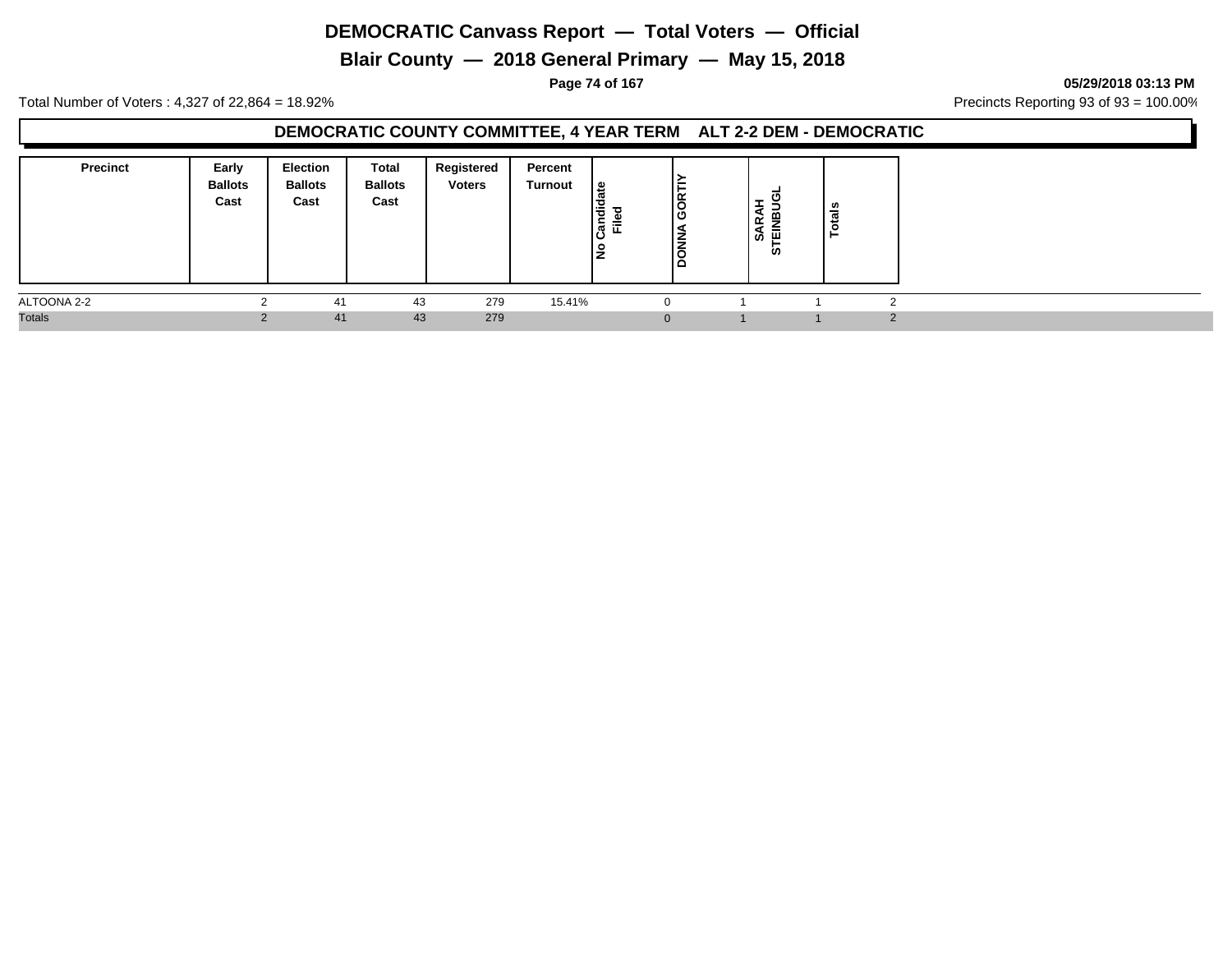**Blair County — 2018 General Primary — May 15, 2018**

**Page 75 of 167 05/29/2018 03:13 PM**

Total Number of Voters : 4,327 of 22,864 = 18.92% Precincts Reporting 93 of 93 = 100.00%

### **DEMOCRATIC COUNTY COMMITTEE, 4 YEAR TERM ALT 3-1 DEM - DEMOCRATIC**

| <b>Precinct</b> | Early<br><b>Ballots</b><br>Cast | <b>Election</b><br><b>Ballots</b><br>Cast | Total<br><b>Ballots</b><br>Cast | Registered<br><b>Voters</b> | Percent<br>Turnout | ہ ا<br>등<br>ᇃ<br>⋍<br>ட<br>O<br>۽.<br>- | <b>BERN</b> | <b>MCGUINNES</b> | ш<br>ທ<br>$\checkmark$<br>훈<br>ш<br>z<br>ш.<br>O<br>- | tals<br>$\circ$<br>- |  |
|-----------------|---------------------------------|-------------------------------------------|---------------------------------|-----------------------------|--------------------|-----------------------------------------|-------------|------------------|-------------------------------------------------------|----------------------|--|
| ALTOONA 3-1     |                                 | 32                                        | 32                              | 256                         | 12.50%             |                                         |             |                  |                                                       |                      |  |
| <b>Totals</b>   | $\Omega$                        | 32                                        | 32                              | 256                         |                    |                                         | $\Omega$    |                  |                                                       |                      |  |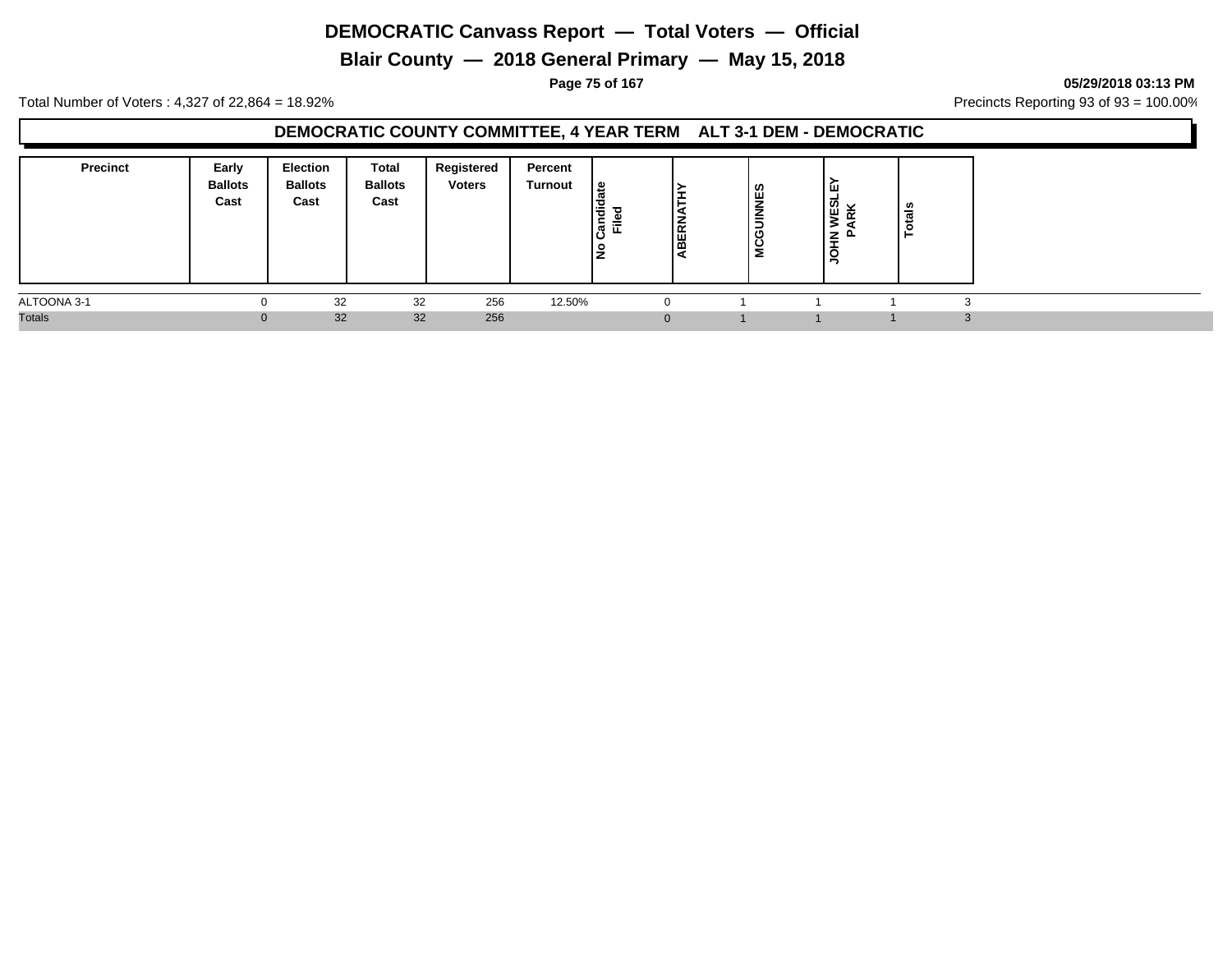**Blair County — 2018 General Primary — May 15, 2018**

**Page 76 of 167 05/29/2018 03:13 PM**

Total Number of Voters : 4,327 of 22,864 = 18.92% Precincts Reporting 93 of 93 = 100.00%

#### **DEMOCRATIC COUNTY COMMITTEE, 4 YEAR TERM ALT 3-2 DEM - DEMOCRATIC**

| <b>Precinct</b> | Early<br><b>Ballots</b><br>Cast | <b>Election</b><br><b>Ballots</b><br>Cast | Total<br><b>Ballots</b><br>Cast | Registered<br><b>Voters</b> | Percent<br><b>Turnout</b> | ூ<br>Candid<br>ு<br>⋍<br>١ş | ॱ≐<br>'≒<br>∣೫<br>ıш<br>$\overline{\mathbf{o}}$<br>00. ا | otals |
|-----------------|---------------------------------|-------------------------------------------|---------------------------------|-----------------------------|---------------------------|-----------------------------|----------------------------------------------------------|-------|
| ALTOONA 3-2     |                                 | 62                                        | 62                              | 267                         | 23.22%                    |                             |                                                          |       |
| <b>Totals</b>   | $\Omega$                        | 62                                        | 62                              | 267                         |                           |                             |                                                          |       |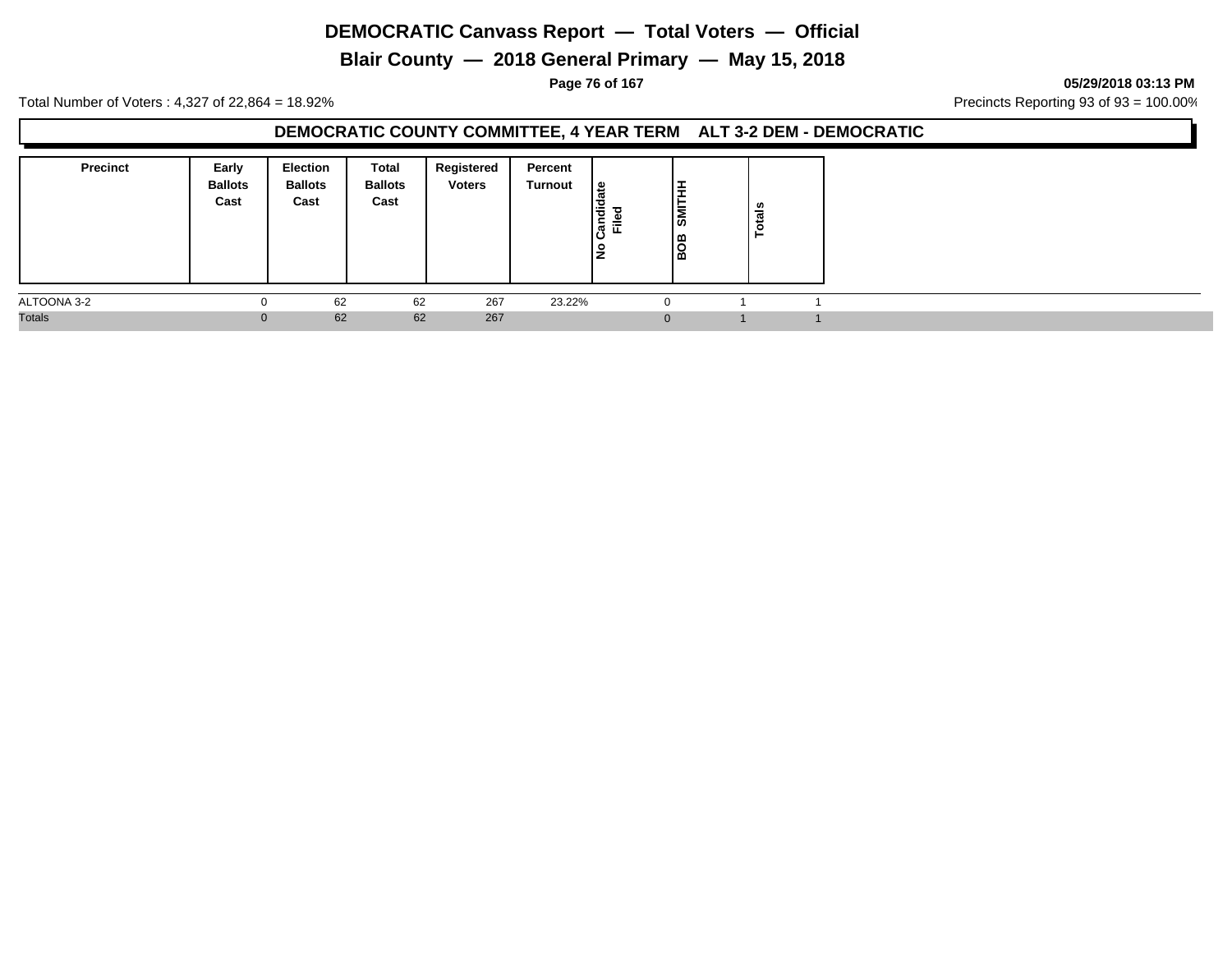**Blair County — 2018 General Primary — May 15, 2018**

**Page 77 of 167 05/29/2018 03:13 PM**

Total Number of Voters : 4,327 of 22,864 = 18.92% Precincts Reporting 93 of 93 = 100.00%

#### **DEMOCRATIC COUNTY COMMITTEE, 4 YEAR TERM ALT 4-1 DEM - DEMOCRATIC**

| <b>Precinct</b> | Early<br><b>Ballots</b><br>Cast | <b>Election</b><br><b>Ballots</b><br>Cast | Total<br><b>Ballots</b><br>Cast | Registered<br><b>Voters</b> | Percent<br><b>Turnout</b> | IN.<br>×<br>ROBERT<br>JR | tals<br>$\bullet$ |  |
|-----------------|---------------------------------|-------------------------------------------|---------------------------------|-----------------------------|---------------------------|--------------------------|-------------------|--|
| ALTOONA 4-1     |                                 | 38                                        | 40                              | 311                         | 12.86%                    | 36                       | 36                |  |
| <b>Totals</b>   | $\Omega$                        | 38                                        | 40                              | 311                         |                           | 36                       | 36                |  |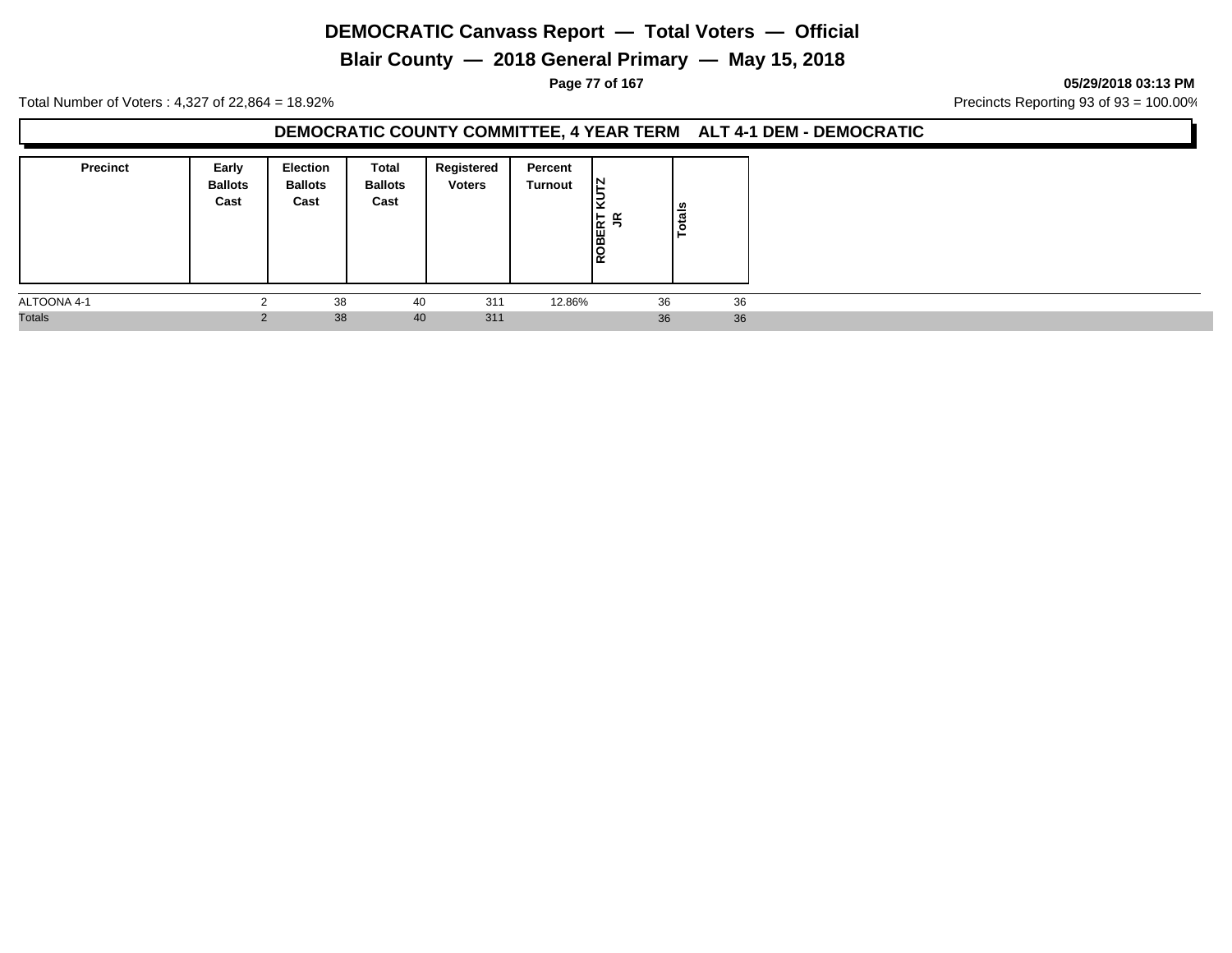**Blair County — 2018 General Primary — May 15, 2018**

**Page 78 of 167 05/29/2018 03:13 PM**

Total Number of Voters : 4,327 of 22,864 = 18.92% Precincts Reporting 93 of 93 = 100.00%

### **DEMOCRATIC COUNTY COMMITTEE, 4 YEAR TERM ALT 4-2 DEM - DEMOCRATIC**

| <b>Precinct</b> | Early<br><b>Ballots</b><br>Cast | Election<br><b>Ballots</b><br>Cast | Total<br><b>Ballots</b><br>Cast | Registered<br><b>Voters</b> | Percent<br><b>Turnout</b> | । ய<br>Ιē<br>' =<br>١v | <b>BEAM</b><br>la<br>I | ᄒ<br>פ<br>- | щ<br>GREI<br>z<br>! | ξ<br>↽<br>∣ਨੋ | ш<br>Ø<br>₩<br>$\alpha$<br>ш<br>뿡<br>ທ | - |    |
|-----------------|---------------------------------|------------------------------------|---------------------------------|-----------------------------|---------------------------|------------------------|------------------------|-------------|---------------------|---------------|----------------------------------------|---|----|
| ALTOONA 4-2     |                                 | 46                                 | 48                              | 229                         | 20.96%                    |                        | 43                     |             |                     |               |                                        |   | 48 |
| <b>Totals</b>   |                                 | 46                                 | 48                              | 229                         |                           |                        | 43                     |             |                     |               |                                        |   | 48 |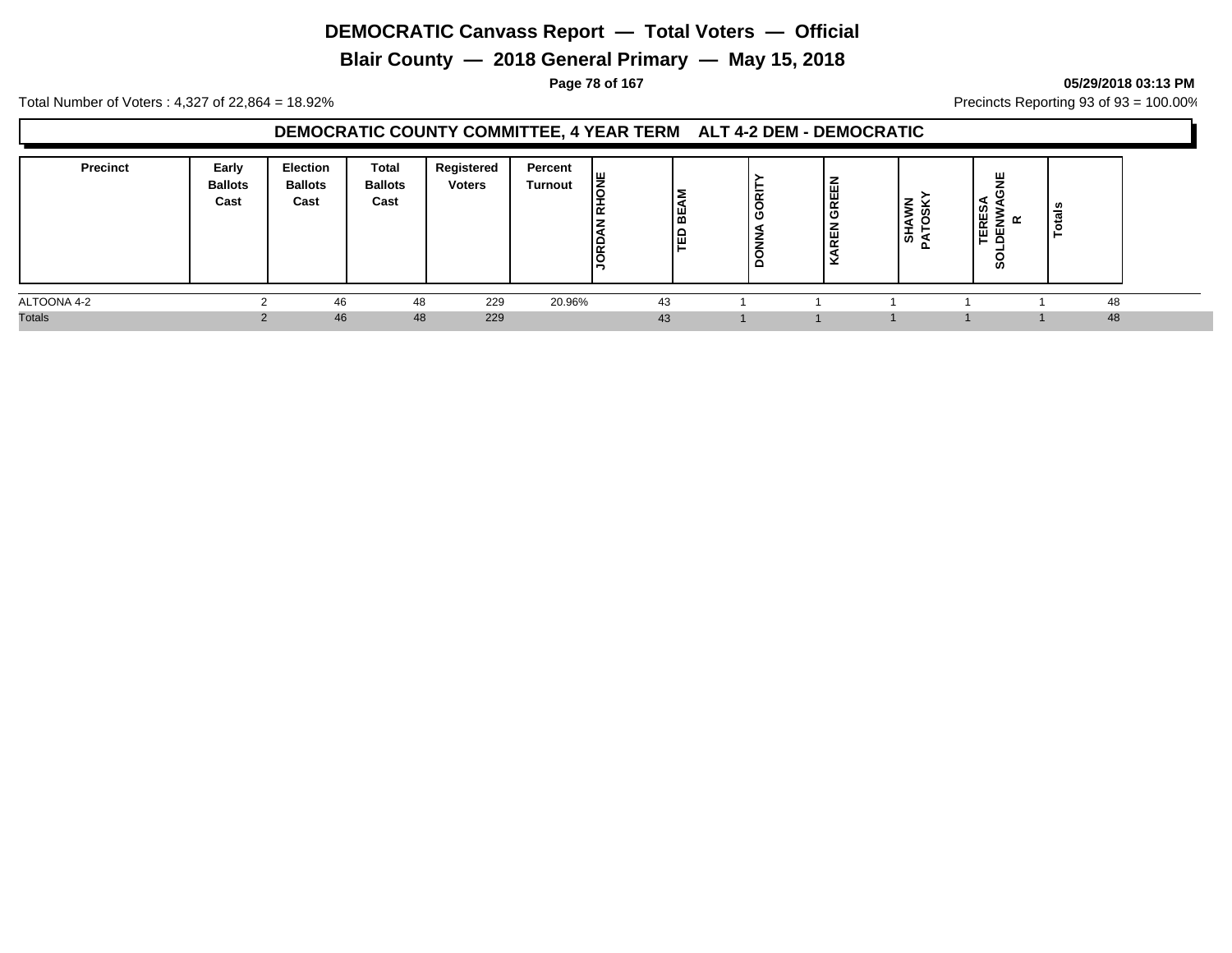**Blair County — 2018 General Primary — May 15, 2018**

**Page 79 of 167 05/29/2018 03:13 PM**

Total Number of Voters : 4,327 of 22,864 = 18.92% Precincts Reporting 93 of 93 = 100.00%

#### **DEMOCRATIC COUNTY COMMITTEE, 4 YEAR TERM ALT 5-1 DEM - DEMOCRATIC**

| <b>Precinct</b> | Early<br><b>Ballots</b><br>Cast | <b>Election</b><br><b>Ballots</b><br>Cast | Total<br><b>Ballots</b><br>Cast | Registered<br><b>Voters</b> | Percent<br>Turnout | ہ  <br>Candid<br>$=$<br>щ<br>١ş | Totals       |  |
|-----------------|---------------------------------|-------------------------------------------|---------------------------------|-----------------------------|--------------------|---------------------------------|--------------|--|
| ALTOONA 5-1     |                                 | 17                                        | 17                              | 67                          | 25.37%             | 0                               | 0            |  |
| <b>Totals</b>   | $\Omega$                        | 17                                        | 17                              | 67                          |                    | $\Omega$                        | $\mathbf{0}$ |  |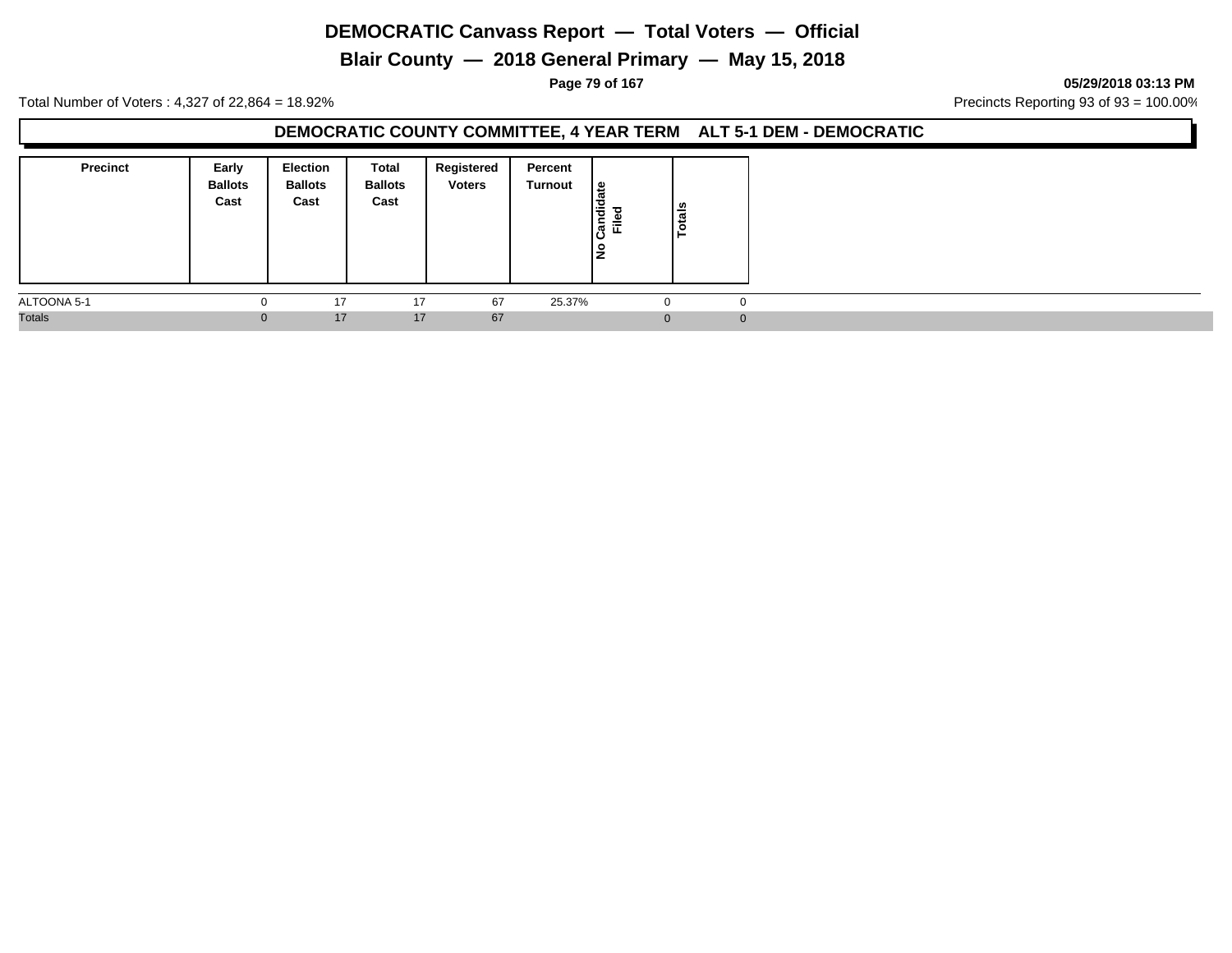**Blair County — 2018 General Primary — May 15, 2018**

**Page 80 of 167 05/29/2018 03:13 PM**

Total Number of Voters : 4,327 of 22,864 = 18.92% Precincts Reporting 93 of 93 = 100.00%

#### **DEMOCRATIC COUNTY COMMITTEE, 4 YEAR TERM ALT 5-2 DEM - DEMOCRATIC**

| <b>Precinct</b> | Early<br><b>Ballots</b><br>Cast | <b>Election</b><br><b>Ballots</b><br>Cast | Total<br><b>Ballots</b><br>Cast | Registered<br><b>Voters</b> | Percent<br>Turnout | ூ<br>andid<br>⋍<br>щ.<br>ıΟ<br>١ş | ۱ш<br><b>RICK</b><br>. p | v.<br>ಕ<br>تب<br>ဥ |  |
|-----------------|---------------------------------|-------------------------------------------|---------------------------------|-----------------------------|--------------------|-----------------------------------|--------------------------|--------------------|--|
| ALTOONA 5-2     |                                 | 47                                        | 52                              | 259                         | 20.08%             |                                   |                          |                    |  |
| <b>Totals</b>   |                                 | 47                                        | 52                              | 259                         |                    |                                   |                          |                    |  |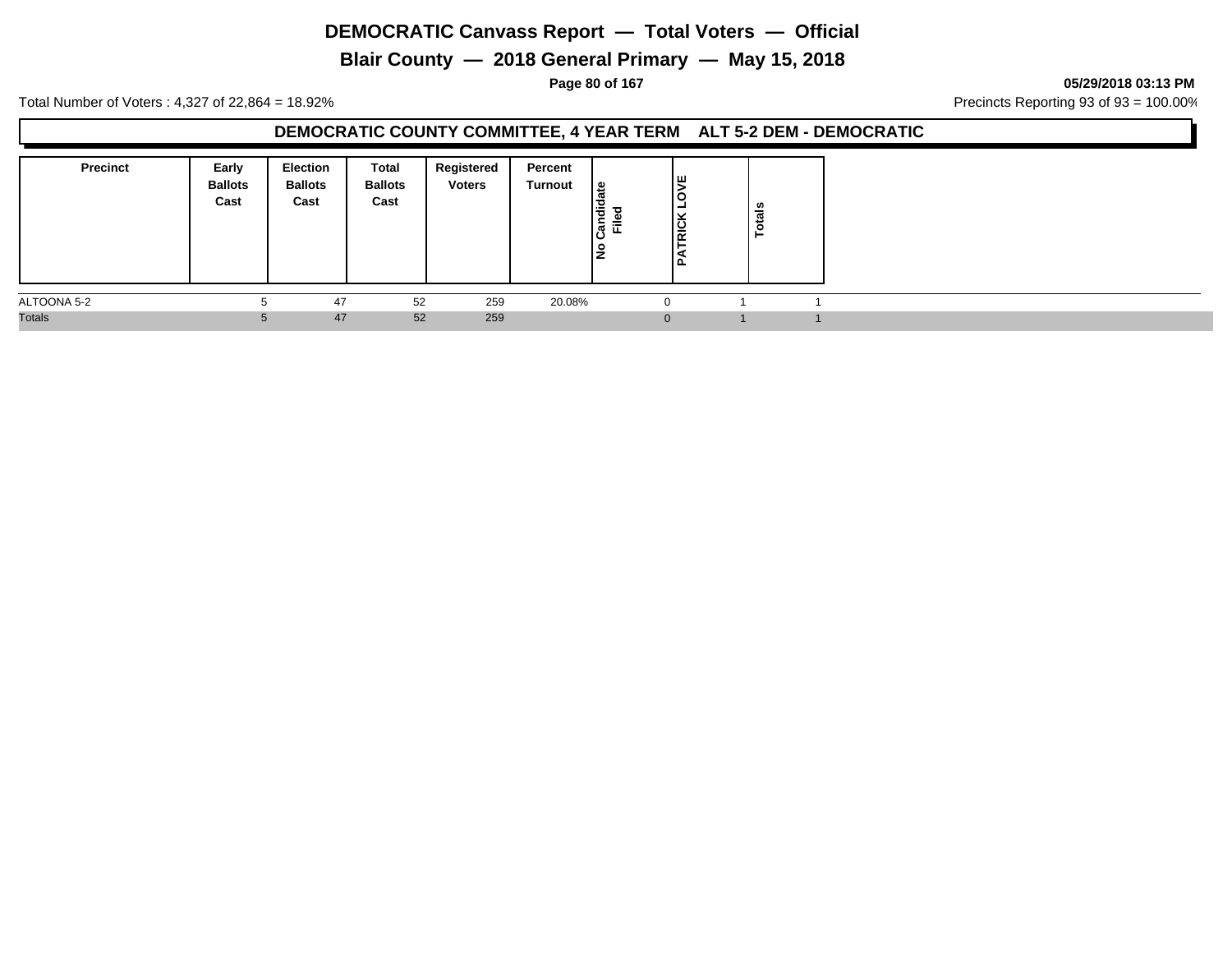**Blair County — 2018 General Primary — May 15, 2018**

**Page 81 of 167 05/29/2018 03:13 PM**

Total Number of Voters : 4,327 of 22,864 = 18.92% Precincts Reporting 93 of 93 = 100.00%

### **DEMOCRATIC COUNTY COMMITTEE, 4 YEAR TERM ALT 5-3 DEM - DEMOCRATIC**

| <b>Precinct</b> | Early<br><b>Ballots</b><br>Cast | <b>Election</b><br><b>Ballots</b><br>Cast | Total<br><b>Ballots</b><br>Cast | Registered<br><b>Voters</b> | Percent<br>Turnout | ஐ<br>Candid<br>≔<br>щ<br>ັ<br><u>ੁ</u> | <b>PRE</b><br>ᆙᅃᆠᇡᇜ<br>ں ا | ш<br>யம<br>O<br>≏<br><b>NE</b> | ≏<br><u>്</u><br>ш.<br>$\propto$<br>ᄴ<br>U, | <b>REBECCA</b><br>URBAN | នឹ<br>تت       |  |
|-----------------|---------------------------------|-------------------------------------------|---------------------------------|-----------------------------|--------------------|----------------------------------------|----------------------------|--------------------------------|---------------------------------------------|-------------------------|----------------|--|
| ALTOONA 5-3     |                                 | 44                                        | 45                              | 214                         | 21.03%             | $\Omega$                               |                            |                                |                                             |                         |                |  |
| <b>Totals</b>   |                                 | 44                                        | 45                              | 214                         |                    | $\Omega$                               |                            |                                |                                             |                         | $\overline{5}$ |  |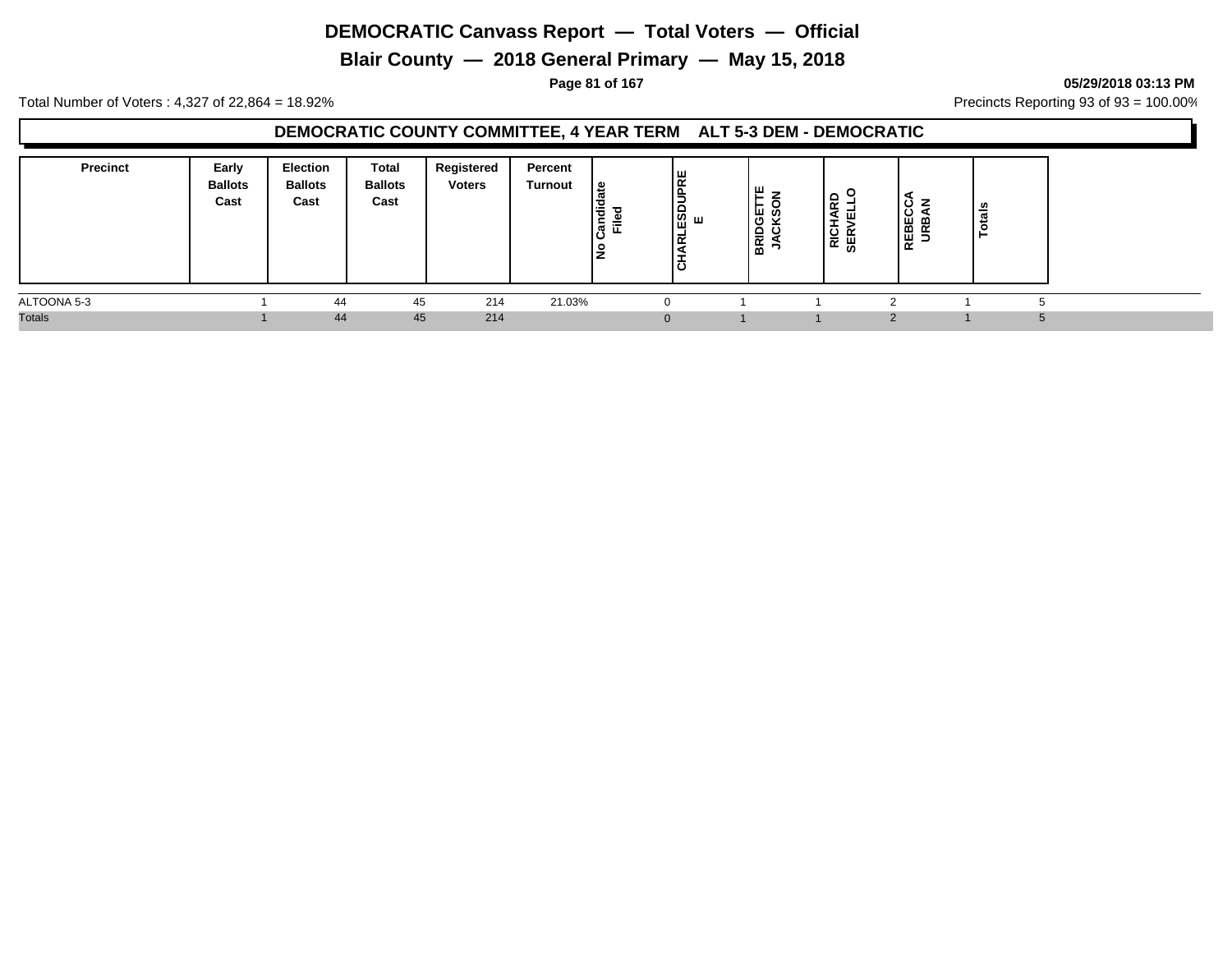**Blair County — 2018 General Primary — May 15, 2018**

**Page 82 of 167 05/29/2018 03:13 PM**

Total Number of Voters : 4,327 of 22,864 = 18.92% Precincts Reporting 93 of 93 = 100.00%

#### **DEMOCRATIC COUNTY COMMITTEE, 4 YEAR TERM ALT 6-1 DEM - DEMOCRATIC**

| <b>Precinct</b> | Early<br><b>Ballots</b><br>Cast | Election<br><b>Ballots</b><br>Cast | Total<br><b>Ballots</b><br>Cast | Registered<br><b>Voters</b> | Percent<br>Turnout | ہ  <br>Candid<br>Eiled<br>Ē<br>١ş | MICHELE<br>GROVE | $\overline{ }$<br>∣Ĕ<br>$\overline{f}$<br>ᆂ<br>Ω<br>ທ | 쓺<br>- |  |
|-----------------|---------------------------------|------------------------------------|---------------------------------|-----------------------------|--------------------|-----------------------------------|------------------|-------------------------------------------------------|--------|--|
| ALTOONA 6-1     |                                 | 49                                 | 52                              | 366                         | 14.21%             | $\Omega$                          |                  |                                                       |        |  |
| <b>Totals</b>   |                                 | 49                                 | 52                              | 366                         |                    |                                   | $\Omega$         |                                                       |        |  |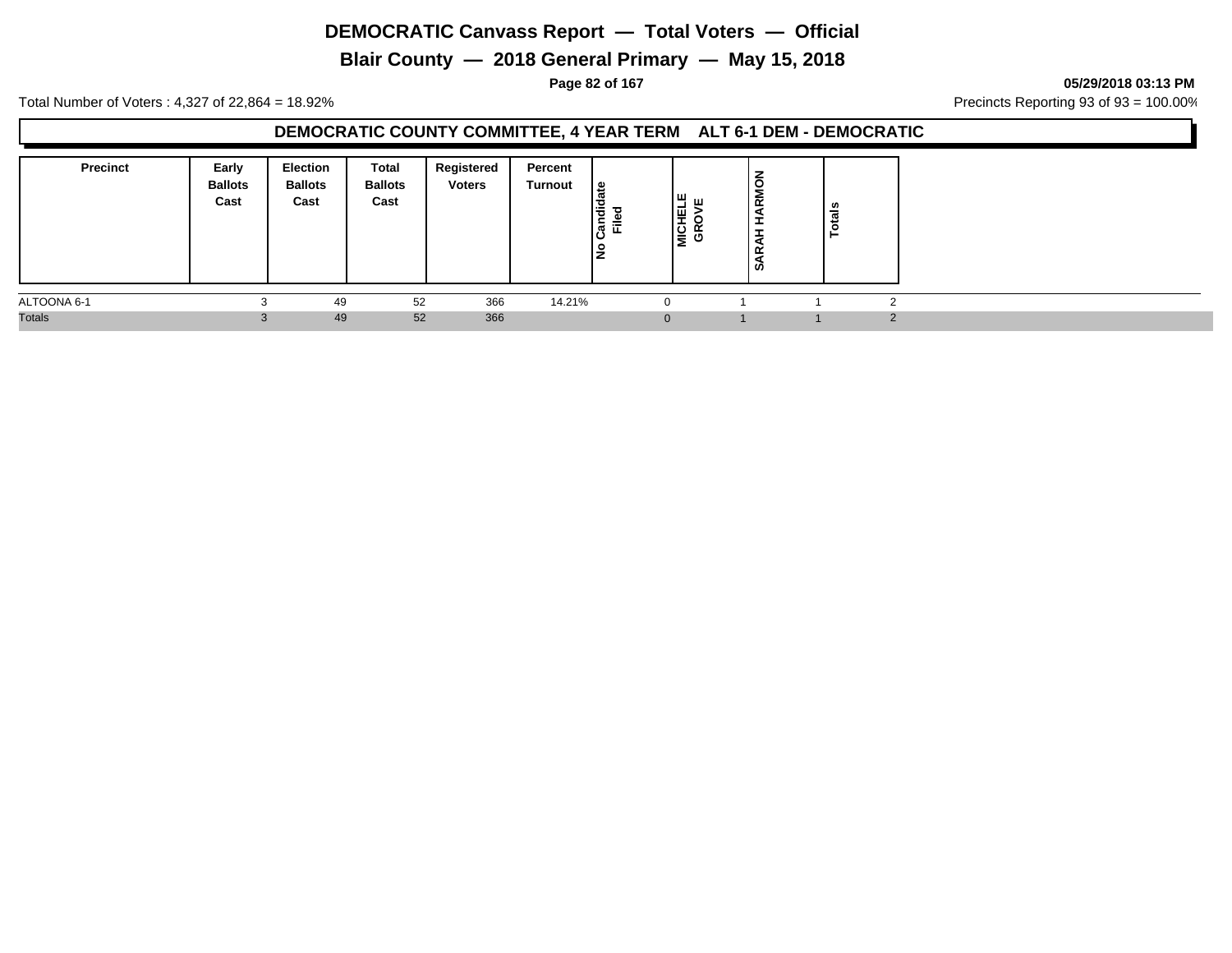**Blair County — 2018 General Primary — May 15, 2018**

**Page 83 of 167 05/29/2018 03:13 PM**

Total Number of Voters : 4,327 of 22,864 = 18.92% Precincts Reporting 93 of 93 = 100.00%

#### **DEMOCRATIC COUNTY COMMITTEE, 4 YEAR TERM ALT 6-2 DEM - DEMOCRATIC**

| <b>Precinct</b> | Early<br><b>Ballots</b><br>Cast | <b>Election</b><br><b>Ballots</b><br>Cast | Total<br><b>Ballots</b><br>Cast | Registered<br><b>Voters</b> | Percent<br>Turnout | ¦ ⊕<br>Candid<br>ு<br>$=$<br>١ş | ۱۵<br>ے ا<br>∣≃<br> 圌 또 | ៖<br>تسه<br>o |  |
|-----------------|---------------------------------|-------------------------------------------|---------------------------------|-----------------------------|--------------------|---------------------------------|-------------------------|---------------|--|
| ALTOONA 6-2     | $\Omega$                        | 53                                        | 53                              | 375                         | 14.13%             |                                 |                         |               |  |
| <b>Totals</b>   | $\mathbf{0}$                    | 53                                        | 53                              | 375                         |                    |                                 |                         |               |  |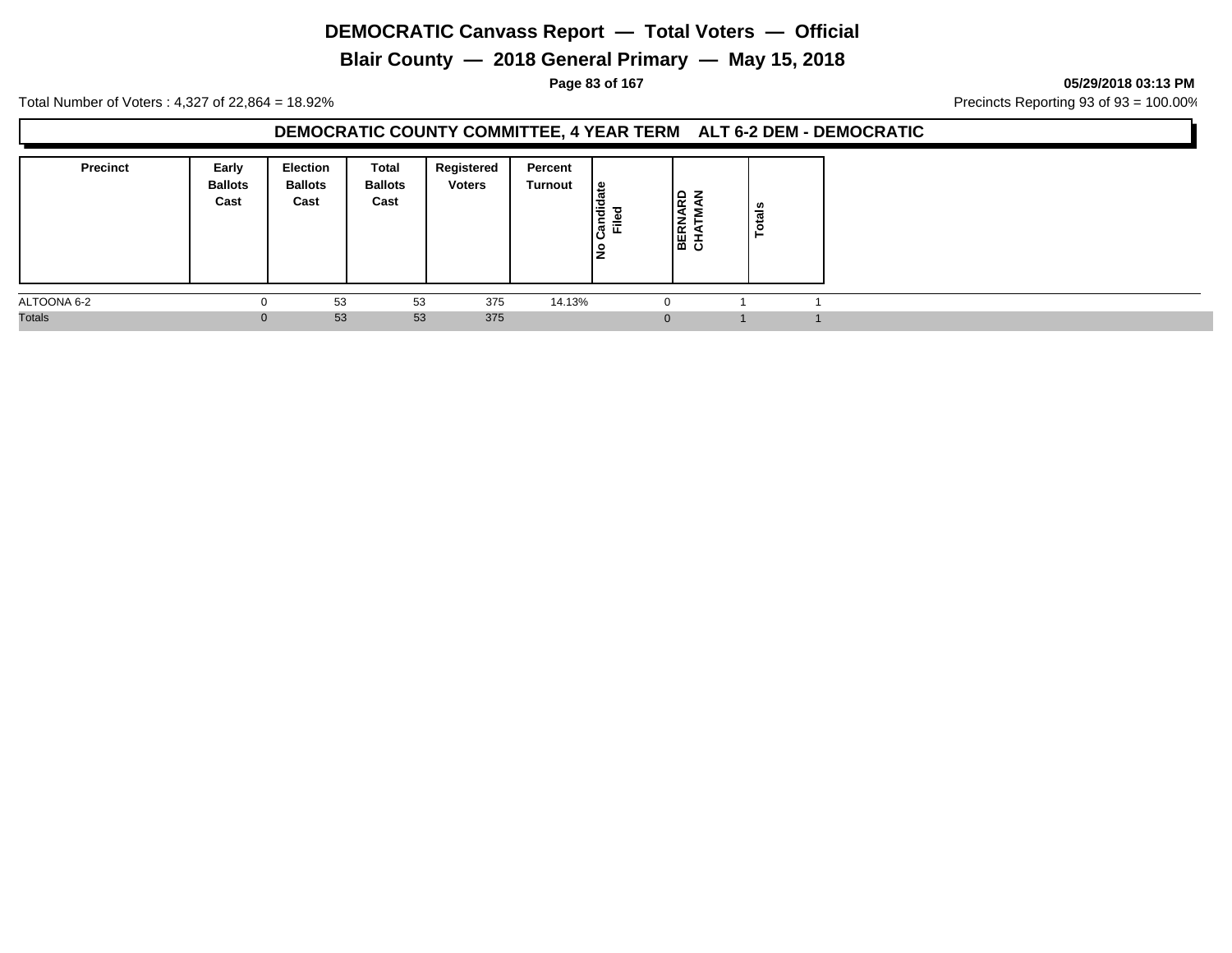**Blair County — 2018 General Primary — May 15, 2018**

**Page 84 of 167 05/29/2018 03:13 PM**

Total Number of Voters : 4,327 of 22,864 = 18.92% Precincts Reporting 93 of 93 = 100.00%

#### **DEMOCRATIC COUNTY COMMITTEE, 4 YEAR TERM ALT 6-3 DEM - DEMOCRATIC**

| <b>Precinct</b> | Early<br><b>Ballots</b><br>Cast | <b>Election</b><br><b>Ballots</b><br>Cast | Total<br><b>Ballots</b><br>Cast | Registered<br><b>Voters</b> | Percent<br>Turnout | ہ  <br>Candid<br>$=$<br>١ş | <b>Totals</b> |
|-----------------|---------------------------------|-------------------------------------------|---------------------------------|-----------------------------|--------------------|----------------------------|---------------|
| ALTOONA 6-3     |                                 | 63                                        | 67                              | 273                         | 24.54%             | $\Omega$                   | 0             |
| <b>Totals</b>   | $\overline{4}$                  | 63                                        | 67                              | 273                         |                    | $\Omega$                   |               |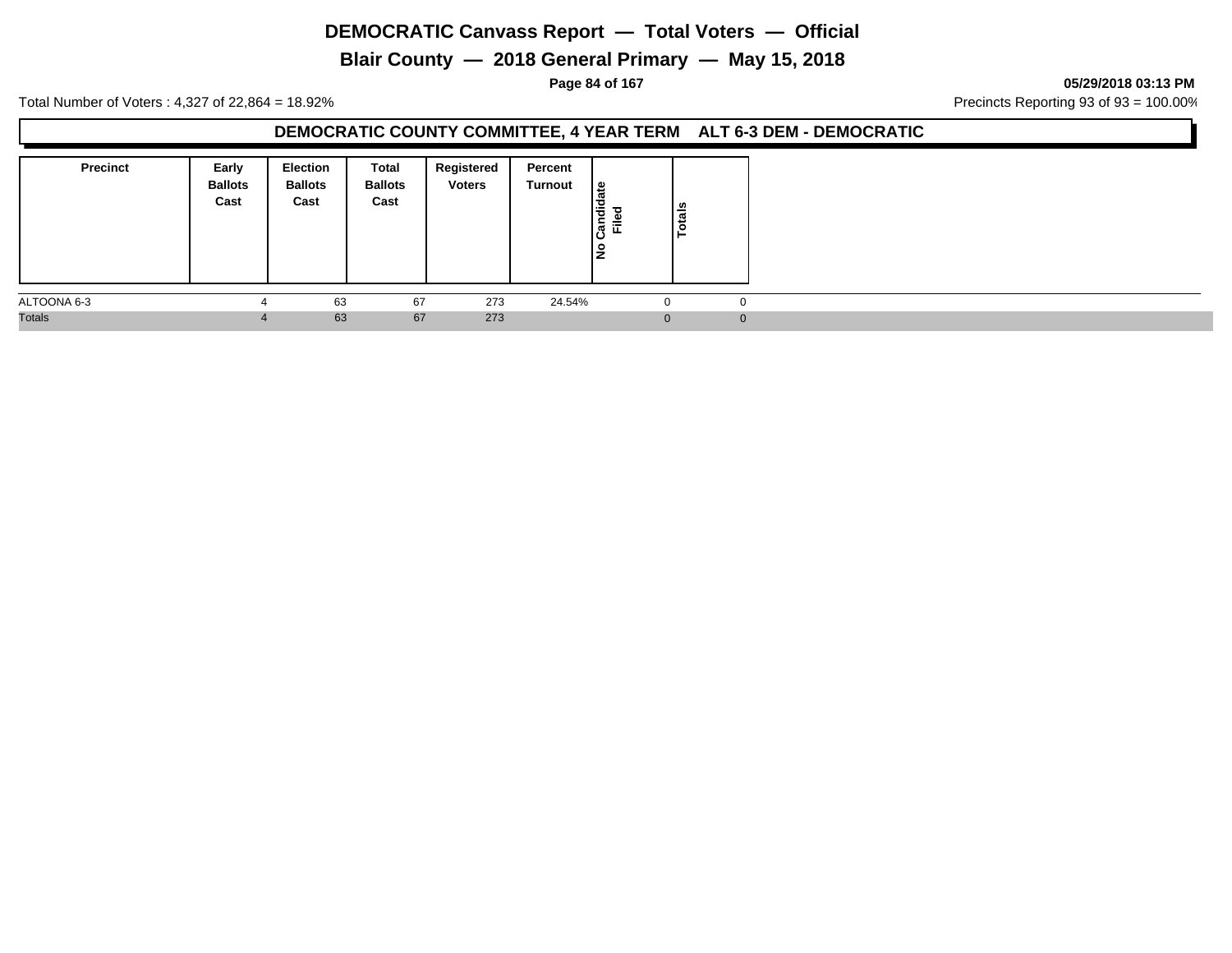**Blair County — 2018 General Primary — May 15, 2018**

**Page 85 of 167 05/29/2018 03:13 PM**

Total Number of Voters : 4,327 of 22,864 = 18.92% Precincts Reporting 93 of 93 = 100.00%

### **DEMOCRATIC COUNTY COMMITTEE, 4 YEAR TERM ALT 6-4 DEM - DEMOCRATIC**

| <b>Precinct</b> | Early<br><b>Ballots</b><br>Cast | <b>Election</b><br><b>Ballots</b><br>Cast | Total<br><b>Ballots</b><br>Cast | Registered<br><b>Voters</b> | Percent<br>Turnout | ي  <br>◡<br>Candi<br>T<br>⋍<br>ட<br>۽ | ဟ္ဘ<br>. . | DECRISCIC<br>'읍 | fΕ<br>୴<br>ட | tais<br>c |  |
|-----------------|---------------------------------|-------------------------------------------|---------------------------------|-----------------------------|--------------------|---------------------------------------|------------|-----------------|--------------|-----------|--|
| ALTOONA 6-4     |                                 | 47                                        | 49                              | 292                         | 16.78%             |                                       |            |                 |              |           |  |
| <b>Totals</b>   |                                 | 47                                        | 49                              | 292                         |                    |                                       | $\Omega$   |                 |              |           |  |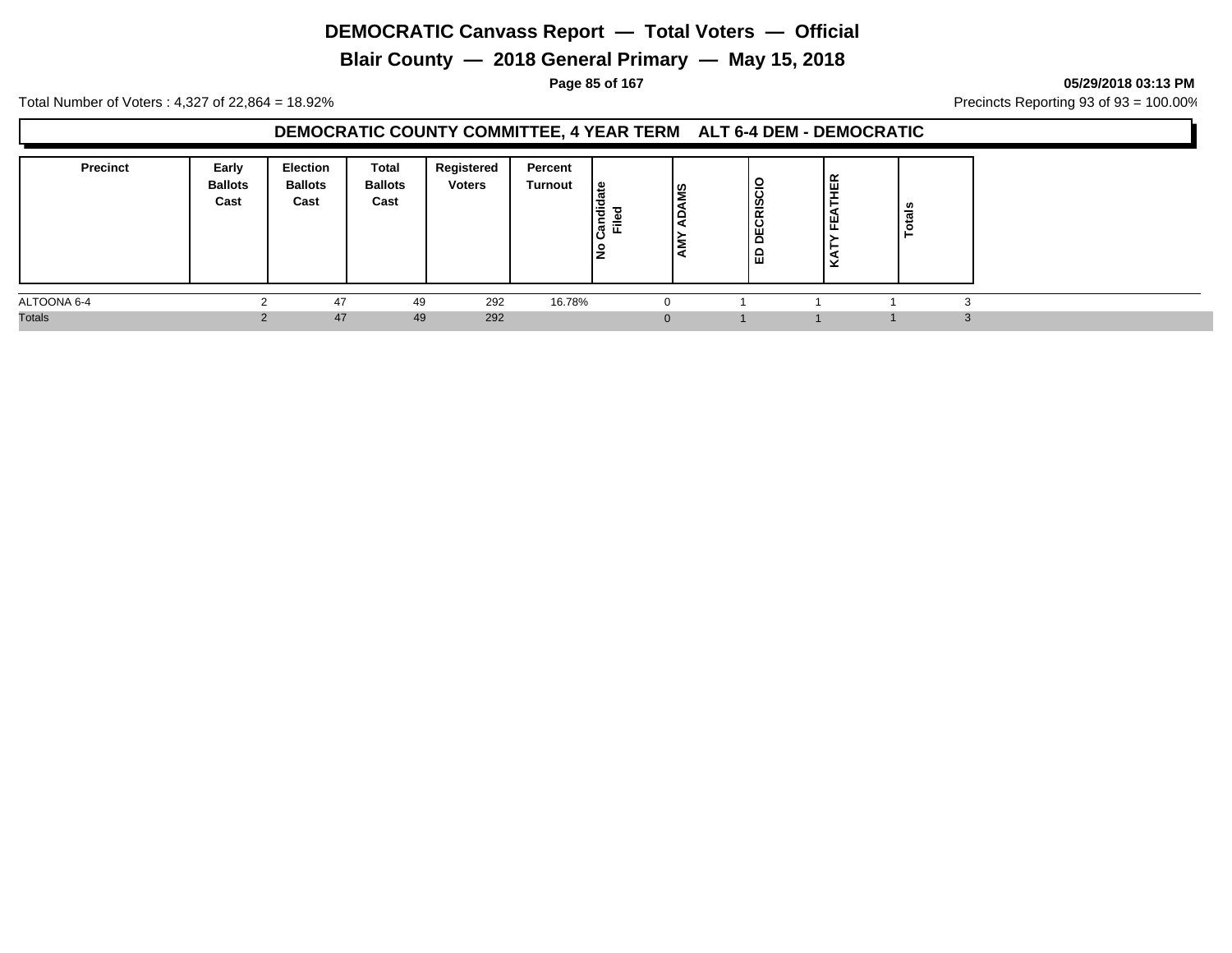**Blair County — 2018 General Primary — May 15, 2018**

**Page 86 of 167 05/29/2018 03:13 PM**

Total Number of Voters : 4,327 of 22,864 = 18.92% Precincts Reporting 93 of 93 = 100.00%

### **DEMOCRATIC COUNTY COMMITTEE, 4 YEAR TERM ALT 7 DEM - DEMOCRATIC**

| <b>Precinct</b> | Early<br><b>Ballots</b><br>Cast | Election<br><b>Ballots</b><br>Cast | Total<br><b>Ballots</b><br>Cast | Registered<br><b>Voters</b> | Percent<br><b>Turnout</b> | ு<br>andic<br>⋍<br><u>н.</u><br>ıΟ<br>١ş | FOREM<br>ıś | ឹ<br>°. |  |
|-----------------|---------------------------------|------------------------------------|---------------------------------|-----------------------------|---------------------------|------------------------------------------|-------------|---------|--|
| ALTOONA 7       |                                 | 24                                 | 24                              | 323                         | 7.43%                     |                                          |             |         |  |
| <b>Totals</b>   | 0                               | 24                                 | 24                              | 323                         |                           |                                          |             |         |  |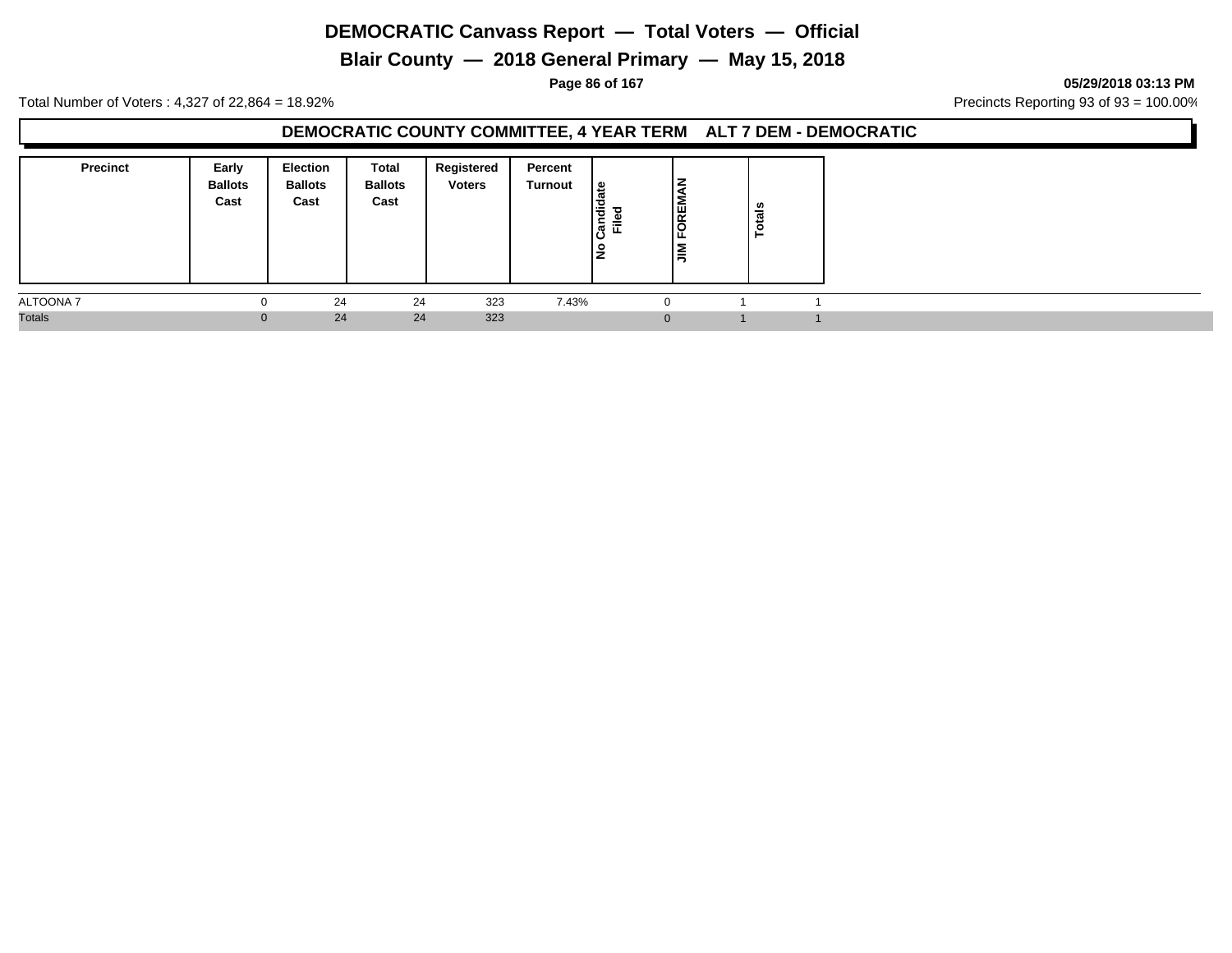**Blair County — 2018 General Primary — May 15, 2018**

**Page 87 of 167 05/29/2018 03:13 PM**

Total Number of Voters : 4,327 of 22,864 = 18.92% Precincts Reporting 93 of 93 = 100.00%

### **DEMOCRATIC COUNTY COMMITTEE, 4 YEAR TERM ALT 8-1 DEM - DEMOCRATIC**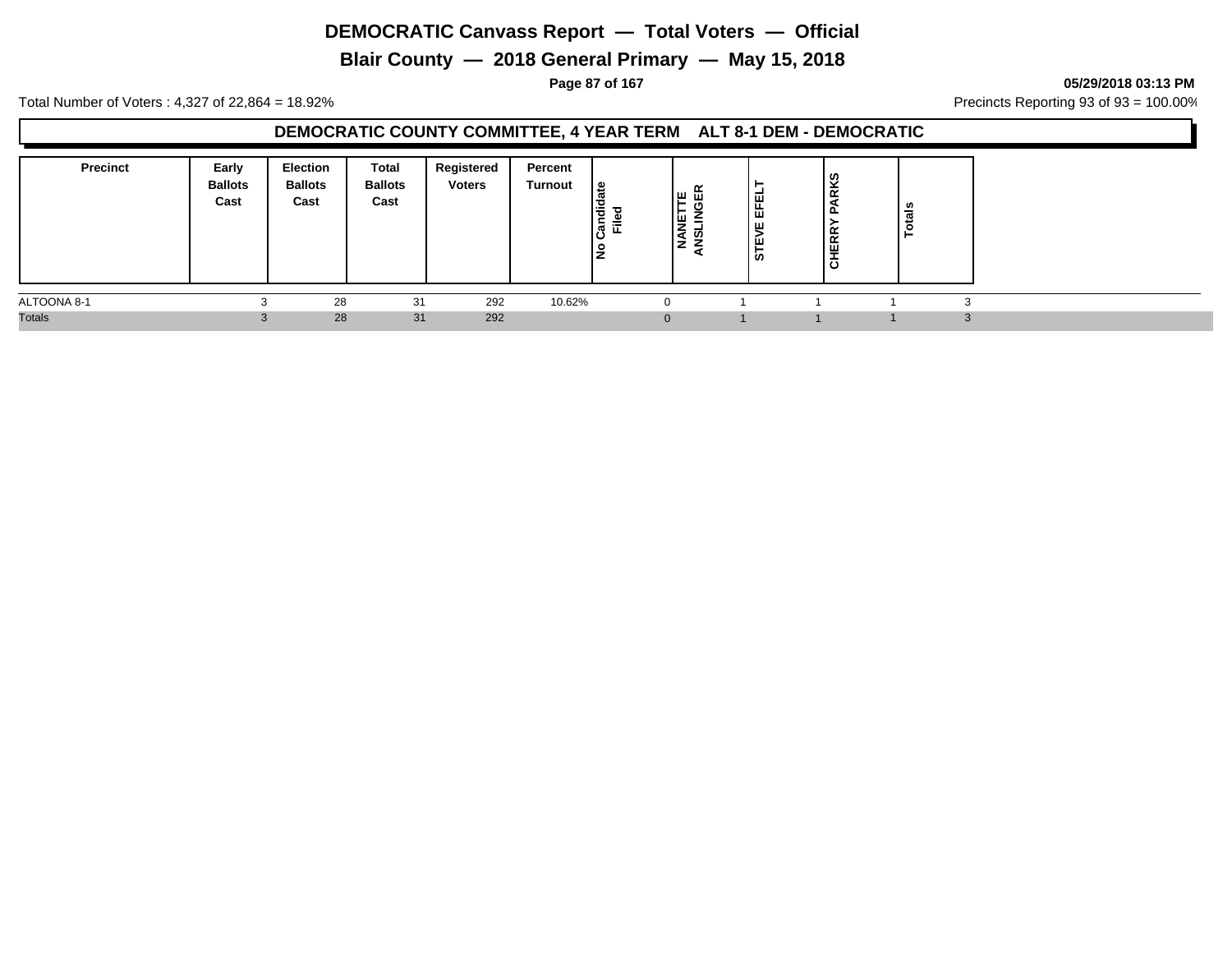**Blair County — 2018 General Primary — May 15, 2018**

**Page 88 of 167 05/29/2018 03:13 PM**

Total Number of Voters : 4,327 of 22,864 = 18.92% Precincts Reporting 93 of 93 = 100.00%

#### **DEMOCRATIC COUNTY COMMITTEE, 4 YEAR TERM ALT 8-2 DEM - DEMOCRATIC**

| <b>Precinct</b> | Early<br><b>Ballots</b><br>Cast | <b>Election</b><br><b>Ballots</b><br>Cast | Total<br><b>Ballots</b><br>Cast | Registered<br><b>Voters</b> | Percent<br>Turnout | 똏<br>١Ş<br>Σ | $\frac{1}{2}$<br>$\ddot{\mathbf{c}}$ |    |
|-----------------|---------------------------------|-------------------------------------------|---------------------------------|-----------------------------|--------------------|--------------|--------------------------------------|----|
| ALTOONA 8-2     | ۰J                              | 43                                        | 46                              | 213                         | 21.60%             |              | 41                                   | 41 |
| <b>Totals</b>   | 3                               | 43                                        | 46                              | 213                         |                    |              | 41                                   | 41 |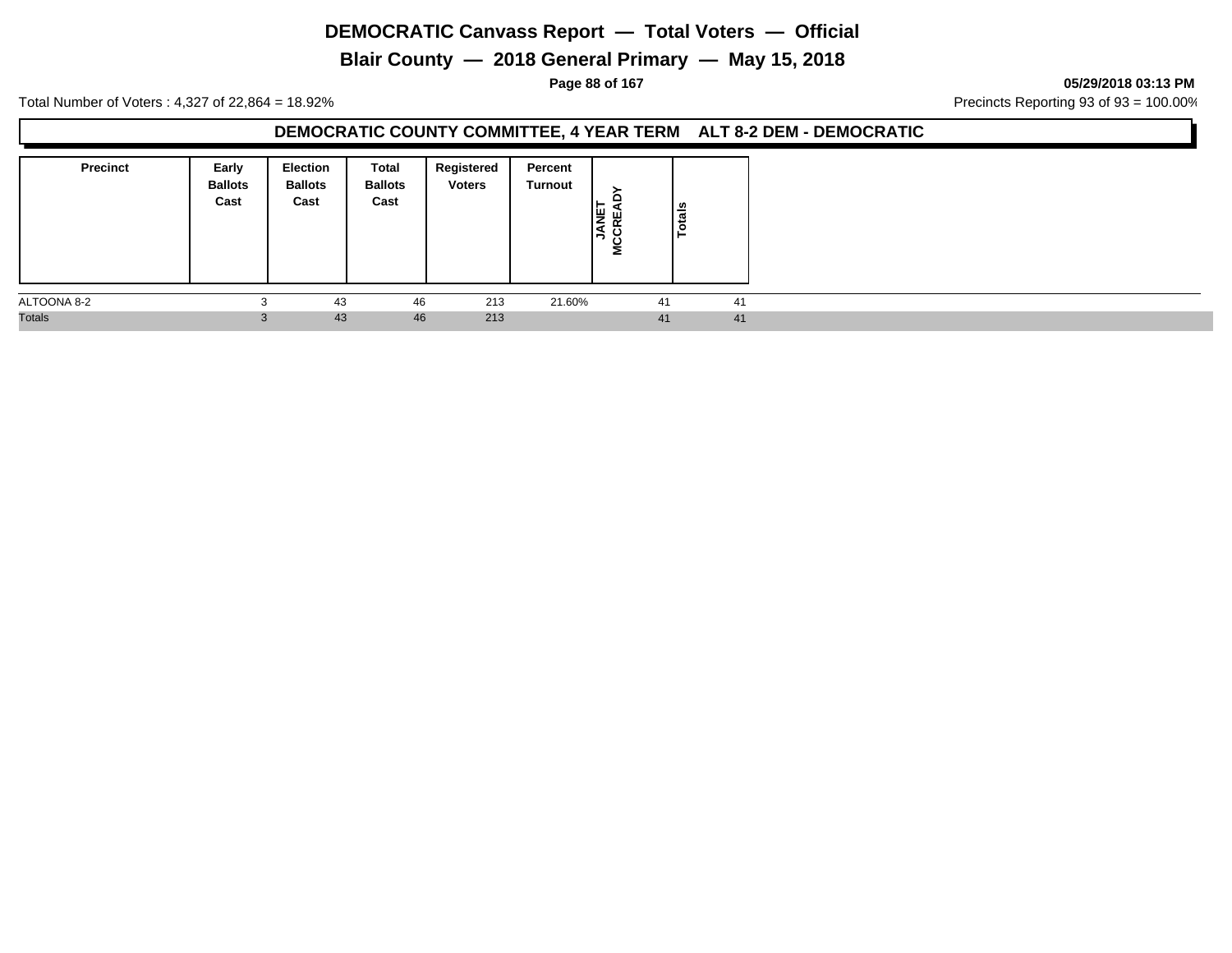**Blair County — 2018 General Primary — May 15, 2018**

**Page 89 of 167 05/29/2018 03:13 PM**

Total Number of Voters : 4,327 of 22,864 = 18.92% Precincts Reporting 93 of 93 = 100.00%

#### **DEMOCRATIC COUNTY COMMITTEE, 4 YEAR TERM ALT 9 DEM - DEMOCRATIC**

| <b>Precinct</b> | Early<br><b>Ballots</b><br>Cast | <b>Election</b><br><b>Ballots</b><br>Cast | Total<br><b>Ballots</b><br>Cast | Registered<br><b>Voters</b> | Percent<br>Turnout | ہ  <br>Candid<br>$=$<br>щ<br>١ş | Totals |              |
|-----------------|---------------------------------|-------------------------------------------|---------------------------------|-----------------------------|--------------------|---------------------------------|--------|--------------|
| ALTOONA 9       |                                 | 39                                        | 41                              | 319                         | 12.85%             | 0                               | 0      |              |
| <b>Totals</b>   |                                 | 39                                        | 41                              | 319                         |                    | $\Omega$                        |        | $\mathbf{0}$ |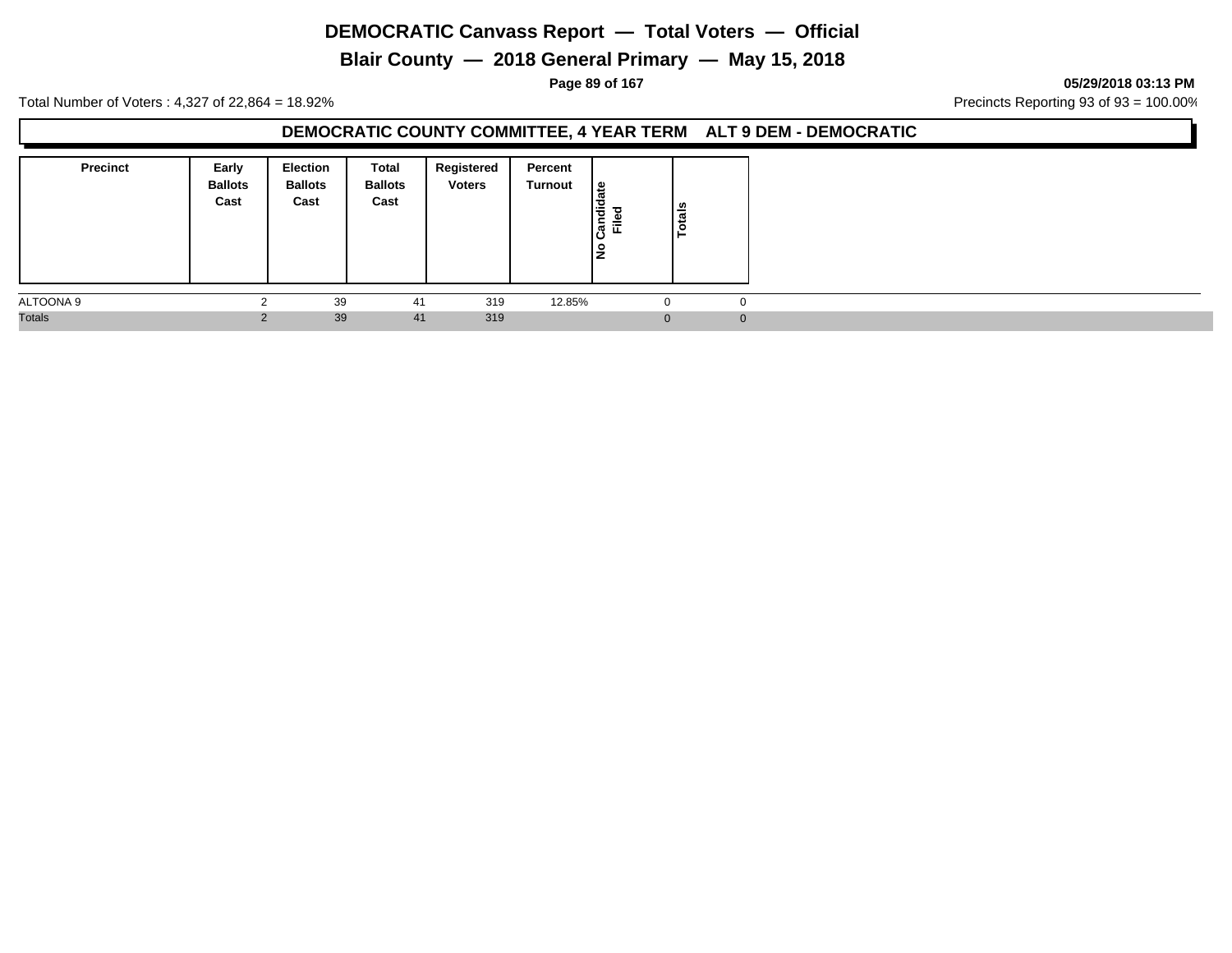**Blair County — 2018 General Primary — May 15, 2018**

**Page 90 of 167 05/29/2018 03:13 PM**

Total Number of Voters : 4,327 of 22,864 = 18.92% Precincts Reporting 93 of 93 = 100.00%

### **DEMOCRATIC COUNTY COMMITTEE, 4 YEAR TERM ALT 10-1 DEM - DEMOCRATIC**

| <b>Precinct</b> | Early<br><b>Ballots</b><br>Cast | Election<br><b>Ballots</b><br>Cast | Total<br><b>Ballots</b><br>Cast | Registered<br><b>Voters</b> | Percent<br>Turnout | ீ<br>$\ddot{\vec{v}}$<br>ℸ<br>-<br>≔<br> ಔ<br>ш.<br>Ιă | le<br>≃  | HEAD<br><b>NANC</b> | 윤<br>룲 | tals<br>$\circ$ |  |
|-----------------|---------------------------------|------------------------------------|---------------------------------|-----------------------------|--------------------|--------------------------------------------------------|----------|---------------------|--------|-----------------|--|
| ALTOONA 10-1    |                                 | 61                                 | 65                              | 468                         | 13.89%             |                                                        |          |                     |        |                 |  |
| <b>Totals</b>   |                                 | 61                                 | 65                              | 468                         |                    |                                                        | $\Omega$ |                     |        |                 |  |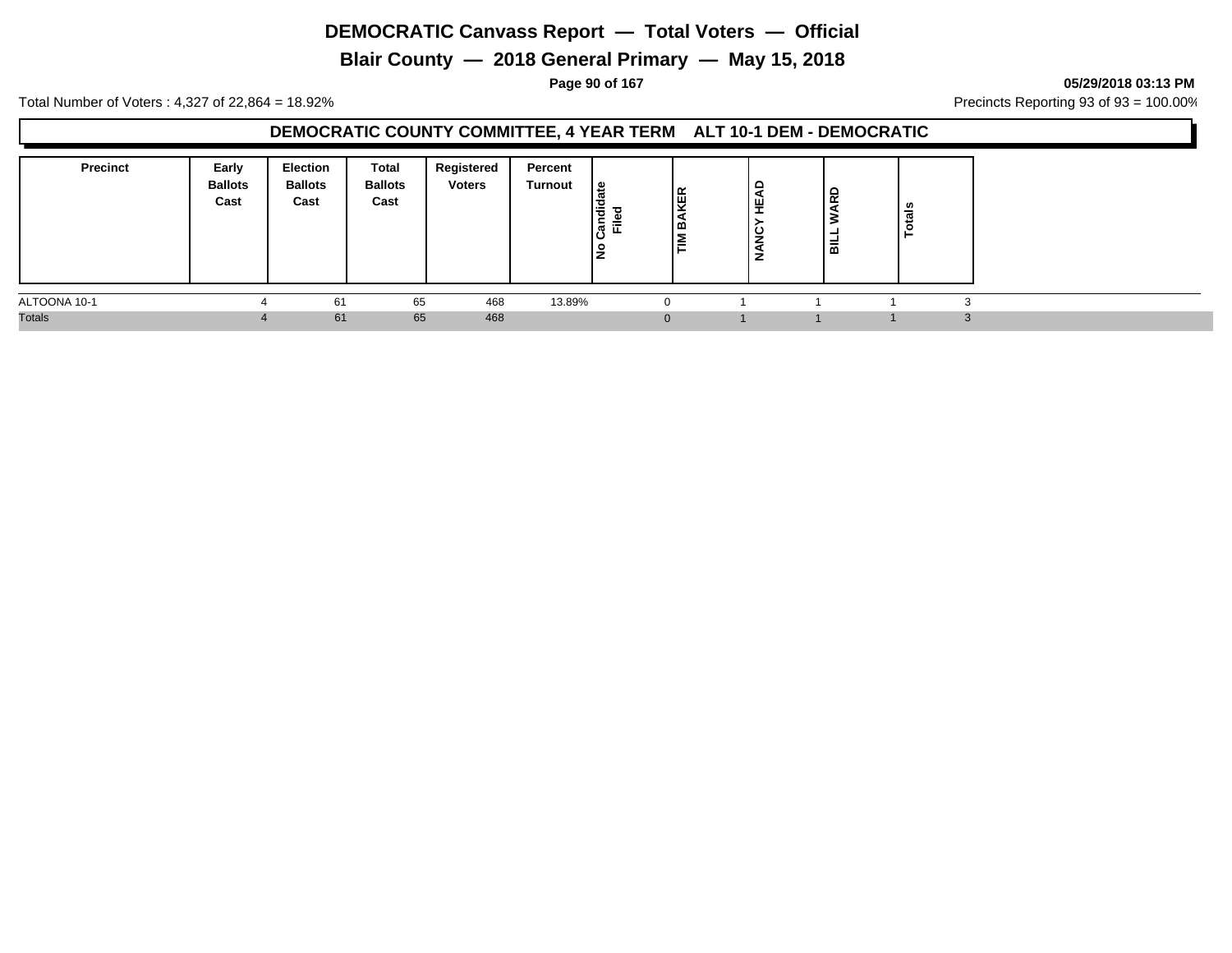**Blair County — 2018 General Primary — May 15, 2018**

**Page 91 of 167 05/29/2018 03:13 PM**

Total Number of Voters : 4,327 of 22,864 = 18.92% Precincts Reporting 93 of 93 = 100.00%

### **DEMOCRATIC COUNTY COMMITTEE, 4 YEAR TERM ALT 10-2 DEM - DEMOCRATIC**

| <b>Precinct</b> | Early<br><b>Ballots</b><br>Cast | Election<br><b>Ballots</b><br>Cast | Total<br><b>Ballots</b><br>Cast | Registered<br><b>Voters</b> | Percent<br><b>Turnout</b> | ீ<br>idic<br>ъ<br>≔<br>ြီ<br>щ<br>Ιă | ಙ<br>l≌<br>-<br>l ÷<br>ပ | ┙<br>- 01<br>CHER<br>HUGHI | –<br>-<br>-<br>'ಹ ಆ | $\tilde{\phantom{a}}$<br> | ឹ<br>ت<br>$\circ$<br>- |
|-----------------|---------------------------------|------------------------------------|---------------------------------|-----------------------------|---------------------------|--------------------------------------|--------------------------|----------------------------|---------------------|---------------------------|------------------------|
| ALTOONA 10-2    |                                 | 77                                 | 80                              | 336                         | 23.81%                    |                                      |                          |                            |                     |                           |                        |
| <b>Totals</b>   | $\cdot$                         | 77                                 | 80                              | 336                         |                           |                                      | 0                        |                            |                     |                           | $\Omega$<br>-5         |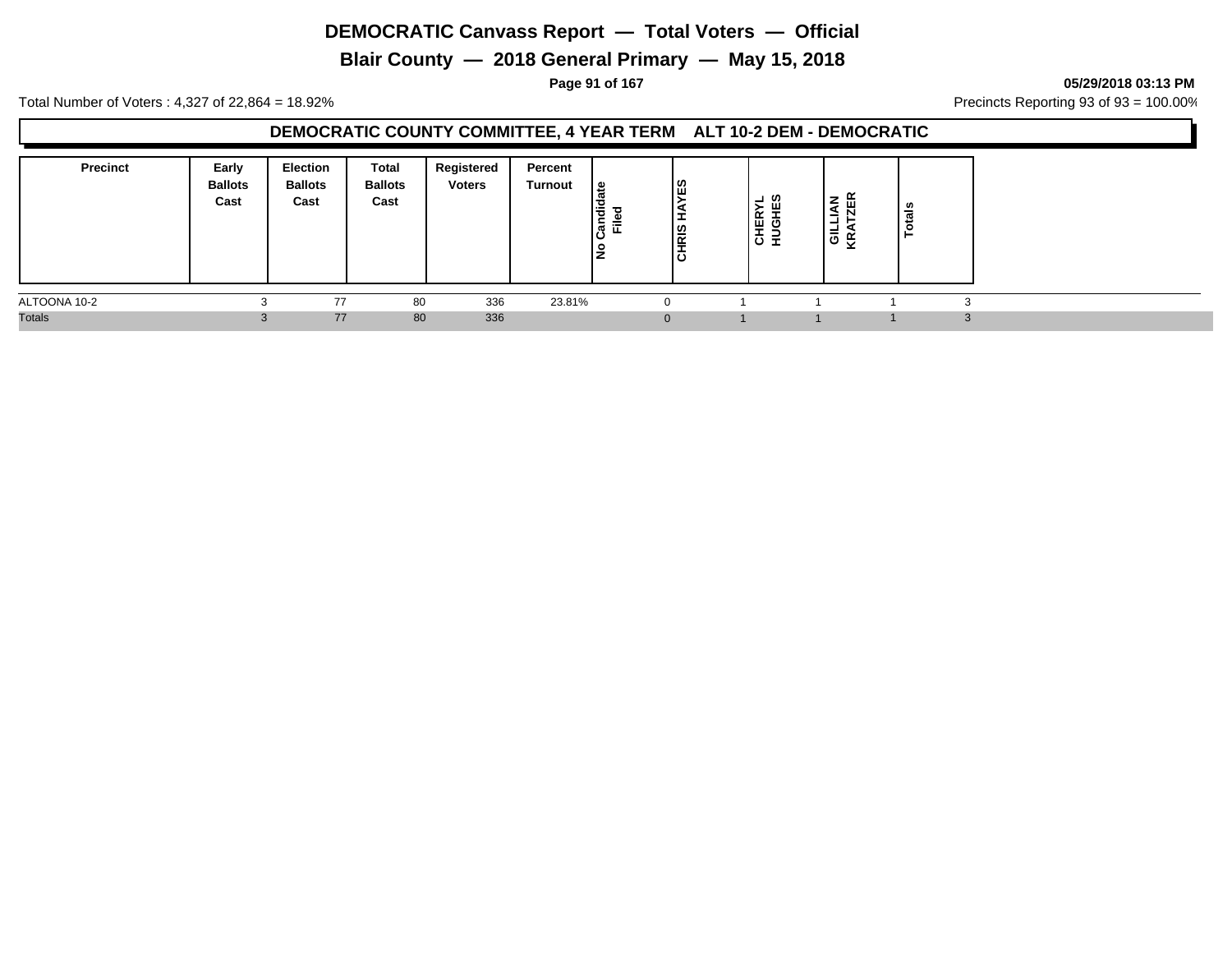**Blair County — 2018 General Primary — May 15, 2018**

**Page 92 of 167 05/29/2018 03:13 PM**

Total Number of Voters : 4,327 of 22,864 = 18.92% Precincts Reporting 93 of 93 = 100.00%

### **DEMOCRATIC COUNTY COMMITTEE, 4 YEAR TERM ALT 11-1 DEM - DEMOCRATIC**

| <b>Precinct</b> | Early<br><b>Ballots</b><br>Cast | <b>Election</b><br><b>Ballots</b><br>Cast | <b>Total</b><br><b>Ballots</b><br>Cast | Registered<br><b>Voters</b> | Percent<br><b>Turnout</b> | ی ا<br>'ਰ<br><u>—</u><br> 통 로<br>O | l呡<br>-<br>¦≌<br>l≣ | Ξ<br>2 | $\circ$<br>-<br>Ë<br>ပ<br>e | ၊ ဟ<br>ய<br>ш<br>$\tilde{\phantom{a}}$<br>ட<br>ட | ۱ä | 뿝<br>຺<br>ш<br>ີ | ౼ౢౢ<br>تسه |  |
|-----------------|---------------------------------|-------------------------------------------|----------------------------------------|-----------------------------|---------------------------|------------------------------------|---------------------|--------|-----------------------------|--------------------------------------------------|----|------------------|------------|--|
| ALTOONA 11-1    |                                 | 79                                        | 84                                     | 474                         | 17.72%                    |                                    |                     |        |                             |                                                  |    |                  |            |  |
| <b>Totals</b>   |                                 | 79                                        | 84                                     | 474                         |                           |                                    |                     |        |                             |                                                  |    |                  |            |  |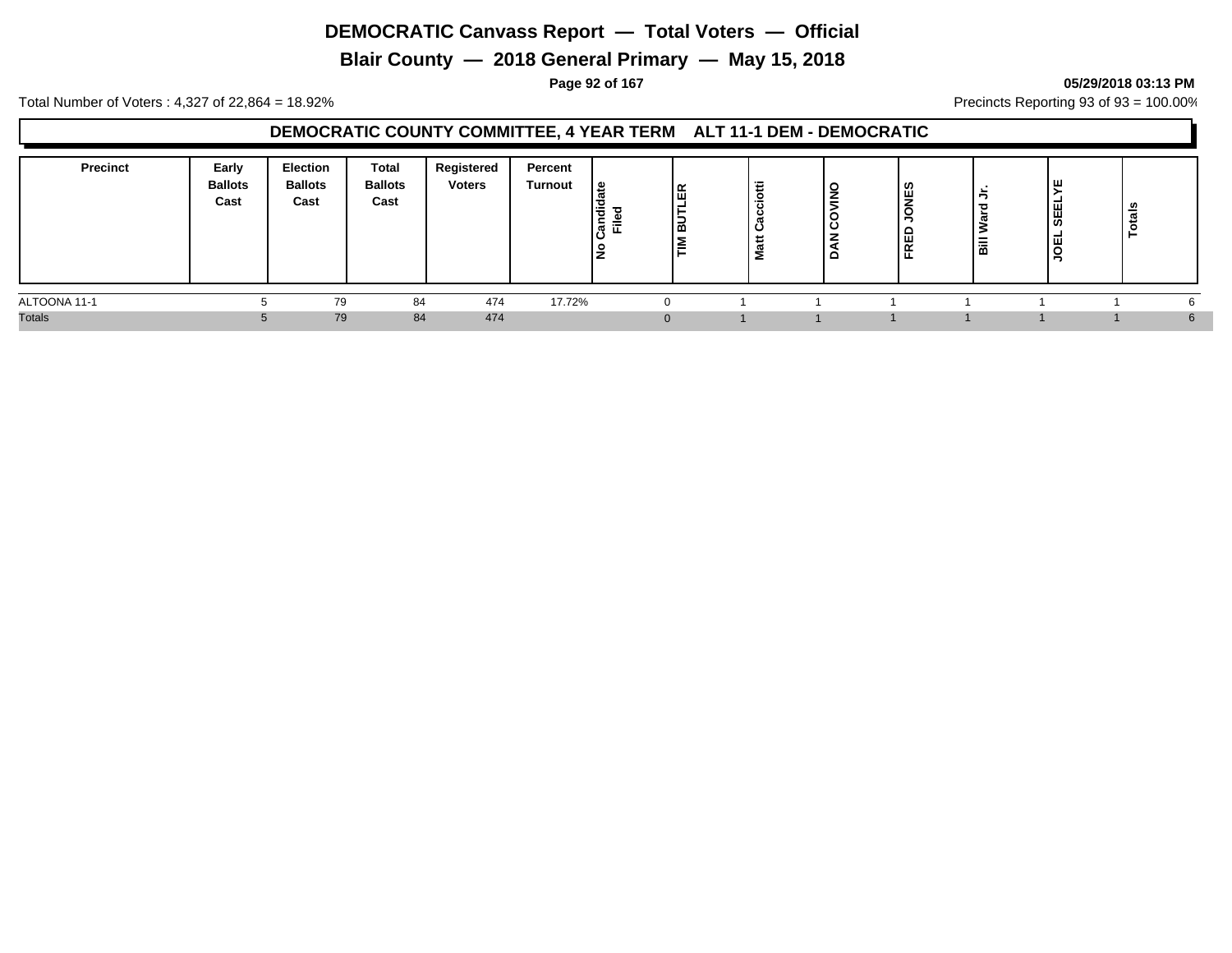**Blair County — 2018 General Primary — May 15, 2018**

**Page 93 of 167 05/29/2018 03:13 PM**

Total Number of Voters : 4,327 of 22,864 = 18.92% Precincts Reporting 93 of 93 = 100.00%

### **DEMOCRATIC COUNTY COMMITTEE, 4 YEAR TERM ALT 11-2 DEM - DEMOCRATIC**

| <b>Precinct</b> | Early<br><b>Ballots</b><br>Cast | <b>Election</b><br><b>Ballots</b><br>Cast | Total<br><b>Ballots</b><br>Cast | Registered<br><b>Voters</b> | Percent<br>Turnout | et.<br>Candid<br>Filed<br>$\circ$<br>÷<br>- | . –<br>$\epsilon$<br>岛<br>ļğ<br>뿐 | z<br>Ē<br> 을 또 | ≃<br>ш<br>ι<br>ш<br>z | <b>S</b><br>-<br>$\pi$ |  |
|-----------------|---------------------------------|-------------------------------------------|---------------------------------|-----------------------------|--------------------|---------------------------------------------|-----------------------------------|----------------|-----------------------|------------------------|--|
| ALTOONA 11-2    |                                 | 70                                        | 70                              | 354                         | 19.77%             |                                             | 0                                 |                |                       |                        |  |
| <b>Totals</b>   | U                               | 70                                        | 70                              | 354                         |                    |                                             | $\Omega$                          |                |                       |                        |  |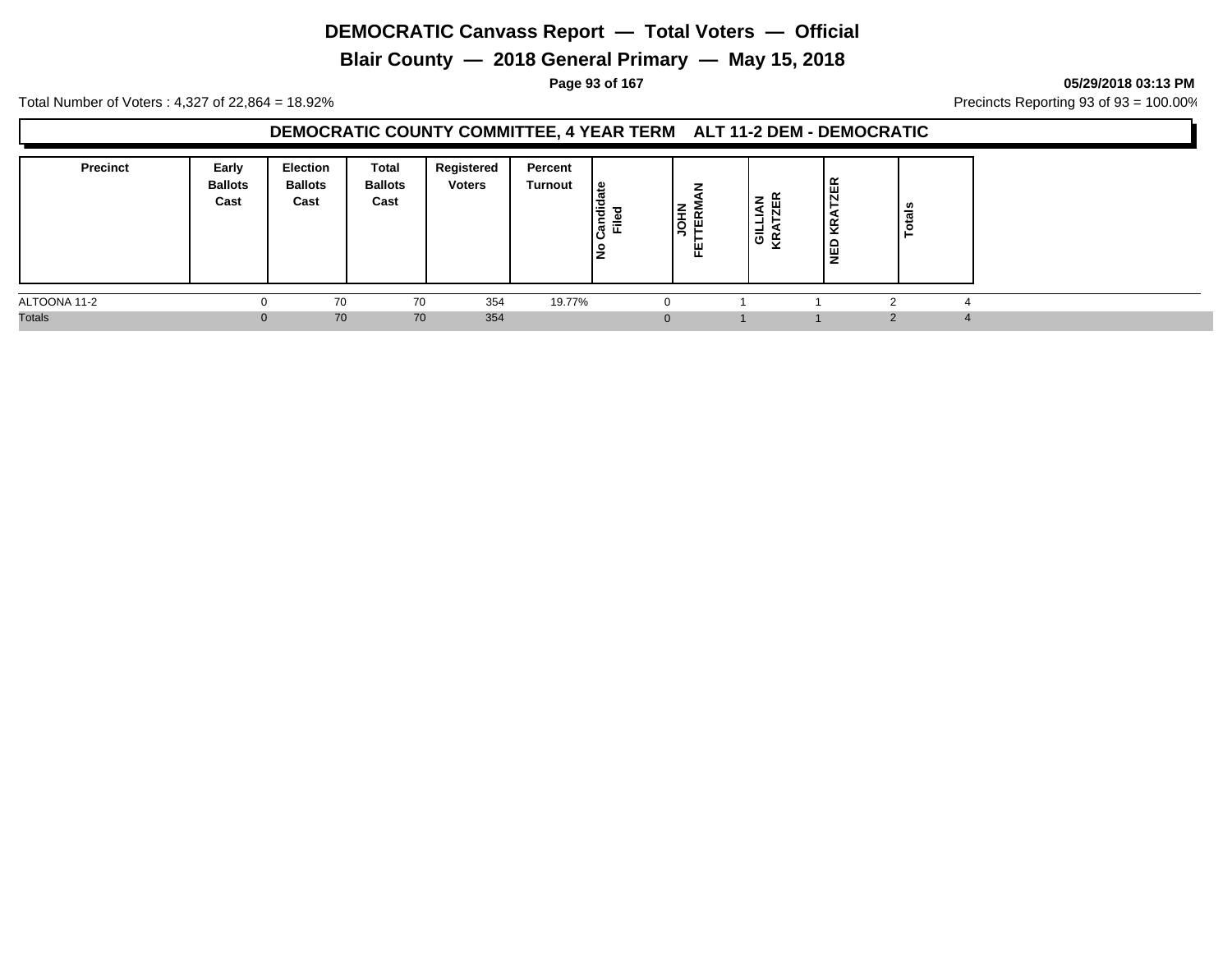**Blair County — 2018 General Primary — May 15, 2018**

**Page 94 of 167 05/29/2018 03:13 PM**

Total Number of Voters : 4,327 of 22,864 = 18.92% Precincts Reporting 93 of 93 = 100.00%

### **DEMOCRATIC COUNTY COMMITTEE, 4 YEAR TERM ALT 12-1 DEM - DEMOCRATIC**

| <b>Precinct</b> | Early<br><b>Ballots</b><br>Cast | <b>Election</b><br><b>Ballots</b><br>Cast | Total<br><b>Ballots</b><br>Cast | Registered<br><b>Voters</b> | Percent<br>Turnout | ہ ا<br>F<br>έ<br>≔<br>ပိ<br>ட<br><u>ي</u><br>∠ | ١e | ഗ<br>۱š<br>≃<br>Σ | ⇁<br>ш<br>∼<br>- 61<br>-<br>⊣<br>-<br>∣ಠ ಆ | ! 및 오<br>ທ<br>STEPH<br>LAWS | त्त<br>$\circ$<br>− |
|-----------------|---------------------------------|-------------------------------------------|---------------------------------|-----------------------------|--------------------|------------------------------------------------|----|-------------------|--------------------------------------------|-----------------------------|---------------------|
| ALTOONA 12-1    |                                 | 43                                        | 44                              | 248                         | 17.74%             |                                                |    |                   |                                            |                             |                     |
| <b>Totals</b>   |                                 | 43                                        | 44                              | 248                         |                    |                                                |    |                   |                                            |                             |                     |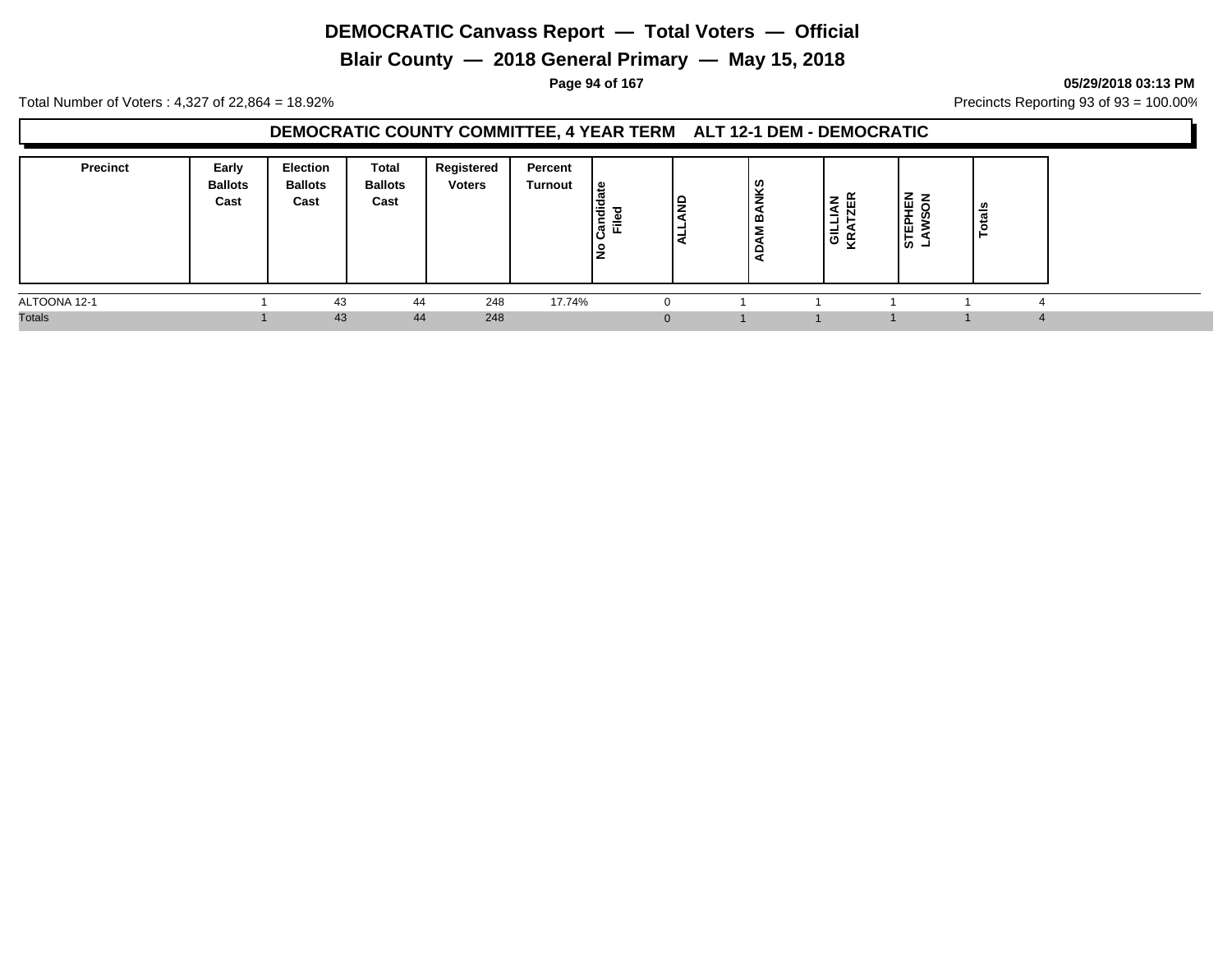**Blair County — 2018 General Primary — May 15, 2018**

**Page 95 of 167 05/29/2018 03:13 PM**

Total Number of Voters : 4,327 of 22,864 = 18.92% Precincts Reporting 93 of 93 = 100.00%

### **DEMOCRATIC COUNTY COMMITTEE, 4 YEAR TERM ALT 12-2 DEM - DEMOCRATIC**

| <b>Precinct</b> | Early<br><b>Ballots</b><br>Cast | <b>Election</b><br><b>Ballots</b><br>Cast | Total<br><b>Ballots</b><br>Cast | Registered<br><b>Voters</b> | Percent<br>Turnout | ١e<br>Candid<br>ு<br>≓<br><u>ع</u> | ၊ ဟ<br>⋍ | ៖<br>تب<br>.o<br>- |  |
|-----------------|---------------------------------|-------------------------------------------|---------------------------------|-----------------------------|--------------------|------------------------------------|----------|--------------------|--|
| ALTOONA 12-2    | 0                               | 33                                        | 33                              | 174                         | 18.97%             |                                    |          |                    |  |
| <b>Totals</b>   | $\mathbf{0}$                    | 33                                        | 33                              | 174                         |                    |                                    |          |                    |  |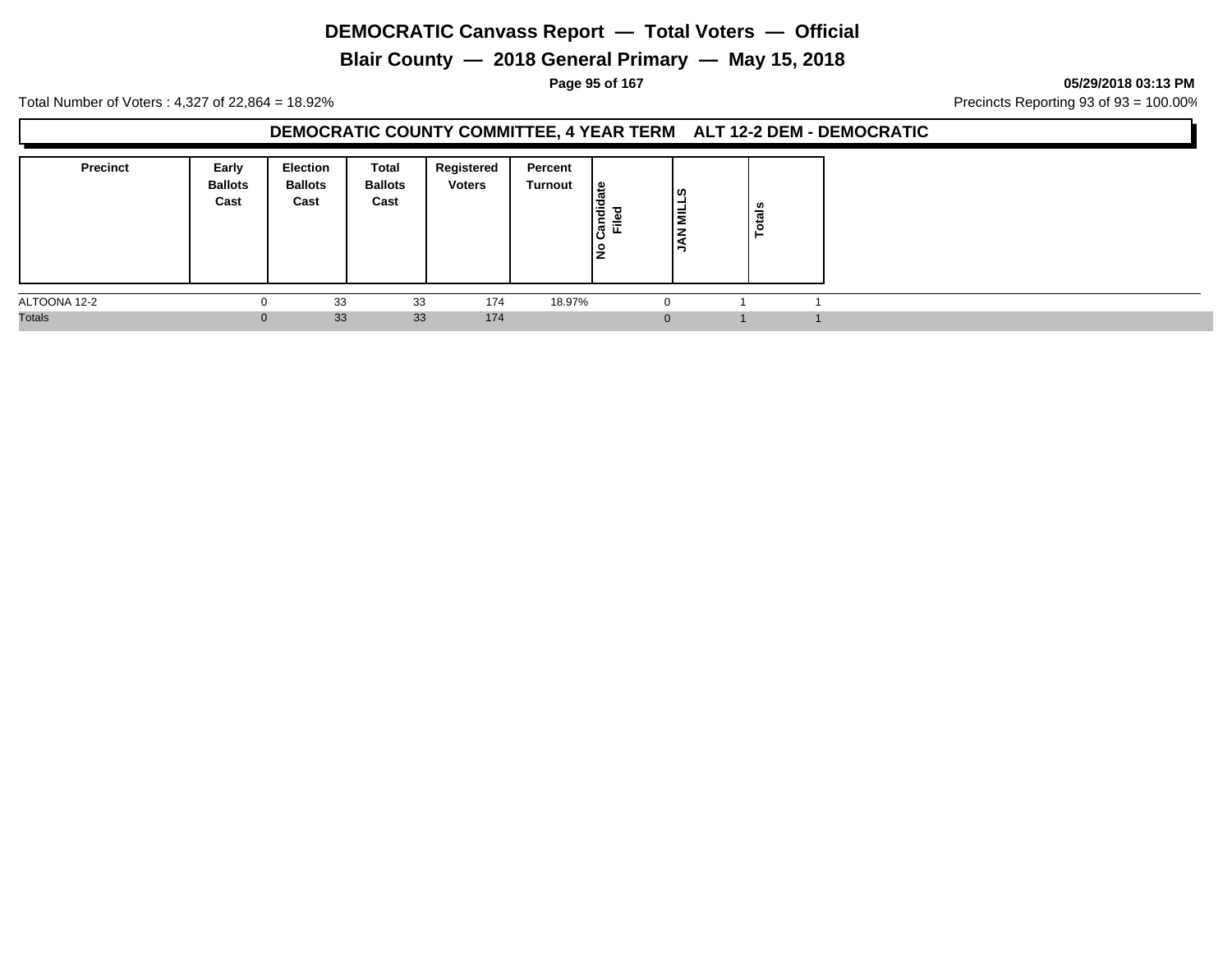**Blair County — 2018 General Primary — May 15, 2018**

**Page 96 of 167 05/29/2018 03:13 PM**

Total Number of Voters : 4,327 of 22,864 = 18.92% Precincts Reporting 93 of 93 = 100.00%

### **DEMOCRATIC COUNTY COMMITTEE, 4 YEAR TERM ALT 12-3 DEM - DEMOCRATIC**

| <b>Precinct</b> | Early<br><b>Ballots</b><br>Cast | Election<br><b>Ballots</b><br>Cast | Total<br><b>Ballots</b><br>Cast | Registered<br><b>Voters</b> | Percent<br><b>Turnout</b> | late<br>Candid<br>≔<br>ட<br>lş | 高<br>-<br>-<br>$\overline{\phantom{a}}$<br>ט ו<br> ĝ | o<br>-<br>m<br>⇁<br>ৰ ৯ |              | -<br>$\propto$<br>=<br>$\propto$<br>ш<br>I.<br>മ<br>ທ<br>⋖<br>ທ | <b>U)</b><br>- |  |
|-----------------|---------------------------------|------------------------------------|---------------------------------|-----------------------------|---------------------------|--------------------------------|------------------------------------------------------|-------------------------|--------------|-----------------------------------------------------------------|----------------|--|
| ALTOONA 12-3    |                                 | 28                                 | 28                              | 160                         | 17.50%                    |                                | $\Omega$                                             |                         |              |                                                                 |                |  |
| <b>Totals</b>   |                                 | 28                                 | 28                              | 160                         |                           |                                | $\mathbf{0}$                                         |                         | $\mathbf{a}$ | $\overline{4}$                                                  |                |  |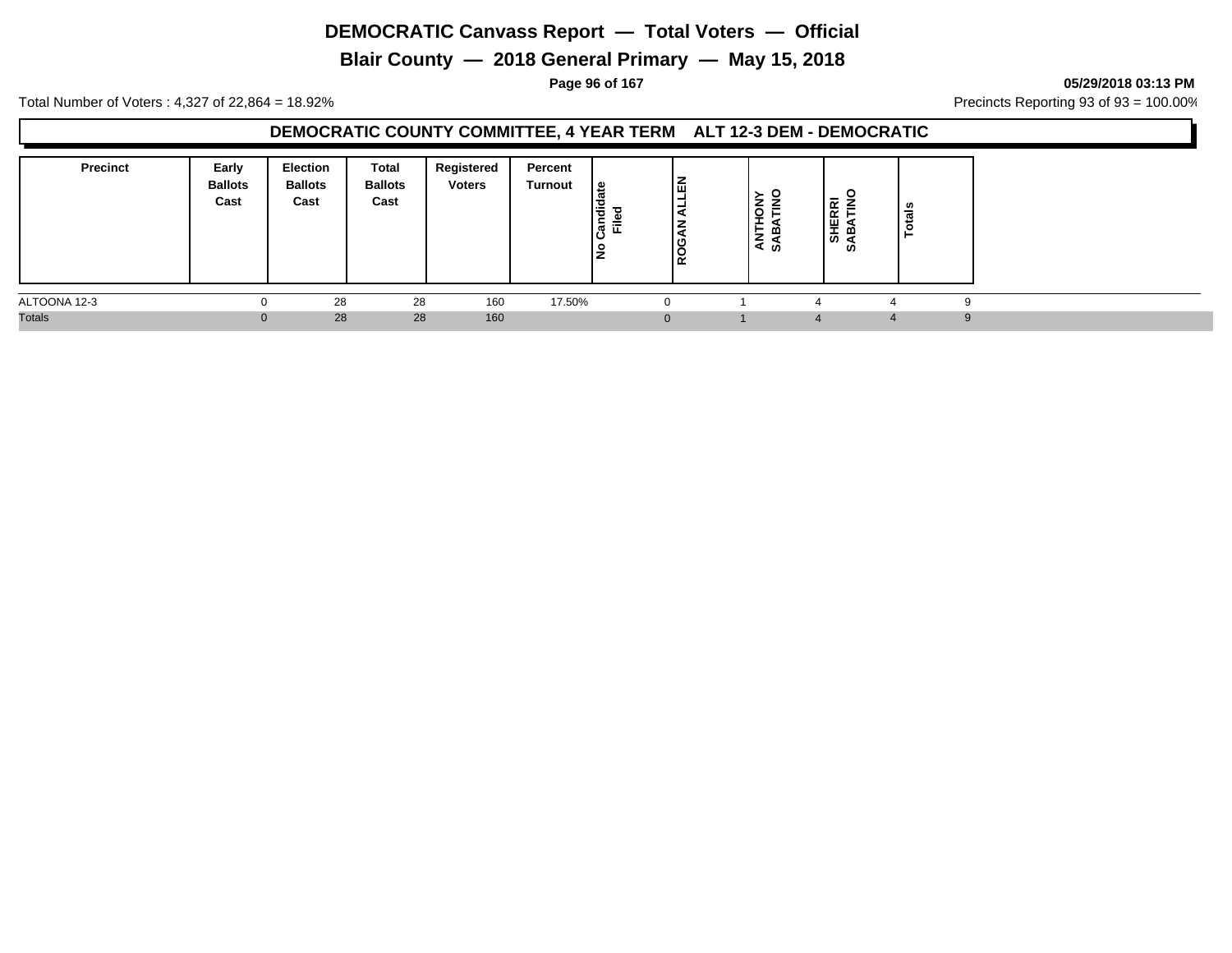**Blair County — 2018 General Primary — May 15, 2018**

**Page 97 of 167 05/29/2018 03:13 PM**

Total Number of Voters : 4,327 of 22,864 = 18.92% Precincts Reporting 93 of 93 = 100.00%

#### **DEMOCRATIC COUNTY COMMITTEE, 4 YEAR TERM ALT 12-4 DEM - DEMOCRATIC**

| <b>Precinct</b> | Early<br><b>Ballots</b><br>Cast | <b>Election</b><br><b>Ballots</b><br>Cast | Total<br><b>Ballots</b><br>Cast | Registered<br><b>Voters</b> | Percent<br>Turnout | ہ ا<br>ੌਰ<br>ಕ<br>≂<br>ျပဳ<br>ட<br>ış | -<br>19 A<br>∣i⊄ ∑<br>⊢<br>$\circ$<br>► | $\overline{6}$<br>$\frac{1}{2}$<br>Σ | ≝ |        |
|-----------------|---------------------------------|-------------------------------------------|---------------------------------|-----------------------------|--------------------|---------------------------------------|-----------------------------------------|--------------------------------------|---|--------|
| ALTOONA 12-4    |                                 | 62                                        | 62                              | 222                         | 27.93%             |                                       |                                         |                                      |   |        |
| <b>Totals</b>   | 0                               | 62                                        | 62                              | 222                         |                    |                                       | 0                                       |                                      |   | $\sim$ |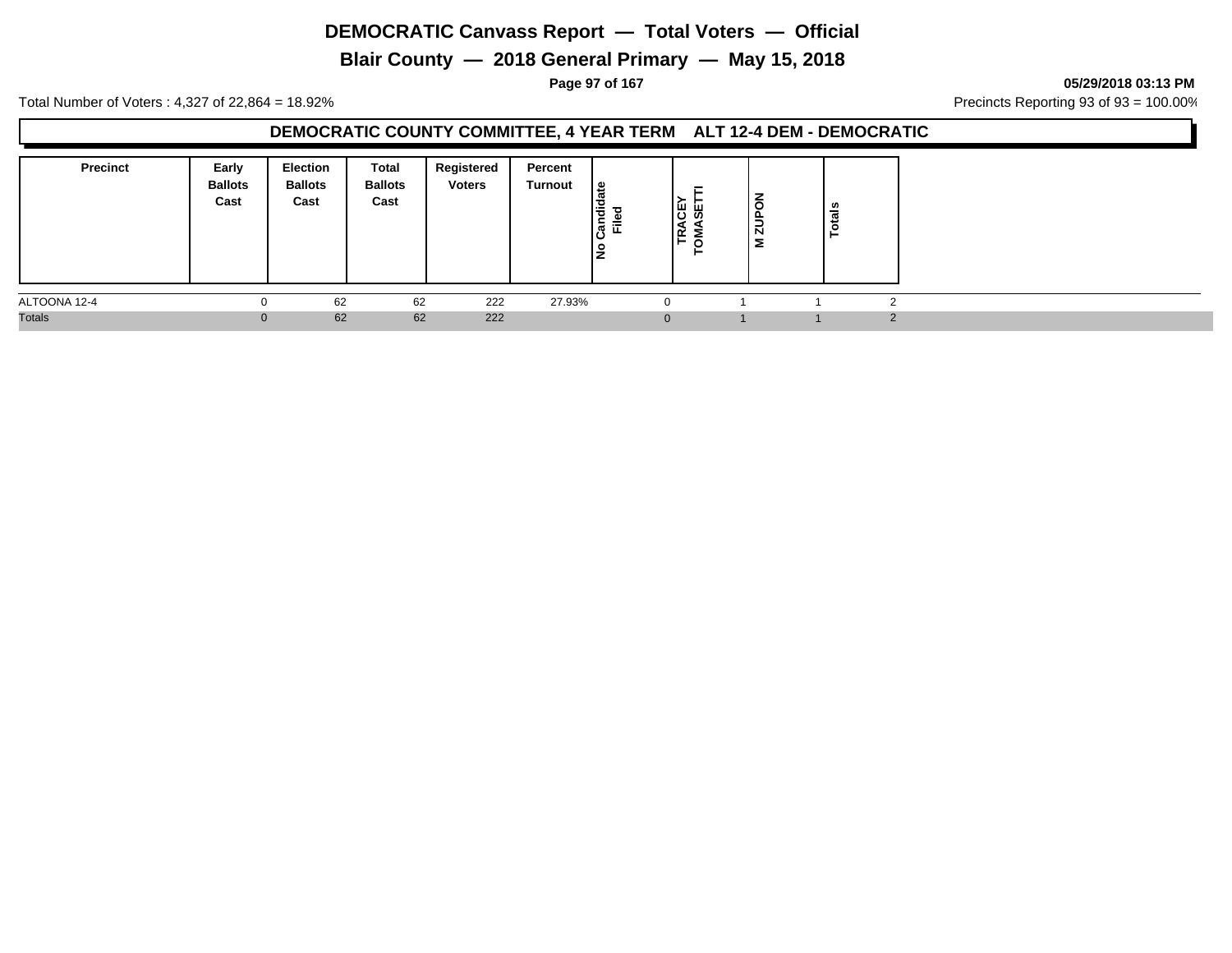**Blair County — 2018 General Primary — May 15, 2018**

**Page 98 of 167 05/29/2018 03:13 PM**

Total Number of Voters : 4,327 of 22,864 = 18.92% Precincts Reporting 93 of 93 = 100.00%

#### **DEMOCRATIC COUNTY COMMITTEE, 4 YEAR TERM ALT 13-1 DEM - DEMOCRATIC**

| <b>Precinct</b> | Early<br><b>Ballots</b><br>Cast | <b>Election</b><br><b>Ballots</b><br>Cast | Total<br><b>Ballots</b><br>Cast | Registered<br><b>Voters</b> | Percent<br>Turnout | . 29<br>も<br>ᇃ<br>⋍<br>ျပဳ<br>ட<br>١£ | ᆮ<br>ш<br>ER SE<br>MM<br>O<br>► | ш<br>ಠ<br><b>OLESL</b> | U,<br>∸ |                |
|-----------------|---------------------------------|-------------------------------------------|---------------------------------|-----------------------------|--------------------|---------------------------------------|---------------------------------|------------------------|---------|----------------|
| ALTOONA 13-1    |                                 | 61                                        | 62                              | 340                         | 18.24%             |                                       |                                 |                        |         | $\sim$         |
| <b>Totals</b>   |                                 | 61                                        | 62                              | 340                         |                    |                                       | $\Omega$                        |                        |         | $\overline{2}$ |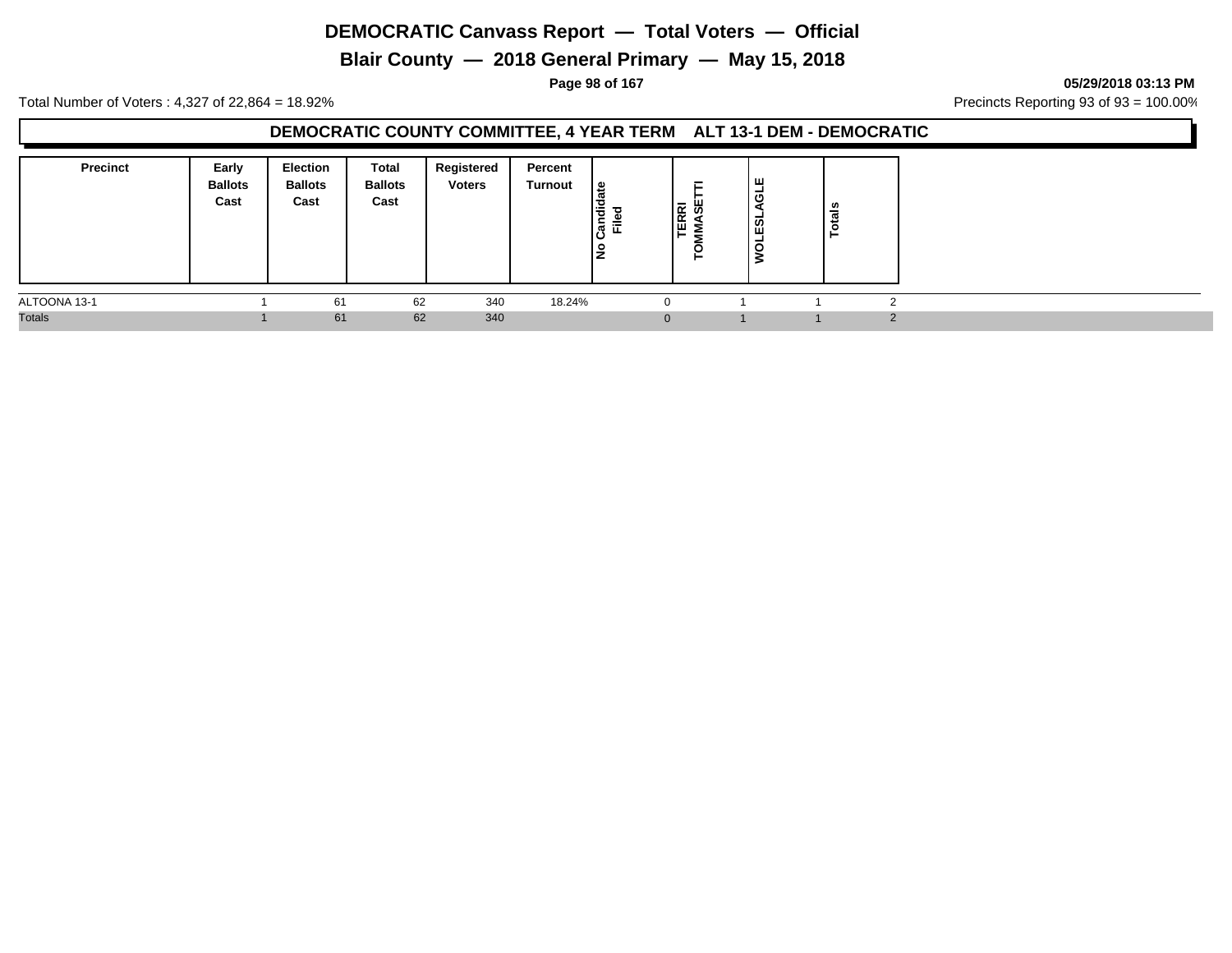**Blair County — 2018 General Primary — May 15, 2018**

**Page 99 of 167 05/29/2018 03:13 PM**

Total Number of Voters : 4,327 of 22,864 = 18.92% Precincts Reporting 93 of 93 = 100.00%

### **DEMOCRATIC COUNTY COMMITTEE, 4 YEAR TERM ALT 13-2 DEM - DEMOCRATIC**

| <b>Precinct</b> | Early<br><b>Ballots</b><br>Cast | <b>Election</b><br><b>Ballots</b><br>Cast | Total<br><b>Ballots</b><br>Cast | Registered<br><b>Voters</b> | Percent<br>Turnout | ூ<br>Candid<br>≓<br>١z | ERR<br>נט ו<br>ם ו | ៖<br>°. |  |
|-----------------|---------------------------------|-------------------------------------------|---------------------------------|-----------------------------|--------------------|------------------------|--------------------|---------|--|
| ALTOONA 13-2    | $\Omega$                        | 41                                        | 41                              | 261                         | 15.71%             |                        |                    |         |  |
| <b>Totals</b>   | $\overline{0}$                  | 41                                        | 41                              | 261                         |                    |                        |                    |         |  |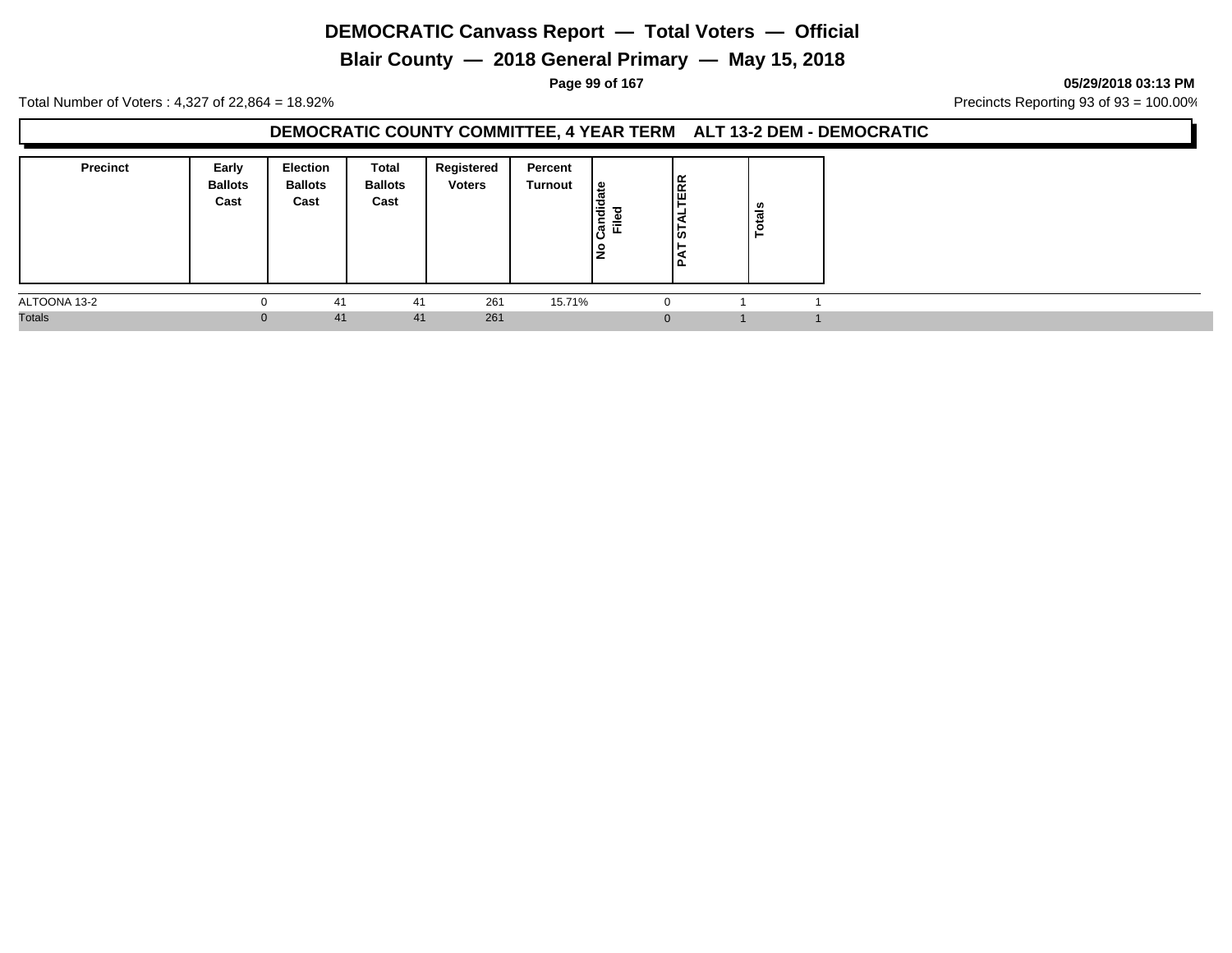**Blair County — 2018 General Primary — May 15, 2018**

**Page 100 of 167 05/29/2018 03:13 PM**

Total Number of Voters : 4,327 of 22,864 = 18.92% Precincts Reporting 93 of 93 = 100.00%

### **DEMOCRATIC COUNTY COMMITTEE, 4 YEAR TERM ALT 13-3 DEM - DEMOCRATIC**

| <b>Precinct</b> | Early<br><b>Ballots</b><br>Cast | Election<br><b>Ballots</b><br>Cast | Total<br><b>Ballots</b><br>Cast | Registered<br><b>Voters</b> | Percent<br>Turnout | ہ  <br>'ਚ<br>ᇃ<br>$=$<br>اڻ<br>ட<br>$\circ$<br>- | I٩<br>O<br>۱œ<br>ခြီ | 을 준 | ₩<br>ັ<br>- | $\tilde{z}$<br>윤<br>-<br>룲 | ਨ<br>o<br>− |
|-----------------|---------------------------------|------------------------------------|---------------------------------|-----------------------------|--------------------|--------------------------------------------------|----------------------|-----|-------------|----------------------------|-------------|
| ALTOONA 13-3    |                                 | 51                                 | 51                              | 247                         | 20.65%             |                                                  |                      |     |             |                            |             |
| <b>Totals</b>   |                                 | 51                                 | 51                              | 247                         |                    |                                                  |                      |     |             |                            |             |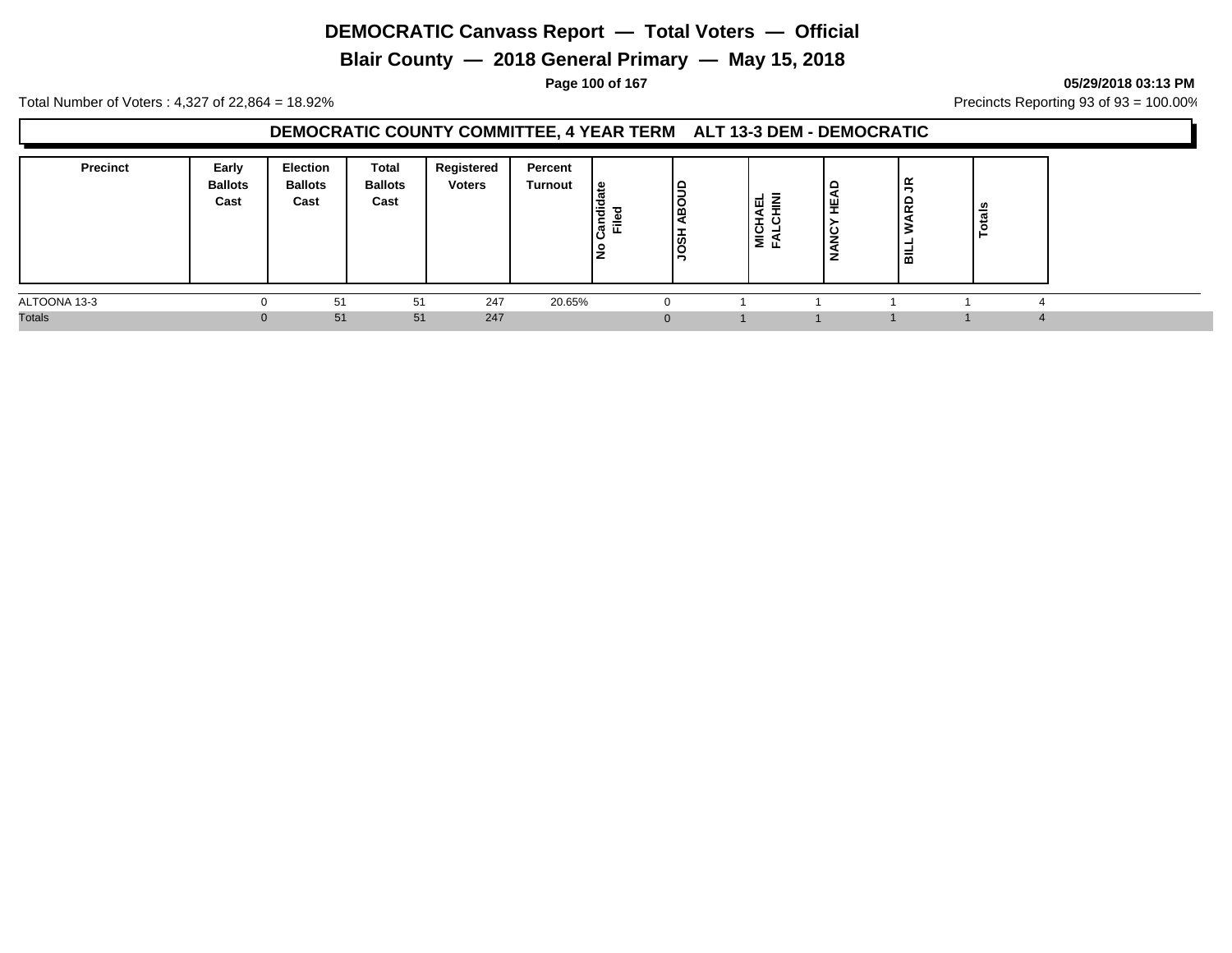**Blair County — 2018 General Primary — May 15, 2018**

**Page 101 of 167 05/29/2018 03:13 PM**

Total Number of Voters : 4,327 of 22,864 = 18.92% Precincts Reporting 93 of 93 = 100.00%

### **DEMOCRATIC COUNTY COMMITTEE, 4 YEAR TERM ALT 13-4 DEM - DEMOCRATIC**

| <b>Precinct</b> | Early<br><b>Ballots</b><br>Cast | <b>Election</b><br><b>Ballots</b><br>Cast | Total<br><b>Ballots</b><br>Cast | Registered<br><b>Voters</b> | Percent<br>Turnout | ہ  <br>Candid<br>Filed<br>Ιă | ш.<br>١ō<br>$\frac{1}{2}$ | z #<br>-<br>┙<br> 을 또 | ™ ō<br>O<br>ഗ<br>ட<br>ັ<br>ш<br>$\circ$ | U)<br>- |  |
|-----------------|---------------------------------|-------------------------------------------|---------------------------------|-----------------------------|--------------------|------------------------------|---------------------------|-----------------------|-----------------------------------------|---------|--|
| ALTOONA 13-4    |                                 | 47                                        | 47                              | 313                         | 15.02%             |                              | - 0                       |                       |                                         |         |  |
| <b>Totals</b>   | $\Omega$                        | 47                                        | 47                              | 313                         |                    |                              | $\mathbf{0}$              |                       |                                         |         |  |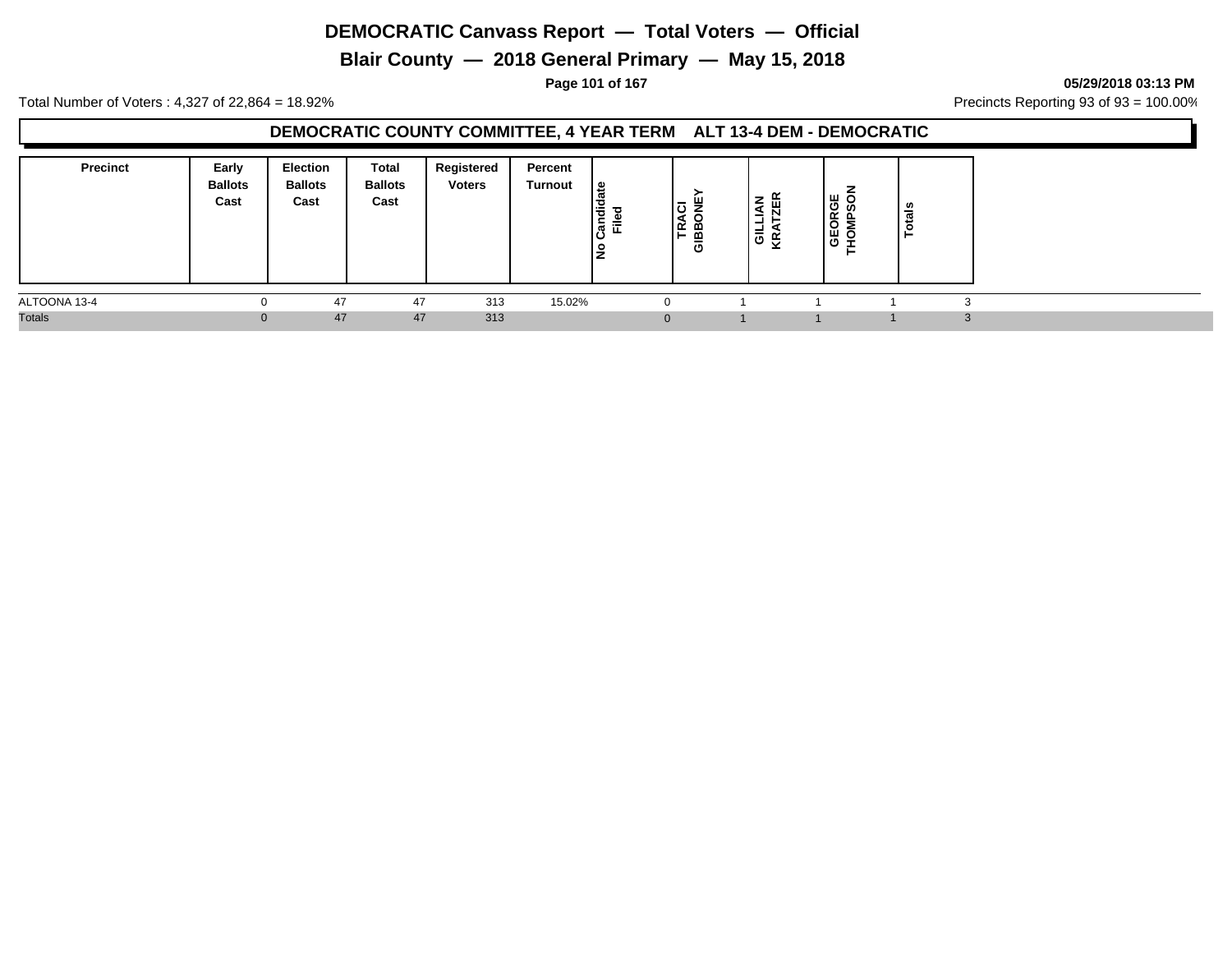**Blair County — 2018 General Primary — May 15, 2018**

#### **Page 102 of 167 05/29/2018 03:13 PM**

Total Number of Voters : 4,327 of 22,864 = 18.92% Precincts Reporting 93 of 93 = 100.00%

### **DEMOCRATIC COUNTY COMMITTEE, 4 YEAR TERM ALT 14-1 DEM - DEMOCRATIC**

| <b>Precinct</b> | Early<br><b>Ballots</b><br>Cast | <b>Election</b><br><b>Ballots</b><br>Cast | Total<br><b>Ballots</b><br>Cast | Registered<br><b>Voters</b> | Percent<br>Turnout | ூ<br>$\overline{\phantom{0}}$<br>ᄻ | ◡<br>1ĀR<br>œ<br><b>ທ</b> | 띥<br>≚<br> EË 譶<br>∝ | N<br>⊋<br>あ<br>ぁ<br>≍ | შ<br>∣ চ<br>⇁<br>▴<br>BRI. | មី ន័<br>Σ<br>-<br>ທ | U.<br>-<br>$\mathbf{r}$ |  |
|-----------------|---------------------------------|-------------------------------------------|---------------------------------|-----------------------------|--------------------|------------------------------------|---------------------------|----------------------|-----------------------|----------------------------|----------------------|-------------------------|--|
| ALTOONA 14-1    | 0                               | 75                                        | 75                              | 321                         | 23.36%             |                                    |                           |                      |                       |                            |                      |                         |  |
| <b>Totals</b>   |                                 | 75                                        | 75                              | 321                         |                    |                                    |                           |                      |                       | ာ                          |                      | ĥ                       |  |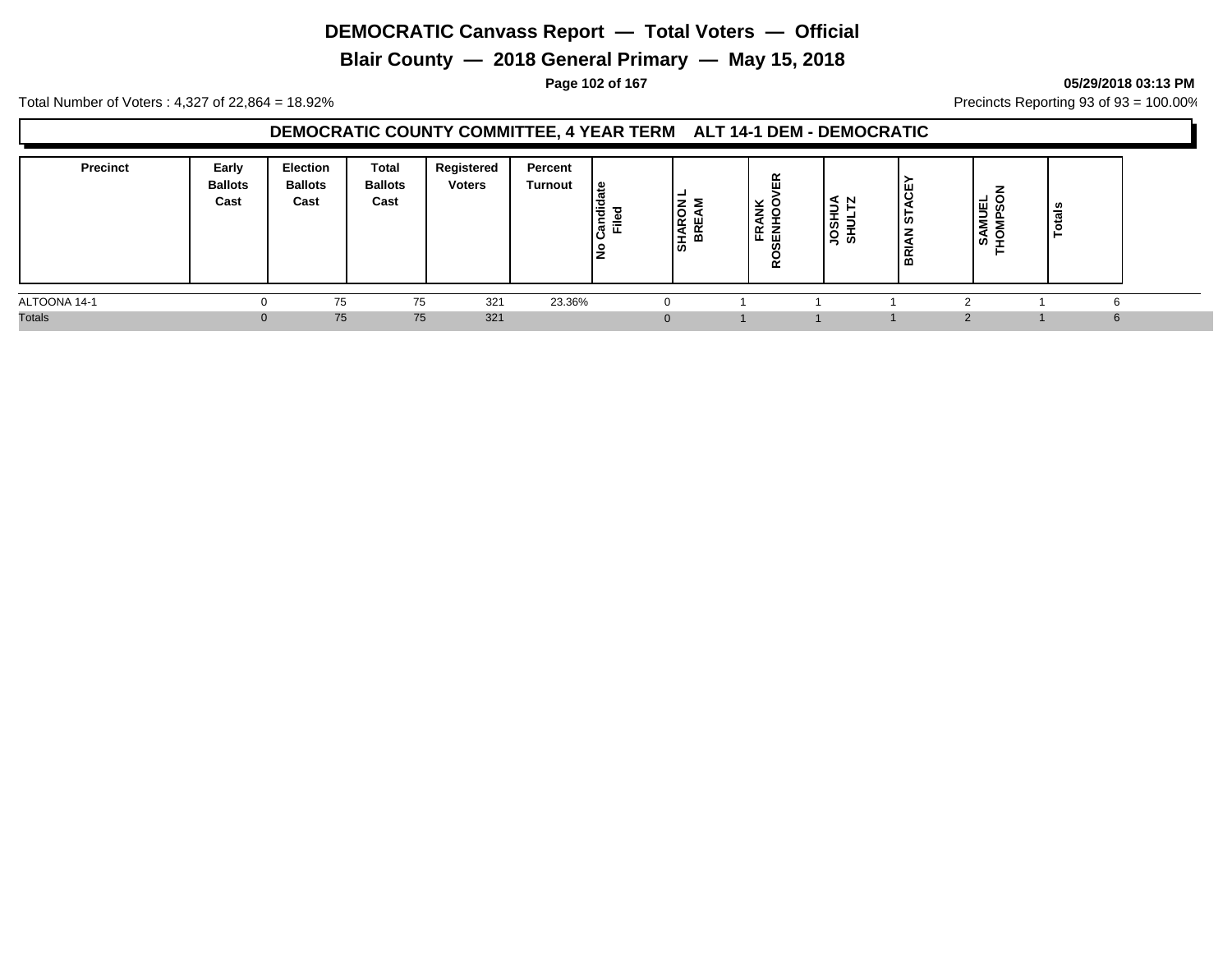**Blair County — 2018 General Primary — May 15, 2018**

**Page 103 of 167 05/29/2018 03:13 PM**

Total Number of Voters : 4,327 of 22,864 = 18.92% Precincts Reporting 93 of 93 = 100.00%

#### **DEMOCRATIC COUNTY COMMITTEE, 4 YEAR TERM ALT 14-2 DEM - DEMOCRATIC**

| <b>Precinct</b> | Early<br><b>Ballots</b><br>Cast | <b>Election</b><br><b>Ballots</b><br>Cast | Total<br><b>Ballots</b><br>Cast | Registered<br><b>Voters</b> | Percent<br><b>Turnout</b> | ╹╙<br>ROBERT | । ਦੁ ∝<br>I≣<br>ш<br>- | ្ទ្<br>–<br>-<br>ㅎ<br>∍ | ័ត  |
|-----------------|---------------------------------|-------------------------------------------|---------------------------------|-----------------------------|---------------------------|--------------|------------------------|-------------------------|-----|
| ALTOONA 14-2    |                                 | 93                                        | 97                              | 359                         | 27.02%                    |              | 70                     | 77                      | 148 |
| <b>Totals</b>   |                                 | 93                                        | 97                              | 359                         |                           |              | 70                     | 77                      | 148 |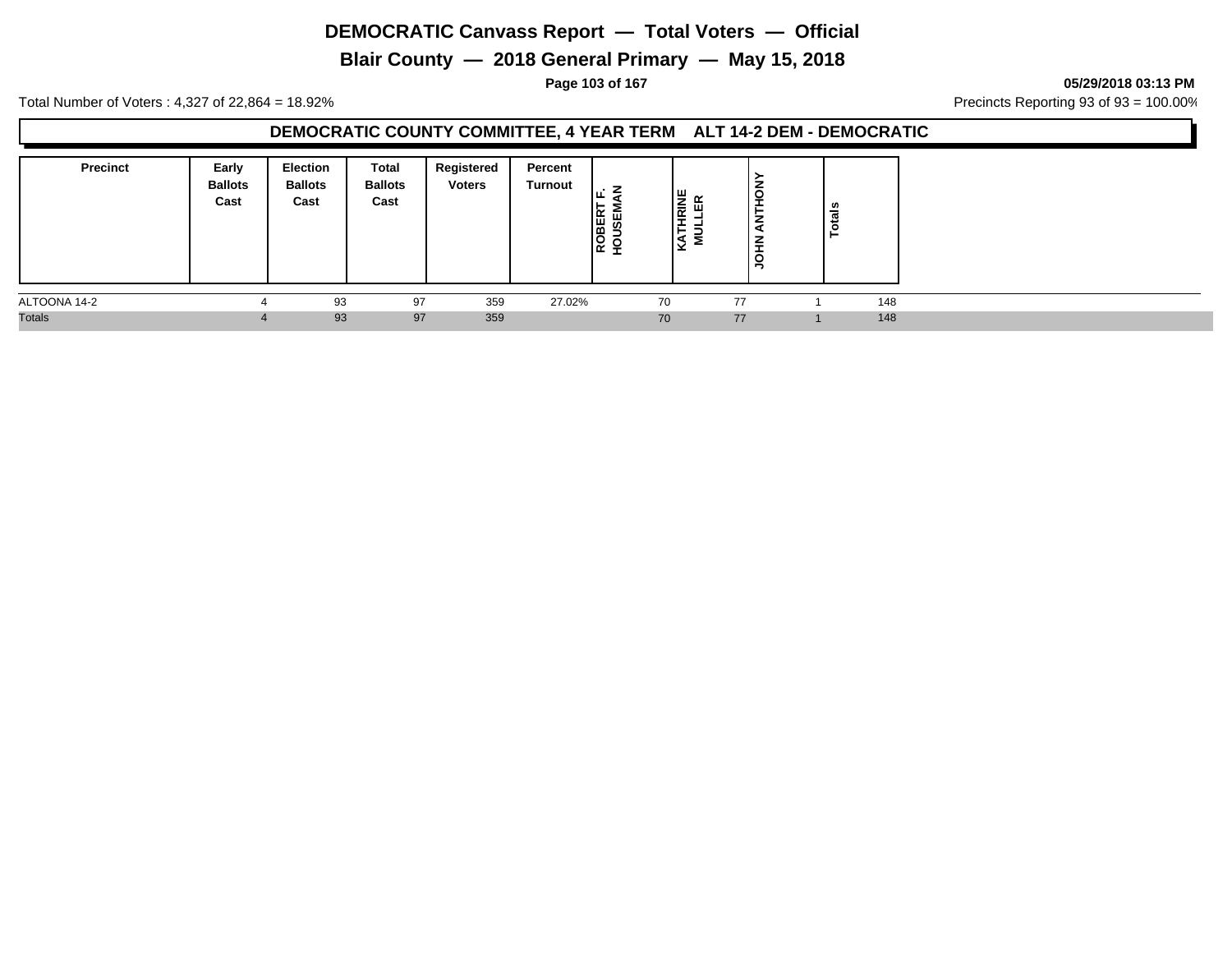**Blair County — 2018 General Primary — May 15, 2018**

#### **Page 104 of 167 05/29/2018 03:13 PM**

Total Number of Voters : 4,327 of 22,864 = 18.92% Precincts Reporting 93 of 93 = 100.00%

### **DEMOCRATIC COUNTY COMMITTEE, 4 YEAR TERM ALT 14-3 DEM - DEMOCRATIC**

| Precinct      | Early<br><b>Ballots</b><br>Cast | Election<br><b>Ballots</b><br>Cast | Total<br><b>Ballots</b><br>Cast | Registered<br><b>Voters</b> | Percent<br>Turnout | ate<br>Candid<br>Filed<br>으 | ∣≃<br>-<br>E | ш,<br>മ<br>$\alpha$ | ا ≝ا<br>ιю | ' ہا<br>÷.<br>ж.<br>╹╙<br>ப<br>رن∣ | -<br>ທ<br>≻<br>岛<br><b>MAR</b><br>−<br>−<br>௨ | -<br><b>HOMAS</b><br>TTERSO<br><b>_</b><br>௨ | ≚<br>ᄒ<br>$\equiv$ | ס ו<br>Φ<br>-<br>-<br><b>_</b><br>ا ≓<br>┶<br>lē |
|---------------|---------------------------------|------------------------------------|---------------------------------|-----------------------------|--------------------|-----------------------------|--------------|---------------------|------------|------------------------------------|-----------------------------------------------|----------------------------------------------|--------------------|--------------------------------------------------|
| ALTOONA 14-3  |                                 | 76                                 | 80                              | 364                         | 21.98%             |                             |              |                     |            |                                    |                                               |                                              |                    |                                                  |
| <b>Totals</b> |                                 | 76                                 | 80                              | 364                         |                    |                             | $\Omega$     |                     |            |                                    |                                               |                                              |                    |                                                  |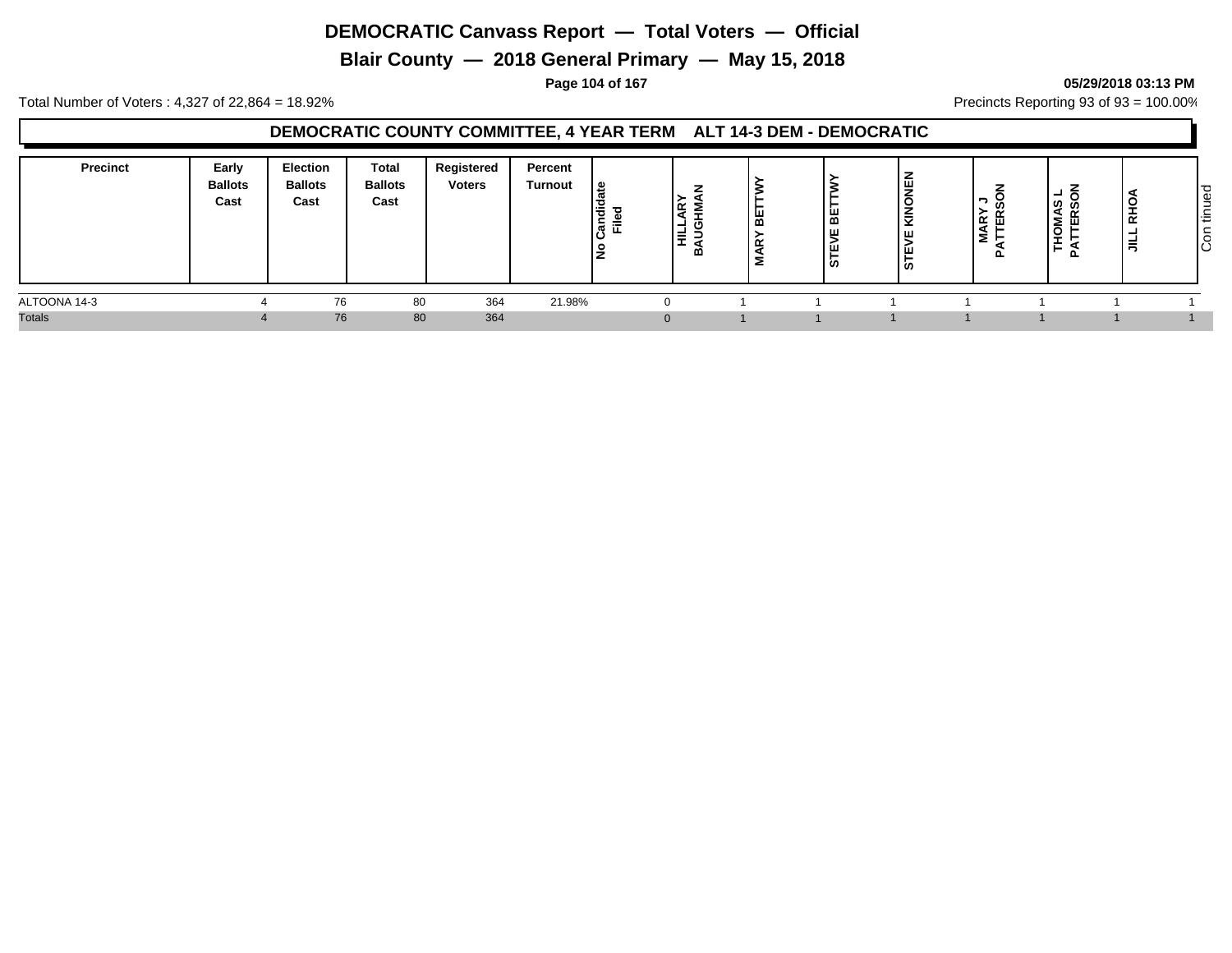**Blair County — 2018 General Primary — May 15, 2018**

**Page 105 of 167 05/29/2018 03:13 PM**

Total Number of Voters : 4,327 of 22,864 = 18.92% Precincts Reporting 93 of 93 = 100.00%

#### **DEMOCRATIC COUNTY COMMITTEE, 4 YEAR TERM ALT 14-3 DEM - DEMOCRATIC**

| <b>Precinct</b> | Early<br><b>Ballots</b><br>Cast | <b>Election</b><br><b>Ballots</b><br>Cast | Total<br><b>Ballots</b><br>Cast | Registered<br><b>Voters</b> | Percent<br>Turnout | lБ<br><b>SCHN</b><br>lЗ | lg<br>1 Q | KENZIE<br>Σ | ័ត<br>► |    |  |
|-----------------|---------------------------------|-------------------------------------------|---------------------------------|-----------------------------|--------------------|-------------------------|-----------|-------------|---------|----|--|
| ALTOONA 14-3    |                                 | 76                                        | 80                              | 364                         | 21.98%             |                         |           |             |         | 10 |  |
| <b>Totals</b>   | 4                               | 76                                        | 80                              | 364                         |                    |                         |           |             |         | 10 |  |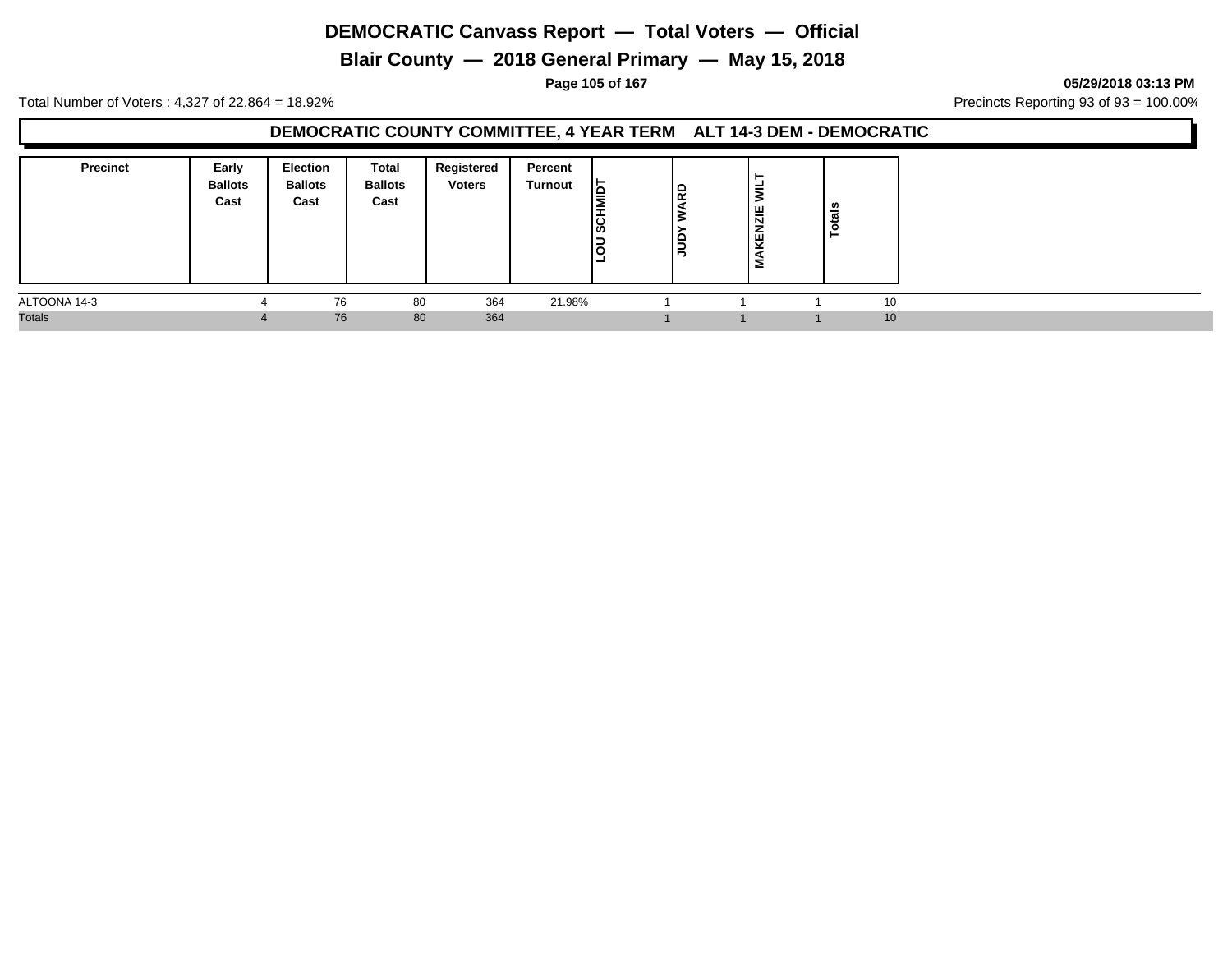**Blair County — 2018 General Primary — May 15, 2018**

**Page 106 of 167 05/29/2018 03:13 PM**

Total Number of Voters : 4,327 of 22,864 = 18.92% Precincts Reporting 93 of 93 = 100.00%

#### **DEMOCRATIC COUNTY COMMITTEE, 4 YEAR TERM ALLEGHENY 1 DEM - DEMOCRATIC**

| <b>Precinct</b> | Early<br><b>Ballots</b><br>Cast | <b>Election</b><br><b>Ballots</b><br>Cast | Total<br><b>Ballots</b><br>Cast | Registered<br><b>Voters</b> | Percent<br>Turnout | RICI<br>ш<br>ن ۱ב | l፱<br>İā<br><b>NES</b> | <b>otals</b> |    |
|-----------------|---------------------------------|-------------------------------------------|---------------------------------|-----------------------------|--------------------|-------------------|------------------------|--------------|----|
| ALLEGHENY 1     |                                 | 81                                        | 83                              | 438                         | 18.95%             | 68                |                        |              | 69 |
| <b>Totals</b>   |                                 | 81                                        | 83                              | 438                         |                    | 68                |                        |              | 69 |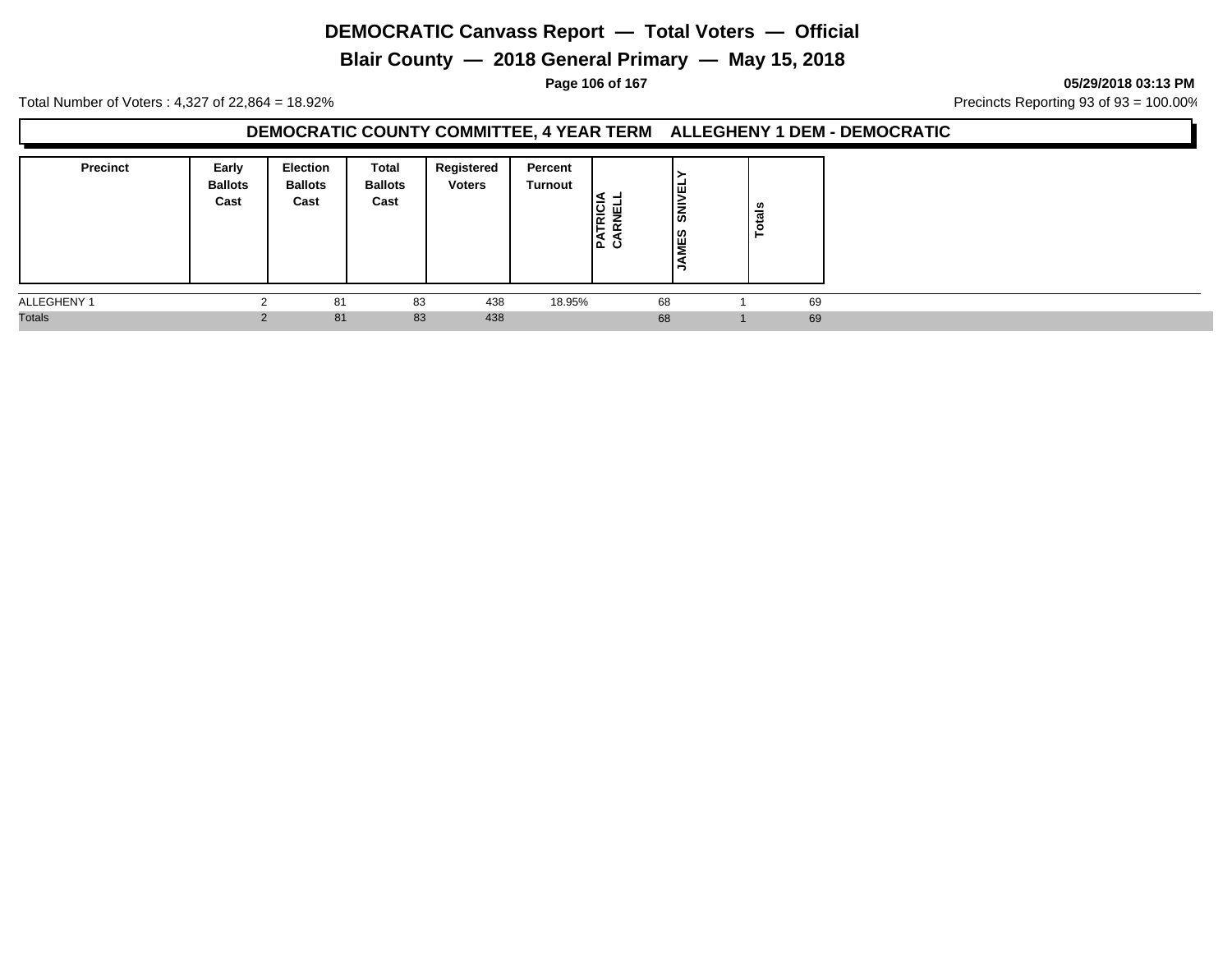**Blair County — 2018 General Primary — May 15, 2018**

**Page 107 of 167 05/29/2018 03:13 PM**

Total Number of Voters : 4,327 of 22,864 = 18.92% Precincts Reporting 93 of 93 = 100.00%

#### **DEMOCRATIC COUNTY COMMITTEE, 4 YEAR TERM ALLEGHENY 2 DEM - DEMOCRATIC**

| <b>Precinct</b> | Early<br><b>Ballots</b><br>Cast | <b>Election</b><br><b>Ballots</b><br>Cast | Total<br><b>Ballots</b><br>Cast | Registered<br><b>Voters</b> | Percent<br>Turnout | ન<br><b>ARSH</b><br>lz I | $\frac{1}{\sin \theta}$ |  |  |
|-----------------|---------------------------------|-------------------------------------------|---------------------------------|-----------------------------|--------------------|--------------------------|-------------------------|--|--|
| ALLEGHENY 2     |                                 | 68                                        | 69                              | 435                         | 15.86%             | 64                       | 64                      |  |  |
| <b>Totals</b>   |                                 | 68                                        | 69                              | 435                         |                    | 64                       | 64                      |  |  |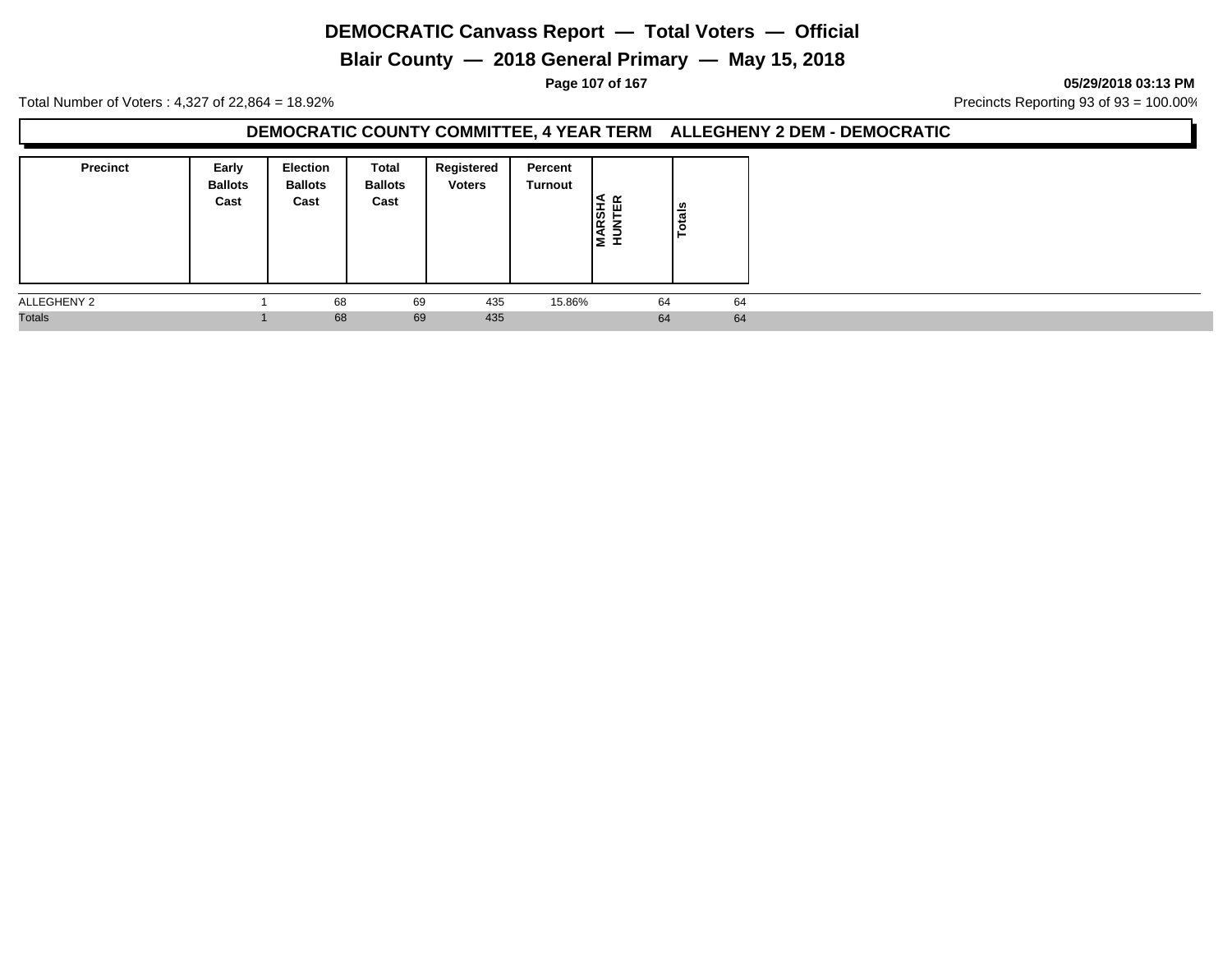**Blair County — 2018 General Primary — May 15, 2018**

**Page 108 of 167 05/29/2018 03:13 PM**

Total Number of Voters : 4,327 of 22,864 = 18.92% Precincts Reporting 93 of 93 = 100.00%

#### **DEMOCRATIC COUNTY COMMITTEE, 4 YEAR TERM ALLEGHENY 3 DEM - DEMOCRATIC**

| <b>Precinct</b> | Early<br><b>Ballots</b><br>Cast | <b>Election</b><br><b>Ballots</b><br>Cast | <b>Total</b><br><b>Ballots</b><br>Cast | Registered<br><b>Voters</b> | Percent<br>Turnout | ate<br>andid<br>Ē<br>۽ا | $\frac{2}{5}$ $\frac{2}{5}$<br><b>ASH</b><br>ROM | ທ .<br>◀<br>SANDR.<br>ROMAN | ais |                |
|-----------------|---------------------------------|-------------------------------------------|----------------------------------------|-----------------------------|--------------------|-------------------------|--------------------------------------------------|-----------------------------|-----|----------------|
| ALLEGHENY 3     |                                 | 15                                        | 21                                     | 109                         | 19.27%             | 0                       |                                                  |                             |     | $\sqrt{2}$     |
| <b>Totals</b>   | 6                               | 15 <sub>1</sub>                           | 21                                     | 109                         |                    | $\mathbf{0}$            |                                                  |                             |     | $\overline{2}$ |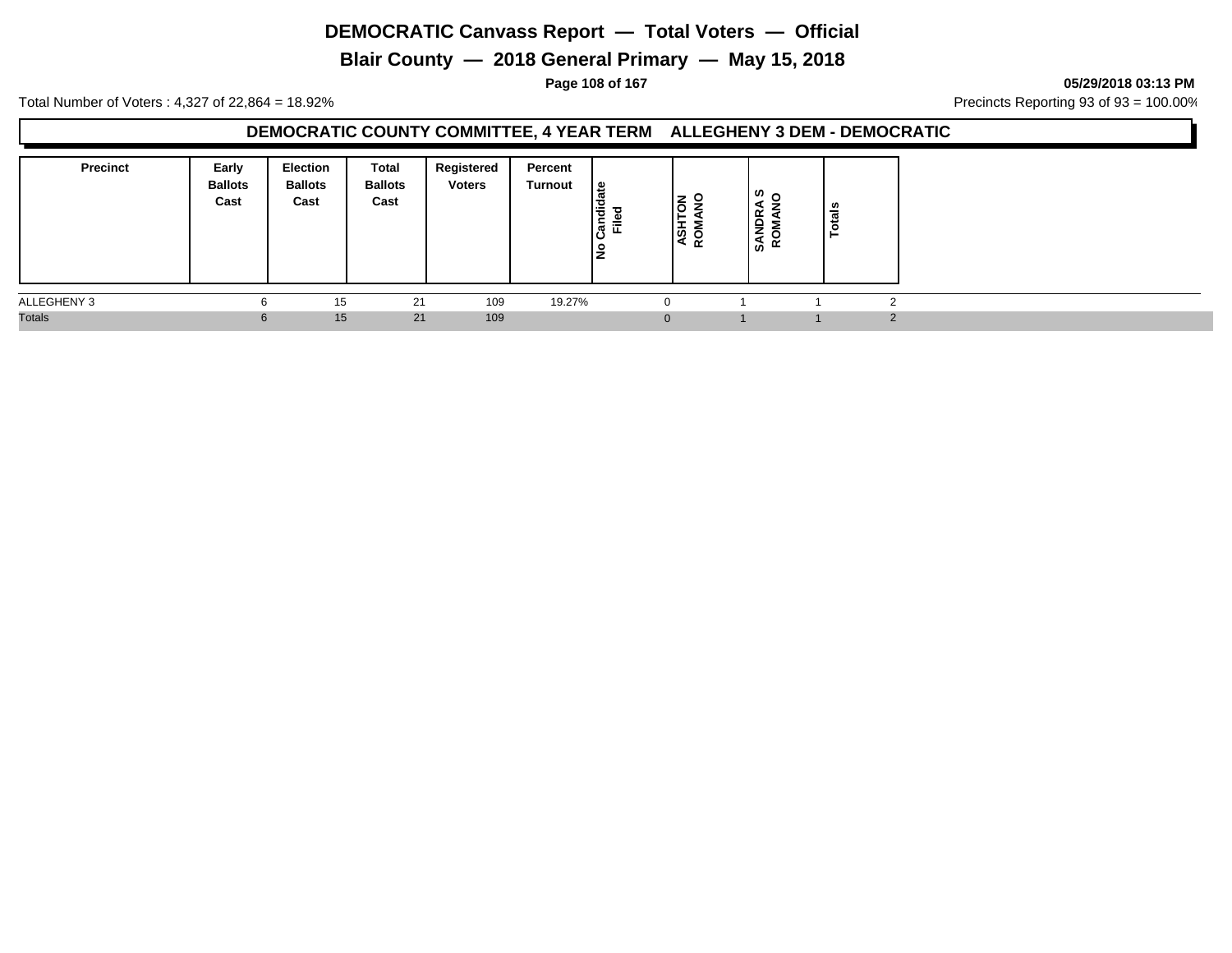**Blair County — 2018 General Primary — May 15, 2018**

**Page 109 of 167 05/29/2018 03:13 PM**

Total Number of Voters : 4,327 of 22,864 = 18.92% Precincts Reporting 93 of 93 = 100.00%

#### **DEMOCRATIC COUNTY COMMITTEE, 4 YEAR TERM ALLEGHENY 4 DEM - DEMOCRATIC**

| <b>Precinct</b> | Early<br><b>Ballots</b><br>Cast | <b>Election</b><br><b>Ballots</b><br>Cast | Total<br><b>Ballots</b><br>Cast | Registered<br><b>Voters</b> | Percent<br>Turnout | ate<br>$\frac{1}{2}$<br>ಕ<br>ြွပြီ<br>⋍<br>ட<br>ءِ<br>▴ | Iš<br>ᅙ<br>ہ∟<br>-<br><b>GER</b> | ပ<br>$\overline{\phantom{0}}$<br>$\alpha$<br>►<br>ৰ<br>௳ | ≝ |    |
|-----------------|---------------------------------|-------------------------------------------|---------------------------------|-----------------------------|--------------------|---------------------------------------------------------|----------------------------------|----------------------------------------------------------|---|----|
| ALLEGHENY 4     | ◠                               | 39                                        | 42                              | 234                         | 17.95%             | 0                                                       |                                  |                                                          |   |    |
| <b>Totals</b>   | $\sim$<br>C.                    | 39                                        | 42                              | 234                         |                    | $\mathbf{0}$                                            |                                  | $\mathcal{P}$                                            |   | -0 |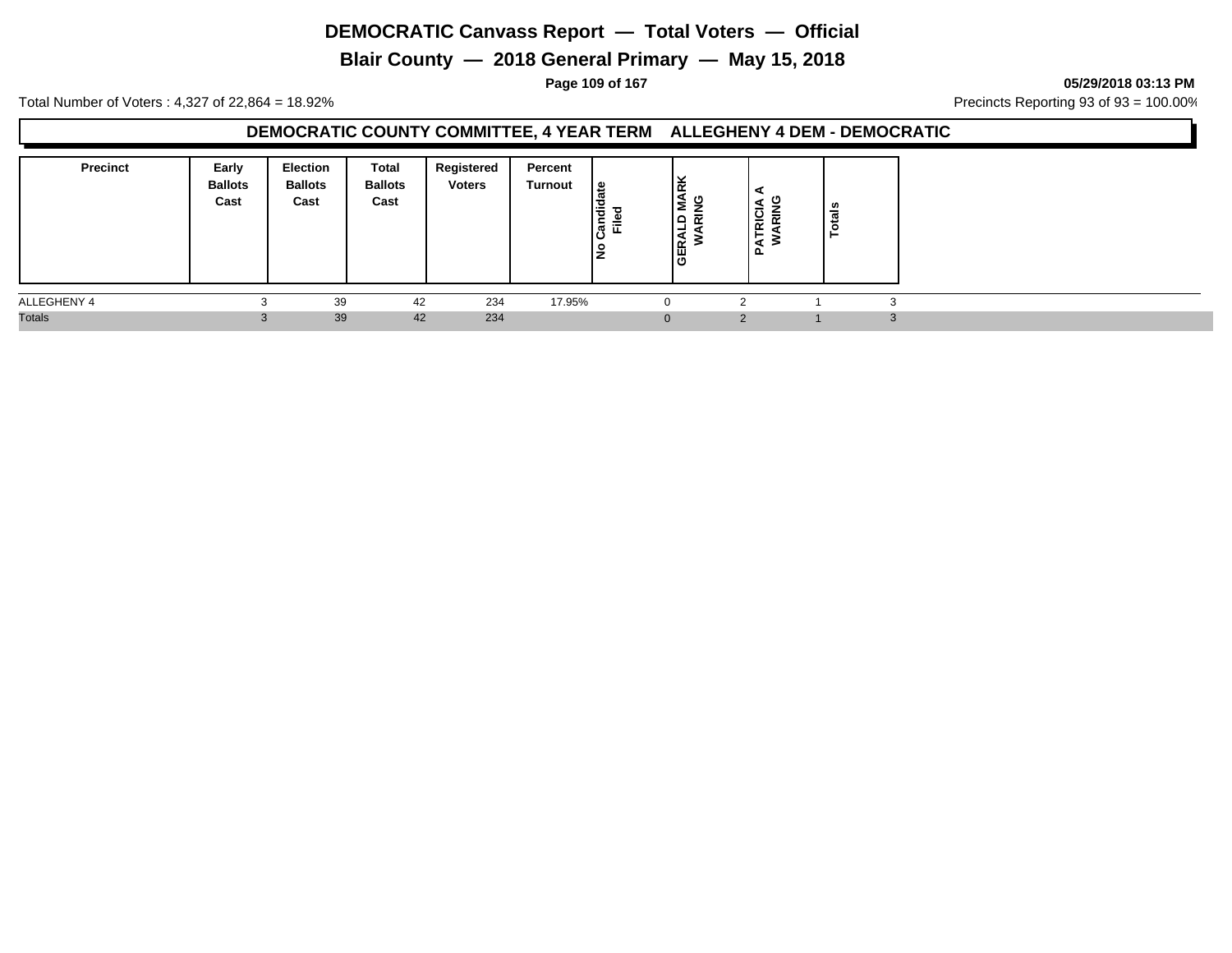**Blair County — 2018 General Primary — May 15, 2018**

**Page 110 of 167 05/29/2018 03:13 PM**

Total Number of Voters : 4,327 of 22,864 = 18.92% Precincts Reporting 93 of 93 = 100.00%

### **DEMOCRATIC COUNTY COMMITTEE, 4 YEAR TERM ANTIS TWP 1 DEM - DEMOCRATIC**

| <b>Precinct</b> | Early<br><b>Ballots</b><br>Cast | Election<br><b>Ballots</b><br>Cast | <b>Total</b><br><b>Ballots</b><br>Cast | Registered<br><b>Voters</b> | Percent<br><b>Turnout</b> | $\frac{1}{a}$<br>Candid<br>Ē<br>l是 | ∣ ല<br>-<br>Eg<br>$\overline{\cdots}$<br>l≋<br>١ö | KISS<br>–<br>á | u<br>- |  |
|-----------------|---------------------------------|------------------------------------|----------------------------------------|-----------------------------|---------------------------|------------------------------------|---------------------------------------------------|----------------|--------|--|
| ANTIS TWP 1     |                                 | 57                                 | 58                                     | 439                         | 13.21%                    | $\mathbf 0$                        |                                                   |                |        |  |
| <b>Totals</b>   |                                 | 57                                 | 58                                     | 439                         |                           |                                    | $\mathbf{0}$                                      |                |        |  |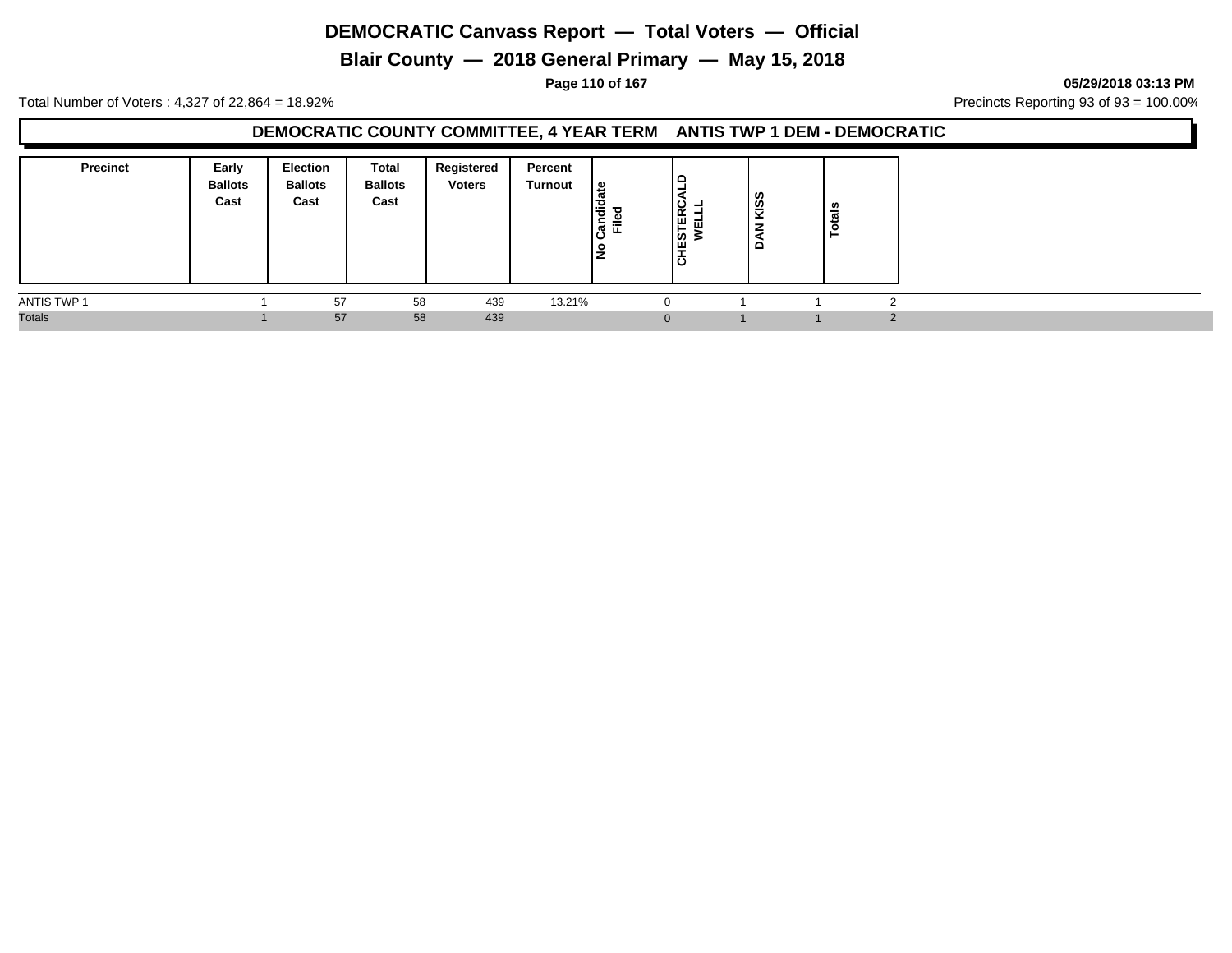**Blair County — 2018 General Primary — May 15, 2018**

**Page 111 of 167 05/29/2018 03:13 PM**

Total Number of Voters : 4,327 of 22,864 = 18.92% Precincts Reporting 93 of 93 = 100.00%

### **DEMOCRATIC COUNTY COMMITTEE, 4 YEAR TERM ANTIS TWP 2 DEM - DEMOCRATIC**

| <b>Precinct</b> | Early<br><b>Ballots</b><br>Cast | <b>Election</b><br><b>Ballots</b><br>Cast | Total<br><b>Ballots</b><br>Cast | Registered<br><b>Voters</b> | Percent<br>Turnout | ூ<br>ᄻ | BES<br>EMI | ⊻<br>≅<br>-<br>' മ<br>≃<br>- | ഇ<br>- | GREGORY<br>ا≦ا | -<br>-<br>⋖<br>Σ | ÷ |  |
|-----------------|---------------------------------|-------------------------------------------|---------------------------------|-----------------------------|--------------------|--------|------------|------------------------------|--------|----------------|------------------|---|--|
| ANTIS TWP 2     | 0                               | 69                                        | 69                              | 308                         | 22.40%             |        |            |                              |        |                |                  |   |  |
| <b>Totals</b>   |                                 | 69                                        | 69                              | 308                         |                    |        |            |                              |        |                |                  |   |  |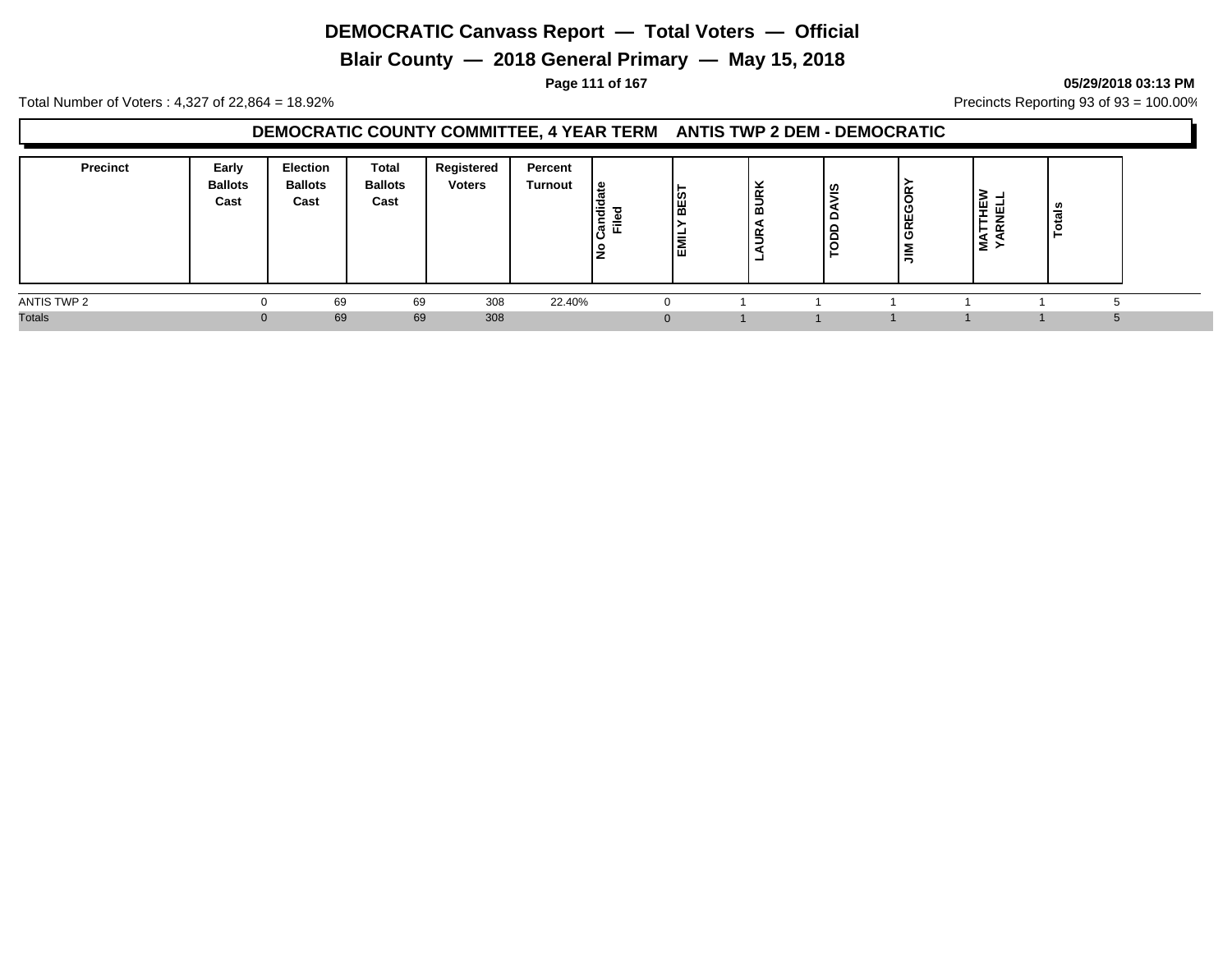**Blair County — 2018 General Primary — May 15, 2018**

**Page 112 of 167 05/29/2018 03:13 PM**

Total Number of Voters : 4,327 of 22,864 = 18.92% Precincts Reporting 93 of 93 = 100.00%

### **DEMOCRATIC COUNTY COMMITTEE, 4 YEAR TERM ANTIS TWP 3 DEM - DEMOCRATIC**

| <b>Precinct</b> | Early<br><b>Ballots</b><br>Cast | <b>Election</b><br><b>Ballots</b><br>Cast | Total<br><b>Ballots</b><br>Cast | Registered<br><b>Voters</b> | Percent<br>Turnout | ی ا<br>١÷<br>⊆<br>≔<br>m.<br>ட<br>۽ | ١g | -<br><b>.</b><br>Ξ<br>ու | $\tilde{\mathbf{r}}$<br>Ψ<br>-<br>-<br>-<br>-<br>о | N<br>١Ψ<br>∸ | त्तं<br>ت<br>Ö |  |
|-----------------|---------------------------------|-------------------------------------------|---------------------------------|-----------------------------|--------------------|-------------------------------------|----|--------------------------|----------------------------------------------------|--------------|----------------|--|
| ANTIS TWP 3     |                                 | 63                                        | 63                              | 364                         | 17.31%             |                                     |    |                          |                                                    |              |                |  |
| <b>Totals</b>   |                                 | 63                                        | 63                              | 364                         |                    |                                     |    |                          |                                                    |              |                |  |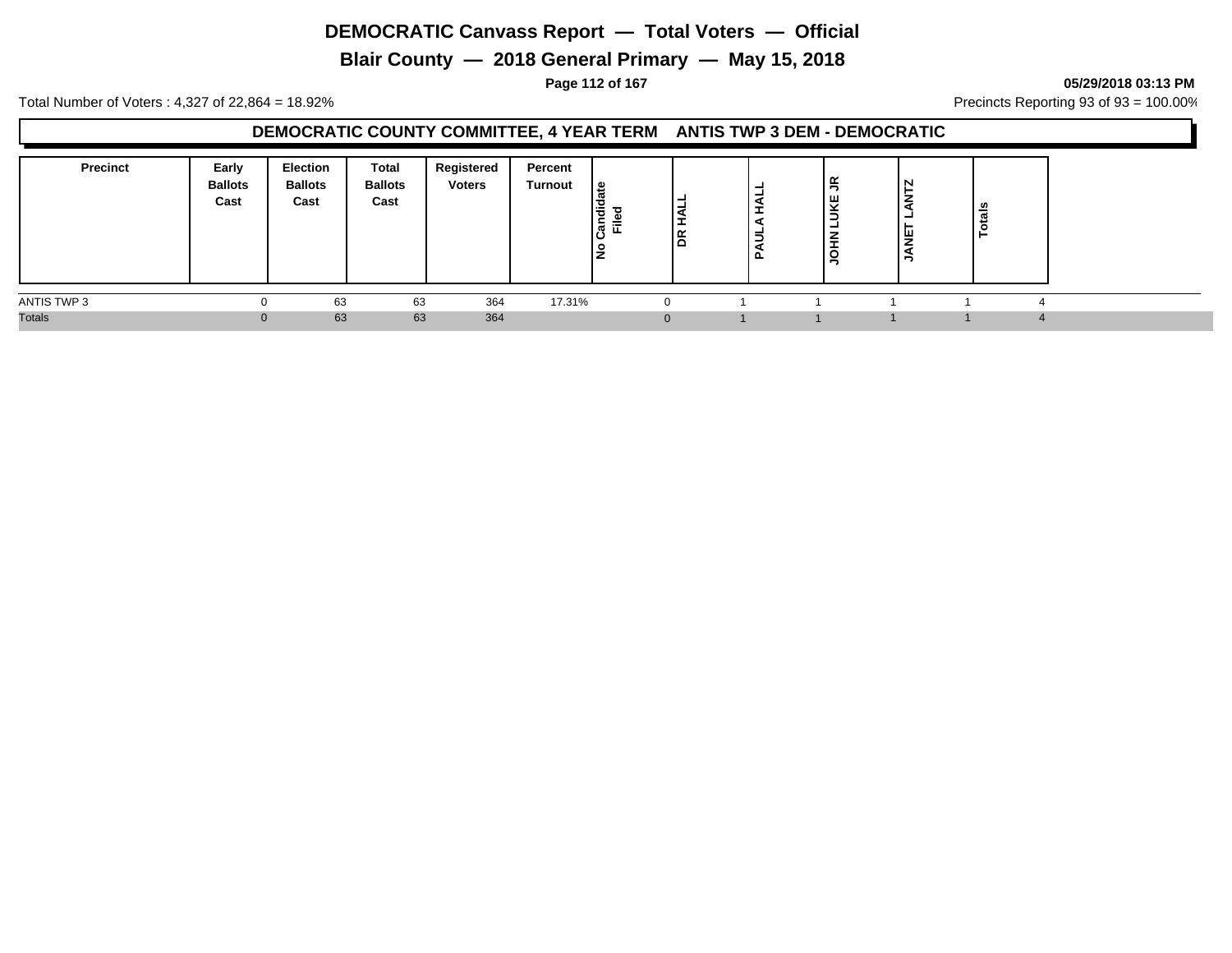**Blair County — 2018 General Primary — May 15, 2018**

**Page 113 of 167 05/29/2018 03:13 PM**

Total Number of Voters : 4,327 of 22,864 = 18.92% Precincts Reporting 93 of 93 = 100.00%

#### **DEMOCRATIC COUNTY COMMITTEE, 4 YEAR TERM BELLWOOD BORO DEM - DEMOCRATIC**

| <b>Precinct</b> | Early<br><b>Ballots</b><br>Cast | <b>Election</b><br><b>Ballots</b><br>Cast | Total<br><b>Ballots</b><br>Cast | Registered<br><b>Voters</b> | Percent<br>Turnout | ீ<br>ਚਿੱ<br>Ѣ<br>≐<br>ြီ<br>ш.<br>Ιă | , ш<br> ඍ | ≻<br><b>TERR</b><br>MASE | ≝ |  |
|-----------------|---------------------------------|-------------------------------------------|---------------------------------|-----------------------------|--------------------|--------------------------------------|-----------|--------------------------|---|--|
| BELLWOOD BORO   | υ                               | 50                                        | 50                              | 277                         | 18.05%             |                                      |           |                          |   |  |
| <b>Totals</b>   | U                               | 50                                        | 50                              | 277                         |                    | 0                                    |           |                          |   |  |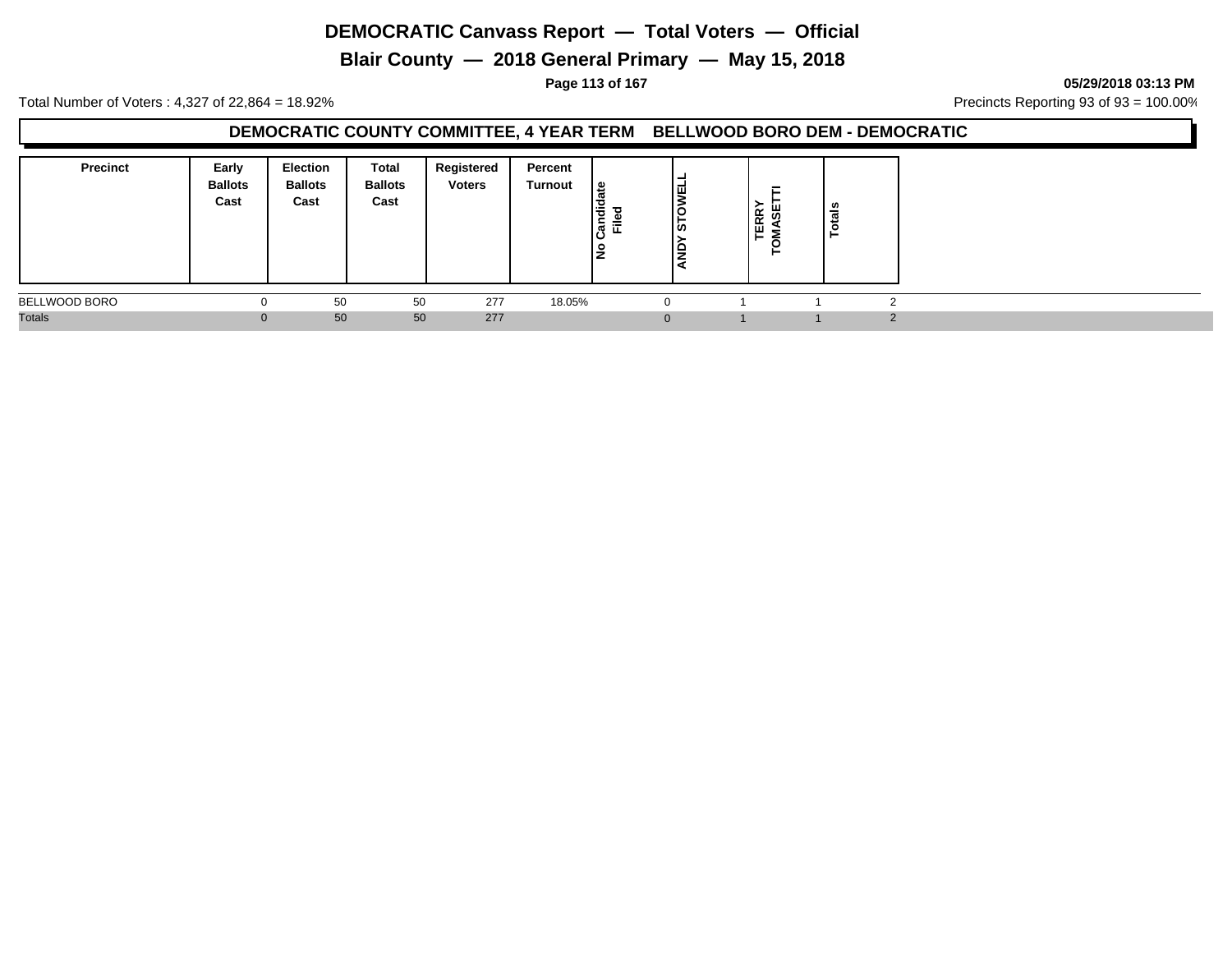**Blair County — 2018 General Primary — May 15, 2018**

**Page 114 of 167 05/29/2018 03:13 PM**

Total Number of Voters : 4,327 of 22,864 = 18.92% Precincts Reporting 93 of 93 = 100.00%

#### **DEMOCRATIC COUNTY COMMITTEE, 4 YEAR TERM BLAIR TWP 1 DEM - DEMOCRATIC**

| <b>Precinct</b>    | Early<br><b>Ballots</b><br>Cast | <b>Election</b><br><b>Ballots</b><br>Cast | Total<br><b>Ballots</b><br>Cast | Registered<br><b>Voters</b> | Percent<br>Turnout | <b>JOSEPH</b><br>MELUSK | <b>OSES</b><br>-<br>ιœ | ≃<br>$\epsilon$<br>$\circ$<br>œ<br>ం | - |    |
|--------------------|---------------------------------|-------------------------------------------|---------------------------------|-----------------------------|--------------------|-------------------------|------------------------|--------------------------------------|---|----|
| <b>BLAIR TWP 1</b> |                                 | 81                                        | 84                              | 300                         | 28.00%             |                         | 72                     |                                      | ົ | 75 |
| <b>Totals</b>      |                                 | 81                                        | 84                              | 300                         |                    |                         | 72                     |                                      | ົ | 75 |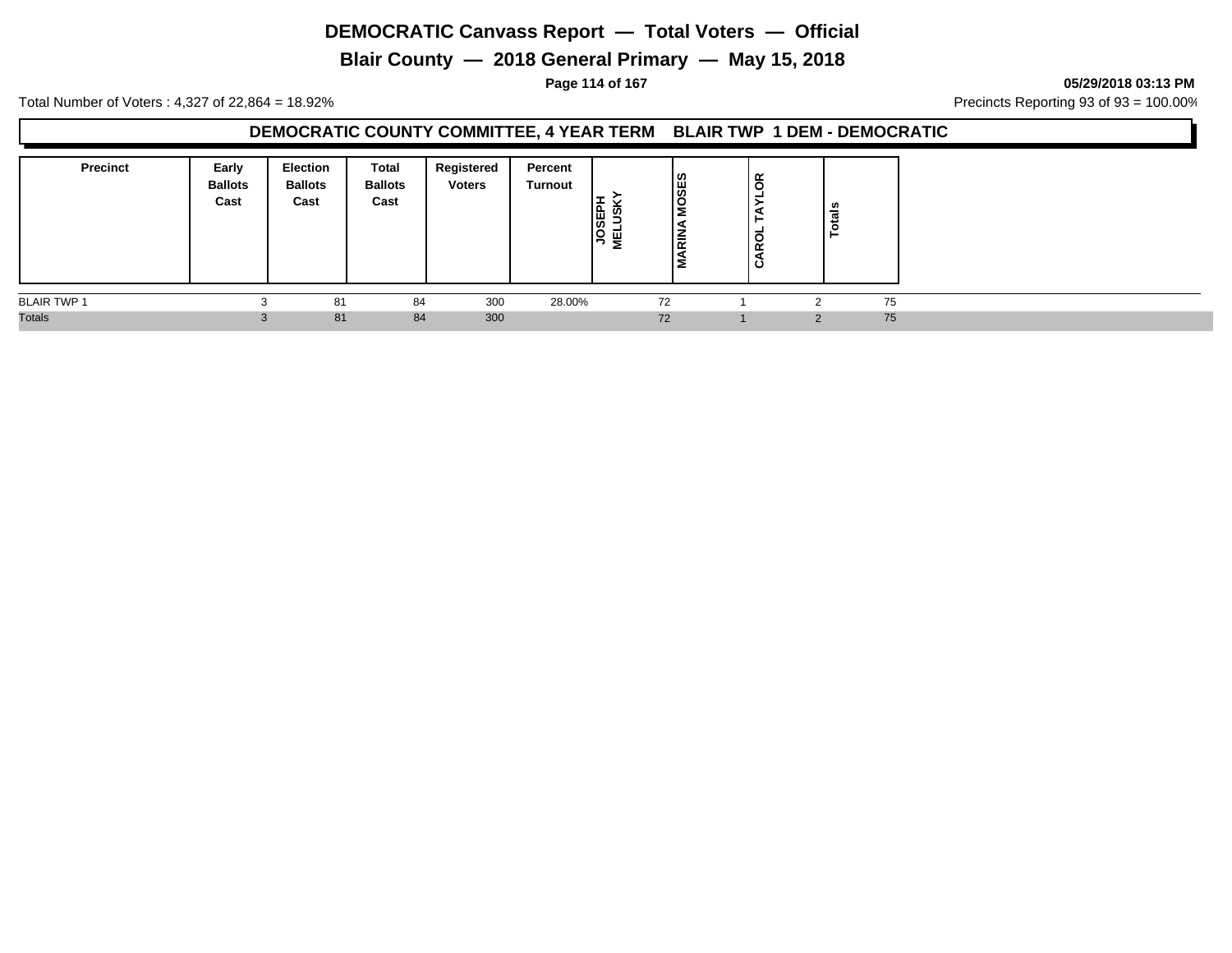**Blair County — 2018 General Primary — May 15, 2018**

**Page 115 of 167 05/29/2018 03:13 PM**

Total Number of Voters : 4,327 of 22,864 = 18.92% Precincts Reporting 93 of 93 = 100.00%

### **DEMOCRATIC COUNTY COMMITTEE, 4 YEAR TERM BLAIR TWP 2 DEM - DEMOCRATIC**

| <b>Precinct</b>    | Early<br><b>Ballots</b><br>Cast | Election<br><b>Ballots</b><br>Cast | Total<br><b>Ballots</b><br>Cast | Registered<br><b>Voters</b> | Percent<br><b>Turnout</b> | late<br>l을<br>၊ဇဵ<br>Ē<br><u>۾</u> | le g<br>V REN | s<br>$\checkmark$<br>$\overline{O}$<br>MIKE | ∝<br>ш<br>×<br>z<br>⇁<br>≃<br>ᄠᅖ<br>$\alpha$ | - |  |
|--------------------|---------------------------------|------------------------------------|---------------------------------|-----------------------------|---------------------------|------------------------------------|---------------|---------------------------------------------|----------------------------------------------|---|--|
| <b>BLAIR TWP 2</b> |                                 | 66                                 | 68                              | 315                         | 21.59%                    |                                    | $\Omega$      |                                             |                                              |   |  |
| <b>Totals</b>      |                                 | 66                                 | 68                              | 315                         |                           |                                    | $\mathbf{0}$  |                                             |                                              |   |  |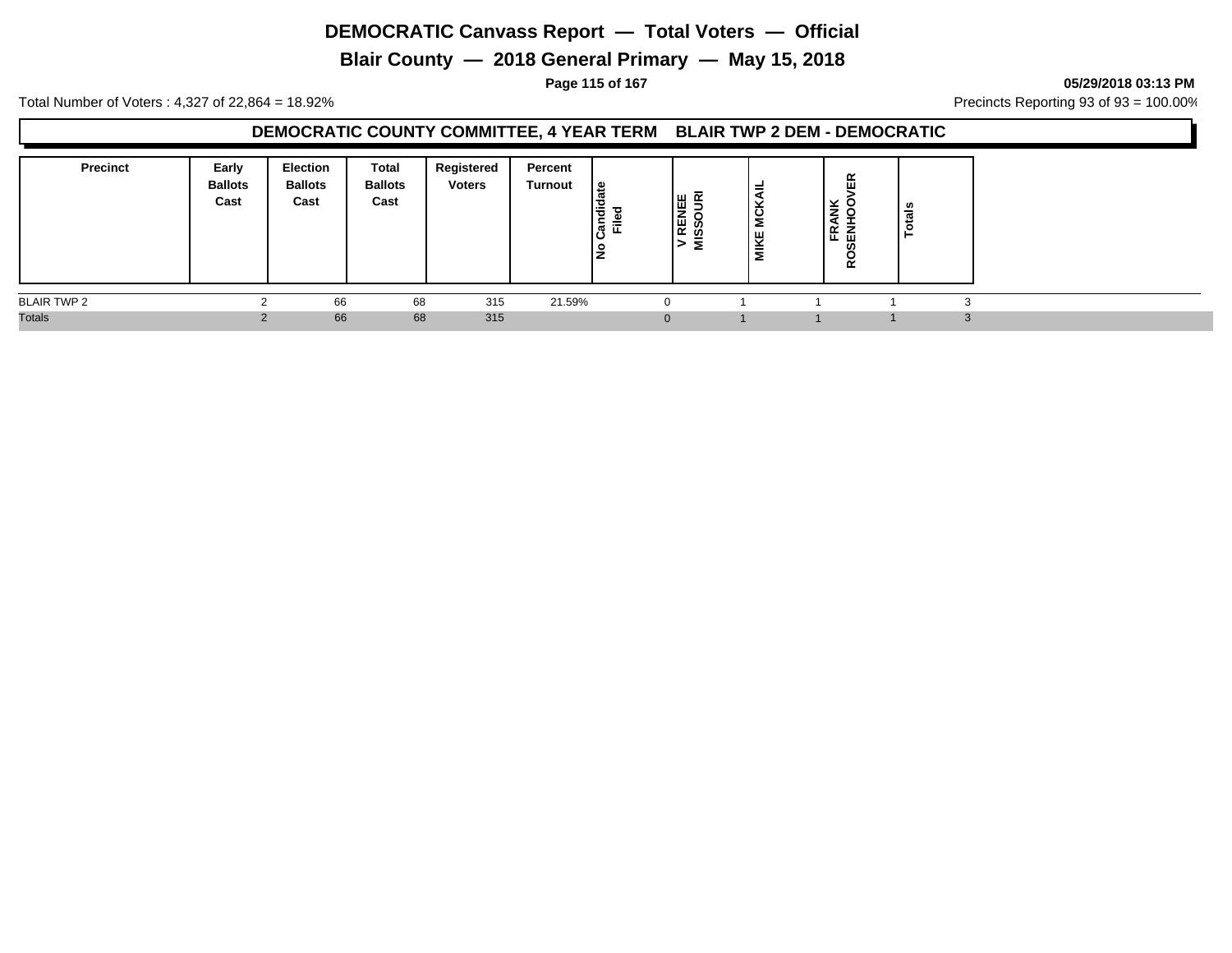**Blair County — 2018 General Primary — May 15, 2018**

**Page 116 of 167 05/29/2018 03:13 PM**

Total Number of Voters : 4,327 of 22,864 = 18.92% Precincts Reporting 93 of 93 = 100.00%

### **DEMOCRATIC COUNTY COMMITTEE, 4 YEAR TERM BLAIR 3 DEM - DEMOCRATIC**

| <b>Precinct</b>    | Early<br><b>Ballots</b><br>Cast | Election<br><b>Ballots</b><br>Cast | Total<br><b>Ballots</b><br>Cast | Registered<br><b>Voters</b> | Percent<br><b>Turnout</b> | 으<br>ㅎ<br>-<br>辵<br>ਨ | ıш<br><b>MICHEL</b> | <b>∢ z</b><br>≕<br><b>CYNTH</b><br>HARM | そ歯<br>Ē<br>,ਛੋ ਣੂ | ທ<br>മ | ຑ | - |  |
|--------------------|---------------------------------|------------------------------------|---------------------------------|-----------------------------|---------------------------|-----------------------|---------------------|-----------------------------------------|-------------------|--------|---|---|--|
| <b>BLAIR TWP 3</b> |                                 | 34                                 | 35                              | 594                         | 5.89%                     |                       |                     |                                         |                   |        |   |   |  |
| <b>Totals</b>      |                                 | 34                                 | 35                              | 594                         |                           |                       |                     |                                         |                   |        |   |   |  |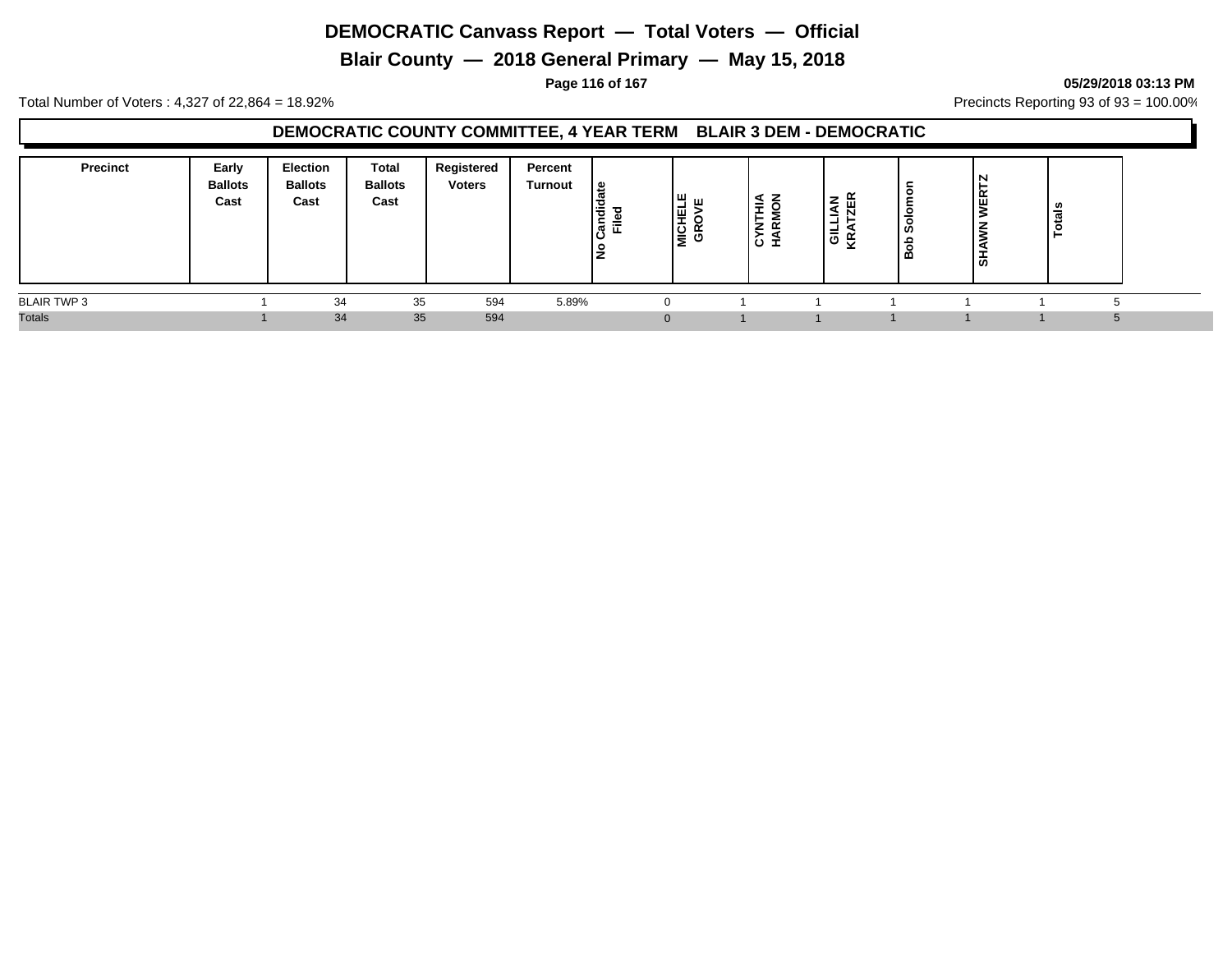**Blair County — 2018 General Primary — May 15, 2018**

**Page 117 of 167 05/29/2018 03:13 PM**

Total Number of Voters : 4,327 of 22,864 = 18.92% Precincts Reporting 93 of 93 = 100.00%

#### **DEMOCRATIC COUNTY COMMITTEE, 4 YEAR TERM CATHARINE TWP DEM - DEMOCRATIC**

| <b>Precinct</b>      | Early<br><b>Ballots</b><br>Cast | Election<br><b>Ballots</b><br>Cast | <b>Total</b><br><b>Ballots</b><br>Cast | Registered<br><b>Voters</b> | Percent<br><b>Turnout</b> | ீ<br>andid<br>⋍<br>ட<br>۽ | =<br>ш<br>ERR <sup>-</sup><br>៳<br>⊢ | ш<br>d<br>-<br>ぁぁ<br>불빛<br>-<br>面 | នឹ |                |
|----------------------|---------------------------------|------------------------------------|----------------------------------------|-----------------------------|---------------------------|---------------------------|--------------------------------------|-----------------------------------|----|----------------|
| <b>CATHARINE TWP</b> |                                 | 17                                 | 17                                     | 90                          | 18.89%                    |                           | 0                                    | າ                                 |    |                |
| <b>Totals</b>        |                                 | 17                                 | 17                                     | 90                          |                           |                           | $\mathbf{0}$                         | C                                 | ◠  | $\overline{4}$ |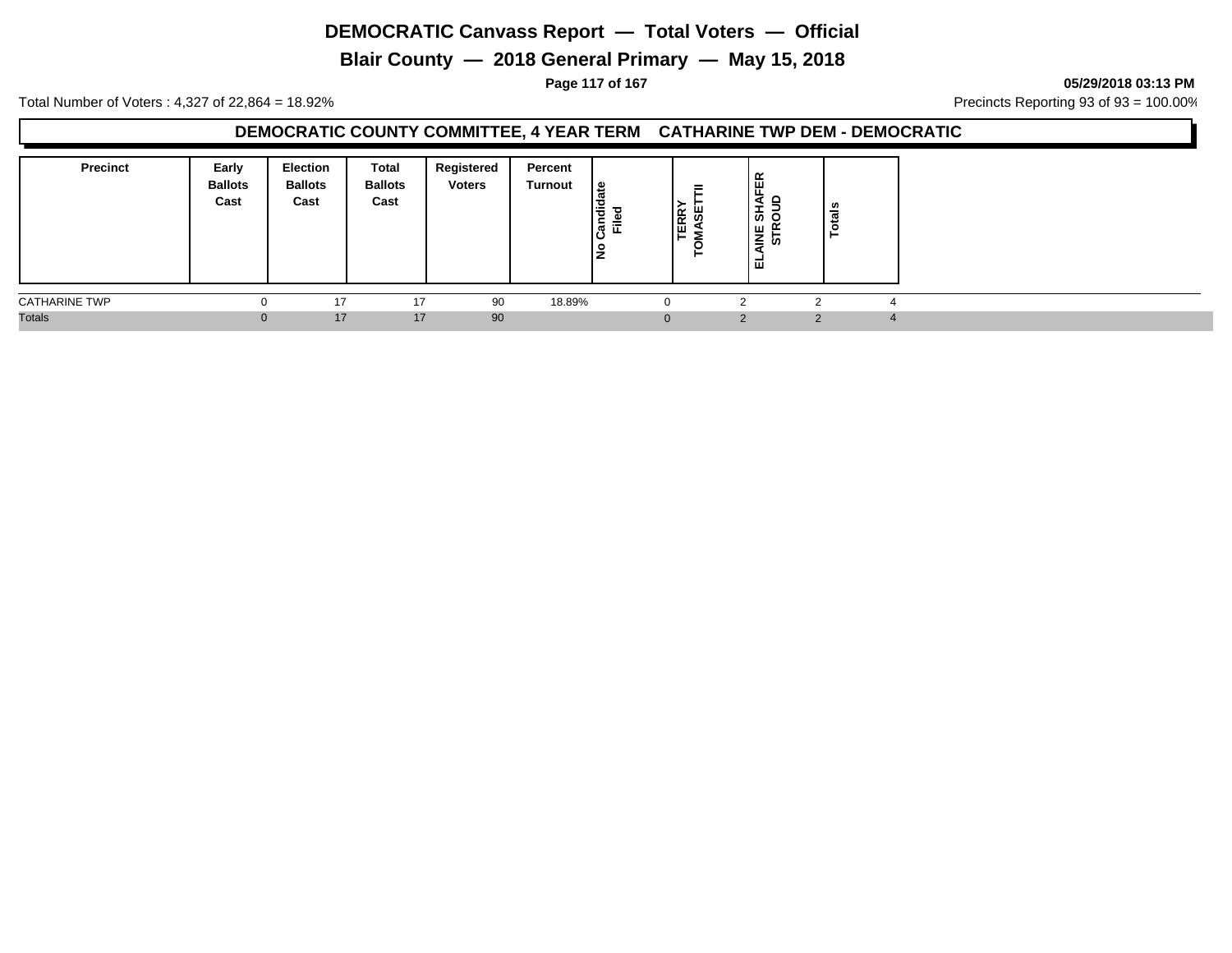**Blair County — 2018 General Primary — May 15, 2018**

**Page 118 of 167 05/29/2018 03:13 PM**

Total Number of Voters : 4,327 of 22,864 = 18.92% Precincts Reporting 93 of 93 = 100.00%

#### **DEMOCRATIC COUNTY COMMITTEE, 4 YEAR TERM DUNCANSVILLE DEM - DEMOCRATIC**

| <b>Precinct</b>     | Early<br><b>Ballots</b><br>Cast | <b>Election</b><br><b>Ballots</b><br>Cast | <b>Total</b><br><b>Ballots</b><br>Cast | Registered<br><b>Voters</b> | Percent<br><b>Turnout</b> | ي  <br>$\sim$<br>ᅙ<br>$=$ | 15<br><b>AICKE</b><br>⋍ | z<br>g<br>۴ | ш<br>َ پَ<br>ഗ<br><u>_</u><br>q<br>ш<br>⇁<br>ᅎᆱ | ш<br>$\alpha$ | <b>JERI</b><br>. C<br>$\alpha$ | $\alpha$<br>룲 | ៖<br>تعد |  |
|---------------------|---------------------------------|-------------------------------------------|----------------------------------------|-----------------------------|---------------------------|---------------------------|-------------------------|-------------|-------------------------------------------------|---------------|--------------------------------|---------------|----------|--|
| <b>DUNCANSVILLE</b> |                                 | 51                                        | 53                                     | 230                         | 23.04%                    |                           |                         |             |                                                 |               |                                |               |          |  |
| <b>Totals</b>       |                                 | 51                                        | 53                                     | 230                         |                           |                           |                         |             |                                                 |               |                                |               | $\sim$   |  |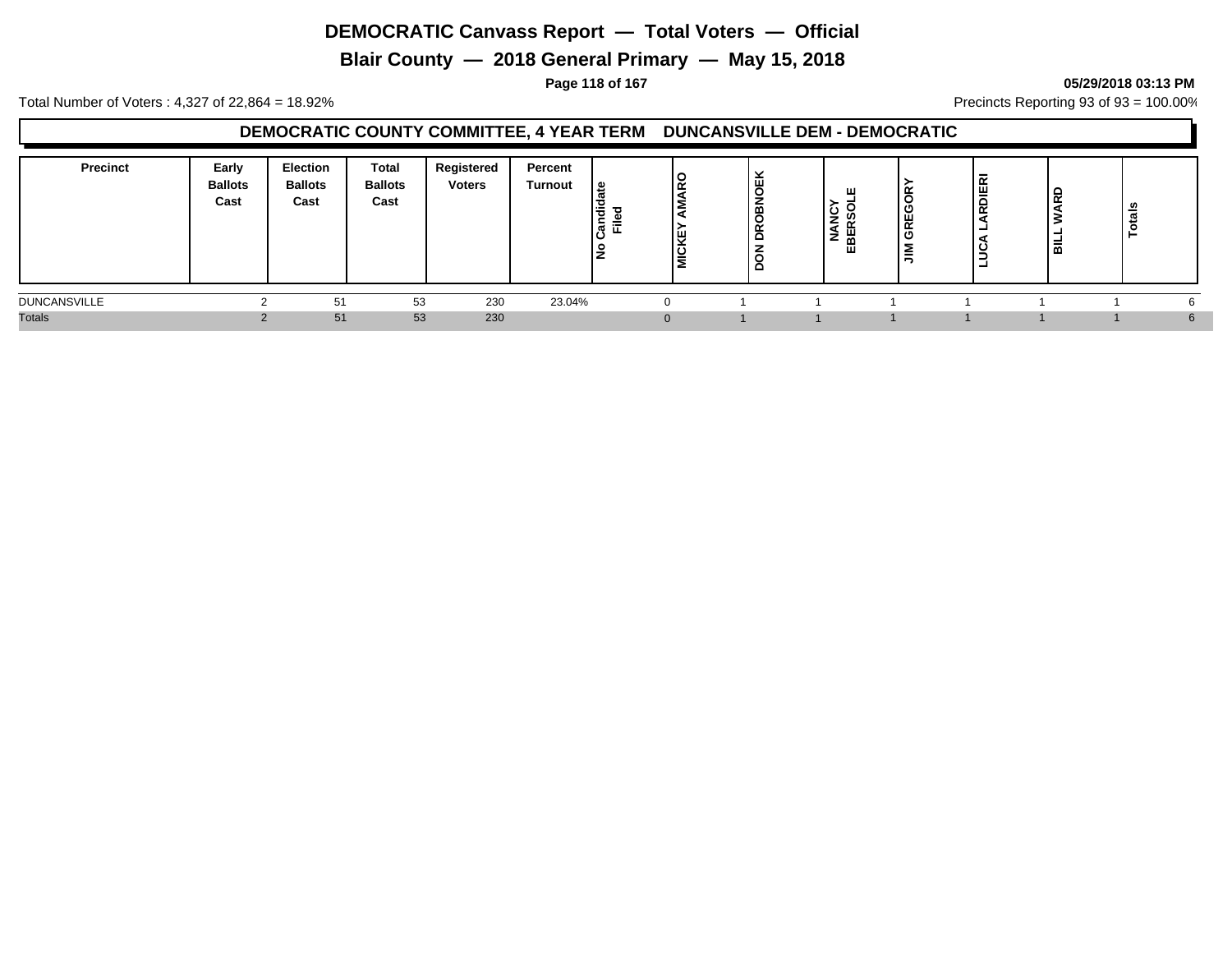**Blair County — 2018 General Primary — May 15, 2018**

**Page 119 of 167 05/29/2018 03:13 PM**

Total Number of Voters : 4,327 of 22,864 = 18.92% Precincts Reporting 93 of 93 = 100.00%

### **DEMOCRATIC COUNTY COMMITTEE, 4 YEAR TERM FRANKSTOWN TWP 1 DEM - DEMOCRATIC**

| <b>Precinct</b>        | Early<br><b>Ballots</b><br>Cast | <b>Election</b><br><b>Ballots</b><br>Cast | Total<br><b>Ballots</b><br>Cast | Registered<br><b>Voters</b> | Percent<br>Turnout | ပ<br><b>NORTH</b><br>BROW<br>മ | $\overline{\mathsf{t}}$ als<br>٩ |    |
|------------------------|---------------------------------|-------------------------------------------|---------------------------------|-----------------------------|--------------------|--------------------------------|----------------------------------|----|
| <b>FRANKSTOWN TWP1</b> | $\sim$                          | 45                                        | 47                              | 231                         | 20.35%             |                                | 41                               | 41 |
| <b>Totals</b>          | $\sim$                          | 45                                        | 47                              | 231                         |                    |                                | 41                               | 41 |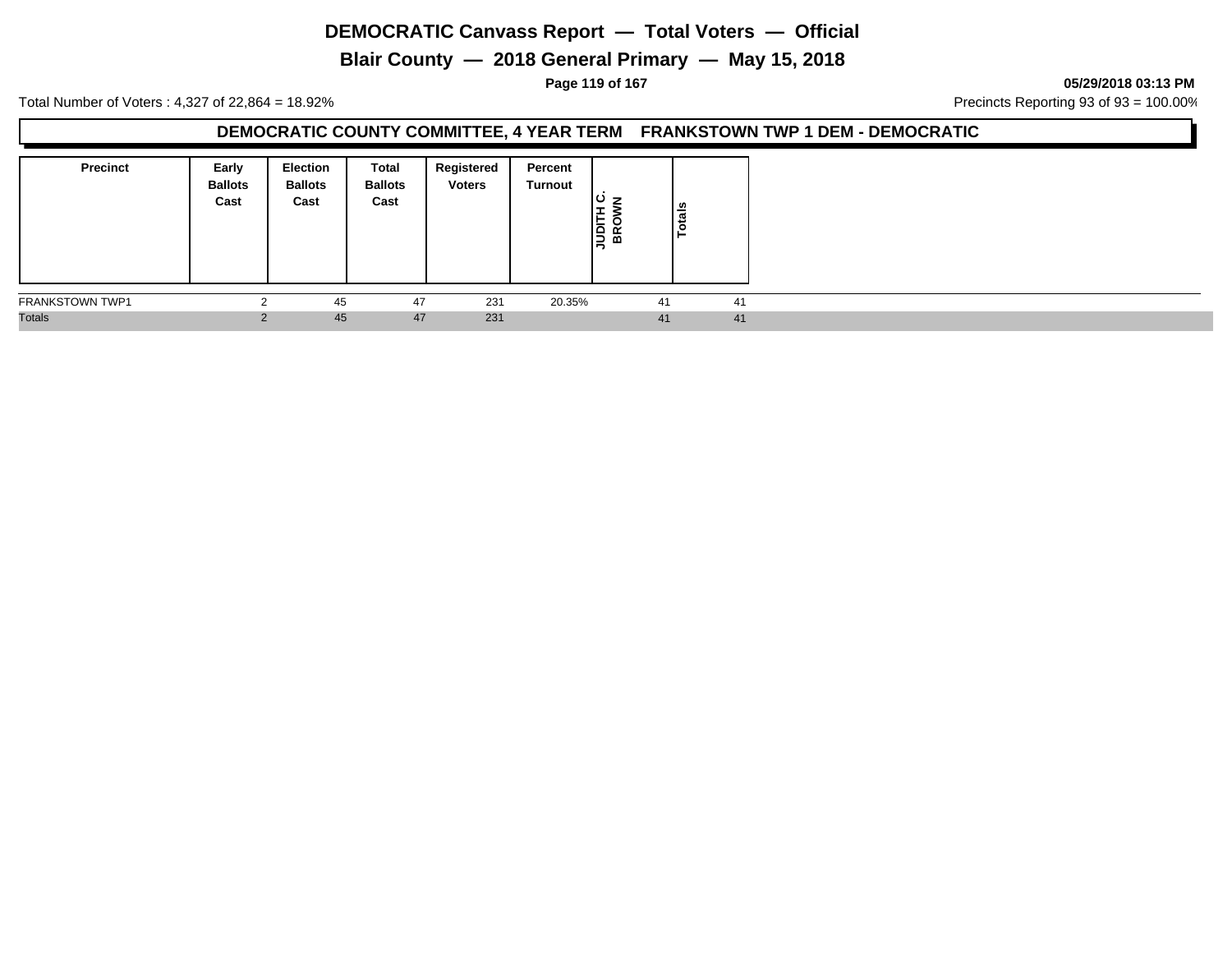**Blair County — 2018 General Primary — May 15, 2018**

### **Page 120 of 167 05/29/2018 03:13 PM**

Total Number of Voters : 4,327 of 22,864 = 18.92% Precincts Reporting 93 of 93 = 100.00%

#### **DEMOCRATIC COUNTY COMMITTEE, 4 YEAR TERM FRANKSTOWN TWP 2 DEM - DEMOCRATIC**

| <b>Precinct</b>        | Early<br><b>Ballots</b><br>Cast | Election<br><b>Ballots</b><br>Cast | Total<br><b>Ballots</b><br>Cast | Registered<br><b>Voters</b> | Percent<br>Turnout | . م<br>. ਚ<br>-<br>. ल<br>≂<br>. | $\sim$<br>≃ | ⊢<br>ີ | $\overline{R}$<br>0) ا | ≃<br>≊<br>N<br>┙<br>ା<br>ଜୁ | α<br>щ<br>Ñ<br>$\sim$<br>٣<br>핒 | 2<br>$\overline{ }$<br>-<br>$\sim$<br>2 | ס'<br>Φ<br>$\overline{\phantom{0}}$<br>۰<br>$\overline{\phantom{a}}$<br>l÷<br>∼<br> g |
|------------------------|---------------------------------|------------------------------------|---------------------------------|-----------------------------|--------------------|----------------------------------|-------------|--------|------------------------|-----------------------------|---------------------------------|-----------------------------------------|---------------------------------------------------------------------------------------|
| <b>FRANKSTOWN TWP2</b> |                                 | 60                                 | 60                              | 270                         | 22.22%             |                                  |             |        |                        |                             |                                 |                                         |                                                                                       |
| <b>Totals</b>          |                                 | 60                                 | 60                              | 270                         |                    |                                  |             |        |                        |                             |                                 |                                         |                                                                                       |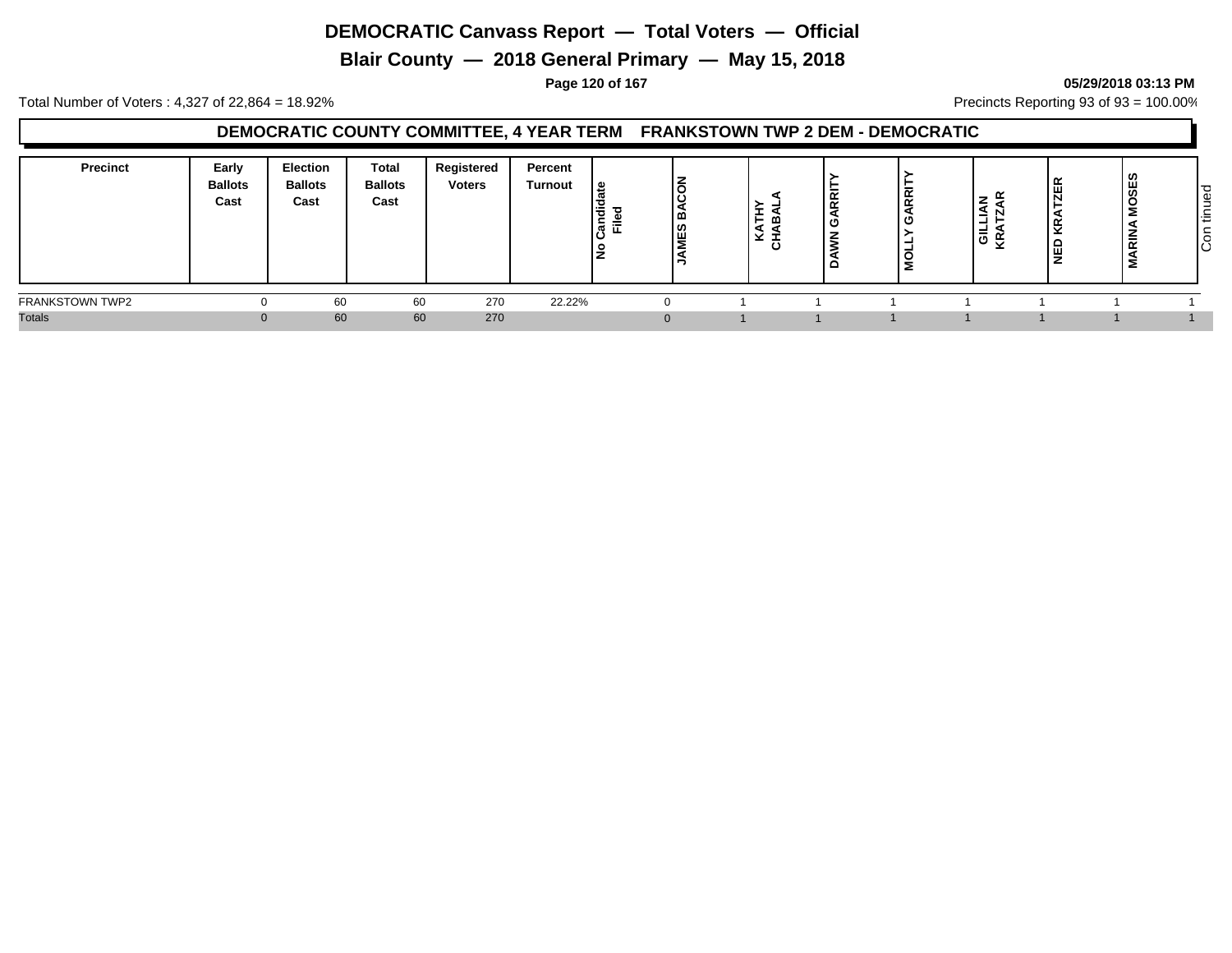**Blair County — 2018 General Primary — May 15, 2018**

**Page 121 of 167 05/29/2018 03:13 PM**

Total Number of Voters : 4,327 of 22,864 = 18.92% Precincts Reporting 93 of 93 = 100.00%

#### **DEMOCRATIC COUNTY COMMITTEE, 4 YEAR TERM FRANKSTOWN TWP 2 DEM - DEMOCRATIC**

| <b>Precinct</b>        | Early<br><b>Ballots</b><br>Cast | <b>Election</b><br><b>Ballots</b><br>Cast | Total<br><b>Ballots</b><br>Cast | Registered<br><b>Voters</b> | Percent<br>Turnout | ∣§k<br>PETR<br><b>E</b> | ဟ<br>∣≚<br>١ġ<br>- | tais<br>c |    |  |
|------------------------|---------------------------------|-------------------------------------------|---------------------------------|-----------------------------|--------------------|-------------------------|--------------------|-----------|----|--|
| <b>FRANKSTOWN TWP2</b> | υ                               | 60                                        | 60                              | 270                         | 22.22%             |                         |                    |           | 10 |  |
| <b>Totals</b>          |                                 | 60                                        | 60                              | 270                         |                    |                         |                    |           | 10 |  |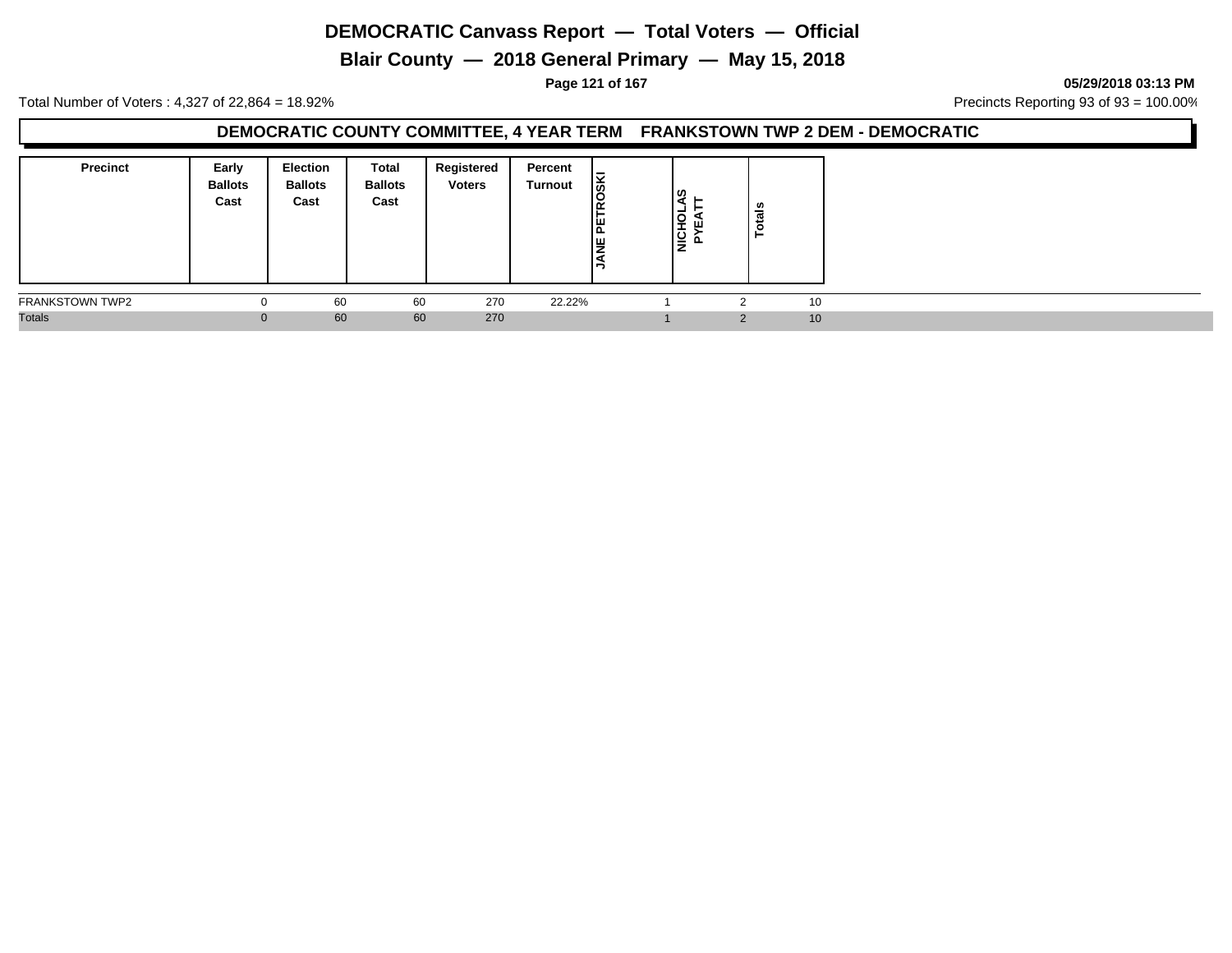**Blair County — 2018 General Primary — May 15, 2018**

#### **Page 122 of 167 05/29/2018 03:13 PM**

Total Number of Voters : 4,327 of 22,864 = 18.92% Precincts Reporting 93 of 93 = 100.00%

#### **DEMOCRATIC COUNTY COMMITTEE, 4 YEAR TERM FRANKSTOWN TWP 3 DEM - DEMOCRATIC**

| <b>Precinct</b> | Early<br><b>Ballots</b><br>Cast | Election<br><b>Ballots</b><br>Cast | Total<br><b>Ballots</b><br>Cast | Registered<br><b>Voters</b> | Percent<br>Turnout | . م<br>, ਚੌ<br>-<br>$=$<br>र्ह, | $\tilde{\phantom{a}}$ | ט<br>  ഇ<br>$\propto$ | $\alpha$ $\alpha$<br>更易<br>Ë<br>高量 | 또<br>ن ا | m<br>-<br>ш<br>- | _ ഗ<br>₹Ë<br>÷<br>NICH<br>RAW | =<br>2<br>Σ<br><b>PLU</b><br>SR | ס י<br>Φ<br>Ι÷Ξ<br>$\circ$<br>ΙÖ |
|-----------------|---------------------------------|------------------------------------|---------------------------------|-----------------------------|--------------------|---------------------------------|-----------------------|-----------------------|------------------------------------|----------|------------------|-------------------------------|---------------------------------|----------------------------------|
| FRANKSTOWN TWP3 |                                 | 52                                 | 56                              | 241                         | 23.24%             |                                 |                       |                       |                                    |          |                  |                               |                                 |                                  |
| <b>Totals</b>   |                                 | 52                                 | 56                              | 241                         |                    |                                 |                       |                       |                                    |          |                  |                               |                                 |                                  |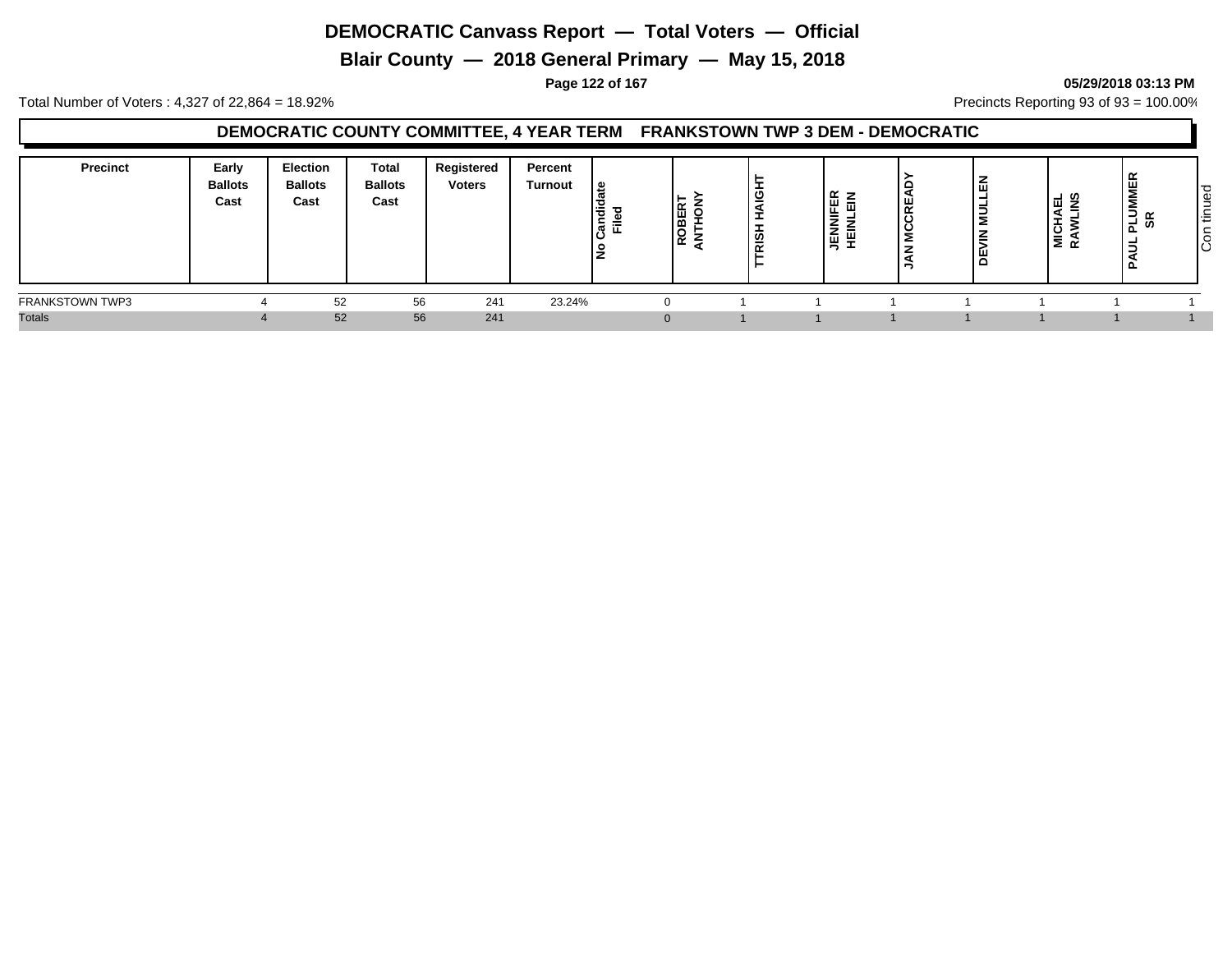**Blair County — 2018 General Primary — May 15, 2018**

**Page 123 of 167 05/29/2018 03:13 PM**

Total Number of Voters : 4,327 of 22,864 = 18.92% Precincts Reporting 93 of 93 = 100.00%

### **DEMOCRATIC COUNTY COMMITTEE, 4 YEAR TERM FRANKSTOWN TWP 3 DEM - DEMOCRATIC**

| <b>Precinct</b>        | Early<br><b>Ballots</b><br>Cast | <b>Election</b><br><b>Ballots</b><br>Cast | Total<br><b>Ballots</b><br>Cast | Registered<br><b>Voters</b> | Percent<br>Turnout | l⊏<br>TOMESET | Totals |   |
|------------------------|---------------------------------|-------------------------------------------|---------------------------------|-----------------------------|--------------------|---------------|--------|---|
| <b>FRANKSTOWN TWP3</b> |                                 | 52                                        | 56                              | 241                         | 23.24%             |               |        | o |
| <b>Totals</b>          |                                 | 52                                        | 56                              | 241                         |                    |               |        | 8 |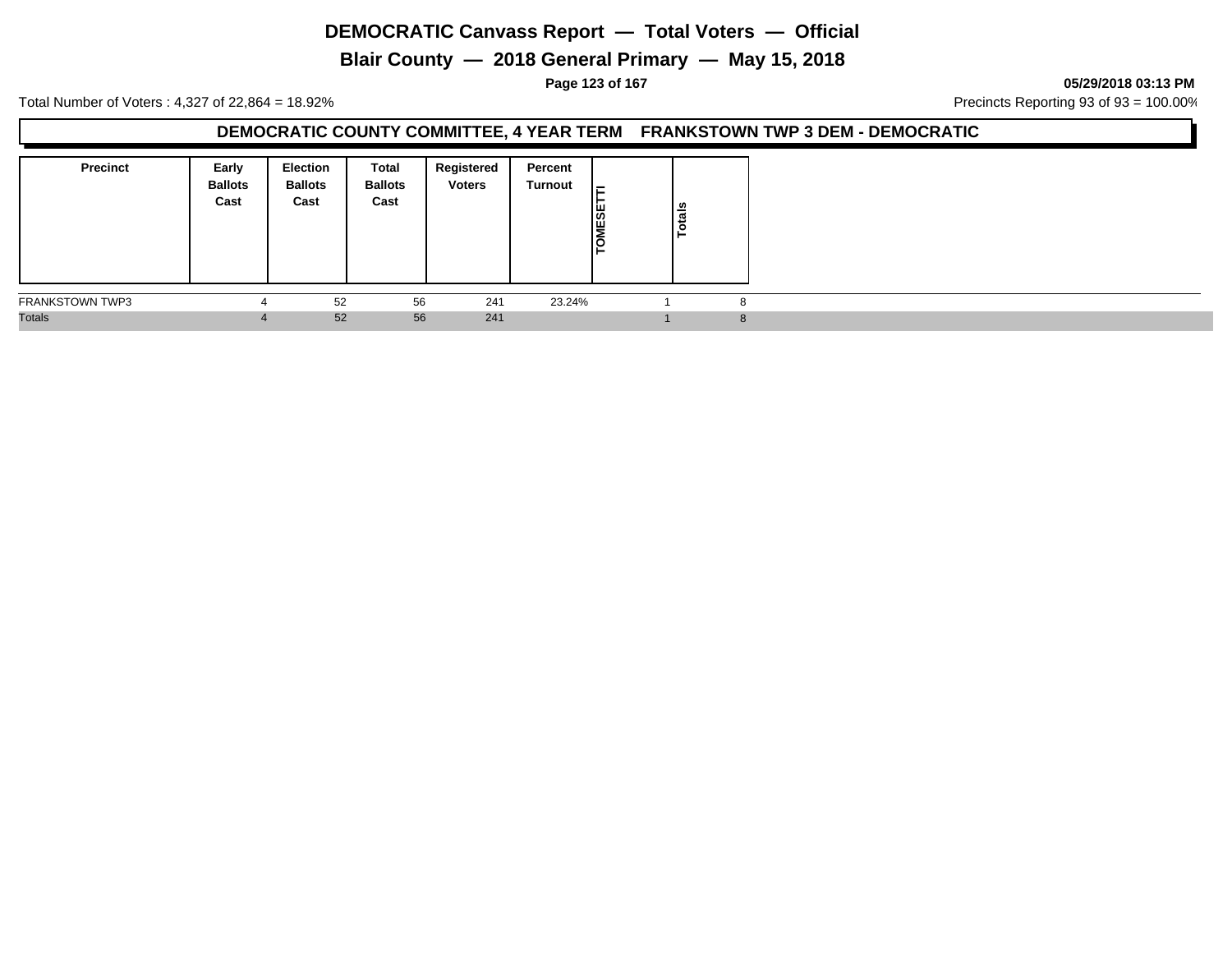**Blair County — 2018 General Primary — May 15, 2018**

**Page 124 of 167 05/29/2018 03:13 PM**

Total Number of Voters : 4,327 of 22,864 = 18.92% Precincts Reporting 93 of 93 = 100.00%

#### **DEMOCRATIC COUNTY COMMITTEE, 4 YEAR TERM FRANKSTOWN 4 DEM - DEMOCRATIC**

| <b>Precinct</b>        | Early<br><b>Ballots</b><br>Cast | Election<br>Ballots<br>Cast | Total<br><b>Ballots</b><br>Cast | Registered<br><b>Voters</b> | Percent<br>Turnout | ீ<br>$\ddot{a}$<br>$\mathbf{z}$<br>-<br>-<br>►<br>≔<br>ြီ<br>щ.<br>پ<br>∼ | -<br>ш<br>-<br>ັ<br>≂<br>ັ<br>  ဟ<br>BREI | <b>FERGUSO</b><br>BOB | $\alpha$<br>- 73<br>$\propto$<br>ш | $\frac{1}{2}$<br>$\circ$<br>- |                |
|------------------------|---------------------------------|-----------------------------|---------------------------------|-----------------------------|--------------------|---------------------------------------------------------------------------|-------------------------------------------|-----------------------|------------------------------------|-------------------------------|----------------|
| <b>FRANKSTOWN TWP4</b> | $\overline{ }$                  | 43                          | 46                              | 300                         | 15.33%             |                                                                           |                                           |                       |                                    |                               |                |
| <b>Totals</b>          |                                 | 43                          | 46                              | 300                         |                    | U                                                                         |                                           |                       |                                    |                               | $\Omega$<br>۰. |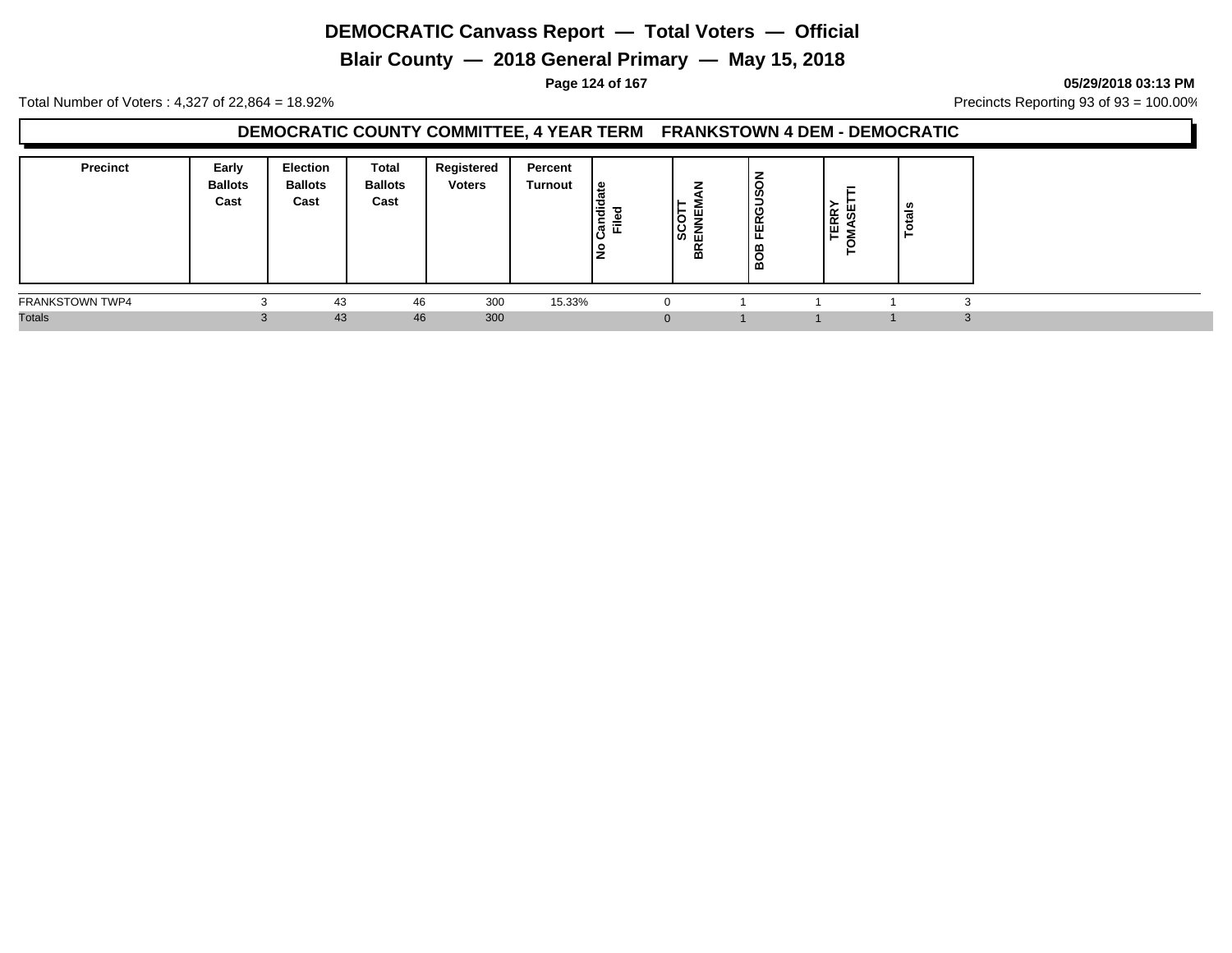**Blair County — 2018 General Primary — May 15, 2018**

#### **Page 125 of 167 05/29/2018 03:13 PM**

Total Number of Voters : 4,327 of 22,864 = 18.92% Precincts Reporting 93 of 93 = 100.00%

### **DEMOCRATIC COUNTY COMMITTEE, 4 YEAR TERM FRANKTOWN 5 DEM - DEMOCRATIC**

| <b>Precinct</b>        | Early<br><b>Ballots</b><br>Cast | <b>Election</b><br><b>Ballots</b><br>Cast | <b>Total</b><br><b>Ballots</b><br>Cast | Registered<br><b>Voters</b> | Percent<br><b>Turnout</b> | <u> യ</u><br>.<br>Car | 匣<br>ا¤ا<br>∣ш<br>ıш<br> ඍ | ≃<br>÷<br>z<br>- | ທ<br>-<br>$\sim$<br>$\alpha$<br>C<br>e<br>ш<br>$\sim$<br>ш | ய<br>$\overline{\phantom{a}}$<br>ш.<br>$\sim$ | 띥<br><b>SC</b><br>. .<br>$\overline{\alpha}$ | ᆜ<br>꽃<br>୴<br>-<br>ō<br>O<br>≃ ≳ | ≝ |  |
|------------------------|---------------------------------|-------------------------------------------|----------------------------------------|-----------------------------|---------------------------|-----------------------|----------------------------|------------------|------------------------------------------------------------|-----------------------------------------------|----------------------------------------------|-----------------------------------|---|--|
| <b>FRANKSTOWN TWP5</b> |                                 | 63                                        | 65                                     | 289                         | 22.49%                    |                       | 0                          |                  |                                                            |                                               |                                              |                                   |   |  |
| <b>Totals</b>          |                                 | 63                                        | 65                                     | 289                         |                           |                       | $\Omega$                   |                  |                                                            |                                               |                                              |                                   |   |  |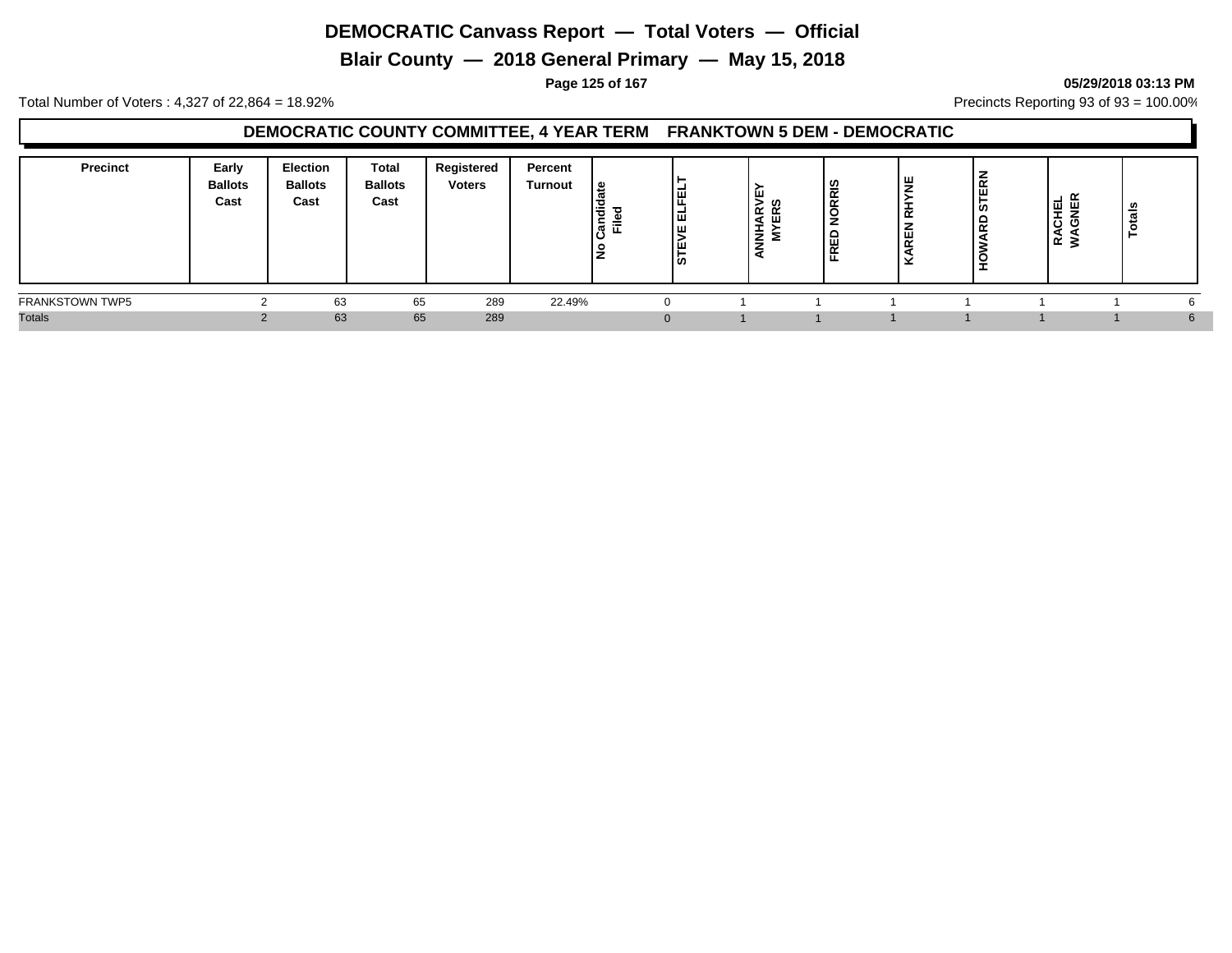**Blair County — 2018 General Primary — May 15, 2018**

#### **Page 126 of 167 05/29/2018 03:13 PM**

Total Number of Voters : 4,327 of 22,864 = 18.92% Precincts Reporting 93 of 93 = 100.00%

#### **DEMOCRATIC COUNTY COMMITTEE, 4 YEAR TERM FREEDOM TWP 1 DEM - DEMOCRATIC**

| <b>Precinct</b> | Early<br><b>Ballots</b><br>Cast | <b>Election</b><br><b>Ballots</b><br>Cast | <b>Total</b><br><b>Ballots</b><br>Cast | Registered<br><b>Voters</b> | Percent<br><b>Turnout</b> | <u> യ</u><br>--<br>P<br>-<br>.<br>5 도 | -<br>텵   | ш | $\tilde{ }$<br>₹<br>-<br>C | ш<br>ш<br>_ | ဟ<br>$\propto$<br>, ய<br>O<br>. .<br>-<br>¦ ⊞ | $\alpha$<br>$\overline{1}$<br>ᄒ | ៖<br>تسه |    |
|-----------------|---------------------------------|-------------------------------------------|----------------------------------------|-----------------------------|---------------------------|---------------------------------------|----------|---|----------------------------|-------------|-----------------------------------------------|---------------------------------|----------|----|
| FREEDOM TWP 1   |                                 | 40                                        | 40                                     | 149                         | 26.85%                    |                                       | $\Omega$ |   |                            |             |                                               |                                 |          |    |
| <b>Totals</b>   | $\Omega$                        | 40                                        | 40                                     | 149                         |                           |                                       | $\Omega$ |   |                            |             |                                               |                                 |          | h. |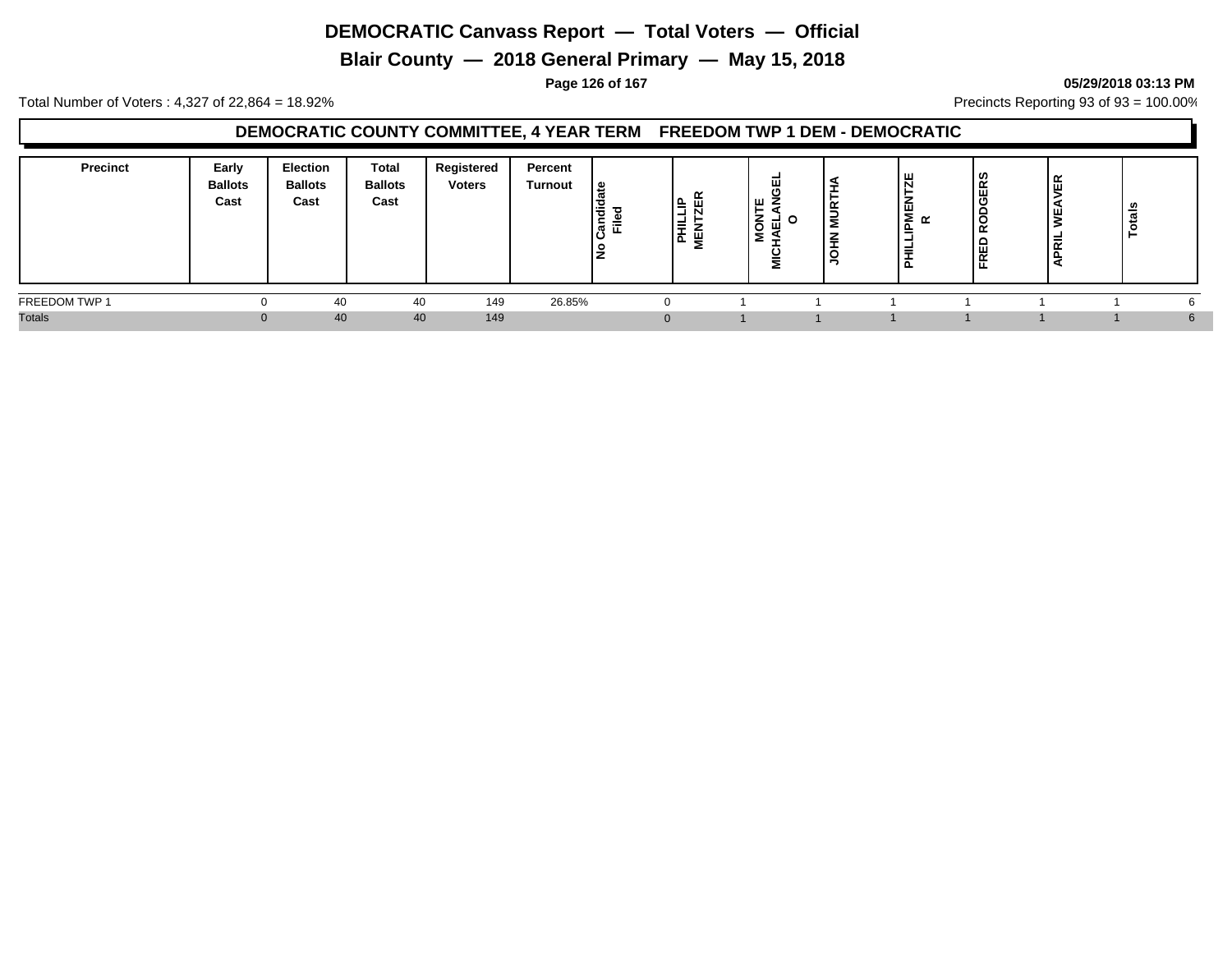**Blair County — 2018 General Primary — May 15, 2018**

**Page 127 of 167 05/29/2018 03:13 PM**

Total Number of Voters : 4,327 of 22,864 = 18.92% Precincts Reporting 93 of 93 = 100.00%

#### **DEMOCRATIC COUNTY COMMITTEE, 4 YEAR TERM FREEDOM TWP 2 DEM - DEMOCRATIC**

| <b>Precinct</b> | Early<br><b>Ballots</b><br>Cast | <b>Election</b><br><b>Ballots</b><br>Cast | Total<br><b>Ballots</b><br>Cast | Registered<br><b>Voters</b> | Percent<br>Turnout | ی  <br>$\overline{\phantom{0}}$<br>۱ō<br>≔<br><b>LL</b><br>ပဳ<br>٠ | ∍<br>≑<br>LACEN<br>CESCHI | ≃<br>-<br>$\vec{6}$<br>ш<br>۰ | മ<br>-<br>−<br>O<br>-<br>≧<br>− | ႕<br>g | त्त<br>ت<br>$\ddot{\mathbf{c}}$ |
|-----------------|---------------------------------|-------------------------------------------|---------------------------------|-----------------------------|--------------------|--------------------------------------------------------------------|---------------------------|-------------------------------|---------------------------------|--------|---------------------------------|
| FREEDOM TWP 2   |                                 | 55                                        | 55                              | 286                         | 19.23%             |                                                                    |                           |                               |                                 |        |                                 |
| <b>Totals</b>   |                                 | 55                                        | 55                              | 286                         |                    |                                                                    |                           |                               |                                 |        |                                 |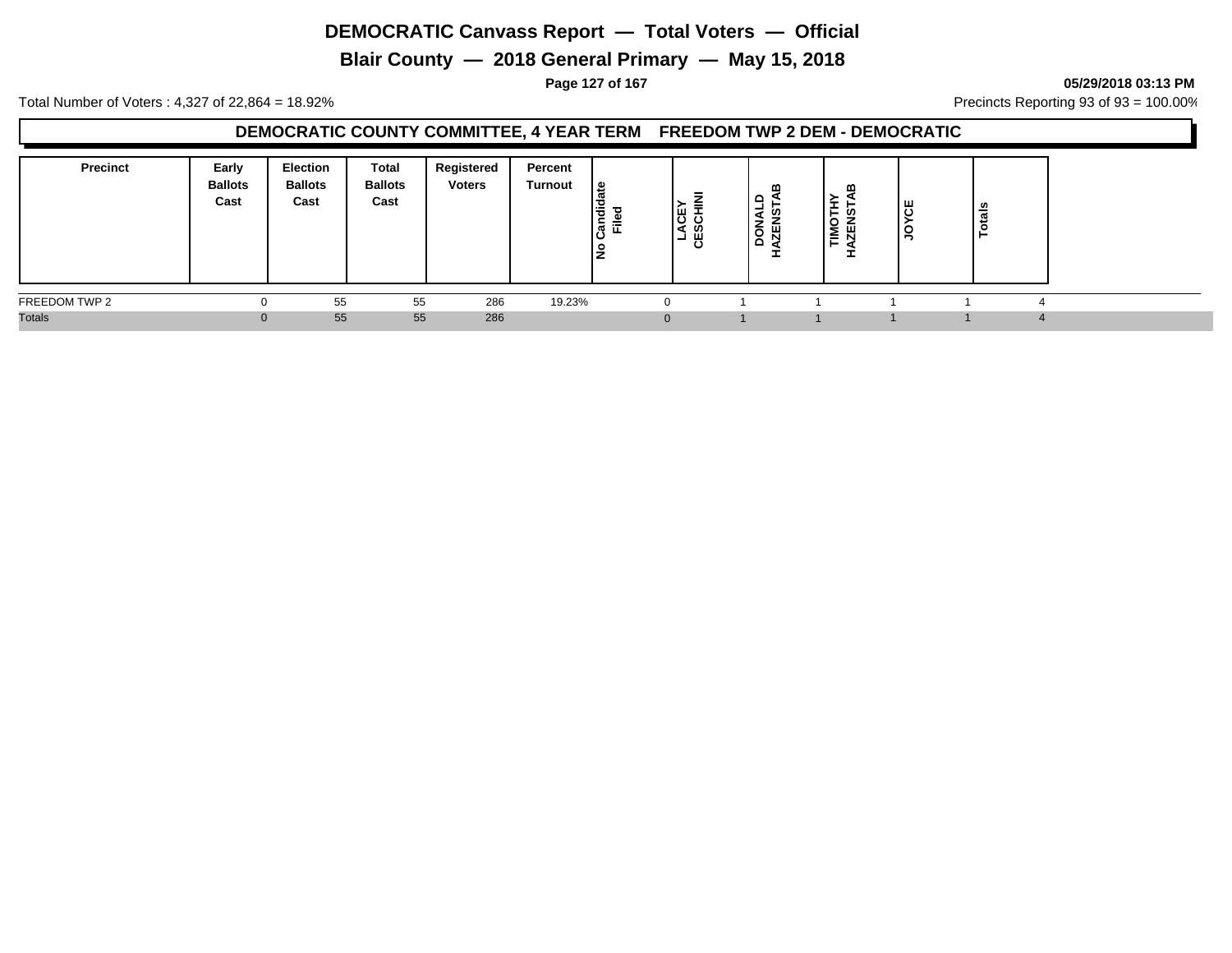**Blair County — 2018 General Primary — May 15, 2018**

**Page 128 of 167 05/29/2018 03:13 PM**

Total Number of Voters : 4,327 of 22,864 = 18.92% Precincts Reporting 93 of 93 = 100.00%

### **DEMOCRATIC COUNTY COMMITTEE, 4 YEAR TERM GREENFIELD TWP 1 DEM - DEMOCRATIC**

| <b>Precinct</b>        | Early<br><b>Ballots</b><br>Cast | <b>Election</b><br><b>Ballots</b><br>Cast | Total<br><b>Ballots</b><br>Cast | Registered<br><b>Voters</b> | Percent<br>Turnout | ு<br>١÷<br>$=$<br>►<br>ட<br>Σ.<br>o | lg<br>K<br>l m | -<br>롷<br>ــ<br>ပ<br>ທ<br>قا | ۰<br>►<br>゠<br>ਫ਼<br>⊵<br>മ<br>-<br>ш | zΣ<br>요 로<br>'후 긍 | ' ಹೆ<br>ت<br>$\circ$ |
|------------------------|---------------------------------|-------------------------------------------|---------------------------------|-----------------------------|--------------------|-------------------------------------|----------------|------------------------------|---------------------------------------|-------------------|----------------------|
| <b>GREENFIELD TWP1</b> |                                 | 42                                        | 43                              | 236                         | 18.22%             |                                     |                |                              |                                       |                   |                      |
| <b>Totals</b>          |                                 | 42                                        | 43                              | 236                         |                    |                                     |                |                              |                                       |                   | 5                    |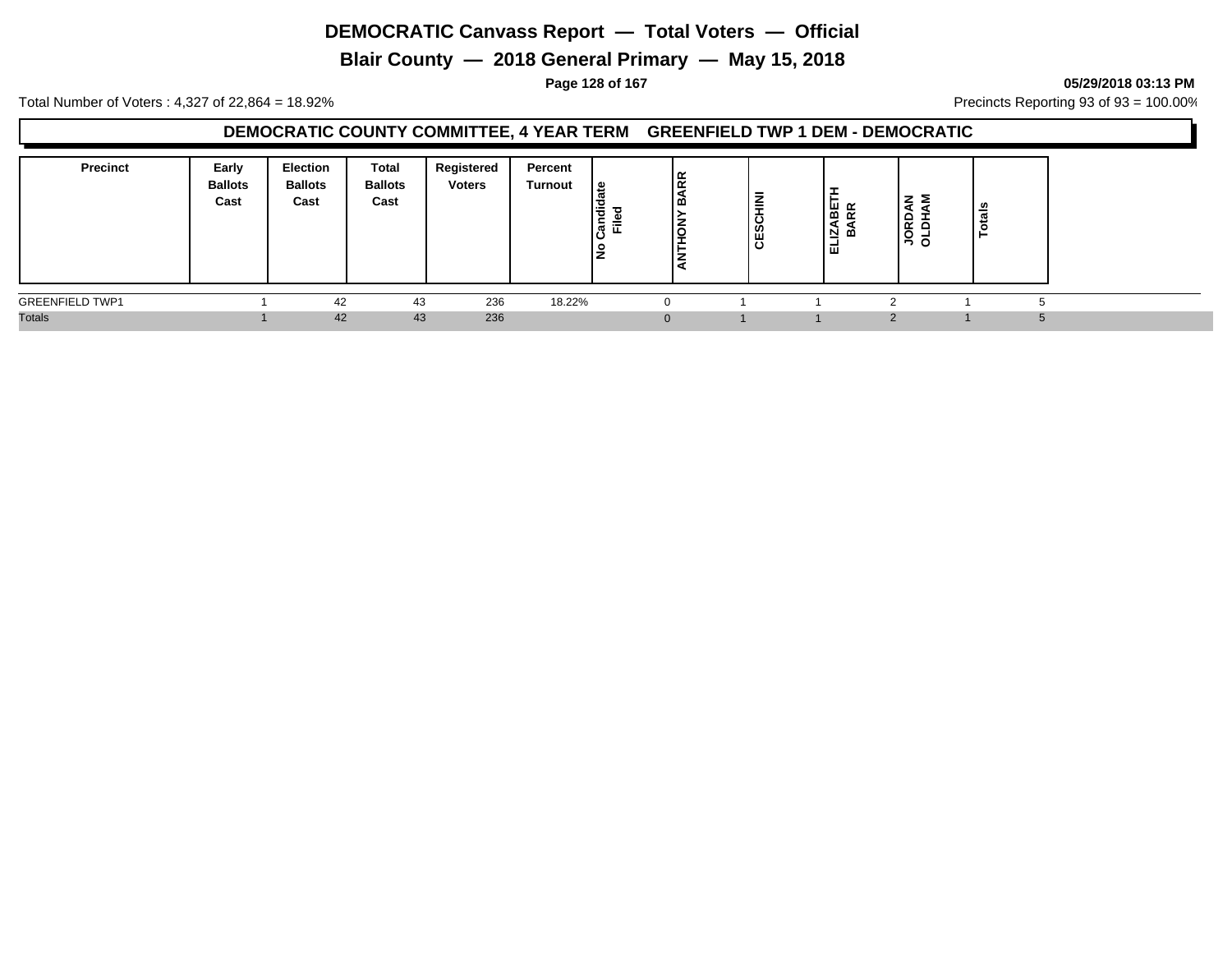**Blair County — 2018 General Primary — May 15, 2018**

**Page 129 of 167 05/29/2018 03:13 PM**

Total Number of Voters : 4,327 of 22,864 = 18.92% Precincts Reporting 93 of 93 = 100.00%

#### **DEMOCRATIC COUNTY COMMITTEE, 4 YEAR TERM GREENFIELD TWP 2 DEM - DEMOCRATIC**

| <b>Precinct</b>        | Early<br><b>Ballots</b><br>Cast | Election<br><b>Ballots</b><br>Cast | Total<br><b>Ballots</b><br>Cast | Registered<br><b>Voters</b> | Percent<br>Turnout | le<br>Candida<br>≔<br>щ<br>١ş | tais<br>∣ج |
|------------------------|---------------------------------|------------------------------------|---------------------------------|-----------------------------|--------------------|-------------------------------|------------|
| <b>GREENFIELD TWP2</b> | v                               |                                    |                                 | 30                          | 20.00%             |                               | 0          |
| <b>Totals</b>          | $\Omega$                        | 6                                  | 6                               | 30                          |                    | $\Omega$                      | $\Omega$   |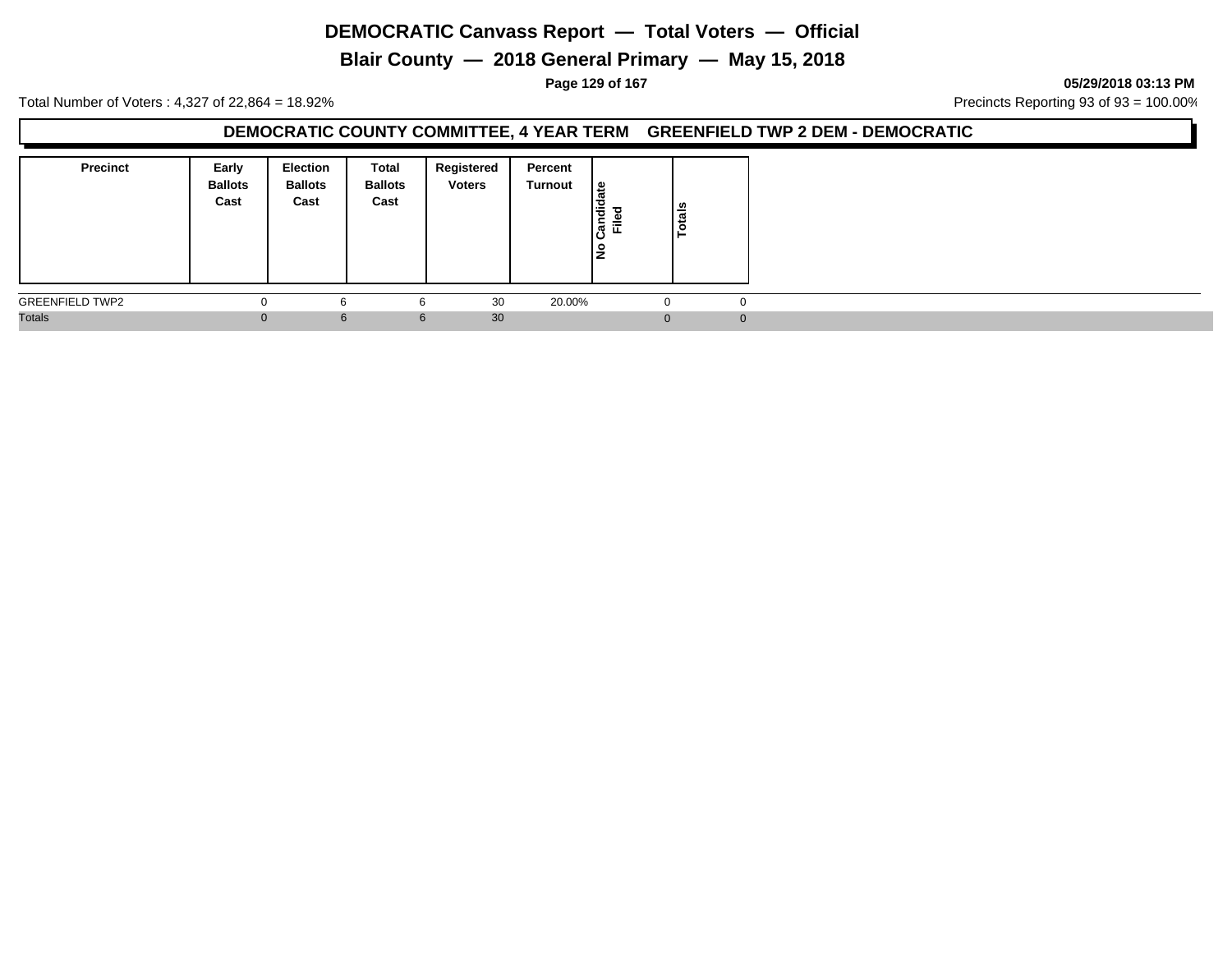**Blair County — 2018 General Primary — May 15, 2018**

**Page 130 of 167 05/29/2018 03:13 PM**

Total Number of Voters : 4,327 of 22,864 = 18.92% Precincts Reporting 93 of 93 = 100.00%

#### **DEMOCRATIC COUNTY COMMITTEE, 4 YEAR TERM GREENFIELD TWP 3 DEM - DEMOCRATIC**

| <b>Precinct</b><br>Early<br><b>Ballots</b><br>Cast | Election<br><b>Ballots</b><br>Cast | <b>Total</b><br><b>Ballots</b><br>Cast | Registered<br><b>Voters</b> | Percent<br>Turnout | 읊<br>Candid<br>Ē<br>lŁ | lg<br>-<br>ر ا | <b>ARR</b><br>മ<br>$\overline{6}$ | - 97<br>∸ |  |
|----------------------------------------------------|------------------------------------|----------------------------------------|-----------------------------|--------------------|------------------------|----------------|-----------------------------------|-----------|--|
| <b>GREENFIELD TWP3</b>                             | 56                                 | 56                                     | 294                         | 19.05%             | $\Omega$               |                |                                   |           |  |
| <b>Totals</b>                                      | 56                                 | 56                                     | 294                         |                    | $\mathbf{0}$           |                |                                   |           |  |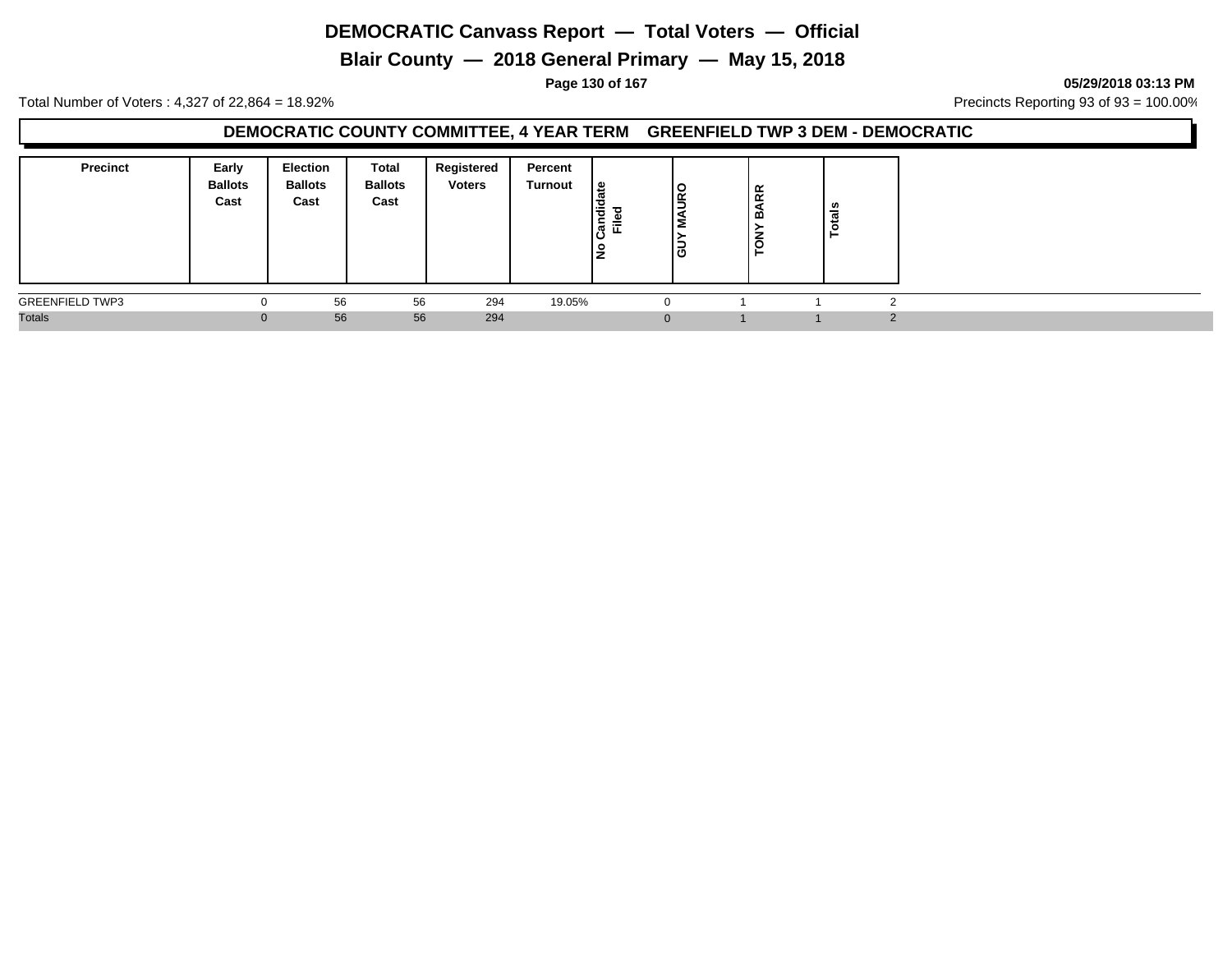**Blair County — 2018 General Primary — May 15, 2018**

**Page 131 of 167 05/29/2018 03:13 PM**

Total Number of Voters : 4,327 of 22,864 = 18.92% Precincts Reporting 93 of 93 = 100.00%

#### **DEMOCRATIC COUNTY COMMITTEE, 4 YEAR TERM HOLLIDAYSBURG 1 DEM - DEMOCRATIC**

| <b>Precinct</b>        | Early<br><b>Ballots</b><br>Cast | <b>Election</b><br><b>Ballots</b><br>Cast | Total<br><b>Ballots</b><br>Cast | Registered<br><b>Voters</b> | Percent<br>Turnout | ہ  <br>Candid<br>≔<br>щ<br>١ş | ►<br>Ī<br>۱Ø<br> ഇ<br>Ξ | <b>Totals</b> |  |
|------------------------|---------------------------------|-------------------------------------------|---------------------------------|-----------------------------|--------------------|-------------------------------|-------------------------|---------------|--|
| <b>HOLLIDAYSBURG 1</b> |                                 | 22                                        | 23                              | 130                         | 17.69%             | $\Omega$                      |                         |               |  |
| <b>Totals</b>          |                                 | 22                                        | 23                              | 130                         |                    | $\Omega$                      |                         |               |  |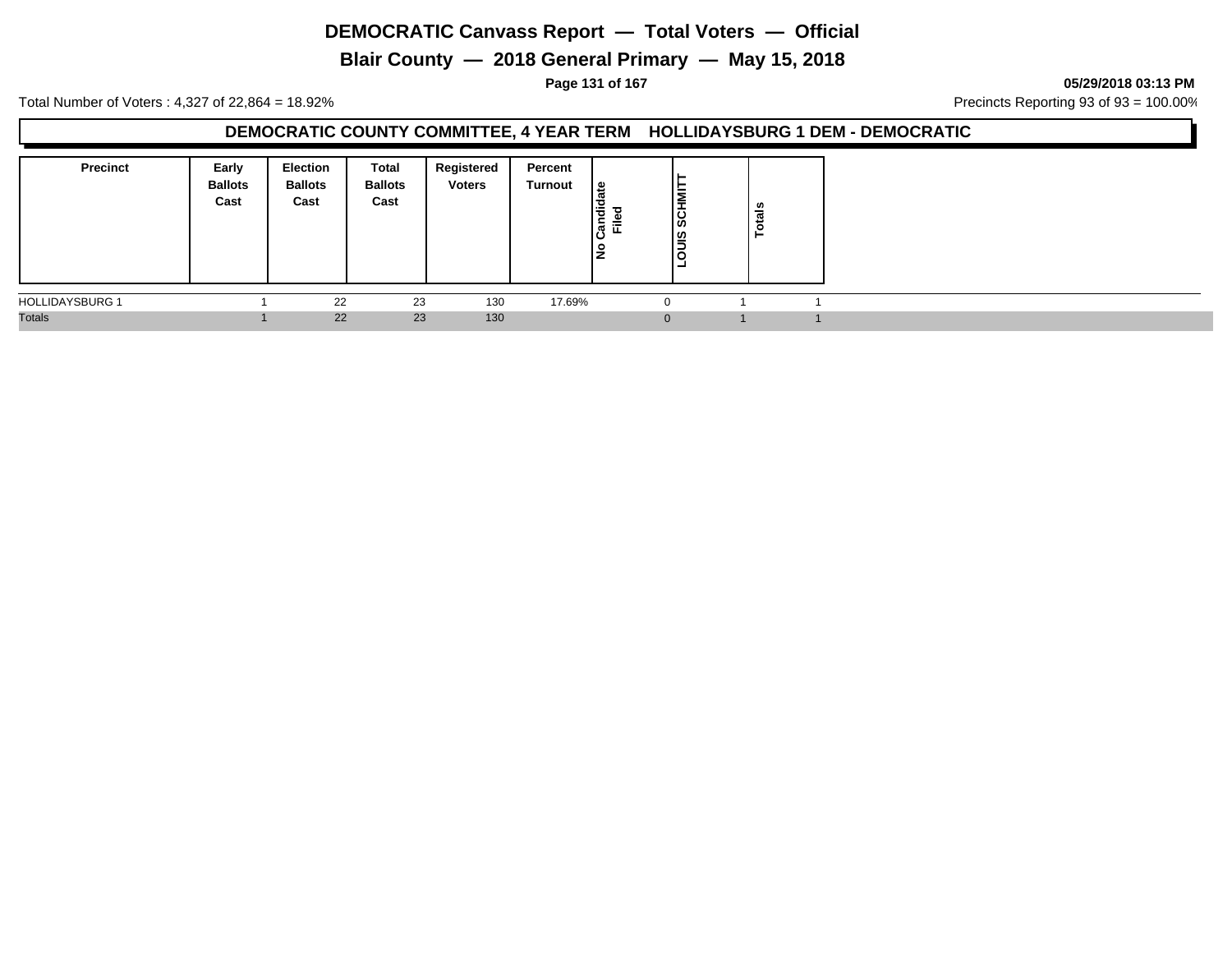**Blair County — 2018 General Primary — May 15, 2018**

**Page 132 of 167 05/29/2018 03:13 PM**

Total Number of Voters : 4,327 of 22,864 = 18.92% Precincts Reporting 93 of 93 = 100.00%

### **DEMOCRATIC COUNTY COMMITTEE, 4 YEAR TERM HOLLIDAYSBURG 2 DEM - DEMOCRATIC**

| <b>Precinct</b><br>Early<br><b>Ballots</b><br>Cast | Election<br><b>Ballots</b><br>Cast | Total<br><b>Ballots</b><br>Cast | Registered<br><b>Voters</b> | Percent<br><b>Turnout</b> | $\frac{16}{5}$ $\frac{2}{5}$<br>Ico<br><b>E</b><br>١ò<br>2 | Iш<br>=<br>∣∞<br>۱œ<br>∣≏<br>▫ | ົ⊔ ທ<br>-<br>≺ш<br>Σ | ≗  |
|----------------------------------------------------|------------------------------------|---------------------------------|-----------------------------|---------------------------|------------------------------------------------------------|--------------------------------|----------------------|----|
| <b>HOLLIDAYSBURG 2</b>                             | 52                                 | 56                              | 170                         | 32.94%                    | 48                                                         |                                |                      | 50 |
| <b>Totals</b>                                      | 52                                 | 56                              | 170                         |                           | 48                                                         |                                |                      | 50 |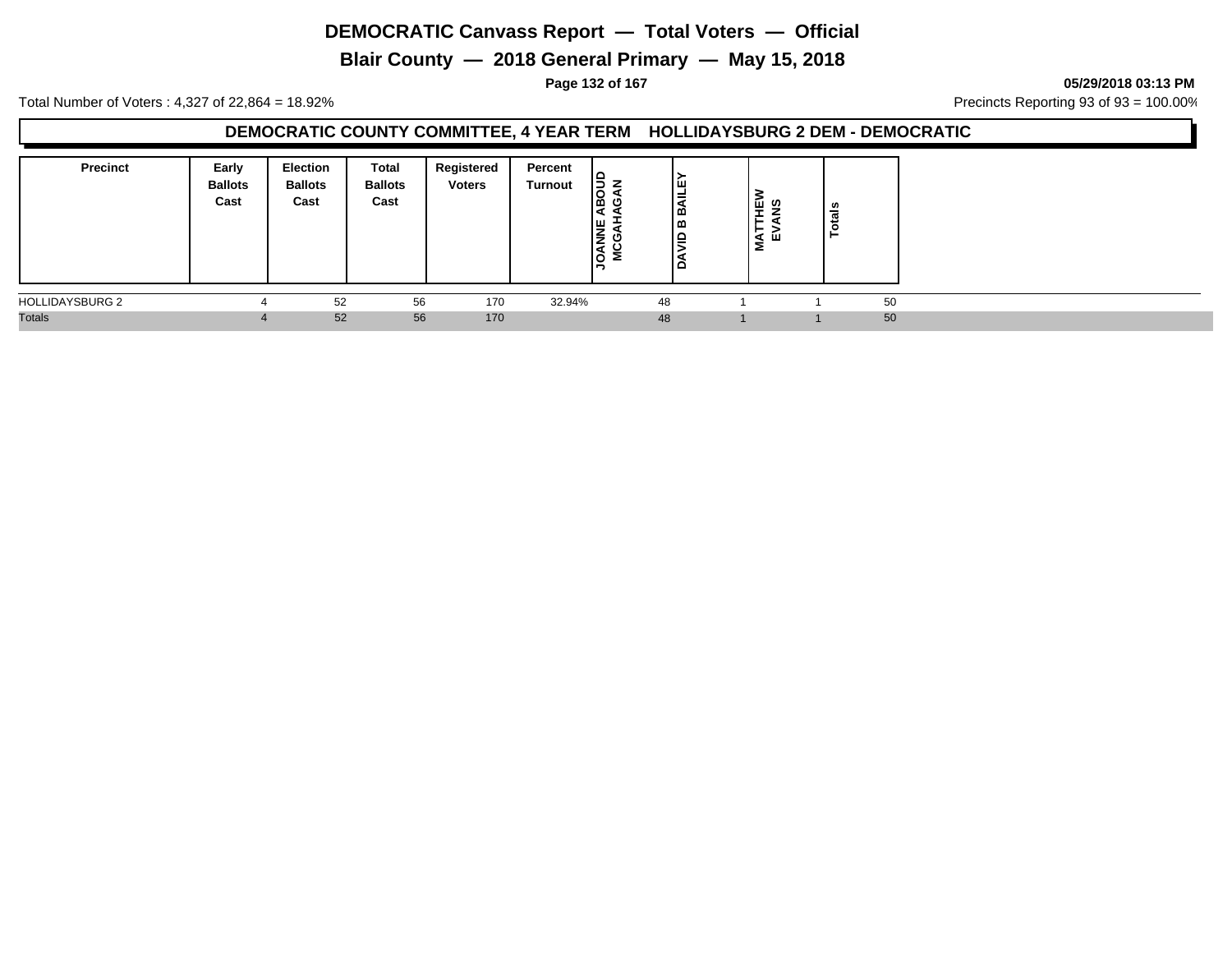**Blair County — 2018 General Primary — May 15, 2018**

**Page 133 of 167 05/29/2018 03:13 PM**

Total Number of Voters : 4,327 of 22,864 = 18.92% Precincts Reporting 93 of 93 = 100.00%

#### **DEMOCRATIC COUNTY COMMITTEE, 4 YEAR TERM HOLLIDAYSBURG 3 DEM - DEMOCRATIC**

| <b>Precinct</b>        | Early<br><b>Ballots</b><br>Cast | <b>Election</b><br><b>Ballots</b><br>Cast | Total<br><b>Ballots</b><br>Cast | Registered<br><b>Voters</b> | Percent<br>Turnout | ہ ا<br>ত<br><b>Candi</b><br>≔<br>щ<br>ັ<br>١ş | $\frac{1}{2}$<br>Iш<br>-<br>۱ऊं | Totals |  |
|------------------------|---------------------------------|-------------------------------------------|---------------------------------|-----------------------------|--------------------|-----------------------------------------------|---------------------------------|--------|--|
| <b>HOLLIDAYSBURG 3</b> | Ð                               | 39                                        | 44                              | 179                         | 24.58%             | $\Omega$                                      |                                 |        |  |
| <b>Totals</b>          | $\mathbf{b}$                    | 39                                        | 44                              | 179                         |                    | $\Omega$                                      |                                 |        |  |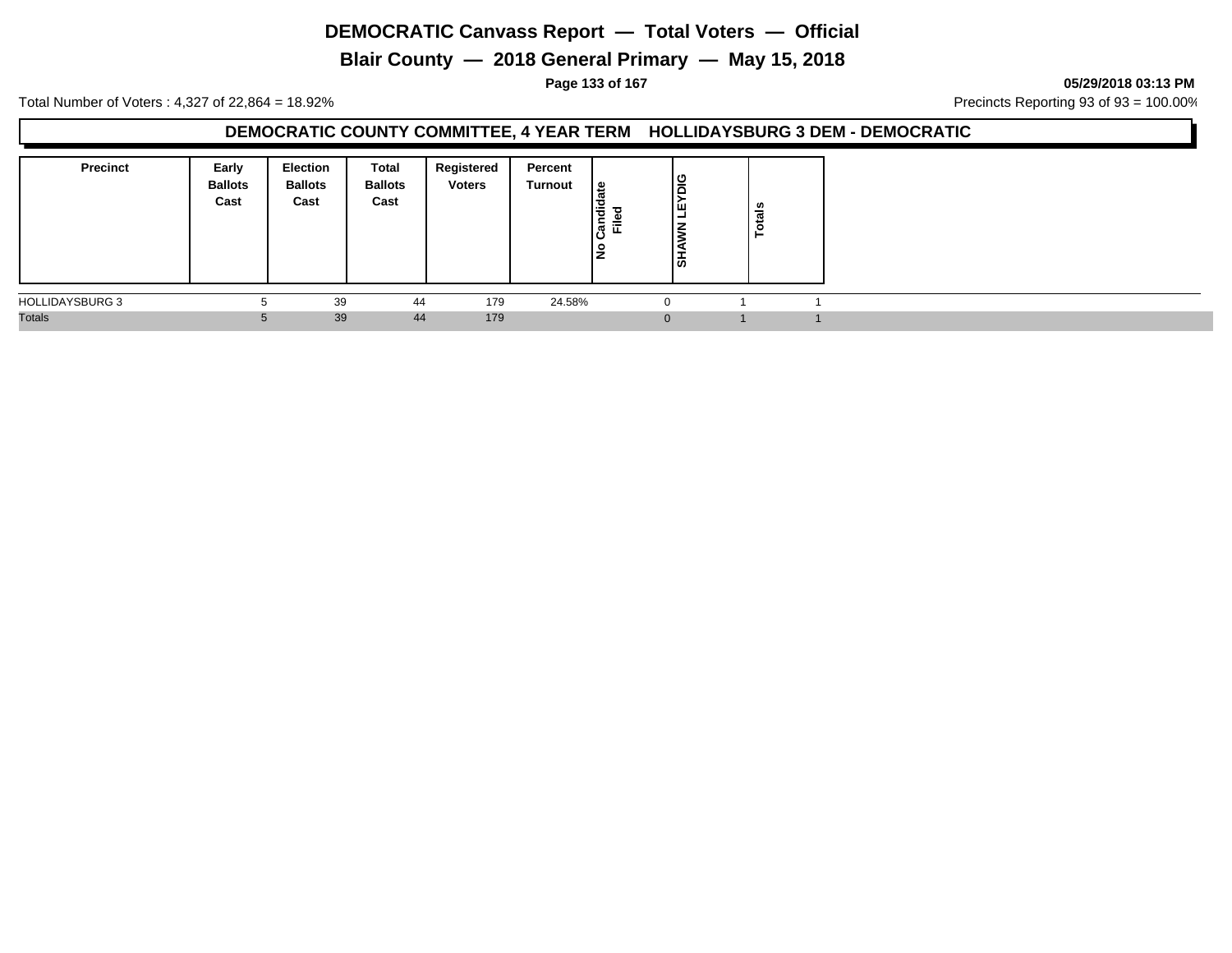**Blair County — 2018 General Primary — May 15, 2018**

**Page 134 of 167 05/29/2018 03:13 PM**

Total Number of Voters : 4,327 of 22,864 = 18.92% Precincts Reporting 93 of 93 = 100.00%

### **DEMOCRATIC COUNTY COMMITTEE, 4 YEAR TERM HOLLIDAYSBURG 4 DEM - DEMOCRATIC**

| <b>Precinct</b>        | Early<br><b>Ballots</b><br>Cast | <b>Election</b><br><b>Ballots</b><br>Cast | <b>Total</b><br><b>Ballots</b><br>Cast | Registered<br><b>Voters</b> | Percent<br><b>Turnout</b> | ပ္ခ<br>쁘<br>ESL | lg<br>lğ<br>10 | -<br>٠<br>_<br>2<br>=<br>z<br>щ | -<br>c<br>ш<br>$\overline{\phantom{0}}$<br>Ë | ய | . L<br>_<br>$\sim$<br>  ≒ | $\alpha$<br>ш<br>$\overline{\phantom{a}}$<br>≃<br>ູ່ທ | ័ត<br>ت |  |
|------------------------|---------------------------------|-------------------------------------------|----------------------------------------|-----------------------------|---------------------------|-----------------|----------------|---------------------------------|----------------------------------------------|---|---------------------------|-------------------------------------------------------|---------|--|
| <b>HOLLIDAYSBURG 4</b> |                                 | 65                                        | 67                                     | 202                         | 33.17%                    | 61              |                |                                 |                                              |   |                           |                                                       | 68      |  |
| <b>Totals</b>          |                                 | 65                                        | 67                                     | 202                         |                           | 61              |                |                                 |                                              |   |                           |                                                       | 68      |  |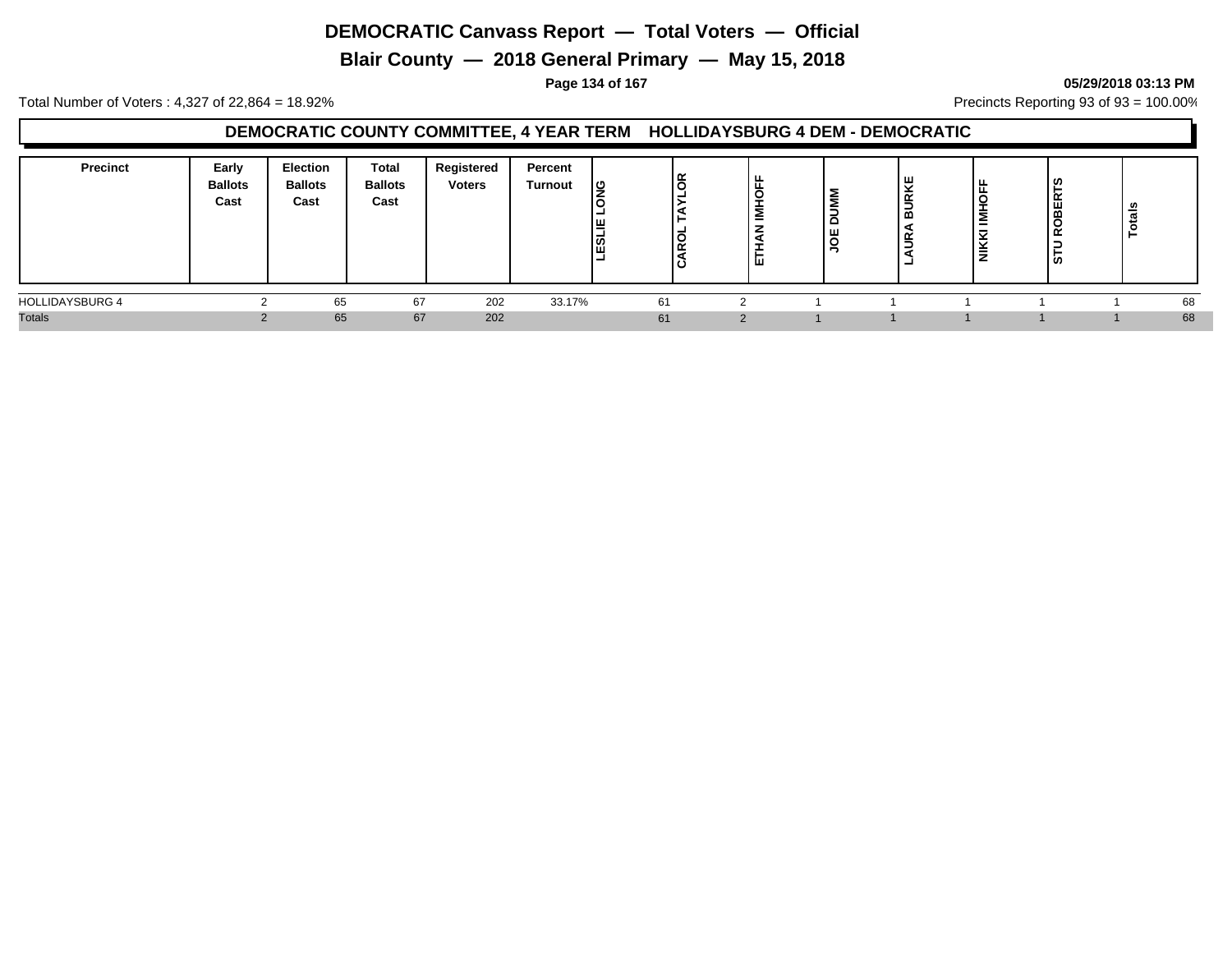**Blair County — 2018 General Primary — May 15, 2018**

**Page 135 of 167 05/29/2018 03:13 PM**

Total Number of Voters : 4,327 of 22,864 = 18.92% Precincts Reporting 93 of 93 = 100.00%

#### **DEMOCRATIC COUNTY COMMITTEE, 4 YEAR TERM HOLLIDAYSBURG 5 DEM - DEMOCRATIC**

| <b>Precinct</b><br>Early<br><b>Ballots</b><br>Cast | <b>Election</b><br><b>Ballots</b><br>Cast | Total<br><b>Ballots</b><br>Cast | Registered<br><b>Voters</b> | Percent<br>Turnout | ၊ ဗ<br>$\ddot{a}$<br>ᇃ<br>≓<br>. ም.<br>ட<br>ıΟ<br>- 9<br>∼ | KER<br>١ō<br>▭ | ASE<br>δ | ≝ |
|----------------------------------------------------|-------------------------------------------|---------------------------------|-----------------------------|--------------------|------------------------------------------------------------|----------------|----------|---|
| <b>HOLLIDAYSBURG 5</b>                             |                                           | 43<br>42                        | 151                         | 28.48%             |                                                            |                |          |   |
| <b>Totals</b>                                      |                                           | 42                              | 43<br>151                   |                    | $\Omega$                                                   |                |          |   |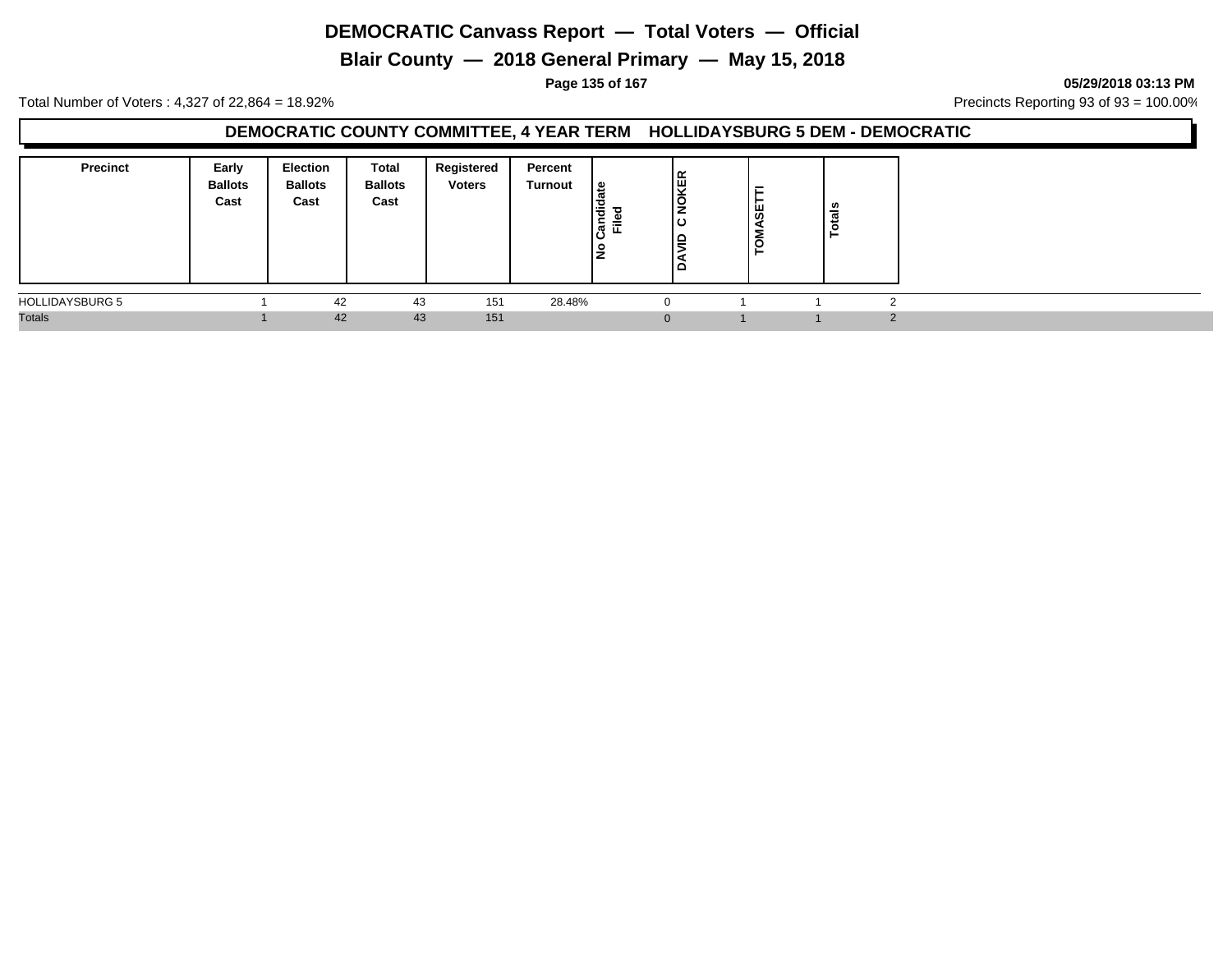**Blair County — 2018 General Primary — May 15, 2018**

**Page 136 of 167 05/29/2018 03:13 PM**

Total Number of Voters : 4,327 of 22,864 = 18.92% Precincts Reporting 93 of 93 = 100.00%

#### **DEMOCRATIC COUNTY COMMITTEE, 4 YEAR TERM HOLLIDAYSBURG 6 DEM - DEMOCRATIC**

| <b>Precinct</b> | Early<br><b>Ballots</b><br>Cast | <b>Election</b><br><b>Ballots</b><br>Cast | Total<br><b>Ballots</b><br>Cast | Registered<br><b>Voters</b> | Percent<br>Turnout | ہ ا<br>$\ddot{\vec{v}}$<br>ᇃ<br>-<br>≐<br> ಕ<br>≖<br>Ρs | ÊΚ<br>ш<br>∝<br>≃<br>ΩÓ | $\leq$<br><b>CHARLES</b> | .,<br>- |  |  |
|-----------------|---------------------------------|-------------------------------------------|---------------------------------|-----------------------------|--------------------|---------------------------------------------------------|-------------------------|--------------------------|---------|--|--|
| HOLLIDAYSBURG 6 |                                 | 27                                        | 28                              | 134                         | 20.90%             |                                                         |                         |                          |         |  |  |
| <b>Totals</b>   |                                 | 27                                        | 28                              | 134                         |                    | $\Omega$                                                |                         |                          |         |  |  |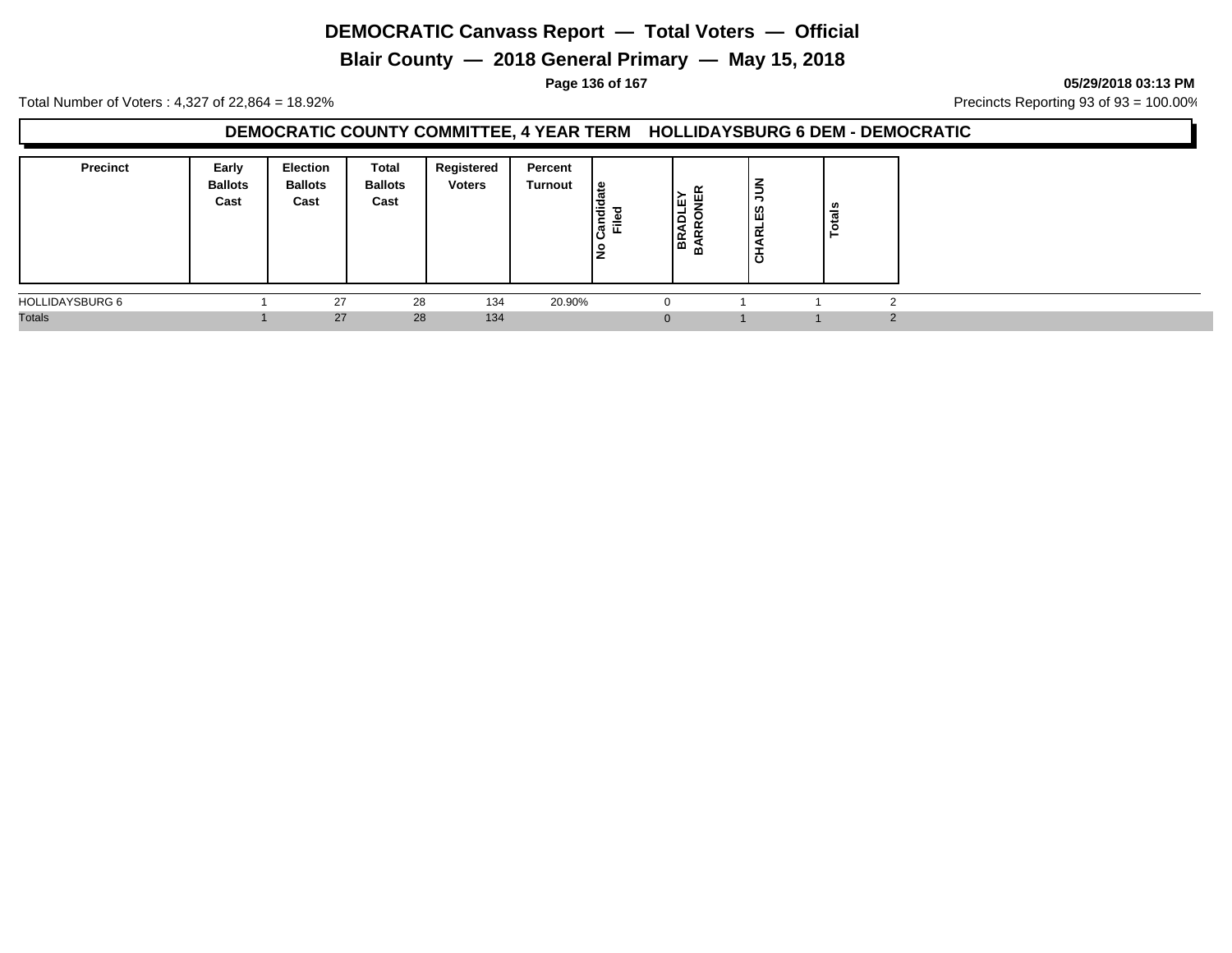**Blair County — 2018 General Primary — May 15, 2018**

#### **Page 137 of 167 05/29/2018 03:13 PM**

Total Number of Voters : 4,327 of 22,864 = 18.92% Precincts Reporting 93 of 93 = 100.00%

### **DEMOCRATIC COUNTY COMMITTEE, 4 YEAR TERM HOLLIDAYSBURG 7 DEM - DEMOCRATIC**

| <b>Precinct</b>        | Early<br><b>Ballots</b><br>Cast | Election<br><b>Ballots</b><br>Cast | Total<br><b>Ballots</b><br>Cast | Registered<br><b>Voters</b> | Percent<br><b>Turnout</b> | <b>g</b><br>ㅎ<br>$\epsilon$<br>≂<br>়লু | <b>BURKE</b> | SEF | -<br>ব<br><b>DON</b><br>POFF | ᅵᄄᅠᇤ<br>릏<br>JEFF | $\overline{\phantom{a}}$<br>w<br>$\overline{ }$ | - |  |
|------------------------|---------------------------------|------------------------------------|---------------------------------|-----------------------------|---------------------------|-----------------------------------------|--------------|-----|------------------------------|-------------------|-------------------------------------------------|---|--|
| <b>HOLLIDAYSBURG 7</b> |                                 | 36                                 | 36                              | 119                         | 30.25%                    |                                         |              |     |                              |                   |                                                 |   |  |
| <b>Totals</b>          |                                 | 36                                 | 36                              | 119                         |                           |                                         |              |     |                              |                   |                                                 |   |  |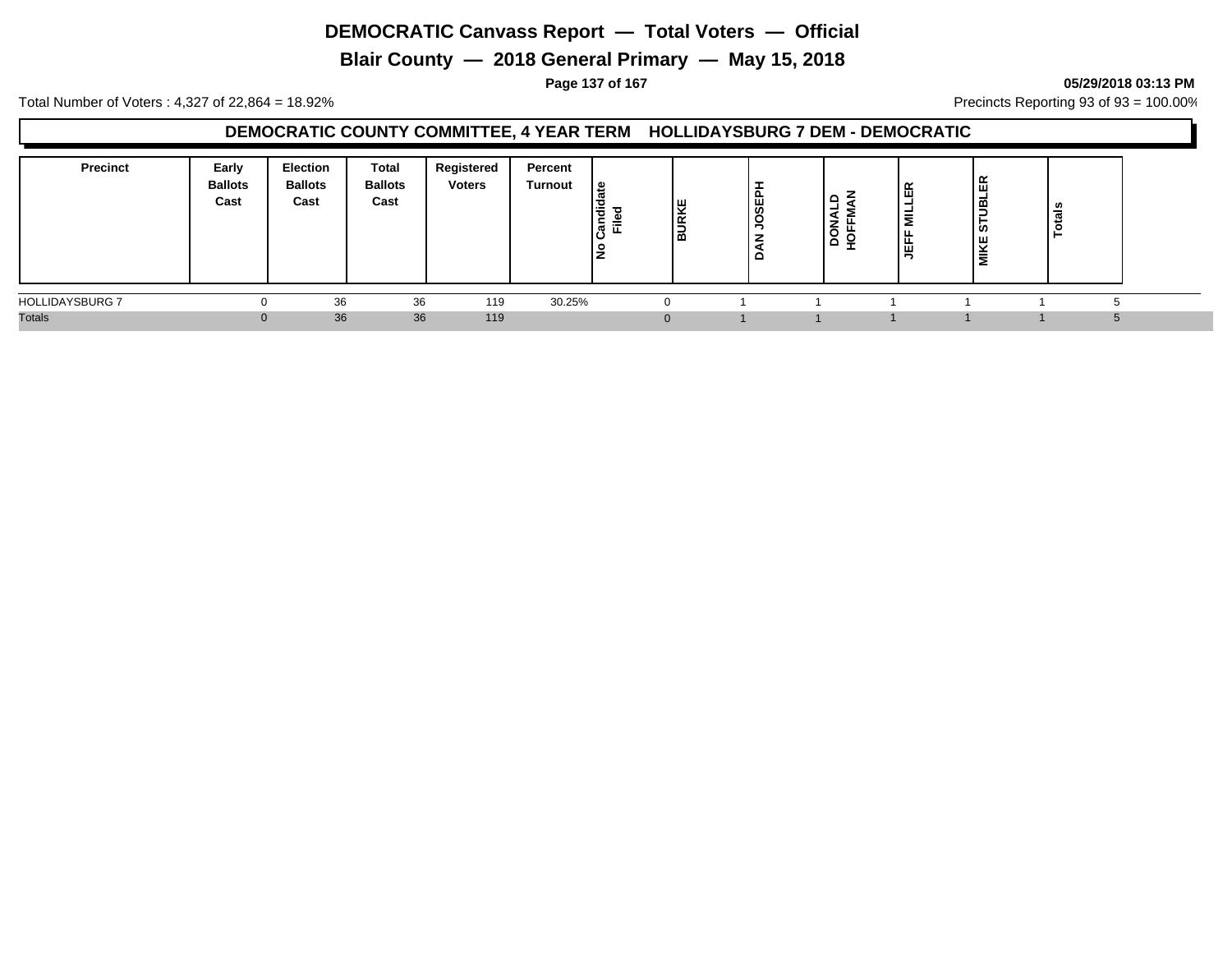**Blair County — 2018 General Primary — May 15, 2018**

**Page 138 of 167 05/29/2018 03:13 PM**

Total Number of Voters : 4,327 of 22,864 = 18.92% Precincts Reporting 93 of 93 = 100.00%

### **DEMOCRATIC COUNTY COMMITTEE, 4 YEAR TERM HUSTON TWP DEM - DEMOCRATIC**

| <b>Precinct</b>   | Early<br><b>Ballots</b><br>Cast | <b>Election</b><br><b>Ballots</b><br>Cast | Total<br><b>Ballots</b><br>Cast | Registered<br><b>Voters</b> | Percent<br>Turnout | ீ<br>$\ddot{a}$<br>ъ<br>-<br>≓<br>ျဖိဳ<br>щ<br>읔<br>▴ | $\overline{\phantom{a}}$<br>lõ<br>١œ<br>-<br>$\overline{\phantom{a}}$<br>10.<br>∣≏<br>-<br>▫ | ဖာ<br>$rac{1}{2}$<br>÷<br>ᄒ<br>o<br>$\alpha$ | œ<br>ш<br>. ><br><b>ED</b><br>∠<br>-<br>ഗ<br>ဖ် ကြ<br>◡ | ∸ |  |
|-------------------|---------------------------------|-------------------------------------------|---------------------------------|-----------------------------|--------------------|-------------------------------------------------------|----------------------------------------------------------------------------------------------|----------------------------------------------|---------------------------------------------------------|---|--|
| <b>HUSTON TWP</b> |                                 | 28                                        | 30                              | 97                          | 30.93%             |                                                       | $\Omega$                                                                                     |                                              |                                                         |   |  |
| <b>Totals</b>     |                                 | 28                                        | 30                              | 97                          |                    |                                                       | $\mathbf{0}$                                                                                 |                                              |                                                         |   |  |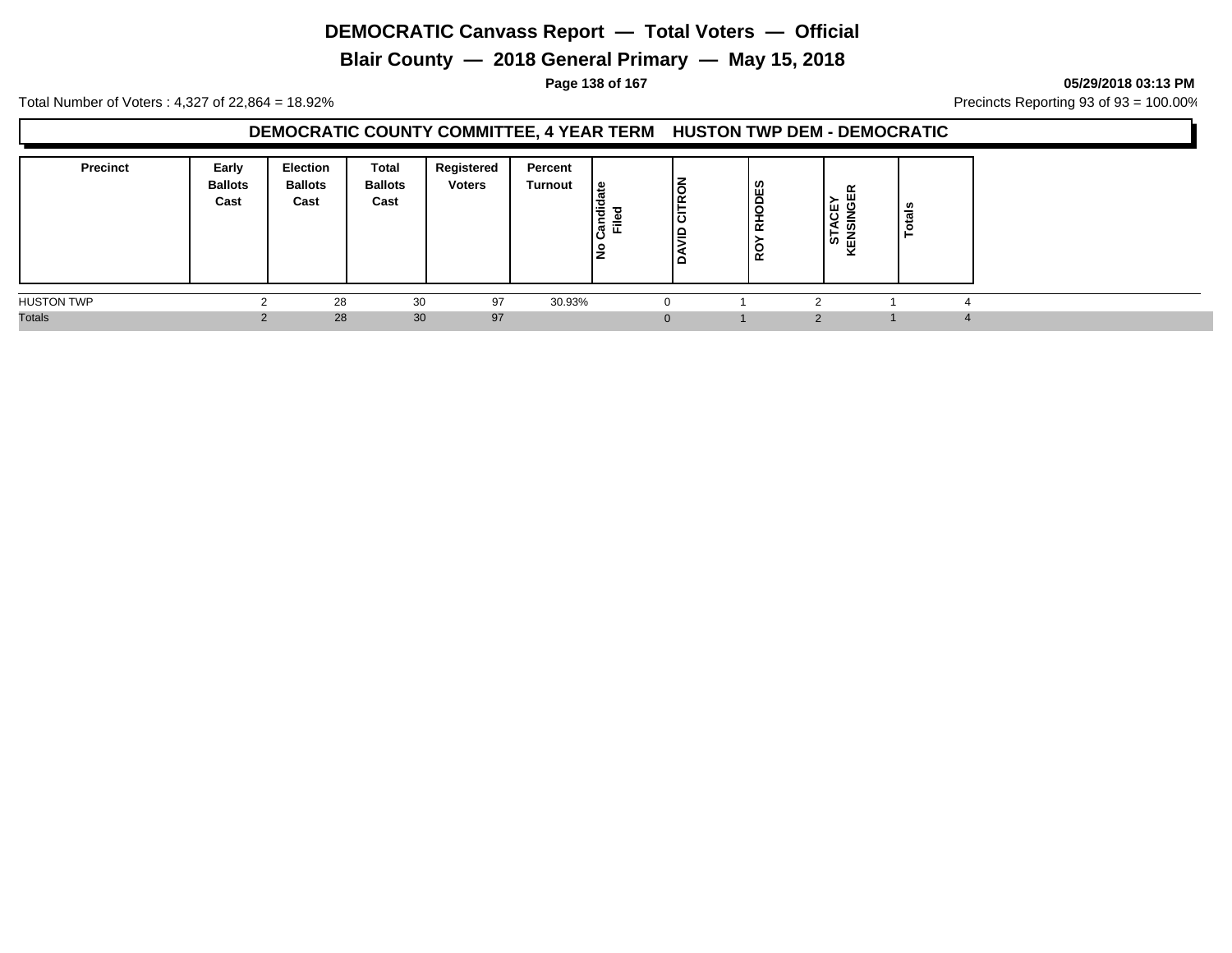**Blair County — 2018 General Primary — May 15, 2018**

**Page 139 of 167 05/29/2018 03:13 PM**

Total Number of Voters : 4,327 of 22,864 = 18.92% Precincts Reporting 93 of 93 = 100.00%

#### **DEMOCRATIC COUNTY COMMITTEE, 4 YEAR TERM JUNIATA TWP DEM - DEMOCRATIC**

| <b>Precinct</b>    | Early<br><b>Ballots</b><br>Cast | <b>Election</b><br><b>Ballots</b><br>Cast | Total<br><b>Ballots</b><br>Cast | Registered<br><b>Voters</b> | Percent<br>Turnout | ہ ا<br>ੌਰ<br>. ㅎ<br>⋍<br>اڻ<br>ட<br>١ş | EBER | უ<br>ს<br><b>OCNHOC</b> | ≝ |        |
|--------------------|---------------------------------|-------------------------------------------|---------------------------------|-----------------------------|--------------------|----------------------------------------|------|-------------------------|---|--------|
| <b>JUNIATA TWP</b> | $\sqrt{2}$                      | 19                                        | 22                              | 115                         | 19.13%             |                                        |      |                         |   |        |
| <b>Totals</b>      | $\sim$<br>.C                    | 19                                        | 22                              | 115                         |                    | 0                                      |      |                         |   | $\sim$ |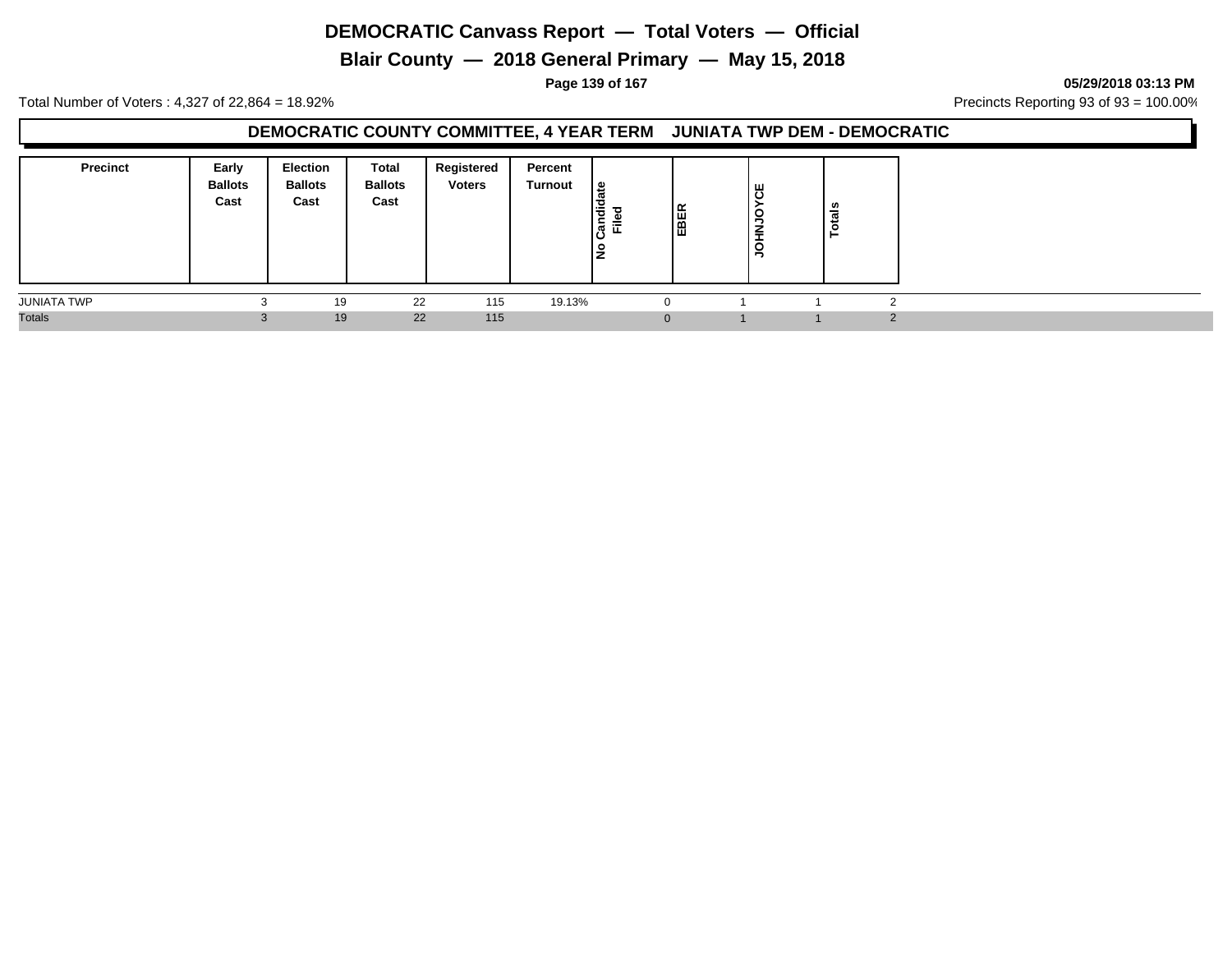**Blair County — 2018 General Primary — May 15, 2018**

**Page 140 of 167 05/29/2018 03:13 PM**

Total Number of Voters : 4,327 of 22,864 = 18.92% Precincts Reporting 93 of 93 = 100.00%

#### **DEMOCRATIC COUNTY COMMITTEE, 4 YEAR TERM LOGAN TWP 1 DEM - DEMOCRATIC**

| <b>Precinct</b>    | Early<br><b>Ballots</b><br>Cast | <b>Election</b><br><b>Ballots</b><br>Cast | Total<br><b>Ballots</b><br>Cast | Registered<br><b>Voters</b> | Percent<br>Turnout | Candidate<br>$=$<br>щ.<br>lş | tais<br>ق   |
|--------------------|---------------------------------|-------------------------------------------|---------------------------------|-----------------------------|--------------------|------------------------------|-------------|
| <b>LOGAN TWP 1</b> |                                 | 75                                        | 77                              | 409                         | 18.83%             | -0                           | $\mathbf 0$ |
| <b>Totals</b>      | $\sim$                          | 75                                        | 77                              | 409                         |                    | $\Omega$                     | $\Omega$    |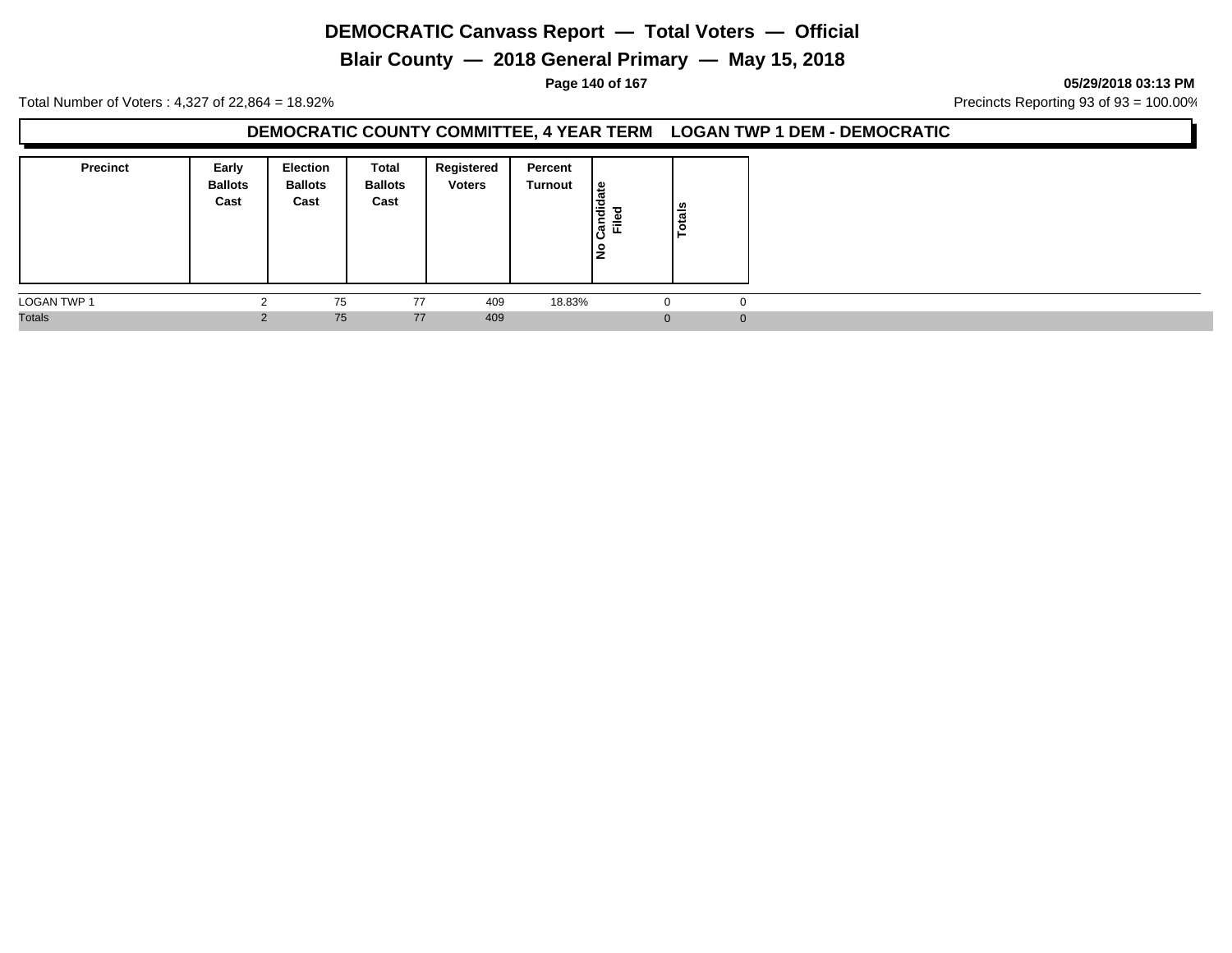**Blair County — 2018 General Primary — May 15, 2018**

**Page 141 of 167 05/29/2018 03:13 PM**

Total Number of Voters : 4,327 of 22,864 = 18.92% Precincts Reporting 93 of 93 = 100.00%

### **DEMOCRATIC COUNTY COMMITTEE, 4 YEAR TERM LOGAN TWP 2 DEM - DEMOCRATIC**

| <b>Precinct</b> | Early<br><b>Ballots</b><br>Cast | <b>Election</b><br><b>Ballots</b><br>Cast | <b>Total</b><br><b>Ballots</b><br>Cast | Registered<br><b>Voters</b> | Percent<br><b>Turnout</b> | e<br>Candid<br>Ě<br>١ş | ١ā<br>∣∝<br>o<br>-<br>-<br>l≌<br>$\overline{\phantom{0}}$<br>ا ة | ŏ<br>Σ<br>◡<br>ig<br>Dio | ဖာ<br>×<br>உ<br>$\overline{\cdot}$<br>-<br>∼<br>-<br>α | -  |  |
|-----------------|---------------------------------|-------------------------------------------|----------------------------------------|-----------------------------|---------------------------|------------------------|------------------------------------------------------------------|--------------------------|--------------------------------------------------------|----|--|
| LOGAN TWP 2     |                                 | 96                                        | 100                                    | 480                         | 20.83%                    |                        | $\Omega$                                                         |                          |                                                        |    |  |
| <b>Totals</b>   |                                 | 96                                        | 100                                    | 480                         |                           |                        | $\mathbf{0}$                                                     |                          |                                                        | -0 |  |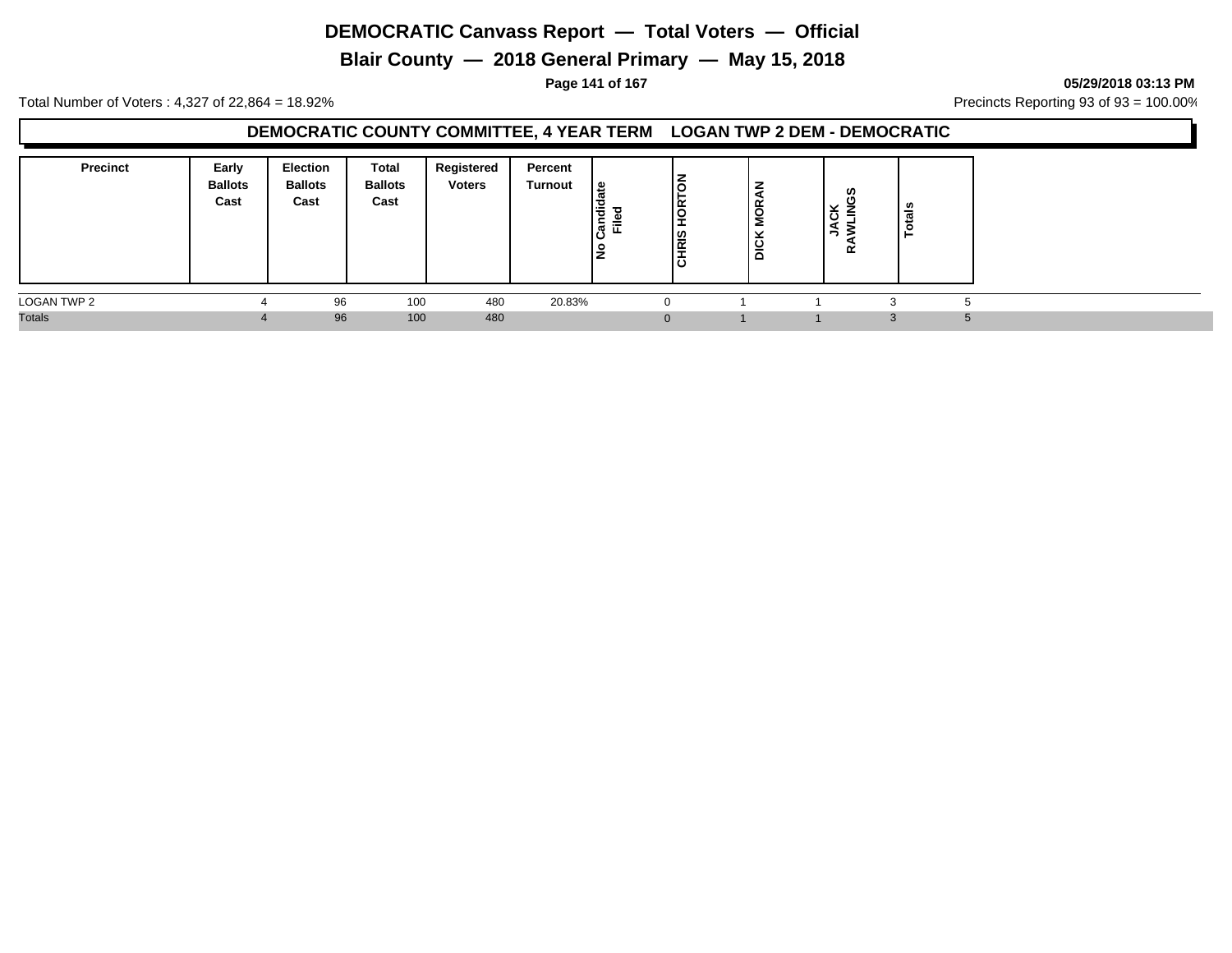**Blair County — 2018 General Primary — May 15, 2018**

#### **Page 142 of 167 05/29/2018 03:13 PM**

Total Number of Voters : 4,327 of 22,864 = 18.92% Precincts Reporting 93 of 93 = 100.00%

#### **DEMOCRATIC COUNTY COMMITTEE, 4 YEAR TERM LOGAN TWP 3 DEM - DEMOCRATIC**

| <b>Precinct</b> | Early<br><b>Ballots</b><br>Cast | <b>Election</b><br><b>Ballots</b><br>Cast | <b>Total</b><br><b>Ballots</b><br>Cast | Registered<br><b>Voters</b> | Percent<br><b>Turnout</b> | ی ا<br><br>ਰ<br>ចិ<br>≂<br>ட | <b>JGER</b><br>ျဖ<br>Iш<br>10 | - | 画<br>$\tilde{}$<br>c<br>-<br>$\circ$<br>- | ш<br>$\sim$<br>-<br>-<br>_ | 画<br>$\sim$<br>-C | Σ<br>$\alpha$<br>$\alpha$<br>$\ddot{\phantom{0}}$ | ឹ<br>-<br>− |  |
|-----------------|---------------------------------|-------------------------------------------|----------------------------------------|-----------------------------|---------------------------|------------------------------|-------------------------------|---|-------------------------------------------|----------------------------|-------------------|---------------------------------------------------|-------------|--|
| LOGAN TWP 3     |                                 | 64                                        | 66                                     | 239                         | 27.62%                    |                              |                               |   |                                           |                            |                   |                                                   |             |  |
| <b>Totals</b>   |                                 | 64                                        | 66                                     | 239                         |                           |                              |                               |   |                                           |                            |                   |                                                   |             |  |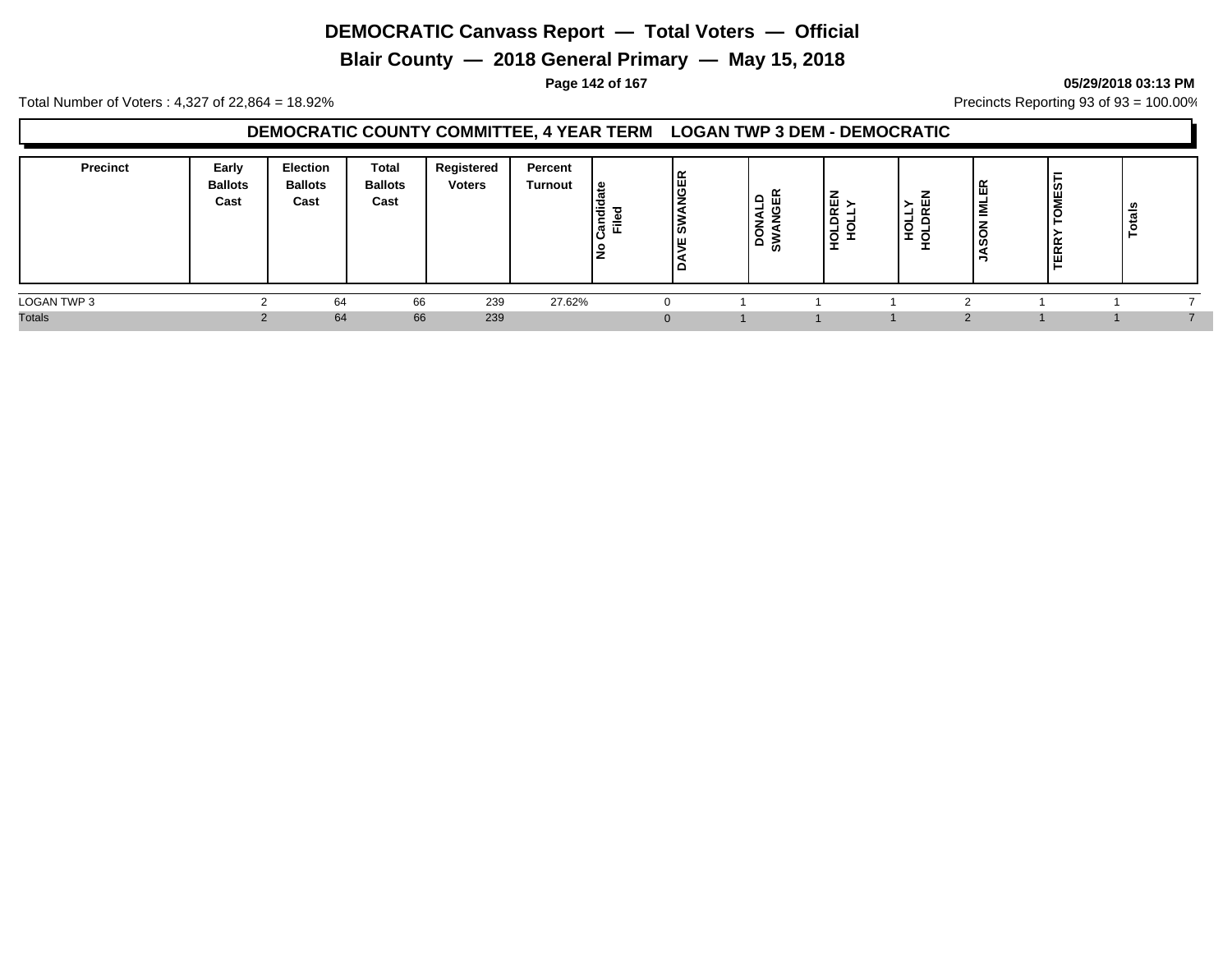**Blair County — 2018 General Primary — May 15, 2018**

**Page 143 of 167 05/29/2018 03:13 PM**

Total Number of Voters : 4,327 of 22,864 = 18.92% Precincts Reporting 93 of 93 = 100.00%

#### **DEMOCRATIC COUNTY COMMITTEE, 4 YEAR TERM LOGAN TWP 4 DEM - DEMOCRATIC**

| <b>Precinct</b> | Early<br><b>Ballots</b><br>Cast | <b>Election</b><br><b>Ballots</b><br>Cast | <b>Total</b><br><b>Ballots</b><br>Cast | Registered<br><b>Voters</b> | Percent<br>Turnout | ہ ا<br>۱ë<br>$\mathbf{L}$<br>∣ອໍ້ ≖ື<br>١ş | $\alpha$<br>$\mathbf{z}$<br>ш<br>$\overline{\phantom{0}}$<br>א טו<br>⊻ | <b>JERR</b><br>n<br>-<br>Σ | ឹ<br><b>.</b> |               |
|-----------------|---------------------------------|-------------------------------------------|----------------------------------------|-----------------------------|--------------------|--------------------------------------------|------------------------------------------------------------------------|----------------------------|---------------|---------------|
| LOGAN TWP 4     |                                 | 51                                        | 51                                     | 307                         | 16.61%             |                                            | 0                                                                      |                            |               | $\sqrt{2}$    |
| <b>Totals</b>   |                                 | 51                                        | 51                                     | 307                         |                    |                                            | $\mathbf{0}$                                                           |                            |               | $\Omega$<br>L |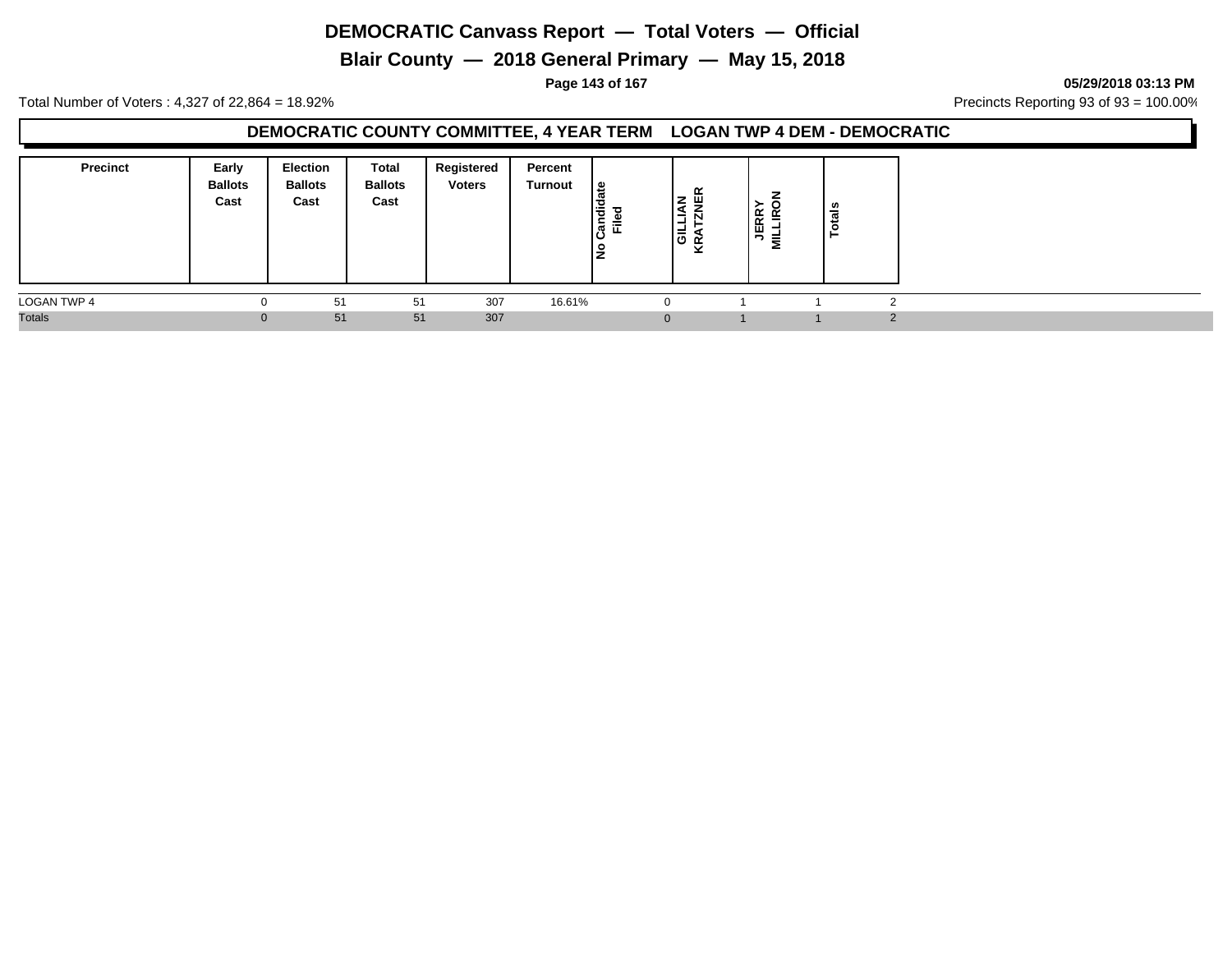**Blair County — 2018 General Primary — May 15, 2018**

**Page 144 of 167 05/29/2018 03:13 PM**

Total Number of Voters : 4,327 of 22,864 = 18.92% Precincts Reporting 93 of 93 = 100.00%

### **DEMOCRATIC COUNTY COMMITTEE, 4 YEAR TERM LOGAN TWP 5 DEM - DEMOCRATIC**

| <b>Precinct</b> | Early<br><b>Ballots</b><br>Cast | Election<br><b>Ballots</b><br>Cast | Total<br><b>Ballots</b><br>Cast | Registered<br><b>Voters</b> | Percent<br>Turnout | ہ ا<br>も<br>ᇃ<br>≔<br>$\mathbf{r}$<br>ட<br>ıΟ<br>-<br>- | œ<br>⇁<br>쁘<br>ا ت<br>-<br>ᄛ<br>a. | -<br>z<br>ш<br>15 명 | ۱ш.<br><b>SEEL</b><br>ا ⊑ا<br>. U | Lщ<br>¥<br>c<br>≏<br>≑<br>$\vec{S}$ | ਨੌਂ<br>تو |  |
|-----------------|---------------------------------|------------------------------------|---------------------------------|-----------------------------|--------------------|---------------------------------------------------------|------------------------------------|---------------------|-----------------------------------|-------------------------------------|-----------|--|
| LOGAN TWP 5     |                                 | 54                                 | 55                              | 328                         | 16.77%             |                                                         |                                    |                     |                                   |                                     |           |  |
| <b>Totals</b>   |                                 | 54                                 | 55                              | 328                         |                    |                                                         | $\Omega$                           |                     |                                   |                                     |           |  |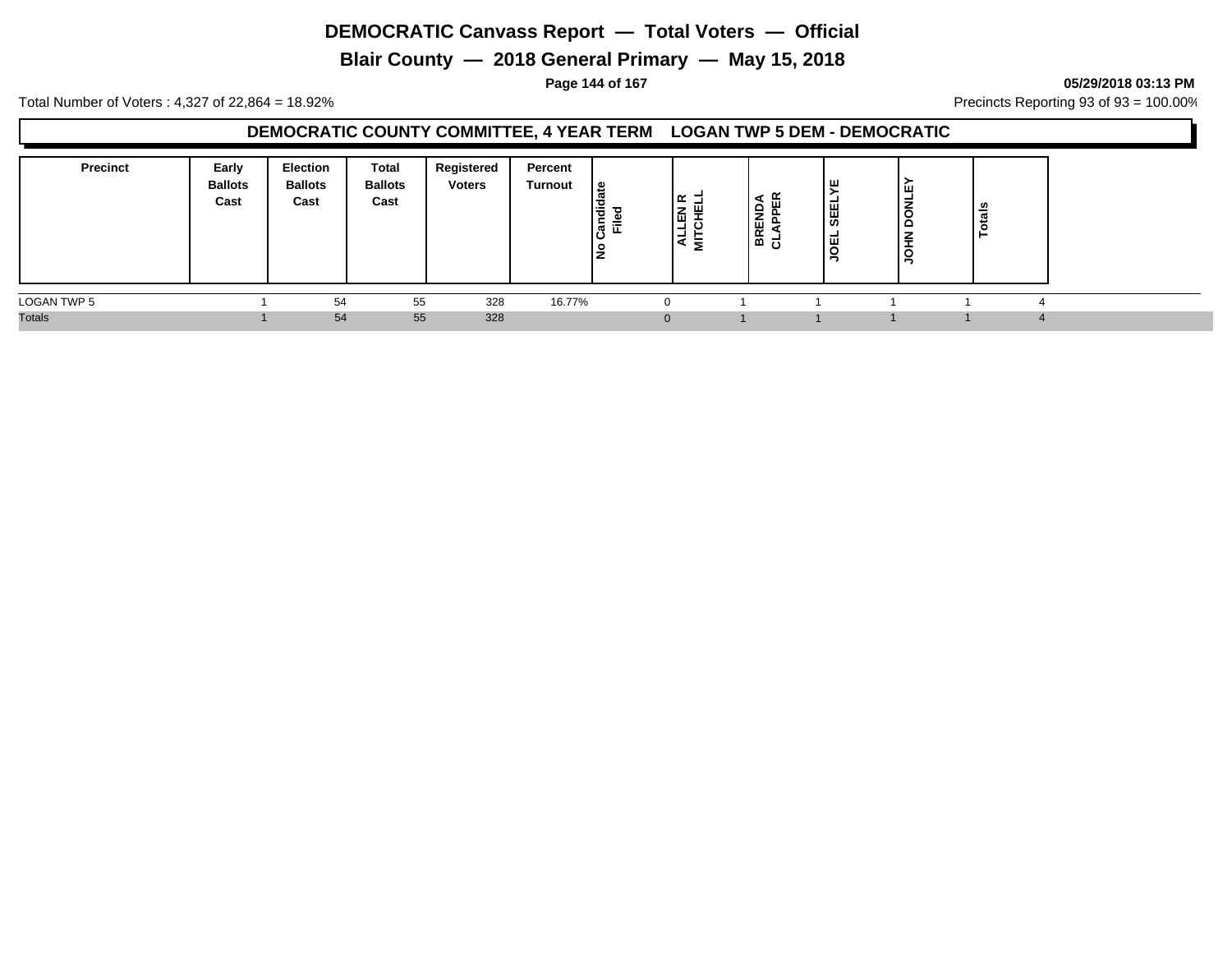**Blair County — 2018 General Primary — May 15, 2018**

**Page 145 of 167 05/29/2018 03:13 PM**

Total Number of Voters : 4,327 of 22,864 = 18.92% Precincts Reporting 93 of 93 = 100.00%

### **DEMOCRATIC COUNTY COMMITTEE, 4 YEAR TERM LOGAN TWP 6 DEM - DEMOCRATIC**

| <b>Precinct</b> | Early<br><b>Ballots</b><br>Cast | Election<br><b>Ballots</b><br>Cast | <b>Total</b><br><b>Ballots</b><br>Cast | Registered<br><b>Voters</b> | Percent<br><b>Turnout</b> | உ<br>ibus:<br>辵 | <b>TER</b><br><b>DENNIS</b> | $\checkmark$<br>- 35<br>N<br>ີ<br>-<br>띥 | N<br>≃<br>' ပ | c<br>N<br>MONIC, | ີ<br>⊾<br>Ñ | - |  |
|-----------------|---------------------------------|------------------------------------|----------------------------------------|-----------------------------|---------------------------|-----------------|-----------------------------|------------------------------------------|---------------|------------------|-------------|---|--|
| LOGAN TWP 6     |                                 | 84                                 | 88                                     | 492                         | 17.89%                    |                 |                             |                                          |               |                  |             |   |  |
| <b>Totals</b>   |                                 | 84                                 | 88                                     | 492                         |                           |                 |                             |                                          |               |                  |             |   |  |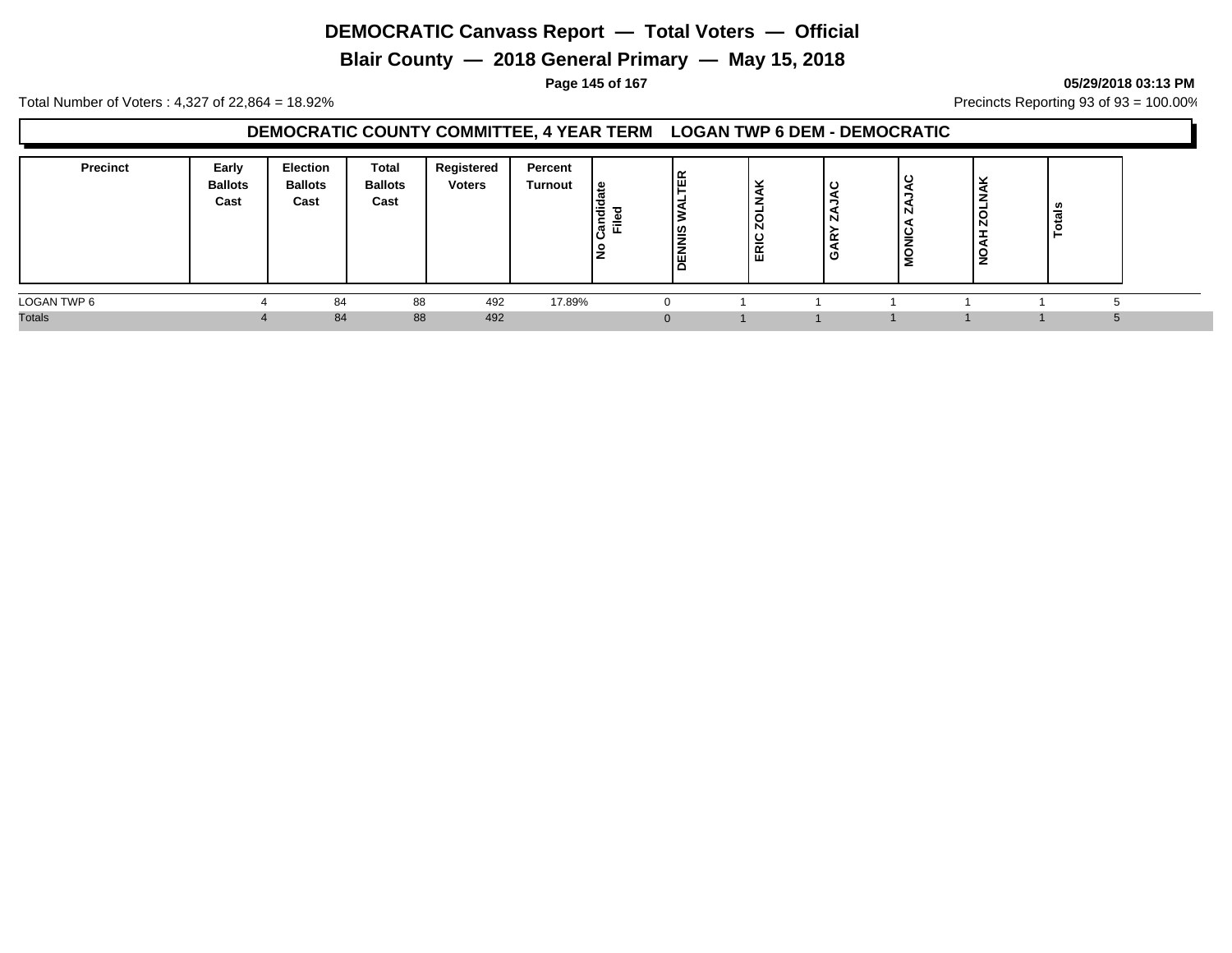**Blair County — 2018 General Primary — May 15, 2018**

**Page 146 of 167 05/29/2018 03:13 PM**

Total Number of Voters : 4,327 of 22,864 = 18.92% Precincts Reporting 93 of 93 = 100.00%

### **DEMOCRATIC COUNTY COMMITTEE, 4 YEAR TERM LOGAN TWP 7 DEM - DEMOCRATIC**

| <b>Precinct</b>    | Early<br><b>Ballots</b><br>Cast | Election<br><b>Ballots</b><br>Cast | <b>Total</b><br><b>Ballots</b><br>Cast | Registered<br><b>Voters</b> | Percent<br>Turnout | $\mathbf{e}$<br>Candi<br>Filed<br>ے | I롱 용<br>इं है | $\frac{8}{10}$<br><b>RON</b><br>品 | ឹ |          |
|--------------------|---------------------------------|------------------------------------|----------------------------------------|-----------------------------|--------------------|-------------------------------------|---------------|-----------------------------------|---|----------|
| <b>LOGAN TWP 7</b> |                                 | 34                                 | 37                                     | 173                         | 21.39%             | 0                                   |               |                                   |   |          |
| <b>Totals</b>      |                                 | 34                                 | 37                                     | 173                         |                    | $\mathbf{0}$                        |               |                                   |   | $\Omega$ |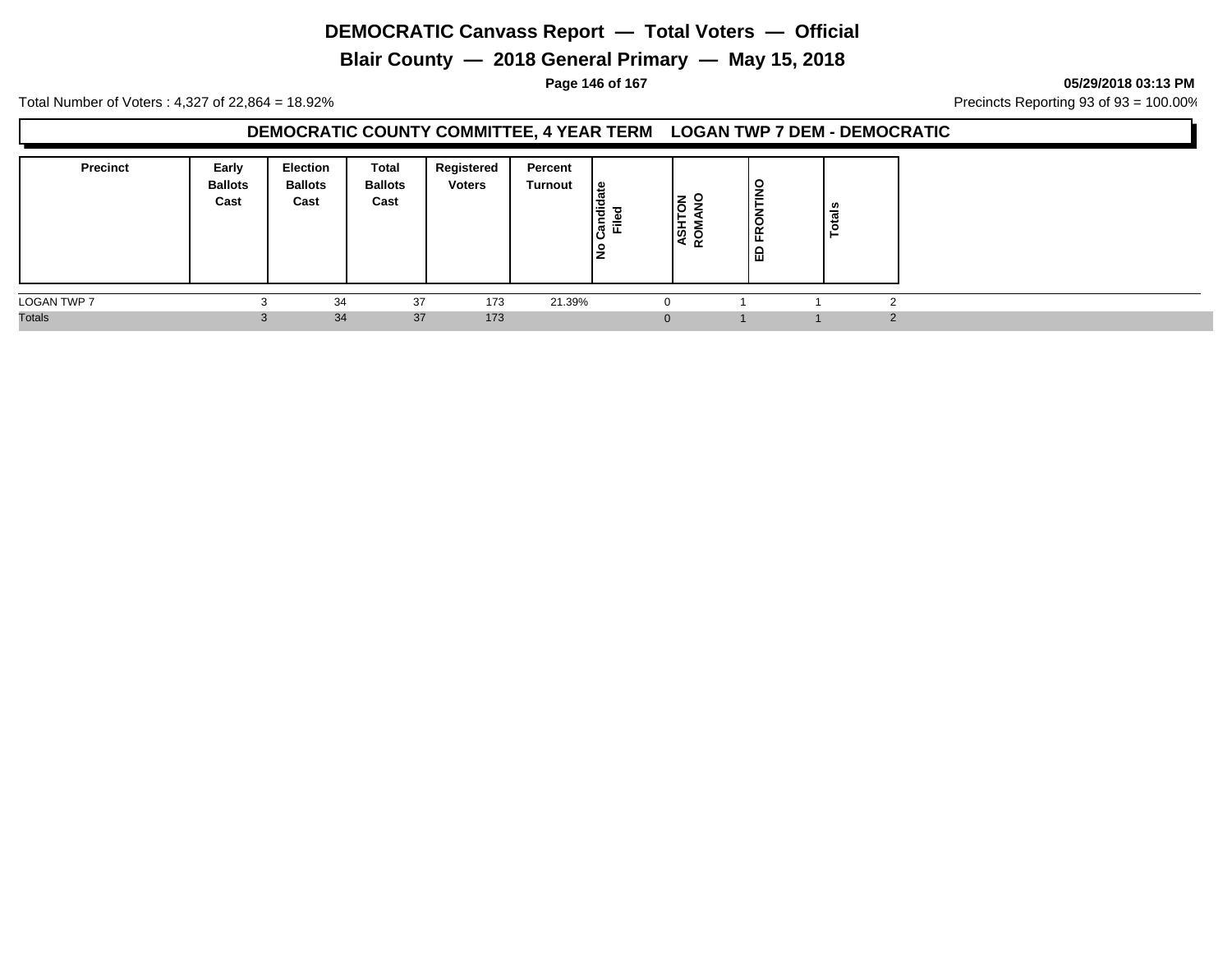**Blair County — 2018 General Primary — May 15, 2018**

**Page 147 of 167 05/29/2018 03:13 PM**

Total Number of Voters : 4,327 of 22,864 = 18.92% Precincts Reporting 93 of 93 = 100.00%

### **DEMOCRATIC COUNTY COMMITTEE, 4 YEAR TERM MARTINSBURG 1 DEM - DEMOCRATIC**

| <b>Precinct</b>      | Early<br><b>Ballots</b><br>Cast | Election<br><b>Ballots</b><br>Cast | Total<br><b>Ballots</b><br>Cast | Registered<br><b>Voters</b> | Percent<br>Turnout | ی ا<br>Candida<br>ு<br>≔<br><u>ع</u> | Totals |  |
|----------------------|---------------------------------|------------------------------------|---------------------------------|-----------------------------|--------------------|--------------------------------------|--------|--|
| <b>MARTINSBURG 1</b> |                                 | 25                                 | 27                              | 89                          | 30.34%             |                                      |        |  |
| <b>Totals</b>        |                                 | 25                                 | 27                              | 89                          |                    |                                      |        |  |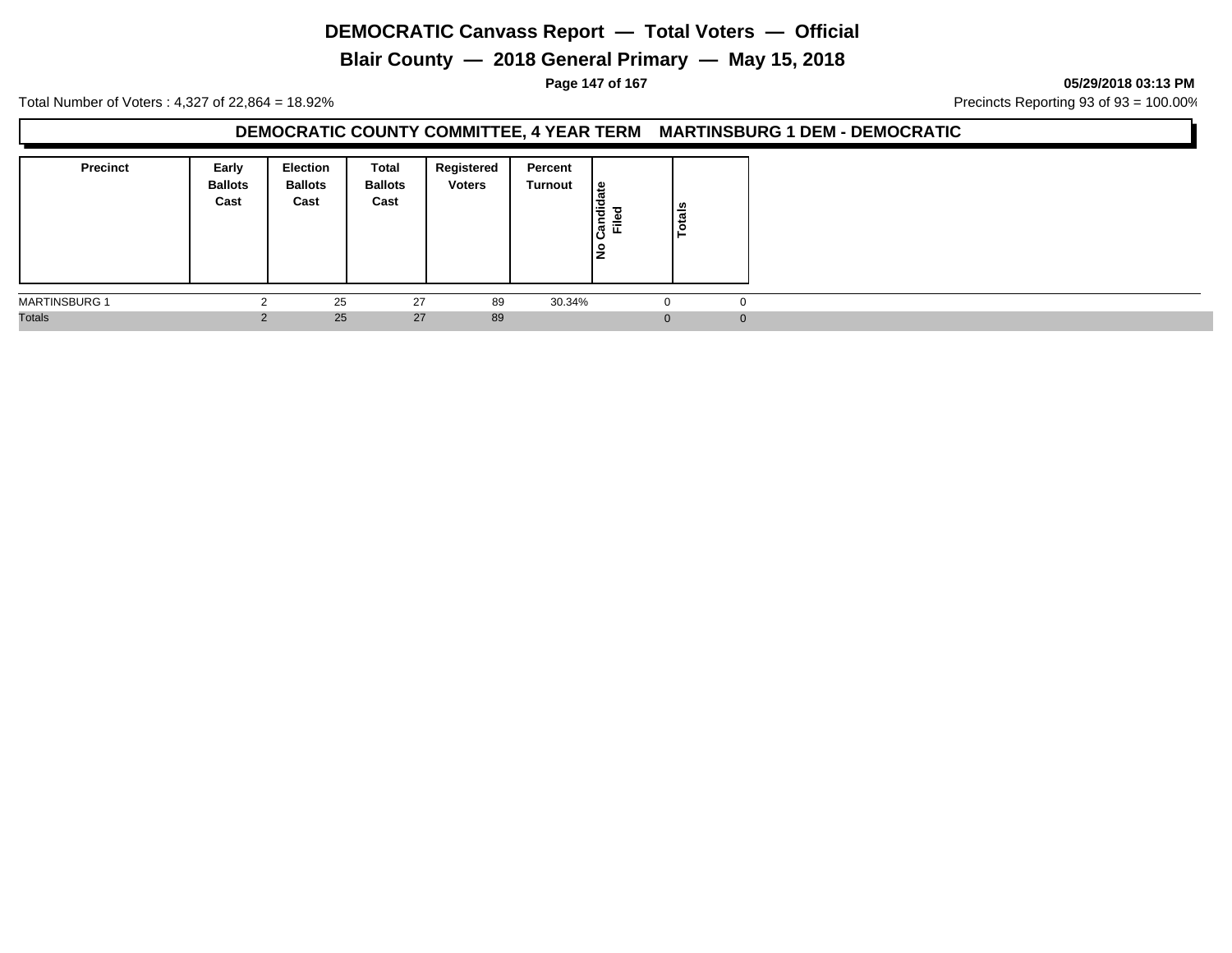**Blair County — 2018 General Primary — May 15, 2018**

**Page 148 of 167 05/29/2018 03:13 PM**

Total Number of Voters : 4,327 of 22,864 = 18.92% Precincts Reporting 93 of 93 = 100.00%

### **DEMOCRATIC COUNTY COMMITTEE, 4 YEAR TERM MARTINSBURG 2 DEM - DEMOCRATIC**

| <b>Precinct</b>      | Early<br><b>Ballots</b><br>Cast | <b>Election</b><br><b>Ballots</b><br>Cast | Total<br><b>Ballots</b><br>Cast | Registered<br><b>Voters</b> | Percent<br>Turnout | ہ  <br>も<br>ъ<br>≓<br>. ო.<br>ட<br>ıΟ<br>. 우<br>▴ | Ιš<br>GREG<br>lΞ | <b>OMASE<br/>E</b><br><b>ERR</b> | ៉ូទី |  |
|----------------------|---------------------------------|-------------------------------------------|---------------------------------|-----------------------------|--------------------|---------------------------------------------------|------------------|----------------------------------|------|--|
| <b>MARTINSBURG 2</b> |                                 | 35                                        | 36                              | 131                         | 27.48%             |                                                   |                  |                                  |      |  |
| <b>Totals</b>        |                                 | 35                                        | 36                              | 131                         |                    |                                                   | $\Omega$         |                                  |      |  |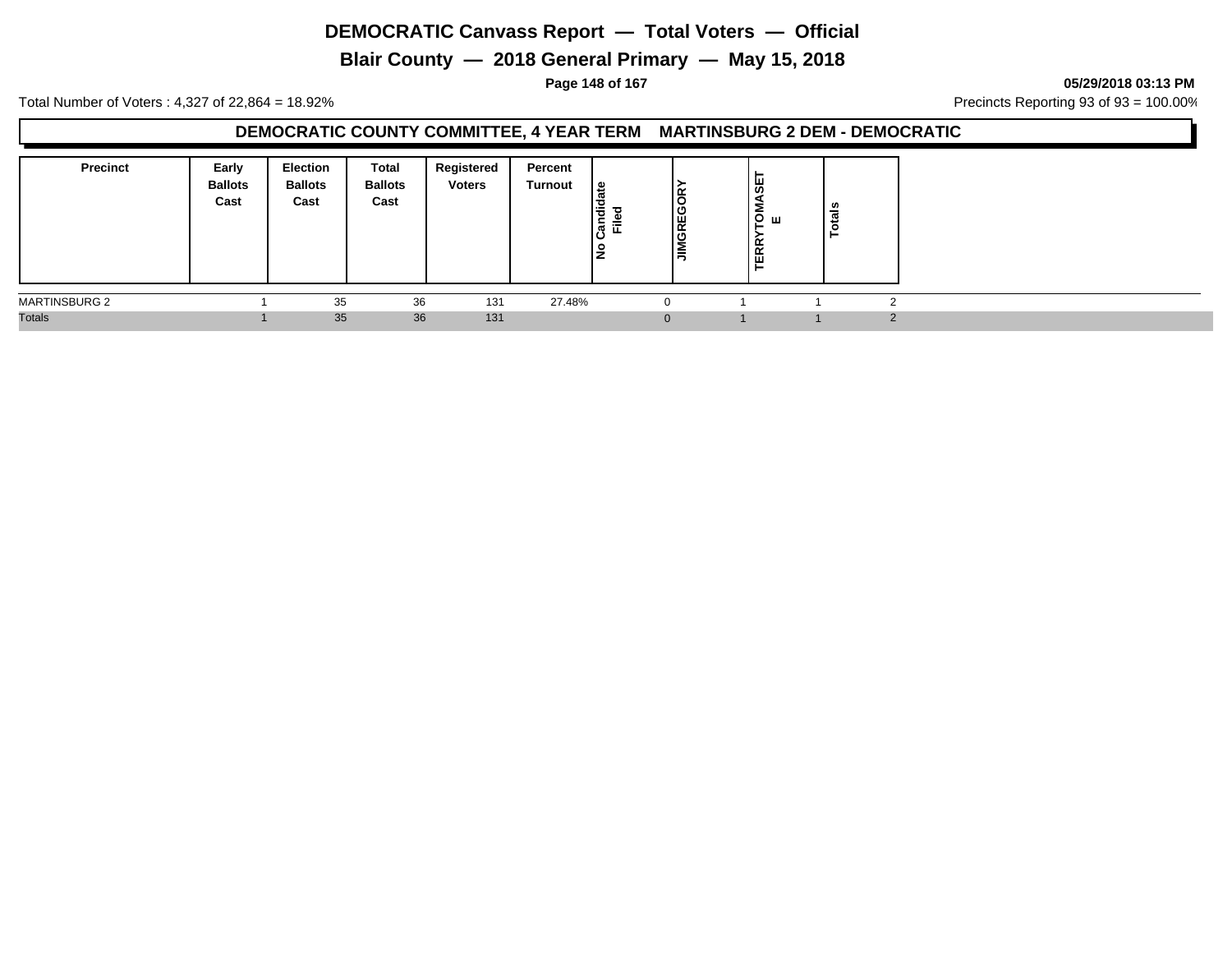**Blair County — 2018 General Primary — May 15, 2018**

**Page 149 of 167 05/29/2018 03:13 PM**

Total Number of Voters : 4,327 of 22,864 = 18.92% Precincts Reporting 93 of 93 = 100.00%

### **DEMOCRATIC COUNTY COMMITTEE, 4 YEAR TERM NEWRY BORO DEM - DEMOCRATIC**

| <b>Precinct</b> | Early<br><b>Ballots</b><br>Cast | <b>Election</b><br><b>Ballots</b><br>Cast | <b>Total</b><br><b>Ballots</b><br>Cast | Registered<br><b>Voters</b> | Percent<br>Turnout | ate<br>ibna;<br>Ē.<br>۽ | <b>ISNO</b><br>$\mathbf{A}$<br>ט | $\Omega$<br>ᆜ<br><b>SOLUTE</b> | ៖<br>- 11 |            |
|-----------------|---------------------------------|-------------------------------------------|----------------------------------------|-----------------------------|--------------------|-------------------------|----------------------------------|--------------------------------|-----------|------------|
| NEWRY BORO      |                                 | 18                                        | 18                                     | 52                          | 34.62%             | 0                       |                                  |                                |           | $\sqrt{2}$ |
| <b>Totals</b>   | υ                               | 18                                        | 18                                     | 52                          |                    | $\mathbf{0}$            |                                  |                                |           | 2          |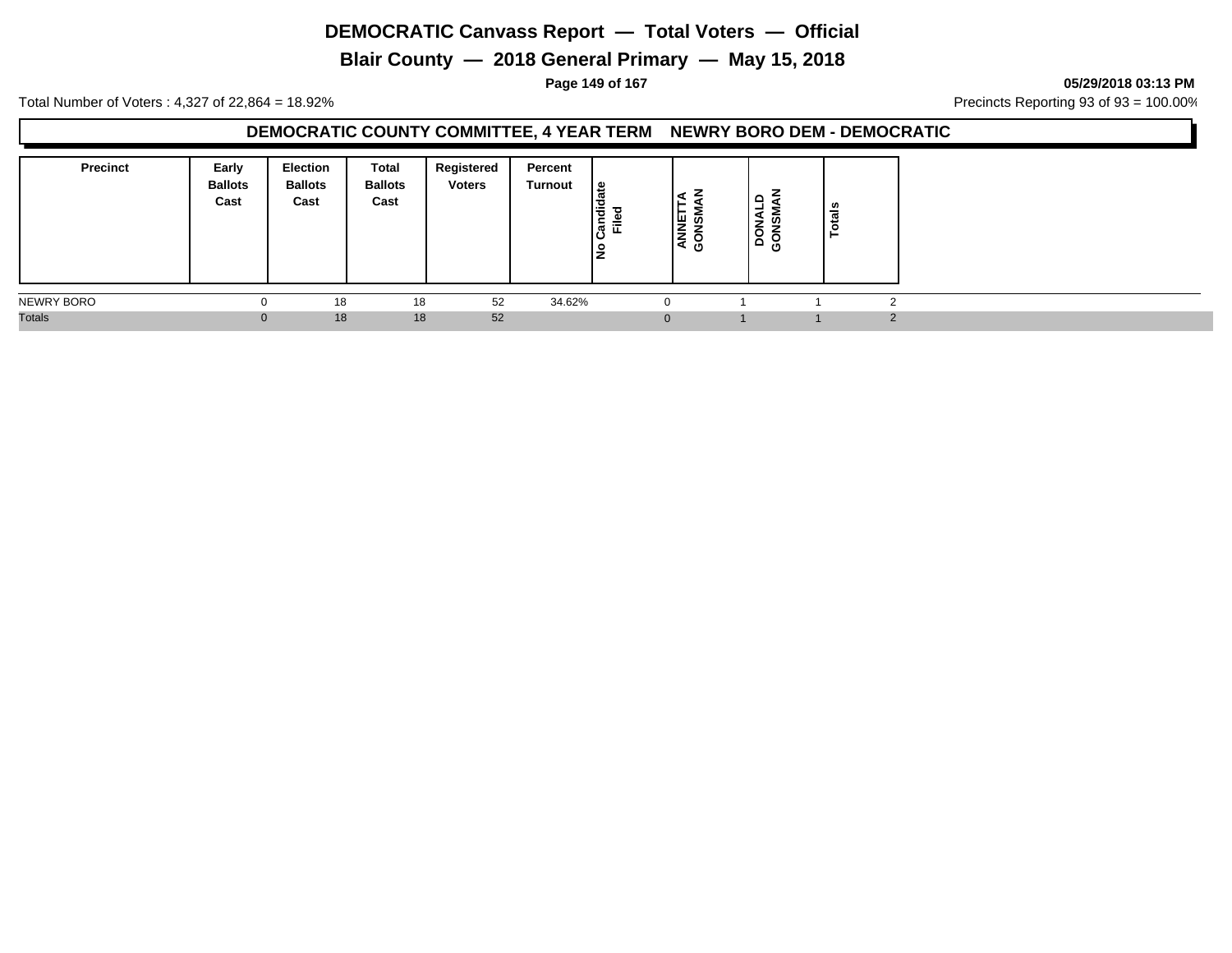**Blair County — 2018 General Primary — May 15, 2018**

### **Page 150 of 167 05/29/2018 03:13 PM**

Total Number of Voters : 4,327 of 22,864 = 18.92% Precincts Reporting 93 of 93 = 100.00%

### **DEMOCRATIC COUNTY COMMITTEE, 4 YEAR TERM NORTH WOODBURY DEM - DEMOCRATIC**

| <b>Precinct</b><br><b>Total</b><br><b>Election</b><br>Early<br><b>Ballots</b><br><b>Ballots</b><br><b>Ballots</b><br>Cast<br>Cast<br>Cast | Registered<br>Percent<br><b>Voters</b><br><b>Turnout</b> | ی ا<br>ERS<br>١÷<br>-<br><u>—</u><br>ı 2<br>ΙŠ | മ<br>띲<br>$\propto$<br>. a | ဟ<br>$\overline{\phantom{a}}$<br>ட<br>ப<br>, ய<br>αن≀ | ៖<br>ø<br>تسه<br>뿓<br>ှို<br>ີ |  |
|-------------------------------------------------------------------------------------------------------------------------------------------|----------------------------------------------------------|------------------------------------------------|----------------------------|-------------------------------------------------------|--------------------------------|--|
| NORTH WOODBURY<br>38                                                                                                                      | 42<br>252<br>16.67%                                      |                                                |                            |                                                       |                                |  |
| <b>Totals</b><br>38                                                                                                                       | 252<br>42                                                |                                                |                            |                                                       |                                |  |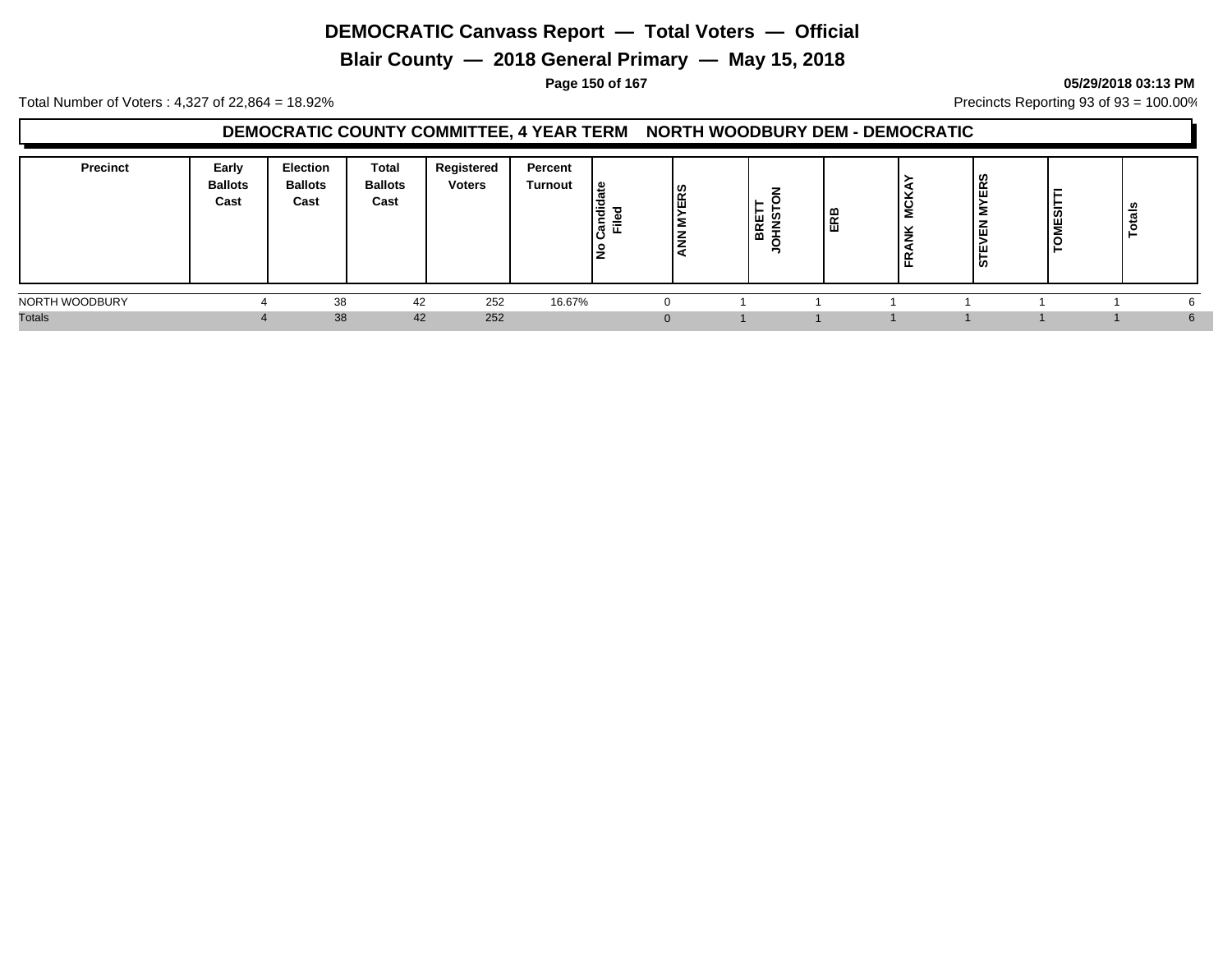**Blair County — 2018 General Primary — May 15, 2018**

**Page 151 of 167 05/29/2018 03:13 PM**

Total Number of Voters : 4,327 of 22,864 = 18.92% Precincts Reporting 93 of 93 = 100.00%

### **DEMOCRATIC COUNTY COMMITTEE, 4 YEAR TERM ROARING SPRING 1 DEM - DEMOCRATIC**

| <b>Precinct</b> | Early<br><b>Ballots</b><br>Cast | <b>Election</b><br><b>Ballots</b><br>Cast | Total<br><b>Ballots</b><br>Cast | Registered<br><b>Voters</b> | Percent<br>Turnout | ١e<br>Candida<br>$=$<br><u>ع</u> | $\frac{1}{2}$<br>$\ddot{\mathbf{c}}$ |  |
|-----------------|---------------------------------|-------------------------------------------|---------------------------------|-----------------------------|--------------------|----------------------------------|--------------------------------------|--|
| ROARING SPG 1   |                                 | 16                                        | 17                              | 77                          | 22.08%             |                                  |                                      |  |
| <b>Totals</b>   |                                 | 16                                        | 17                              | 77                          |                    |                                  |                                      |  |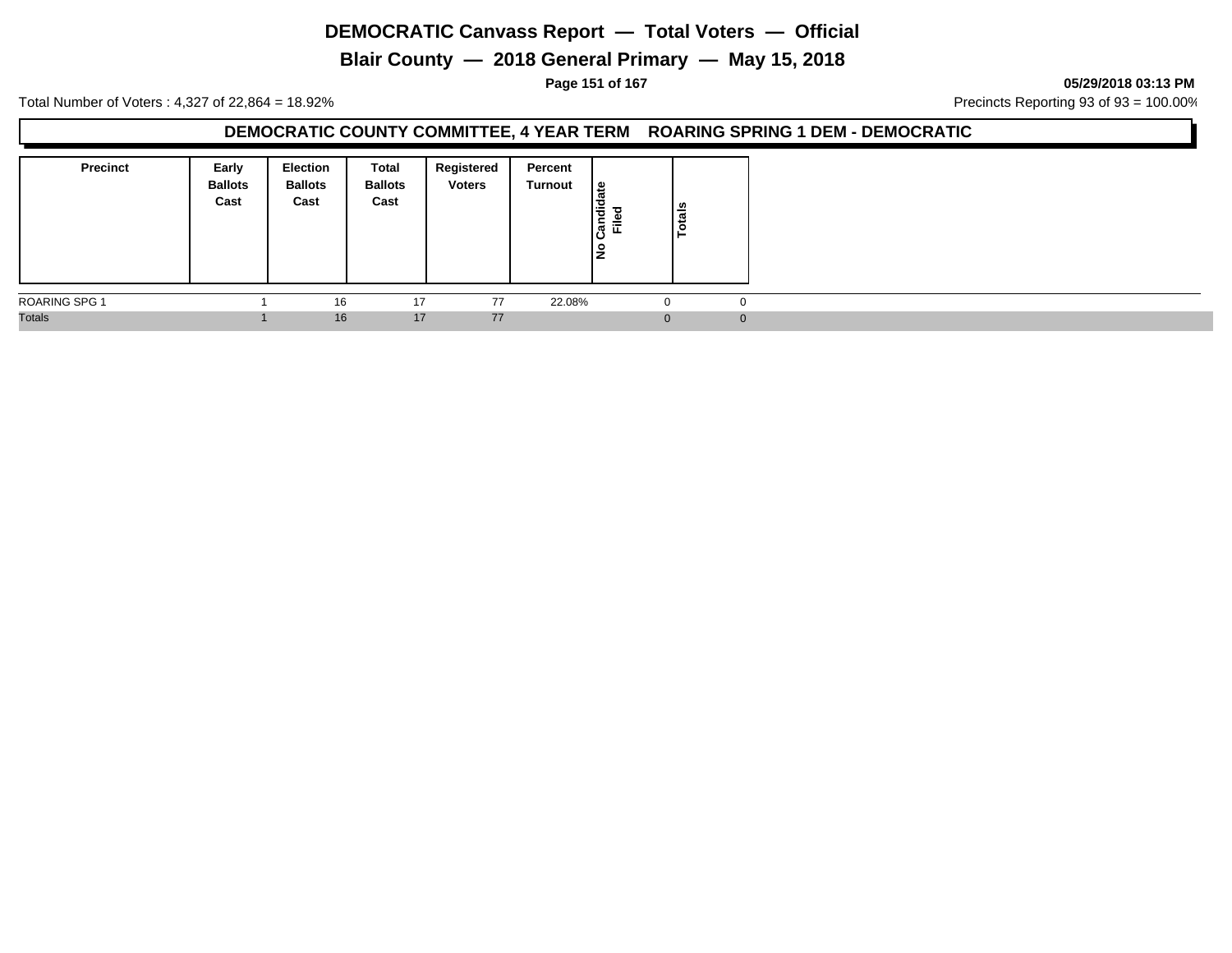**Blair County — 2018 General Primary — May 15, 2018**

**Page 152 of 167 05/29/2018 03:13 PM**

Total Number of Voters : 4,327 of 22,864 = 18.92% Precincts Reporting 93 of 93 = 100.00%

### **DEMOCRATIC COUNTY COMMITTEE, 4 YEAR TERM ROARING SPRING 2 DEM - DEMOCRATIC**

| <b>Precinct</b> | Early<br><b>Ballots</b><br>Cast | <b>Election</b><br><b>Ballots</b><br>Cast | Total<br><b>Ballots</b><br>Cast | Registered<br><b>Voters</b> | Percent<br>Turnout | ہ  <br>Candid<br>≔<br>ட<br>$\frac{1}{2}$ | SHAFER<br><b>SOUD</b><br>일발<br>ا تتا | ំខេ<br>$\circ$ |  |
|-----------------|---------------------------------|-------------------------------------------|---------------------------------|-----------------------------|--------------------|------------------------------------------|--------------------------------------|----------------|--|
| ROARING SPG 2   | 0                               | 33                                        | 33                              | 138                         | 23.91%             |                                          | $\Omega$                             |                |  |
| <b>Totals</b>   | $\bf{0}$                        | 33                                        | 33                              | 138                         |                    |                                          | $\Omega$                             |                |  |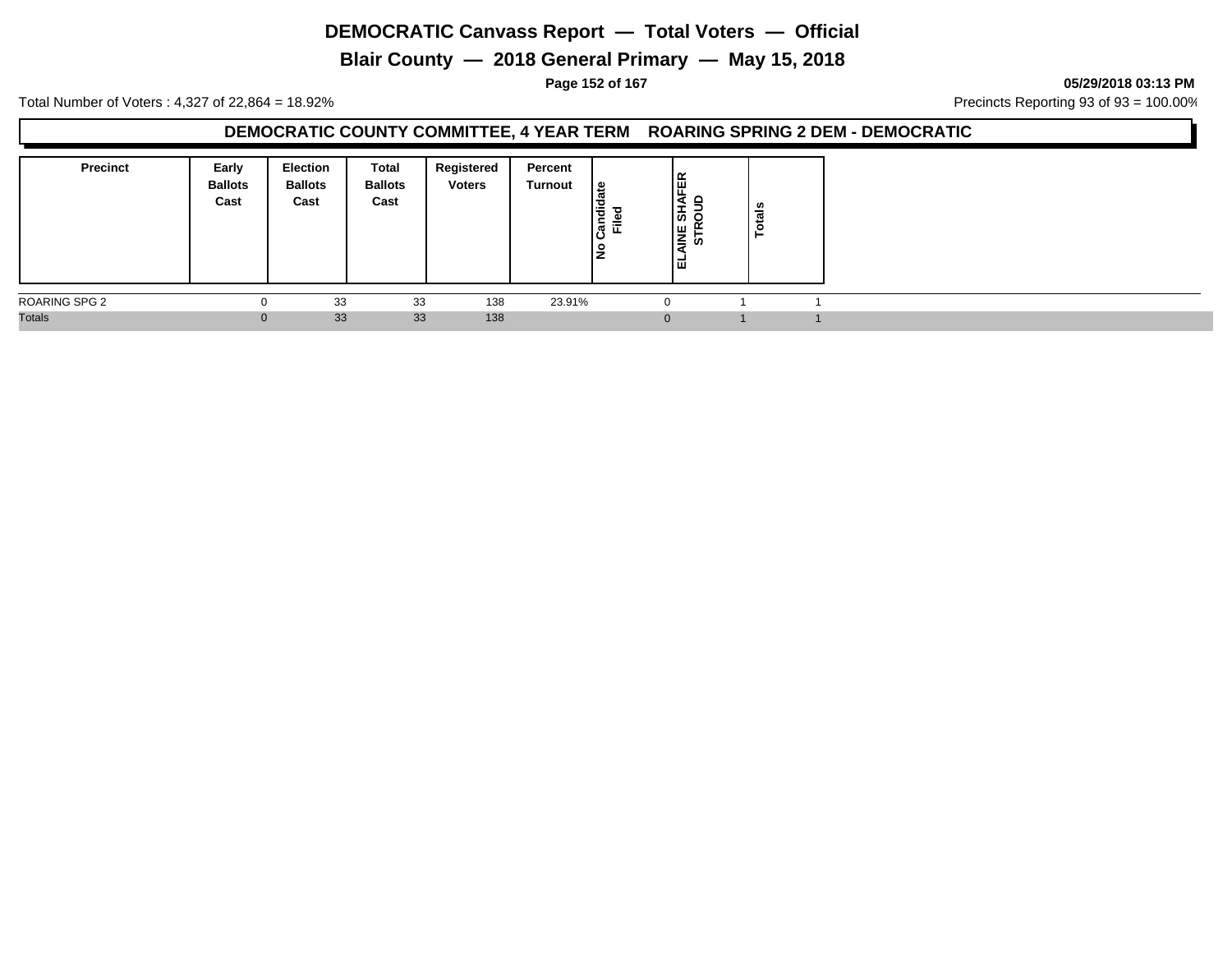**Blair County — 2018 General Primary — May 15, 2018**

**Page 153 of 167 05/29/2018 03:13 PM**

Total Number of Voters : 4,327 of 22,864 = 18.92% Precincts Reporting 93 of 93 = 100.00%

### **DEMOCRATIC COUNTY COMMITTEE, 4 YEAR TERM ROARING SPRING 3 DEM - DEMOCRATIC**

| <b>Precinct</b>      | Early<br><b>Ballots</b><br>Cast | Election<br><b>Ballots</b><br>Cast | Total<br><b>Ballots</b><br>Cast | Registered<br><b>Voters</b> | Percent<br>Turnout | ≅ ا<br>亏<br>᠇<br>⋍<br>∽<br>ட | ၊ ဟ<br>آ≅ا | CUBIN<br>L<br>œ<br>Σ | <b>Q 2</b><br>-<br>로 중 | 띥<br>-<br>≡ | ਨ<br>− |
|----------------------|---------------------------------|------------------------------------|---------------------------------|-----------------------------|--------------------|------------------------------|------------|----------------------|------------------------|-------------|--------|
| <b>ROARING SPG 3</b> |                                 | 29                                 | 29                              | 118                         | 24.58%             |                              |            |                      |                        |             |        |
| <b>Totals</b>        |                                 | 29                                 | 29                              | 118                         |                    |                              |            |                      |                        |             |        |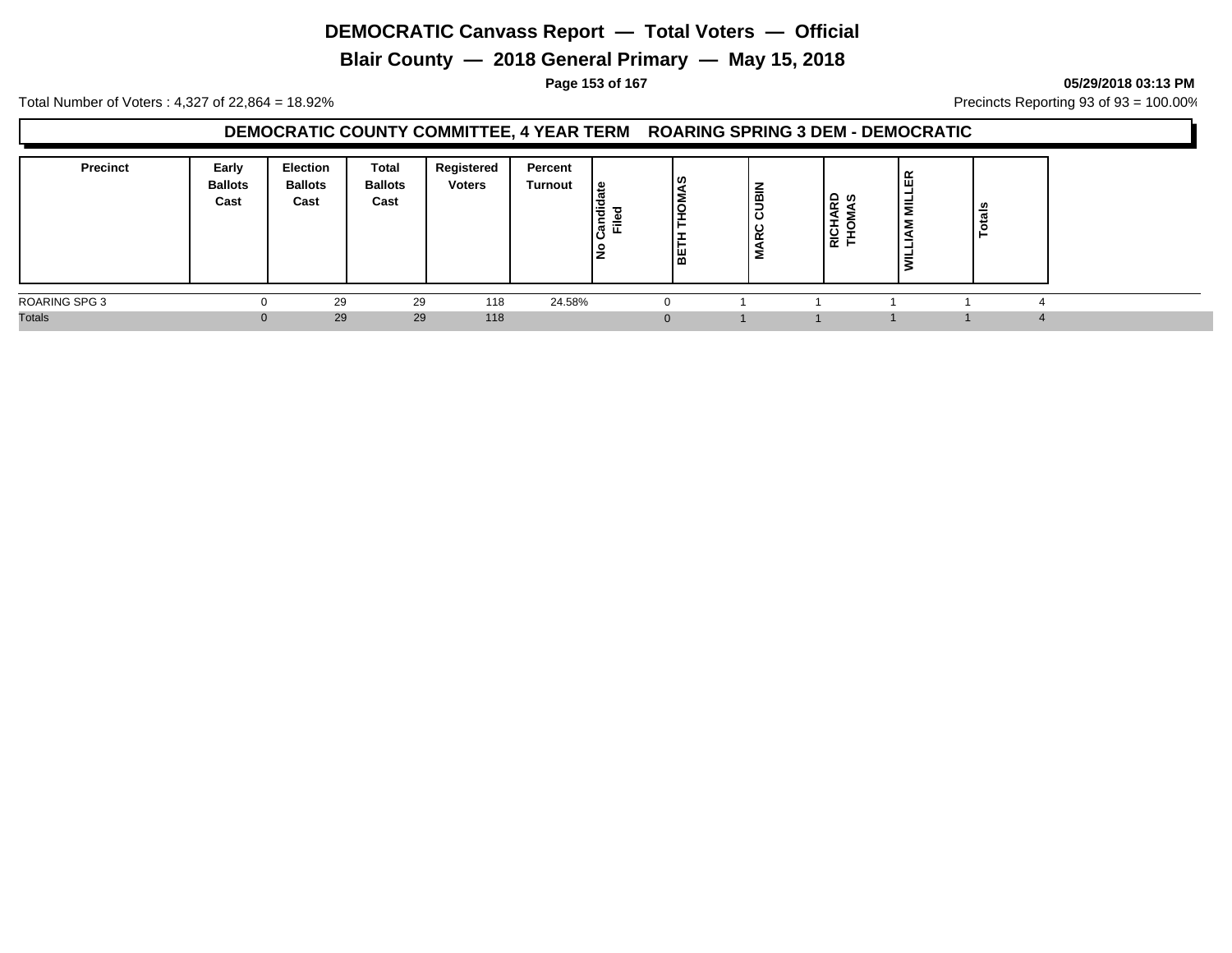**Blair County — 2018 General Primary — May 15, 2018**

**Page 154 of 167 05/29/2018 03:13 PM**

Total Number of Voters : 4,327 of 22,864 = 18.92% Precincts Reporting 93 of 93 = 100.00%

### **DEMOCRATIC COUNTY COMMITTEE, 4 YEAR TERM SNYDER TWP 1 DEM - DEMOCRATIC**

| <b>Precinct</b> | Early<br><b>Ballots</b><br>Cast | <b>Election</b><br><b>Ballots</b><br>Cast | Total<br><b>Ballots</b><br>Cast | Registered<br><b>Voters</b> | Percent<br>Turnout | ١e<br>Candid<br>ு<br>≓<br><u>ع</u> | 880<br>I≃<br>18 | ៖<br>تسه<br>္ဝ<br>- |  |
|-----------------|---------------------------------|-------------------------------------------|---------------------------------|-----------------------------|--------------------|------------------------------------|-----------------|---------------------|--|
| SNYDER TWP 1    |                                 | 36                                        | 37                              | 220                         | 16.82%             |                                    |                 |                     |  |
| <b>Totals</b>   |                                 | 36                                        | 37                              | 220                         |                    |                                    |                 |                     |  |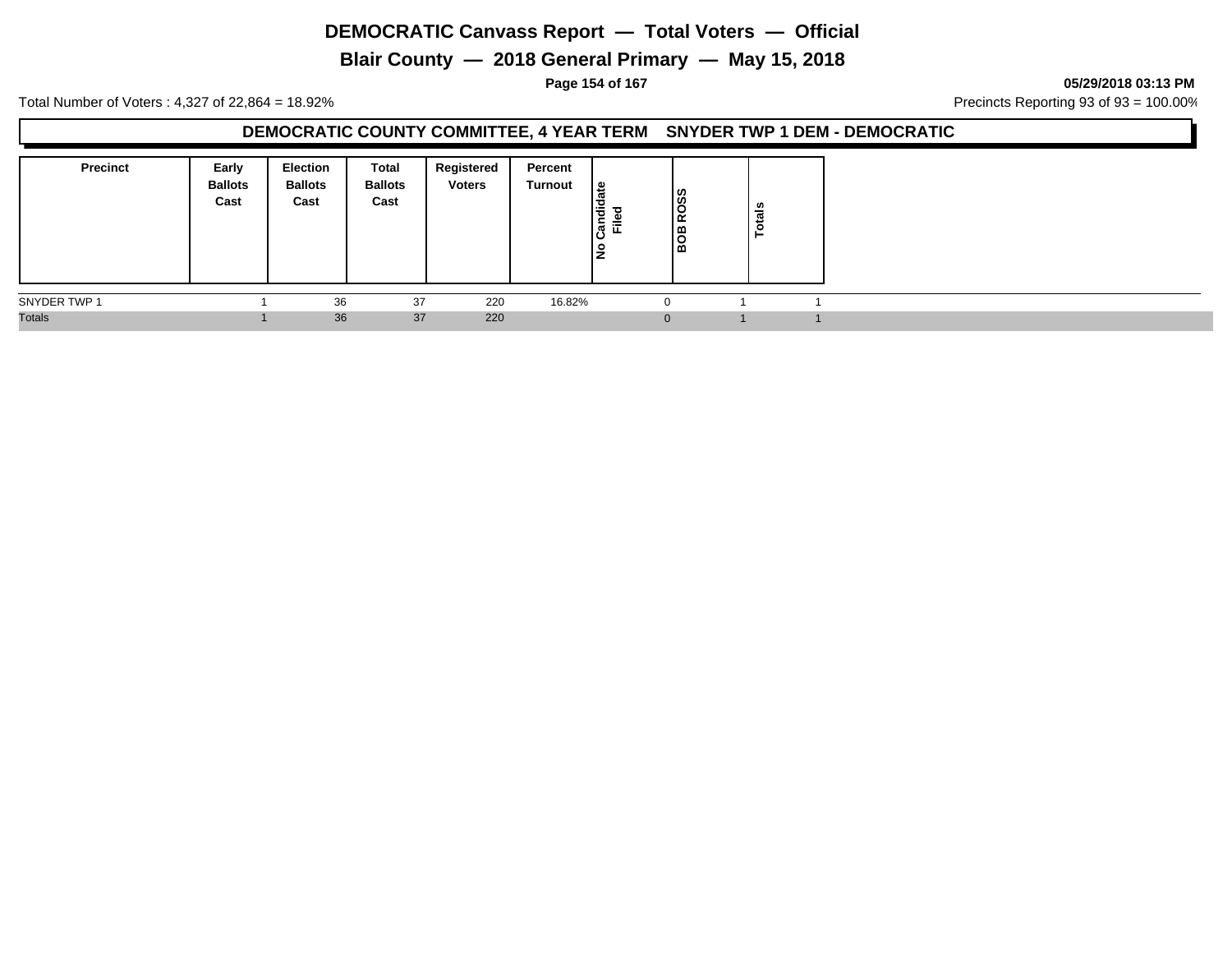**Blair County — 2018 General Primary — May 15, 2018**

**Page 155 of 167 05/29/2018 03:13 PM**

Total Number of Voters : 4,327 of 22,864 = 18.92% Precincts Reporting 93 of 93 = 100.00%

### **DEMOCRATIC COUNTY COMMITTEE, 4 YEAR TERM SNYDER TWP 2 DEM - DEMOCRATIC**

| <b>Precinct</b> | Early<br><b>Ballots</b><br>Cast | <b>Election</b><br><b>Ballots</b><br>Cast | Total<br><b>Ballots</b><br>Cast | Registered<br><b>Voters</b> | Percent<br>Turnout | Candidate<br>$=$<br>щ<br>١ş | tais<br>ق |   |
|-----------------|---------------------------------|-------------------------------------------|---------------------------------|-----------------------------|--------------------|-----------------------------|-----------|---|
| SNYDER TWP 2    | $\sim$                          | 48                                        | 50                              | 299                         | 16.72%             | -0                          | $\Omega$  |   |
| <b>Totals</b>   |                                 | 48                                        | 50                              | 299                         |                    | 0                           |           | 0 |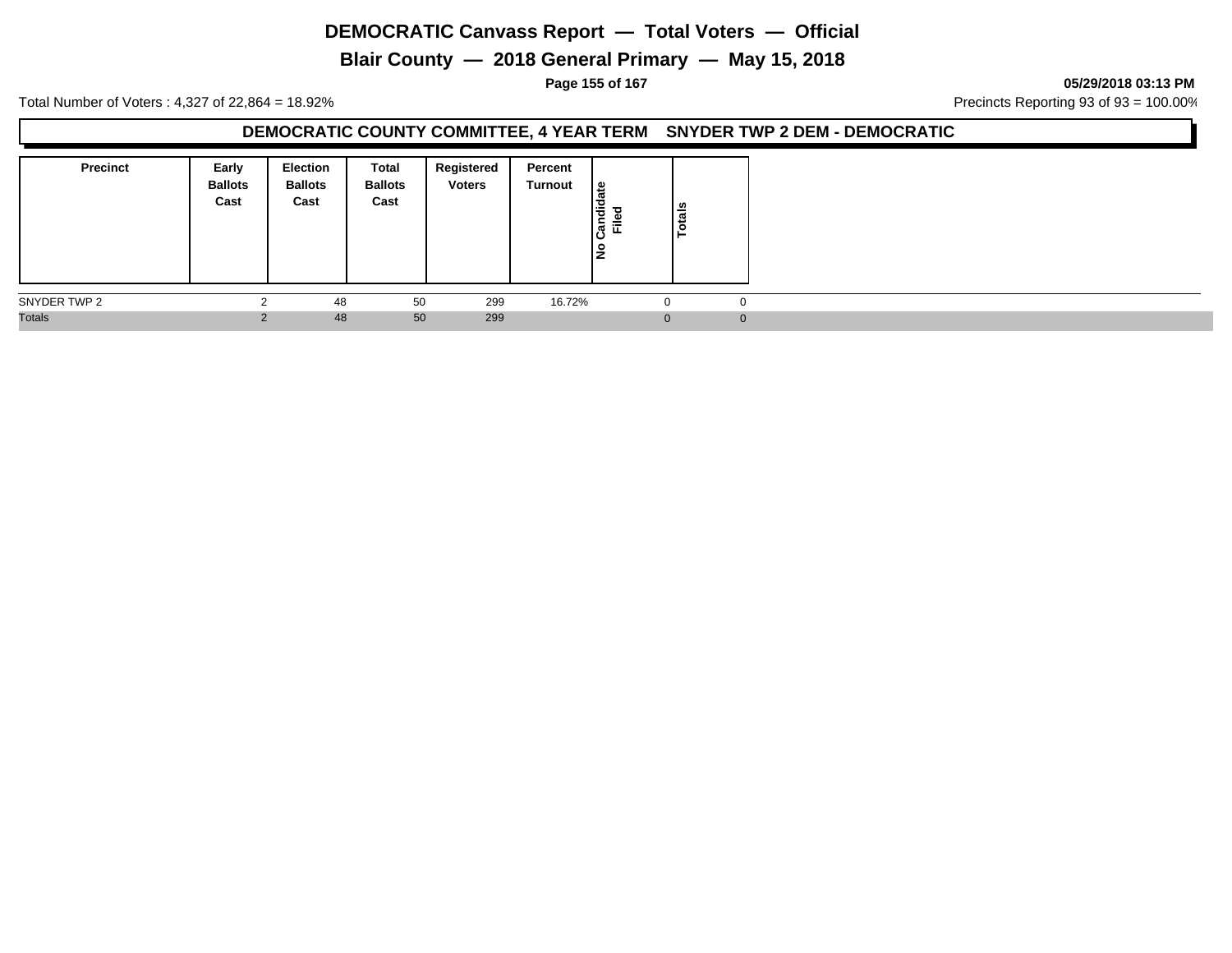**Blair County — 2018 General Primary — May 15, 2018**

**Page 156 of 167 05/29/2018 03:13 PM**

Total Number of Voters : 4,327 of 22,864 = 18.92% Precincts Reporting 93 of 93 = 100.00%

### **DEMOCRATIC COUNTY COMMITTEE, 4 YEAR TERM TAYLOR TWP DEM - DEMOCRATIC**

| <b>Precinct</b>   | Early<br><b>Ballots</b><br>Cast | <b>Election</b><br><b>Ballots</b><br>Cast | Total<br><b>Ballots</b><br>Cast | Registered<br><b>Voters</b> | Percent<br>Turnout | ூ<br><br>᠊ᠣ<br>횫뿐 | ∣≥<br>$\overline{\phantom{a}}$<br>١¥ | -<br>$\sim$<br>் ப<br>ທ<br>ш<br>- | U)<br>-<br>-<br>흚<br>∼<br>≃ | <b>BARR</b><br>$\overline{\tilde{e}}$ | -<br>┙<br>- 93<br>-<br>ξ<br>$\overline{\phantom{a}}$ | ᆽ |  |
|-------------------|---------------------------------|-------------------------------------------|---------------------------------|-----------------------------|--------------------|-------------------|--------------------------------------|-----------------------------------|-----------------------------|---------------------------------------|------------------------------------------------------|---|--|
| <b>TAYLOR TWP</b> |                                 | 46                                        | 49                              | 293                         | 16.72%             |                   |                                      |                                   |                             |                                       |                                                      |   |  |
| <b>Totals</b>     |                                 | 46                                        | 49                              | 293                         |                    |                   |                                      |                                   |                             |                                       |                                                      | ĥ |  |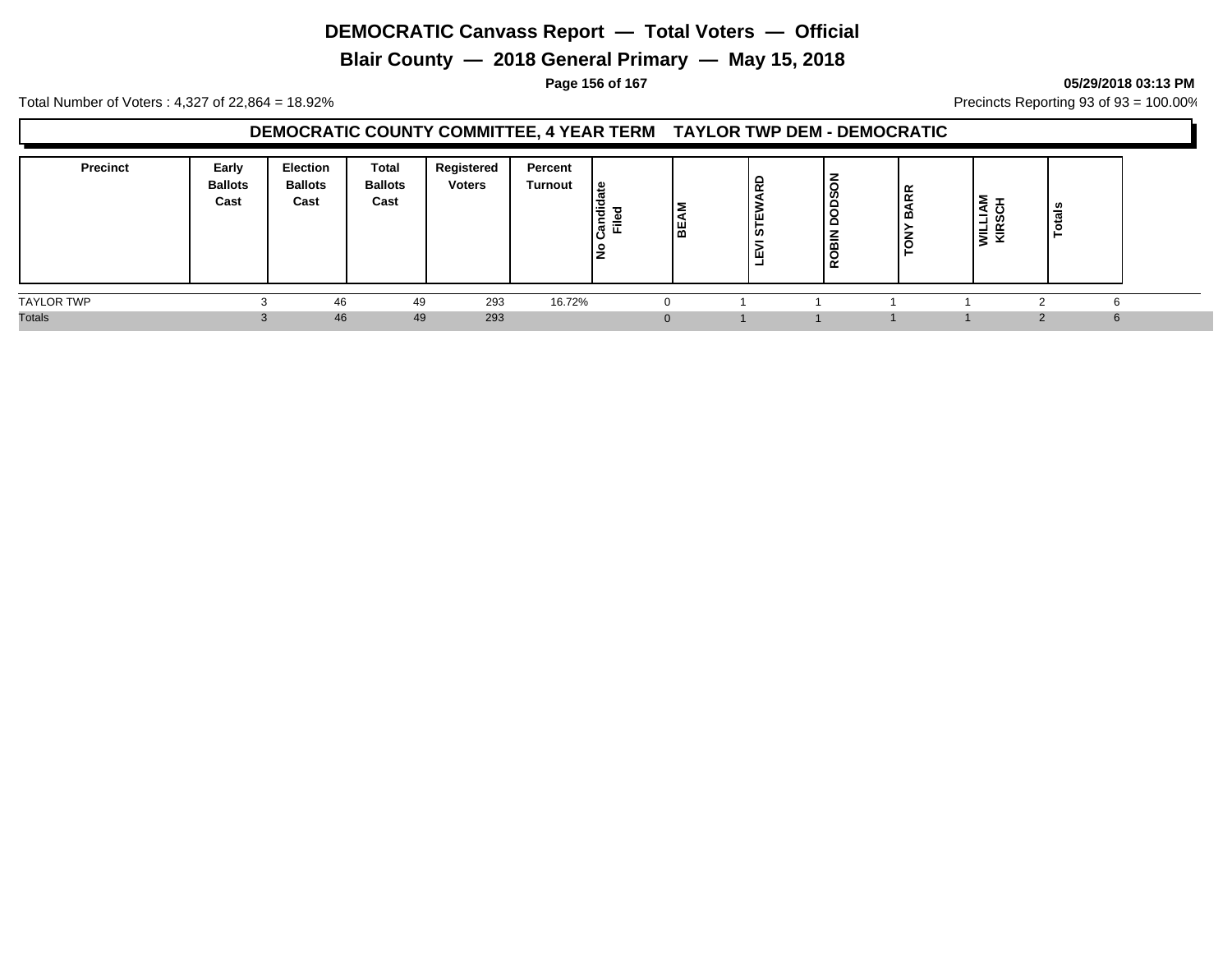**Blair County — 2018 General Primary — May 15, 2018**

**Page 157 of 167 05/29/2018 03:13 PM**

Total Number of Voters : 4,327 of 22,864 = 18.92% Precincts Reporting 93 of 93 = 100.00%

### **DEMOCRATIC COUNTY COMMITTEE, 4 YEAR TERM TYRONE TWP 1 DEM - DEMOCRATIC**

| <b>Precinct</b>     | Early<br><b>Ballots</b><br>Cast | <b>Election</b><br><b>Ballots</b><br>Cast | Total<br><b>Ballots</b><br>Cast | Registered<br><b>Voters</b> | Percent<br>Turnout | ي ا<br>Candid<br>ᇃ<br>≓<br>١ş | $\overline{\mathsf{hs}}$<br>Ğ |          |
|---------------------|---------------------------------|-------------------------------------------|---------------------------------|-----------------------------|--------------------|-------------------------------|-------------------------------|----------|
| <b>TYRONE TWP 1</b> | $\Omega$                        | 29                                        | 29                              | 102                         | 28.43%             |                               |                               |          |
| <b>Totals</b>       | $\Omega$                        | 29                                        | 29                              | 102                         |                    |                               |                               | $\Omega$ |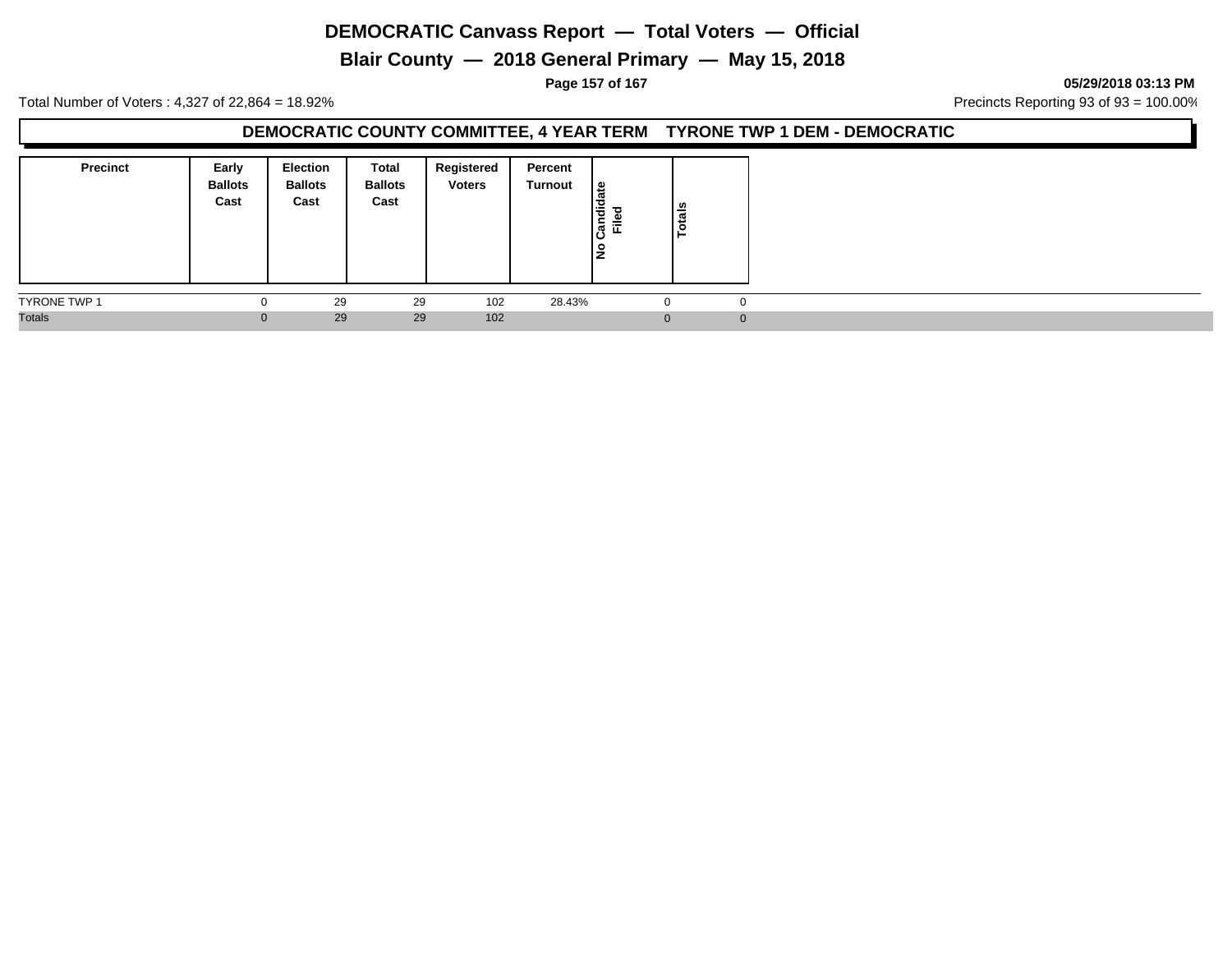**Blair County — 2018 General Primary — May 15, 2018**

**Page 158 of 167 05/29/2018 03:13 PM**

Total Number of Voters : 4,327 of 22,864 = 18.92% Precincts Reporting 93 of 93 = 100.00%

### **DEMOCRATIC COUNTY COMMITTEE, 4 YEAR TERM TYRONE TWP 2 DEM - DEMOCRATIC**

| <b>Precinct</b> | Early<br><b>Ballots</b><br>Cast | Election<br><b>Ballots</b><br>Cast | <b>Total</b><br><b>Ballots</b><br>Cast | Registered<br><b>Voters</b> | Percent<br>Turnout | e<br>Ι¥<br>្ថិត្ត<br>Ē<br>١£ | Iщ.<br>∣≃<br>∣≃<br>ادα<br>듮 | ဖိ<br>$\alpha$ | ≃<br>ш<br>۳<br><b>A</b><br>മ | - |  |
|-----------------|---------------------------------|------------------------------------|----------------------------------------|-----------------------------|--------------------|------------------------------|-----------------------------|----------------|------------------------------|---|--|
| TYRONE TWP 2    |                                 | 34                                 | 34                                     | 171                         | 19.88%             |                              | 0                           |                |                              |   |  |
| <b>Totals</b>   | O                               | 34                                 | 34                                     | 171                         |                    |                              | $\mathbf{0}$                |                |                              |   |  |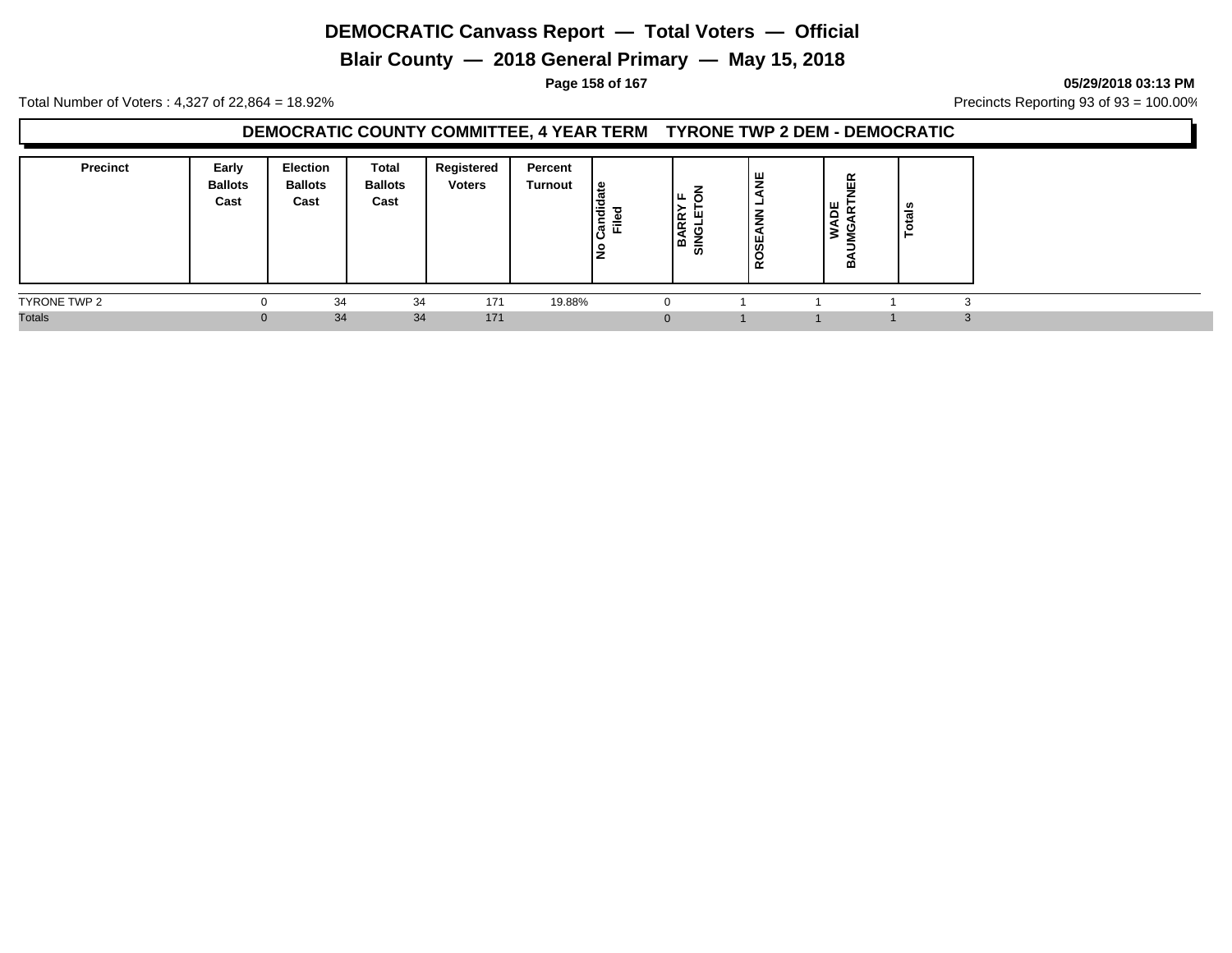**Blair County — 2018 General Primary — May 15, 2018**

**Page 159 of 167 05/29/2018 03:13 PM**

Total Number of Voters : 4,327 of 22,864 = 18.92% Precincts Reporting 93 of 93 = 100.00%

### **DEMOCRATIC COUNTY COMMITTEE, 4 YEAR TERM TYRONE BORO 1 DEM - DEMOCRATIC**

| <b>Precinct</b>      | Early<br><b>Ballots</b><br>Cast | <b>Election</b><br><b>Ballots</b><br>Cast | Total<br><b>Ballots</b><br>Cast | Registered<br><b>Voters</b> | Percent<br><b>Turnout</b> | ு உ<br>Candie<br>辵<br>$\circ$ | ≿<br>∣₫<br>as<br>이후 | щ<br>-<br>æ<br>-<br>m | <u>ကိ</u><br>-<br>œ<br>-<br>മ<br><b>ـــ</b><br>ပ | 屶<br>ó<br>ပ | Ë<br>o,<br>- |
|----------------------|---------------------------------|-------------------------------------------|---------------------------------|-----------------------------|---------------------------|-------------------------------|---------------------|-----------------------|--------------------------------------------------|-------------|--------------|
| <b>TYRONE BORO 1</b> |                                 | 23                                        | 23                              | 139                         | 16.55%                    |                               |                     |                       |                                                  |             |              |
| <b>Totals</b>        |                                 | 23                                        | 23                              | 139                         |                           |                               |                     |                       |                                                  |             |              |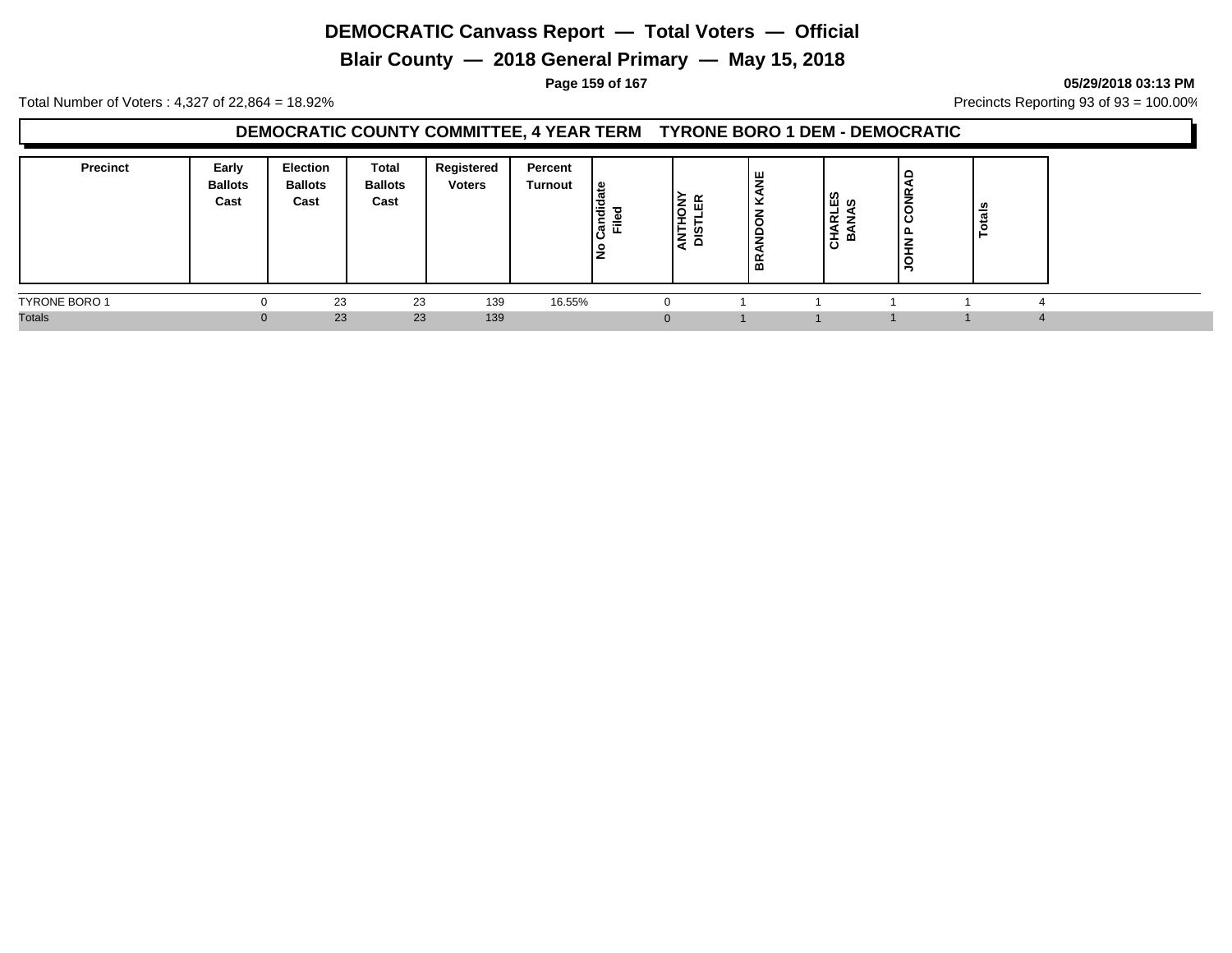**Blair County — 2018 General Primary — May 15, 2018**

**Page 160 of 167 05/29/2018 03:13 PM**

Total Number of Voters : 4,327 of 22,864 = 18.92% Precincts Reporting 93 of 93 = 100.00%

### **DEMOCRATIC COUNTY COMMITTEE, 4 YEAR TERM TYRONE BORO 2 DEM - DEMOCRATIC**

| <b>Precinct</b> | Early<br><b>Ballots</b><br>Cast | <b>Election</b><br><b>Ballots</b><br>Cast | Total<br><b>Ballots</b><br>Cast | Registered<br><b>Voters</b> | Percent<br>Turnout | <b>JAROD</b><br>SATHE | Totals |
|-----------------|---------------------------------|-------------------------------------------|---------------------------------|-----------------------------|--------------------|-----------------------|--------|
| TYRONE BORO 2   | U                               | 21                                        | 21                              | 111                         | 18.92%             | 20                    | 20     |
| <b>Totals</b>   | $\mathbf{0}$                    | 21                                        | 21                              | 111                         |                    | 20                    | 20     |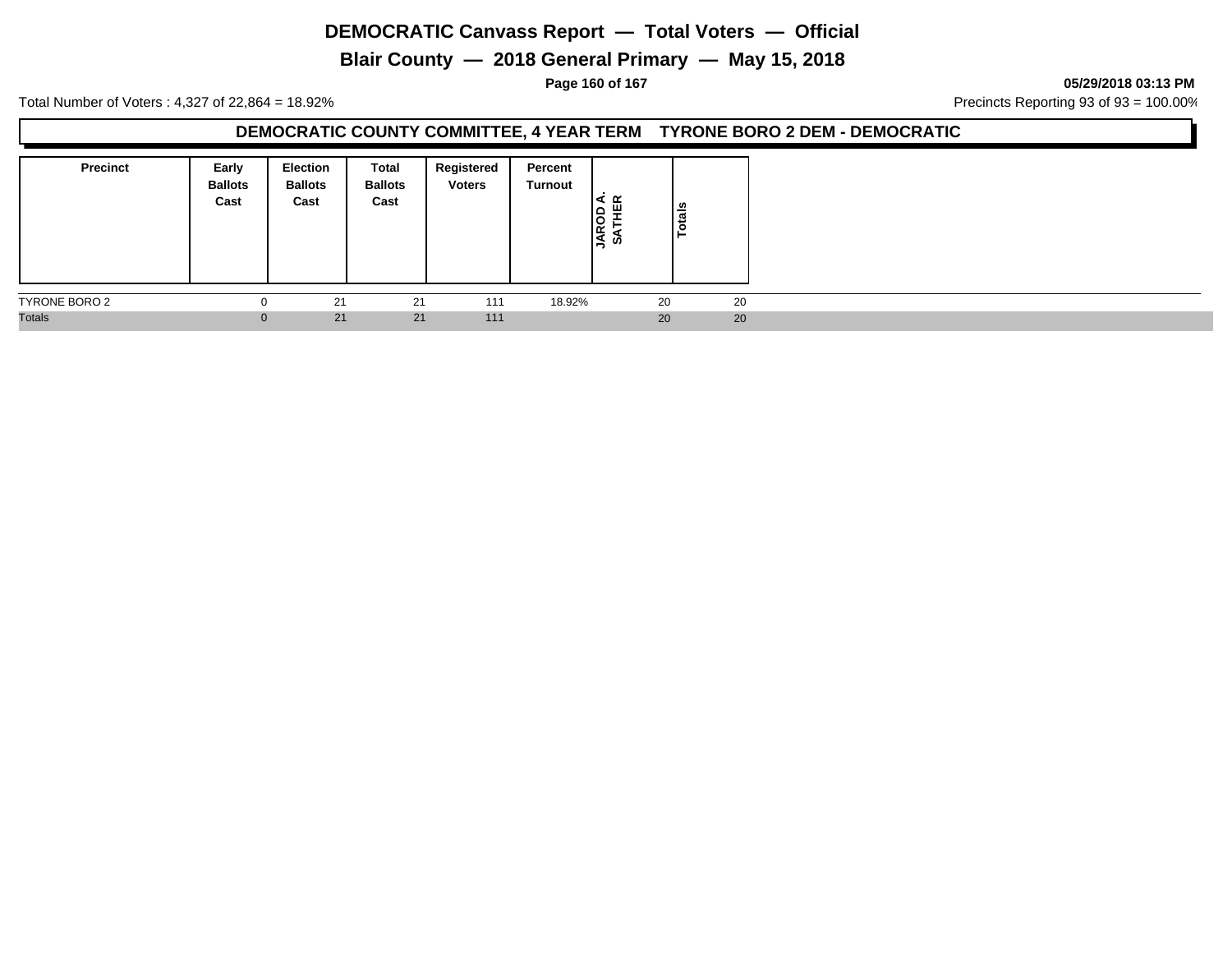**Blair County — 2018 General Primary — May 15, 2018**

**Page 161 of 167 05/29/2018 03:13 PM**

Total Number of Voters : 4,327 of 22,864 = 18.92% Precincts Reporting 93 of 93 = 100.00%

### **DEMOCRATIC COUNTY COMMITTEE, 4 YEAR TERM TYRONE BORO 3 DEM - DEMOCRATIC**

| <b>Precinct</b> | Early<br><b>Ballots</b><br>Cast | <b>Election</b><br><b>Ballots</b><br>Cast | Total<br><b>Ballots</b><br>Cast | Registered<br><b>Voters</b> | Percent<br>Turnout | ہ  <br>Candid<br>≔<br>ட<br>l是 | NOS <sup>I</sup><br><b>SIMB</b><br>Ik<br>lΣ | ៖<br>ت<br>ō, |
|-----------------|---------------------------------|-------------------------------------------|---------------------------------|-----------------------------|--------------------|-------------------------------|---------------------------------------------|--------------|
| TYRONE BORO 3   |                                 | 28                                        | 30                              | 169                         | 17.75%             |                               |                                             |              |
| <b>Totals</b>   |                                 | 28                                        | 30                              | 169                         |                    |                               | $\Omega$                                    |              |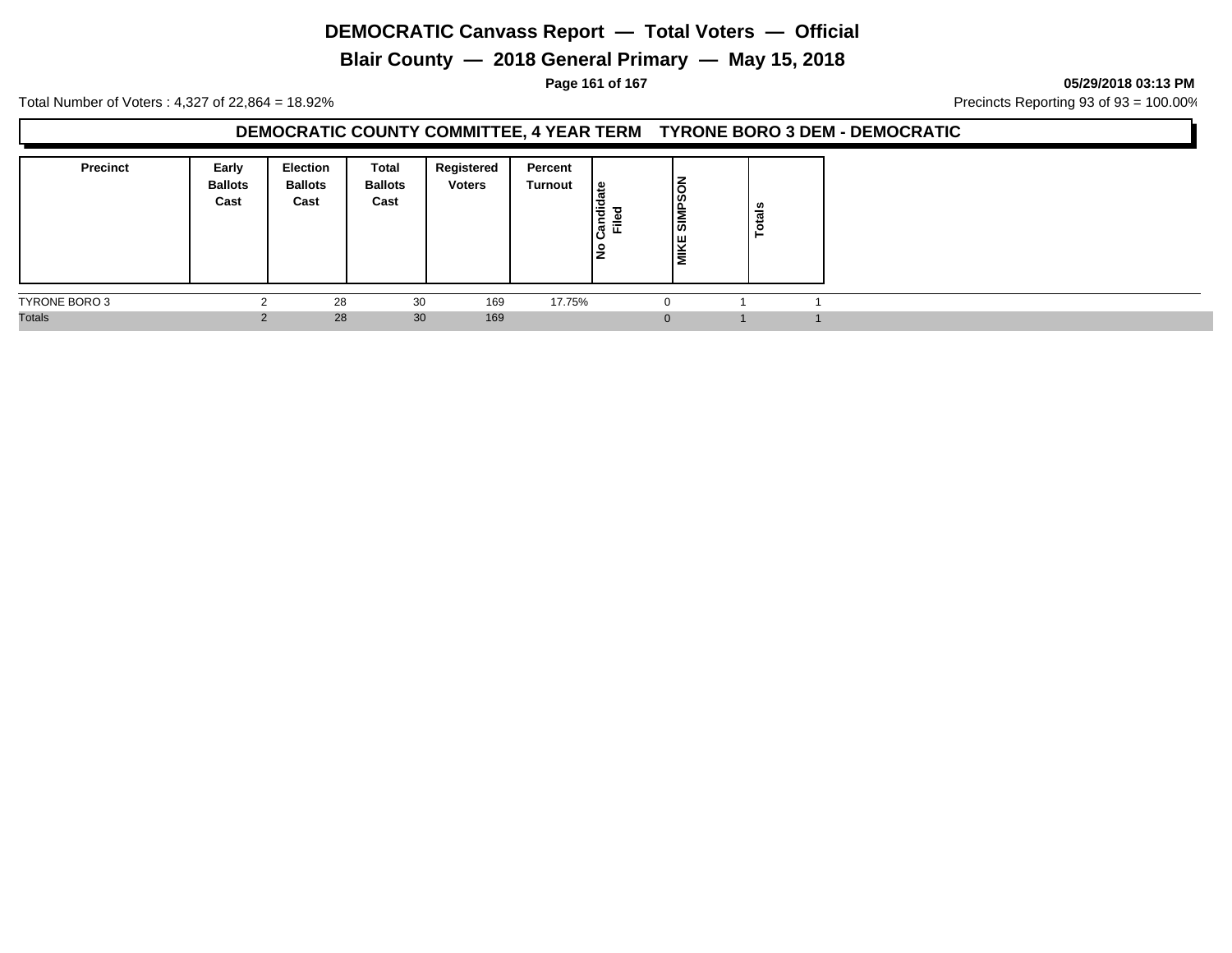**Blair County — 2018 General Primary — May 15, 2018**

**Page 162 of 167 05/29/2018 03:13 PM**

Total Number of Voters : 4,327 of 22,864 = 18.92% Precincts Reporting 93 of 93 = 100.00%

### **DEMOCRATIC COUNTY COMMITTEE, 4 YEAR TERM TYRONE BORO 4 DEM - DEMOCRATIC**

| <b>Precinct</b>      | Early<br><b>Ballots</b><br>Cast | <b>Election</b><br><b>Ballots</b><br>Cast | Total<br><b>Ballots</b><br>Cast | Registered<br><b>Voters</b> | Percent<br><b>Turnout</b> | ீ<br>Candid<br>$\equiv$<br>щ.<br>١z | Totals |  |
|----------------------|---------------------------------|-------------------------------------------|---------------------------------|-----------------------------|---------------------------|-------------------------------------|--------|--|
| <b>TYRONE BORO 4</b> |                                 | 9                                         | 10                              | 85                          | 11.76%                    | ∪                                   |        |  |
| <b>Totals</b>        |                                 | 9                                         | 10                              | 85                          |                           | $\Omega$                            |        |  |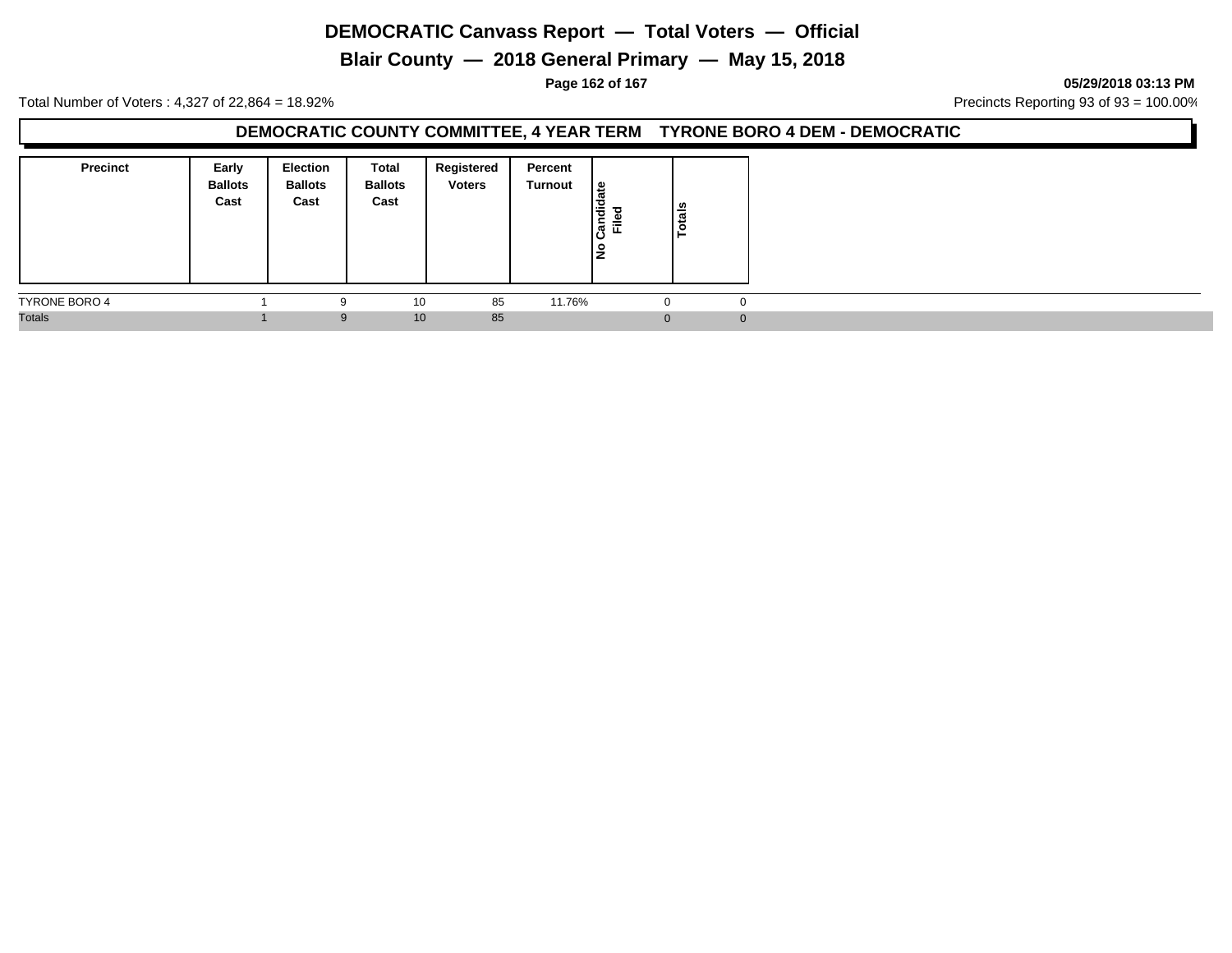**Blair County — 2018 General Primary — May 15, 2018**

**Page 163 of 167 05/29/2018 03:13 PM**

Total Number of Voters : 4,327 of 22,864 = 18.92% Precincts Reporting 93 of 93 = 100.00%

### **DEMOCRATIC COUNTY COMMITTEE, 4 YEAR TERM TYRONE BORO 5 DEM - DEMOCRATIC**

| <b>Precinct</b>      | Early<br><b>Ballots</b><br>Cast | <b>Election</b><br><b>Ballots</b><br>Cast | <b>Total</b><br><b>Ballots</b><br>Cast | Registered<br><b>Voters</b> | Percent<br>Turnout | ate<br>흉<br>᠊ᠣ<br>-<br>≓<br>ျွန္ပြ<br>ш.<br>۽ | ≃<br>। ပ<br>∣ی<br>Ο<br>= | <b>ERS</b><br>-<br>۵ă<br><b>RON</b> | .,<br>- |  |
|----------------------|---------------------------------|-------------------------------------------|----------------------------------------|-----------------------------|--------------------|-----------------------------------------------|--------------------------|-------------------------------------|---------|--|
| <b>TYRONE BORO 5</b> |                                 | 20                                        | 20                                     | 96                          | 20.83%             | -0                                            |                          |                                     |         |  |
| <b>Totals</b>        |                                 | 20                                        | 20                                     | 96                          |                    | $\Omega$                                      |                          |                                     |         |  |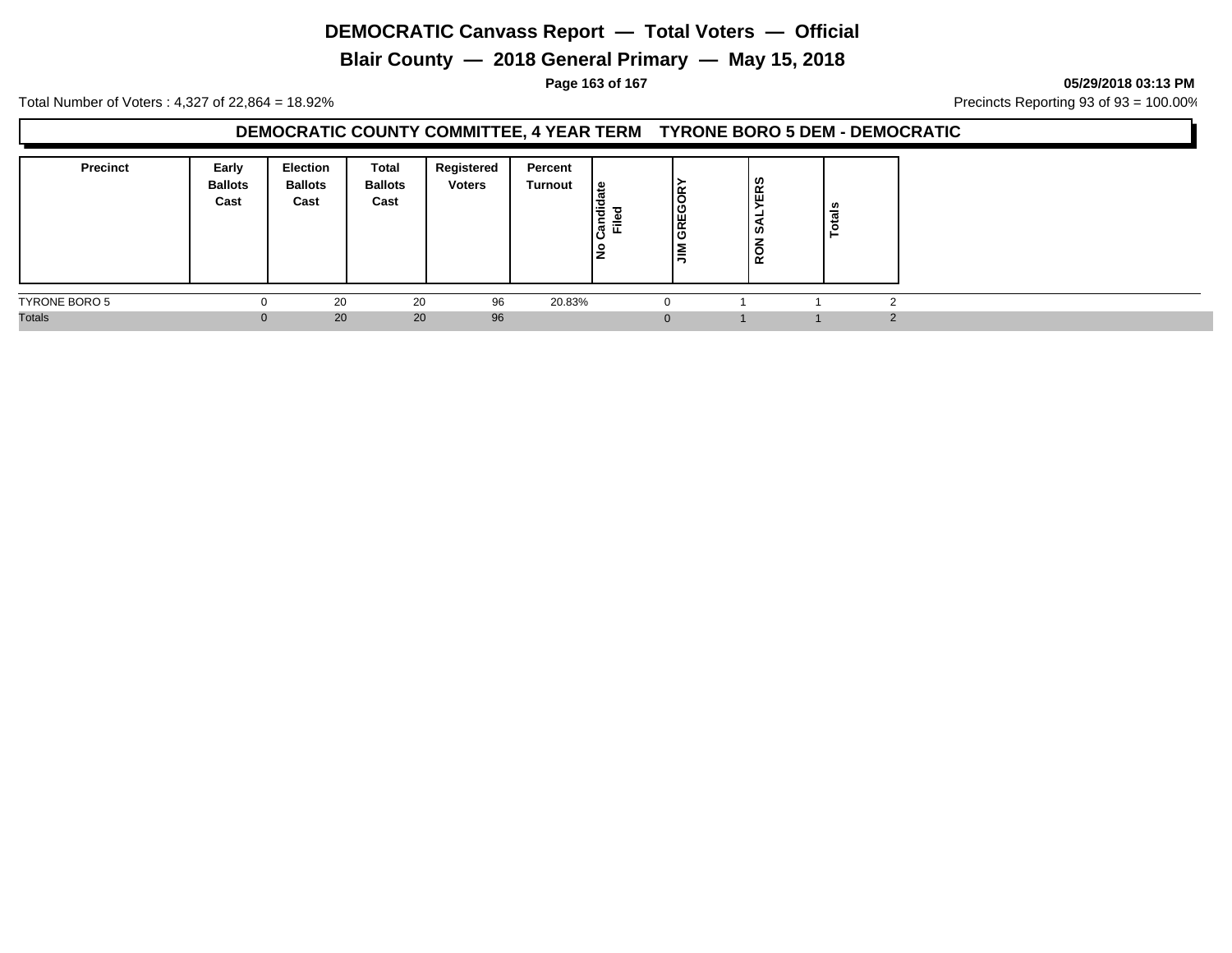**Blair County — 2018 General Primary — May 15, 2018**

#### **Page 164 of 167 05/29/2018 03:13 PM**

Total Number of Voters : 4,327 of 22,864 = 18.92% Precincts Reporting 93 of 93 = 100.00%

### **DEMOCRATIC COUNTY COMMITTEE, 4 YEAR TERM TYRONE BORO 6 DEM - DEMOCRATIC**

| <b>Precinct</b> | Early<br><b>Ballots</b><br>Cast | <b>Election</b><br><b>Ballots</b><br>Cast | <b>Total</b><br><b>Ballots</b><br>Cast | Registered<br><b>Voters</b> | Percent<br><b>Turnout</b> | <u> യ</u><br>ือื่ ⊏ิ | l៑<br>Iш<br>1학<br>ں ا | ×<br><b>CREE</b> | œ<br>≨<br>۰.<br>∼<br>ن ≳<br>$\mathbf c$ | <b>ISS</b> | ທ<br>-<br>z<br>n<br>ΙÃ<br>$\epsilon$<br>່ທ່ | -<br>៳ | ៖<br>تعد |  |
|-----------------|---------------------------------|-------------------------------------------|----------------------------------------|-----------------------------|---------------------------|----------------------|-----------------------|------------------|-----------------------------------------|------------|---------------------------------------------|--------|----------|--|
| TYRONE BORO 6   |                                 | 34                                        | 34                                     | 150                         | 22.67%                    |                      | $\Omega$              |                  |                                         |            |                                             |        |          |  |
| <b>Totals</b>   | $\Omega$                        | 34                                        | 34                                     | 150                         |                           |                      | $\Omega$              |                  |                                         |            |                                             |        |          |  |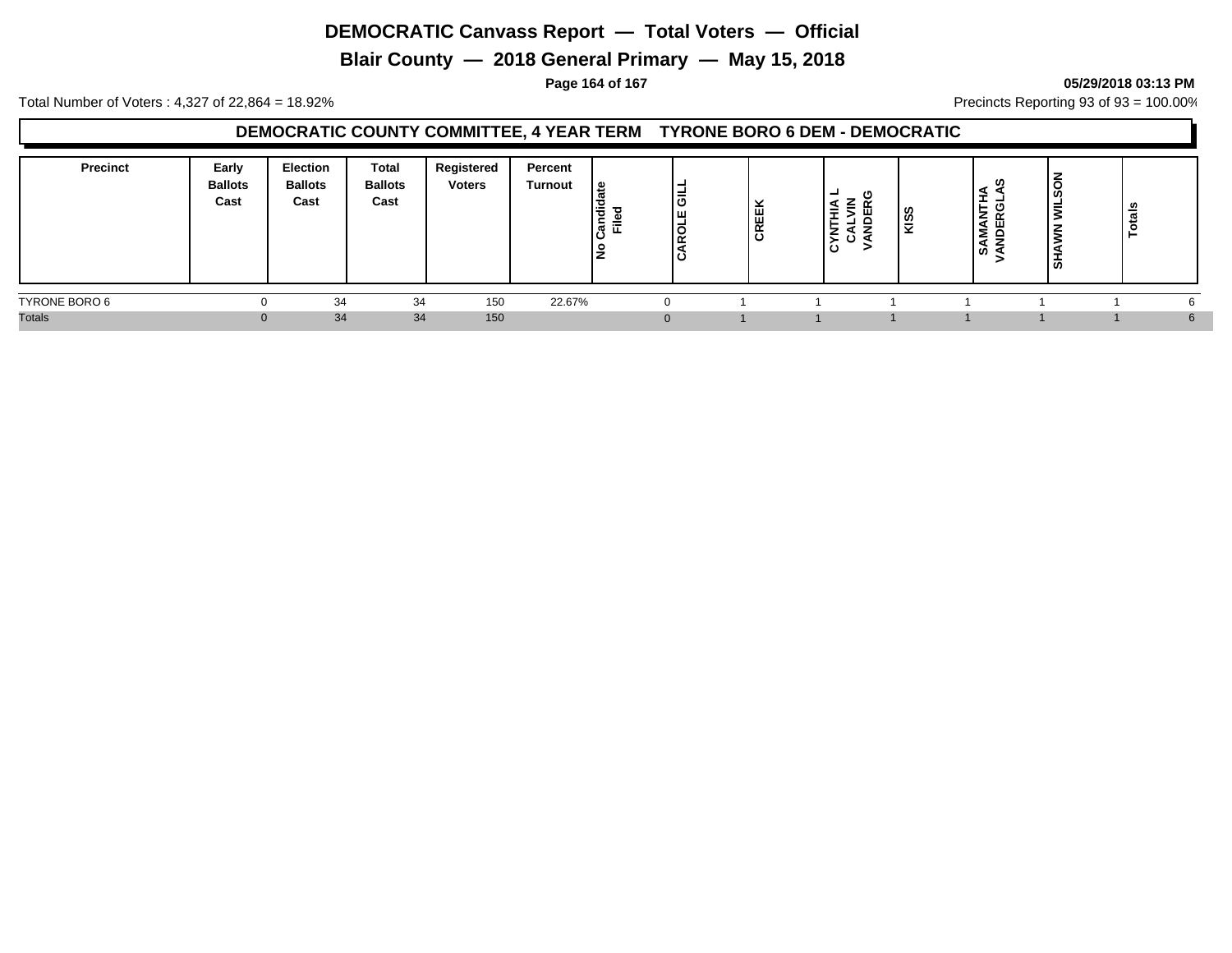**Blair County — 2018 General Primary — May 15, 2018**

**Page 165 of 167 05/29/2018 03:13 PM**

Total Number of Voters : 4,327 of 22,864 = 18.92% Precincts Reporting 93 of 93 = 100.00%

### **DEMOCRATIC COUNTY COMMITTEE, 4 YEAR TERM TYRONE BORO 7 DEM - DEMOCRATIC**

| <b>Precinct</b>      | Early<br><b>Ballots</b><br>Cast | Election<br><b>Ballots</b><br>Cast | <b>Total</b><br><b>Ballots</b><br>Cast | Registered<br><b>Voters</b> | Percent<br>Turnout | 읊<br>Ι¥<br>ne:<br>≈<br>正<br>١ş | <b>REGOR</b><br>ا ت<br>≧<br>∽ | 晨<br>Σ ∞ | ≝ |  |
|----------------------|---------------------------------|------------------------------------|----------------------------------------|-----------------------------|--------------------|--------------------------------|-------------------------------|----------|---|--|
| <b>TYRONE BORO 7</b> |                                 | 30                                 | 30                                     | 138                         | 21.74%             |                                | $\Omega$                      |          |   |  |
| <b>Totals</b>        |                                 | 30                                 | 30                                     | 138                         |                    |                                | $\mathbf{0}$                  |          |   |  |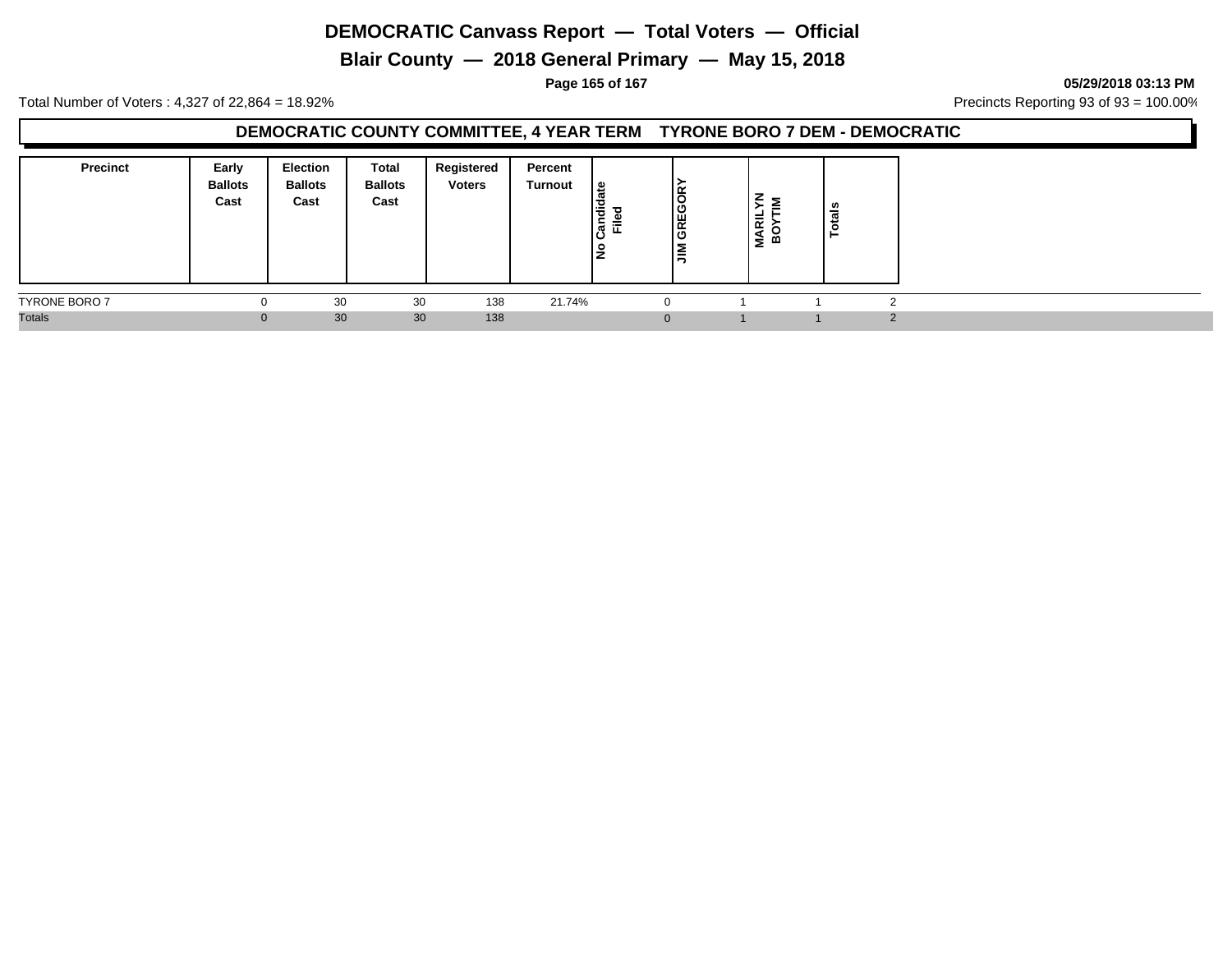**Blair County — 2018 General Primary — May 15, 2018**

**Page 166 of 167 05/29/2018 03:13 PM**

Total Number of Voters : 4,327 of 22,864 = 18.92% Precincts Reporting 93 of 93 = 100.00%

### **DEMOCRATIC COUNTY COMMITTEE, 4 YEAR TERM WILLIAMSBURG DEM - DEMOCRATIC**

| <b>Precinct</b> | Early<br><b>Ballots</b><br>Cast | <b>Election</b><br><b>Ballots</b><br>Cast | Total<br><b>Ballots</b><br>Cast | Registered<br><b>Voters</b> | Percent<br>Turnout | ீ<br>$\ddot{a}$<br>$\overline{\phantom{a}}$<br>-<br>≐<br>ြီ<br>ш.<br>š | $\alpha$<br>ш<br>ା≌୍ > | <b>ZEHNER</b><br>ŏ<br>е | ္တမ္ဘ<br>Ö<br>$\alpha$ | ឹ<br>تن<br>$\circ$ |          |
|-----------------|---------------------------------|-------------------------------------------|---------------------------------|-----------------------------|--------------------|------------------------------------------------------------------------|------------------------|-------------------------|------------------------|--------------------|----------|
| WILLIAMSBURG    |                                 | 40                                        | 40                              | 176                         | 22.73%             |                                                                        |                        |                         |                        |                    |          |
| <b>Totals</b>   | $\Omega$                        | 40                                        | 40                              | 176                         |                    |                                                                        |                        |                         |                        |                    | $\Omega$ |